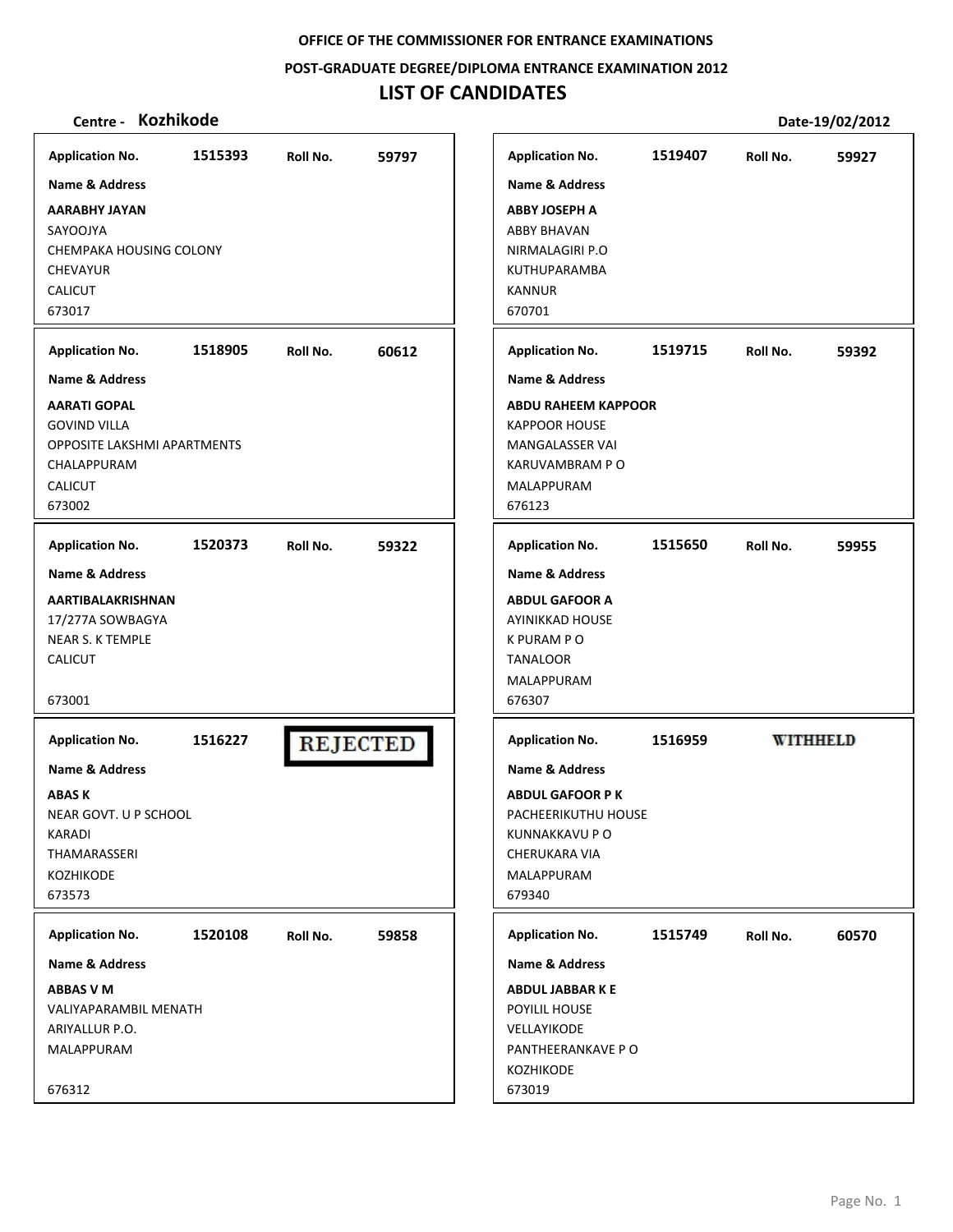**POST‐GRADUATE DEGREE/DIPLOMA ENTRANCE EXAMINATION 2012**

## **LIST OF CANDIDATES**

## **Centre ‐ Kozhikode Date‐19/02/2012**

**ABDUL KALAM K** KUNNUMMAL HOUSE PALACHUVADU PAYYOLI BAZAAR P O

**Application No. Name & Address**

KOZHIKODE 673523

**Application No. Name & Address**

AL‐MAFAZAH

KASARAGOD 671121

**Application No. Name & Address**

**ABDUL NAWAF M K**

KANHANGAD P O KASARAGOD

**ABDUL NISAR E** VENNAKOTU KUZHI WEST VENNAKODE

**Application No. Name & Address**

KOZHIKODE 673582

**ABDUL NIZAR AP** ANAPATTATH HOUSE ERIYADU PO PUNNAPALA WANDOOR MALAPPURAM PHONE 9447884500

**Application No. Name & Address**

679328

671315

NEAR CAREWELL HOSPITAL

**1519791 59701 Application No. 1516619 59737 Name & Address ABDUL RAUF K K** ROOM NO‐318 MADRAS MEDICAL COLLEGE MENS HOSTEL FRAZER BRIDGE ROAD CHENNAI‐3 TAMIL NADU 600003 **1519094 60231 Application No. 1517646 60135 Name & Address ABDUL KHADER MOHAMED AJMAL ABDUL SADIQ N K** S/O DR. C A ABDUL HAMEED DR. ABDUL SADIQ GOVT. MENTAL HEALTH CENTRE KUTHIRAVATTOM KOZHIKODE 673016 **1521043 60406 Application No. 1517087 59666 Name & Address ABDUL VADOOD P** ZEENATH MANZILBELLA BEACH PALLIYALI HOUSE PATTERKULAM NARUKARA P O MANJERI MALAPPURAM 676122 **WITHHELD Application No. 1516324 1516109 59884 Name & Address ABDULLA K P** MARWA MANZIL KOTTAYAM MALABAR(PO) PUTHOOR POOMASSERI‐VIA KOOTHUPARAMBA KANNUR(DIST) 670643 **Application No. 1518798 59920 1518691 60303 Name & Address ABDULLA KUTTY K** KALATHINGAL HOUSE AVILORA P O KODUVALLY KOZHIKODE

673572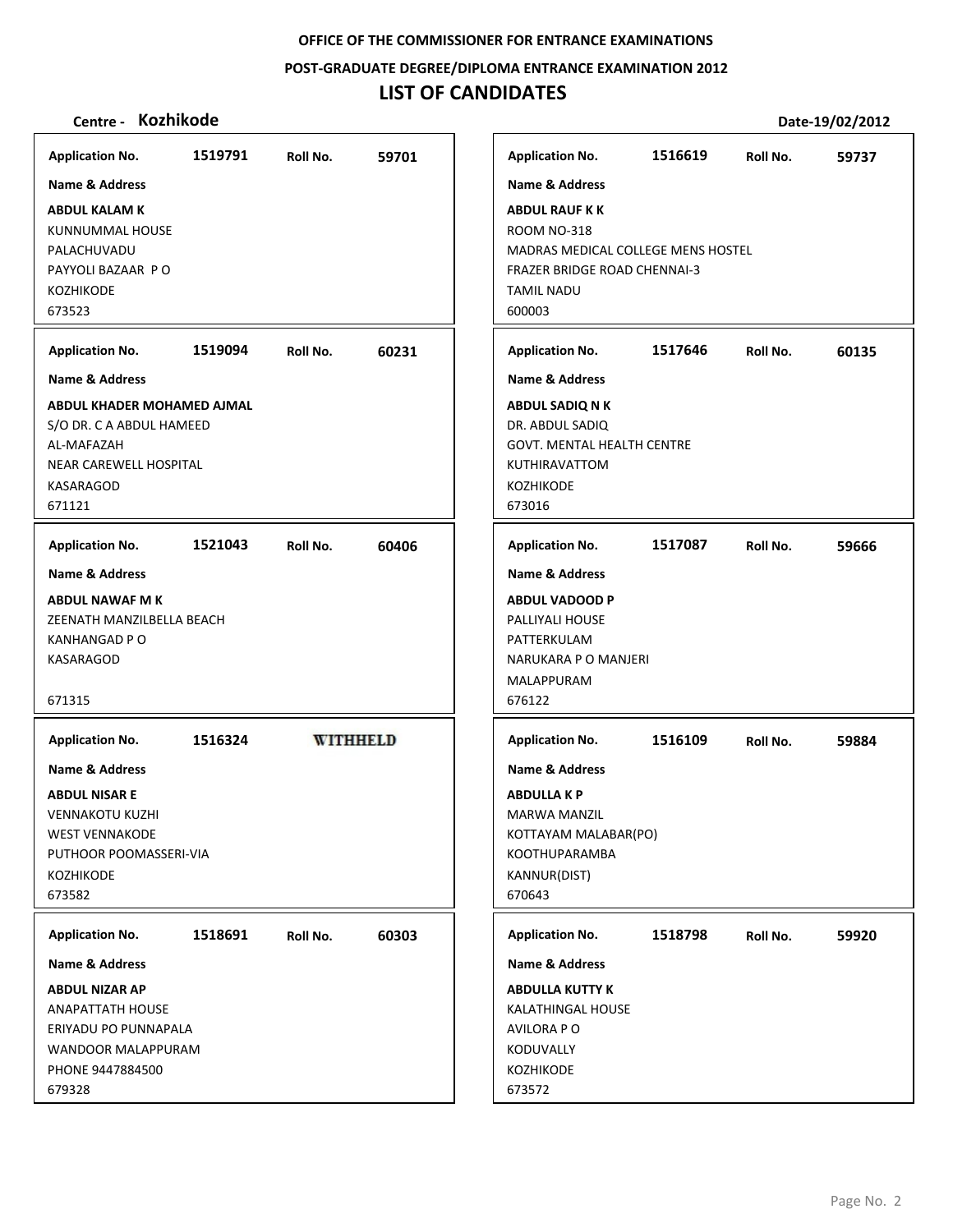**POST‐GRADUATE DEGREE/DIPLOMA ENTRANCE EXAMINATION 2012**

## **LIST OF CANDIDATES**

| Centre -                                                                                                                                                        | Kozhikode |          |                 |                                                                                                                                                                  |         |          | Date-19/02/2012 |
|-----------------------------------------------------------------------------------------------------------------------------------------------------------------|-----------|----------|-----------------|------------------------------------------------------------------------------------------------------------------------------------------------------------------|---------|----------|-----------------|
| <b>Application No.</b>                                                                                                                                          | 1515450   |          | <b>WITHHELD</b> | <b>Application No.</b>                                                                                                                                           | 1516181 | Roll No. | 60116           |
| <b>Name &amp; Address</b><br><b>ABDUNNISAR M</b><br><b>MOORKATH HOUSE</b><br>RANDATHANI P O<br>MALAPPURAM<br><b>KERALA</b><br>676510                            |           |          |                 | <b>Name &amp; Address</b><br><b>ABI ASHOK V C</b><br>ABINU MATHARA<br>P O GURUVAYURAPPEN COLLEGE<br><b>KOZHIKODE</b><br>673014                                   |         |          |                 |
| <b>Application No.</b>                                                                                                                                          | 1519598   | Roll No. | 59698           | <b>Application No.</b>                                                                                                                                           | 1516770 | Roll No. | 59354           |
| <b>Name &amp; Address</b>                                                                                                                                       |           |          |                 | <b>Name &amp; Address</b>                                                                                                                                        |         |          |                 |
| <b>ABDURAHIMAN KUTTY V</b><br>VADAKKAKATH KATTIL HOUSE<br>ALINCHUVAD<br>KODAKKAD-P.O<br>MALAPPURAM<br>676319                                                    |           |          |                 | <b>ABIDHA ABDUL KAREEM</b><br><b>THASBEEH MANZIL</b><br>CHERAKKARA ROADNEAR BYPASS JUNCTION<br>MANJERI POMALAPPURAM<br>676121                                    |         |          |                 |
| <b>Application No.</b>                                                                                                                                          | 1519486   | Roll No. | 59543           | <b>Application No.</b>                                                                                                                                           | 1520492 | Roll No. | 59400           |
| <b>Name &amp; Address</b><br><b>ABDURAZACK UMMATHOOR</b><br><b>UMMATHOOR HOUSE</b><br><b>EAST KODUR</b><br>CHATTIPPARAMBA POST<br>MALAPPURAM DISTRICT<br>676504 |           |          |                 | <b>Name &amp; Address</b><br><b>ABISH K K</b><br><b>KODAKKAT HOUSE</b><br>OLAVANNA PO<br><b>CALICUT</b><br>673019                                                |         |          |                 |
| <b>Application No.</b><br><b>Name &amp; Address</b><br>ABDUSSALAM PK<br>HANSON KP 4/28<br><b>GURUVIHAR ROAD</b><br>KADAKKAVUR<br>THIRUVANANTHAPURAM<br>695306   | 1517717   | Roll No. | 60136           | <b>Application No.</b><br><b>Name &amp; Address</b><br>ABLA ABDULRAHMAN<br>DR ABLA ABDULRAHMAN<br>AL- AMAL<br><b>HILAR PALLI ROAD</b><br>PONNANI SOUTH<br>679586 | 1515982 | Roll No. | 60036           |
| <b>Application No.</b>                                                                                                                                          | 1517425   | Roll No. | 59516           | <b>Application No.</b>                                                                                                                                           | 1517496 | Roll No. | 59517           |
| <b>Name &amp; Address</b>                                                                                                                                       |           |          |                 | <b>Name &amp; Address</b>                                                                                                                                        |         |          |                 |
| <b>ABHIJITH DAS N V</b><br>ABHINAVAM<br>CHETTIPPADI P.O.<br>MALAPPURAM                                                                                          |           |          |                 | <b>ABOOBACKER</b><br><b>MADANPATT HOUSE</b><br>NIRAMARUTHOOR PO<br><b>KALAD TIRUR</b><br>MALAPPURAM                                                              |         |          |                 |
| 676319                                                                                                                                                          |           |          |                 | 676109                                                                                                                                                           |         |          |                 |

**1516770 59354 Application No. Roll No. ASS JUNCTION 1520492 59400 Application No. Roll No.**  $\equiv$ **1515982 60036 Application No. Roll No. 1517496 59517 Application No. Roll No.**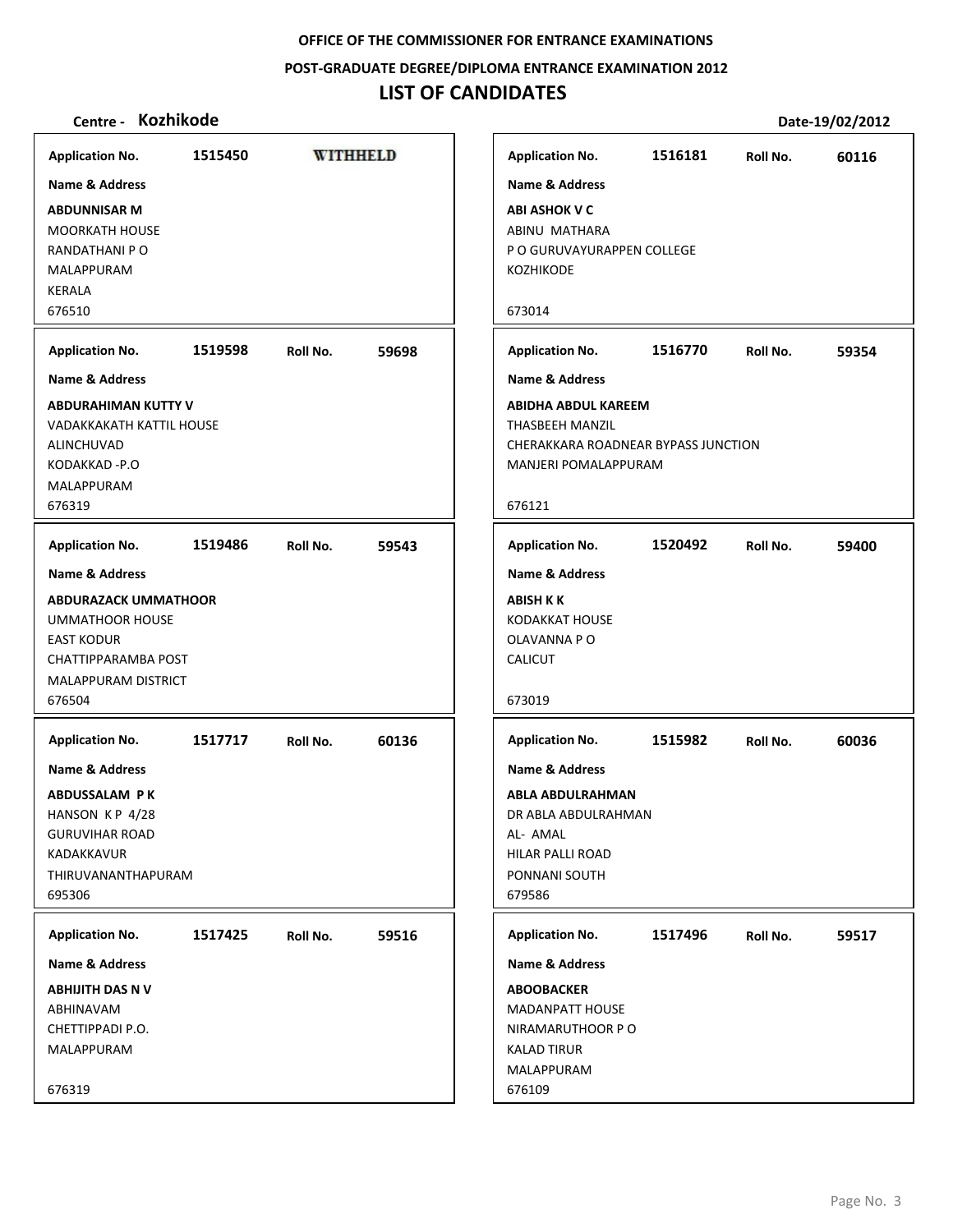**POST‐GRADUATE DEGREE/DIPLOMA ENTRANCE EXAMINATION 2012**

# **LIST OF CANDIDATES**

| <b>Name &amp; Address</b><br><b>Name &amp; Address</b><br><b>ABOOBACKER MOHAMED RAFI</b><br>ABOOBACKER MOHAMED RAFI<br>THANIKAL HOUSE PO KIZHAKOTH<br>KODUVALLYCALICUT<br><b>KERALA</b><br>673572<br>1515351<br>59258<br><b>Application No.</b><br>Roll No.<br><b>Name &amp; Address</b><br>ABOOBACKER SIDHIQUE CHITTANGADAN<br>NADUKKANDIYIL HOUSE<br>COLANY ROAD KARIMUK ROAD<br>KONDOTTY PO<br>MALAPPURAM<br>673638<br><b>Application No.</b><br>1515989<br>60190<br>Roll No.<br>Name & Address<br><b>ABRAHAM JOSEPH</b><br>MAYILADUMPARA<br><b>CHEVAYUR</b><br><b>KOZHIKODE</b><br><b>KERALA</b><br>673017<br><b>Application No.</b><br>1515385<br>59643<br>Roll No.<br><b>Name &amp; Address</b><br><b>ADAIKKALAVAN C</b><br><b>NO.60 CHARLES NAGAR</b><br>VENGALAPIDARI KOIL STREET<br>PUDUKKOTTAI.<br>PUDUKKOTTAI DIST. TAMIL NADU<br>622005<br>1517047<br>60204<br><b>Application No.</b><br>Roll No.<br>Name & Address<br><b>ADARSH K</b><br>KOLLARAKKAL HOUSE<br>CHELAVOOR PO<br><b>CALICUT</b><br>KOZHIKODE | <b>Application No.</b> | 1515188 | Roll No. | 59178 |
|------------------------------------------------------------------------------------------------------------------------------------------------------------------------------------------------------------------------------------------------------------------------------------------------------------------------------------------------------------------------------------------------------------------------------------------------------------------------------------------------------------------------------------------------------------------------------------------------------------------------------------------------------------------------------------------------------------------------------------------------------------------------------------------------------------------------------------------------------------------------------------------------------------------------------------------------------------------------------------------------------------------------|------------------------|---------|----------|-------|
| <b>ADEELA ABDULLA</b><br>ADEELA ABDULLA<br>W/O DR RABEEH<br><b>VALIYATHODI HOUSE</b><br>KUNNAKKAVU MALAPPURAM<br>679340<br><b>ADITI R</b><br><b>SREE TEJUS</b><br>PIRAYIRI<br>PALAKKAD<br>678004<br><b>KALLAI PO</b><br>KOZHIKODE<br>673003<br><b>KOZHIKODE</b><br>673542<br>THIKKOTI PO<br>CALICUT                                                                                                                                                                                                                                                                                                                                                                                                                                                                                                                                                                                                                                                                                                                    |                        |         |          |       |
| <b>Application No.</b><br><b>Name &amp; Address</b><br><b>Application No.</b><br><b>Name &amp; Address</b><br>ALFAUZ20/1440C<br><b>Application No.</b><br><b>Name &amp; Address</b><br><b>AFSAL ANARATH</b><br><b>ANARATH HOUSE</b><br>VILLIAPPALLY PO<br>VATAKARA VIA<br><b>Application No.</b><br><b>Name &amp; Address</b><br>FATHIMA MANZIL                                                                                                                                                                                                                                                                                                                                                                                                                                                                                                                                                                                                                                                                        |                        |         |          |       |
|                                                                                                                                                                                                                                                                                                                                                                                                                                                                                                                                                                                                                                                                                                                                                                                                                                                                                                                                                                                                                        |                        |         |          |       |
| C/O DR P RAMACHANDRAN                                                                                                                                                                                                                                                                                                                                                                                                                                                                                                                                                                                                                                                                                                                                                                                                                                                                                                                                                                                                  |                        |         |          |       |
| AFEEFA ABDU RAHMAN                                                                                                                                                                                                                                                                                                                                                                                                                                                                                                                                                                                                                                                                                                                                                                                                                                                                                                                                                                                                     |                        |         |          |       |
| VK KRISHNA MENON ROAD                                                                                                                                                                                                                                                                                                                                                                                                                                                                                                                                                                                                                                                                                                                                                                                                                                                                                                                                                                                                  |                        |         |          |       |
| 1517771                                                                                                                                                                                                                                                                                                                                                                                                                                                                                                                                                                                                                                                                                                                                                                                                                                                                                                                                                                                                                |                        |         |          |       |
| 1517643<br>AFSHEENA ABDU PUTHUKKUDI                                                                                                                                                                                                                                                                                                                                                                                                                                                                                                                                                                                                                                                                                                                                                                                                                                                                                                                                                                                    |                        |         |          |       |
|                                                                                                                                                                                                                                                                                                                                                                                                                                                                                                                                                                                                                                                                                                                                                                                                                                                                                                                                                                                                                        |                        |         |          |       |
|                                                                                                                                                                                                                                                                                                                                                                                                                                                                                                                                                                                                                                                                                                                                                                                                                                                                                                                                                                                                                        |                        |         |          |       |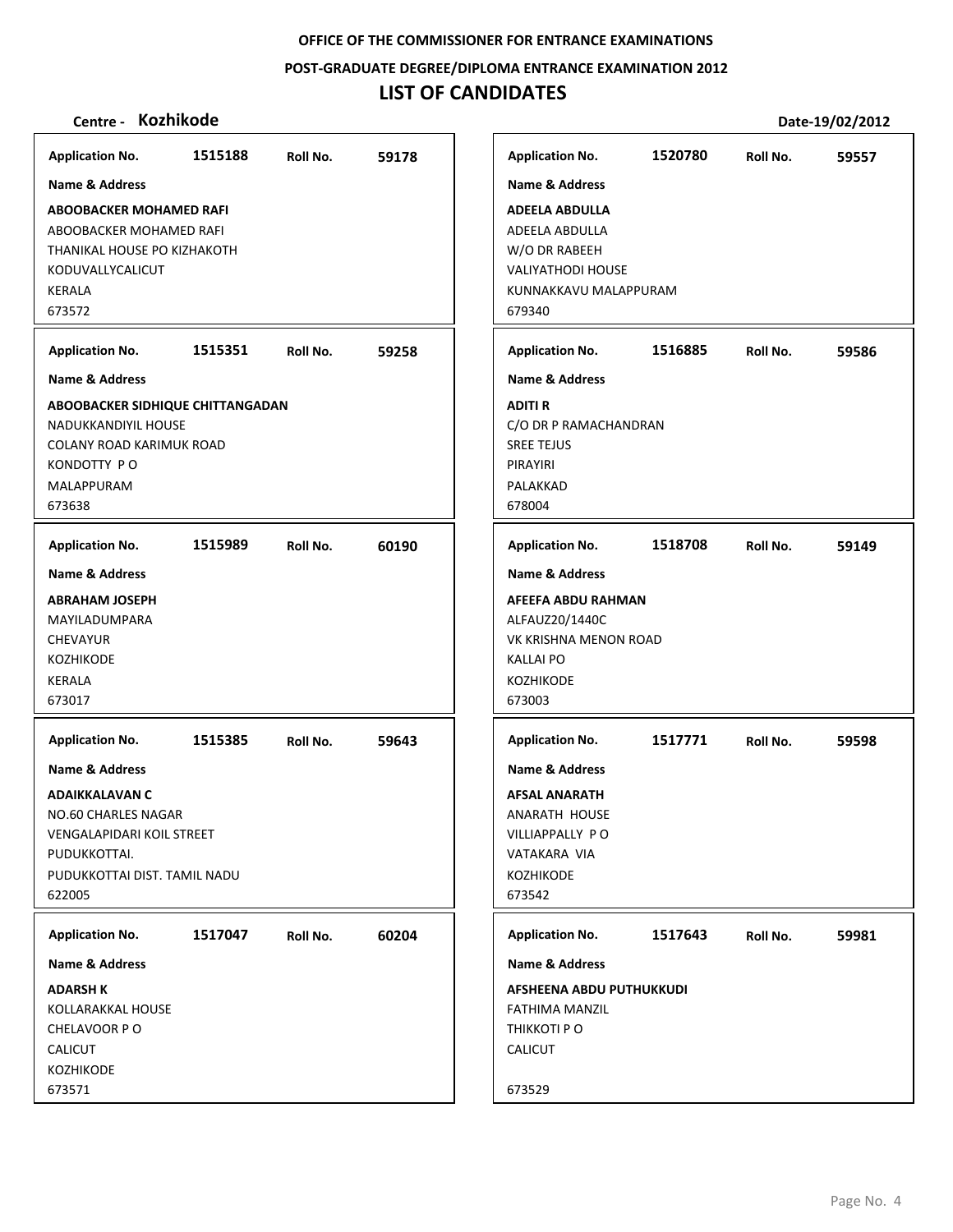## **POST‐GRADUATE DEGREE/DIPLOMA ENTRANCE EXAMINATION 2012**

# **LIST OF CANDIDATES**

| <b>Application No.</b>                                                                                                                                                 | 1517082 | Roll No. | 59512 |
|------------------------------------------------------------------------------------------------------------------------------------------------------------------------|---------|----------|-------|
| <b>Name &amp; Address</b>                                                                                                                                              |         |          |       |
| <b>AFZAL CK</b><br>THAZBEEHCHERUKALLATTU<br>PERAMBRA P.O.<br>KOZHIKODE<br>673525                                                                                       |         |          |       |
| <b>Application No.</b>                                                                                                                                                 | 1519216 | Roll No. | 59232 |
| <b>Name &amp; Address</b>                                                                                                                                              |         |          |       |
| <b>AHAMED P</b><br>PERUMBALLY HOUSE<br>RANDATHANI P O<br>MALAPPURAM<br>676510                                                                                          |         |          |       |
| <b>Application No.</b>                                                                                                                                                 | 1515318 | Roll No. | 59719 |
| <b>Name &amp; Address</b><br><b>AHAMMED K SALEEM</b><br><b>GREEN VIEW</b><br>NARANGAPURAM<br>THALASSERRY<br><b>KANNUR</b><br>670101                                    |         |          |       |
| <b>Application No.</b><br>Name & Address<br>AHAMMED NIZAR O T<br>AHAMMED NIZAR O T<br>OTTATHAYYIL HOUSE VADAKKUMBAD<br>TRIKARPUR(PO)<br>KASARAGOD(DT) KERALA<br>671310 | 1519208 | Roll No. | 60309 |
| <b>Application No.</b>                                                                                                                                                 | 1515464 | Roll No. | 60106 |
| <b>Name &amp; Address</b>                                                                                                                                              |         |          |       |
| <b>AHMED NADEEM M</b><br>C/O DR CP MOHAMMED KUNHI<br><b>NEST KR 37/358</b><br><b>NEAR SN PARK</b><br><b>KANNUR 1 KERALA</b><br>670001                                  |         |          |       |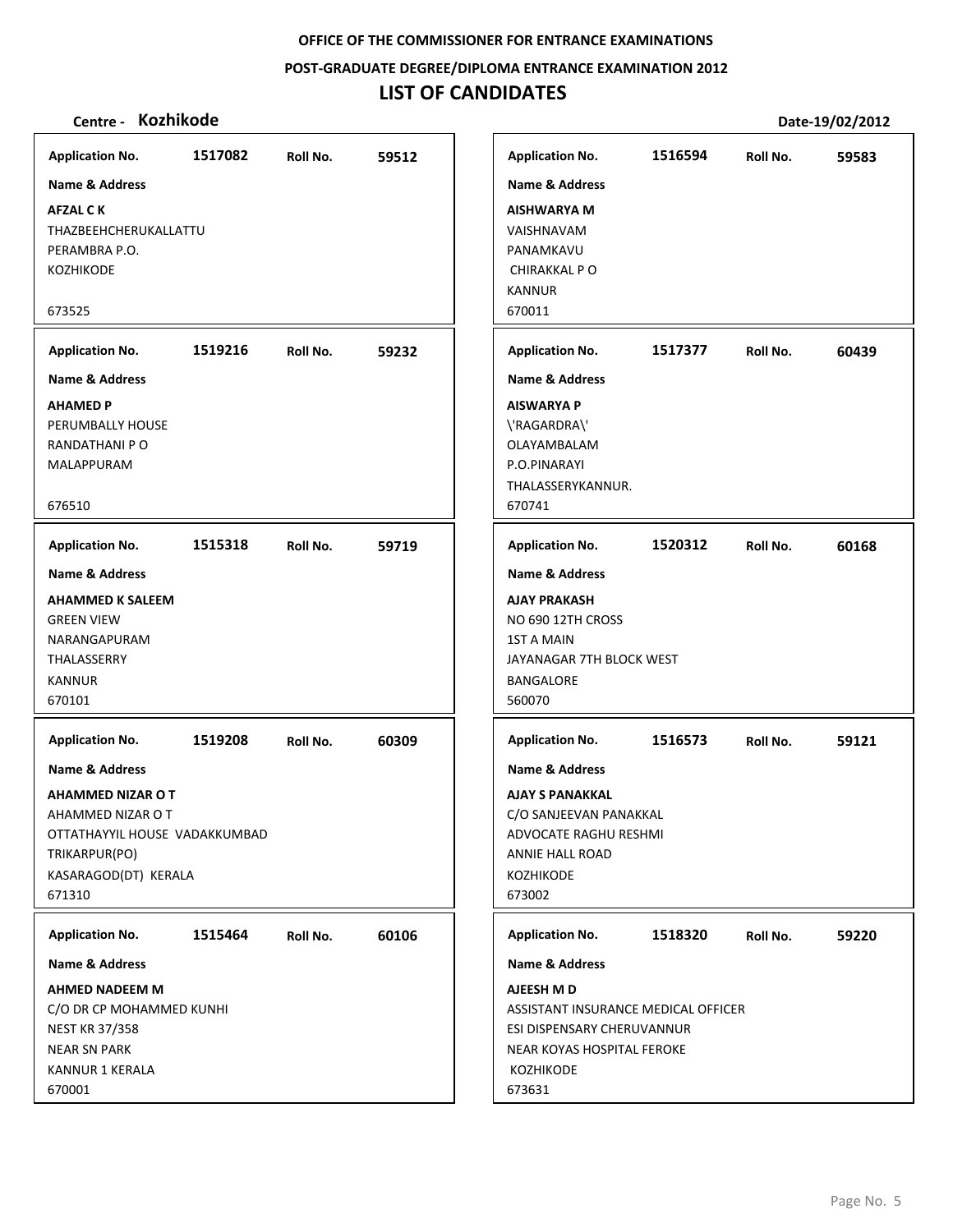**POST‐GRADUATE DEGREE/DIPLOMA ENTRANCE EXAMINATION 2012**

# **LIST OF CANDIDATES**

| <b>Application No.</b>                                                                                                                                        | 1515502 | Roll No. | 59260 | <b>Application No.</b>                                                                                                                                                    | 1518295 | Roll No. | 59989 |
|---------------------------------------------------------------------------------------------------------------------------------------------------------------|---------|----------|-------|---------------------------------------------------------------------------------------------------------------------------------------------------------------------------|---------|----------|-------|
| <b>Name &amp; Address</b><br><b>AJEESH P</b><br>POOMANGALATH (H)<br>NEELESWARAM PO<br><b>OMASSERY</b><br><b>KOZHIKODE</b><br>673582<br><b>Application No.</b> | 1517058 | Roll No. | 60358 | <b>Name &amp; Address</b><br><b>AJITH KUMAR C</b><br><b>HARIPRIYA HOUSE</b><br>MUTHUPARAMBA (PO)<br>KONDOTTY (VIA)<br>MALAPPURAM (DT)<br>673638<br><b>Application No.</b> | 1517935 | Roll No. | 59985 |
| <b>Name &amp; Address</b><br><b>AJESH B MATHEW</b><br><b>ABEY BHAVAN</b><br>MANTHUKA PO(KULANADA VIA)<br>PATHANAMTHITTA DIST<br><b>KERALA</b><br>689503       |         |          |       | Name & Address<br><b>AJITH KUMARSL</b><br>MANIMANDIRAM<br>NEAR HOMOEO COLLEGE<br><b>NEMOM PO</b><br>THIRUVANANTHAPURAM<br>695020                                          |         |          |       |
| <b>Application No.</b>                                                                                                                                        | 1516079 | Roll No. | 59345 | <b>Application No.</b>                                                                                                                                                    | 1515666 | Roll No. | 60569 |
| <b>Name &amp; Address</b><br>AJIL A P<br>ALUNGA PARAMBIL HOUSE<br>PULPETTA PO<br><b>MANJERI VIA</b><br>MALAPPURAM<br>676123                                   |         |          |       | <b>Name &amp; Address</b><br>AJITH T<br>PULIANMANAL HOUSE<br>PUZHAKKAL PO<br><b>MUTHUVARA</b><br><b>THRISSUR</b><br>680553                                                |         |          |       |
| <b>Application No.</b><br><b>Name &amp; Address</b><br>AJITH A<br>SAIKRIPA F 9/2<br>HARITHANAGAR COLONY<br>CHEVARAMBALAM P.O<br><b>CALICUT</b><br>670017      | 1517161 | Roll No. | 59590 | <b>Application No.</b><br><b>Name &amp; Address</b><br><b>AJMAL P</b><br>ARIFA MANZIL MAMMILIPARAMBA<br>CHANDHAKKADAVU FEROKE<br>CALICUT<br>673631                        | 1515531 | Roll No. | 60107 |
| <b>Application No.</b><br>Name & Address<br>AJITH A<br>NADUVILAKKANDYIL HOUSE<br><b>KEEZHAL PO</b><br>VATAKARA VIA<br><b>CALICUT</b><br>673104                | 1515285 | Roll No. | 60180 | <b>Application No.</b><br><b>Name &amp; Address</b><br>AJMAL RAHMAN K M<br>KILIYAMANNIL HOUSE<br><b>MANOOR PONMALA</b><br>PONMALA P.O<br>MALAPPURAM<br>676528             | 1517934 | Roll No. | 59908 |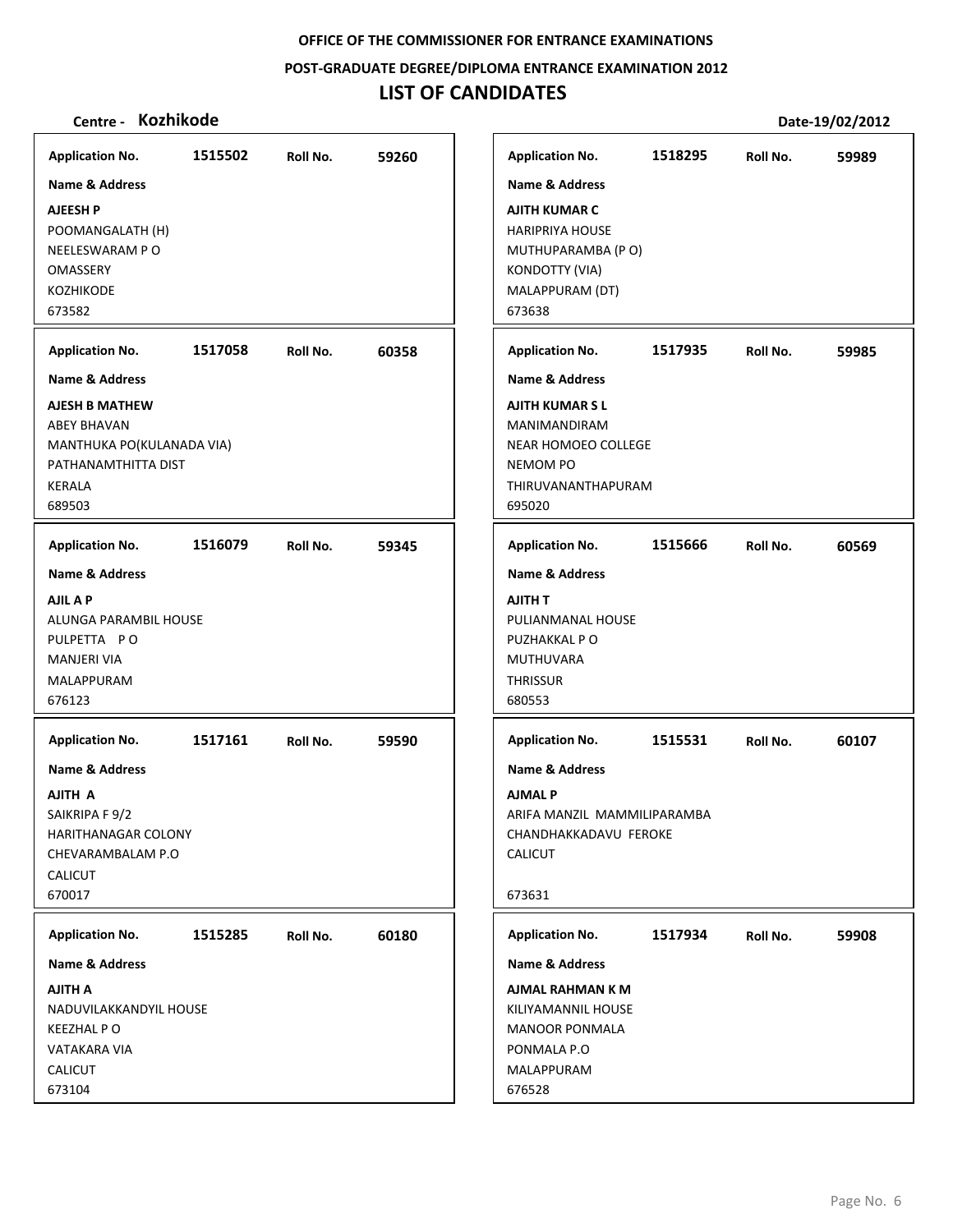**POST‐GRADUATE DEGREE/DIPLOMA ENTRANCE EXAMINATION 2012**

# **LIST OF CANDIDATES**

| <b>Application No.</b>                     | 1516957 | Roll No. | 59664 | <b>Application No.</b>    | 1520730 | Roll No. | 59172 |
|--------------------------------------------|---------|----------|-------|---------------------------|---------|----------|-------|
| <b>Name &amp; Address</b>                  |         |          |       | <b>Name &amp; Address</b> |         |          |       |
| AJU A                                      |         |          |       | <b>ALFATH</b>             |         |          |       |
| SUJABHAVAN                                 |         |          |       | <b>KURUKKOLI HOUSE</b>    |         |          |       |
| <b>VELLIMON PO</b>                         |         |          |       | OVUNGAL                   |         |          |       |
| KERALAPURAM                                |         |          |       | THALKKADATHUR PO          |         |          |       |
| KOLLAM                                     |         |          |       | <b>TIRUR</b>              |         |          |       |
| 691511                                     |         |          |       | 676103                    |         |          |       |
|                                            |         |          |       |                           |         |          |       |
| <b>Application No.</b>                     | 1519558 | Roll No. | 60082 | <b>Application No.</b>    | 1516972 | Roll No. | 60203 |
| <b>Name &amp; Address</b>                  |         |          |       | <b>Name &amp; Address</b> |         |          |       |
| <b>AKBAR SADIQUE K</b>                     |         |          |       | <b>ALIKV</b>              |         |          |       |
| KUNNUMMAL HOUSE                            |         |          |       | THUNDIYIL HOUSE           |         |          |       |
| 110 SUB STATION ROAD- CHERANI              |         |          |       | PO MOKERI VIA PANOOR      |         |          |       |
| KARUVAMBRAM -PO                            |         |          |       | <b>THALASSERY TALUK</b>   |         |          |       |
| <b>MANJERI MALAPPURAM</b>                  |         |          |       | <b>KANNUR DIST</b>        |         |          |       |
| 676123                                     |         |          |       | 670692                    |         |          |       |
|                                            |         |          |       |                           |         |          |       |
| <b>Application No.</b>                     | 1516215 | Roll No. | 59193 | <b>Application No.</b>    | 1515704 | Roll No. | 59879 |
| Name & Address                             |         |          |       | <b>Name &amp; Address</b> |         |          |       |
| <b>AKHIL BABUCS</b>                        |         |          |       | <b>ALI MOHAMMED P</b>     |         |          |       |
| CHANDRASSERIL 12/169                       |         |          |       | S/O PK KUNHI MOHAMMED     |         |          |       |
| VAZHAKKALA                                 |         |          |       | POOZHIKKUNNATH HOUSE      |         |          |       |
| KAKKANAD                                   |         |          |       | VANDUMTHARAMANNENGODE PO  |         |          |       |
| KOCHI                                      |         |          |       | PULASHERY VIAPALAKKAD     |         |          |       |
| 682030                                     |         |          |       | 679307                    |         |          |       |
|                                            |         |          |       |                           |         |          |       |
| <b>Application No.</b>                     | 1518715 | Roll No. | 59380 | <b>Application No.</b>    | 1519036 | Roll No. | 59384 |
| <b>Name &amp; Address</b>                  |         |          |       | <b>Name &amp; Address</b> |         |          |       |
| <b>AKHIL PAUL</b>                          |         |          |       | ALI SNEIVAR KOKKADAN      |         |          |       |
| NELLIKKATTU HOUSE                          |         |          |       | <b>KOKKADAN HOUSE</b>     |         |          |       |
|                                            |         |          |       | SHAPPINKUNNU              |         |          |       |
| VISWAS-KATTACHIRA ROAD<br>TIRUR MALAPPURAM |         |          |       | <b>KARAKUNNU P.O</b>      |         |          |       |
|                                            |         |          |       |                           |         |          |       |
|                                            |         |          |       | MALAPPURAM                |         |          |       |
| 676102                                     |         |          |       | 676123                    |         |          |       |
| <b>Application No.</b>                     | 1519010 | Roll No. | 60307 | <b>Application No.</b>    | 1517119 | Roll No. | 60436 |
| Name & Address                             |         |          |       | <b>Name &amp; Address</b> |         |          |       |
| <b>ALAVII</b>                              |         |          |       | <b>ALIENA SHARON P</b>    |         |          |       |
| <b>ILLIKKOTTIL HOUSE</b>                   |         |          |       | <b>SHYROSE</b>            |         |          |       |
| S/O AHAMED KUTTY                           |         |          |       | PANANKAVU                 |         |          |       |
| SOOPYBASAR.                                |         |          |       | CHIRAKKAL PO              |         |          |       |
| P.O. KOTTAKKAL MALAPPURAM                  |         |          |       | <b>KANNUR</b>             |         |          |       |
| 676503                                     |         |          |       | 670011                    |         |          |       |
|                                            |         |          |       |                           |         |          |       |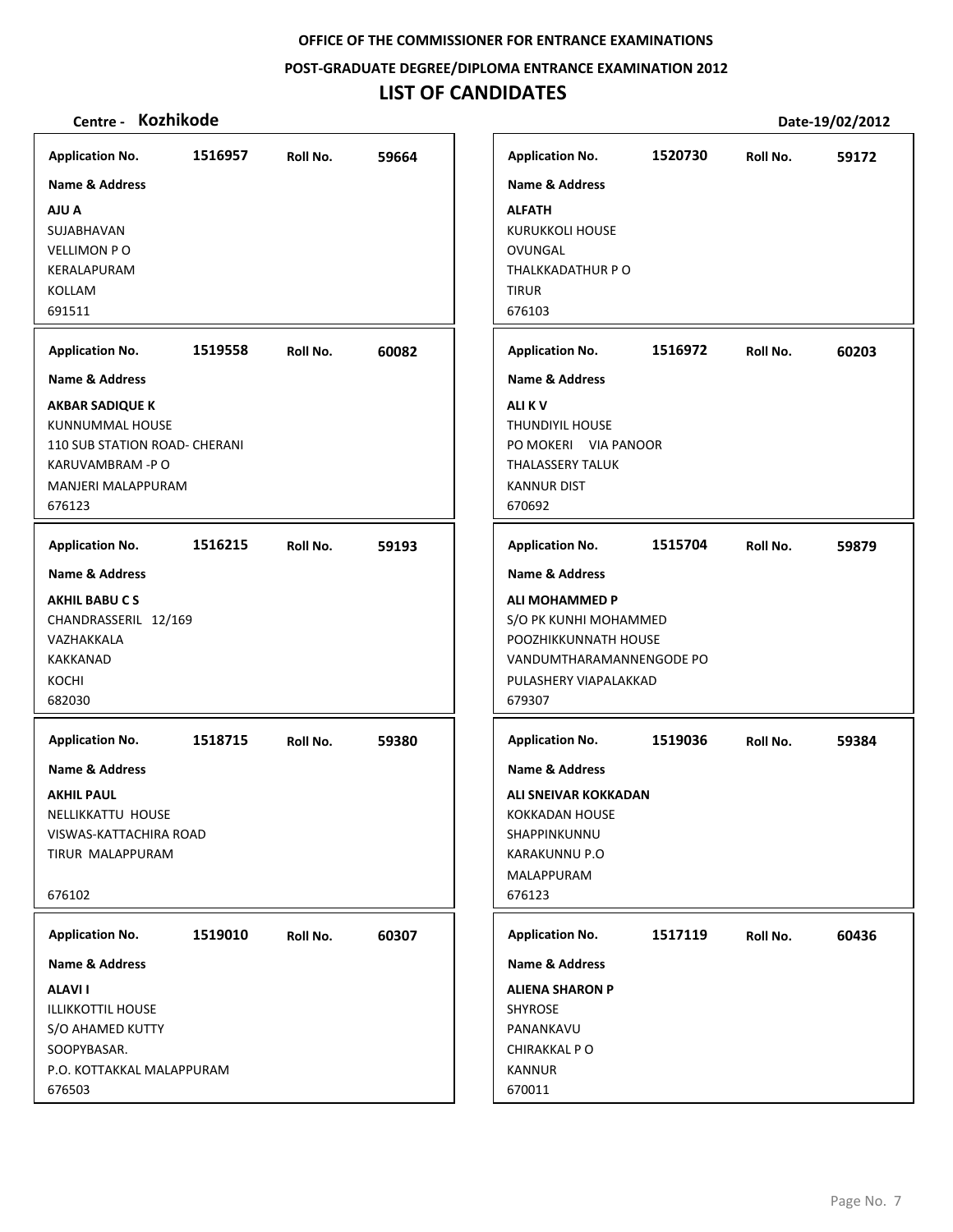**POST‐GRADUATE DEGREE/DIPLOMA ENTRANCE EXAMINATION 2012**

# **LIST OF CANDIDATES**

| <b>Application No.</b>       | 1518811 | Roll No. | 60228 | <b>Application No.</b>             | 1519138 | Roll No. | 59462           |
|------------------------------|---------|----------|-------|------------------------------------|---------|----------|-----------------|
| Name & Address               |         |          |       | <b>Name &amp; Address</b>          |         |          |                 |
| <b>ALIGAR BABU C</b>         |         |          |       | AMBILI JANARDHANAN                 |         |          |                 |
| CHAKKARATHODI                |         |          |       | D/O DR P JANARDHANAN               |         |          |                 |
| ADIVARUM CHERUR PO           |         |          |       | AMBILI                             |         |          |                 |
| <b>VIA VENGARA</b>           |         |          |       | KARIVELLUR PO                      |         |          |                 |
| MALAPPURAM KERALA            |         |          |       | <b>KANNUR</b>                      |         |          |                 |
| 676403                       |         |          |       | 670521                             |         |          |                 |
| <b>Application No.</b>       | 1518134 | Roll No. | 59679 | <b>Application No.</b>             | 1519573 | Roll No. | 60619           |
| <b>Name &amp; Address</b>    |         |          |       | <b>Name &amp; Address</b>          |         |          |                 |
| <b>ALLEN ALOYSIUS DSILVA</b> |         |          |       | <b>AMBILI SOMAN</b>                |         |          |                 |
| BEENA VILLAKOTTAKUNNU        |         |          |       | <b>GOVIND</b>                      |         |          |                 |
| <b>TALIPARAMBA</b>           |         |          |       | <b>KOTTARAM ROAD</b>               |         |          |                 |
| <b>KANNUR</b>                |         |          |       | ERANHIPALAM PO                     |         |          |                 |
| 670141                       |         |          |       | 673001                             |         |          |                 |
| <b>Application No.</b>       | 1521381 | Roll No. | 60178 | <b>Application No.</b>             | 1521299 | Roll No. | 59254           |
| <b>Name &amp; Address</b>    |         |          |       | <b>Name &amp; Address</b>          |         |          |                 |
| <b>ALPHONSA PT</b>           |         |          |       | <b>AMEENA OK</b>                   |         |          |                 |
| S H PROVINCIAL HOUSE         |         |          |       | <b>OTTAKANHIRATHINGAL</b>          |         |          |                 |
| POOLAKADAVE                  |         |          |       | KODUVALLY PO                       |         |          |                 |
| <b>MARIKUNNE</b>             |         |          |       | <b>CALICUT</b>                     |         |          |                 |
| <b>KOZHIKODE</b>             |         |          |       |                                    |         |          |                 |
| 673012                       |         |          |       | 673572                             |         |          |                 |
| <b>Application No.</b>       | 1517553 | Roll No. | 59210 | <b>Application No.</b>             | 1518728 | Roll No. | 59842           |
| <b>Name &amp; Address</b>    |         |          |       | <b>Name &amp; Address</b>          |         |          |                 |
| <b>AMAL ABDULKADER T</b>     |         |          |       | AMINA ABDU RAHMAN                  |         |          |                 |
| KALATHIL PARAMBIL (H)        |         |          |       | ALFAUZ 20/1440C                    |         |          |                 |
| THEKKUMURI P.O               |         |          |       | V.K. KRISHNA MENON ROAD            |         |          |                 |
| TIRUR-5 MALAPPURAM DIST      |         |          |       | KALLAI P.O.                        |         |          |                 |
| KERALA INDIA.                |         |          |       | KOZHIKKODE                         |         |          |                 |
| 676105                       |         |          |       | 673003                             |         |          |                 |
| <b>Application No.</b>       | 1521129 | Roll No. | 60560 | <b>Application No.</b>             | 1518579 |          | <b>REJECTED</b> |
| Name & Address               |         |          |       | <b>Name &amp; Address</b>          |         |          |                 |
| <b>AMAL JOSEPH P</b>         |         |          |       | <b>AMINATP</b>                     |         |          |                 |
| PUTHANCHAKKALAKKAL HOUSE     |         |          |       | MUNDOL DESIGN GROUP                |         |          |                 |
| <b>VALIYATTIPARAMB</b>       |         |          |       | 2ND FLOOR MUNDOL-EST               |         |          |                 |
| MANJERI                      |         |          |       | NEAR MOUNICIPAL BUS STANDKASARAGOD |         |          |                 |
| MALAPPURAM<br>676121         |         |          |       | <b>KERALA</b><br>671121            |         |          |                 |
|                              |         |          |       |                                    |         |          |                 |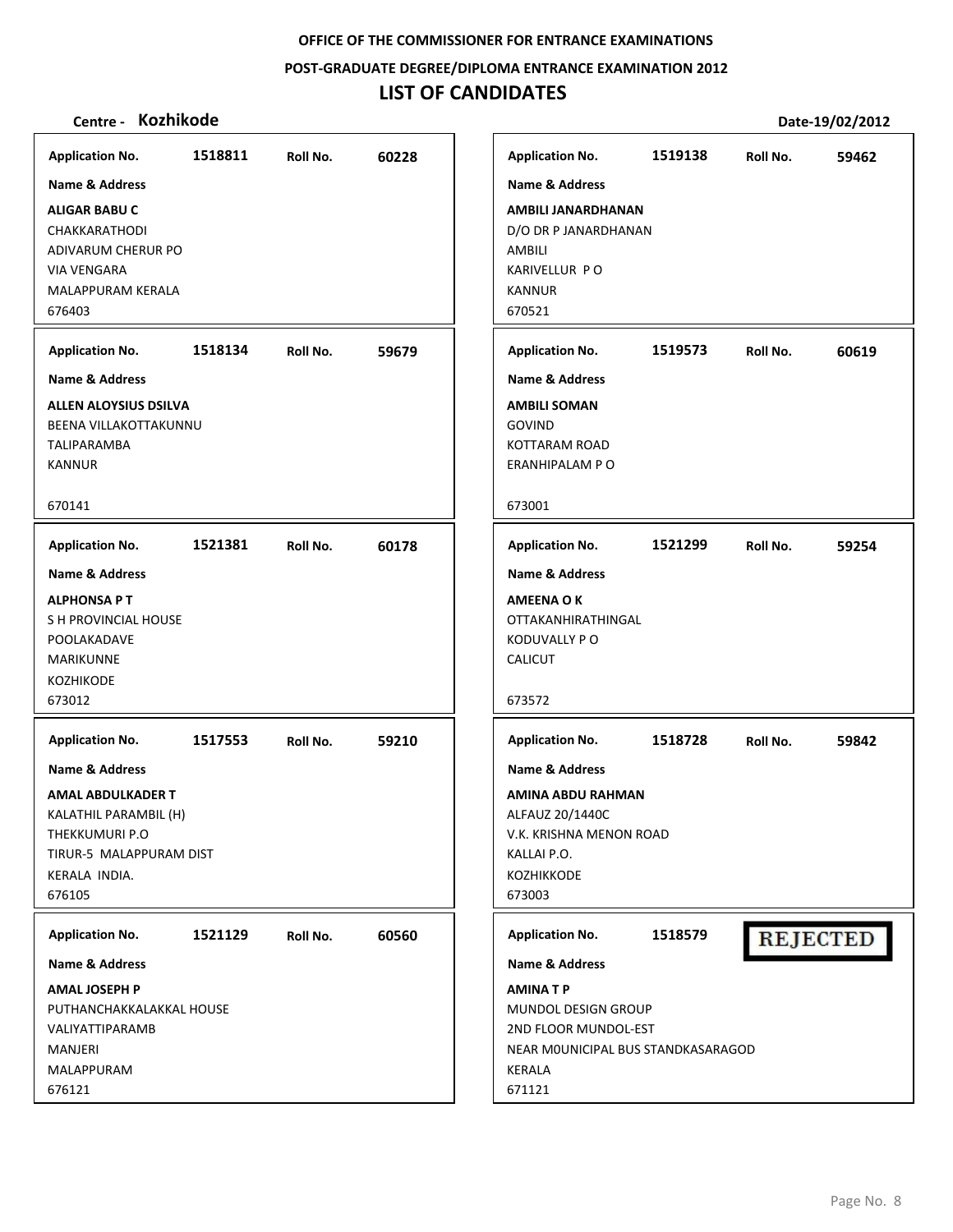**POST‐GRADUATE DEGREE/DIPLOMA ENTRANCE EXAMINATION 2012**

# **LIST OF CANDIDATES**

| Centre - Kozhikode         |         |          |       |                           |         |          | Date-19/02/2012 |
|----------------------------|---------|----------|-------|---------------------------|---------|----------|-----------------|
| <b>Application No.</b>     | 1515626 | Roll No. | 59262 | <b>Application No.</b>    | 1516078 | Roll No. | 59268           |
| <b>Name &amp; Address</b>  |         |          |       | <b>Name &amp; Address</b> |         |          |                 |
| <b>AMITH K</b>             |         |          |       | <b>AMRITHA KRISHNAN</b>   |         |          |                 |
| KODUNGOOKARAN HOUSE        |         |          |       | <b>SREE PARVATHI</b>      |         |          |                 |
| <b>P.O.FEROKE PETTA</b>    |         |          |       | PO NARATH                 |         |          |                 |
| KOZHIKODE                  |         |          |       | <b>KANNUR</b>             |         |          |                 |
|                            |         |          |       |                           |         |          |                 |
| 673631                     |         |          |       | 670603                    |         |          |                 |
| <b>Application No.</b>     | 1516272 | Roll No. | 60577 | <b>Application No.</b>    | 1518442 | Roll No. | 59453           |
| <b>Name &amp; Address</b>  |         |          |       | <b>Name &amp; Address</b> |         |          |                 |
| <b>AMITH GANGADHARAN R</b> |         |          |       | <b>AMRUTHA CV</b>         |         |          |                 |
| <b>GANGA</b>               |         |          |       | SREELAYAM                 |         |          |                 |
| THIRUVANGOOR PO            |         |          |       | VISHNUMANGALAM            |         |          |                 |
| KOZHIKODE                  |         |          |       | <b>HARIPURAM PO</b>       |         |          |                 |
|                            |         |          |       | <b>KASARAGOD</b>          |         |          |                 |
| 673304                     |         |          |       | 671531                    |         |          |                 |
| <b>Application No.</b>     | 1518861 | Roll No. | 59767 | <b>Application No.</b>    | 1518394 | Roll No. | 59837           |
| <b>Name &amp; Address</b>  |         |          |       | <b>Name &amp; Address</b> |         |          |                 |
| <b>AMITH N S</b>           |         |          |       | <b>AMRUTHA M P</b>        |         |          |                 |
| NADUVALAPPIL HOUSE         |         |          |       | FLAT NO B9                |         |          |                 |
| CHETTIPPARAMBU             |         |          |       | <b>GOLDEN ENCLAVE</b>     |         |          |                 |
| IRINJALAKUDA               |         |          |       | <b>CHEVAYOOR</b>          |         |          |                 |
| <b>THRISSUR</b>            |         |          |       | KOZHIKODE                 |         |          |                 |
| 680121                     |         |          |       | 673017                    |         |          |                 |
| <b>Application No.</b>     | 1520100 | Roll No. | 59781 | <b>Application No.</b>    | 1518061 | Roll No. | 59986           |
| Name & Address             |         |          |       | <b>Name &amp; Address</b> |         |          |                 |
| AMRETHA RAVEENDRAN         |         |          |       | AMRUTHA PRABHAKARAN R K   |         |          |                 |
| <b>THENADY HOUSE</b>       |         |          |       | CHANDANASSERY HOUSE       |         |          |                 |
| P.O KIZHUNNA               |         |          |       | <b>BALUSSERY POST</b>     |         |          |                 |
| <b>KANNUR</b>              |         |          |       | KOZHIKODE DISTRICT        |         |          |                 |
|                            |         |          |       | KERALA                    |         |          |                 |
| 670007                     |         |          |       | 673612                    |         |          |                 |
| <b>Application No.</b>     | 1518428 | Roll No. | 60376 | <b>Application No.</b>    | 1519597 | Roll No. | 59621           |
| Name & Address             |         |          |       | Name & Address            |         |          |                 |
| <b>AMRITA ANNA MARY</b>    |         |          |       | <b>AMRUTHAKALA M</b>      |         |          |                 |
| <b>THARAPPATH HOUSE</b>    |         |          |       | <b>MALLERRIYIL HOUSE</b>  |         |          |                 |
| TP-7/579 A                 |         |          |       | <b>EAST PALLOOR</b>       |         |          |                 |
| THAMARASSERY PO            |         |          |       | PALLOOR PO                |         |          |                 |
| <b>KOZHIKODE</b>           |         |          |       | <b>MAHE</b>               |         |          |                 |
| 673573                     |         |          |       | 673333                    |         |          |                 |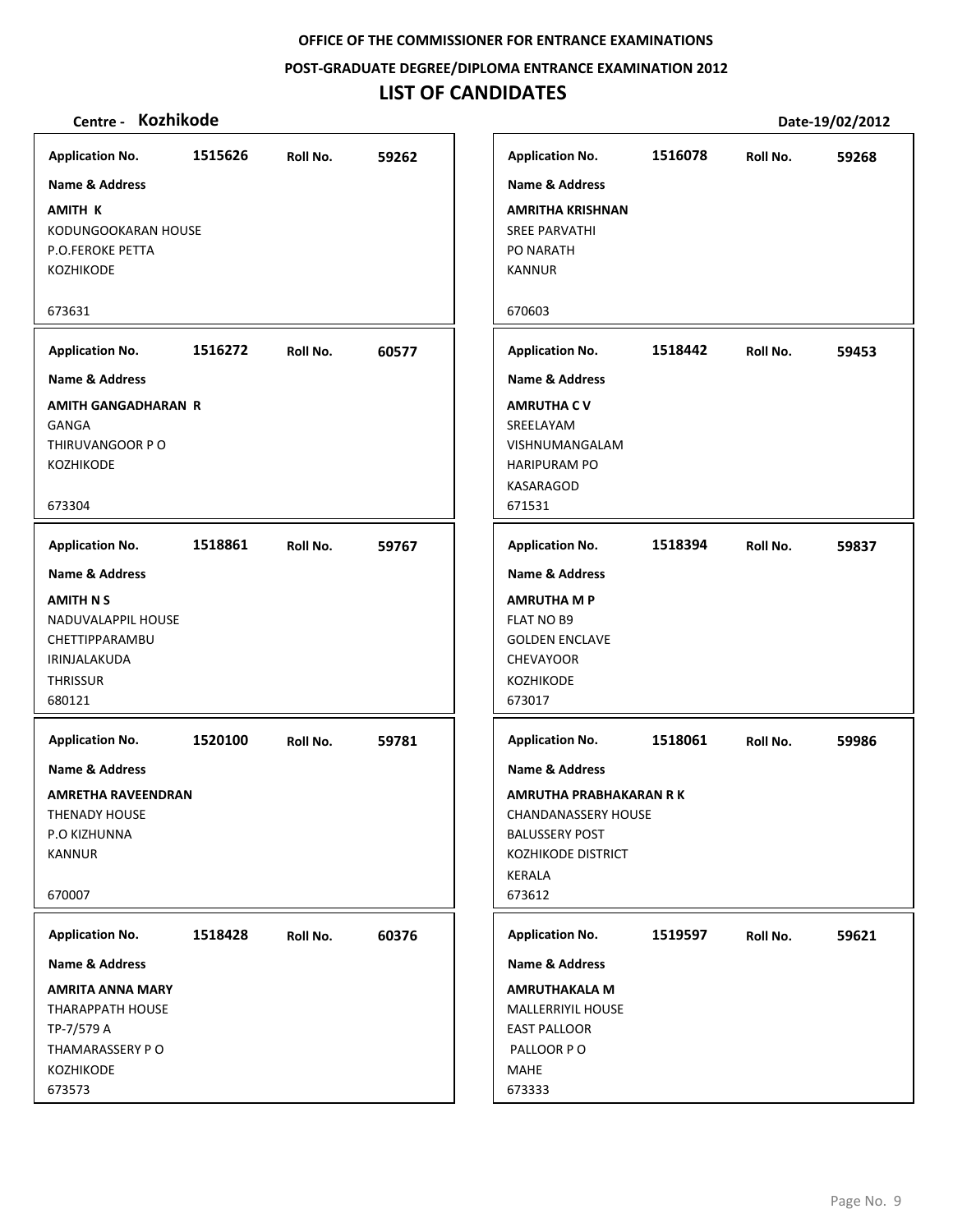**POST‐GRADUATE DEGREE/DIPLOMA ENTRANCE EXAMINATION 2012**

# **LIST OF CANDIDATES**

| <b>Application No.</b>                                                                                                                                        | 1516031 | Roll No. | 59421 | <b>Application No.</b>                                                                                                                                                     | 1521371 | Roll No. | 60024 |
|---------------------------------------------------------------------------------------------------------------------------------------------------------------|---------|----------|-------|----------------------------------------------------------------------------------------------------------------------------------------------------------------------------|---------|----------|-------|
| <b>Name &amp; Address</b><br><b>AMULYA BHARGAVAN</b><br><b>TEJAS</b><br>KOTTAPALAM<br>PAPINISSERI WEST PO                                                     |         |          |       | <b>Name &amp; Address</b><br><b>ANAS VK</b><br>ASH-HA MANZIL(HOUSE)<br>KIZHUR(PO)<br>PAYYOLI                                                                               |         |          |       |
| <b>KANNUR</b><br>670565                                                                                                                                       |         |          |       | <b>CALICUT</b><br>673522                                                                                                                                                   |         |          |       |
| <b>Application No.</b>                                                                                                                                        | 1519525 | Roll No. | 59928 | <b>Application No.</b>                                                                                                                                                     | 1516971 | Roll No. | 60126 |
| <b>Name &amp; Address</b><br><b>ANAND JOHN C</b><br>ANAND JOHN C<br>CHEMBUKAVU HOUSE<br>RAMAVARMAPURAM PO<br><b>THRISSUR</b><br>680631                        |         |          |       | <b>Name &amp; Address</b><br><b>ANCY A</b><br>THASNEEM<br>MANNANCHERRY PO<br>ALAPPUZHA<br>688538                                                                           |         |          |       |
| <b>Application No.</b>                                                                                                                                        | 1518756 | Roll No. | 60534 | <b>Application No.</b>                                                                                                                                                     | 1519239 | Roll No. | 59771 |
| <b>Name &amp; Address</b><br><b>ANAND MATHEW</b><br><b>ALOOR KOKKEN HOUSE</b><br>ARIMPUR PO<br><b>THRISSUR</b><br>KERALA<br>680620                            |         |          |       | <b>Name &amp; Address</b><br><b>ANEENA PV</b><br>ANEENA P V<br>THARAMMAL HOUSE<br>POOKOTTUMPADAM PO<br>MALAPPURAM<br>679332                                                |         |          |       |
| <b>Application No.</b><br><b>Name &amp; Address</b><br>ANANDAN C K<br>CHANDNI HOUSE<br>KOTTAKKAL POST<br>IRINGAL<br>VATAKARA<br><b>KOZHIKKODE</b><br>673521   | 1519774 | Roll No. | 59316 | <b>Application No.</b><br><b>Name &amp; Address</b><br><b>ANEESA MP</b><br>D/O K K PAREEKUTTY<br>MANGALASSERI(H) MULAVOOR PO<br>MUVATTUPUZHA ERNAKULAM<br>KERALA<br>686673 | 1515412 | Roll No. | 60489 |
| <b>Application No.</b><br>Name & Address<br>ANANDHARAMA SUBRAMANI P<br>PLOT NO 162 20TH AVENUE BANUNAGAR<br>PUTHUR AMBATHUR<br>CHENNAI<br>TAMILNADU<br>600053 | 1515468 | Roll No. | 60183 | <b>Application No.</b><br>Name & Address<br><b>ANEESH BAVA K</b><br>SAI NIVAS<br>ANAPADI<br>PONNANI SOUTH<br>MALAPPURAM DISTKERALA<br>679586                               | 1515512 | Roll No. | 59568 |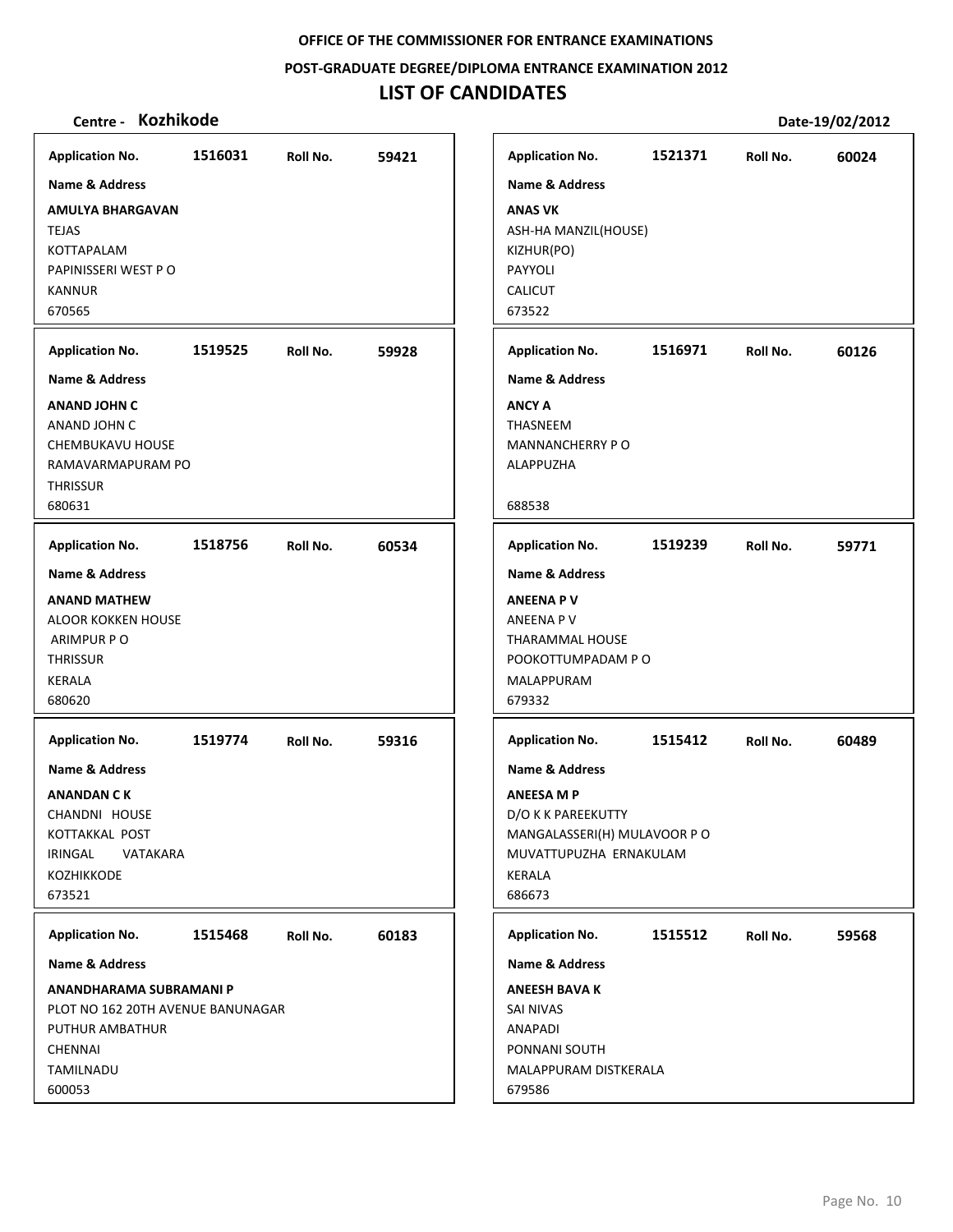**POST‐GRADUATE DEGREE/DIPLOMA ENTRANCE EXAMINATION 2012**

# **LIST OF CANDIDATES**

| <b>Application No.</b>                                                                                                                        | 1519730 | Roll No. | 60008 |                                                                   | <b>Application No.</b>                                                                             | 1517481 | Roll No. | 59209           |
|-----------------------------------------------------------------------------------------------------------------------------------------------|---------|----------|-------|-------------------------------------------------------------------|----------------------------------------------------------------------------------------------------|---------|----------|-----------------|
| Name & Address                                                                                                                                |         |          |       |                                                                   | Name & Address                                                                                     |         |          |                 |
| <b>ANEESH J DAVID</b><br><b>RETNA VILASOM HOUSE</b><br>NILAMAMOODUKUNNATHUKAL<br>KARAKONAM P O<br><b>TRIVANDRUM</b><br>695504                 |         |          |       | <b>ANI PT</b><br>ULLIYERI PO<br><b>KOZHIKODE</b><br>673323        | MUTHUYATT<br>KOYILANDY VIA                                                                         |         |          |                 |
| <b>Application No.</b>                                                                                                                        | 1518602 | Roll No. | 59686 |                                                                   | <b>Application No.</b>                                                                             | 1519241 |          | <b>WITHHELD</b> |
| <b>Name &amp; Address</b>                                                                                                                     |         |          |       |                                                                   | <b>Name &amp; Address</b>                                                                          |         |          |                 |
| <b>ANEESHA AHAMED</b><br>\\\'CITADEL\\\'<br>KONDOTTY(P.O)<br>MALAPPURAM DISTRICT<br>673638                                                    |         |          |       | KINALOOR<br>BALUSSERY<br>KOZHIKODE<br>673621                      | <b>ANIL KRISHNAN VK</b><br>VETTAKKARANKANDI                                                        |         |          |                 |
|                                                                                                                                               |         |          |       |                                                                   |                                                                                                    |         |          |                 |
| <b>Application No.</b>                                                                                                                        | 1519993 | Roll No. | 59934 |                                                                   | <b>Application No.</b>                                                                             | 1519923 | Roll No. | 59933           |
| <b>Name &amp; Address</b><br><b>ANEETTA C</b><br>ANEETTA NIVAS<br><b>B PANGADI PO</b><br>TIRUR <sub>2</sub><br>MALAPPURAM<br>676102           |         |          |       | <b>ACHOOS</b><br>KAIVELI<br><b>THINOOR</b><br>KOZHIKODE<br>673507 | <b>Name &amp; Address</b><br><b>ANIL KUMAR P</b>                                                   |         |          |                 |
| <b>Application No.</b><br><b>Name &amp; Address</b><br><b>ANEGHAVP</b><br>THEERTHAM<br>MOKERI PO<br>PANOOR VIA<br>THALASSERY KANNUR<br>670692 | 1518977 | Roll No. | 60153 | <b>ROSEBANKS</b><br>CHUNGAM<br><b>CALICUT</b><br>673005           | <b>Application No.</b><br><b>Name &amp; Address</b><br><b>ANIL PRAKASH</b><br><b>WESTHILL (PO)</b> | 1520913 | Roll No. | 60097           |
| <b>Application No.</b>                                                                                                                        | 1518568 | Roll No. | 60607 |                                                                   | <b>Application No.</b>                                                                             | 1516903 | Roll No. | 60202           |
| Name & Address                                                                                                                                |         |          |       |                                                                   | Name & Address                                                                                     |         |          |                 |
| <b>ANGEL MARY JOSEPH</b><br>NO.215 AMARJYOTHI LAYOUT-EAST WING<br><b>INNER RING ROAD</b><br><b>DOMLUR</b><br><b>BANGALORE</b><br>560071       |         |          |       | KOZHIKODE<br>673020                                               | <b>ANILA NARAYANAN</b><br>SKYLINE MEADOWS VILLA NO11<br><b>CIVIL STATION P.O</b><br>ERANHIPALAM    |         |          |                 |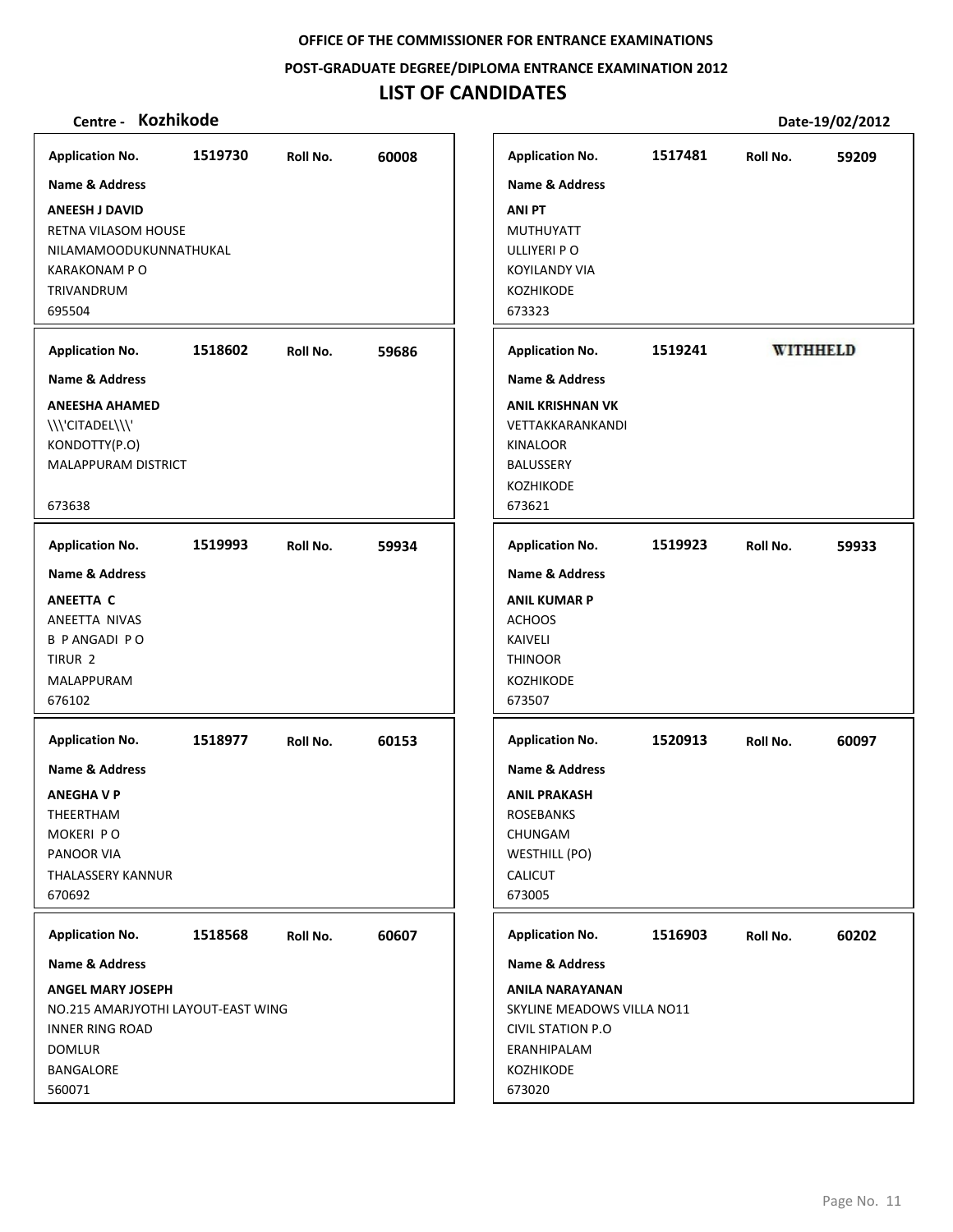**POST‐GRADUATE DEGREE/DIPLOMA ENTRANCE EXAMINATION 2012**

# **LIST OF CANDIDATES**

| Kozhikode<br>Centre -                                                                                                            |         |                 |       |                                                                                                                                       |         |          | Date-19/02/2012 |
|----------------------------------------------------------------------------------------------------------------------------------|---------|-----------------|-------|---------------------------------------------------------------------------------------------------------------------------------------|---------|----------|-----------------|
| <b>Application No.</b>                                                                                                           | 1517407 | Roll No.        | 59131 | <b>Application No.</b>                                                                                                                | 1519031 | Roll No. | 59307           |
| Name & Address                                                                                                                   |         |                 |       | <b>Name &amp; Address</b>                                                                                                             |         |          |                 |
| <b>ANILA SHANMUGHAN</b><br>28/746B<br><b>KADAYIL HOUSE</b><br>NEAR CHEMBAKA HOUSING COLONYCHEVAYUR<br><b>KOZHIKODE</b><br>673017 |         |                 |       | <b>ANISHA K A</b><br>C/O K M ABDUL RAHIMAN<br>KOLLIPPARAMBIL<br>PERIMBADARI P O<br>MANNARKKAD PALAKKAD<br>678762                      |         |          |                 |
| <b>Application No.</b>                                                                                                           | 1519729 | Roll No.        | 59931 | <b>Application No.</b>                                                                                                                | 1516162 | Roll No. | 59500           |
| <b>Name &amp; Address</b>                                                                                                        |         |                 |       | <b>Name &amp; Address</b>                                                                                                             |         |          |                 |
| <b>ANILKUMAR I K</b><br>ANILKUMAR I K<br><b>BROTHERS COTTAGE</b><br>PANNIANNOOR(PO).CHOKLY(VIA)<br>TELLICHERRY<br>670679         |         |                 |       | <b>ANISHA RAHMATH V</b><br><b>VARODAN HOUSE</b><br>SREEKRISHNAPURAM PO<br>PALAKKAD DISTRICT<br><b>KERALA STATE</b><br>679513          |         |          |                 |
| <b>Application No.</b>                                                                                                           | 1519435 | <b>WITHHELD</b> |       | <b>Application No.</b>                                                                                                                | 1519770 | Roll No. | 59239           |
| Name & Address                                                                                                                   |         |                 |       | <b>Name &amp; Address</b>                                                                                                             |         |          |                 |
| <b>ANILKUMAR K</b><br><b>LECTURER</b><br>DEPARTMENT OF ANATOMY<br>GOVT MEDICAL COLLEGE<br>MEDICAL COLLEGE PO CALICUT<br>673008   |         |                 |       | <b>ANITHA DAS P H</b><br>PAROOR HOUSE<br><b>VELLAYIL PO</b><br>PATHANAMTHITTA<br><b>KERALA</b><br>689613                              |         |          |                 |
| <b>Application No.</b>                                                                                                           | 1517868 | Roll No.        | 60138 | <b>Application No.</b>                                                                                                                | 1521212 | Roll No. | 59946           |
| <b>Name &amp; Address</b><br><b>ANILKUMAR P K</b><br>KALIYATH HOUSE<br>MORAZHA P O<br><b>KANNUR</b><br>670331                    |         |                 |       | <b>Name &amp; Address</b><br><b>ANITHA MENON S</b><br>SREERAGAM<br><b>NETAJI ROAD</b><br>PUTHIYARA P.O.<br><b>KOZHIKODE</b><br>673004 |         |          |                 |
| <b>Application No.</b>                                                                                                           | 1517811 | Roll No.        | 60291 | <b>Application No.</b>                                                                                                                | 1516442 | Roll No. | 59119           |
| <b>Name &amp; Address</b>                                                                                                        |         |                 |       | Name & Address                                                                                                                        |         |          |                 |
| ANIMA M<br>KAVUNGAL<br>NEAR SREE KRISHNA TEMPLE<br><b>CALICUT ROAD</b><br>MANJERI P.O MALAPPURAM<br>676121                       |         |                 |       | <b>ANITHA PV</b><br>SHREEKETH<br><b>KALLIASSERY PO</b><br>NEAR PHC KALLIASSERY<br>KANNUR<br>670562                                    |         |          |                 |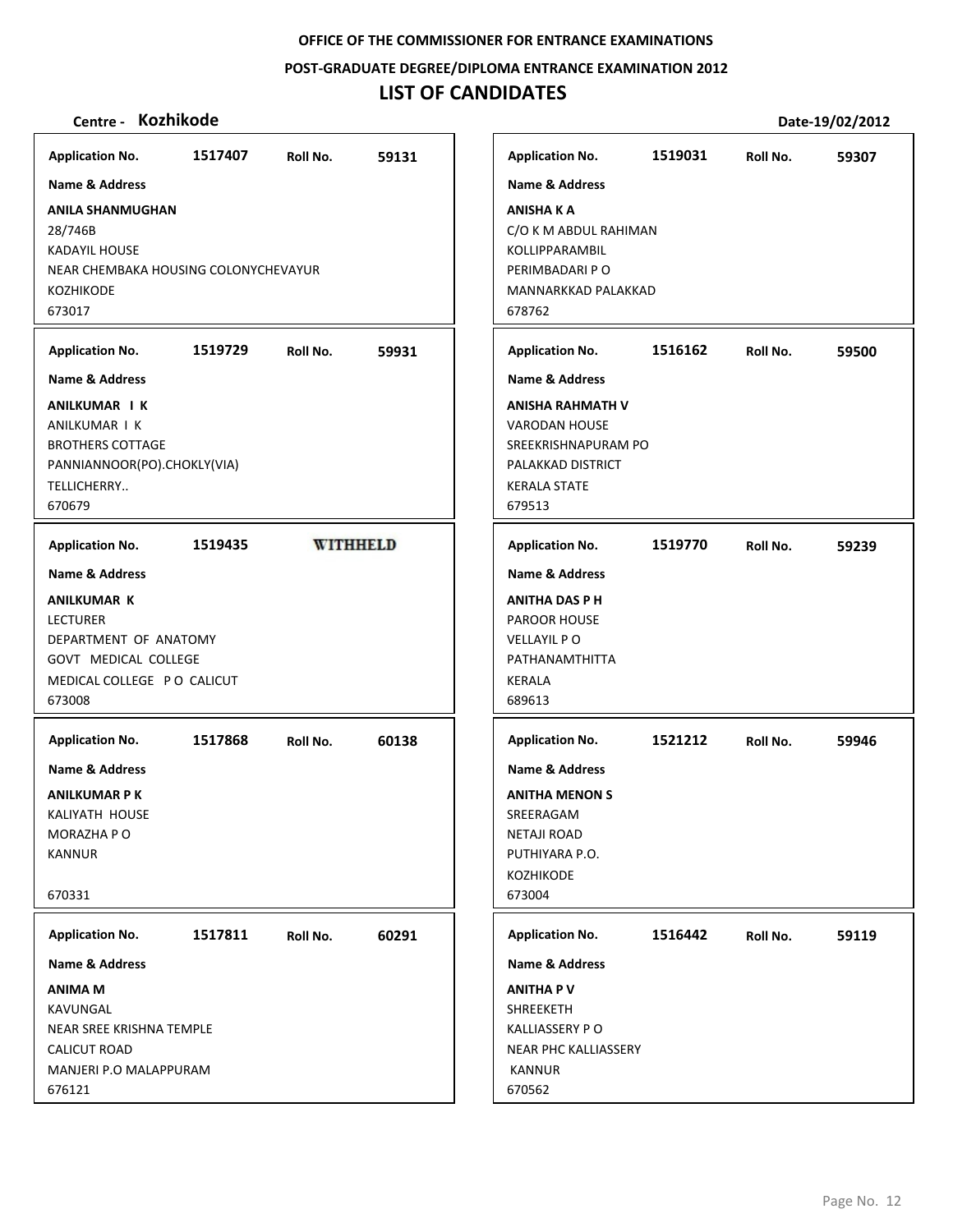**POST‐GRADUATE DEGREE/DIPLOMA ENTRANCE EXAMINATION 2012**

# **LIST OF CANDIDATES**

| Kozhikode<br>Centre -                                                                                                  |         |          |       |                                                                                                                   |         |          | Date-19/02/2012 |
|------------------------------------------------------------------------------------------------------------------------|---------|----------|-------|-------------------------------------------------------------------------------------------------------------------|---------|----------|-----------------|
| <b>Application No.</b>                                                                                                 | 1518204 | Roll No. | 59603 | <b>Application No.</b>                                                                                            | 1517572 | Roll No. | 59518           |
| <b>Name &amp; Address</b>                                                                                              |         |          |       | <b>Name &amp; Address</b>                                                                                         |         |          |                 |
| <b>ANJALIK</b><br>KALLYADICKAL HOUSE<br>NR S N VIDYALAYA ANNUR ROAD<br>PAYYANNUR(PO)<br><b>KANNUR (DIST)</b><br>670307 |         |          |       | <b>ANJANA A R</b><br>ASHTAMICHIRA HOUSE<br>MANNUTHY PO<br><b>THRISSUR</b><br>680651                               |         |          |                 |
| <b>Application No.</b>                                                                                                 | 1518323 | Roll No. | 59451 | <b>Application No.</b>                                                                                            | 1517911 | Roll No. | 59369           |
| Name & Address                                                                                                         |         |          |       | <b>Name &amp; Address</b>                                                                                         |         |          |                 |
| <b>ANJALI MENON M</b><br>AJIT 33/4196<br>PALOONNIPARAMBA<br>MALAPARAMBA<br><b>CALICUT</b><br>673009                    |         |          |       | <b>ANJANA B</b><br><b>KADUKOOR HOUSE</b><br>THACHINGANADAM P.O<br>PATTIKKAD VIA<br>MALAPPURAM DT KERALA<br>679325 |         |          |                 |
| <b>Application No.</b>                                                                                                 | 1518081 | Roll No. | 60600 | <b>Application No.</b>                                                                                            | 1518812 | Roll No. | 60305           |
| <b>Name &amp; Address</b>                                                                                              |         |          |       | <b>Name &amp; Address</b>                                                                                         |         |          |                 |
| <b>ANJALI ULLAS</b><br>C/O DR SHAJIT SADANAND<br>2/18 DIVYA EAST HILL<br>CALICUT<br>673005                             |         |          |       | <b>ANJANA MANOMOHAN</b><br>KRISHNAKRIPA<br>ASARIKKADAVU ROAD<br>PULINCHODE<br>ALUVA<br>683101                     |         |          |                 |
| <b>Application No.</b>                                                                                                 | 1517598 | Roll No. | 60134 | <b>Application No.</b>                                                                                            | 1517165 | Roll No. | 59744           |
| <b>Name &amp; Address</b>                                                                                              |         |          |       | <b>Name &amp; Address</b>                                                                                         |         |          |                 |
| ANJALI VIJAYACHANDRAN<br>32/89 GURUPRASAD<br>RAMNAGAR<br>VADAKKANTHARA P O<br>PALAKKAD<br>678012                       |         |          |       | <b>ANJANA PRABHAKAR</b><br>PANCHAMI<br>NEAR BLUE PEARL SCHOOL<br>KUTHIRAVATTOM.P.O<br>KOZHIKODEKERALA.<br>673016  |         |          |                 |
| <b>Application No.</b>                                                                                                 | 1515270 | Roll No. | 59718 | <b>Application No.</b>                                                                                            | 1518308 | Roll No. | 60297           |
| Name & Address                                                                                                         |         |          |       | <b>Name &amp; Address</b>                                                                                         |         |          |                 |
| <b>ANJANA K</b><br><b>KANNOTH HOUSE</b><br>KELOTH<br>PAYYANUR PO<br><b>KANNUR</b><br>670307                            |         |          |       | <b>ANJANA V R</b><br>V R VILLA<br>RAYARANGOTH P O<br>K T BAZAARVATAKARA<br><b>CALICUT</b><br>673102               |         |          |                 |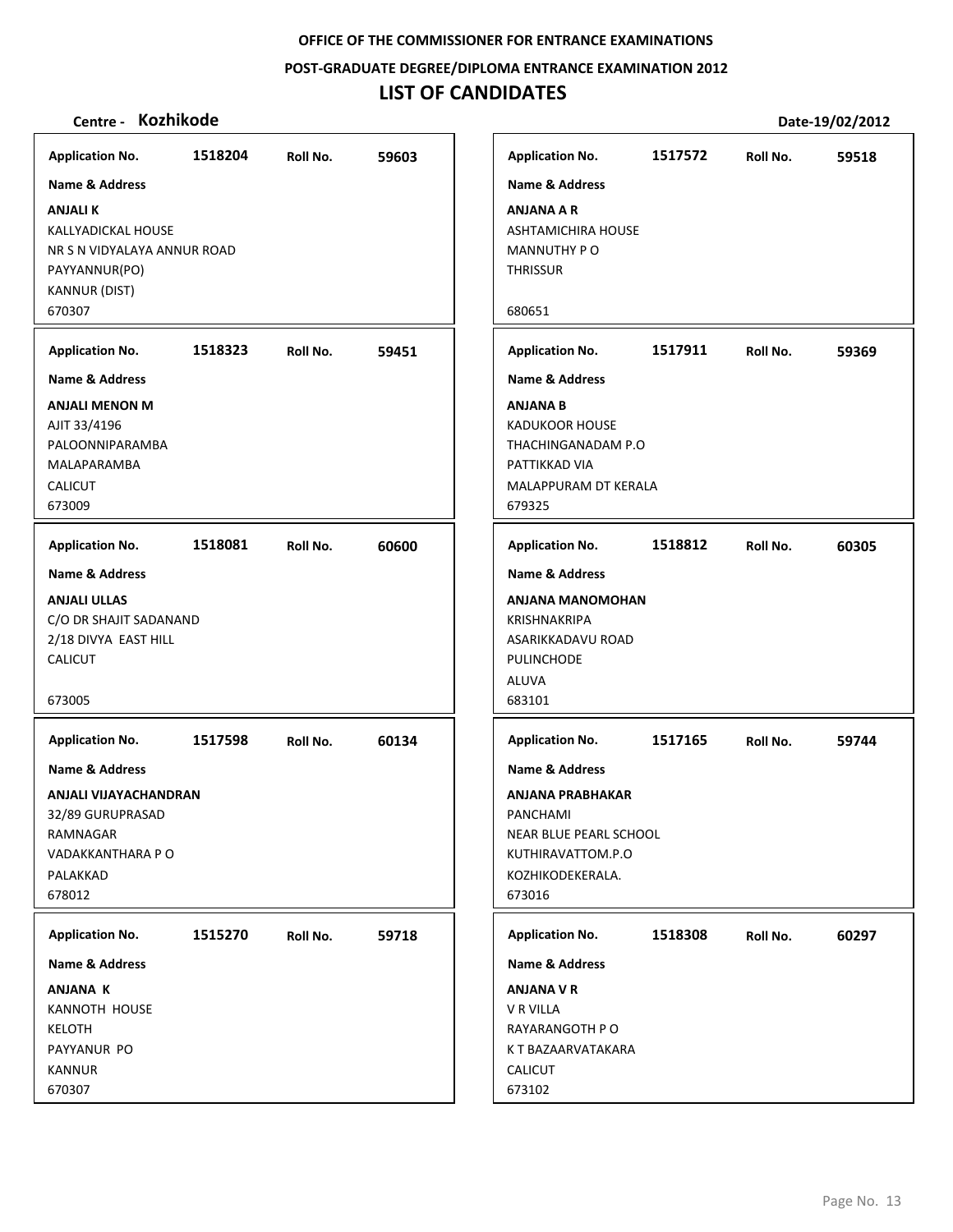**POST‐GRADUATE DEGREE/DIPLOMA ENTRANCE EXAMINATION 2012**

# **LIST OF CANDIDATES**

| <b>Application No.</b>      | 1515753 | Roll No. | 59110 |
|-----------------------------|---------|----------|-------|
| <b>Name &amp; Address</b>   |         |          |       |
| ANJU VICTOR                 |         |          |       |
| APURVA 2/1277               |         |          |       |
| <b>NEAR LIC FLATS</b>       |         |          |       |
| KARAPARAMBA PO              |         |          |       |
| <b>CALICUT</b>              |         |          |       |
| 673010                      |         |          |       |
| <b>Application No.</b>      | 1520459 | Roll No. | 59169 |
| <b>Name &amp; Address</b>   |         |          |       |
| <b>ANJU ALEX</b>            |         |          |       |
| KALALAPURACKAL HOUSE        |         |          |       |
| <b>KELAKAM P.O</b>          |         |          |       |
| <b>KANNUR</b>               |         |          |       |
| 670674                      |         |          |       |
|                             |         |          |       |
| <b>Application No.</b>      | 1519983 | Roll No. | 59703 |
| <b>Name &amp; Address</b>   |         |          |       |
| <b>ANJU KRISHNAN T</b>      |         |          |       |
| SHANTHI(H)                  |         |          |       |
| NEAR GOVT.GANAPATH.G.H.S.S  |         |          |       |
| CHALAPPURAM                 |         |          |       |
| <b>CALICUT</b>              |         |          |       |
| 673002                      |         |          |       |
| <b>Application No.</b>      | 1519436 | Roll No. | 60542 |
| <b>Name &amp; Address</b>   |         |          |       |
| ANJU PAZHAM THOTTATHIL      |         |          |       |
| C/O SREENIVASAN P           |         |          |       |
| SREELAKAMKALATHIL THODI     |         |          |       |
| ATHANIKKAL WEST             |         |          |       |
| <b>WESTHILL POKOZHIKODE</b> |         |          |       |
| 673005                      |         |          |       |
| <b>Application No.</b>      | 1518360 | Roll No. | 60452 |
| <b>Name &amp; Address</b>   |         |          |       |
| ANJU RAJ M                  |         |          |       |
| SREEVALSAM                  |         |          |       |
| KALLIPADAM                  |         |          |       |
| SHORANUR                    |         |          |       |
| PALAKKAD                    |         |          |       |
| 679122                      |         |          |       |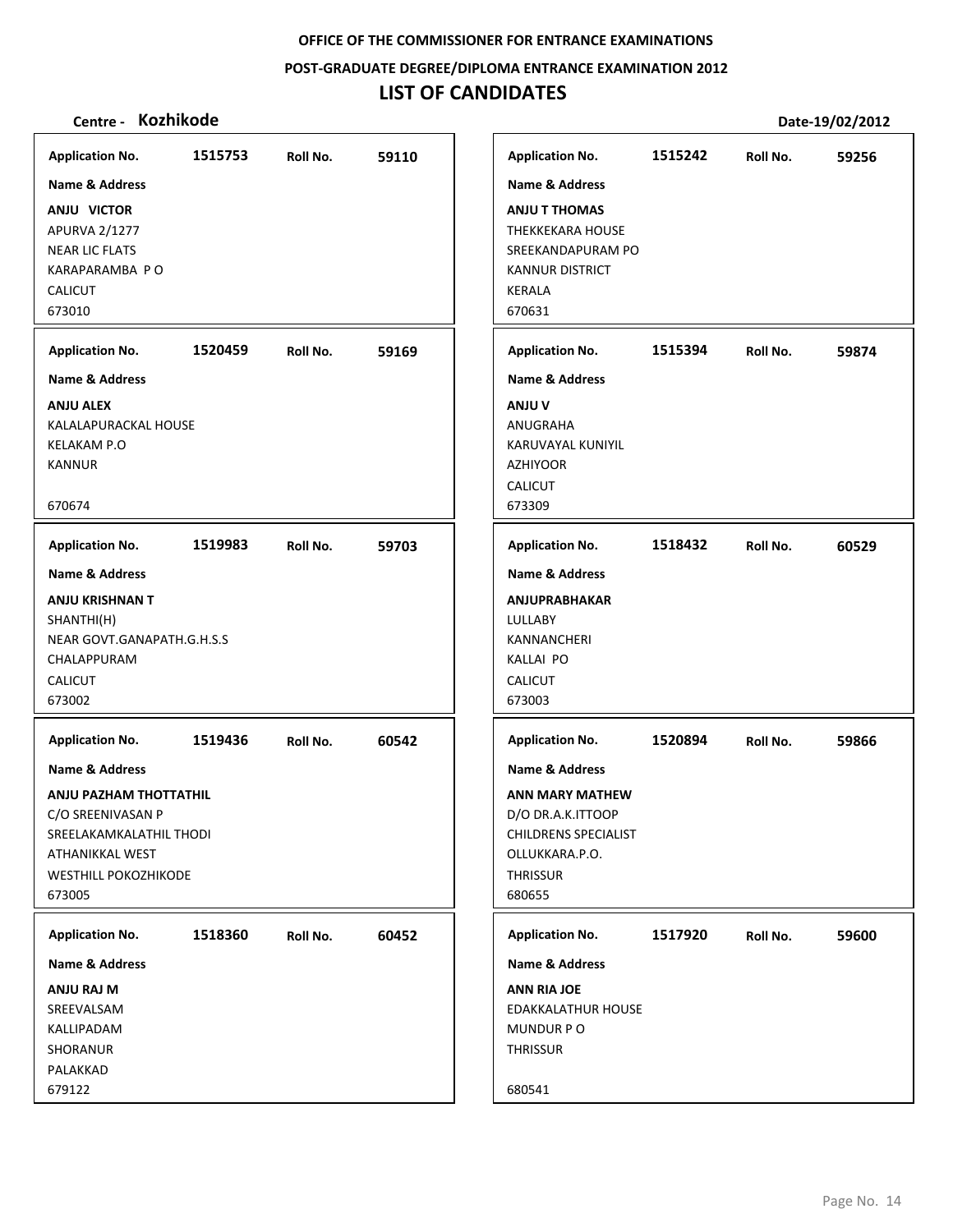**POST‐GRADUATE DEGREE/DIPLOMA ENTRANCE EXAMINATION 2012**

# **LIST OF CANDIDATES**

| <b>Application No.</b>                                                                                                                                    | 1518206 | Roll No. | 59680 | <b>Application No.</b>                                                                                                                           | 1518938 | Roll No. | 59691 |
|-----------------------------------------------------------------------------------------------------------------------------------------------------------|---------|----------|-------|--------------------------------------------------------------------------------------------------------------------------------------------------|---------|----------|-------|
| <b>Name &amp; Address</b><br><b>ANN ROSE GEORGE</b><br><b>EDAYADIL HOUSE</b><br>U.C COLLEGE PO<br><b>ALWAYE</b><br>ERNAKULAM<br>683102                    |         |          |       | Name & Address<br><b>ANOOP BALAGOPAL</b><br>5/751 ANUROOP HOUSE<br>RARICHAN ROAD<br>ERANHIPALAM P.O<br><b>CALICUT</b><br>673006                  |         |          |       |
| <b>Application No.</b>                                                                                                                                    | 1519935 | Roll No. | 60164 | <b>Application No.</b>                                                                                                                           | 1518641 | Roll No. | 60608 |
| <b>Name &amp; Address</b><br><b>ANNIE T GEORGE</b><br>THOTTATHIKUNNATH HOUSE<br>MEMUKHOM MANEED P.O.<br>PIRAVOM(VIA)<br>ERNAKULAM DIST.<br>686726         |         |          |       | <b>Name &amp; Address</b><br><b>ANOOP C</b><br><b>CHANTHULLI HOUSE</b><br>VALLIKAPATTA P O<br>MALAPPURAM<br>679324                               |         |          |       |
| <b>Application No.</b>                                                                                                                                    | 1518853 | Roll No. | 59536 | <b>Application No.</b>                                                                                                                           | 1516520 | Roll No. | 59659 |
| <b>Name &amp; Address</b><br><b>ANOOJAK</b><br><b>S4 A BLOCKROSE GARDEN</b><br><b>PVS PARK</b><br>KUTHIRAVATTOM PO<br><b>CALICUT</b><br>673016            |         |          |       | <b>Name &amp; Address</b><br><b>ANOOP KK</b><br>KALAKKANDY HOUSE<br>KORACHANKANDY PARAMB<br>ARAKKINAR P O<br>KOZHIKKODE<br>673028                |         |          |       |
| <b>Application No.</b><br>Name & Address<br>ANOOP PRATHEESH P<br>DR ANOOP PRATHEESH P<br>PRASANTHI<br>COCHIN PALACE PO<br>TRIPUNITHURAERNAKULAM<br>682301 | 1519498 | Roll No. | 59620 | <b>Application No.</b><br><b>Name &amp; Address</b><br>ANOOP M A<br>MAKKACHIRA<br>THOTTIL PEEDIKA<br>CHEVARAMBALAM<br><b>KOZHIKODE</b><br>673017 | 1518351 | Roll No. | 60298 |
| <b>Application No.</b><br><b>Name &amp; Address</b><br><b>ANOOP A</b><br>\'ASWINI\' HOUSE<br>EDAYANOOR P.O.<br><b>CHALODE</b><br><b>KANNUR</b><br>670595  | 1516676 | Roll No. | 59122 | <b>Application No.</b><br>Name & Address<br><b>ANOOP RAVI</b><br>ACHUTHAM<br>OPPOSITE TOWN HALL<br>MANJERI<br>MALAPPURAM<br>676121               | 1519623 | Roll No. | 60314 |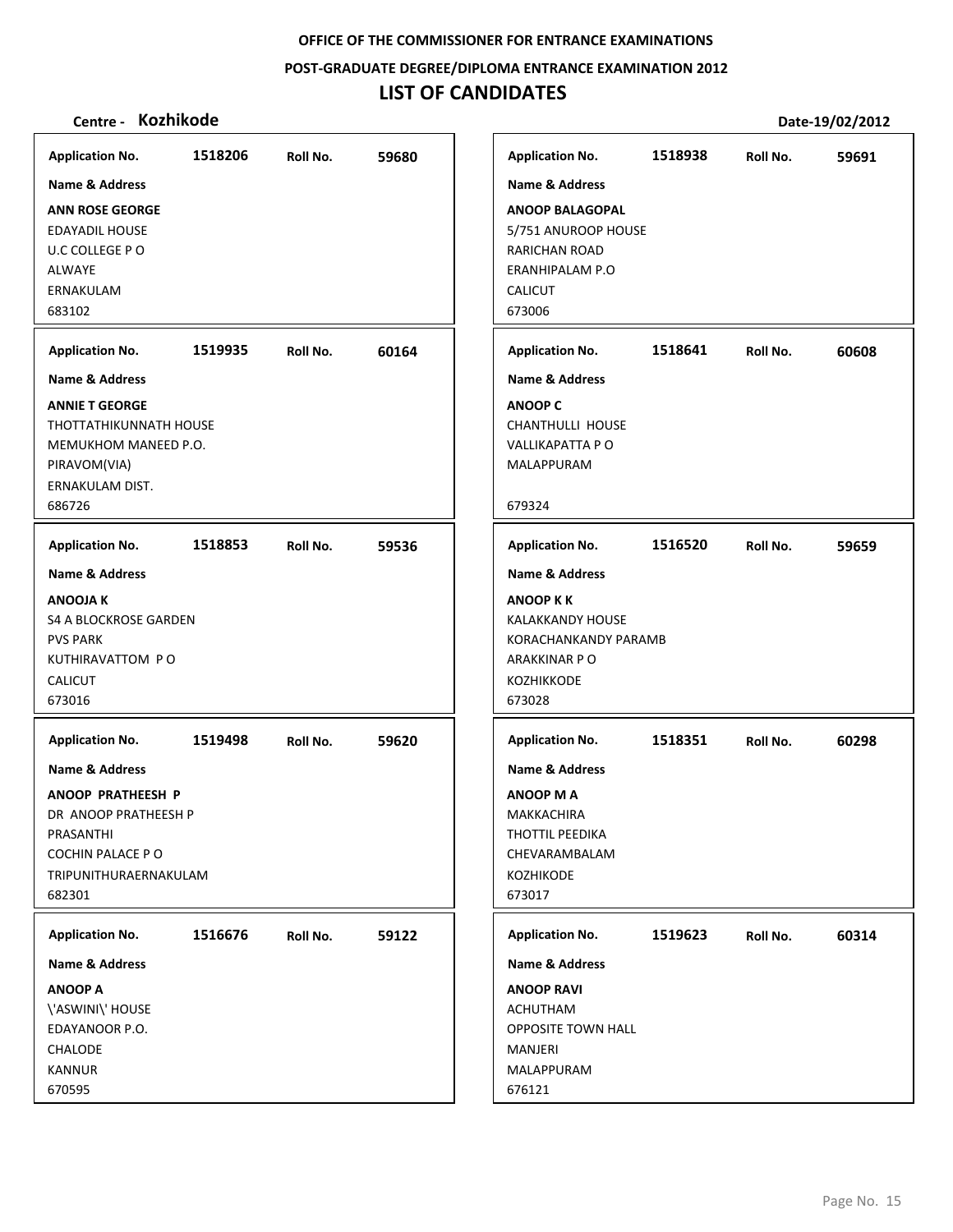## **POST‐GRADUATE DEGREE/DIPLOMA ENTRANCE EXAMINATION 2012**

# **LIST OF CANDIDATES**

| <b>Application No.</b><br><b>Name &amp; Address</b><br><b>ANOOP TN</b><br>ANU NIVAS<br>NILAMBUR RS P.O<br>MALAPPURAM                                              | 1517357 | Roll No. | 59977 | <b>Application No.</b><br><b>Name &amp; Address</b><br><b>ANUPAMAKV</b><br><b>BRINDAVAN</b><br>OLD P O ROAD<br>PAYYANUR<br><b>KANNUR</b>             | 1516047 | Roll No. | 59883 |
|-------------------------------------------------------------------------------------------------------------------------------------------------------------------|---------|----------|-------|------------------------------------------------------------------------------------------------------------------------------------------------------|---------|----------|-------|
| 679330                                                                                                                                                            |         |          |       | 670307                                                                                                                                               |         |          |       |
| <b>Application No.</b>                                                                                                                                            | 1520446 | Roll No. | 60477 | <b>Application No.</b>                                                                                                                               | 1515881 | Roll No. | 60112 |
| Name & Address<br><b>ANSAR P</b><br>PALANADAN HOUSE<br><b>CHATHALLOOR PO</b><br>EDAVANNA<br>MALAPPURAM<br>676541                                                  |         |          |       | <b>Name &amp; Address</b><br><b>ANUPAMA M</b><br>ANUPAMA HOUSE<br>AKKIKKAVU P O<br><b>THRISSUR</b><br>680519                                         |         |          |       |
| <b>Application No.</b>                                                                                                                                            | 1515387 | Roll No. | 59720 | <b>Application No.</b>                                                                                                                               | 1517551 | Roll No. | 59133 |
| <b>Name &amp; Address</b><br><b>ANTO ABEY ILLICKAL</b><br>ILLICKAL<br>P M KUTTY ROAD<br>ERANHIPALAM P O<br><b>KOZHIKODE</b><br>673006                             |         |          |       | <b>Name &amp; Address</b><br><b>ANUPAMA NAIR</b><br>ARYAM VALLY HOUSE<br><b>THALAVIL</b><br>ERUVATTI P O<br><b>KANNUR</b><br>670581                  |         |          |       |
| <b>Application No.</b><br>Name & Address<br><b>ANU BALAKRISHNAN</b><br>ANUGRAHA(H)<br>NEAR KANNANGADU TEMPLE<br>EDAT POSTPAYYANUR(VIA0<br><b>KANNUR</b><br>670327 | 1516373 | Roll No. | 59426 | <b>Application No.</b><br><b>Name &amp; Address</b><br><b>ANUPRIYA M K</b><br>REEJALAYAM<br>PONNIAM EAST PO<br>THALASSERY<br><b>KANNUR</b><br>670641 | 1517115 | Roll No. | 60359 |
| <b>Application No.</b>                                                                                                                                            | 1517290 | Roll No. | 60590 | <b>Application No.</b>                                                                                                                               | 1520188 | Roll No. | 59859 |
| <b>Name &amp; Address</b><br><b>ANUPAMAKN</b><br>PALADAN HOUSE<br>NADUVATH PO<br><b>WANDOOR</b><br>MALAPPURAM<br>679328                                           |         |          |       | <b>Name &amp; Address</b><br><b>ANURADHA NAMBIAR CK</b><br>C/O.CK SUDHA NAMBIAR<br>SHIVASAKTHISHAKTHI ROAD<br>PADNEKKAD KASARGOD<br>671328           |         |          |       |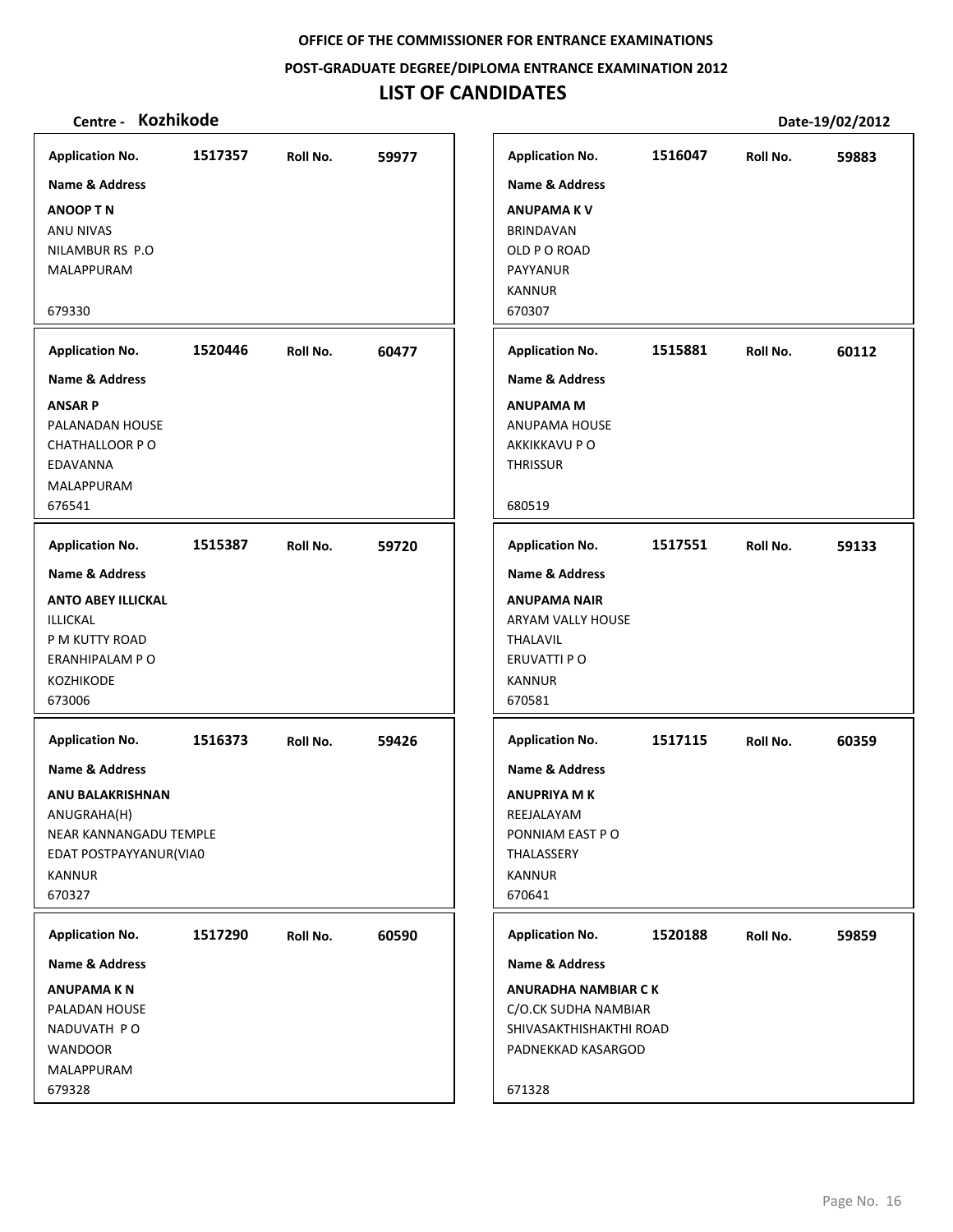**POST‐GRADUATE DEGREE/DIPLOMA ENTRANCE EXAMINATION 2012**

# **LIST OF CANDIDATES**

| <b>Application No.</b>                   | 1517537 | Roll No. | 60210 | <b>Application No.</b>            | 1520603 | Roll No. | 60171 |
|------------------------------------------|---------|----------|-------|-----------------------------------|---------|----------|-------|
| <b>Name &amp; Address</b>                |         |          |       | Name & Address                    |         |          |       |
| <b>ANURADHATC</b>                        |         |          |       | <b>ANZAR M</b>                    |         |          |       |
| <b>ISAVASYAM</b>                         |         |          |       | <b>KUNNATH</b>                    |         |          |       |
| <b>NEAR EXPRESS FLATS</b>                |         |          |       | VALIAKUNNU PO                     |         |          |       |
| KUTHIRAVATTOM                            |         |          |       | VALANCHERY                        |         |          |       |
| <b>KOZHIKODE</b>                         |         |          |       | MALAPPURAM                        |         |          |       |
| 673016                                   |         |          |       | 676552                            |         |          |       |
| <b>Application No.</b>                   | 1519298 | Roll No. | 59695 | <b>Application No.</b>            | 1516930 | Roll No. | 59202 |
| <b>Name &amp; Address</b>                |         |          |       | <b>Name &amp; Address</b>         |         |          |       |
| <b>ANUSREE K P</b>                       |         |          |       | APARNA MURALEEDHARAN              |         |          |       |
| ANUSREE .K.P                             |         |          |       | <b>ASHTAPADI</b>                  |         |          |       |
| D/O M.K.GOPINATH                         |         |          |       | NIT CAMPUS P.O                    |         |          |       |
| MAVILA KUNIYEDATH HOUSE                  |         |          |       | CALICUT                           |         |          |       |
| PO.AZHIKODE KANNUR                       |         |          |       |                                   |         |          |       |
| 670009                                   |         |          |       | 673601                            |         |          |       |
| <b>Application No.</b>                   | 1516459 | Roll No. | 59504 | <b>Application No.</b>            | 1521105 | Roll No. | 60099 |
| <b>Name &amp; Address</b>                |         |          |       | <b>Name &amp; Address</b>         |         |          |       |
| <b>ANUSREE NV</b>                        |         |          |       | <b>APARNA M N</b>                 |         |          |       |
| NANDANAM HOUSE(NEAR AAMAMANGALAM TEMPLE) |         |          |       | <b>DHANYA</b>                     |         |          |       |
| <b>KAKKURPO</b>                          |         |          |       | HOUSE NO 5 / 2181                 |         |          |       |
| <b>KOZHIKODE</b>                         |         |          |       | KILIYANAD SCHOOL ROAD             |         |          |       |
|                                          |         |          |       | <b>CALICUT</b>                    |         |          |       |
| 673613                                   |         |          |       | 673001                            |         |          |       |
| <b>Application No.</b>                   | 1515671 | Roll No. | 59186 | <b>Application No.</b>            | 1517435 | Roll No. | 59593 |
| Name & Address                           |         |          |       | <b>Name &amp; Address</b>         |         |          |       |
| <b>ANVARK</b>                            |         |          |       | <b>APARNA VINOD</b>               |         |          |       |
| NELLIPARAMBATH HOUSE                     |         |          |       | <b>NADUVIL HOUSE</b>              |         |          |       |
| MONGAM PO                                |         |          |       | THOTTAKKARA                       |         |          |       |
| MALAPPURAM                               |         |          |       | THENARI PO                        |         |          |       |
|                                          |         |          |       | PALAKKAD                          |         |          |       |
| 673642                                   |         |          |       | 678622                            |         |          |       |
| <b>Application No.</b>                   | 1520884 | Roll No. | 59712 | <b>Application No.</b>            | 1516461 | Roll No. | 59658 |
| Name & Address                           |         |          |       | <b>Name &amp; Address</b>         |         |          |       |
| <b>ANWAR SADATH V T</b>                  |         |          |       | <b>ARATHI KARAT</b>               |         |          |       |
| <b>VEETEE MANZIL</b>                     |         |          |       | A-304AISHWARYA LAKEVIEW RESIDENCY |         |          |       |
| PERAMBRA POST                            |         |          |       | 6TH CROSSKAGGADASPURA             |         |          |       |
| <b>KOZHIKODE</b>                         |         |          |       | C.V.RAMAN NAGAR P.O.              |         |          |       |
|                                          |         |          |       | BANGALORE                         |         |          |       |
| 673525                                   |         |          |       | 560093                            |         |          |       |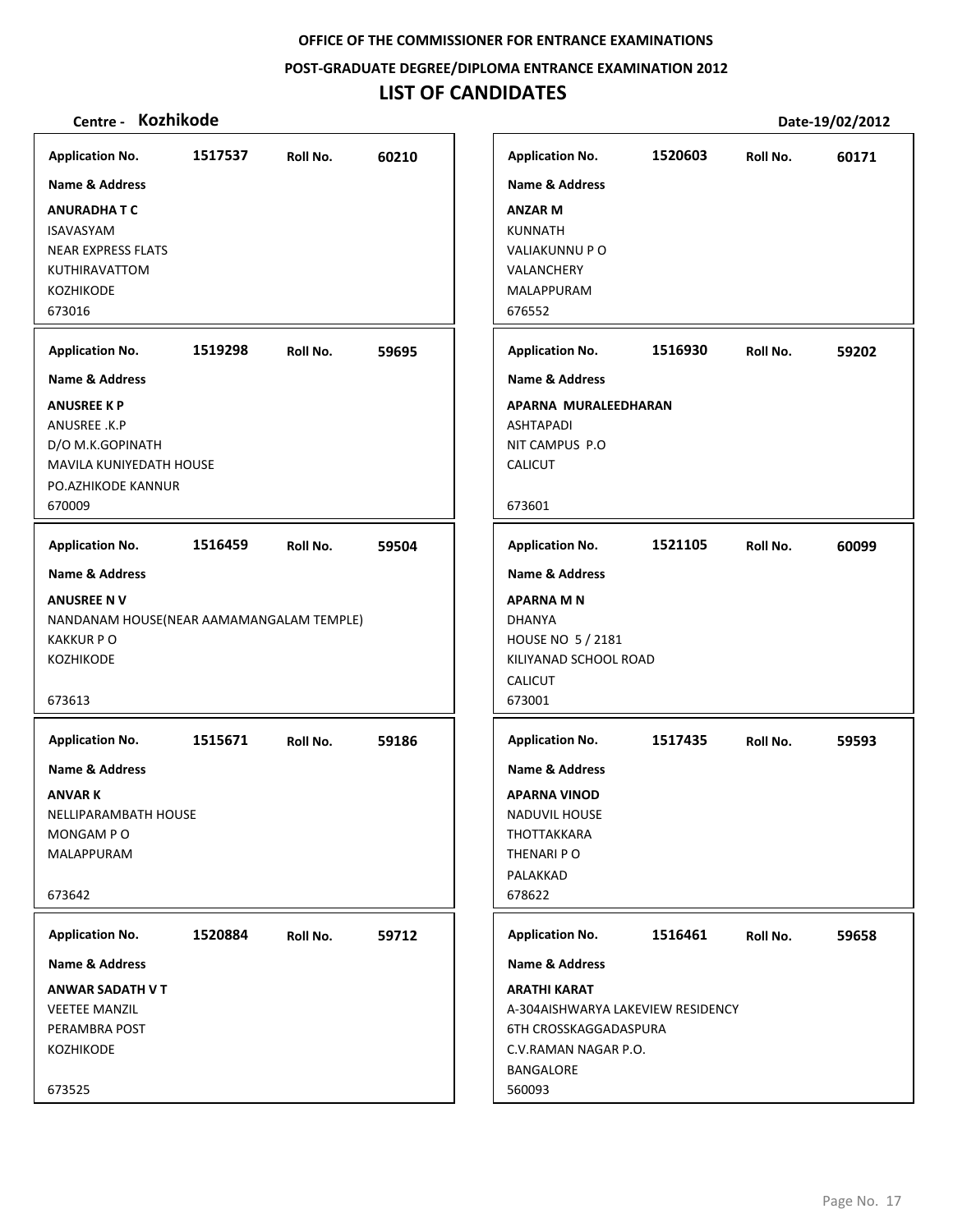**POST‐GRADUATE DEGREE/DIPLOMA ENTRANCE EXAMINATION 2012**

# **LIST OF CANDIDATES**

| <b>Application No.</b>                                                                                                                        | 1515569 | Roll No. | 59415 | <b>Application No.</b>                                                                                                                                                | 1515860 | Roll No. | 59650           |
|-----------------------------------------------------------------------------------------------------------------------------------------------|---------|----------|-------|-----------------------------------------------------------------------------------------------------------------------------------------------------------------------|---------|----------|-----------------|
| <b>Name &amp; Address</b>                                                                                                                     |         |          |       | <b>Name &amp; Address</b>                                                                                                                                             |         |          |                 |
| <b>ARATHY P</b><br>F11/81 ARANGATT<br><b>HOUSING BOARD SCHEME</b><br>MEDICAL COLLEGE PO<br><b>CALICUT</b><br>673008                           |         |          |       | <b>ARIFA AK</b><br>D/O E MOIDEENKOYA<br>ALATHUMKANDY HOUSE<br>PO KARUVANPOIL KODUVALLY<br>KOZHIKODE<br>673572                                                         |         |          |                 |
| <b>Application No.</b>                                                                                                                        | 1515360 | Roll No. | 59412 | <b>Application No.</b>                                                                                                                                                | 1515456 | Roll No. | 59798           |
| <b>Name &amp; Address</b>                                                                                                                     |         |          |       | <b>Name &amp; Address</b>                                                                                                                                             |         |          |                 |
| <b>ARAVIND K</b><br><b>KRISHNAPRABHA</b><br>OPP BHARAT MATHA HIGHER SECONDARY SCHOOL<br>CHANDRANAGAR P O PALAKKAD                             |         |          |       | <b>ARIFA BIBI</b><br>DIVISIONAL RAILWAY HOSPITAL<br>RAILWAY COLONY<br>KALLEKULANGARA P O PALAKKAD                                                                     |         |          |                 |
| 678007                                                                                                                                        |         |          |       | 678009                                                                                                                                                                |         |          |                 |
| <b>Application No.</b>                                                                                                                        | 1518915 | Roll No. | 59306 | <b>Application No.</b>                                                                                                                                                | 1518686 | Roll No. | 60226           |
| <b>Name &amp; Address</b><br>ARAVIND THULASEEDHARAN<br>MARATHAKAM<br>NEAR DESODHARANI LIBRARY<br>MALAPARAMBA P.O.<br><b>CALICUT</b><br>673009 |         |          |       | <b>Name &amp; Address</b><br><b>ARJUN A L</b><br>AMRITALAKSHMY HOUSE33/2061<br>NGO QUARTERSVELLIMADUKUNNU<br>PATHRONI ROADMARIKKUNNU PO<br><b>KOZHIKODE</b><br>673012 |         |          |                 |
| <b>Application No.</b>                                                                                                                        | 1518448 | Roll No. | 59761 | <b>Application No.</b>                                                                                                                                                | 1515779 |          | <b>WITHHELD</b> |
| <b>Name &amp; Address</b><br><b>ARCHANA K O</b><br>SREELAKSHMIHOUSE NO-8/1504<br>NEAR DESODHARINI LIBRARY<br>MALAPARAMBACALICUT<br>673009     |         |          |       | <b>Name &amp; Address</b><br><b>ARJUN V</b><br>C/O DR R VELAYUDHAN NAIR<br>VIDYA 1/4711<br>NEAR BILATHIKULAM HOUSING COLONY<br><b>CALICUT</b><br>673006               |         |          |                 |
| <b>Application No.</b>                                                                                                                        | 1515397 | Roll No. | 60028 | <b>Application No.</b>                                                                                                                                                | 1517672 | Roll No. | 60595           |
| <b>Name &amp; Address</b>                                                                                                                     |         |          |       | <b>Name &amp; Address</b>                                                                                                                                             |         |          |                 |
| <b>ARCHANA V</b><br><b>VYSHNAVAMPRAYAG ROAD</b><br>PARAPPANANGADI.<br>PARAPPANANGADI P O<br>MALAPPURAM<br>676303                              |         |          |       | <b>ARSHAD K</b><br>PANAMADATHKANDI HOUSE<br>CHEVAYUR-MINI<br>PULIKKAL P.O<br>MALAPPURAM<br>673637                                                                     |         |          |                 |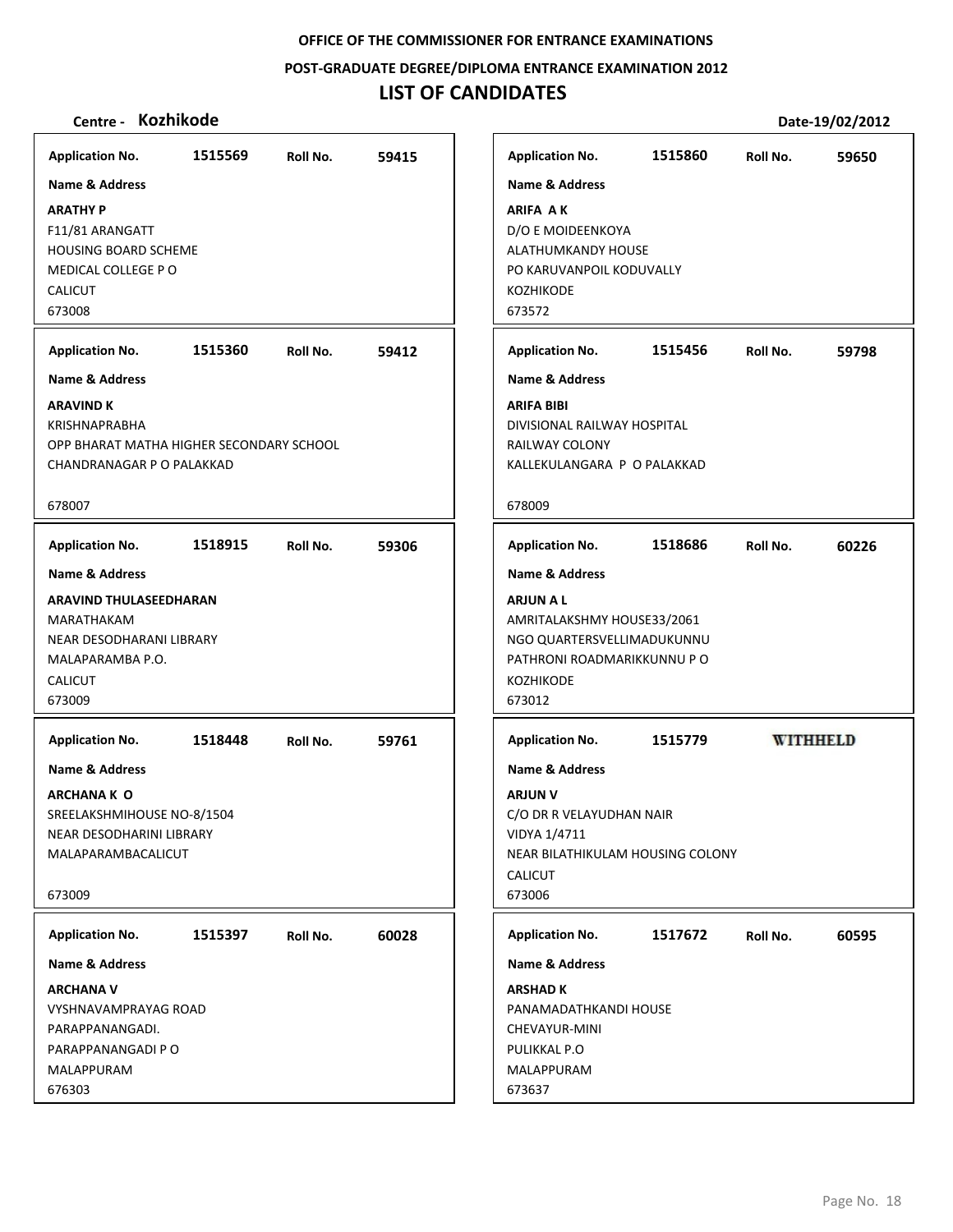## **POST‐GRADUATE DEGREE/DIPLOMA ENTRANCE EXAMINATION 2012**

# **LIST OF CANDIDATES**

| <b>Application No.</b>                                                                                                     | 1520045 | Roll No. | 59165 | <b>Application No.</b>                                                                                                                    | 1515258 | Roll No. | 59487 |
|----------------------------------------------------------------------------------------------------------------------------|---------|----------|-------|-------------------------------------------------------------------------------------------------------------------------------------------|---------|----------|-------|
| <b>Name &amp; Address</b>                                                                                                  |         |          |       | <b>Name &amp; Address</b>                                                                                                                 |         |          |       |
| <b>ARSHAD U</b><br>SAHAL HOUSE<br>FAROOK COLLEGE(P.O)<br><b>CALICUT</b><br>673632                                          |         |          |       | <b>ARUN GOPALAKRISHNAN</b><br>S/O DR.A.M GOPALAKRISHNAN<br>27/333A SIVAM<br>P.O PUTHIYARA<br>KOZHIKODEKERALA<br>673004                    |         |          |       |
| <b>Application No.</b>                                                                                                     | 1517606 | Roll No. | 60594 | <b>Application No.</b>                                                                                                                    | 1516960 | Roll No. | 59818 |
| <b>Name &amp; Address</b>                                                                                                  |         |          |       | <b>Name &amp; Address</b>                                                                                                                 |         |          |       |
| <b>ARUN A</b><br>AZIZHAJI CVCOTTAGE<br>PAYANCHERRY<br><b>IRITTY</b><br><b>KANNUR</b><br>670703                             |         |          |       | <b>ARUNK</b><br>PRANAVAM<br>THIRITHYADU<br>PUTHIYARA P O<br>KOZHIKODE 4<br>673004                                                         |         |          |       |
| <b>Application No.</b>                                                                                                     | 1517461 | Roll No. | 60209 | <b>Application No.</b>                                                                                                                    | 1515790 | Roll No. | 59957 |
| <b>Name &amp; Address</b><br><b>ARUN ARAVIND</b><br>SATHYAMANDIRAM<br><b>MUTTIL PO</b><br>WAYANAD<br>673122                |         |          |       | <b>Name &amp; Address</b><br><b>ARUNKA</b><br>C/O ANANDAN K<br><b>CHC QUARTERS</b><br>KOPPAM PULASSERI P O<br>PATTAMBI PALAKKAD<br>679307 |         |          |       |
| <b>Application No.</b>                                                                                                     | 1520883 | Roll No. | 59635 | <b>Application No.</b>                                                                                                                    | 1515585 | Roll No. | 59954 |
| <b>Name &amp; Address</b><br><b>ARUN BHASKAR V</b><br>SRI PADMAM HOUSE<br>PANDAKKAL<br><b>MAHE</b><br>PUDUCHERRY<br>673310 |         |          |       | <b>Name &amp; Address</b><br><b>ARUN KUMAR P</b><br><b>KRISHNA KRIPA</b><br>PETTA FEROKE<br>KOZHIKODE<br>673631                           |         |          |       |
| <b>Application No.</b>                                                                                                     | 1520902 | Roll No. | 59943 | <b>Application No.</b>                                                                                                                    | 1518947 | Roll No. | 59845 |
| Name & Address                                                                                                             |         |          |       | Name & Address                                                                                                                            |         |          |       |
| <b>ARUN DEEPAK</b><br>SREEKARTHIKA<br><b>CHEMBRA ROAD</b><br>PERAMBRA<br>KOZHIKODE<br>653525                               |         |          |       | <b>ARUN N</b><br>ARUN.N<br>NANDANATH(HOUSE)NEAR M.V.H.S.S<br>.ARIYALLUR PO<br>VALLIKKUNNU.MALAPPURAM<br>676312                            |         |          |       |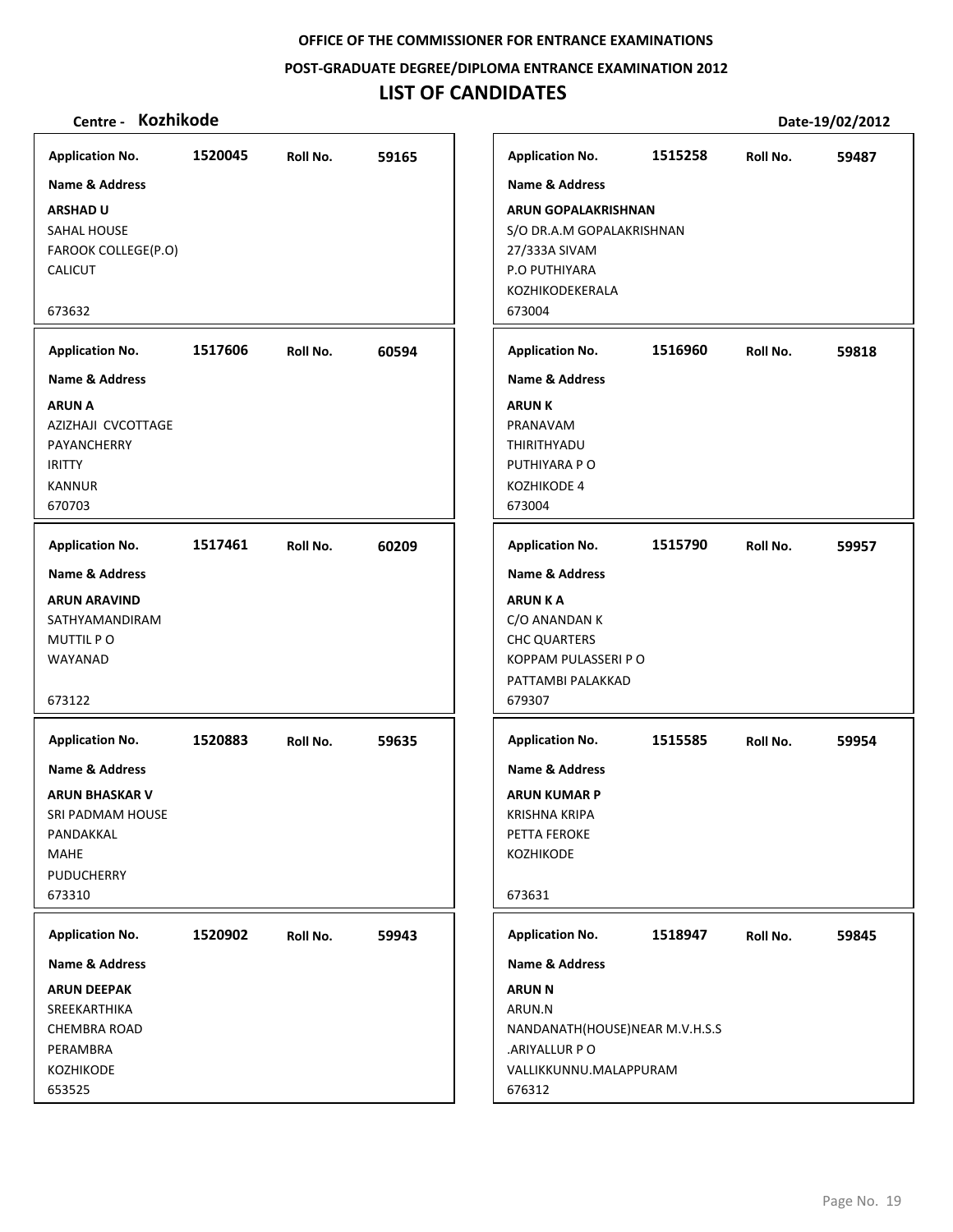**POST‐GRADUATE DEGREE/DIPLOMA ENTRANCE EXAMINATION 2012**

# **LIST OF CANDIDATES**

| Name & Address<br>Name & Address<br><b>ARUN PRASAD R</b><br><b>ARVIND KRISHNAKUMAR</b><br>KRISHNA' 17 1194A<br><b>ARUNAGIRI HOUSE</b><br>SABHA SCHOOL CROSS ROAD<br>MALIKADAVU PARAMBATH<br>PUTHIYARA<br><b>KARUVISSERY PO</b><br><b>CALICUT</b><br><b>KOZHIKODE</b><br>673010<br>673004<br>1516048<br><b>Application No.</b><br>59960<br><b>Application No.</b><br>1517274<br>Roll No.<br>Roll No.<br>Name & Address<br><b>Name &amp; Address</b><br><b>ARUN RAJ B</b><br><b>ARYA DEVI S</b><br>THRIPTHI HOUSE<br><b>ARUN NIVAS</b><br>SREEKRISHNA PURAM P O<br><b>NEAR GOVT LPS</b><br><b>EZHUKONE P O</b><br>PALAKKAD<br>KOLLAM<br>691505<br>679513<br><b>Application No.</b><br>1520383<br><b>Application No.</b><br>1518833<br>Roll No.<br>59399<br>Roll No.<br><b>Name &amp; Address</b><br><b>Name &amp; Address</b><br><b>ARUNTP</b><br><b>ASARAF BK</b><br>ANUGRAHA<br><b>SAFA</b><br>PAVANDOOR POST<br>AZHCHAVATTOM<br><b>MANKAVE PO</b><br>NANMINDA VIA<br><b>CALICUT</b><br><b>KOZHIKODE</b><br>673007<br>673613<br><b>Application No.</b><br>1516569<br>60505<br><b>Application No.</b><br>1515603<br>Roll No.<br>Roll No.<br><b>Name &amp; Address</b><br><b>Name &amp; Address</b><br><b>ARUNKRISHNA B</b><br><b>ASHA ANTONY</b><br><b>KRISHNAPRIYA HOUSE</b><br>KUNNAPPALLY HOUSE<br>ERUMELY PO<br>KALLODY<br>ERUMELY<br>EDAVAKA PO<br>KOTTAYAM<br>MANANTHAVADY<br>686509<br>670645<br>1515274<br>1519244<br><b>Application No.</b><br>Roll No.<br>59872<br><b>Application No.</b><br>Roll No.<br>Name & Address<br>Name & Address<br><b>ASHA JALAL</b><br><b>ARUNRAJ M V</b><br><b>MINI MANZIL</b><br>MEENMUTTICAL<br><b>KALLELY P O KONNI</b><br>PANCHAMA SCHOOL ROAD<br>PATHANAMTHITTA<br>PERINTHALMANNA<br>MALAPPURAM<br>679322 | <b>Application No.</b> | 1517509 | Roll No. | 59902 |
|-----------------------------------------------------------------------------------------------------------------------------------------------------------------------------------------------------------------------------------------------------------------------------------------------------------------------------------------------------------------------------------------------------------------------------------------------------------------------------------------------------------------------------------------------------------------------------------------------------------------------------------------------------------------------------------------------------------------------------------------------------------------------------------------------------------------------------------------------------------------------------------------------------------------------------------------------------------------------------------------------------------------------------------------------------------------------------------------------------------------------------------------------------------------------------------------------------------------------------------------------------------------------------------------------------------------------------------------------------------------------------------------------------------------------------------------------------------------------------------------------------------------------------------------------------------------------------------------------------------------------------------------------------------------------------------------------------------------------------------------------------|------------------------|---------|----------|-------|
| 60284<br>59151<br>60185<br>60002                                                                                                                                                                                                                                                                                                                                                                                                                                                                                                                                                                                                                                                                                                                                                                                                                                                                                                                                                                                                                                                                                                                                                                                                                                                                                                                                                                                                                                                                                                                                                                                                                                                                                                                    |                        |         |          |       |
|                                                                                                                                                                                                                                                                                                                                                                                                                                                                                                                                                                                                                                                                                                                                                                                                                                                                                                                                                                                                                                                                                                                                                                                                                                                                                                                                                                                                                                                                                                                                                                                                                                                                                                                                                     |                        |         |          |       |
|                                                                                                                                                                                                                                                                                                                                                                                                                                                                                                                                                                                                                                                                                                                                                                                                                                                                                                                                                                                                                                                                                                                                                                                                                                                                                                                                                                                                                                                                                                                                                                                                                                                                                                                                                     |                        |         |          |       |
|                                                                                                                                                                                                                                                                                                                                                                                                                                                                                                                                                                                                                                                                                                                                                                                                                                                                                                                                                                                                                                                                                                                                                                                                                                                                                                                                                                                                                                                                                                                                                                                                                                                                                                                                                     |                        |         |          |       |
|                                                                                                                                                                                                                                                                                                                                                                                                                                                                                                                                                                                                                                                                                                                                                                                                                                                                                                                                                                                                                                                                                                                                                                                                                                                                                                                                                                                                                                                                                                                                                                                                                                                                                                                                                     |                        |         |          |       |
|                                                                                                                                                                                                                                                                                                                                                                                                                                                                                                                                                                                                                                                                                                                                                                                                                                                                                                                                                                                                                                                                                                                                                                                                                                                                                                                                                                                                                                                                                                                                                                                                                                                                                                                                                     |                        |         |          |       |
|                                                                                                                                                                                                                                                                                                                                                                                                                                                                                                                                                                                                                                                                                                                                                                                                                                                                                                                                                                                                                                                                                                                                                                                                                                                                                                                                                                                                                                                                                                                                                                                                                                                                                                                                                     |                        |         |          |       |
|                                                                                                                                                                                                                                                                                                                                                                                                                                                                                                                                                                                                                                                                                                                                                                                                                                                                                                                                                                                                                                                                                                                                                                                                                                                                                                                                                                                                                                                                                                                                                                                                                                                                                                                                                     |                        |         |          |       |
|                                                                                                                                                                                                                                                                                                                                                                                                                                                                                                                                                                                                                                                                                                                                                                                                                                                                                                                                                                                                                                                                                                                                                                                                                                                                                                                                                                                                                                                                                                                                                                                                                                                                                                                                                     |                        |         |          |       |
|                                                                                                                                                                                                                                                                                                                                                                                                                                                                                                                                                                                                                                                                                                                                                                                                                                                                                                                                                                                                                                                                                                                                                                                                                                                                                                                                                                                                                                                                                                                                                                                                                                                                                                                                                     |                        |         |          |       |
|                                                                                                                                                                                                                                                                                                                                                                                                                                                                                                                                                                                                                                                                                                                                                                                                                                                                                                                                                                                                                                                                                                                                                                                                                                                                                                                                                                                                                                                                                                                                                                                                                                                                                                                                                     |                        |         |          |       |
|                                                                                                                                                                                                                                                                                                                                                                                                                                                                                                                                                                                                                                                                                                                                                                                                                                                                                                                                                                                                                                                                                                                                                                                                                                                                                                                                                                                                                                                                                                                                                                                                                                                                                                                                                     |                        |         |          |       |
|                                                                                                                                                                                                                                                                                                                                                                                                                                                                                                                                                                                                                                                                                                                                                                                                                                                                                                                                                                                                                                                                                                                                                                                                                                                                                                                                                                                                                                                                                                                                                                                                                                                                                                                                                     |                        |         |          |       |
|                                                                                                                                                                                                                                                                                                                                                                                                                                                                                                                                                                                                                                                                                                                                                                                                                                                                                                                                                                                                                                                                                                                                                                                                                                                                                                                                                                                                                                                                                                                                                                                                                                                                                                                                                     |                        |         |          |       |
|                                                                                                                                                                                                                                                                                                                                                                                                                                                                                                                                                                                                                                                                                                                                                                                                                                                                                                                                                                                                                                                                                                                                                                                                                                                                                                                                                                                                                                                                                                                                                                                                                                                                                                                                                     |                        |         |          |       |
|                                                                                                                                                                                                                                                                                                                                                                                                                                                                                                                                                                                                                                                                                                                                                                                                                                                                                                                                                                                                                                                                                                                                                                                                                                                                                                                                                                                                                                                                                                                                                                                                                                                                                                                                                     |                        |         |          |       |
|                                                                                                                                                                                                                                                                                                                                                                                                                                                                                                                                                                                                                                                                                                                                                                                                                                                                                                                                                                                                                                                                                                                                                                                                                                                                                                                                                                                                                                                                                                                                                                                                                                                                                                                                                     |                        |         |          |       |
|                                                                                                                                                                                                                                                                                                                                                                                                                                                                                                                                                                                                                                                                                                                                                                                                                                                                                                                                                                                                                                                                                                                                                                                                                                                                                                                                                                                                                                                                                                                                                                                                                                                                                                                                                     |                        |         |          |       |
|                                                                                                                                                                                                                                                                                                                                                                                                                                                                                                                                                                                                                                                                                                                                                                                                                                                                                                                                                                                                                                                                                                                                                                                                                                                                                                                                                                                                                                                                                                                                                                                                                                                                                                                                                     |                        |         |          |       |
|                                                                                                                                                                                                                                                                                                                                                                                                                                                                                                                                                                                                                                                                                                                                                                                                                                                                                                                                                                                                                                                                                                                                                                                                                                                                                                                                                                                                                                                                                                                                                                                                                                                                                                                                                     |                        |         |          |       |
|                                                                                                                                                                                                                                                                                                                                                                                                                                                                                                                                                                                                                                                                                                                                                                                                                                                                                                                                                                                                                                                                                                                                                                                                                                                                                                                                                                                                                                                                                                                                                                                                                                                                                                                                                     |                        |         |          |       |
|                                                                                                                                                                                                                                                                                                                                                                                                                                                                                                                                                                                                                                                                                                                                                                                                                                                                                                                                                                                                                                                                                                                                                                                                                                                                                                                                                                                                                                                                                                                                                                                                                                                                                                                                                     |                        |         |          |       |
|                                                                                                                                                                                                                                                                                                                                                                                                                                                                                                                                                                                                                                                                                                                                                                                                                                                                                                                                                                                                                                                                                                                                                                                                                                                                                                                                                                                                                                                                                                                                                                                                                                                                                                                                                     |                        |         |          |       |
|                                                                                                                                                                                                                                                                                                                                                                                                                                                                                                                                                                                                                                                                                                                                                                                                                                                                                                                                                                                                                                                                                                                                                                                                                                                                                                                                                                                                                                                                                                                                                                                                                                                                                                                                                     |                        |         |          |       |
|                                                                                                                                                                                                                                                                                                                                                                                                                                                                                                                                                                                                                                                                                                                                                                                                                                                                                                                                                                                                                                                                                                                                                                                                                                                                                                                                                                                                                                                                                                                                                                                                                                                                                                                                                     |                        |         |          |       |
|                                                                                                                                                                                                                                                                                                                                                                                                                                                                                                                                                                                                                                                                                                                                                                                                                                                                                                                                                                                                                                                                                                                                                                                                                                                                                                                                                                                                                                                                                                                                                                                                                                                                                                                                                     |                        |         |          |       |
|                                                                                                                                                                                                                                                                                                                                                                                                                                                                                                                                                                                                                                                                                                                                                                                                                                                                                                                                                                                                                                                                                                                                                                                                                                                                                                                                                                                                                                                                                                                                                                                                                                                                                                                                                     |                        |         |          |       |
|                                                                                                                                                                                                                                                                                                                                                                                                                                                                                                                                                                                                                                                                                                                                                                                                                                                                                                                                                                                                                                                                                                                                                                                                                                                                                                                                                                                                                                                                                                                                                                                                                                                                                                                                                     |                        |         |          |       |
|                                                                                                                                                                                                                                                                                                                                                                                                                                                                                                                                                                                                                                                                                                                                                                                                                                                                                                                                                                                                                                                                                                                                                                                                                                                                                                                                                                                                                                                                                                                                                                                                                                                                                                                                                     |                        |         |          |       |
|                                                                                                                                                                                                                                                                                                                                                                                                                                                                                                                                                                                                                                                                                                                                                                                                                                                                                                                                                                                                                                                                                                                                                                                                                                                                                                                                                                                                                                                                                                                                                                                                                                                                                                                                                     |                        |         |          |       |
|                                                                                                                                                                                                                                                                                                                                                                                                                                                                                                                                                                                                                                                                                                                                                                                                                                                                                                                                                                                                                                                                                                                                                                                                                                                                                                                                                                                                                                                                                                                                                                                                                                                                                                                                                     |                        |         |          |       |
|                                                                                                                                                                                                                                                                                                                                                                                                                                                                                                                                                                                                                                                                                                                                                                                                                                                                                                                                                                                                                                                                                                                                                                                                                                                                                                                                                                                                                                                                                                                                                                                                                                                                                                                                                     |                        |         |          |       |
|                                                                                                                                                                                                                                                                                                                                                                                                                                                                                                                                                                                                                                                                                                                                                                                                                                                                                                                                                                                                                                                                                                                                                                                                                                                                                                                                                                                                                                                                                                                                                                                                                                                                                                                                                     |                        |         |          |       |
|                                                                                                                                                                                                                                                                                                                                                                                                                                                                                                                                                                                                                                                                                                                                                                                                                                                                                                                                                                                                                                                                                                                                                                                                                                                                                                                                                                                                                                                                                                                                                                                                                                                                                                                                                     |                        |         |          |       |
|                                                                                                                                                                                                                                                                                                                                                                                                                                                                                                                                                                                                                                                                                                                                                                                                                                                                                                                                                                                                                                                                                                                                                                                                                                                                                                                                                                                                                                                                                                                                                                                                                                                                                                                                                     |                        |         |          |       |
|                                                                                                                                                                                                                                                                                                                                                                                                                                                                                                                                                                                                                                                                                                                                                                                                                                                                                                                                                                                                                                                                                                                                                                                                                                                                                                                                                                                                                                                                                                                                                                                                                                                                                                                                                     |                        |         |          |       |
|                                                                                                                                                                                                                                                                                                                                                                                                                                                                                                                                                                                                                                                                                                                                                                                                                                                                                                                                                                                                                                                                                                                                                                                                                                                                                                                                                                                                                                                                                                                                                                                                                                                                                                                                                     |                        |         |          |       |
|                                                                                                                                                                                                                                                                                                                                                                                                                                                                                                                                                                                                                                                                                                                                                                                                                                                                                                                                                                                                                                                                                                                                                                                                                                                                                                                                                                                                                                                                                                                                                                                                                                                                                                                                                     | 689691                 |         |          |       |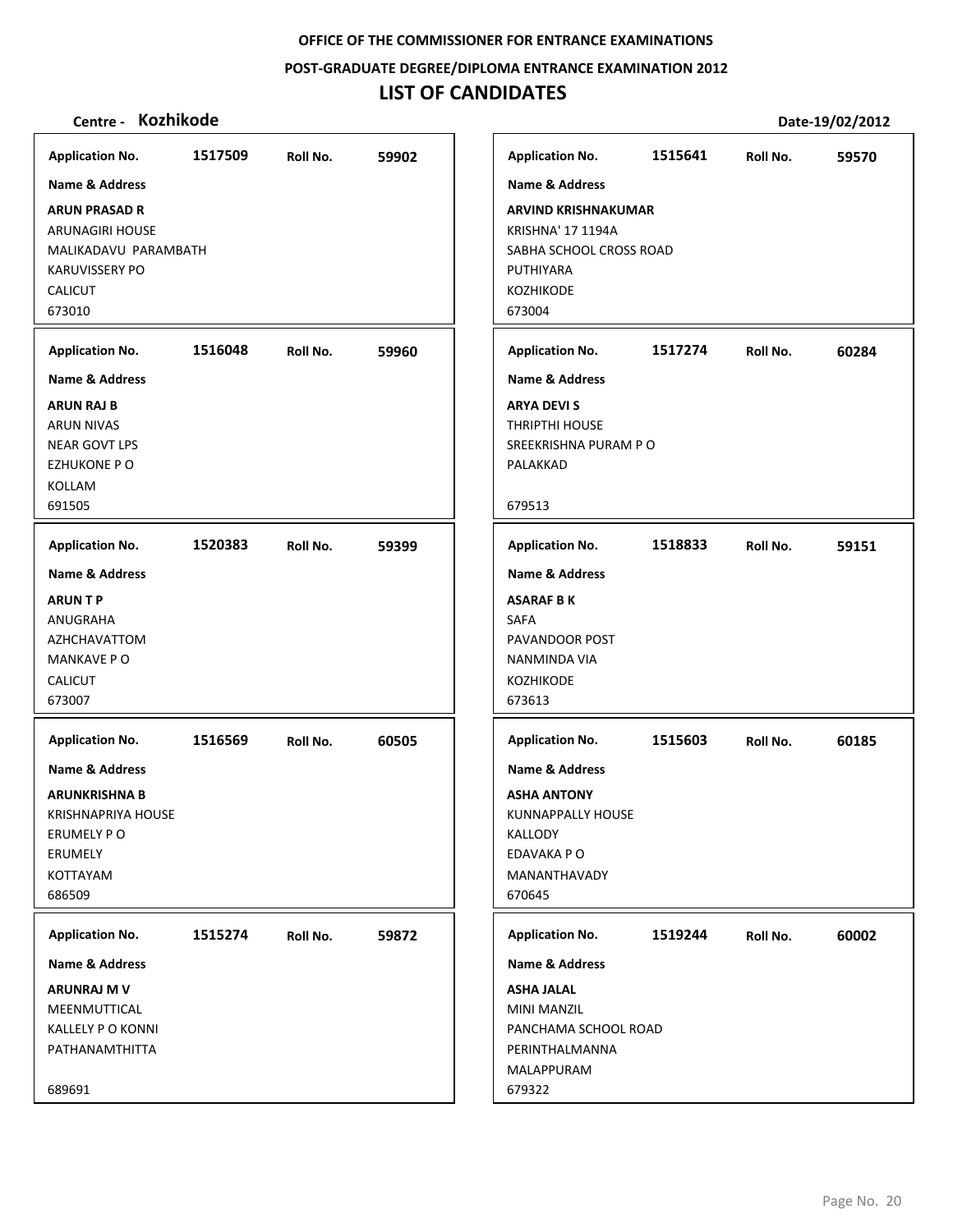**POST‐GRADUATE DEGREE/DIPLOMA ENTRANCE EXAMINATION 2012**

# **LIST OF CANDIDATES**

| <b>Application No.</b>                                                                                                         | 1515580 | Roll No. | 59723 | <b>Application No.</b>                                                                                                                    | 1515871 | Roll No. | 59881 |
|--------------------------------------------------------------------------------------------------------------------------------|---------|----------|-------|-------------------------------------------------------------------------------------------------------------------------------------------|---------|----------|-------|
| <b>Name &amp; Address</b>                                                                                                      |         |          |       | Name & Address                                                                                                                            |         |          |       |
| <b>ASHARV</b><br><b>LAKSHMISHREE HOUSE</b><br>KOLAKATTUCHALI P O<br>CHELEMBRA<br>MALAPPURAM<br>673634                          |         |          |       | <b>ASHIKALI CHUNDATHODI</b><br>C/O ABDUL RAZAK<br>CHOONDATHODI HOUSE<br>AMAYUR P O PATTAMBI<br>PALAKKAD<br>679303                         |         |          |       |
|                                                                                                                                |         |          |       |                                                                                                                                           |         |          |       |
| <b>Application No.</b>                                                                                                         | 1519707 | Roll No. | 59315 | <b>Application No.</b>                                                                                                                    | 1520435 | Roll No. | 60246 |
| Name & Address                                                                                                                 |         |          |       | <b>Name &amp; Address</b>                                                                                                                 |         |          |       |
| <b>ASHA THERES</b><br><b>DIJOE NILAYAM</b><br>THREE STAR LANE<br>CHELAKOTTUKARA JUBILEE MISSION P.O.<br><b>THRISSUR</b>        |         |          |       | <b>ASHISH GEORGE</b><br>KUNNATH HOUSE<br>CHITTARIKKAL PO<br><b>KASARGOD</b>                                                               |         |          |       |
| 680005                                                                                                                         |         |          |       | 671326                                                                                                                                    |         |          |       |
| <b>Application No.</b>                                                                                                         | 1519661 | Roll No. | 59930 | <b>Application No.</b>                                                                                                                    | 1515614 | Roll No. | 60416 |
| <b>Name &amp; Address</b>                                                                                                      |         |          |       | <b>Name &amp; Address</b>                                                                                                                 |         |          |       |
| ASHI VIJAYARAGHAVAN<br><b>VISAGA</b><br><b>KODIYERI</b><br>PARAL PO<br>THALASSERY<br>670671                                    |         |          |       | <b>ASHITHA N BABY</b><br>NEDUMKUZHIYIL (H)<br>MEENANGADI (P.O)<br>WAYANAD (DIST)<br><b>KERALA</b><br>673591                               |         |          |       |
| <b>Application No.</b>                                                                                                         | 1519307 | Roll No. | 59926 | <b>Application No.</b>                                                                                                                    | 1516299 | Roll No. | 59579 |
| Name & Address<br><b>ASHIF ALI P M</b><br><b>NISHA HOUSE</b><br>KUTTYADI P.O<br>KOZHIKODE<br>673508                            |         |          |       | <b>Name &amp; Address</b><br><b>ASHITHA R G</b><br><b>GANGA</b><br>THIRUVANGOOR PO<br>KOZHIKODE<br>673304                                 |         |          |       |
|                                                                                                                                |         |          |       |                                                                                                                                           |         |          |       |
| <b>Application No.</b>                                                                                                         | 1517023 | Roll No. | 59588 | <b>Application No.</b>                                                                                                                    | 1517393 | Roll No. | 60591 |
| Name & Address<br><b>ASHIK K</b><br>KANAKKANTHODI HOUSE<br>KATTUPPARA CHELAKKAD PO<br>PULAMANTHOLE VIA<br>MALAPPURAM<br>679323 |         |          |       | <b>Name &amp; Address</b><br><b>ASHITHA V P</b><br>KK6/306B TASHKENT<br>THANA KAKKAD ROAD<br><b>CIVIL STATION P O</b><br>KANNUR<br>670002 |         |          |       |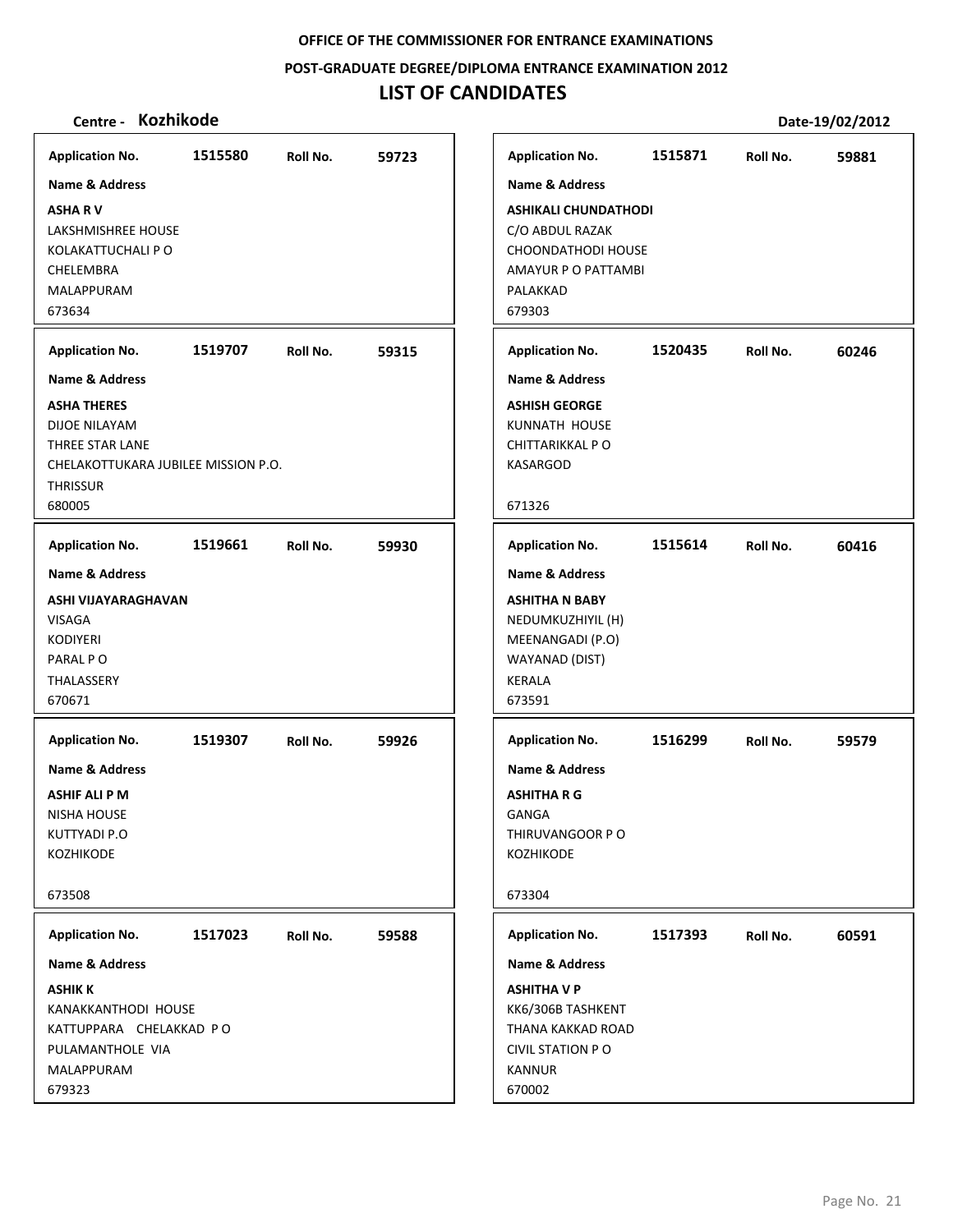## **POST‐GRADUATE DEGREE/DIPLOMA ENTRANCE EXAMINATION 2012**

# **LIST OF CANDIDATES**

| <b>Application No.</b>                                                                                                                                           | 1517760 | Roll No. | 59521 | <b>Application No.</b>                                                                                                                      | 1517295 | Roll No. | 59130 |
|------------------------------------------------------------------------------------------------------------------------------------------------------------------|---------|----------|-------|---------------------------------------------------------------------------------------------------------------------------------------------|---------|----------|-------|
| <b>Name &amp; Address</b>                                                                                                                                        |         |          |       | <b>Name &amp; Address</b>                                                                                                                   |         |          |       |
| <b>ASHRAFKP</b><br>DAFFODILJOURNALIST NAGAR<br>P.O.MUNDAYAD<br><b>KANNUR</b><br>670597                                                                           |         |          |       | <b>ASIYA SUHANA MA</b><br>PULLICHOLA HOUSE<br>VADAPURAM P O<br><b>NILAMBUR</b><br>MALAPPURAM<br>676542                                      |         |          |       |
| <b>Application No.</b>                                                                                                                                           | 1516511 | Roll No. | 59505 | <b>Application No.</b>                                                                                                                      | 1516332 | Roll No. | 60041 |
| <b>Name &amp; Address</b>                                                                                                                                        |         |          |       | <b>Name &amp; Address</b>                                                                                                                   |         |          |       |
| <b>ASHWATHY K P</b><br>JEEVAN KRISHNA<br>PARAL PO<br><b>TELLICHERRY</b><br><b>KANNUR</b><br>670671                                                               |         |          |       | <b>ASJEENA ANDRU</b><br>AISHA MANZIL<br>PATHIRIPPATTA(P.O.)<br>KAKKATTIL(VIA)<br>KOZHIKODE<br>673507                                        |         |          |       |
| <b>Application No.</b>                                                                                                                                           | 1515768 | Roll No. | 59264 | <b>Application No.</b>                                                                                                                      | 1520574 | Roll No. | 59478 |
| <b>Name &amp; Address</b><br><b>ASHWIN KUMAR C</b><br><b>9B SASHEES</b><br>SOWBHAGYA APRTMENTS<br><b>MAVOOR ROAD PARAYENCHERRY</b><br><b>KOZHIKODE</b><br>673004 |         |          |       | <b>Name &amp; Address</b><br><b>ASWATHI CHANDRAN</b><br><b>SRICHITHIRA</b><br>OPP. KOYILI HOSPITAL<br>PALLIKUNNU<br><b>KANNUR</b><br>670004 |         |          |       |
| <b>Application No.</b>                                                                                                                                           | 1515633 | Roll No. | 59416 | <b>Application No.</b>                                                                                                                      | 1516245 | Roll No. | 60040 |
| <b>Name &amp; Address</b><br><b>ASHWIN MOHANDAS PALLATH</b><br>ASHIRWAD<br>ANNIE HALL ROAD<br>OPPOSITE PALAYAM TELEPHONE EXCHANGE<br><b>CALICUT</b><br>673002    |         |          |       | <b>Name &amp; Address</b><br><b>ASWATHI K</b><br>D/ONARAYANAN K<br><b>KADAVATH HOUSE</b><br>PALLIKKAL PO<br>MALAPPURAM<br>673634            |         |          |       |
| <b>Application No.</b>                                                                                                                                           | 1517821 | Roll No. | 60521 | <b>Application No.</b>                                                                                                                      | 1521359 | Roll No. | 59716 |
| <b>Name &amp; Address</b>                                                                                                                                        |         |          |       | <b>Name &amp; Address</b>                                                                                                                   |         |          |       |
| <b>ASHWINI PS</b><br>D/O SHANKARANARAYANA BHAT N<br>DHAVALAGIRI HOSANGADY<br>MANJESHWARA<br>KASARGOD<br>671323                                                   |         |          |       | <b>ASWATHI PURUSHOTHAM</b><br>HARISREE PAYYANOZHI<br>KANAYAM P O<br><b>SHORNUR</b><br>PALAKKAD<br>679125                                    |         |          |       |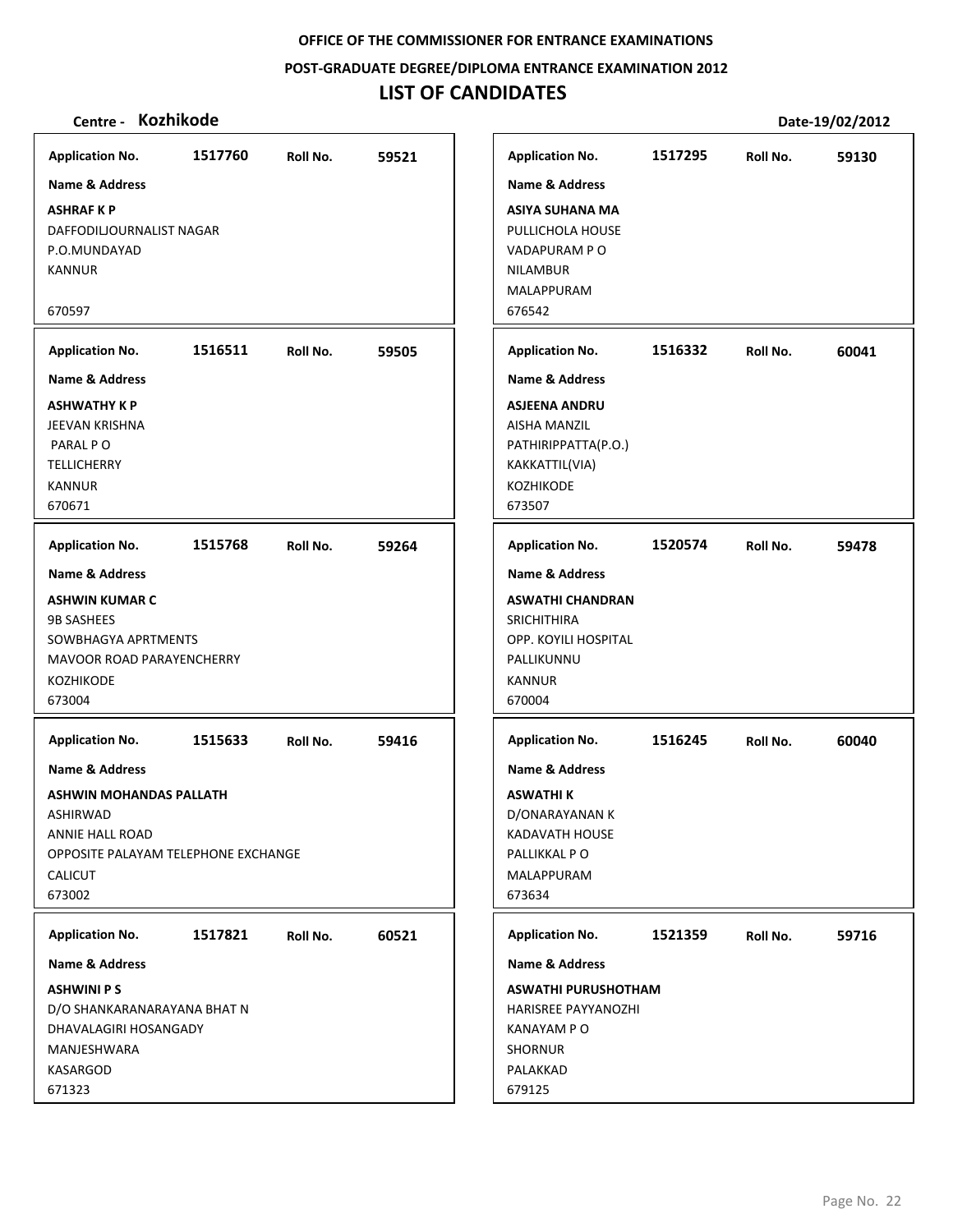**POST‐GRADUATE DEGREE/DIPLOMA ENTRANCE EXAMINATION 2012**

# **LIST OF CANDIDATES**

| <b>Application No.</b>                                                                                                                            | 1517998 | Roll No. | 59293 | <b>Application No.</b>                                                                                                                      | 1517214 | Roll No. | 60589 |
|---------------------------------------------------------------------------------------------------------------------------------------------------|---------|----------|-------|---------------------------------------------------------------------------------------------------------------------------------------------|---------|----------|-------|
| Name & Address                                                                                                                                    |         |          |       | <b>Name &amp; Address</b>                                                                                                                   |         |          |       |
| <b>ASWATHI SOMAN</b><br>SOPANAM<br>THANEERPANTHAL<br><b>VENGERI P.O</b><br>CALICUT-10<br>673010                                                   |         |          |       | <b>ASWIN CP</b><br><b>SREE ANANTH</b><br>PO NETTUR THALASSERY<br><b>KANNUR DISTRICT</b><br>KERALA<br>670105                                 |         |          |       |
| <b>Application No.</b>                                                                                                                            | 1515776 | Roll No. | 59418 | <b>Application No.</b>                                                                                                                      | 1520437 | Roll No. | 60400 |
| Name & Address<br><b>ASWATHITV</b><br><b>THAARA HOUSE</b><br><b>NANMINDA PO</b><br><b>KOZHIKODE</b><br><b>KERALA</b><br>673613                    |         |          |       | <b>Name &amp; Address</b><br><b>ASWIN GEO JACOB</b><br><b>ROSE VILLA</b><br><b>EMMATTY HOUSE</b><br>NELLIKUNNU<br><b>THRISSUR</b><br>680005 |         |          |       |
| <b>Application No.</b>                                                                                                                            | 1516460 | Roll No. | 59581 | <b>Application No.</b>                                                                                                                      | 1517314 | Roll No. | 59284 |
| <b>Name &amp; Address</b><br><b>ASWATHY KRISHNA</b><br>PULICKAL HOUSE<br>PAZHUMALA<br>VENGATHANAM P.O.<br>PARATHODUKANJIRAPALLYKOTTAYAM<br>686512 |         |          |       | <b>Name &amp; Address</b><br><b>ASWIN M</b><br>C/O DR K V MUKUNDAN<br>'AISWARYA'<br>POOKOTH NADA TALIPARAMBA<br><b>KANNUR</b><br>670141     |         |          |       |
| <b>Application No.</b><br>Name & Address<br><b>ASWATHY MADHAVAN</b><br>5/933<br>RARICHAN ROAD<br>ERANHIPALAM PO<br><b>KOZHIKODE</b><br>673006     | 1516223 | Roll No. | 59578 | <b>Application No.</b><br><b>Name &amp; Address</b><br><b>ASWIN V</b><br>LAXMI<br>T S ROAD<br>MANNARKKAD<br>PALAKKAD<br>678582              | 1516357 | Roll No. | 60426 |
| <b>Application No.</b>                                                                                                                            | 1516395 | Roll No. | 60119 | <b>Application No.</b>                                                                                                                      | 1516097 | Roll No. | 59807 |
| Name & Address<br><b>ASWATHY P</b><br>SOUPARNIKA<br>MELEKUTTIKKATTIL<br>FAROOK COLLEGE PO<br><b>KOZHIKODE</b><br>673632                           |         |          |       | Name & Address<br><b>ASWINI UNNIKRISHNAN</b><br><b>SAI SREYAS</b><br>MEYANA<br>P.O WESTHILL<br><b>CALICUT</b><br>673005                     |         |          |       |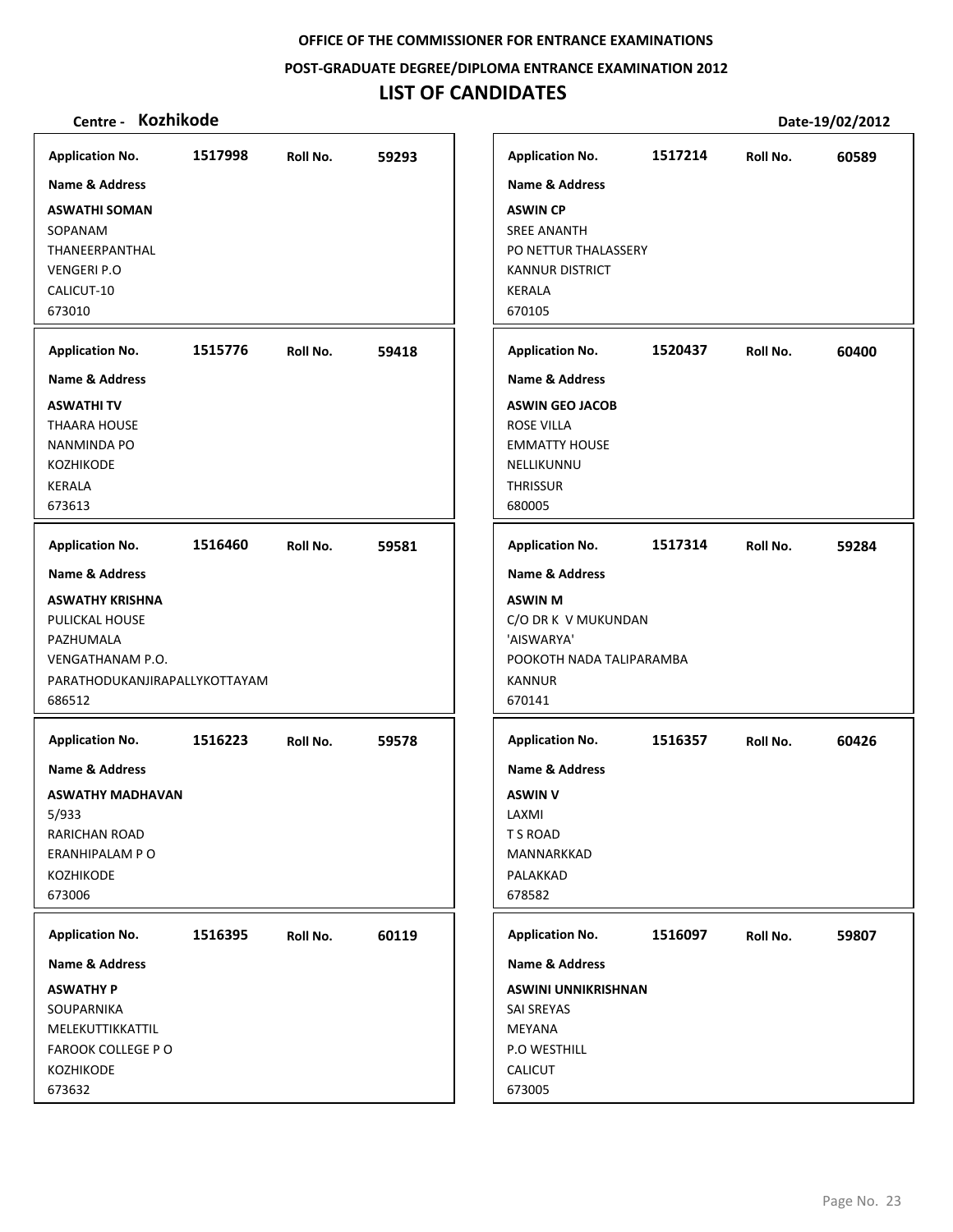**POST‐GRADUATE DEGREE/DIPLOMA ENTRANCE EXAMINATION 2012**

# **LIST OF CANDIDATES**

| <b>Application No.</b>                                                                                                                | 1520556 | Roll No. | 60554 | <b>Application No.</b>                                                                                                               | 1516210 | Roll No.        | 59116 |
|---------------------------------------------------------------------------------------------------------------------------------------|---------|----------|-------|--------------------------------------------------------------------------------------------------------------------------------------|---------|-----------------|-------|
| Name & Address                                                                                                                        |         |          |       | <b>Name &amp; Address</b>                                                                                                            |         |                 |       |
| <b>ATHIRA AG</b><br>REMYAILLATHUVEEDU<br>VALIYAKUNNU(PO)<br>VALANCHERY<br><b>MALAPPURAM</b><br>676552                                 |         |          |       | <b>ATHUL M PURUSHOTHAMAN</b><br>\\\'ATHULYA\\\'MOKERI (P.O)<br>PANOOR VIA<br><b>MAKOOLPEEDIKA</b><br>KANNUR DISTRICTKERALA<br>670692 |         |                 |       |
| <b>Application No.</b>                                                                                                                | 1519678 | Roll No. | 60161 | <b>Application No.</b>                                                                                                               | 1519565 | Roll No.        | 60236 |
| <b>Name &amp; Address</b>                                                                                                             |         |          |       | <b>Name &amp; Address</b>                                                                                                            |         |                 |       |
| ATHIRA LAKSHMANAN<br>SOUPARNIKA<br>MELECHOVVA<br>(P.O) CHOVVA<br>KANNUR.<br>670006                                                    |         |          |       | <b>ATHULYA A</b><br>ATHULYA A<br><b>VALSA COTTAGE</b><br><b>EAST PALOOR</b><br>CHOKLY PO<br>670672                                   |         |                 |       |
| <b>Application No.</b>                                                                                                                | 1515760 | Roll No. | 59187 | <b>Application No.</b>                                                                                                               | 1516063 | Roll No.        | 60422 |
| Name & Address                                                                                                                        |         |          |       | <b>Name &amp; Address</b>                                                                                                            |         |                 |       |
| <b>ATHIRA RAJENDRAN</b><br><b>KUMAR HOUSE</b><br>P O ARTS COLLEGE<br><b>CALICUT</b><br>673018                                         |         |          |       | <b>AUSAF ASHIK K T</b><br>NAFEESATH MANZIL<br><b>KOTTUKKARA</b><br>KONDOTTY P.O<br>MALAPPURAM<br>673638                              |         |                 |       |
| <b>Application No.</b>                                                                                                                | 1517267 | Roll No. | 60207 | <b>Application No.</b>                                                                                                               | 1521411 | <b>WITHHELD</b> |       |
| <b>Name &amp; Address</b><br><b>ATHISH K</b><br>\'SARGAM\' HOUSE<br>NEAR KALLUR TEMPLE<br><b>MUKKAMPO</b><br><b>CALICUT</b><br>673602 |         |          |       | <b>Name &amp; Address</b><br>AYISHA K<br><b>GRACE</b><br><b>BEACH ROAD</b><br>PARAPPANANGADI P O<br>MALAPPURAM<br>676303             |         |                 |       |
| <b>Application No.</b>                                                                                                                | 1520034 | Roll No. | 60473 | <b>Application No.</b>                                                                                                               | 1519978 | Roll No.        | 59626 |
| Name & Address                                                                                                                        |         |          |       | <b>Name &amp; Address</b>                                                                                                            |         |                 |       |
| <b>ATHUL M</b><br><b>MANIMANGALATHU HOUSE</b><br>PALACHUVADU PADAMUGHAL<br>KAKKANAD (PO)<br>KOCHI-30<br>682030                        |         |          |       | <b>AYISHABI M P</b><br>KALATHINGAL PARAMBA<br>MATHOTTAM<br>ARAKKINAR P.O<br>KOZHIKODE<br>673028                                      |         |                 |       |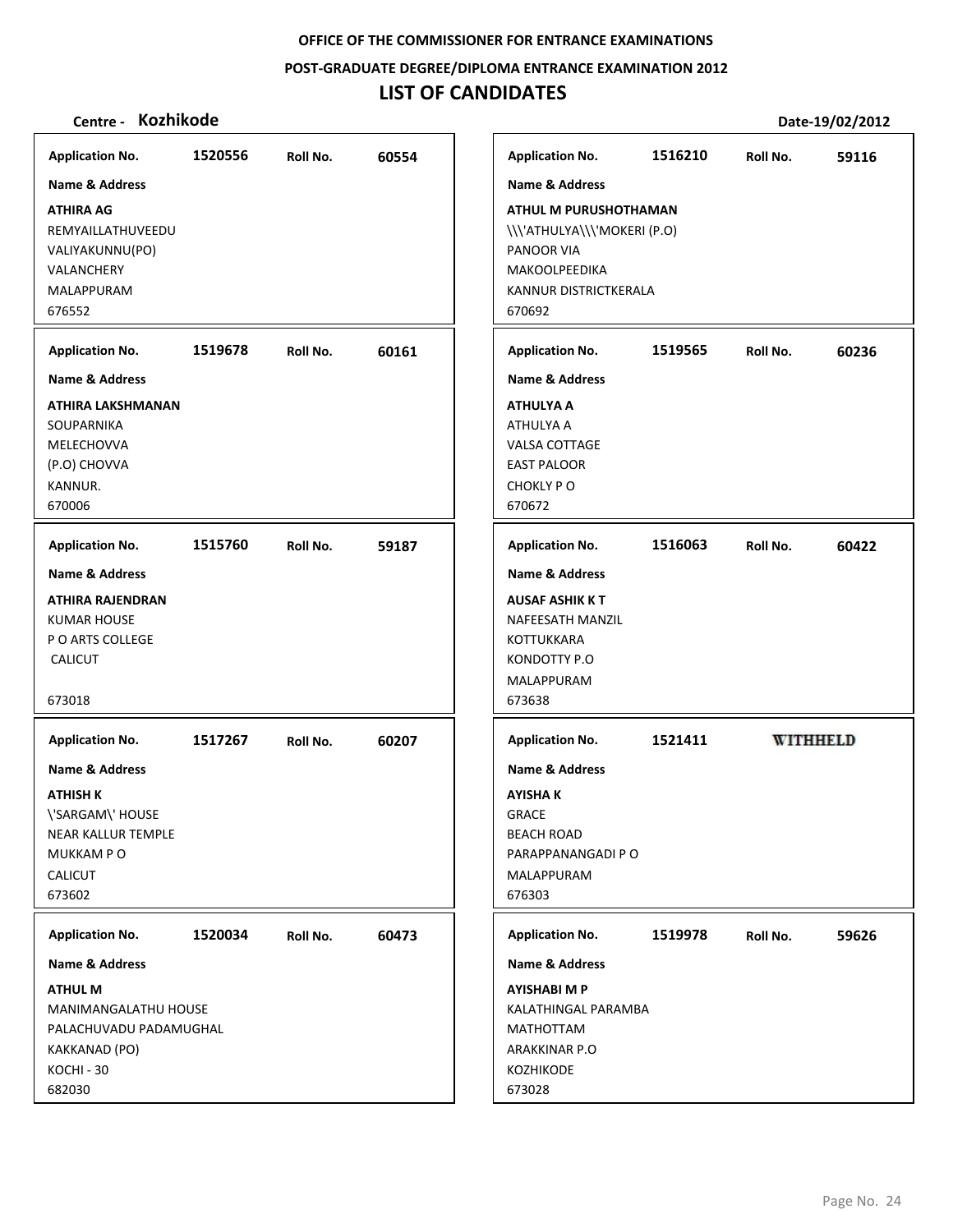**POST‐GRADUATE DEGREE/DIPLOMA ENTRANCE EXAMINATION 2012**

# **LIST OF CANDIDATES**

| Centre - Kozhikode           |         |          |       |                               |         |          | Date-19/02/2012 |
|------------------------------|---------|----------|-------|-------------------------------|---------|----------|-----------------|
| <b>Application No.</b>       | 1520557 | Roll No. | 60630 | <b>Application No.</b>        | 1517222 | Roll No. | 59283           |
| <b>Name &amp; Address</b>    |         |          |       | <b>Name &amp; Address</b>     |         |          |                 |
| <b>AYONA ANET GEORGE</b>     |         |          |       | <b>AZHAR EP</b>               |         |          |                 |
| PALAPULICKAL HOUSE           |         |          |       | EDAMARATH PARAMBIL (H) PULLUR |         |          |                 |
| MARAKKADAVU P O              |         |          |       | THEKKAN KUTTUR (POST)         |         |          |                 |
| PULPALLY                     |         |          |       | MALAPPURAM (DT)               |         |          |                 |
| WAYANAD                      |         |          |       |                               |         |          |                 |
| 673579                       |         |          |       | 676551                        |         |          |                 |
| <b>Application No.</b>       | 1519779 | Roll No. | 59470 | <b>Application No.</b>        | 1520572 | Roll No. | 59401           |
| <b>Name &amp; Address</b>    |         |          |       | <b>Name &amp; Address</b>     |         |          |                 |
| <b>AYSHA M S</b>             |         |          |       | AZHARUDDIN RAZAK OADAYAPURATH |         |          |                 |
| <b>CHETTIPARAMBATH HOUSE</b> |         |          |       | <b>OADAYAPURATH HOUSE</b>     |         |          |                 |
| PUTHIYANGADI P O             |         |          |       | KALPAKANCHERYTIRUR P O        |         |          |                 |
| PUTHIYAPPA                   |         |          |       | MALAPPURAM                    |         |          |                 |
| CALICUT<br>673021            |         |          |       | 676551                        |         |          |                 |
| <b>Application No.</b>       | 1517707 | Roll No. | 59828 | <b>Application No.</b>        | 1517335 | Roll No. | 59669           |
| <b>Name &amp; Address</b>    |         |          |       | <b>Name &amp; Address</b>     |         |          |                 |
| <b>AYSHAP</b>                |         |          |       | <b>AZHARUL HAQUE KT</b>       |         |          |                 |
| BADAYIL (H)                  |         |          |       | NAFEESATH MANZIL              |         |          |                 |
| TRIKARPUR (PO)               |         |          |       | KOTTUKKARA                    |         |          |                 |
| KASARGOD                     |         |          |       | KONDOTTY P O                  |         |          |                 |
|                              |         |          |       | MALAPURAM                     |         |          |                 |
| 671310                       |         |          |       | 673638                        |         |          |                 |
| <b>Application No.</b>       | 1519174 | Roll No. | 59847 | <b>Application No.</b>        | 1517410 | Roll No. | 59208           |
| <b>Name &amp; Address</b>    |         |          |       | <b>Name &amp; Address</b>     |         |          |                 |
| AYSHA SALAM                  |         |          |       | <b>AZIM AHDIR M P</b>         |         |          |                 |
| SUBAH                        |         |          |       | AQNAMUTHUR ROAD               |         |          |                 |
| <b>MANDEN RAGHAVAN ROAD</b>  |         |          |       | TIRUR                         |         |          |                 |
| CHOVVA P O                   |         |          |       | MALAPPURAM                    |         |          |                 |
| <b>KANNUR</b>                |         |          |       |                               |         |          |                 |
| 670006                       |         |          |       | 676101                        |         |          |                 |
| <b>Application No.</b>       | 1516917 | Roll No. | 60509 | <b>Application No.</b>        | 1518116 | Roll No. | 59371           |
| <b>Name &amp; Address</b>    |         |          |       | Name & Address                |         |          |                 |
| <b>AZAD KHALID</b>           |         |          |       | <b>BABINH</b>                 |         |          |                 |
| THASNEEM                     |         |          |       | CHAMBAYIL CHITTEKKAT (H)      |         |          |                 |
| <b>MANNANCHERRY P.O</b>      |         |          |       | ARTS COLLEGE PO               |         |          |                 |
| ALAPPUZHA<br>KERALA          |         |          |       | KOZHIKODE                     |         |          |                 |
| 688538                       |         |          |       | 673018                        |         |          |                 |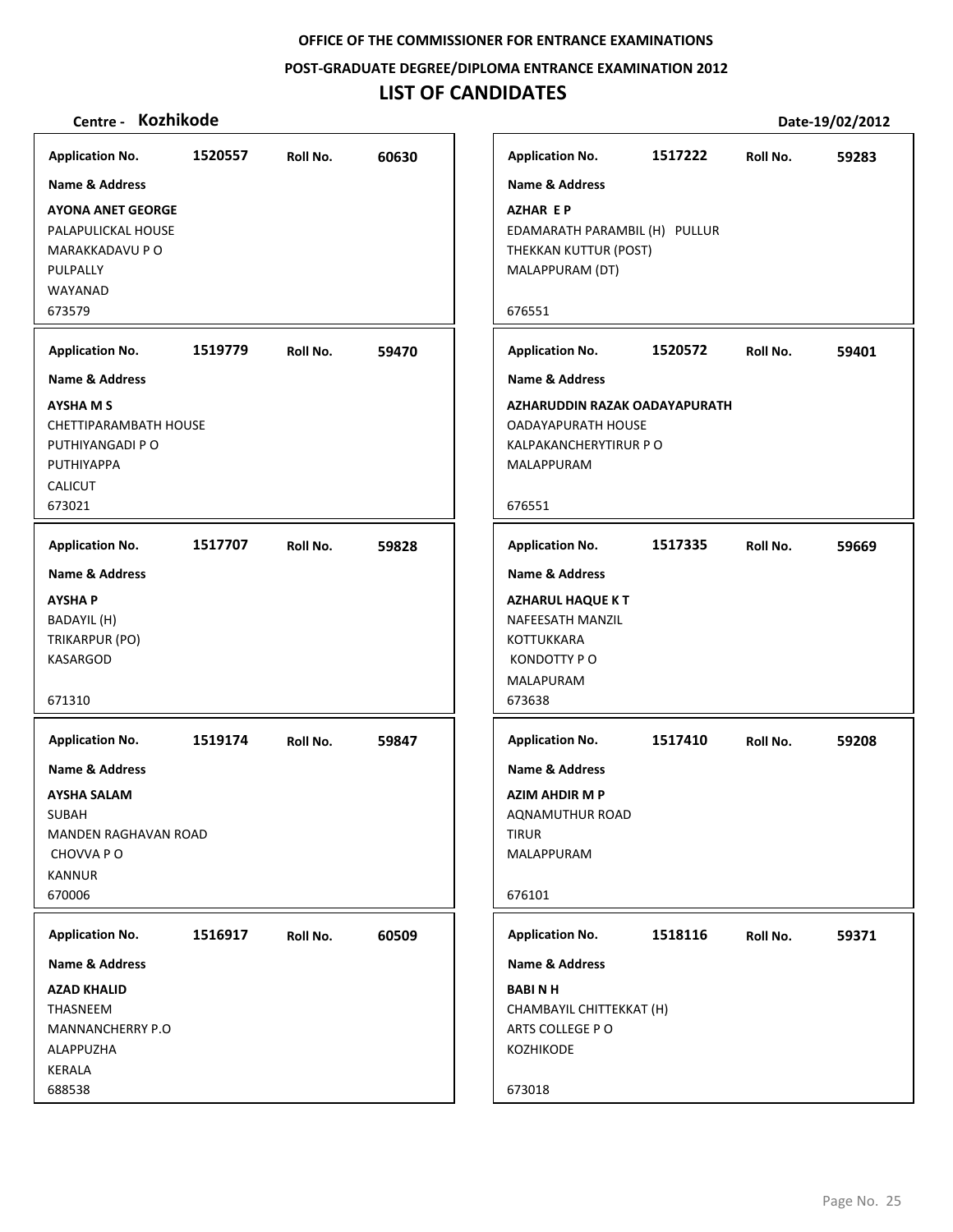**POST‐GRADUATE DEGREE/DIPLOMA ENTRANCE EXAMINATION 2012**

# **LIST OF CANDIDATES**

| <b>Application No.</b>            | 1516182 | Roll No. | 60193           | <b>Application No.</b>    | 1518440 | Roll No. | 59376 |
|-----------------------------------|---------|----------|-----------------|---------------------------|---------|----------|-------|
| Name & Address                    |         |          |                 | <b>Name &amp; Address</b> |         |          |       |
| <b>BABITHA K BALAKRISHNAN</b>     |         |          |                 | <b>BALASUDHA P</b>        |         |          |       |
| BALAKRISHNA                       |         |          |                 | SUKRITHAM                 |         |          |       |
| VELARUKANDIPARAMBU                |         |          |                 | CHERUPADAM                |         |          |       |
| ATHANIKKAL                        |         |          |                 | <b>KUTTIKKATTOOR</b>      |         |          |       |
| KOZHIKODE                         |         |          |                 | KOZHIKODE                 |         |          |       |
| 673005                            |         |          |                 | 673008                    |         |          |       |
| <b>Application No.</b>            | 1519294 | Roll No. | 59618           | <b>Application No.</b>    | 1520933 | Roll No. | 60251 |
| <b>Name &amp; Address</b>         |         |          |                 | <b>Name &amp; Address</b> |         |          |       |
| <b>BAHAUDHEEN POOTHAMKURINCHI</b> |         |          |                 | <b>BALKEES P P</b>        |         |          |       |
| KOZHIPPATTIL                      |         |          |                 | AFSALAYAM                 |         |          |       |
| <b>KOLAPPURAM SOUTH</b>           |         |          |                 | <b>SYED NAGAR</b>         |         |          |       |
| A.R.NAGAR PO                      |         |          |                 | <b>TALIPARAMBA PO</b>     |         |          |       |
| MALAPPURAM                        |         |          |                 | <b>KANNUR</b>             |         |          |       |
| 676305                            |         |          |                 | 670141                    |         |          |       |
| <b>Application No.</b>            | 1516664 | Roll No. | 60506           | <b>Application No.</b>    | 1518350 | Roll No. | 60221 |
| <b>Name &amp; Address</b>         |         |          |                 | <b>Name &amp; Address</b> |         |          |       |
| <b>BAHEEJA P V</b>                |         |          |                 | <b>BASHEER A</b>          |         |          |       |
| <b>ELACHOLA HOUSE</b>             |         |          |                 | <b>NERATTU HOUSE</b>      |         |          |       |
| KOOTTILANGADI P O                 |         |          |                 | <b>OZHUKUR P O</b>        |         |          |       |
| MALAPPURAM                        |         |          |                 | <b>MONGAM VIA</b>         |         |          |       |
|                                   |         |          |                 | MALAPPURAM                |         |          |       |
| 676506                            |         |          |                 | 673642                    |         |          |       |
| <b>Application No.</b>            | 1515647 | Roll No. | 59724           | <b>Application No.</b>    | 1516451 | Roll No. | 59350 |
| <b>Name &amp; Address</b>         |         |          |                 | <b>Name &amp; Address</b> |         |          |       |
| <b>BAIGU PK</b>                   |         |          |                 | <b>BASHEER A GAFOOR</b>   |         |          |       |
| <b>SHREYAS</b>                    |         |          |                 | NIHAS 23/1631CB-6MRC      |         |          |       |
| NEAR PANTHALAYANI SIVA TEMPLE     |         |          |                 | MELARIPADAM ROAD          |         |          |       |
| KOYILANDY                         |         |          |                 | KALLAI P.O                |         |          |       |
| KOZHIKODE                         |         |          |                 | CALICUT                   |         |          |       |
| 673305                            |         |          |                 | 673003                    |         |          |       |
| <b>Application No.</b>            | 1521365 |          | <b>WITHHELD</b> | <b>Application No.</b>    | 1516096 | Roll No. | 59730 |
| Name & Address                    |         |          |                 | <b>Name &amp; Address</b> |         |          |       |
| <b>BALAMANIKANDHAN K</b>          |         |          |                 | <b>BASIM M</b>            |         |          |       |
| KUNNAKKAD HOUSE                   |         |          |                 | <b>MADATHIL HOUSE</b>     |         |          |       |
| PULAPPATTA (PO)                   |         |          |                 | CHENNAMANGALLUR P O       |         |          |       |
| PALAKKAD                          |         |          |                 | <b>MUKKAM</b>             |         |          |       |
|                                   |         |          |                 | <b>CALICUT</b>            |         |          |       |
| 678632                            |         |          |                 | 673602                    |         |          |       |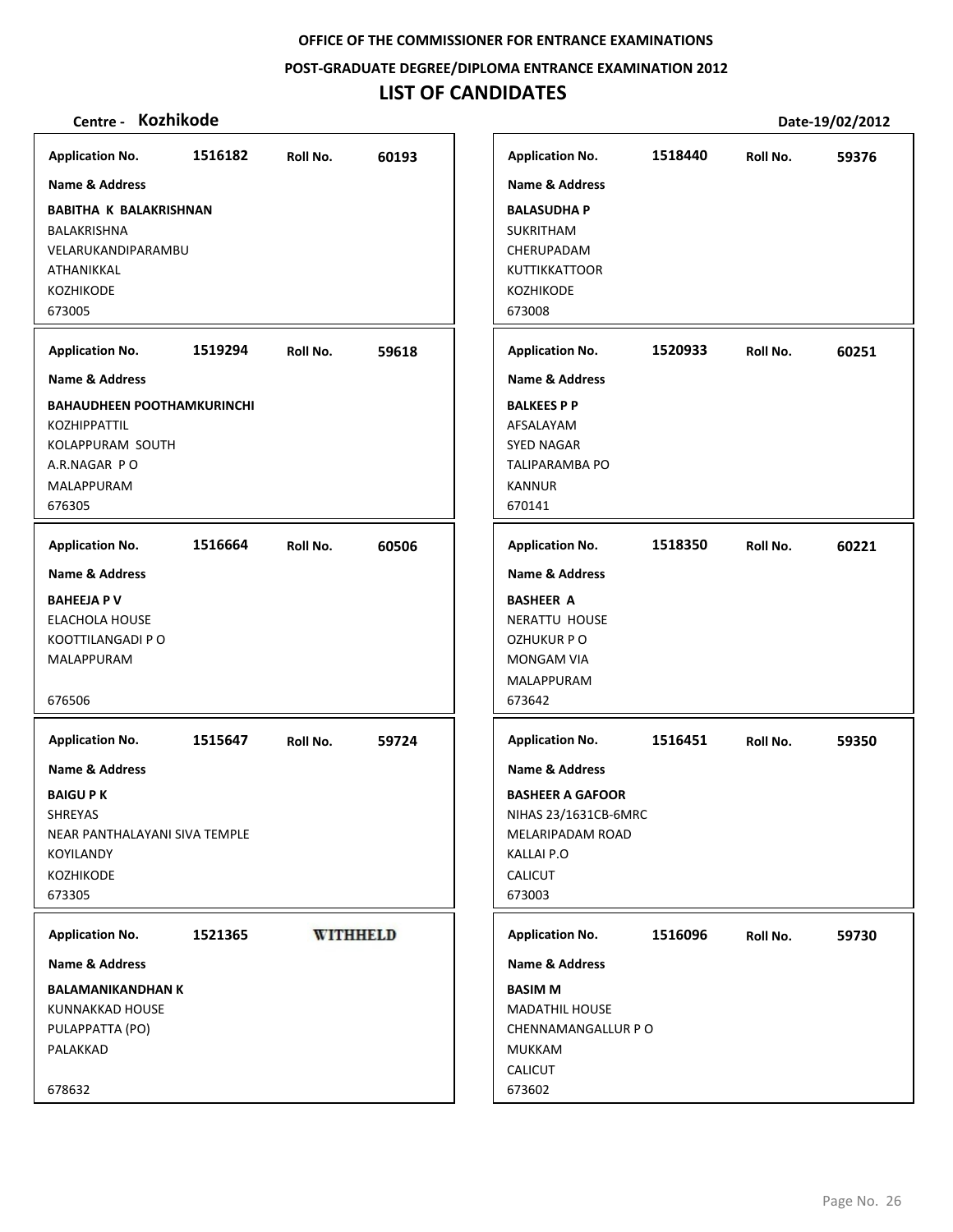**POST‐GRADUATE DEGREE/DIPLOMA ENTRANCE EXAMINATION 2012**

# **LIST OF CANDIDATES**

| <b>Application No.</b>    | 1515439 | Roll No. | 59490 | <b>Application No.</b>      | 1516820 | Roll No. | 60047 |
|---------------------------|---------|----------|-------|-----------------------------|---------|----------|-------|
| <b>Name &amp; Address</b> |         |          |       | <b>Name &amp; Address</b>   |         |          |       |
| <b>BAVIJ BALAN</b>        |         |          |       | <b>BHAVANA V</b>            |         |          |       |
| AMBADI                    |         |          |       | SREEPADMAM                  |         |          |       |
| <b>KOODATHUMPOYIL</b>     |         |          |       | VANIYAMKULAM P O            |         |          |       |
| P.O.MAKKADA KAKKODI       |         |          |       | OTTAPALAM                   |         |          |       |
| KOZHIKODE                 |         |          |       | PALAKKAD                    |         |          |       |
| 673617                    |         |          |       | 679522                      |         |          |       |
| <b>Application No.</b>    | 1520707 | Roll No. | 60249 | <b>Application No.</b>      | 1517447 | Roll No. | 59824 |
| <b>Name &amp; Address</b> |         |          |       | <b>Name &amp; Address</b>   |         |          |       |
| <b>BEENACH</b>            |         |          |       | <b>BHAVYA J MENON</b>       |         |          |       |
| <b>CHANGAT HOPUSE</b>     |         |          |       | KSHEMAM KMC 3/254 B         |         |          |       |
| CHANDERA                  |         |          |       | DEVAN CROSS ROADMELANGOT    |         |          |       |
| MANIYAT P O               |         |          |       | KANHANGAD                   |         |          |       |
| <b>KASARAGOD</b>          |         |          |       | KASARAGOD                   |         |          |       |
| 671310                    |         |          |       | 671315                      |         |          |       |
| <b>Application No.</b>    | 1519602 | Roll No. | 59852 | <b>Application No.</b>      | 1518887 | Roll No. | 60152 |
| <b>Name &amp; Address</b> |         |          |       | <b>Name &amp; Address</b>   |         |          |       |
| <b>BEJOY CP</b>           |         |          |       | <b>BHAVYATP</b>             |         |          |       |
| <b>AJOY</b>               |         |          |       | <b>NEELIMA HOUSE</b>        |         |          |       |
| <b>EDANNUR</b>            |         |          |       | S K ROAD                    |         |          |       |
| <b>KURICHIYIL</b>         |         |          |       | <b>ELATHUR PO</b>           |         |          |       |
| THALASSERRY               |         |          |       | CALICUT                     |         |          |       |
| 670102                    |         |          |       | 673303                      |         |          |       |
|                           |         |          |       |                             |         |          |       |
| <b>Application No.</b>    | 1520958 | Roll No. | 60482 | <b>Application No.</b>      | 1516076 | Roll No. | 59114 |
| <b>Name &amp; Address</b> |         |          |       | <b>Name &amp; Address</b>   |         |          |       |
| <b>BETSY V M</b>          |         |          |       | <b>BIBINT</b>               |         |          |       |
| <b>BETSY V M</b>          |         |          |       | <b>THEKKITHODIYIL HOUSE</b> |         |          |       |
| ETTAPPPURAM HOUSE         |         |          |       | MAKKARAPARAMBA P.O          |         |          |       |
| <b>FAROOK COLLEGE PO</b>  |         |          |       | MALAPPURAM                  |         |          |       |
| <b>CALICUT</b>            |         |          |       | KERALA                      |         |          |       |
| 673632                    |         |          |       | 676507                      |         |          |       |
| <b>Application No.</b>    | 1520248 | Roll No. | 59321 | <b>Application No.</b>      | 1516175 | Roll No. | 59962 |
| Name & Address            |         |          |       | Name & Address              |         |          |       |
| <b>BHAGIAROOPA K</b>      |         |          |       | <b>BIJI K P</b>             |         |          |       |
| SOUPARNIKA                |         |          |       | C/O ADV K R POULOSE         |         |          |       |
| THIRUVANNUR NADA          |         |          |       | <b>CIVIL LINES ROAD</b>     |         |          |       |
| KOZHIKODE                 |         |          |       | AYYANTHOLE P O              |         |          |       |
|                           |         |          |       | THRISSUR                    |         |          |       |
| 673029                    |         |          |       | 680003                      |         |          |       |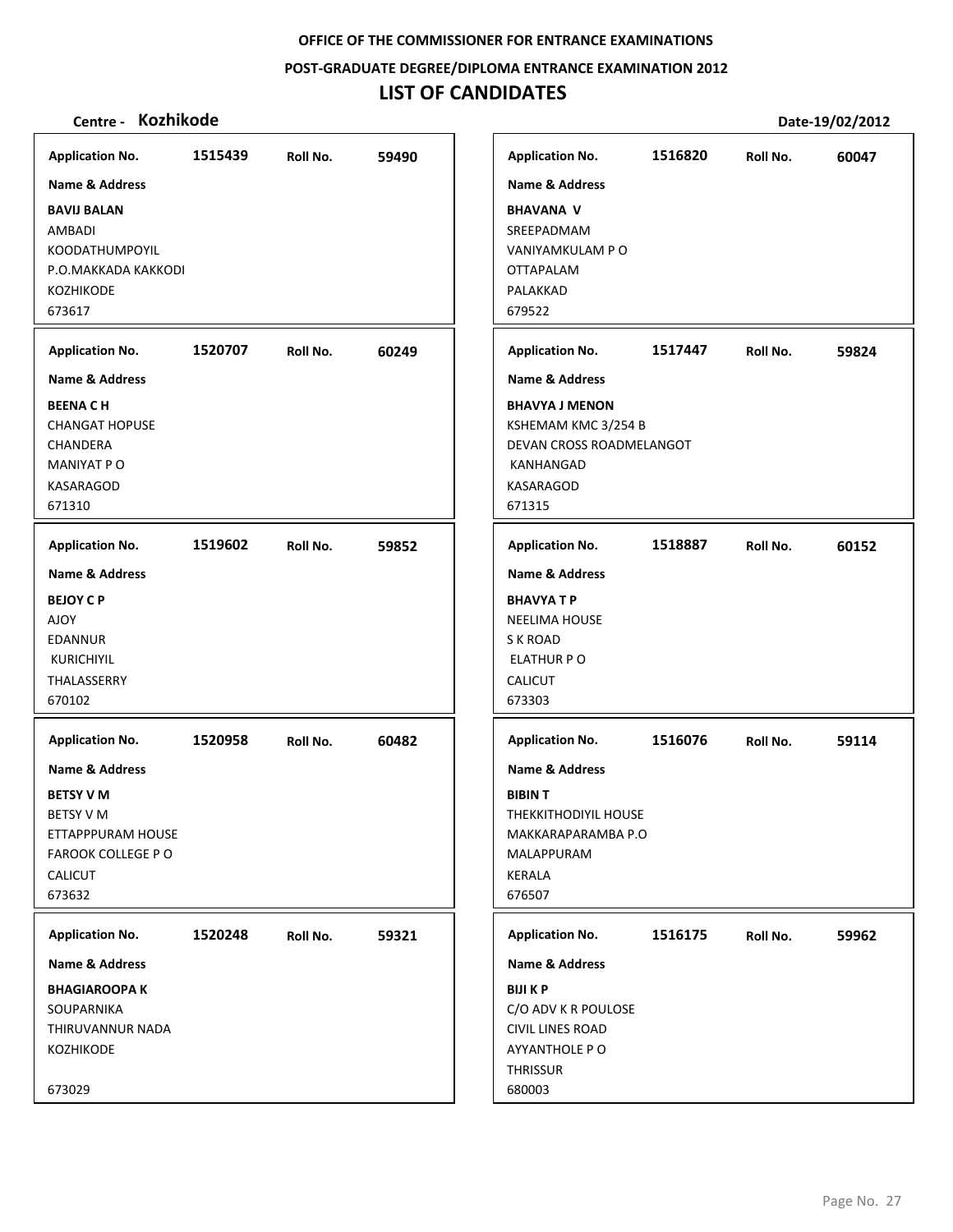**POST‐GRADUATE DEGREE/DIPLOMA ENTRANCE EXAMINATION 2012**

# **LIST OF CANDIDATES**

| <b>Application No.</b>                                                                                                         | 1520135 | Roll No. | 60320 |
|--------------------------------------------------------------------------------------------------------------------------------|---------|----------|-------|
| Name & Address<br><b>BIJOY E</b><br><b>BIBITHA HOUSE</b><br>KODAL NADAKKAVU<br>PANTHEERANKAVU P O                              |         |          |       |
| <b>KOZHIKODE</b><br>673019                                                                                                     |         |          |       |
| <b>Application No.</b>                                                                                                         | 1516061 | Roll No. | 60345 |
| Name & Address<br><b>BIJOY MATHEW</b><br>THANNIPPARA HOUSE<br>KARUVANCHAL P.O<br><b>ALAKODE</b><br><b>KANNUR</b><br>670573     |         |          |       |
| <b>Application No.</b>                                                                                                         | 1518807 | Roll No. | 60074 |
| <b>Name &amp; Address</b><br><b>BIJUP</b><br>SHEEBA NIVAS<br>UGRAPURAM PO<br>AREACODE VIA<br>MALAPPURAM<br>673639              |         |          |       |
| <b>Application No.</b><br>Name & Address<br><b>BIJU THAYYIL</b><br><b>THAYYIL HOUSE</b><br>MANKADA P O<br>MALAPPURAM<br>679324 | 1521087 | Roll No. | 60022 |
| <b>Application No.</b>                                                                                                         | 1515624 | Roll No. | 59108 |
| Name & Address                                                                                                                 |         |          |       |
| <b>BIJUL BS</b><br>KEERTHI<br>KANDIYIL<br>IYYAD PO<br>KOZHIKODE<br>673587                                                      |         |          |       |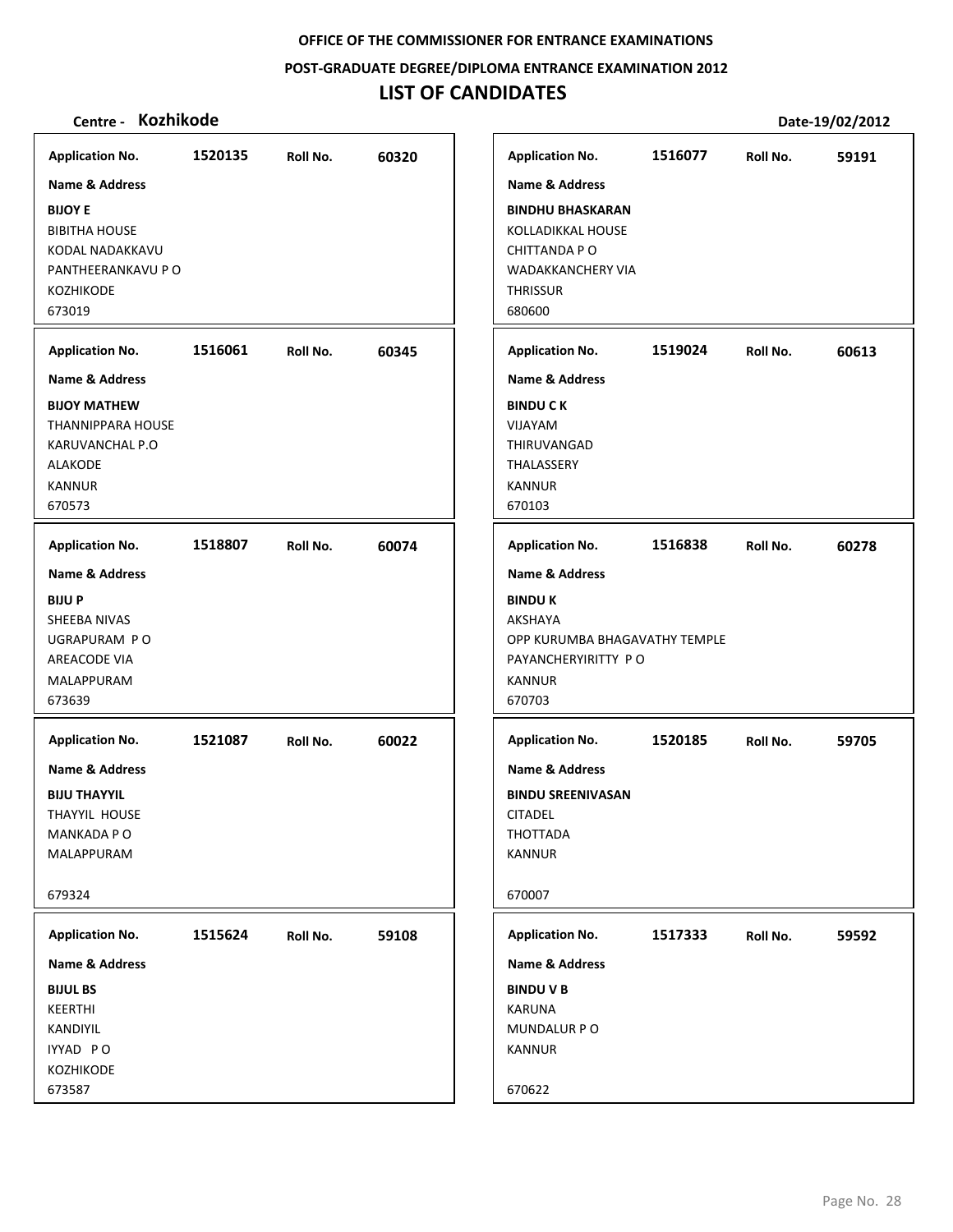**POST‐GRADUATE DEGREE/DIPLOMA ENTRANCE EXAMINATION 2012**

# **LIST OF CANDIDATES**

| <b>Application No.</b>                                                                                         | 59251                                                                 | Roll No. | 1520974 | <b>Application No.</b>                                                                                             |
|----------------------------------------------------------------------------------------------------------------|-----------------------------------------------------------------------|----------|---------|--------------------------------------------------------------------------------------------------------------------|
| <b>Name &amp; Address</b>                                                                                      |                                                                       |          |         | <b>Name &amp; Address</b>                                                                                          |
| <b>BIPIN B PALLATH</b><br>LAL BAAG CHEMMAD<br>TIRURANGADI<br>MALAPPURAM<br>676306                              |                                                                       |          |         | <b>BINI BN</b><br>KOUSTHUBAM HOUSE<br><b>CHOVVAYIL</b><br>KILUR.P.O. PAYYOLI<br>MELADIKOZHIKODE DISTRICT<br>673522 |
|                                                                                                                |                                                                       |          |         |                                                                                                                    |
| <b>Application No.</b>                                                                                         | 59554                                                                 | Roll No. | 1520505 | <b>Application No.</b>                                                                                             |
| <b>Name &amp; Address</b><br><b>BIPIN C</b>                                                                    |                                                                       |          |         | <b>Name &amp; Address</b><br><b>BINOJ PANEKKATIL</b>                                                               |
| <b>APARNA</b><br>VALAYAMMOOCHI ROAD<br>ERAVIMANGALAM P O<br>MALAPPURAM<br>679340                               |                                                                       |          |         | <b>KRISHNASREE HOUSE</b><br>KAVUNGAL<br>MALAPPURAM PO<br>MALAPPURAM                                                |
| <b>Application No.</b>                                                                                         | 59587                                                                 | Roll No. | 1516952 | <b>Application No.</b>                                                                                             |
| <b>Name &amp; Address</b>                                                                                      |                                                                       |          |         | <b>Name &amp; Address</b>                                                                                          |
| <b>BIPIN K NAIR</b><br>VIJAYASHREE<br>ATHIYAMBUR<br>KANHANGAD<br>KASARAGOD<br>671315                           |                                                                       |          |         | <b>BINOY CP</b><br><b>BINOY CP</b><br><b>BINOY NIVAS</b><br>KANNANKUZHI<br>AMARAVILA P OTVM                        |
| <b>Application No.</b>                                                                                         | 59428                                                                 | Roll No. | 1516507 | <b>Application No.</b>                                                                                             |
| <b>Name &amp; Address</b>                                                                                      |                                                                       |          |         | Name & Address                                                                                                     |
| <b>BIPIN P</b><br>SURAG(H)<br>KUNHIKANNA MENON MEMORIAL ROAD<br>ANGADIPPURAM(P.O)<br>MALAPPURAM(DT).<br>679321 |                                                                       |          |         | <b>BINU BAL SINGH K</b><br><b>AMRITHA VIHAR</b><br>KOLAKKATTU CHALI P O<br>CHELEMBRA<br>MALAPPURAM<br>673634       |
|                                                                                                                | 60160                                                                 | Roll No. | 1519619 | <b>Application No.</b>                                                                                             |
|                                                                                                                | <b>Application No.</b><br>Name & Address                              |          |         | <b>Name &amp; Address</b>                                                                                          |
|                                                                                                                | <b>BIPIN SETHUMADHAVAN</b>                                            |          |         |                                                                                                                    |
|                                                                                                                | MY NEST<br>P O THIRUVANGAD<br>THALASSERY 3<br><b>KANNUR</b><br>670103 |          |         | ANNAMVAYAL HOUSE<br><b>VATTAKARI GARDENS</b><br>PINANGODE ROAD<br>KALPETTA WAYANAD<br>673121                       |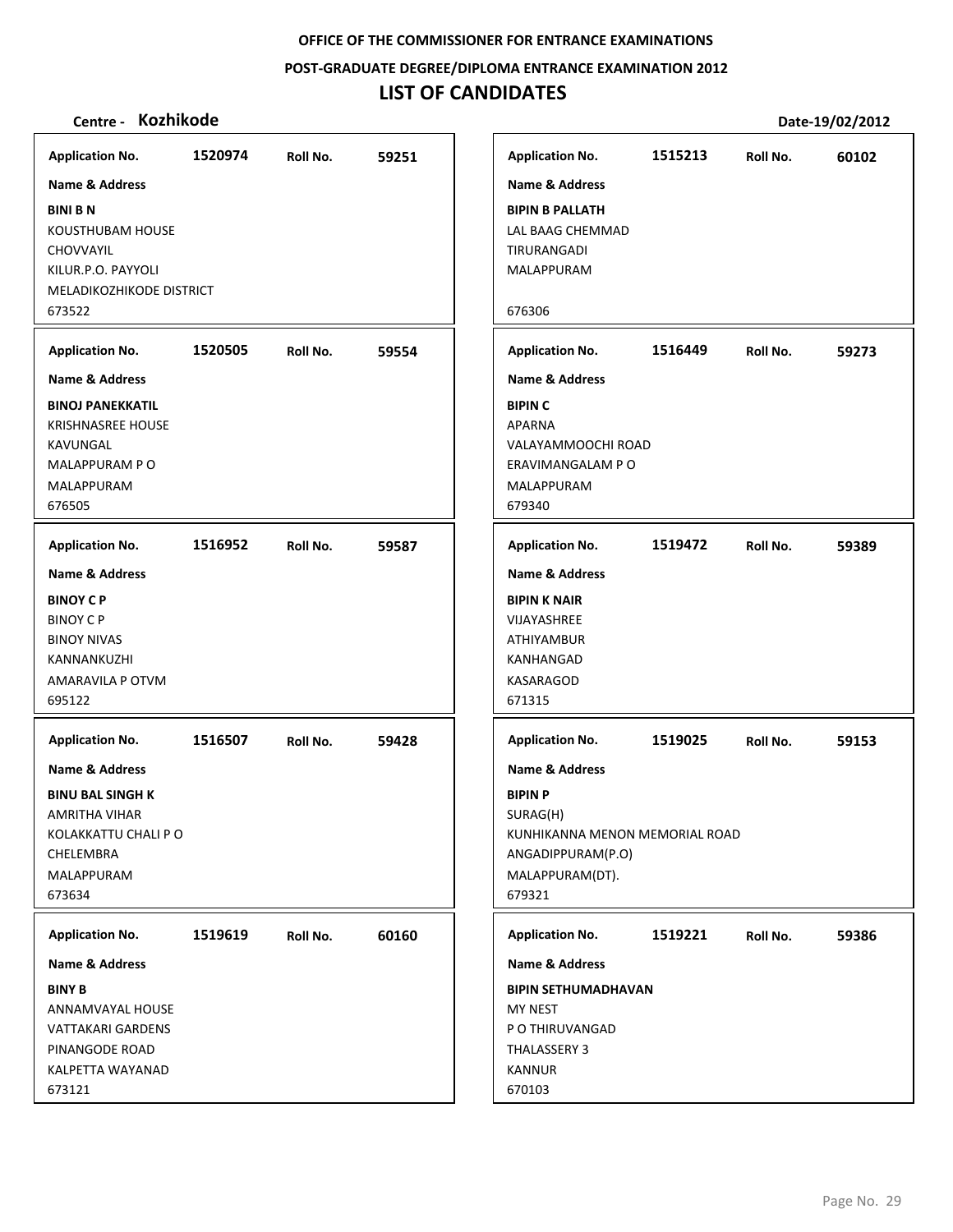**POST‐GRADUATE DEGREE/DIPLOMA ENTRANCE EXAMINATION 2012**

# **LIST OF CANDIDATES**

| <b>Application No.</b>                                                                                                                           | 1519428 | Roll No. | 60235 | <b>Application No.</b>                                                                                                                                               | 1517083 | Roll No. | 59589 |
|--------------------------------------------------------------------------------------------------------------------------------------------------|---------|----------|-------|----------------------------------------------------------------------------------------------------------------------------------------------------------------------|---------|----------|-------|
| <b>Name &amp; Address</b>                                                                                                                        |         |          |       | <b>Name &amp; Address</b>                                                                                                                                            |         |          |       |
| <b>BITHUN BALAN KUNNUMMAL</b><br>NIRMALYAM (KATTIL-PEEDIKAYIL)<br>U.P NAGAR CHAMPAD (P.O)<br>THALASSERY (TLK)<br>KANNUR (DIST) KERALA.<br>670694 |         |          |       | <b>CHARISMA KUNHI KHANNAN</b><br>FLAT NO. 806 A BLOCK<br>MAHARAJA RESIDENCY<br><b>BALMATTA ROAD</b><br>MANGALORE KARNATAKA<br>575001                                 |         |          |       |
| <b>Application No.</b>                                                                                                                           | 1516344 | Roll No. | 60195 | <b>Application No.</b>                                                                                                                                               | 1518649 | Roll No. | 59302 |
| <b>Name &amp; Address</b>                                                                                                                        |         |          |       | <b>Name &amp; Address</b>                                                                                                                                            |         |          |       |
| <b>BRIJITH KVR</b><br>SREELAKAM<br>CHATHANGOTTUPURAM PO<br><b>WANDOOR VIA</b><br>MALAPPURAM<br>679328                                            |         |          |       | <b>CHASMA K</b><br><b>GRIFIN</b><br>VAYAMTHODE<br><b>MATTANUR</b><br><b>KANNUR</b><br>670702                                                                         |         |          |       |
| <b>Application No.</b>                                                                                                                           | 1517478 | Roll No. | 59132 | <b>Application No.</b>                                                                                                                                               | 1521131 | Roll No. | 60636 |
| <b>Name &amp; Address</b>                                                                                                                        |         |          |       | <b>Name &amp; Address</b>                                                                                                                                            |         |          |       |
| <b>BYJUP</b><br><b>POURNAMY</b><br>ANAKKARA P O<br>PALAKKAD DT<br>679551                                                                         |         |          |       | <b>CHINMOY M</b><br>LAKSHMY NIVAS NEAR PUP SCHOOL<br>P O MUCHUKUNNU<br><b>VIA QUILANDY</b><br>KOZHIKODE<br>673307                                                    |         |          |       |
| <b>Application No.</b>                                                                                                                           | 1517921 | Roll No. | 59677 | <b>Application No.</b>                                                                                                                                               | 1518384 | Roll No. | 59683 |
| <b>Name &amp; Address</b><br><b>CHALLACKAL JOHN JESU</b><br>NIRAVIL MEDICALS<br><b>KONNIPO</b><br>PATHANAMTHITTA<br>689691                       |         |          |       | <b>Name &amp; Address</b><br><b>CHINTU NARAYAN K</b><br><b>AJAY MANSION</b><br><b>KARIKATH HOUSE</b><br>NEAR AMRITA VIDYALAYAM<br>KODUNGALLUR P O THRISSUR<br>680664 |         |          |       |
| <b>Application No.</b>                                                                                                                           | 1519985 | Roll No. | 59780 | <b>Application No.</b>                                                                                                                                               | 1521174 | Roll No. | 59330 |
| <b>Name &amp; Address</b>                                                                                                                        |         |          |       | <b>Name &amp; Address</b>                                                                                                                                            |         |          |       |
| <b>CHANCHAL NARAYAN</b><br>FLAT NO.54HI-LITE CLIFF DALE APARTMENTS<br>PUTHIYARA P.O.<br><b>JAIL ROAD</b><br>CALICUT<br>673004                    |         |          |       | <b>CHITRA N</b><br>DR CHITRA N<br>L-4/22 KSHEMA<br>KSHB COLONYMALAPARAMBA<br>KOZHIKODE<br>673009                                                                     |         |          |       |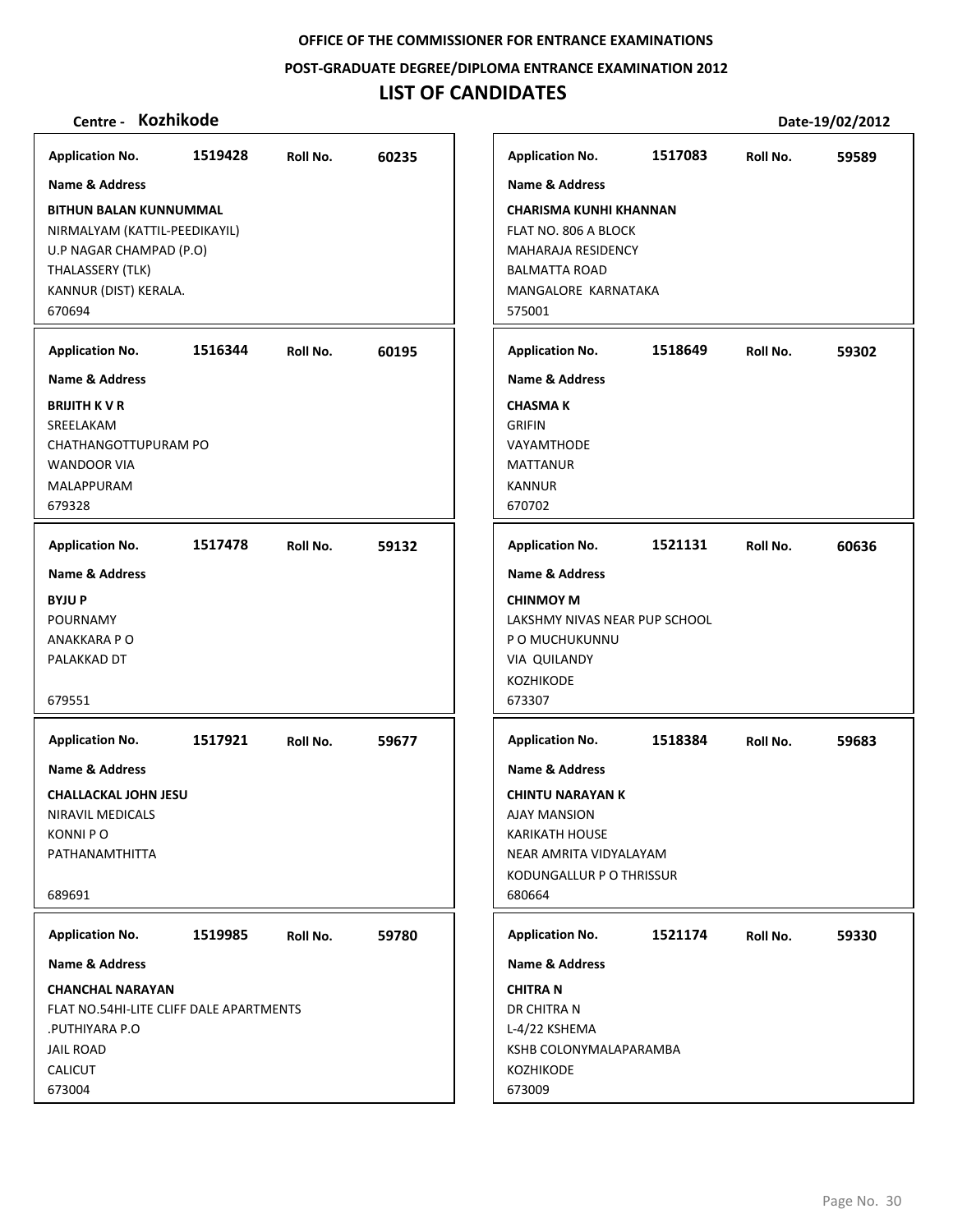## **POST‐GRADUATE DEGREE/DIPLOMA ENTRANCE EXAMINATION 2012**

# **LIST OF CANDIDATES**

| <b>Application No.</b>                                                                                                     | 1517111 | Roll No.        | 60282 | <b>Application No.</b>                                                                                                               | 1516600 | Roll No. | 59660 |
|----------------------------------------------------------------------------------------------------------------------------|---------|-----------------|-------|--------------------------------------------------------------------------------------------------------------------------------------|---------|----------|-------|
| <b>Name &amp; Address</b>                                                                                                  |         |                 |       | <b>Name &amp; Address</b>                                                                                                            |         |          |       |
| <b>CHODAPARAMBIL K ROHIT</b><br>FLAT NO 803 CLASSIQUE PRESIDENCY<br>OLD POLICE STATION ROAD<br>KANKANADY<br>575002         |         |                 |       | <b>DEENA DAVID</b><br>DEENA DAVID<br><b>OLAKKENGIL HOUSE</b><br>KOZHINJAMPARA.P.O.<br>PALAKKAD<br>678555                             |         |          |       |
| <b>Application No.</b>                                                                                                     | 1517966 | Roll No.        | 60447 | <b>Application No.</b>                                                                                                               | 1520691 | Roll No. | 59864 |
| <b>Name &amp; Address</b><br><b>CYNTHIA A K</b><br>ANUGRAHAM<br><b>NEAR CCSM</b><br>CHOVVA PO<br><b>KANNUR</b><br>670006   |         |                 |       | <b>Name &amp; Address</b><br><b>DEEPA A</b><br>KRIPA (H) KOLACHERRY (PO)<br><b>KANNUR</b><br><b>KERALA</b><br><b>INDIA</b><br>670601 |         |          |       |
| <b>Application No.</b>                                                                                                     | 1515728 | Roll No.        | 60264 | <b>Application No.</b>                                                                                                               | 1518311 | Roll No. | 60451 |
| <b>Name &amp; Address</b>                                                                                                  |         |                 |       | <b>Name &amp; Address</b>                                                                                                            |         |          |       |
| <b>DAGNY HARI VENGILAT</b><br>VENGILAT<br>NEAR S. N COLLEGE<br>THOTTADA<br><b>KANNUR</b><br>670007                         |         |                 |       | <b>DEEPAK</b><br><b>GEETHALAYA</b><br>ATHANIKKAL<br><b>WEST HILL POST</b><br>KOZHIKODE<br>673005                                     |         |          |       |
| <b>Application No.</b>                                                                                                     | 1515940 | <b>WITHHELD</b> |       | <b>Application No.</b>                                                                                                               | 1521047 | Roll No. | 60559 |
| <b>Name &amp; Address</b><br>DAHAR MOHAMMED V P<br>DAHAR MANZIL<br>PO NIRAMARATHUR<br><b>TIRUR</b><br>MALAPPURAM<br>676109 |         |                 |       | <b>Name &amp; Address</b><br><b>DEEPAKV</b><br>MUNDANAT HOUSE<br>ARUVAYI<br>PAZHANJI POST<br><b>THRISSUR</b><br>680542               |         |          |       |
| <b>Application No.</b>                                                                                                     | 1516296 | Roll No.        | 59502 | <b>Application No.</b>                                                                                                               | 1520186 | Roll No. | 59782 |
| Name & Address                                                                                                             |         |                 |       | Name & Address                                                                                                                       |         |          |       |
| <b>DARSANAK</b><br>SUDARSANA<br><b>KELOTH</b><br>PAYYANUR<br>KANNUR<br>670307                                              |         |                 |       | <b>DEEPA MARY JOSEPH</b><br><b>CHOORAKUNNEL HOUSE</b><br>KOVVALPALLY<br><b>KANHANGAD PO</b><br>KASARAGOD<br>671315                   |         |          |       |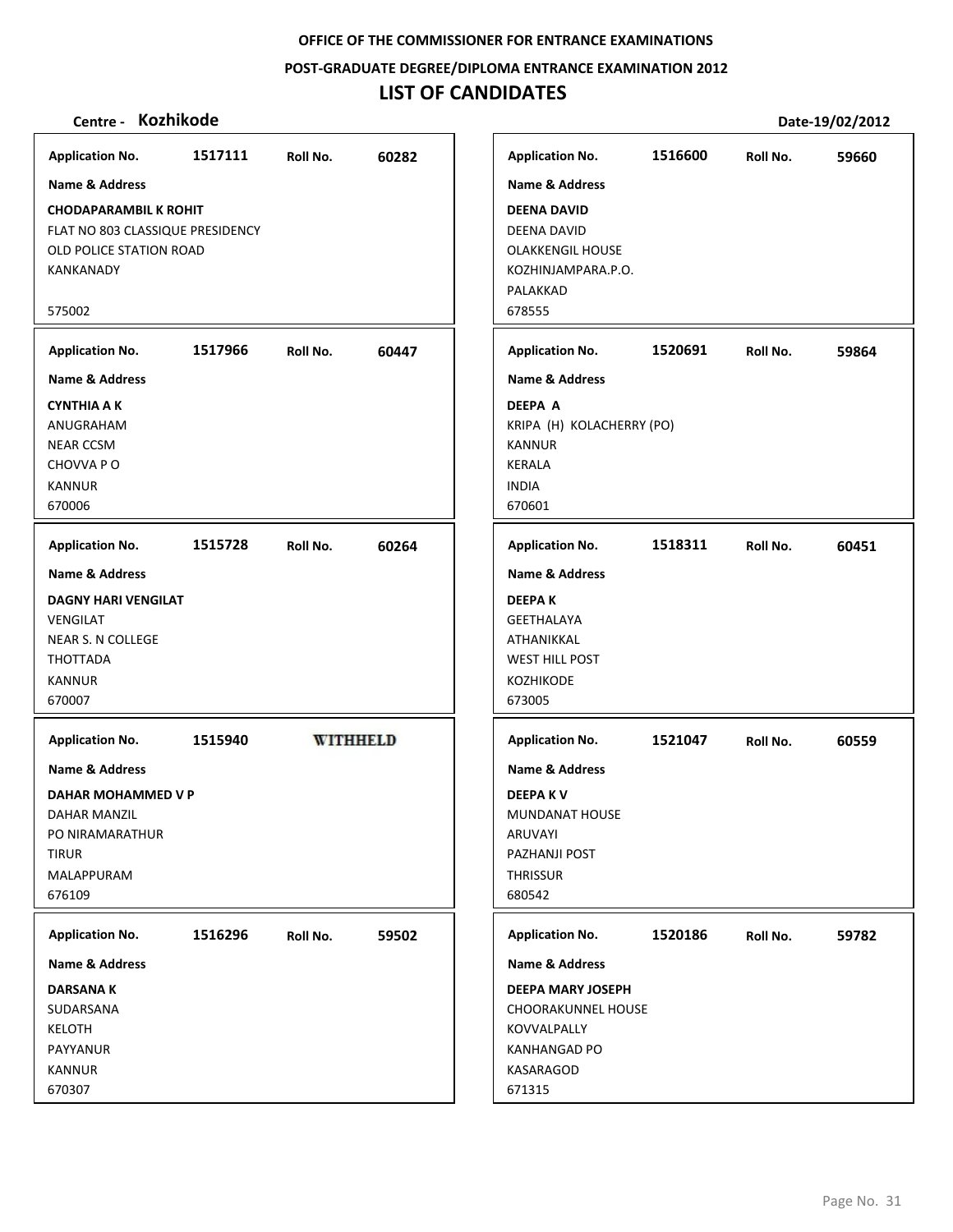**POST‐GRADUATE DEGREE/DIPLOMA ENTRANCE EXAMINATION 2012**

# **LIST OF CANDIDATES**

| <b>Kozhikode</b><br>Centre - |         |          |       |                           |         |          | Date-19/02/2012 |
|------------------------------|---------|----------|-------|---------------------------|---------|----------|-----------------|
| <b>Application No.</b>       | 1517676 | Roll No. | 59212 | <b>Application No.</b>    | 1520142 | Roll No. | 59166           |
| <b>Name &amp; Address</b>    |         |          |       | <b>Name &amp; Address</b> |         |          |                 |
| <b>DEEPAP</b>                |         |          |       | <b>DEEPAKSK</b>           |         |          |                 |
| THENCHERI PARAMBIL HOUSE     |         |          |       | <b>VIPANCHIKA</b>         |         |          |                 |
| K G PADI                     |         |          |       | KOMMERI PO                |         |          |                 |
| <b>TIRUR</b>                 |         |          |       | KOZHIKODE                 |         |          |                 |
| MALAPPURAM                   |         |          |       |                           |         |          |                 |
| 676101                       |         |          |       | 673007                    |         |          |                 |
| <b>Application No.</b>       | 1516900 | Roll No. | 60048 | <b>Application No.</b>    | 1515963 | Roll No. | 59805           |
| Name & Address               |         |          |       | <b>Name &amp; Address</b> |         |          |                 |
| <b>DEEPA V V</b>             |         |          |       | <b>DEEPIKAK</b>           |         |          |                 |
| P K HOUSE                    |         |          |       | KARUTHILLATH HOUSE        |         |          |                 |
| NEAR OLD POST OFFICE         |         |          |       | ARAKKUPARMBA P.O          |         |          |                 |
| P O KUNHIMANGALAM            |         |          |       | PERINTHALMANNA VIA        |         |          |                 |
| <b>KANNUR</b>                |         |          |       | MALAPPURAM                |         |          |                 |
| 670309                       |         |          |       | 679322                    |         |          |                 |
| <b>Application No.</b>       | 1519400 | Roll No. | 59696 | <b>Application No.</b>    | 1515658 | Roll No. | 60186           |
| <b>Name &amp; Address</b>    |         |          |       | <b>Name &amp; Address</b> |         |          |                 |
| <b>DEEPAK C</b>              |         |          |       | <b>DEEPIKA M P</b>        |         |          |                 |
| DIVYADEEPAM HOUSE            |         |          |       | THENGIN THOPIL HOUSE      |         |          |                 |
| PADUR PO                     |         |          |       | PERINTALMANNA             |         |          |                 |
| PALAKKAD                     |         |          |       | MALAPPURAM                |         |          |                 |
| 678548                       |         |          |       | 679322                    |         |          |                 |
| <b>Application No.</b>       | 1515781 | Roll No. | 59649 | <b>Application No.</b>    | 1518256 | Roll No. | 59219           |
| Name & Address               |         |          |       | <b>Name &amp; Address</b> |         |          |                 |
| <b>DEEPAK K PRABHAKARAN</b>  |         |          |       | DEEPTHI MARIYA GEORGE     |         |          |                 |
| SWETHA KUNHIPALLY            |         |          |       | DEEPTHI MARIYA GEORGE     |         |          |                 |
| KOTTALY P.O.                 |         |          |       | KAITHARA                  |         |          |                 |
| KANNUR                       |         |          |       | THERTHALLY P.O            |         |          |                 |
| KERALA<br>670005             |         |          |       | <b>KANNUR</b><br>670571   |         |          |                 |
|                              |         |          |       |                           |         |          |                 |
| <b>Application No.</b>       | 1516051 | Roll No. | 60037 | <b>Application No.</b>    | 1520842 | Roll No. | 60327           |
| Name & Address               |         |          |       | <b>Name &amp; Address</b> |         |          |                 |
| <b>DEEPAKP</b>               |         |          |       | <b>DEEPTHIPN</b>          |         |          |                 |
| PURATHATTERI(H)              |         |          |       | LALBHAVAN                 |         |          |                 |
| P.O VENGERI                  |         |          |       | OTHUKKUNGAL P.O           |         |          |                 |
| <b>CALICUT</b>               |         |          |       | KOTTAKKAL                 |         |          |                 |
| 673010                       |         |          |       | MALAPPURAM<br>676528      |         |          |                 |
|                              |         |          |       |                           |         |          |                 |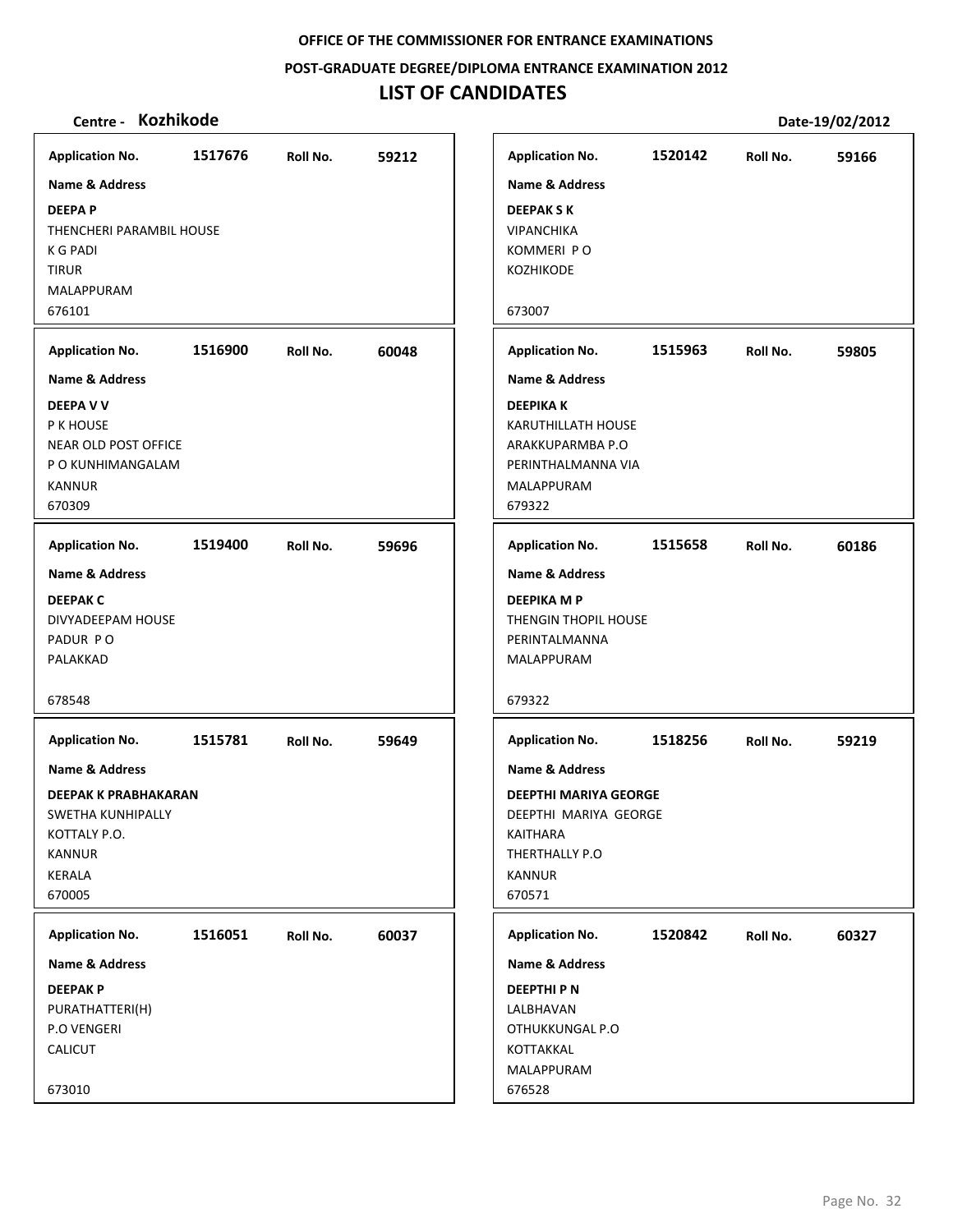#### **POST‐GRADUATE DEGREE/DIPLOMA ENTRANCE EXAMINATION 2012**

## **LIST OF CANDIDATES**

## **Centre ‐ Kozhikode Date‐19/02/2012**

**Application No. 1517241 59668 Application No. 1520648 59556 Name & Address Name & Address DEEPTHY RAJ E DEVI PRIYA M** DEEPTHY RAJ E FLAT 3EBLOCK 2CAPITAL VILLAGE ELAYADETH HOUSE ARTHAT P O NEAR HARI SREE SCHOOL PUNKUNNAM KUNNAMKULAM **THRISSUR TRICHUR** 680521 680002 **Application No. 1517701 59751 Application No. 1518980 WITHHELD Name & Address Name & Address DEEPTI NAIR DHANASEKAR C** 323 DEEPTI S/O G CHINNA KARIYAN CHANDRANAGAR NO.6/363THEERTHAGIRI NAGAR PALAKKAD BYPASS ROAD PALACODE DHARMAPURI TAMIL NADU 768007 636808 **Application No. 1515448 59567 Application No. 1515430 59182 Name & Address Name & Address DEEPU T DHANEJ M K** MANAKATTU KUNNUMMEL SANDHYARAGAM VYLONGARA PAROPADI CHERAKKAPARAMBA MALAPARAMBU PO MALAPPURAM KOZHIKODE 679321 673009 **Application No. Application No. 1519318 60388 1517033 59896 Name & Address Name & Address DEVAN PRAKASH DHANIN P** ROOM NO.108 THULASI HOUSE KMC INTERNS HOSTEL LALBAGH NEAR MEETHALE PALLI MANGALORE THIKKODI PO KARNATAKA KOZHIKODE 575003 673529 **Application No. Application No. 1521012 59790 1517588 59903 Name & Address Name & Address DEVAN SURENDRAN PEROOR DHANRAJ P** FLAT 303 ROYAL ASCOT DHANYA NEAR MISSION COMPOUND THANNADA. CHALA EAST P O **BALMATTA** KANNUR MANGALORE 575002 670621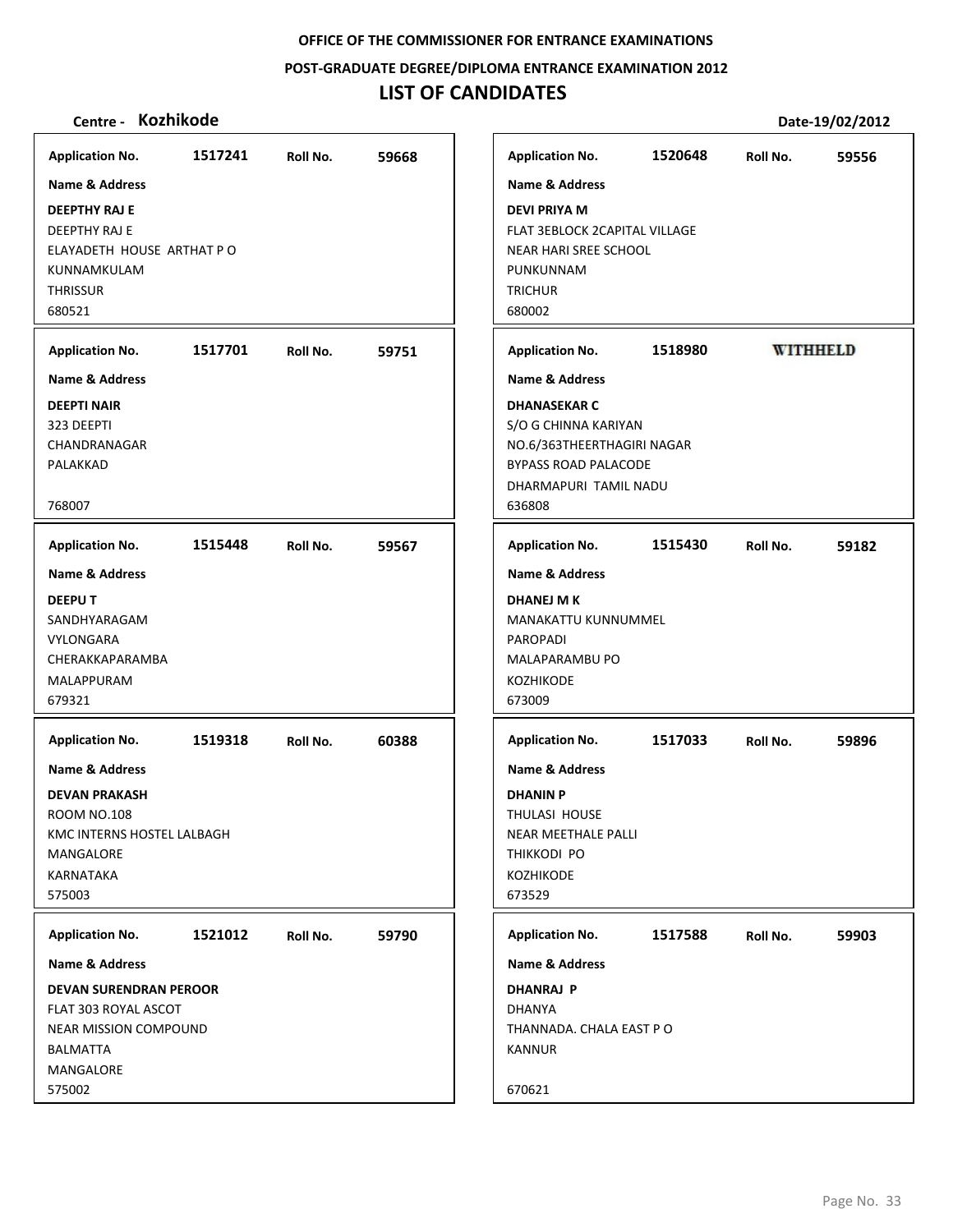**POST‐GRADUATE DEGREE/DIPLOMA ENTRANCE EXAMINATION 2012**

# **LIST OF CANDIDATES**

| <b>Application No.</b>                        | 1515679 | Roll No. | 59494 | <b>Application No.</b>    | 1517818    | Roll No. | 60445 |
|-----------------------------------------------|---------|----------|-------|---------------------------|------------|----------|-------|
| Name & Address                                |         |          |       | <b>Name &amp; Address</b> |            |          |       |
| <b>DHANYA AK</b>                              |         |          |       | <b>DHANYA JOSE</b>        |            |          |       |
| RHYTHM 31/233A                                |         |          |       | PULICKAL HOUSE            |            |          |       |
| MAYANAD PO                                    |         |          |       | CHEMPERI P.O              |            |          |       |
| NEAR MEDICAL COLLEGE<br><b>CALICUT</b>        |         |          |       | <b>KANNUR</b>             |            |          |       |
| 673008                                        |         |          |       | 670632                    |            |          |       |
| <b>Application No.</b>                        | 1517331 | Roll No. | 59515 | <b>Application No.</b>    | 1515983    | Roll No. | 60113 |
|                                               |         |          |       |                           |            |          |       |
| <b>Name &amp; Address</b>                     |         |          |       | <b>Name &amp; Address</b> |            |          |       |
| <b>DHANYA B</b>                               |         |          |       | <b>DHANYA KM</b>          |            |          |       |
| <b>AISWARYA</b><br>NR. PUTHIYATHERU MANDAPAM  |         |          |       | SOUBHAGYA<br>KOTTUVADU    |            |          |       |
| P.O.CHIRAKKAL                                 |         |          |       | PUZHAKKATTIRI P O         |            |          |       |
| <b>KANNUR</b>                                 |         |          |       | ANGADIPPURAM MALAPPURAM   |            |          |       |
| 670011                                        |         |          |       | 679321                    |            |          |       |
|                                               |         |          |       |                           |            |          |       |
| <b>Application No.</b>                        | 1520849 | Roll No. | 60557 | <b>Application No.</b>    | 1519162    | Roll No. | 59616 |
| Name & Address                                |         |          |       | <b>Name &amp; Address</b> |            |          |       |
| <b>DHANYAD</b>                                |         |          |       | <b>DHANYA MK</b>          |            |          |       |
| ARADHANA NEAR PAIN AND PALLIATIVE CARE CLINIC |         |          |       | ASHTAMI                   |            |          |       |
| VALIYATTIPARAMBA                              |         |          |       | BALLA P O                 | ANANDASRAM |          |       |
| MANJERI MALAPPURAM                            |         |          |       | KASARGOD                  |            |          |       |
|                                               |         |          |       |                           |            |          |       |
| 676121                                        |         |          |       | 671531                    |            |          |       |
| <b>Application No.</b>                        | 1519373 | Roll No. | 59311 | <b>Application No.</b>    | 1519915    | Roll No. | 59779 |
| Name & Address                                |         |          |       | <b>Name &amp; Address</b> |            |          |       |
| <b>DHANYA DAYANANDAN</b>                      |         |          |       | <b>DHANYA NARAYAN</b>     |            |          |       |
| DHANYA NIVAS                                  |         |          |       | TK HOUSE                  |            |          |       |
| <b>SSST ROAD</b>                              |         |          |       | ATHOLI.P.O.               |            |          |       |
| VILLAGE WEST PAYYANUR                         |         |          |       | <b>NEAR SUPPLYCO</b>      |            |          |       |
| <b>KANNUR</b>                                 |         |          |       | KOZHIKODE                 |            |          |       |
| 670307                                        |         |          |       | 673315                    |            |          |       |
| <b>Application No.</b>                        | 1516747 | Roll No. | 60277 | <b>Application No.</b>    | 1515835    | Roll No. | 60495 |
| Name & Address                                |         |          |       | Name & Address            |            |          |       |
| <b>DHANYA HARINDRANATH</b>                    |         |          |       | <b>DHANYA O T</b>         |            |          |       |
| DHANYA HARINDRANATH                           |         |          |       | D/O P C RAVINDRAN         |            |          |       |
| <b>CHAITANYA</b>                              |         |          |       | <b>SWAPNA</b>             |            |          |       |
| PO. CIVILSTATION                              |         |          |       | MEENANGADI P O            |            |          |       |
| KOZHIKODE                                     |         |          |       | WAYANAD                   |            |          |       |
| 673020                                        |         |          |       | 673591                    |            |          |       |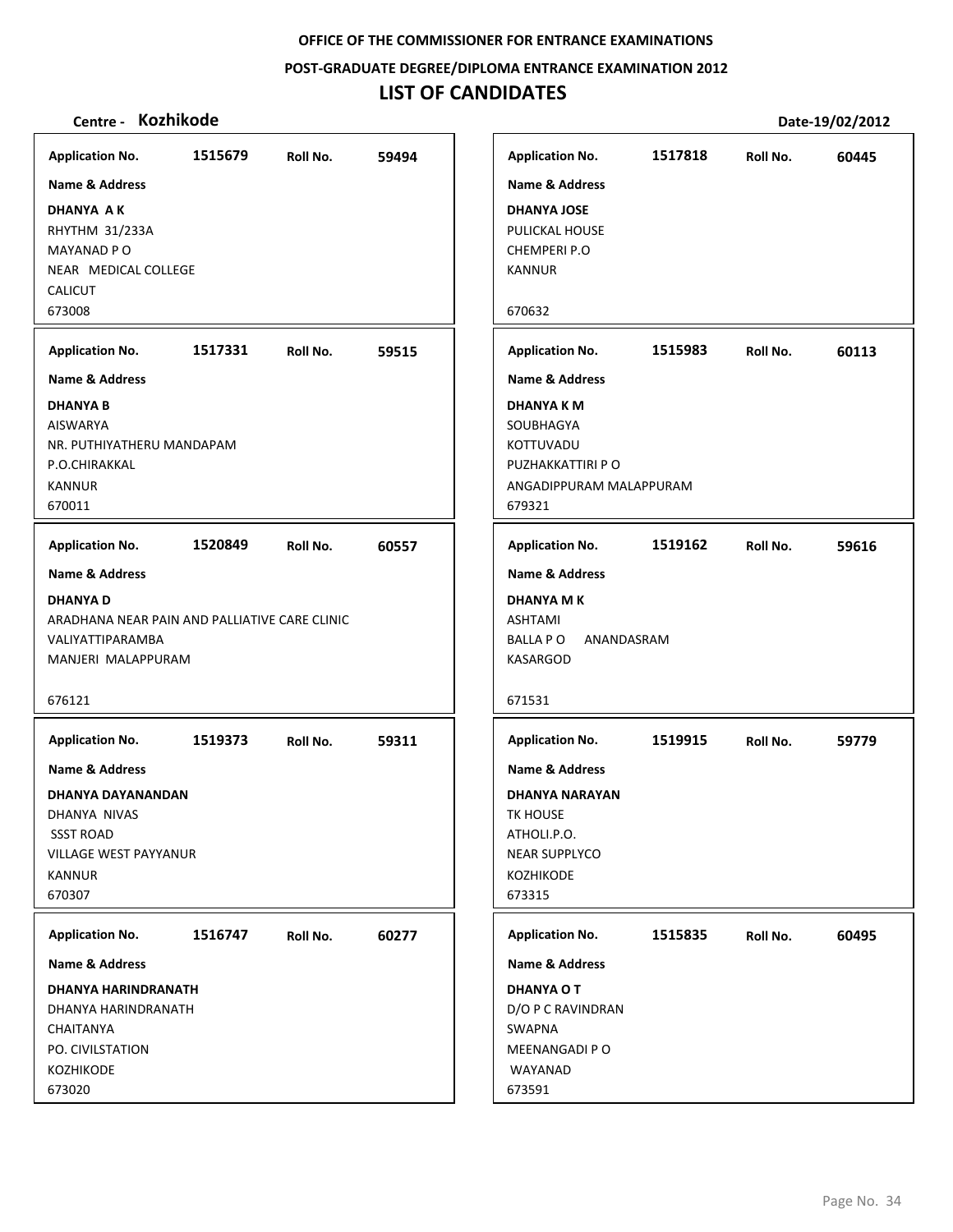**POST‐GRADUATE DEGREE/DIPLOMA ENTRANCE EXAMINATION 2012**

## **LIST OF CANDIDATES**

## **Centre ‐ Kozhikode Date‐19/02/2012**

**1519051 59692 DHANYA S** MAVILA HOUSE CHOOLIYAD MALAPPATTAM KANNUR 670631 **Application No. Name & Address 1516778 59508 DHANYA T R** THAMARACHIRA HOUSE POOTHADI P O KENICHIRA WAYANAD 673596 **Application No. Name & Address 1518231 60450 DHANYA V** C / O DR. V PARAMESWARAN VILAYIL ( H ) INDUSTRIAL ESTATE ROAD MANJERI P. O. MALAPPURAM DIST KERALA 676121 **Application No. Name & Address 1518825 60535 DHANYASREE T** DHANYASREE T THUNOLI HOUSE CHIRAKKAL R.S (P.O) KANNUR 670011 **Application No. Name & Address 1519756 60546 DHEERAJ ALEXANDER** 2‐39/1/2 EDEN GARDEN KANEER THOTA KOTEKARA P.O. MANGALORE KARNATAKA 575022 **Application No. Name & Address 1518154 60141 DHIVYA C V** DHIVYA C V AMBILINIVAS LAKSHMINAGAR ALAMIPPALLYKANHANGAD KASARAGOD(DISTRICT)KERALA 671315 **Application No. Name & Address 1517262 59976 DHWANI GOPINATH** RAM NIVAS SANGEETHA ROAD PERINTHALMANNA P O MALAPPURAM 679322 **Application No. Name & Address 1515780 59572 DIGINA PRIYA C P** GANGA HOUSE A S NAGAR PERAVOOR P O THALASSERYKANNUR 670673 **Application No. Name & Address 1516153 59346 DILEEP M** CHITHIRA HOUSE ALANALLUR P O PALAKKAD KERALA 678601 **Application No. Name & Address 1517751 59367 DILEEP M** AVINASH ELAVANAPARAMBA CIVIL STATION P.O. KOZHIKODE 673020 **Application No. Name & Address**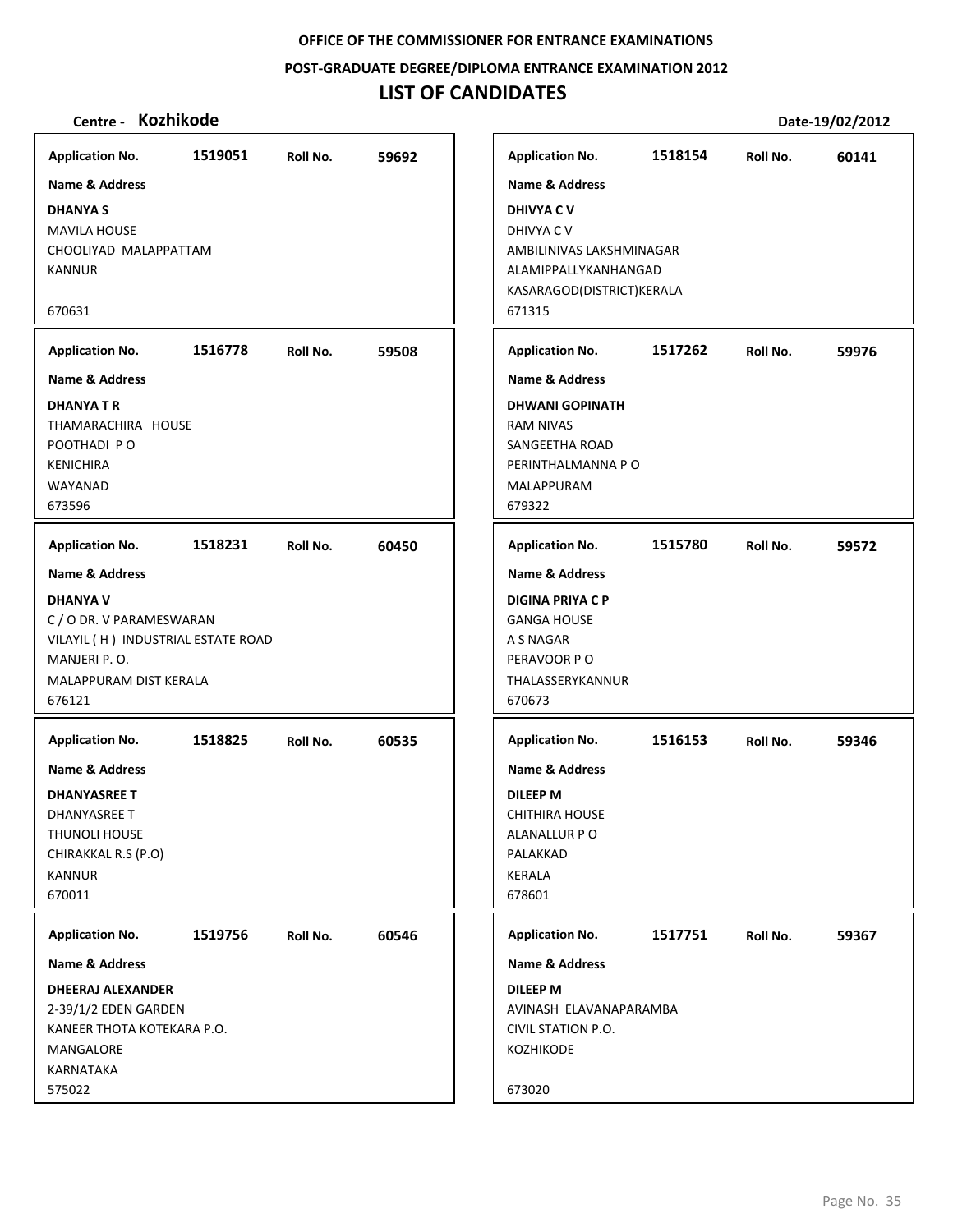**POST‐GRADUATE DEGREE/DIPLOMA ENTRANCE EXAMINATION 2012**

# **LIST OF CANDIDATES**

| <b>Application No.</b>                                                                                                                                                               | 1515617 | Roll No. | 60492 |
|--------------------------------------------------------------------------------------------------------------------------------------------------------------------------------------|---------|----------|-------|
| <b>Name &amp; Address</b><br>DILEEP NARAYANAN C<br>DILEEP NARAYANAN.C<br>DEEPAM NEAR TOWN HALL<br>CHIRAKKARA (PO) THALASSERY<br>KANNUR (DT)<br>670104                                |         |          |       |
| <b>Application No.</b>                                                                                                                                                               | 1515403 | Roll No. | 60182 |
| <b>Name &amp; Address</b><br>DILIP HARINDRAN VALLATHOL<br>SOWBHAGAM<br>TEMPLE ROAD POOTHOLE PO<br><b>THRISSUR</b><br>680004                                                          |         |          |       |
| <b>Application No.</b>                                                                                                                                                               | 1518079 | Roll No. | 60524 |
| <b>Name &amp; Address</b><br><b>DILNAKK</b><br><b>VIJAY P P ANANDAN ROAD</b><br>TIRUVANGAD P O<br>THALASSERY<br>670103                                                               |         |          |       |
| <b>Application No.</b><br>Name & Address<br>DILSHAD BIN MOHAMED KALODI<br>DILISTHAN<br>CHINAKKAL<br>CHERUSHOLA PO<br>MALAPPURAM<br>676510                                            | 1517495 | Roll No. | 59440 |
|                                                                                                                                                                                      |         |          |       |
| <b>Application No.</b><br><b>Name &amp; Address</b><br><b>DINU SATHEESH V</b><br>C/O NIKHIL SURAJ<br><b>KRISHNA NIVAS</b><br><b>CHONADOM ERANHOLI</b><br>THALASSERY KANNUR<br>670107 | 1521322 | Roll No. | 59408 |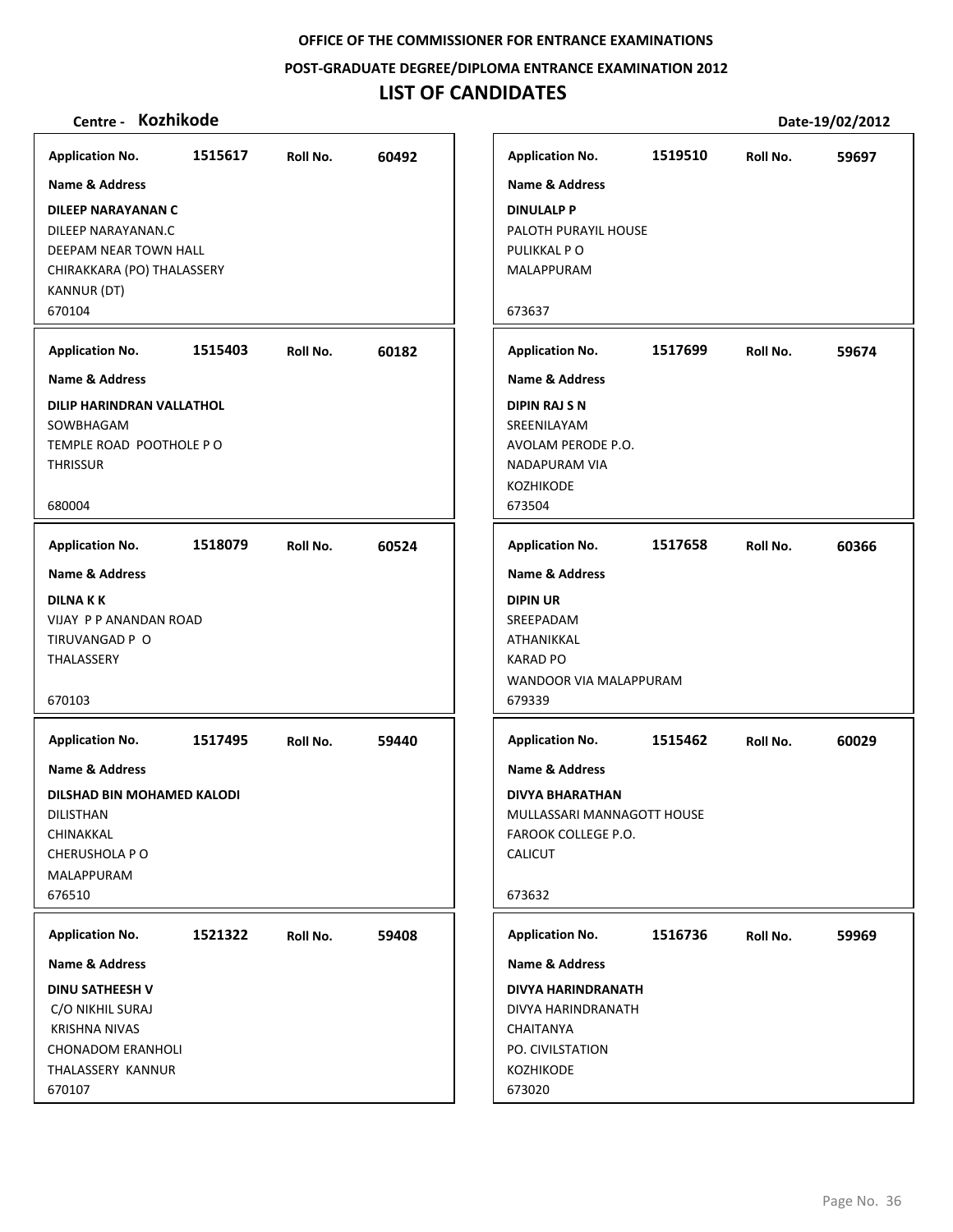**POST‐GRADUATE DEGREE/DIPLOMA ENTRANCE EXAMINATION 2012**

# **LIST OF CANDIDATES**

| <b>Application No.</b>                                                                                                         | 1516285 | Roll No. | 59348 |
|--------------------------------------------------------------------------------------------------------------------------------|---------|----------|-------|
| <b>Name &amp; Address</b>                                                                                                      |         |          |       |
| <b>DIVYAK</b><br>NIRMALLYA HOUSE<br>NTMC LANE 2 MLA ROAD KOVOOR<br>CHEVAYOOR.P.O. KOZHIKODE                                    |         |          |       |
| 673017                                                                                                                         |         |          |       |
| <b>Application No.</b>                                                                                                         | 1516400 | Roll No. | 60196 |
| <b>Name &amp; Address</b>                                                                                                      |         |          |       |
| <b>DIVYAK</b><br>13/715THAPASYA<br>NEAR TOWN HALLCHIRAKKARA(P.O)<br>THALASSERY<br><b>KANNUR</b><br>670104                      |         |          |       |
| <b>Application No.</b>                                                                                                         | 1520138 | Roll No. | 60474 |
| <b>Name &amp; Address</b>                                                                                                      |         |          |       |
| <b>DIVYA M</b><br><b>BIBITHA HOUSE</b><br>KODAL NADAKKAVU<br>PANTHEERANKAVU P O<br><b>KOZHIKODE</b><br>673019                  |         |          |       |
| <b>Application No.</b>                                                                                                         | 1518463 | Roll No. | 60223 |
| Name & Address<br><b>DIVYAN</b><br>HARISREE<br>17/616(5) NEW CIVIL NAGAR<br><b>BEHIND CIVIL STATION</b><br>PALAKKAD.<br>678001 |         |          |       |
| <b>Application No.</b>                                                                                                         | 1519110 | Roll No. | 59154 |
| Name & Address                                                                                                                 |         |          |       |
| <b>DIVYA NAIR</b><br>23/384 KUMKUMAM<br>KANATTUKARA<br><b>THRISSUR</b><br>680011                                               |         |          |       |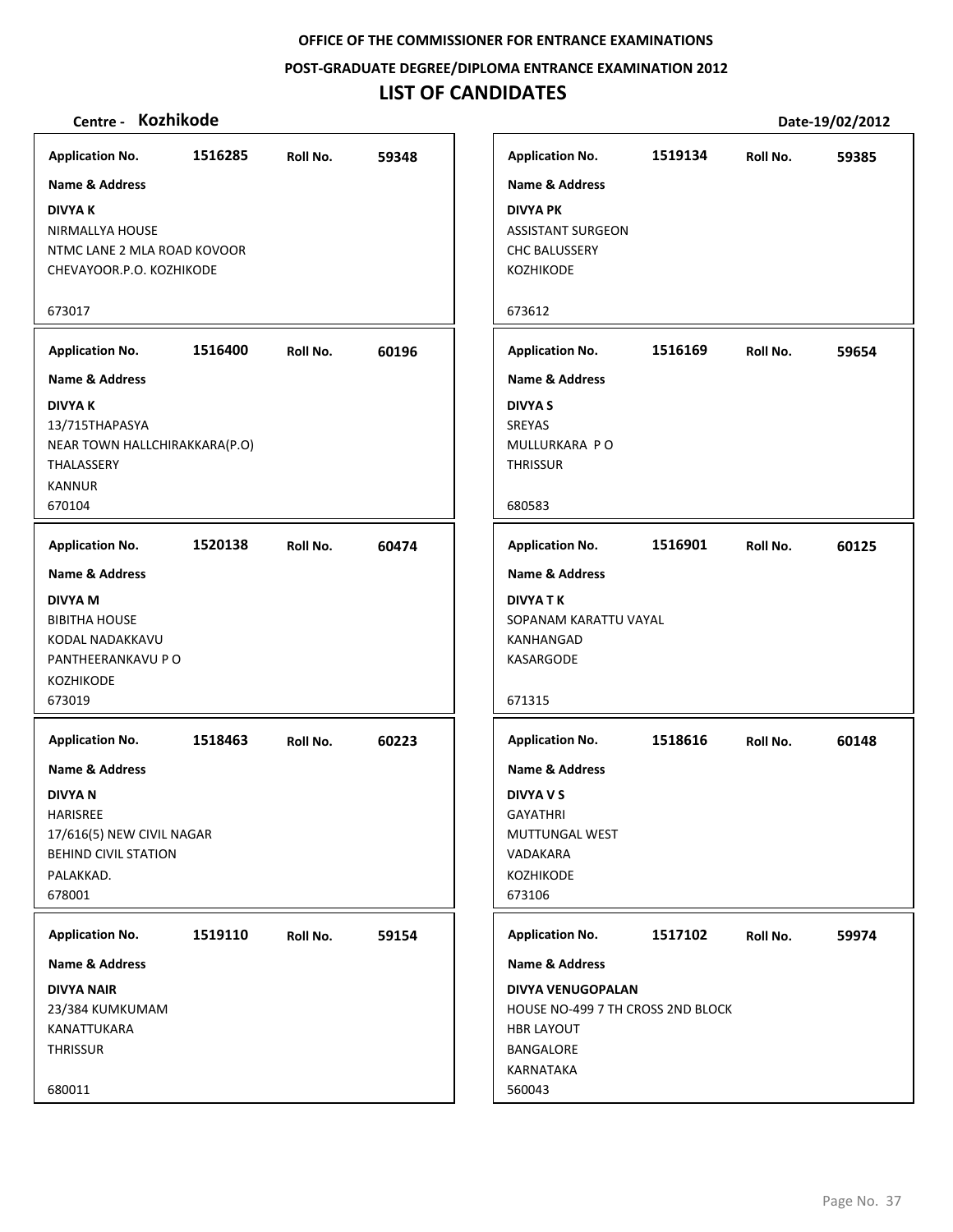**POST‐GRADUATE DEGREE/DIPLOMA ENTRANCE EXAMINATION 2012**

# **LIST OF CANDIDATES**

| <b>Application No.</b>                                                                                                                   | 1516186 | Roll No. | 60270 | <b>Application No.</b>                                                                                                                          | 1519605 | Roll No. | 59929 |
|------------------------------------------------------------------------------------------------------------------------------------------|---------|----------|-------|-------------------------------------------------------------------------------------------------------------------------------------------------|---------|----------|-------|
| Name & Address                                                                                                                           |         |          |       | Name & Address                                                                                                                                  |         |          |       |
| DIVYAKALA D<br>CHENAMKOLLI HOUSEM<br>MANDAD P OST<br>KUTTAMANGALAM<br>MUTTIL WAYANAD<br>673122                                           |         |          |       | <b>DR LEKSHMY L</b><br><b>ERATH THADATHIL HOUSE</b><br>P O EDAPAL<br>MALAPPURAM<br>679576                                                       |         |          |       |
|                                                                                                                                          |         |          |       |                                                                                                                                                 |         |          |       |
| <b>Application No.</b>                                                                                                                   | 1520362 | Roll No. | 60628 | <b>Application No.</b>                                                                                                                          | 1518005 | Roll No. | 59370 |
| <b>Name &amp; Address</b>                                                                                                                |         |          |       | <b>Name &amp; Address</b>                                                                                                                       |         |          |       |
| <b>DIVYAMOHANAN</b><br>NO.3<br>12TH CROSS<br>JAYAMAHAL EXTENSION<br>BANGALORE<br>560046                                                  |         |          |       | <b>DR PRABHAKARAN K</b><br><b>EDAKKAL HOUSE</b><br>AMBALAVAYAL P O<br>WAYANAD<br>673593                                                         |         |          |       |
|                                                                                                                                          |         |          |       |                                                                                                                                                 |         |          |       |
| <b>Application No.</b>                                                                                                                   | 1518707 | Roll No. | 60609 | <b>Application No.</b>                                                                                                                          | 1520801 | Roll No. | 60019 |
| <b>Name &amp; Address</b><br><b>DON ISAAC P</b><br><b>CHERAMEL HOUSE</b><br>MITHAMOGERU ROAD<br>ATTAVAR MANGALORE<br>KARNATAKA<br>575002 |         |          |       | Name & Address<br>DR RAJEEVAN V K<br>NIRMALYAM<br>KTP MUKKU CHERAKKARA<br>THALASSERY<br><b>KANNUR</b><br>670104                                 |         |          |       |
| <b>Application No.</b>                                                                                                                   | 1515475 | Roll No. | 60414 | <b>Application No.</b>                                                                                                                          | 1520219 | Roll No. | 60321 |
| <b>Name &amp; Address</b><br>DR ANWAR SADATH V<br><b>VERKOTE HOUSE.</b><br>CHAPPANANGADI PO<br>KOTTAKKAL VIA<br>MALAPPURAM<br>676503     |         |          |       | <b>Name &amp; Address</b><br><b>DR REKHA KM</b><br><b>BLISS</b><br><b>BEHIND EXPRESS GHAR</b><br><b>CHEVAYUR</b><br><b>KOZHIKIODE</b><br>673017 |         |          |       |
| <b>Application No.</b>                                                                                                                   | 1516872 | Roll No. | 59355 | <b>Application No.</b>                                                                                                                          | 1521022 | Roll No. | 60098 |
| Name & Address                                                                                                                           |         |          |       | Name & Address                                                                                                                                  |         |          |       |
| DR DIVYA C P<br><b>DHRUVYA</b><br>KIDANGU CALICUT ROAD<br>PERINTHALMANNA POST<br>MALAPPURAM DT<br>679322                                 |         |          |       | <b>DR SHANTY K K</b><br><b>BETHEL HOUSE</b><br><b>NEAR GPM COLLEGE</b><br>MANJESHWAR<br>KASARAGOD<br>671323                                     |         |          |       |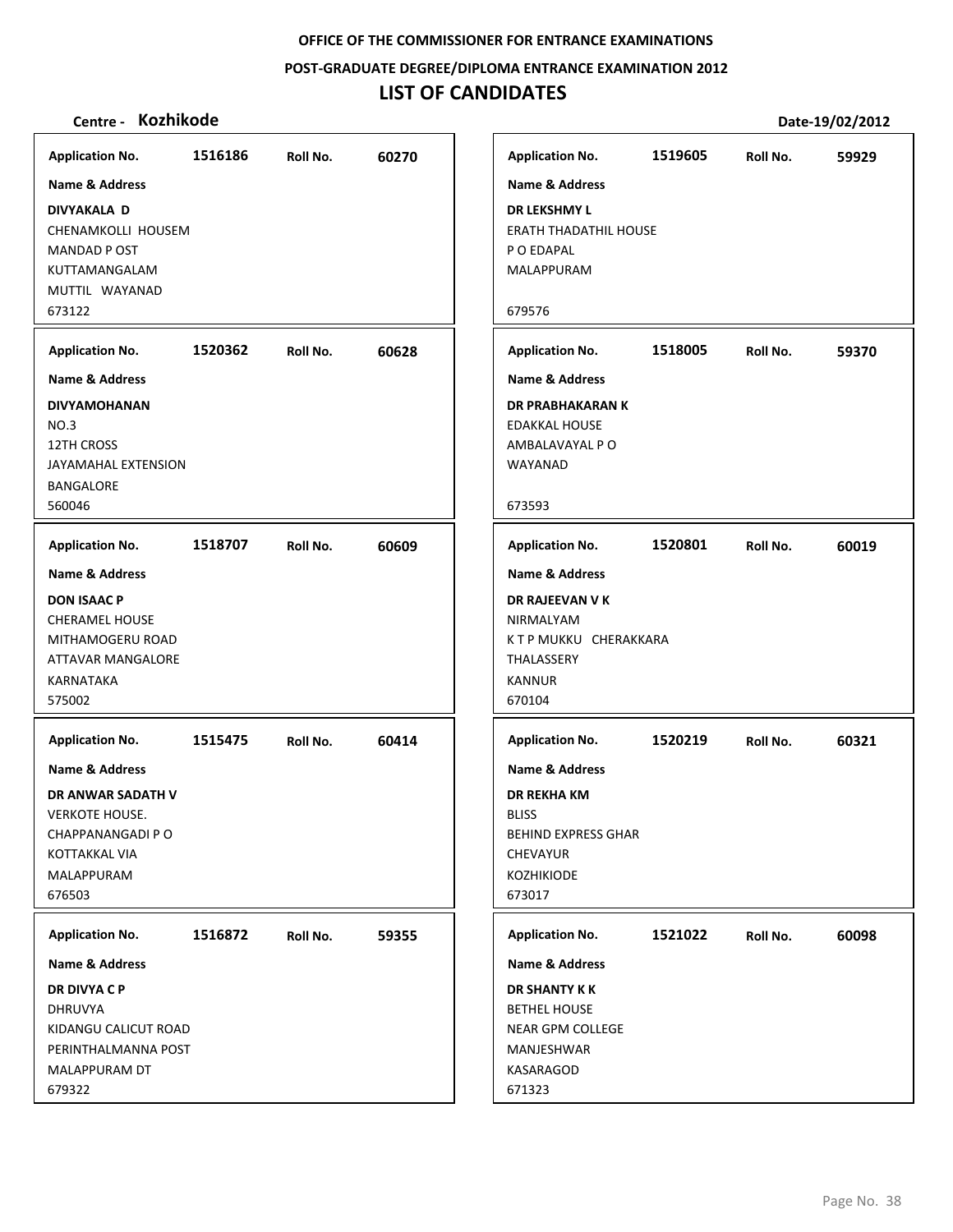**POST‐GRADUATE DEGREE/DIPLOMA ENTRANCE EXAMINATION 2012**

# **LIST OF CANDIDATES**

| Application No. 1517527 Roll No.<br><b>Name &amp; Address</b><br><b>DR SUCHITRA U</b><br>VASANTHAM MANGAD<br><b>KALLIASSERY PO</b><br><b>KANNUR</b><br>670562        |         |          | 60056 | <b>Application No.</b><br>Name & Addres<br><b>EBRAHIM KT</b><br>KARUVARATHOI<br><b>MANKADA PALL</b><br>MALAPPURAM<br>679324                                  |
|----------------------------------------------------------------------------------------------------------------------------------------------------------------------|---------|----------|-------|--------------------------------------------------------------------------------------------------------------------------------------------------------------|
| <b>Application No.</b><br><b>Name &amp; Address</b><br><b>DR SUNIL NS</b><br>DR SUNIL NS<br><b>NAYARASSERY HOUSE</b><br>P.O.VALAPPAD BEACH<br>TRICHUR DIST<br>680567 | 1519703 | Roll No. | 59238 | <b>Application No.</b><br><b>Name &amp; Addres</b><br><b>ELEZABETH DON</b><br><b>TOMSKAKKENCH</b><br><b>CHELEMBRA P O</b><br>MALAPPURAM<br>673634            |
| Application No. 1519578 Roll No.<br><b>Name &amp; Address</b><br><b>DR SURESH ET</b><br><b>ERATH THADATHIL HOUSE</b><br>(PO)EDAPAL<br>MALAPPURAM<br>679576           |         |          | 59390 | <b>Application No.</b><br>Name & Addres<br><b>ELIZABETH JACC</b><br><b>THADATHIVILAY</b><br><b>NEAR SACRED H</b><br>MUKKAM PO<br><b>KOZHIKKODE</b><br>673602 |
| <b>Application No.</b><br><b>Name &amp; Address</b><br><b>DWIDEEP CHANDRA P</b><br>PALLATHIL<br>KUTTANKULANGARA<br>KOLATHARA<br><b>CALICUT</b><br>673655             | 1516148 | Roll No. | 59192 | <b>Application No.</b><br>Name & Addres<br><b>EVELIN MANOH</b><br><b>EVELIN MANOH</b><br>KALLUMPURATH<br>UNNIKULAM P.C<br><b>KOZHIKODE</b><br>673574         |
| <b>Application No.</b><br><b>Name &amp; Address</b><br>EASSA AREEKKADAN PADIKKATHODIKA<br>A.P.HOUSE<br>KAKKADAM PURAM<br>A.R.NAGAR.P O<br>MALAPPURAM<br>673605       | 1515769 | Roll No. | 59341 | <b>Application No.</b><br>Name & Addres<br><b>FABINA T</b><br>THEKKEDATH HO<br>CHERANI<br>KARUVAMBRUN<br>MANJERI MALA<br>676123                              |

| <b>Application No.</b>                                                                                                                                | 1521039 | Roll No. | 60329 |
|-------------------------------------------------------------------------------------------------------------------------------------------------------|---------|----------|-------|
| <b>Name &amp; Address</b><br><b>EBRAHIM KT</b><br>KARUVARATHODI HOUSE<br>MANKADA PALLIPPURAM<br><b>MALAPPURAM</b><br>679324                           |         |          |       |
| <b>Application No.</b>                                                                                                                                | 1517981 | Roll No. | 59139 |
| <b>Name &amp; Address</b>                                                                                                                             |         |          |       |
| <b>ELEZABETH DONNA THOMAS C</b><br><b>TOMSKAKKENCHERY</b><br>CHELEMBRA P O<br><b>MALAPPURAM</b><br>673634                                             |         |          |       |
|                                                                                                                                                       |         |          |       |
| <b>Application No.</b>                                                                                                                                | 1515938 | Roll No. | 59420 |
| <b>Name &amp; Address</b><br><b>ELIZABETH JACOB</b><br><b>THADATHIVILAYIL</b><br>NEAR SACRED HEART CHURCH<br>MUKKAM PO<br><b>KOZHIKKODE</b><br>673602 |         |          |       |
| <b>Application No.</b>                                                                                                                                | 1518548 | Roll No. | 60147 |
| <b>Name &amp; Address</b>                                                                                                                             |         |          |       |
| <b>EVELIN MANOHAR</b><br>EVELIN MANOHAR<br>KALLUMPURATH HOUSE<br>UNNIKULAM P.O. POONOOR<br><b>KOZHIKODE</b><br>673574                                 |         |          |       |
| <b>Application No.</b>                                                                                                                                | 1516813 | Roll No. | 59893 |
| <b>Name &amp; Address</b>                                                                                                                             |         |          |       |
| <b>FABINAT</b><br><b>THEKKEDATH HOUSE</b><br><b>CHERANI</b><br>KARUVAMBRUM P O<br>MANJERI MALAPPURAM<br>676123                                        |         |          |       |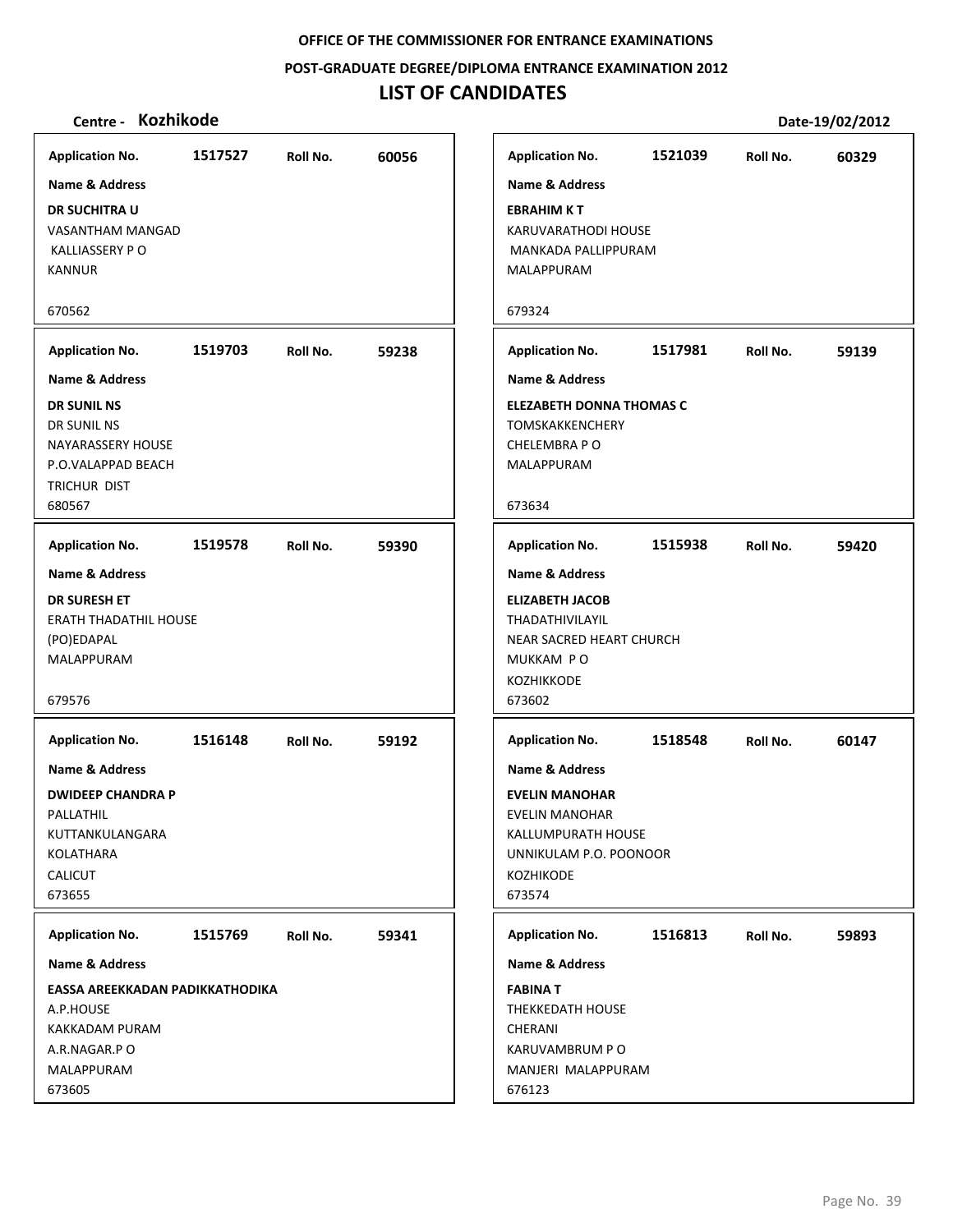**POST‐GRADUATE DEGREE/DIPLOMA ENTRANCE EXAMINATION 2012**

# **LIST OF CANDIDATES**

| <b>Application No.</b>      | 1516639 | Roll No. | 60045 | <b>Application No.</b>    | 1516083 | Roll No.        | 59499           |
|-----------------------------|---------|----------|-------|---------------------------|---------|-----------------|-----------------|
| <b>Name &amp; Address</b>   |         |          |       | <b>Name &amp; Address</b> |         |                 |                 |
| <b>FADIYA ZAINUDEEN</b>     |         |          |       | <b>FAISAL KASSIM</b>      |         |                 |                 |
| <b>ALOOR HOUSE</b>          |         |          |       | AL SAFA HOUSE             |         |                 |                 |
| <b>MARANCHERY PO</b>        |         |          |       | NADACKAL PO               |         |                 |                 |
| MALAPPURAM                  |         |          |       | ERATTUPETTA               |         |                 |                 |
|                             |         |          |       | KOTTAYAM                  |         |                 |                 |
| 679581                      |         |          |       | 686124                    |         |                 |                 |
| <b>Application No.</b>      | 1516646 | Roll No. | 60199 | <b>Application No.</b>    | 1521050 |                 | <b>WITHHELD</b> |
| <b>Name &amp; Address</b>   |         |          |       | <b>Name &amp; Address</b> |         |                 |                 |
| <b>FAHAD NIJIL</b>          |         |          |       | <b>FAISAL PK</b>          |         |                 |                 |
| <b>HANAN</b>                |         |          |       | PARAKKAL HOUSE            |         |                 |                 |
| <b>NEAR JUMA MASJID</b>     |         |          |       | CHERUVADI PO              |         |                 |                 |
| <b>KADIRUR</b>              |         |          |       | <b>MAVOOR VIA</b>         |         |                 |                 |
| <b>THALASSERY KANNUR</b>    |         |          |       | KOZHIKODE                 |         |                 |                 |
| 670642                      |         |          |       | 673661                    |         |                 |                 |
| <b>Application No.</b>      | 1517951 | Roll No. | 60293 | <b>Application No.</b>    | 1517800 | <b>WITHHELD</b> |                 |
| <b>Name &amp; Address</b>   |         |          |       | <b>Name &amp; Address</b> |         |                 |                 |
| <b>FAHADUZZAMAN P</b>       |         |          |       | <b>FAIZ M</b>             |         |                 |                 |
| SERENE ADIVARAM             |         |          |       | <b>MANNUTHODI HOUSE</b>   |         |                 |                 |
| <b>FAROOK COLLEGE P.O</b>   |         |          |       | ATHANIKAL                 |         |                 |                 |
| <b>CALICUT</b>              |         |          |       | VALLUVAMBURAM P.O         |         |                 |                 |
|                             |         |          |       | MALAPPURAM                |         |                 |                 |
| 673632                      |         |          |       | 673642                    |         |                 |                 |
| <b>Application No.</b>      | 1515347 | Roll No. | 60564 | <b>Application No.</b>    | 1516172 | Roll No.        | 59885           |
| Name & Address              |         |          |       | <b>Name &amp; Address</b> |         |                 |                 |
| <b>FAHEEM AHMED ABDULLA</b> |         |          |       | <b>FAIZAN</b>             |         |                 |                 |
| AAFTHAAB                    |         |          |       | <b>FAWAZ MANZIL</b>       |         |                 |                 |
| ADUTHILA                    |         |          |       | THOZHUVANOOR P O          |         |                 |                 |
| P.O. PAYANGADI              |         |          |       | VALANCHERY                |         |                 |                 |
| <b>KANNUR KERALA</b>        |         |          |       | MALAPPURAM                |         |                 |                 |
| 670303                      |         |          |       | 676557                    |         |                 |                 |
| <b>Application No.</b>      | 1516863 | Roll No. | 60584 | <b>Application No.</b>    | 1518193 | Roll No.        | 59526           |
| <b>Name &amp; Address</b>   |         |          |       | <b>Name &amp; Address</b> |         |                 |                 |
| <b>FAHMIYA LEENA YACOOB</b> |         |          |       | <b>FAMIL ERANHIKKAL</b>   |         |                 |                 |
| KAZIYARAKATH HOUSE          |         |          |       | <b>ERANHIKKAL HOUSE</b>   |         |                 |                 |
| ASHOKA ROAD                 |         |          |       | THURAKKAL PO              |         |                 |                 |
| MAMPAD P.O                  |         |          |       | <b>KONDOTTY</b>           |         |                 |                 |
| MALAPPURAM                  |         |          |       | MALAPPURAM                |         |                 |                 |
| 676542                      |         |          |       | 673638                    |         |                 |                 |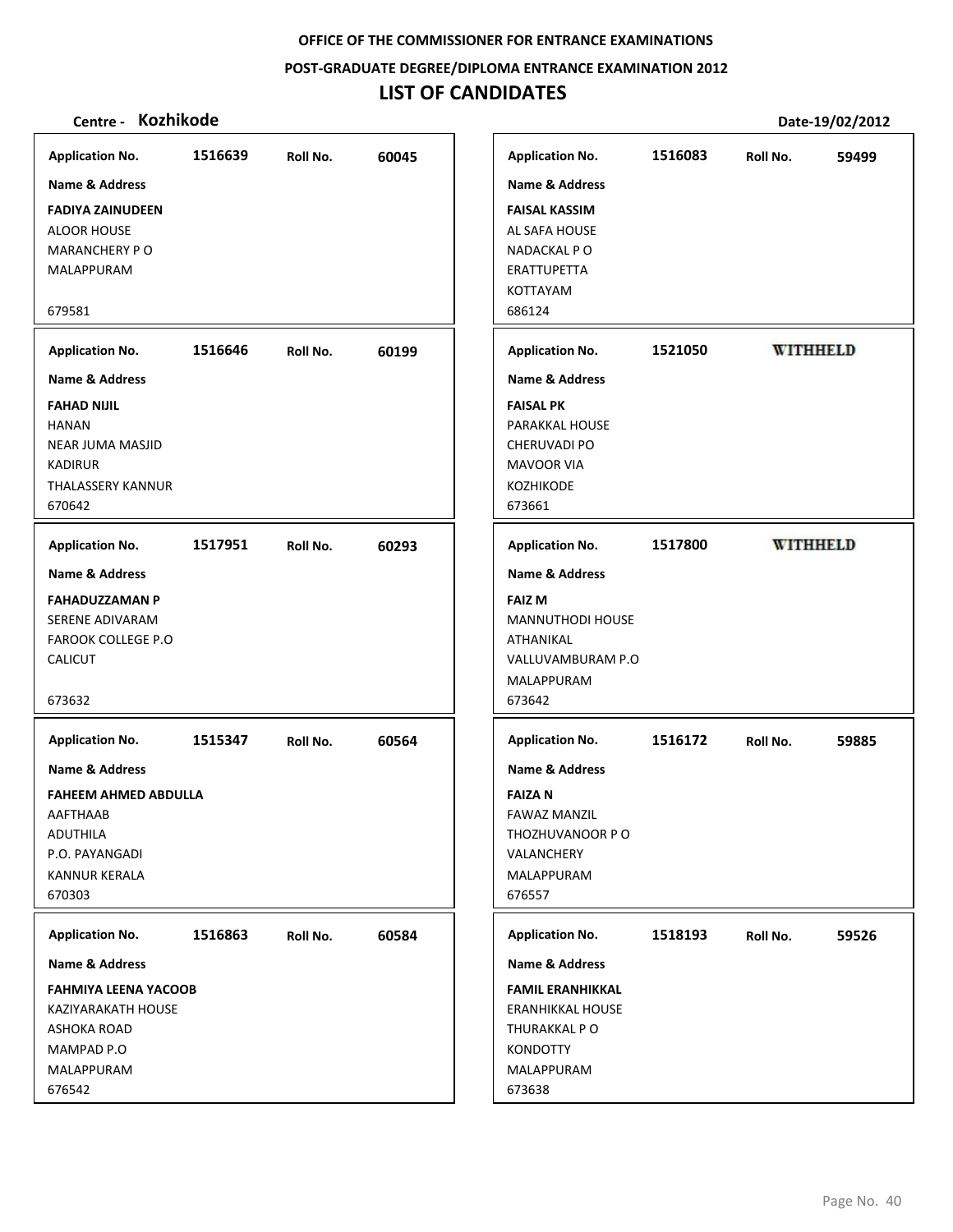**POST‐GRADUATE DEGREE/DIPLOMA ENTRANCE EXAMINATION 2012**

# **LIST OF CANDIDATES**

| <b>Application No.</b>                                                                                             | 1516524 | Roll No. | 59736 | <b>Application No.</b>                                                                                                                 | 1518643 | Roll No. | 59148 |
|--------------------------------------------------------------------------------------------------------------------|---------|----------|-------|----------------------------------------------------------------------------------------------------------------------------------------|---------|----------|-------|
| <b>Name &amp; Address</b>                                                                                          |         |          |       | Name & Address                                                                                                                         |         |          |       |
| <b>FARHAPK</b><br><b>MINI HOUSE</b><br>NEAR B.E.M.U.P SCHOOL<br>PUTHIYANGADI P O<br><b>KOZHIKODE</b><br>673021     |         |          |       | <b>FASEELA K ABDULLA</b><br>VANNARATH HOUSE<br>CHERANDATHUR P O<br>VATAKARA<br><b>CALICUT</b><br>673541                                |         |          |       |
| <b>Application No.</b>                                                                                             | 1517070 | Roll No. | 59358 | <b>Application No.</b>                                                                                                                 | 1519776 | Roll No. | 59393 |
| Name & Address                                                                                                     |         |          |       | <b>Name &amp; Address</b>                                                                                                              |         |          |       |
| <b>FARHANA K M P</b><br>THAZBEEH CHERUKALLATTU<br>PERAMBRA P.O.<br><b>KOZHIKODE</b><br>673525                      |         |          |       | <b>FASEELA P</b><br>PARAYIL HOUSE<br><b>EDARIKODE PO</b><br>PALACHIRAMAD<br>MALAPPURAM DT.<br>676501                                   |         |          |       |
| <b>Application No.</b>                                                                                             | 1518727 | Roll No. | 59765 | <b>Application No.</b>                                                                                                                 | 1515557 | Roll No. | 59107 |
| <b>Name &amp; Address</b>                                                                                          |         |          |       | <b>Name &amp; Address</b>                                                                                                              |         |          |       |
| <b>FAROOQ TAZHAPARAMBAN MOHAMED</b><br>PYARI HOUSE<br>MONGAM PO<br>MALAPPURAM DISTRICT<br>673642                   |         |          |       | <b>FATHIMA A</b><br><b>DARUL ABRAR</b><br><b>KELOTH PAYYANUR P O</b><br>KANNUR<br>670307                                               |         |          |       |
| <b>Application No.</b>                                                                                             | 1520836 | Roll No. | 60250 | <b>Application No.</b>                                                                                                                 | 1517727 | Roll No. | 60444 |
| Name & Address<br><b>FARZANA B</b><br>ATHANIKKAL HOUSE<br>MONGAM PO<br>MALAPPURAM<br>673642                        |         |          |       | <b>Name &amp; Address</b><br><b>FATHIMA ABDUL KHADER</b><br>ASHIYANA<br>NEAR TKM PUBLIC SCHOOL<br>TKM COLLEGE PO<br>KARIKODE<br>691005 |         |          |       |
| <b>Application No.</b>                                                                                             | 1520748 | Roll No. | 59326 | <b>Application No.</b>                                                                                                                 | 1518543 | Roll No. | 59993 |
| Name & Address                                                                                                     |         |          |       | <b>Name &amp; Address</b>                                                                                                              |         |          |       |
| <b>FASALUL ABIDEEN PALAPPETTA</b><br>THADAPPARAMBIL(H)<br>THUVVAKKADPANNIPPARA<br>EDAVANNA<br>MALAPPURAM<br>676541 |         |          |       | <b>FATHIMA FAZNA P</b><br>SILVER CLOUD<br>VARANGODE<br>DOWN HILL PO<br>MALAPPURAM<br>676519                                            |         |          |       |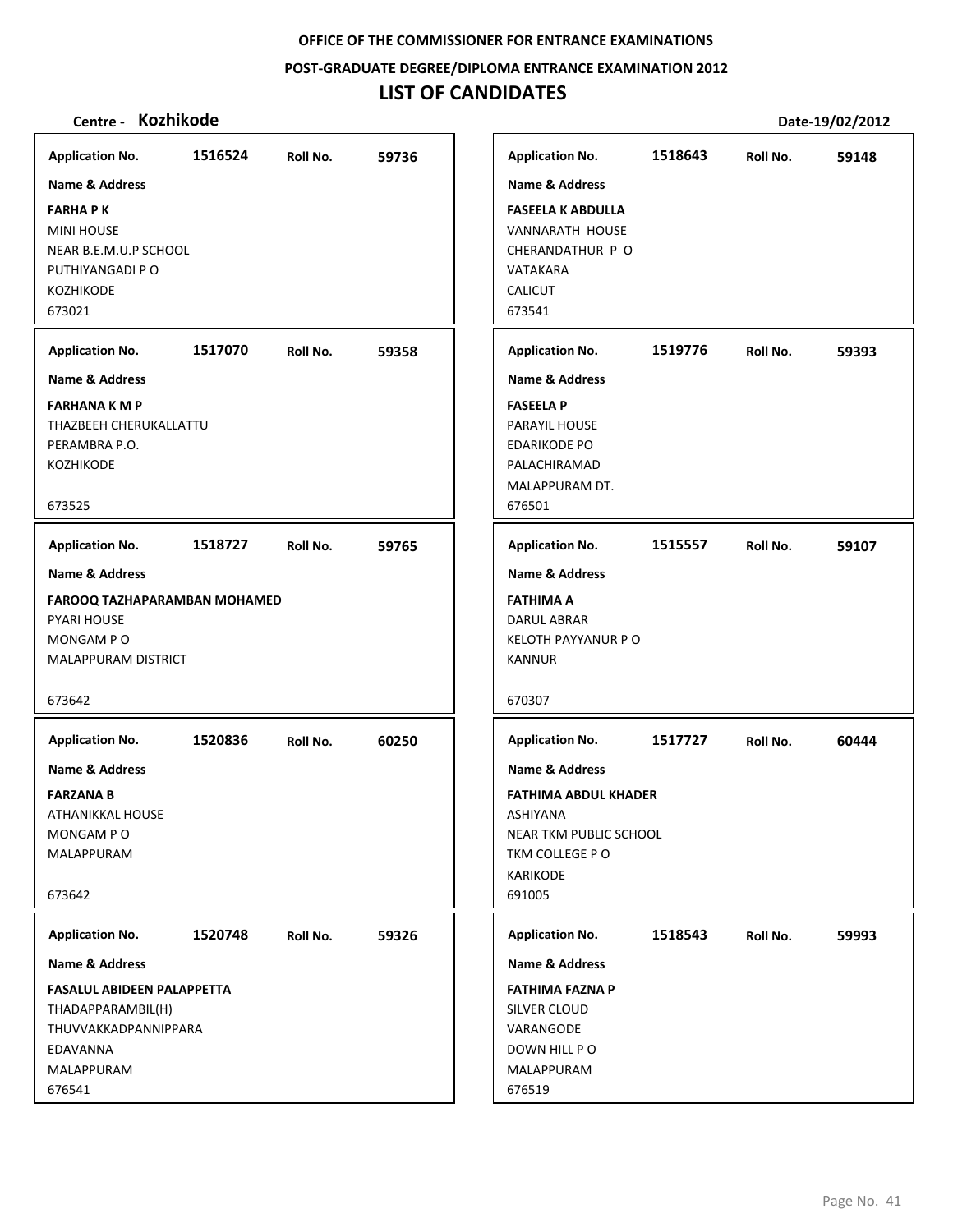**POST‐GRADUATE DEGREE/DIPLOMA ENTRANCE EXAMINATION 2012**

# **LIST OF CANDIDATES**

| <b>Application No.</b>                                                       | 1517120 | Roll No. | 60512 | <b>Application No.</b>                                                                             | 1519191 | Roll No. | 60078 |
|------------------------------------------------------------------------------|---------|----------|-------|----------------------------------------------------------------------------------------------------|---------|----------|-------|
| <b>Name &amp; Address</b>                                                    |         |          |       | <b>Name &amp; Address</b>                                                                          |         |          |       |
| FATHIMA FEBINA K K<br>'PLEASANT DALE'<br>RAILWAY STATION ROAD                |         |          |       | <b>FATHIMA SANAM M</b><br>SOUHRUDAM HOUSE<br><b>ATHOLY</b>                                         |         |          |       |
| TANUR MALAPPURAM DT                                                          |         |          |       | VELUR.P.O                                                                                          |         |          |       |
| KERALA.<br>676302                                                            |         |          |       | KOZHIKODE<br>673315                                                                                |         |          |       |
|                                                                              |         |          |       |                                                                                                    |         |          |       |
| <b>Application No.</b>                                                       | 1515653 | Roll No. | 60109 | <b>Application No.</b>                                                                             | 1516947 | Roll No. | 59510 |
| <b>Name &amp; Address</b>                                                    |         |          |       | <b>Name &amp; Address</b>                                                                          |         |          |       |
| <b>FATHIMAKP</b><br>KUNIYIL HOUSE                                            |         |          |       | <b>FATHIMA THASNEEM E A</b><br><b>AATHIRA HOUSE</b>                                                |         |          |       |
| THALIYIL P O                                                                 |         |          |       | <b>KARAAD ROAD</b>                                                                                 |         |          |       |
| KUTTIYADI                                                                    |         |          |       | FAROOK COLLEGE P.O.                                                                                |         |          |       |
| KOZHIKODE                                                                    |         |          |       | <b>CALICUT</b>                                                                                     |         |          |       |
| 673508                                                                       |         |          |       | 673632                                                                                             |         |          |       |
| <b>Application No.</b>                                                       | 1515858 | Roll No. | 59573 | <b>Application No.</b>                                                                             | 1520622 | Roll No. | 60555 |
| <b>Name &amp; Address</b>                                                    |         |          |       | <b>Name &amp; Address</b>                                                                          |         |          |       |
| <b>FATHIMA NASRINA K</b>                                                     |         |          |       | <b>FATHIMATH ZAHRA</b>                                                                             |         |          |       |
| VALIYAPARAMBIL MENATH                                                        |         |          |       | <b>CHERUVATH HOUSE</b>                                                                             |         |          |       |
| VALLIKUNNU                                                                   |         |          |       | KATAMERI P.O                                                                                       |         |          |       |
| ARIYALLUR P O<br>MALAPPURAM                                                  |         |          |       | VILLIAPPALLI<br>KOZHIKKODE                                                                         |         |          |       |
| 676312                                                                       |         |          |       | 673542                                                                                             |         |          |       |
| <b>Application No.</b>                                                       | 1517100 | Roll No. | 59897 | <b>Application No.</b>                                                                             | 1518619 | Roll No. | 60225 |
| <b>Name &amp; Address</b>                                                    |         |          |       | <b>Name &amp; Address</b>                                                                          |         |          |       |
| FATHIMA P                                                                    |         |          |       | FATHIMATHUL JUSNA K                                                                                |         |          |       |
| PAZHERI HOUSE                                                                |         |          |       | <b>KALLIYIL HOUSE</b>                                                                              |         |          |       |
| MANGALAM PO                                                                  |         |          |       | AYIKKARAPADI P O                                                                                   |         |          |       |
| MALAPPURUM                                                                   |         |          |       | PULIKKAL VIA MALAPPURAM                                                                            |         |          |       |
| 676561                                                                       |         |          |       | 673637                                                                                             |         |          |       |
| <b>Application No.</b>                                                       | 1516810 | Roll No. | 59816 | <b>Application No.</b>                                                                             | 1517010 | Roll No. | 59357 |
| <b>Name &amp; Address</b>                                                    |         |          |       | Name & Address                                                                                     |         |          |       |
| <b>FATHIMA SAFA</b><br>'THAIBA'<br>V.K.K.MENON ROAD<br>P.B.NO-725 P.O.KALLAI |         |          |       | <b>FATHIMATHUSALMA O</b><br>QADEERIYA CHEKKITTANDIYIL<br>P O CHENDAYAD<br><b>VIA PANOOR KANNUR</b> |         |          |       |
| KOZHIKODE KERALA<br>673003                                                   |         |          |       | 670692                                                                                             |         |          |       |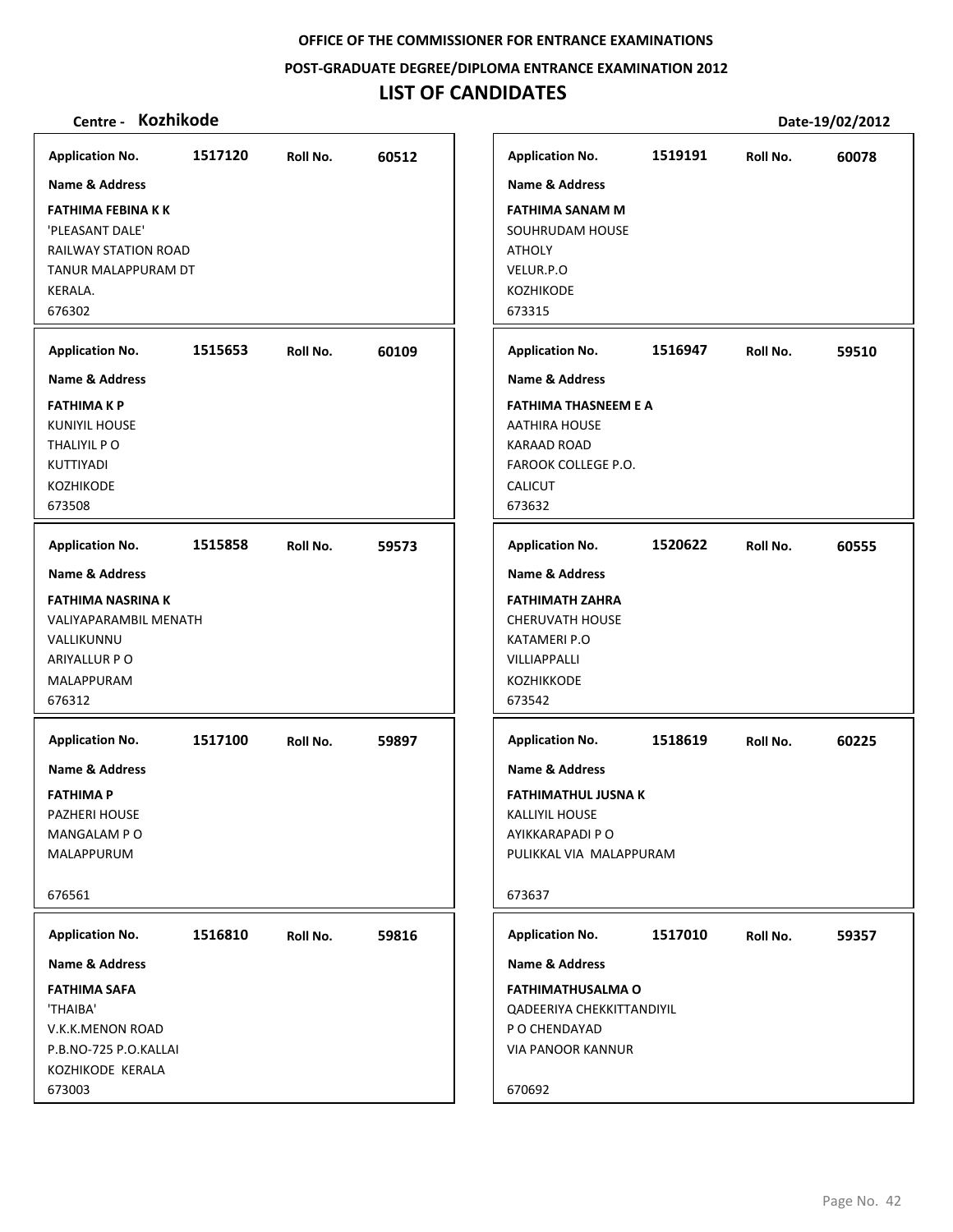**POST‐GRADUATE DEGREE/DIPLOMA ENTRANCE EXAMINATION 2012**

## **LIST OF CANDIDATES**

### **Centre ‐ Kozhikode Date‐19/02/2012**

**1517459 60132 FAVAZ ALI M** C/O DR MOHAMED ALI M MELETHIL HOUSE VALIYANGADI PERINTALMANNA 679322 **Application No. Name & Address 1520309 60014 FAZIL K** KARUTHEDATH (H) MUNDITHODIKA POOKKOTTUR PO MALAPPURAM 676517 **Application No. Name & Address 1517276 60361 FEBIN C MUHAMMED** CHALIL HOUSE NELLIKKAPARAMBA P O ADAMPADI KOZHIKODE 673602 **Application No. Name & Address 1515236 60486 FEBIN P** 33/5759 F ENNAMPALATHPARAMBA P.O CHEVAYUR CALICUT 673017 **Application No. Name & Address 1516467 59889 FEBINA C P** NIHAS 23/1631CB‐6MRC MELARIPADAM ROAD KALLAI P.O CALICUT 673003 **Application No. Name & Address 1518321 59297 FEBINA K T** D/O SAINABHA K P FEBINAS HOUSECHAKKALAKUTH ROAD NILAMBUR P O MALAPPURAM 679329 **Application No. Name & Address 1518063 60140 FEBNA A RAHIMAN** 1/1261‐C ORGANUM WESTHILL P O KOZHIKODE 673005 **Application No. Name & Address 1519287 59387 FEMINA PM** W/O DR.NAJMUDHEEN.P PATTANATH (HO)EAST PANDIKKAD KOLAPPARAMBA (PO)MALAPPURAM (DIST) 676522 **Application No. Name & Address 1515410 60413 FENNY K P** FENNY K P K K HOUSE PUZHAMUDI PO KALPETTA WAYANAD 673121 **Application No. Name & Address 1515183 59101 FERZANA MOHAMMED GULSHAN** CHALAPPURAM P.O CALICUT 673002 **Application No. Name & Address**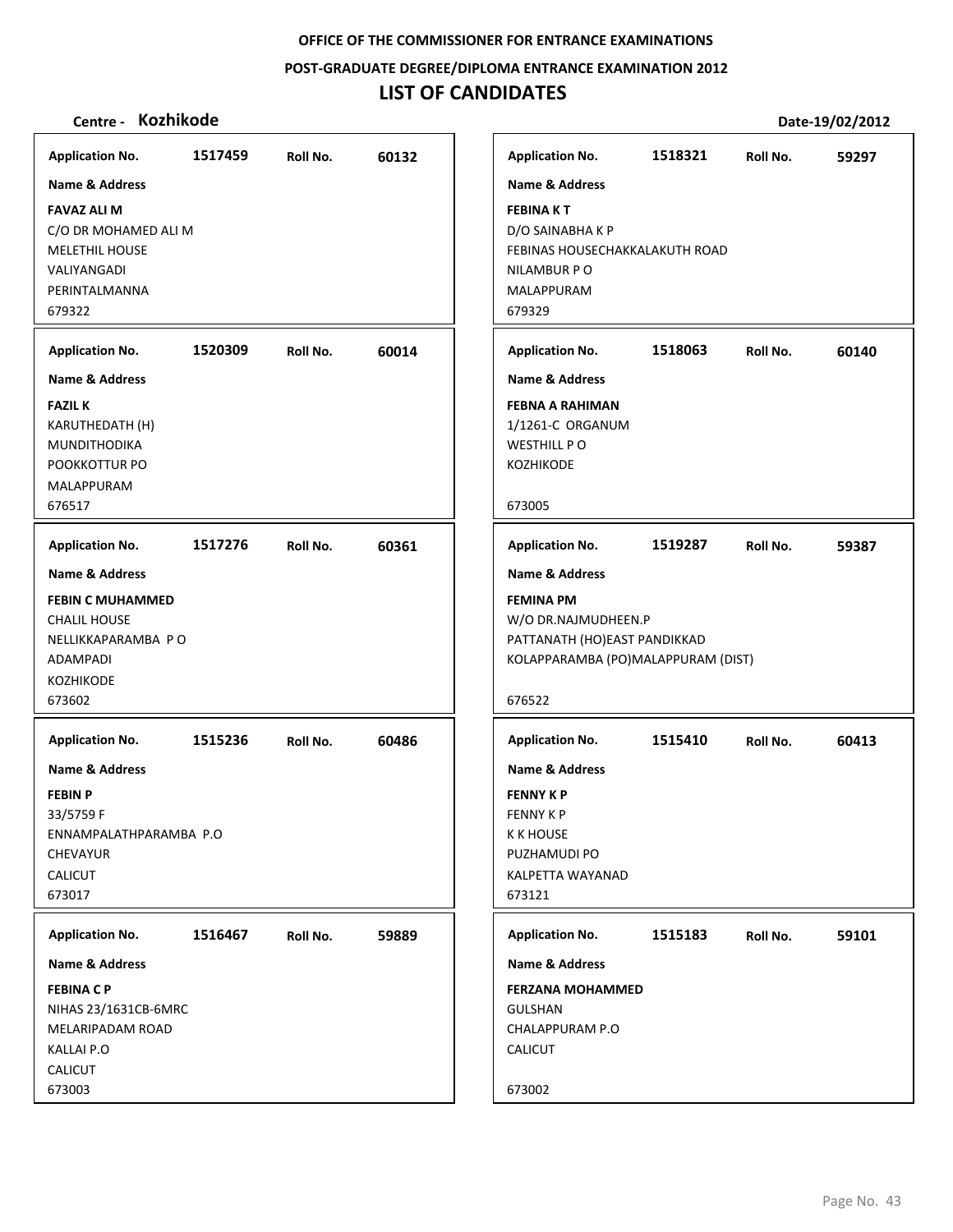**POST‐GRADUATE DEGREE/DIPLOMA ENTRANCE EXAMINATION 2012**

# **LIST OF CANDIDATES**

| <b>Application No.</b>                                                                                                                 | 1517248 | Roll No. | 59822 |
|----------------------------------------------------------------------------------------------------------------------------------------|---------|----------|-------|
| Name & Address                                                                                                                         |         |          |       |
| <b>FESINA HASSAN K</b><br>KILIYAMANNIL HOUSE<br><b>NEAR K T FURNITURE</b><br><b>KAKKOOTH</b><br>PERINTALMANNA P O MALAPPURAM<br>679322 |         |          |       |
| <b>Application No.</b>                                                                                                                 | 1518559 | Roll No. | 60455 |
| <b>Name &amp; Address</b>                                                                                                              |         |          |       |
| <b>FINCY MD</b><br>W/O DR.LIMESH BALAN<br>VADEKKANDI THAZHA(HOUSE)<br>IRINGATH (PO) PAYYOLI<br><b>KOZHIKODE</b><br>673523              |         |          |       |
| <b>Application No.</b>                                                                                                                 | 1515845 | Roll No. | 59342 |
| <b>Name &amp; Address</b><br><b>FIROS ABDULLA A A</b><br>A H VILLA DELI ROAD<br>MELPARAMBA<br>KALANAD P O<br>KASARAGOD<br>671317       |         |          |       |
| <b>Application No.</b><br>Name & Address<br><b>FIROZ BABU K</b><br>KODAVANDY HOUSE<br>NARUKARA PO<br>MANJERI<br>MALAPPURAM<br>676122   | 1518867 | Roll No. | 59844 |
|                                                                                                                                        |         |          |       |
| <b>Application No.</b><br>Name & Address                                                                                               | 1515251 | Roll No. | 59333 |
| <b>FOUSAD C</b><br>KIZHAKKAE THOTTIYIL HOUSE<br>PARAMBIL PEEDIKA P.O<br>MALAPPURAM DISTRICT<br>KERALA<br>676315                        |         |          |       |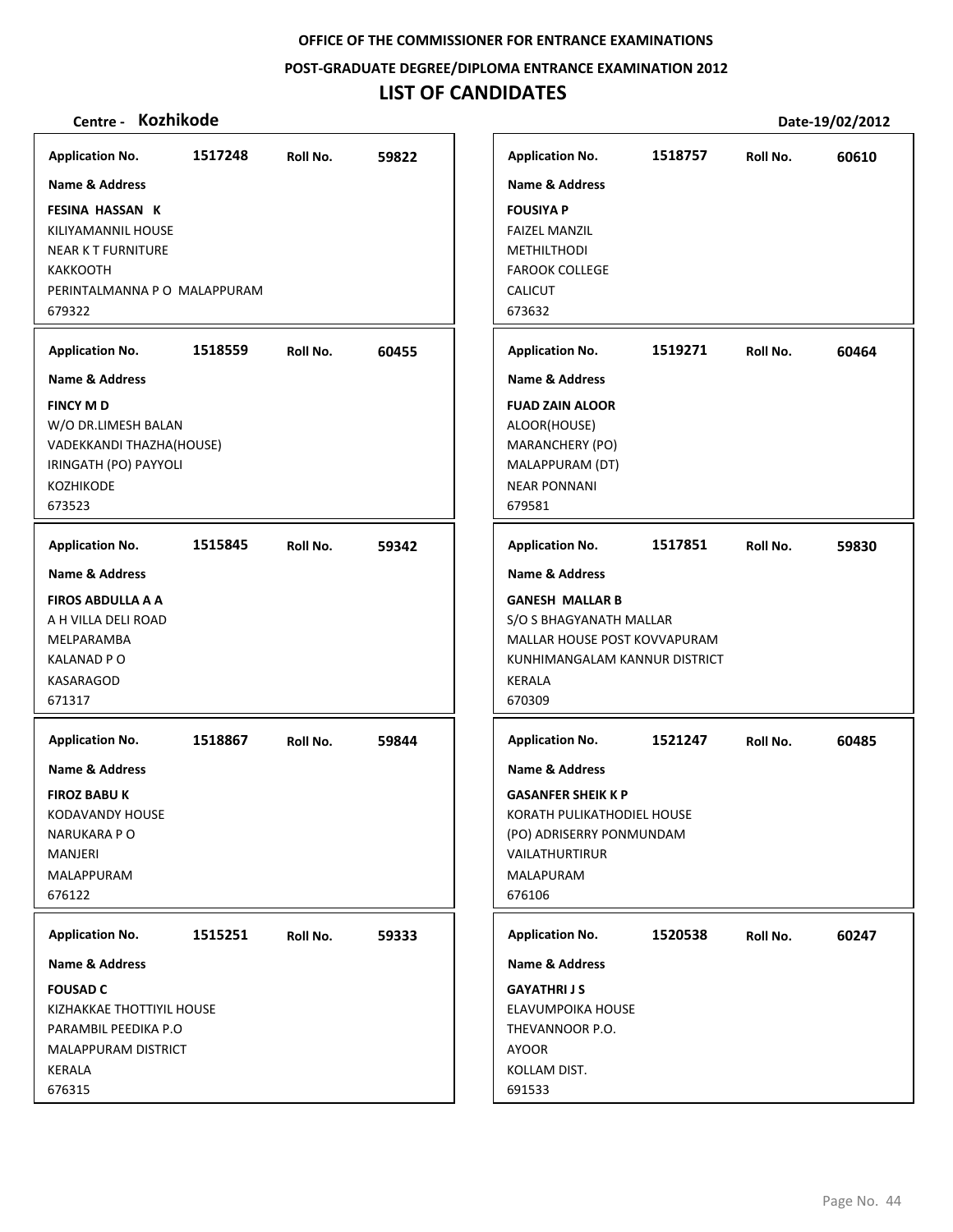#### **POST‐GRADUATE DEGREE/DIPLOMA ENTRANCE EXAMINATION 2012**

# **LIST OF CANDIDATES**

|                                                                                                                                                                                             | 1518598 |          |       |
|---------------------------------------------------------------------------------------------------------------------------------------------------------------------------------------------|---------|----------|-------|
| <b>Application No.</b><br><b>Name &amp; Address</b>                                                                                                                                         |         | Roll No. | 59455 |
| <b>GEETHAV</b><br>W/O VINOD KUMAR K P<br>ONAKUNNU KARIVELLUR PO<br><b>KANNUR</b><br>670521                                                                                                  |         |          |       |
| <b>Application No.</b>                                                                                                                                                                      | 1517786 | Roll No. | 59829 |
| <b>Name &amp; Address</b>                                                                                                                                                                   |         |          |       |
| <b>GIREESH G N</b><br><b>G G NIVAS</b><br><b>THAMPURAN ROAD</b><br><b>NORTH BEYPORE</b><br><b>CALICUT</b><br>673015                                                                         |         |          |       |
| <b>Application No.</b>                                                                                                                                                                      | 1519845 | Roll No. | 60471 |
| <b>GIRISH G</b><br><b>GEETHAM PURA86</b><br>NALLATHU BHAGAVATHY TEMPLE ROAD<br>POOJAPPURA<br>TRIVANDRUM<br>695012                                                                           |         |          |       |
| <b>Application No.</b>                                                                                                                                                                      | 1516995 | Roll No. | 59203 |
| <b>Name &amp; Address</b><br><b>GIRISHA K NADUMANE</b><br>DR GIRISHC/O RAVI NARAYAN<br><b>CHENMAYE RADERSSHENOY CENTER</b><br><b>BADIADKAPOST PERDALA</b><br>KASARAGOD DISTKERALA<br>671551 |         |          |       |
| <b>Application No.</b>                                                                                                                                                                      | 1518652 | Roll No. | 59379 |
| <b>Name &amp; Address</b>                                                                                                                                                                   |         |          |       |
| <b>GOKULUR</b><br>VIII/312A GOKULAM<br>KANDOTH (P.O)<br>PAYYANNUR<br><b>KANNUR</b><br>670307                                                                                                |         |          |       |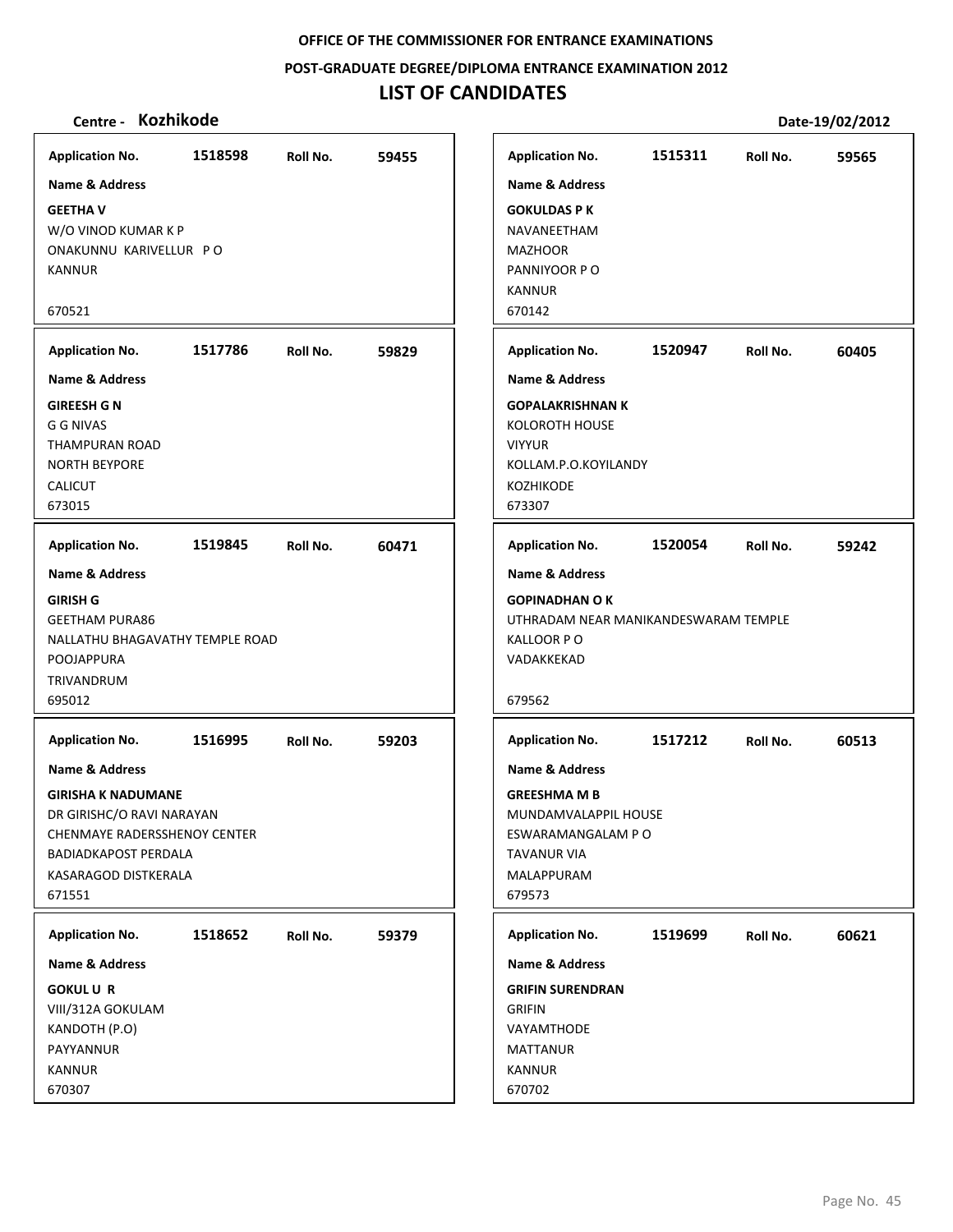**POST‐GRADUATE DEGREE/DIPLOMA ENTRANCE EXAMINATION 2012**

# **LIST OF CANDIDATES**

| <b>Application No.</b>                                                                                                                                                     | 1515564 | Roll No. | 59338 |
|----------------------------------------------------------------------------------------------------------------------------------------------------------------------------|---------|----------|-------|
| <b>Name &amp; Address</b><br><b>HADIK AL JOUHAR K</b><br>S/O ABDULHAMEED K<br>KUNNATH (H) MOOCHIKKAL MUNDAKKULAM<br>MUTHUPARAMBA(PO)KONDOTTY(VIA)<br>MALAPPURAM<br>673638  |         |          |       |
| <b>Application No.</b><br><b>Name &amp; Address</b><br><b>HAFEESURAHMAN CH</b><br>S/O CH ABDULLA<br>CHALILAKATH (HOUSE)<br>THIRURKAD(PO)<br>MALAPPURAM (DT)<br>679351      | 1519260 | Roll No. | 60233 |
| <b>Application No.</b><br><b>Name &amp; Address</b><br><b>HAFEEZ T</b><br><b>THAIKULATHIL HOUSE</b><br><b>CHOTTUR</b><br>PO KARIPOL VIA VALANCHERY<br>MALAPPURAM<br>676552 | 1519816 | Roll No. | 59932 |
| <b>Application No.</b><br><b>Name &amp; Address</b><br><b>HAFEEZAT</b><br>THUSHARAM<br><b>KAKKAD</b><br><b>KARASSERI P O</b><br>KOZHIKODE<br>673602                        | 1520615 | Roll No. | 60325 |
| <b>Application No.</b><br><b>Name &amp; Address</b><br><b>HAFIS RAHMAN M C</b><br>S/O DR M C ABDUL ALI<br>M C HOUSE<br>PO AREACODE<br>MALAPPURAM<br>673639                 | 1516488 | Roll No. | 60580 |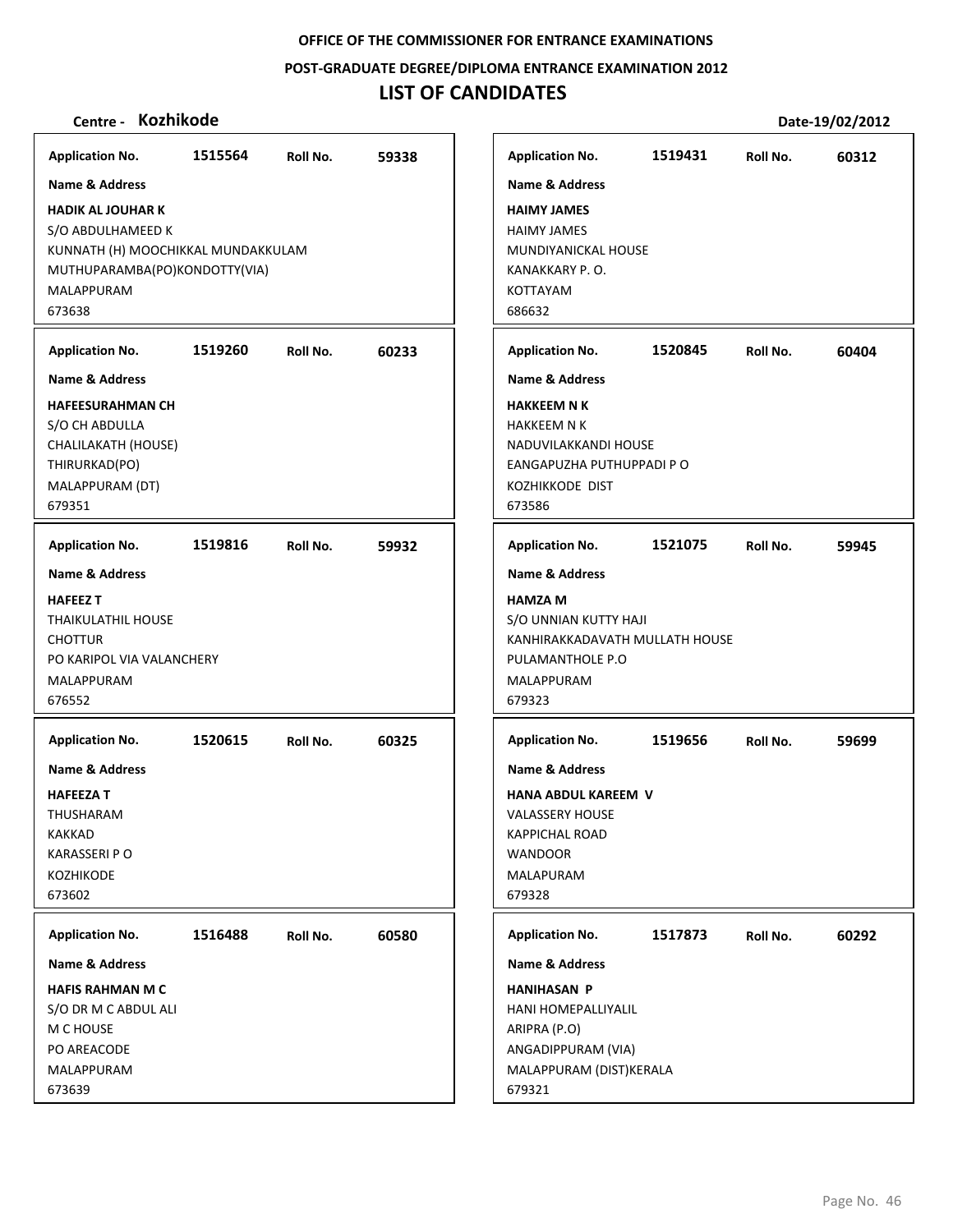#### **POST‐GRADUATE DEGREE/DIPLOMA ENTRANCE EXAMINATION 2012**

# **LIST OF CANDIDATES**

| <b>Application No.</b>    | 1520875 | Roll No. | 59404 | <b>Application No.</b>           | 1518137 | Roll No. | 59756 |
|---------------------------|---------|----------|-------|----------------------------------|---------|----------|-------|
| <b>Name &amp; Address</b> |         |          |       | Name & Address                   |         |          |       |
| <b>HAREESH S</b>          |         |          |       | <b>HARIKRISHNAN R</b>            |         |          |       |
| <b>KRISHNA KRIPA</b>      |         |          |       | SAIPADMAM 28/2527C               |         |          |       |
| KALACHAL                  |         |          |       | KODAMOLLIKKUNNU ROAD             |         |          |       |
| ALANKODE PO               |         |          |       | NELLIKKODU P O                   |         |          |       |
| MALAPPURAM                |         |          |       | THONDAYADU CALICUT               |         |          |       |
| 679585                    |         |          |       | 673016                           |         |          |       |
| <b>Application No.</b>    | 1519104 | Roll No. | 60538 | <b>Application No.</b>           | 1520065 | Roll No. | 59473 |
| <b>Name &amp; Address</b> |         |          |       | <b>Name &amp; Address</b>        |         |          |       |
| <b>HARIDASAN C</b>        |         |          |       | <b>HARISH CR</b>                 |         |          |       |
| CHERAYI HOUSE             |         |          |       | <b>GASTRO SURGERY DEPARTMENT</b> |         |          |       |
| PERUMBADAPPU              |         |          |       | <b>ACME PARIYARAM</b>            |         |          |       |
| MALAPPURAM                |         |          |       | <b>KANNUR</b>                    |         |          |       |
| 679580                    |         |          |       | 670503                           |         |          |       |
| <b>Application No.</b>    | 1518460 | Roll No. | 60146 | <b>Application No.</b>           | 1517349 | Roll No. | 59746 |
| <b>Name &amp; Address</b> |         |          |       | <b>Name &amp; Address</b>        |         |          |       |
| <b>HARIGOVIND CT</b>      |         |          |       | <b>HARISH D R</b>                |         |          |       |
| <b>HARISREE HOUSE</b>     |         |          |       | SAISADAN                         |         |          |       |
| S K LANE                  |         |          |       | AVADUKKA POST                    |         |          |       |
| PERINTHALMANNA            |         |          |       | PERUVANNAMUZHI VIA               |         |          |       |
|                           |         |          |       | KOZHIKODE                        |         |          |       |
| 679322                    |         |          |       | 673528                           |         |          |       |
| <b>Application No.</b>    | 1518328 | Roll No. | 59759 | <b>Application No.</b>           | 1520388 | Roll No. | 59476 |
| Name & Address            |         |          |       | <b>Name &amp; Address</b>        |         |          |       |
| <b>HARIGOVIND GAUTAM</b>  |         |          |       | <b>HARISH KUMAR K G</b>          |         |          |       |
| EDADAN HOUSE KARUVACHERY  |         |          |       | THUVVAKKUNNUMMAL                 |         |          |       |
| PAYYANUR P.O.             |         |          |       | DEEPAM HOUSE                     |         |          |       |
| <b>KANNUR</b>             |         |          |       | THAMARASSERY(PO)                 |         |          |       |
|                           |         |          |       | <b>CALICUT</b>                   |         |          |       |
| 670307                    |         |          |       | 673573                           |         |          |       |
| <b>Application No.</b>    | 1517698 | Roll No. | 59597 | <b>Application No.</b>           | 1515455 | Roll No. | 59721 |
| Name & Address            |         |          |       | Name & Address                   |         |          |       |
| <b>HARIKRISHNAN K</b>     |         |          |       | <b>HARISH V P</b>                |         |          |       |
| SREELAKSHMI               |         |          |       | DR HARISH V P                    |         |          |       |
| NEAR TELEPHONE EXCHANGE   |         |          |       | REMYA MEPPARAMBATH               |         |          |       |
| <b>BEYPORE POST</b>       |         |          |       | PUTHIYANGADI (PO) PAVANGADU      |         |          |       |
| <b>CALICUT</b>            |         |          |       | KOZHIKODE KERALA                 |         |          |       |
| 673015                    |         |          |       | 673021                           |         |          |       |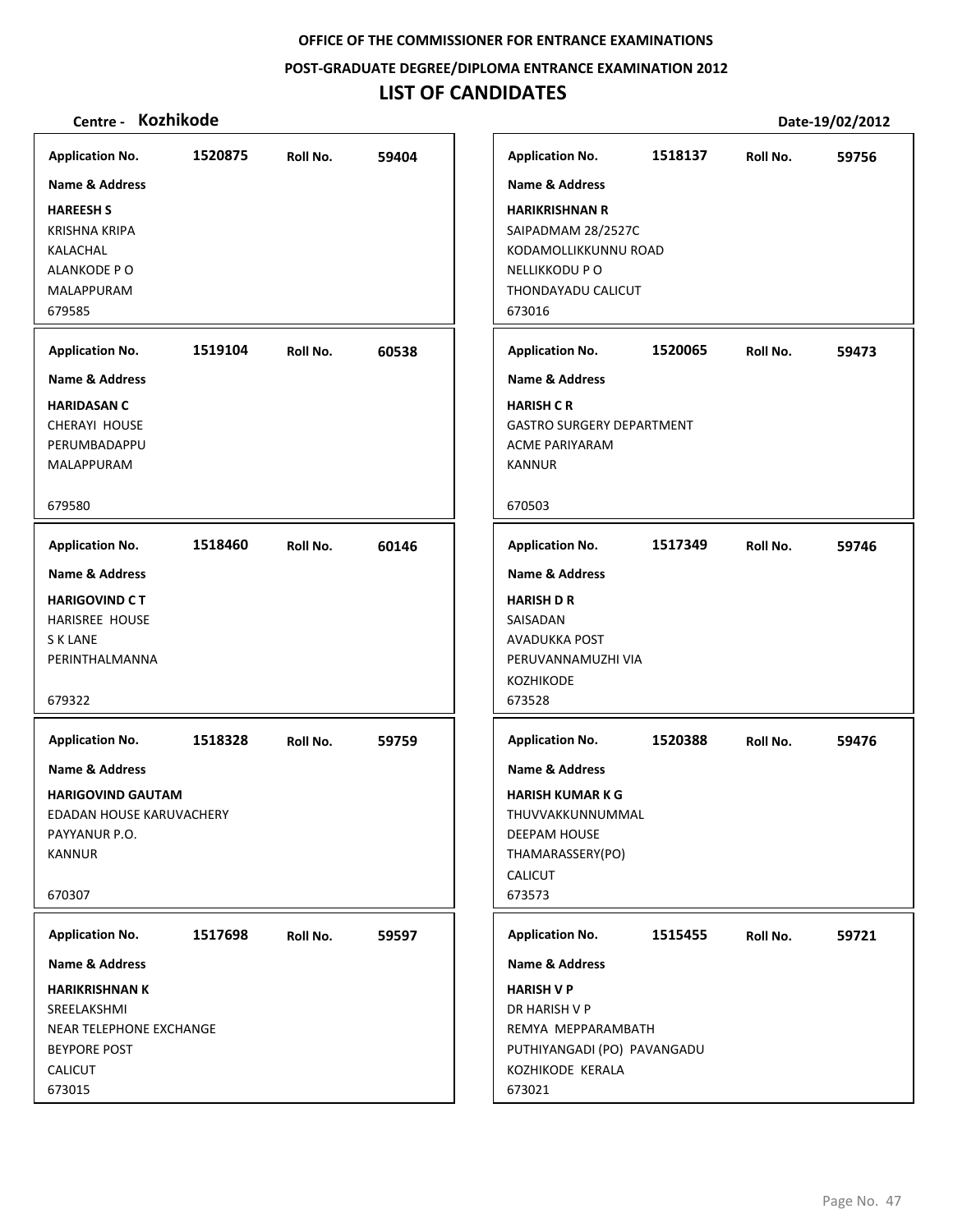**POST‐GRADUATE DEGREE/DIPLOMA ENTRANCE EXAMINATION 2012**

# **LIST OF CANDIDATES**

| <b>Application No.</b>             | 1518558 | Roll No. | 60378 | <b>Application No.</b>                     | 1515664 | Roll No. | 60493 |
|------------------------------------|---------|----------|-------|--------------------------------------------|---------|----------|-------|
| <b>Name &amp; Address</b>          |         |          |       | <b>Name &amp; Address</b>                  |         |          |       |
| <b>HARITHA M NAIR</b>              |         |          |       | <b>HASNAP</b>                              |         |          |       |
| HARISREE                           |         |          |       | PARAYIL HOUSE                              |         |          |       |
| KARIPARAMBU                        |         |          |       | PALAT ROAD                                 |         |          |       |
| TIRURANGADI P O                    |         |          |       | <b>OTTAPALAM</b>                           |         |          |       |
| MALAPPURAM                         |         |          |       | PALAKKAD                                   |         |          |       |
| 676306                             |         |          |       | 679101                                     |         |          |       |
| <b>Application No.</b>             | 1516264 | Roll No. | 60425 | <b>Application No.</b>                     | 1520534 | Roll No. | 60093 |
| Name & Address                     |         |          |       | <b>Name &amp; Address</b>                  |         |          |       |
| <b>HARSHA P V</b>                  |         |          |       | <b>HAZIF BACKER P</b>                      |         |          |       |
| <b>HARISREE</b>                    |         |          |       | FLAT NO. 501 A TOWER                       |         |          |       |
| CHETTIPADI P.O PARAPPANANGADI      |         |          |       | <b>MANDAVI EMERALD</b>                     |         |          |       |
| MALAPPURAM                         |         |          |       | <b>END POINT ROAD</b><br>MANIPAL KARNATAKA |         |          |       |
| 676319                             |         |          |       | 576104                                     |         |          |       |
|                                    |         |          |       |                                            |         |          |       |
| <b>Application No.</b>             | 1519933 | Roll No. | 60087 | <b>Application No.</b>                     | 1517682 | Roll No. | 59289 |
| <b>Name &amp; Address</b>          |         |          |       | <b>Name &amp; Address</b>                  |         |          |       |
| <b>HARSHA HARIDAS</b>              |         |          |       | <b>HELENA MOLK</b>                         |         |          |       |
| <b>POORNIMA</b><br><b>THAYNERI</b> |         |          |       | KOUSTHUBHAM HOUSE<br><b>BEACH ROAD</b>     |         |          |       |
| PAYYANUR                           |         |          |       | <b>KOYILANDI P O</b>                       |         |          |       |
| <b>KANNUR</b>                      |         |          |       | CALICUT                                    |         |          |       |
| 670307                             |         |          |       | 673305                                     |         |          |       |
| <b>Application No.</b>             | 1520419 | Roll No. | 60092 | <b>Application No.</b>                     | 1520449 | Roll No. | 60629 |
| Name & Address                     |         |          |       | Name & Address                             |         |          |       |
| <b>HASBULLA SHAMEER U</b>          |         |          |       | <b>HIDAYATHULLA PK</b>                     |         |          |       |
| <b>ASARITHODIYIL HOUSE</b>         |         |          |       | S/O KUNHIMARAKAR PK                        |         |          |       |
| OMANOOR PO                         |         |          |       | CHENGARAMPATIL HOUSE                       |         |          |       |
| MALAPPURAM                         |         |          |       | A R NAGAR (PO)                             |         |          |       |
|                                    |         |          |       | MALAPPURAM                                 |         |          |       |
| 673645                             |         |          |       | 676305                                     |         |          |       |
| <b>Application No.</b>             | 1517631 | Roll No. | 59673 | <b>Application No.</b>                     | 1516739 | Roll No. | 60046 |
| Name & Address                     |         |          |       | <b>Name &amp; Address</b>                  |         |          |       |
| <b>HASNA BEEGUM M P</b>            |         |          |       | <b>HIJAZ P T</b>                           |         |          |       |
| FATHIMA MAHAL                      |         |          |       | POTTAMMAL HOUSE                            |         |          |       |
| MUTTANCHERY                        |         |          |       | ANDIYOORKUNNU POST                         |         |          |       |
| NARIKKUNI<br>CALICUT               |         |          |       | PULIKKAL VIA<br>MALAPPURAM                 |         |          |       |
|                                    |         |          |       | 673637                                     |         |          |       |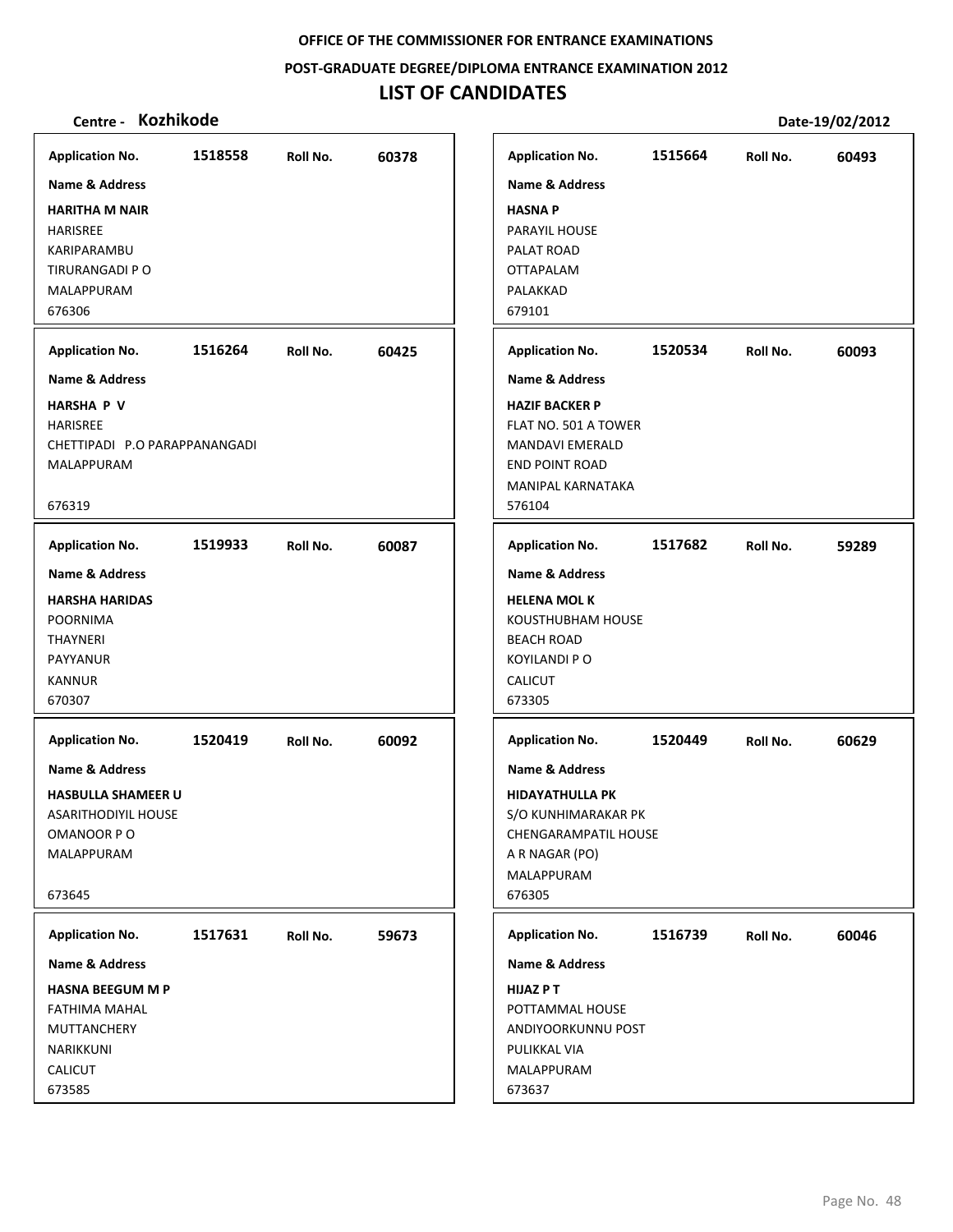**POST‐GRADUATE DEGREE/DIPLOMA ENTRANCE EXAMINATION 2012**

# **LIST OF CANDIDATES**

| <b>Application No.</b>                                                                                                                           | 1516330 | Roll No. | 59964 |
|--------------------------------------------------------------------------------------------------------------------------------------------------|---------|----------|-------|
| <b>Name &amp; Address</b>                                                                                                                        |         |          |       |
| <b>HISHAM MOOSAN</b><br>GAZEL<br>V K KRISHNA MENON ROAD<br>PANNIYANKARA<br>KALLAI P O KOZHIKODE<br>673003                                        |         |          |       |
| <b>Application No.</b>                                                                                                                           | 1518277 | Roll No. | 59604 |
| <b>Name &amp; Address</b>                                                                                                                        |         |          |       |
| <b>HRIDYAKK</b><br>SREENILAYAM<br>CHENAKKAL<br>CALICUT UNIVERSITY PO<br>MALAPPURAM<br>673635                                                     |         |          |       |
| <b>Application No.</b>                                                                                                                           | 1520787 | Roll No. | 59711 |
| <b>Name &amp; Address</b><br><b>HRIDYATA</b><br><b>NICE</b><br><b>NORTH MANAKKAD</b><br><b>KARIVELLUR PO</b><br><b>KANNUR</b><br>670521          |         |          |       |
| <b>Application No.</b>                                                                                                                           | 1520084 | Roll No. | 59550 |
| <b>Name &amp; Address</b><br><b>HRISHIKESH K</b><br>NIRMALYAM<br>OPP MUNSIFF AND MAGISTRATE COURTS<br>PARAPPANANGADI P O<br>MALAPPURAM<br>676303 |         |          |       |
| <b>Application No.</b>                                                                                                                           | 1519840 | Roll No. | 60394 |
| <b>Name &amp; Address</b>                                                                                                                        |         |          |       |
| <b>HUSSAM HASSAN</b><br>THAIBA<br>V.K.K.MENON ROAD<br>P.B.NO-725 P.O.KALLAI<br><b>KOZHIKODE</b><br>673003                                        |         |          |       |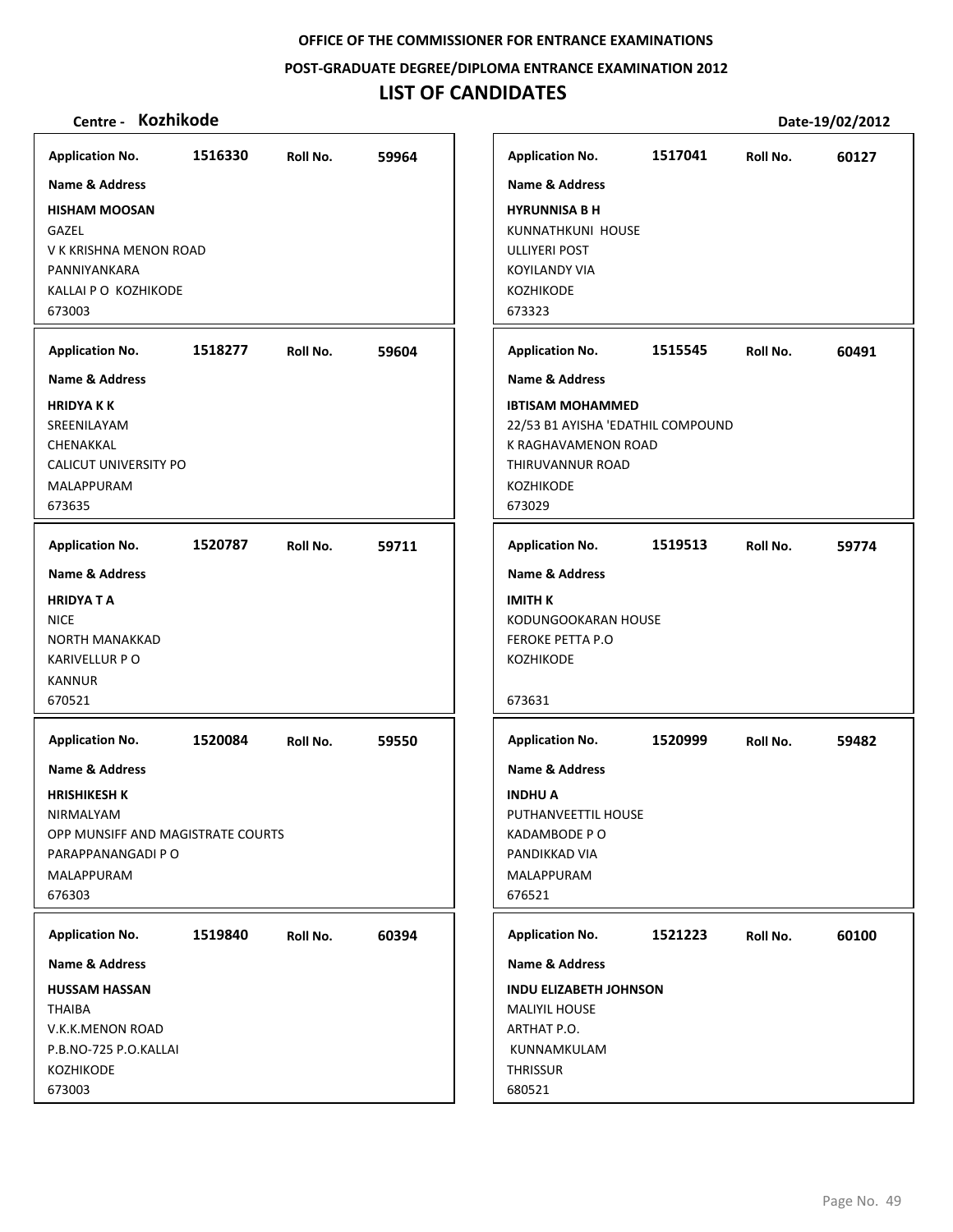**POST‐GRADUATE DEGREE/DIPLOMA ENTRANCE EXAMINATION 2012**

## **LIST OF CANDIDATES**

**Centre ‐ Kozhikode Date‐19/02/2012 Application No. 1515240 59102 Application No. 1520985 WITHHELD Name & Address Name & Address INDU RAJAGOPAL ISMAIL U P** POORNENDU NEAR ONIAN HIGH SCHOOL HYATT MANZIL KODIYERI PO PARAL THALASSERY KAVUNGAL MALAPPURAM P O KANNUR DIST KERALA MALAPPURAM 670671 676505 **Application No. Application No. 1516279 59194 1518702 60533 Name & Address Name & Address JABIR SAYED M V INDU S FARTHFDATHU** BAITHUL BEEVIJAN SANTHINAGAR G A COLLEGE P.O PERINTHALMANNA P O POKKUNNU MALAPPURAM KOZHIKODE 679322 673014 **Application No. 1515830 60342 Application No. 1516527 59890 Name & Address Name & Address INDULEKHA C JACKSON K SEBASTIAN** SANDHYARAGAM KULAMPALLIL HOUSE VYLONGARA KABANIGIRI P.O CHERAKKAPARAMBA P O PULPALLY MALAPPURAM WAYANAD 679321 673579 **Application No. Application No. 1519748 60393 1518711 59226 Name & Address Name & Address IRSHAD E JAGDISH SINGH ARORA** EDAVANA HOUSE JAGDISH SINGH ARORA KANNANKARA P O HOUSE SURGEONS QUARTERS CHELANNUR VIA MEDICAL COLLEGE CALICUT CALICUT KERALA 673616 673008 **Application No. Application No. 1520712 60403 1516859 60508 Name & Address Name & Address IRSHAD RAHMAN K JAHFAR CP** IRSHAD RAHMAN K DR.JAHFAR CP CHERIPURATH HOUSE HIRA MANZIL PALODE P O TUVVUR (PO) MALAPPURAM KERALA MANNARKKAD COLLEGE VIA PALAKKAD 679327 678583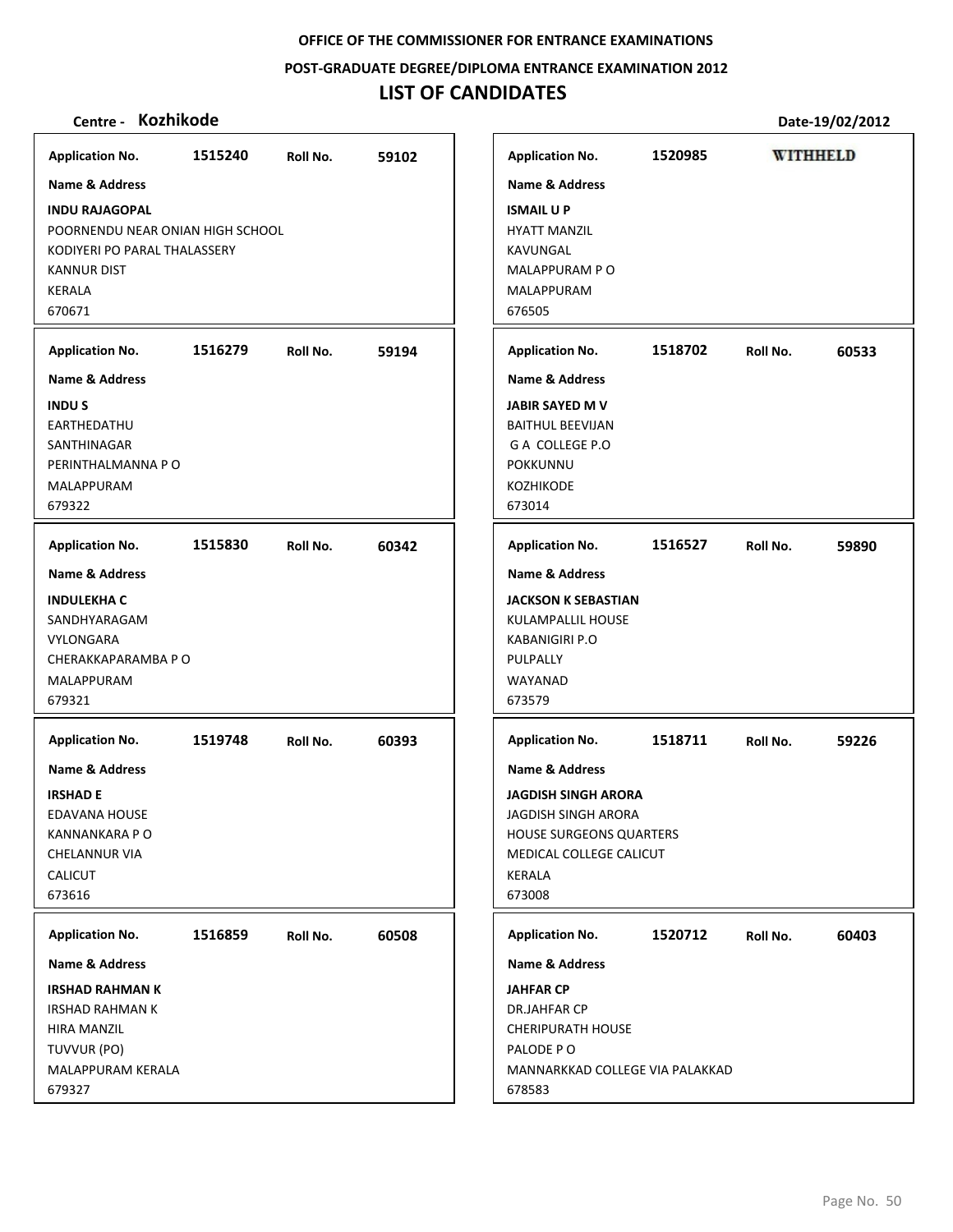**POST‐GRADUATE DEGREE/DIPLOMA ENTRANCE EXAMINATION 2012**

# **LIST OF CANDIDATES**

| <b>Application No.</b>       | 1519259 | Roll No. | 60156 | <b>Application No.</b>                    | 1519721 | Roll No. | 59546 |
|------------------------------|---------|----------|-------|-------------------------------------------|---------|----------|-------|
| Name & Address               |         |          |       | Name & Address                            |         |          |       |
| <b>JAHFARALI P</b>           |         |          |       | JALALUDHEEN KANNANGADAN                   |         |          |       |
| PULIKKODAN HOUSE             |         |          |       | <b>MADATHIL HOUSE</b>                     |         |          |       |
| <b>CHERUR PO</b>             |         |          |       | CHATHENGOTTUPURAM P.O                     |         |          |       |
| VENGARA                      |         |          |       | WONDOOR VIA MALAPPURAM                    |         |          |       |
| MALAPPURAM                   |         |          |       |                                           |         |          |       |
| 676314                       |         |          |       | 679328                                    |         |          |       |
| <b>Application No.</b>       | 1518366 | Roll No. | 60604 | <b>Application No.</b>                    | 1516909 | Roll No. | 60356 |
| <b>Name &amp; Address</b>    |         |          |       | <b>Name &amp; Address</b>                 |         |          |       |
| <b>JAIMY THOMAS</b>          |         |          |       | <b>JALEEL K K</b>                         |         |          |       |
| PAREL THEKKETHIL HOUSE       |         |          |       | KALLADIKKUNNU HOUSE                       |         |          |       |
| MANIKKADAVU P O              |         |          |       | <b>KAITHAPPOYIL P O</b>                   |         |          |       |
| ULIKKAL VIA                  |         |          |       | PUTHUPPADI VIA                            |         |          |       |
| <b>KANNUR</b>                |         |          |       | KOZHIKODE                                 |         |          |       |
| 670705                       |         |          |       | 673586                                    |         |          |       |
| <b>Application No.</b>       | 1519600 | Roll No. | 59775 | <b>Application No.</b>                    | 1520136 | Roll No. | 60397 |
| <b>Name &amp; Address</b>    |         |          |       | Name & Address                            |         |          |       |
| <b>JAIN AJ</b>               |         |          |       | <b>JAMAL AHMAD A</b>                      |         |          |       |
| A P HOUSE KUTTALOOR          |         |          |       | FLAT NO 101KSHB APARTMENTS                |         |          |       |
| O.K.MURI.P.O.                |         |          |       | <b>NEAR CIVIL STATION</b>                 |         |          |       |
| MALAPPURAM                   |         |          |       | VIDYANAGAR                                |         |          |       |
| KERALA                       |         |          |       | <b>KASARGOD</b>                           |         |          |       |
| 676519                       |         |          |       | 671123                                    |         |          |       |
| <b>Application No.</b>       | 1521366 | Roll No. | 59947 | <b>Application No.</b>                    | 1518298 | Roll No. | 60066 |
| Name & Address               |         |          |       | Name & Address                            |         |          |       |
| <b>JAIS SASIDHARAN</b>       |         |          |       | <b>JAMALUDDEEN CV</b>                     |         |          |       |
| <b>SASI VILLA</b>            |         |          |       | TUTOR IN COMMUNITY MEDICINE               |         |          |       |
| <b>EARAM CHATHANNOOR</b>     |         |          |       | MES MEDICAL COLLEGE PERINTHALMANNA        |         |          |       |
| CHATHANNOOR PO               |         |          |       | PALACHODE (PO) MALAPARAMBA KOLATHUR (VIA) |         |          |       |
| KOLLAM                       |         |          |       | MALAPPURAM                                |         |          |       |
| 691572                       |         |          |       | 679338                                    |         |          |       |
| <b>Application No.</b>       | 1521352 | Roll No. | 59639 | <b>Application No.</b>                    | 1517444 | Roll No. | 59747 |
| Name & Address               |         |          |       | Name & Address                            |         |          |       |
| <b>JAKE SEBASTIAN</b>        |         |          |       | <b>JAMEELA C K</b>                        |         |          |       |
| <b>JAKE SEBASTIAN</b>        |         |          |       | CASCADE                                   |         |          |       |
| VADAKEIL(H) VIZHUKKITHODE PO |         |          |       | KALATHIN KADAVU ROAD                      |         |          |       |
| KANJIRAPALLYKOTTAYAM         |         |          |       | NILAMBUR PO                               |         |          |       |
|                              |         |          |       | MALAPPURAM                                |         |          |       |
| 686527                       |         |          |       | 679329                                    |         |          |       |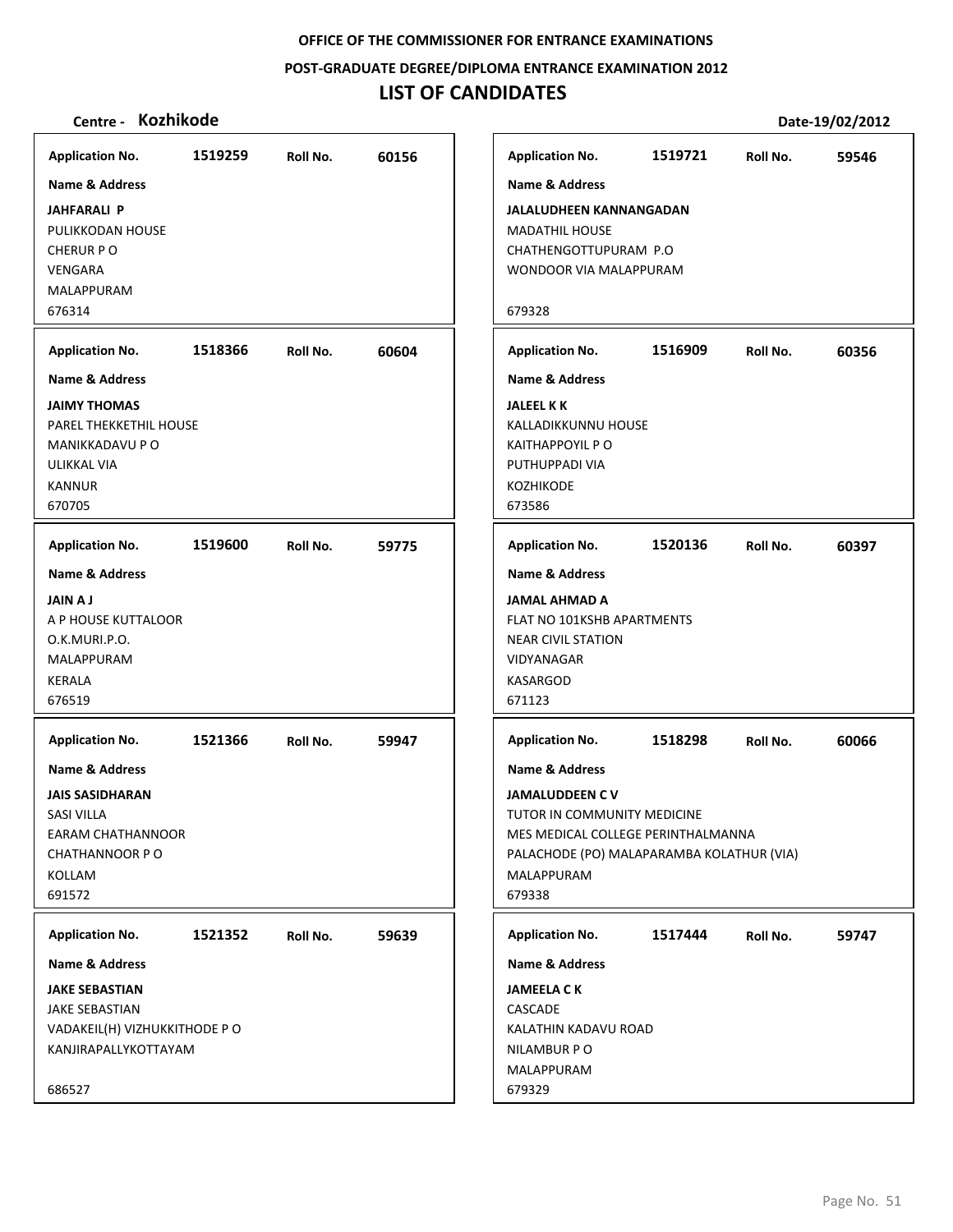#### **POST‐GRADUATE DEGREE/DIPLOMA ENTRANCE EXAMINATION 2012**

# **LIST OF CANDIDATES**

| <b>Application No.</b>                                                                                                  | 1518222 | Roll No. | 60065 |
|-------------------------------------------------------------------------------------------------------------------------|---------|----------|-------|
| <b>Name &amp; Address</b>                                                                                               |         |          |       |
| <b>JAMSHEEDA PUTHIYAPURAYIL</b><br>P.P. HOUSE HAJI ROAD<br>PAPPINISSERI WEST PO<br><b>KANNUR</b>                        |         |          |       |
| 670565                                                                                                                  |         |          |       |
| <b>Application No.</b>                                                                                                  | 1517877 | Roll No. | 60522 |
| Name & Address                                                                                                          |         |          |       |
| <b>JAMSHID P</b><br>PARAKKATTIL HOUSE<br>PATHAMKULAM PO<br><b>VANIAMKULAM VIA</b><br>PALAKKAD<br>679522                 |         |          |       |
| <b>Application No.</b>                                                                                                  | 1519991 | Roll No. | 59857 |
| <b>Name &amp; Address</b>                                                                                               |         |          |       |
| <b>JAN AHAMED</b><br>THIRUMANGALAM<br>VAYAKKAL P.O<br>VALAKOM KOTTARAKKARA<br>KOLLAM<br>691548                          |         |          |       |
| <b>Application No.</b>                                                                                                  | 1520201 | Roll No. | 60013 |
| Name & Address<br>JANAKY RAMAKRISHNAN<br>19-1530-CSREE ACHYUTHAM<br>M N ROAD<br>CHALAPPURAM<br><b>CALICUT</b><br>673002 |         |          |       |
| <b>Application No.</b>                                                                                                  | 1518555 | Roll No. | 60301 |
| Name & Address                                                                                                          |         |          |       |
| <b>JANCY JOHN</b><br>VATTAKKOTTAYIL HOUSE<br>MEDICAL COLLEGE PO<br>DEVAGIRI<br>CALICUT 8<br>673008                      |         |          |       |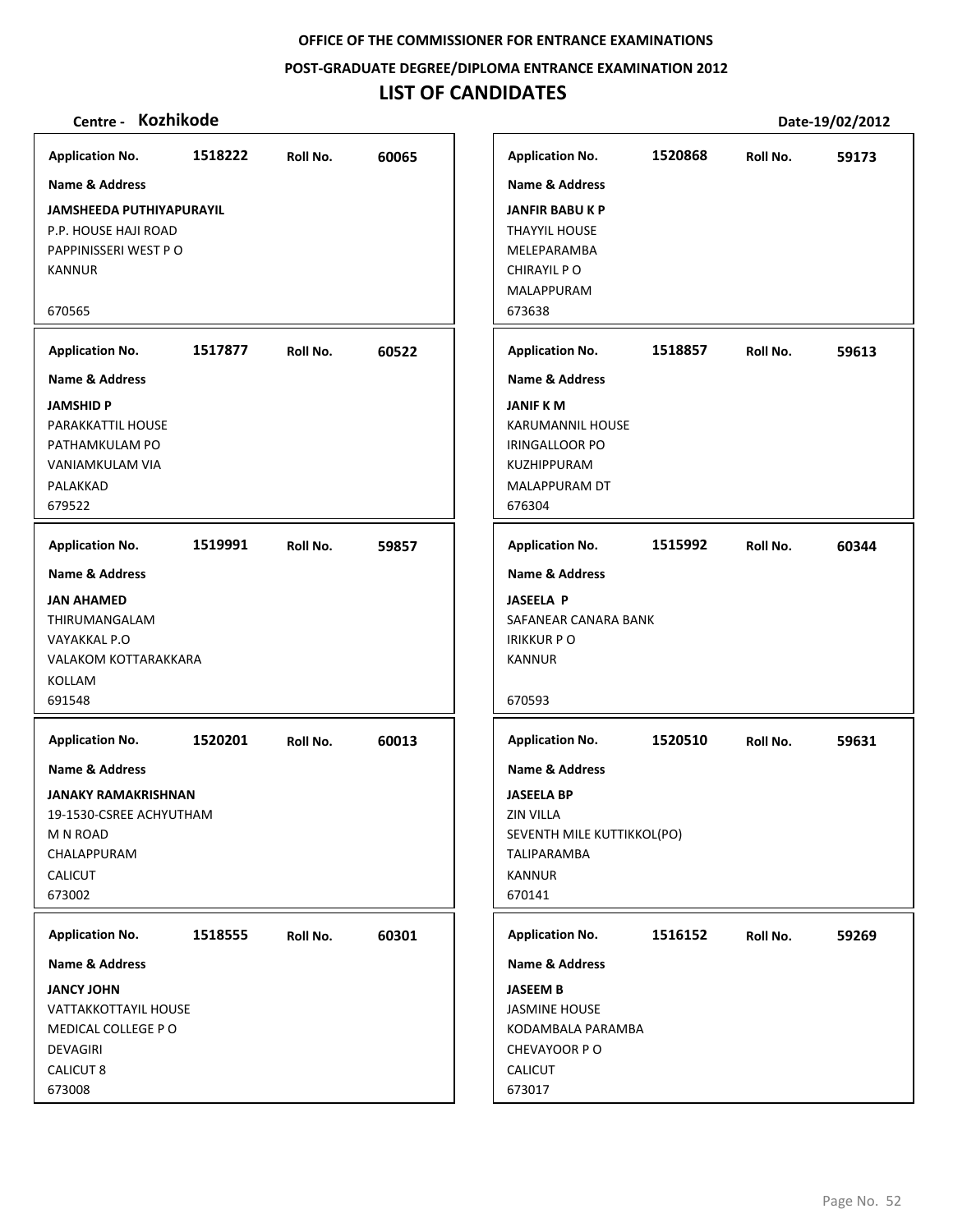**POST‐GRADUATE DEGREE/DIPLOMA ENTRANCE EXAMINATION 2012**

# **LIST OF CANDIDATES**

| <b>Application No.</b>             | 1516384 | Roll No. | 59888 | <b>Application No.</b>                    | 1520209 | Roll No. | 60244 |
|------------------------------------|---------|----------|-------|-------------------------------------------|---------|----------|-------|
| <b>Name &amp; Address</b>          |         |          |       | <b>Name &amp; Address</b>                 |         |          |       |
| <b>JASEENA HAMEED</b>              |         |          |       | <b>JASMIN K P</b>                         |         |          |       |
| <b>JASEENA HAMEED</b>              |         |          |       | W/O DR. SALAH AL MADEENAH HOUSE           |         |          |       |
| <b>HAMJAS OPP. REST HOUSE</b>      |         |          |       | KUZHIYIL THODUKAYIL NEAR MARKAZ KARANTHUR |         |          |       |
| CHANGUVETTY EDARIKODE P.O          |         |          |       | KUNNAMANGALAM PANCHAYATH                  |         |          |       |
| <b>MALAPPURAM</b>                  |         |          |       | <b>CALICUT</b>                            |         |          |       |
| 676501                             |         |          |       | 673571                                    |         |          |       |
| <b>Application No.</b>             | 1515702 | Roll No. | 59802 | <b>Application No.</b>                    | 1519277 | Roll No. | 59233 |
| <b>Name &amp; Address</b>          |         |          |       | <b>Name &amp; Address</b>                 |         |          |       |
| <b>JASEENA NV</b>                  |         |          |       | <b>JASMIN PK</b>                          |         |          |       |
| W/O NOORUDEEN V K                  |         |          |       | <b>PARIKKILAT HOUSE</b>                   |         |          |       |
| <b>ASPIRE ELECTRIC ENTERPRISES</b> |         |          |       | CHENOLI(PO)                               |         |          |       |
| SKY SPARK BUILDING KAMMATH LANE    |         |          |       | PERAMBRA(VIA)                             |         |          |       |
| CHALAPPURAM PO KOZHIKODE           |         |          |       | KOZHIKODE                                 |         |          |       |
| 673002                             |         |          |       | 673525                                    |         |          |       |
| <b>Application No.</b>             | 1520588 | Roll No. | 59940 | <b>Application No.</b>                    | 1518179 | Roll No. | 59218 |
| <b>Name &amp; Address</b>          |         |          |       | <b>Name &amp; Address</b>                 |         |          |       |
| <b>JASHMA C</b>                    |         |          |       | <b>JASMINE MOIDU KUNNOTH</b>              |         |          |       |
| ABZA NISHAJA                       |         |          |       | <b>MAJLIS HOUSE</b>                       |         |          |       |
| ANAPPADIP.O.CHETTIPADI             |         |          |       | <b>KUNINGAD P O</b>                       |         |          |       |
| PARAPPANAGADI                      |         |          |       | PURAMERI VIA                              |         |          |       |
| MALAPPURAM                         |         |          |       | VATAKKARA CALICUT                         |         |          |       |
| 676319                             |         |          |       | 673503                                    |         |          |       |
| <b>Application No.</b>             | 1516403 | Roll No. | 60273 | <b>Application No.</b>                    | 1521064 | Roll No. | 59483 |
| <b>Name &amp; Address</b>          |         |          |       | <b>Name &amp; Address</b>                 |         |          |       |
| <b>JASIR P</b>                     |         |          |       | <b>JASMINE PT</b>                         |         |          |       |
| <b>HAMJAS OPP. REST HOUSE</b>      |         |          |       | NO 14/B EAST MAIN ROAD                    |         |          |       |
| CHANGUVETTY EDARIKODE P.O          |         |          |       | <b>GOPAL REDDY COLONY</b>                 |         |          |       |
| MALAPPURAM                         |         |          |       | PERAMBUR                                  |         |          |       |
|                                    |         |          |       | <b>CHENNAI</b>                            |         |          |       |
| 676501                             |         |          |       | 600082                                    |         |          |       |
| <b>Application No.</b>             | 1519026 | Roll No. | 59230 | <b>Application No.</b>                    | 1515705 | Roll No. | 59956 |
| <b>Name &amp; Address</b>          |         |          |       | <b>Name &amp; Address</b>                 |         |          |       |
| <b>JASMIN A S</b>                  |         |          |       | <b>JASMINE S VIJAY</b>                    |         |          |       |
| <b>ATHOOLY</b>                     |         |          |       | VAISHNAVAMPUTHIYOTTIL                     |         |          |       |
| <b>KANNANKARA PO</b>               |         |          |       | PURAMERI PO                               |         |          |       |
| CHELANNUR VIA                      |         |          |       | VIA VATAKARA                              |         |          |       |
| <b>CALICUT</b>                     |         |          |       | <b>CALICUT</b>                            |         |          |       |
| 673616                             |         |          |       | 673503                                    |         |          |       |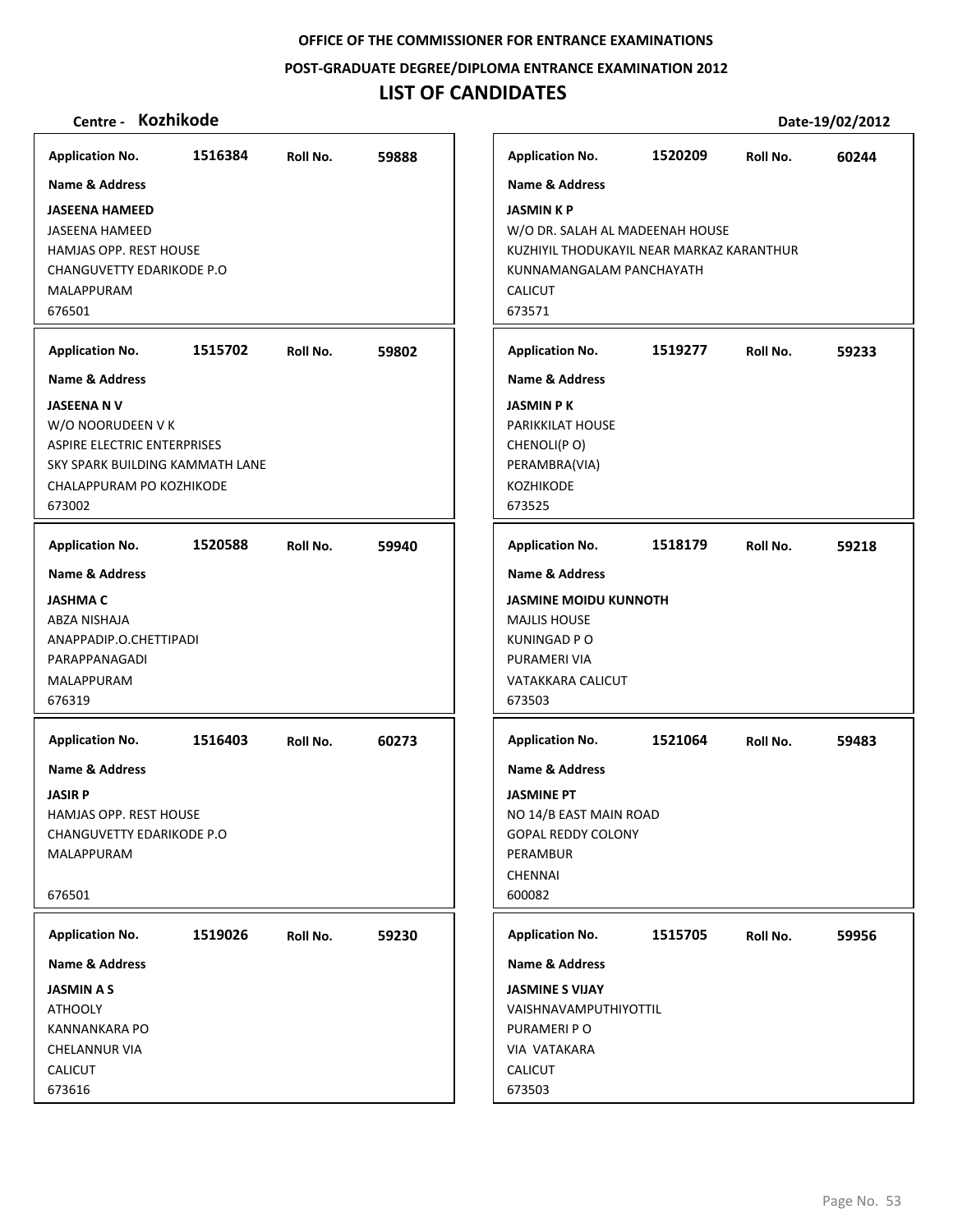**POST‐GRADUATE DEGREE/DIPLOMA ENTRANCE EXAMINATION 2012**

## **LIST OF CANDIDATES**

## **Centre ‐ Kozhikode Date‐19/02/2012**

**1519301 59772 JASMIYA M K** OASIS VISWAS KATTACHIRA ROAD B P ANGADI (P.O) TIRUR MALAPPURAM 676102 **Application No. Name & Address 1515517 59876 JAYA JOSE** KARTHIKA GARDENS NEAR GRAMEENA VAYANASALA PERINGANDOOR PO **THRISSUR** 680581 **Application No. Name & Address 1517072 59435 JAYADEV D** SREENIVAS THAMPURAN ROAD NADUVATTAM BEYPORE NORTH P.O KOZHIKODE 673015 **Application No. Name & Address 1516477 60197 JAYADEV K** POURNAMI KARAPATH PILICODE(P.O) **KASARGOD** 671353 **Application No. Name & Address 1520539 60324 JAYAGOPALAN P P** SRIKEERTHI THIRUVANGAD THALASSERRY KANNUR 670103 **Application No. Name & Address 1517223 59360 JAYAKRISHNAN G** PRANAVAM THRIVENI GARDENS CALVARY ROAD POOTHOLE .P.O **THRISSUR** 680004 **Application No. Name & Address 1515348 59104 JAYAKRISHNAN K S** KAVUNGAL HOUSE CHENNAKKALAYA ELEVENCHERRY P O PALAKKAD 678508 **Application No. Name & Address 1518892 60229 JAYAKRISHNAN M P** JAYAJYOTHI HOUSE **KOTTOOR** SREEKANDAPURAM P O **KANNUR** 670631 **Application No. Name & Address 1519402 59773 JAYAMOL REVENDRAN** C/O DR.SUJITH KUMAR M PULLAIKKODI NELLIPARAMBA KUTTYERI P O TALIPARAMBA KANNUR 670141 **Application No. Name & Address 1516479 60274 JAYARAJAN PURATHE VALAPPIL** MEDICAL OFFICER P H C MULLERIA MULLERIA (P.O) KASARAGOD DIST 671543 **Application No. Name & Address**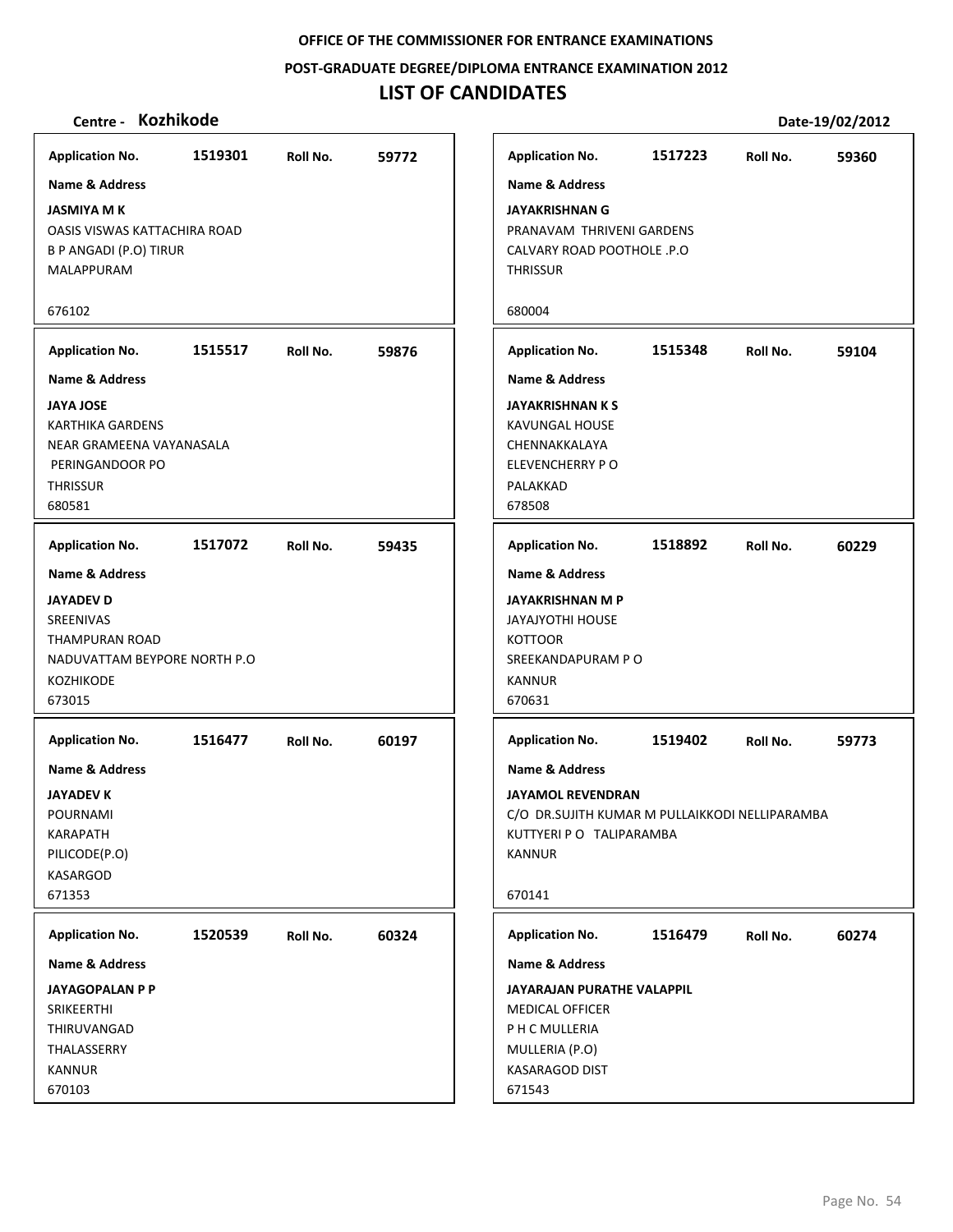**POST‐GRADUATE DEGREE/DIPLOMA ENTRANCE EXAMINATION 2012**

## **LIST OF CANDIDATES**

| Application No. 1519179 Roll No.                                                                                        |                  |                  | 59924 | <b>Application</b>                                                              |
|-------------------------------------------------------------------------------------------------------------------------|------------------|------------------|-------|---------------------------------------------------------------------------------|
| Name & Address                                                                                                          |                  |                  |       | Name & A                                                                        |
| <b>JAYARAJAN V</b><br>VIJAYALAYAM<br>P O IRUVALLUR<br><b>CHELANNUR VIA</b><br><b>KOZHIKODE</b><br>673616                |                  |                  |       | <b>JEENA PAV</b><br>C/O K P GA<br><b>HARSHANA</b><br><b>KOZHIKKOI</b><br>673524 |
| <b>Application No.</b>                                                                                                  | 1515532 Roll No. |                  | 60184 | Applicatio                                                                      |
| Name & Address                                                                                                          |                  |                  |       | Name & A                                                                        |
| <b>JAYESHLAL K</b><br>GOKULAM PULIKKAL PARAMB<br>CHETTIPPADI(PO)PARAPPANANGADI<br>MALAPPURAM                            |                  |                  |       | <b>JEENA VIJA</b><br><b>CHERUPILL</b><br><b>CHAKKITTA</b><br><b>KOZHIKOD</b>    |
| 676319                                                                                                                  |                  |                  |       | 673526                                                                          |
| <b>Application No.</b>                                                                                                  |                  | 1517903 Roll No. | 59215 | Applicatio                                                                      |
| <b>Name &amp; Address</b>                                                                                               |                  |                  |       | Name & A                                                                        |
| <b>JAZLA MOIDU KUNNOTH</b><br><b>ENVEE MONS</b><br>THENDIYANKAVIL BEACH ROAD<br>KADALUNDI<br><b>KOZHIKODE</b><br>673302 |                  |                  |       | <b>JEETHU JAI</b><br>ANITHOTT/<br><b>KANAKKAR</b><br>KOTTAYAN<br>686632         |
| <b>Application No.</b>                                                                                                  |                  | 1519744 Roll No. | 60316 | Applicatio                                                                      |
| <b>Name &amp; Address</b>                                                                                               |                  |                  |       | Name & A                                                                        |
| <b>JEEJA M P</b><br><b>SHADABA</b><br>PATTAKKALOZHINHAVALAPPU (PO)<br>NILESHWAR (VIA)<br>KANHANGAD KASARGOD (DIST)      |                  |                  |       | <b>JEEVAN JA</b><br><b>NIRMALA \</b><br><b>MAYANAD</b><br><b>KOZHIKOD</b>       |
| 671314                                                                                                                  |                  |                  |       | 673008                                                                          |
| <b>Application No.</b>                                                                                                  | 1515193          | Roll No.         | 59332 | Applicatio                                                                      |
| <b>Name &amp; Address</b>                                                                                               |                  |                  |       | Name & A                                                                        |
| <b>JEEMOL K</b><br>NAMBALA 4 24<br>KUTTOOLANGADI RAMANATTUKARA<br><b>KOZHIKODE</b>                                      |                  |                  |       | <b>JEEVANLAI</b><br>CELESTIAL.<br>THAYE THE<br><b>OPP MAN</b><br>KANNUR         |
| 673633                                                                                                                  |                  |                  |       | 670002                                                                          |

| Centre - Kozhikode                                                                    |         |          |       |                                                                                                              |         |          | Date-19/02/2012 |
|---------------------------------------------------------------------------------------|---------|----------|-------|--------------------------------------------------------------------------------------------------------------|---------|----------|-----------------|
| olication No.                                                                         | 1519179 | Roll No. | 59924 | <b>Application No.</b>                                                                                       | 1518505 | Roll No. | 59223           |
| ne & Address                                                                          |         |          |       | <b>Name &amp; Address</b>                                                                                    |         |          |                 |
| ARAJAN V<br><i>\YALAYAM</i><br><b>IRUVALLUR</b><br>LANNUR VIA<br><b>HIKODE</b><br>616 |         |          |       | <b>JEENA PAVITHRAN</b><br>C/O K P GANGADHARAN<br>HARSHANANDANAM HOUSE<br>KOZHIKKODE<br>673524                |         |          |                 |
| olication No.                                                                         | 1515532 | Roll No. | 60184 | <b>Application No.</b>                                                                                       | 1517466 | Roll No. | 60363           |
| ne & Address                                                                          |         |          |       | <b>Name &amp; Address</b>                                                                                    |         |          |                 |
| ESHLAL K<br>(ULAM PULIKKAL PARAMB<br>TTIPPADI(PO)PARAPPANANGADI<br>LAPPURAM           |         |          |       | <b>JEENA VIJAY</b><br><b>CHERUPILLATE HOUSE</b><br>CHAKKITTAPARA P.O<br><b>KOZHIKODE</b>                     |         |          |                 |
| 319                                                                                   |         |          |       | 673526                                                                                                       |         |          |                 |
| olication No.                                                                         | 1517903 | Roll No. | 59215 | <b>Application No.</b>                                                                                       | 1518124 | Roll No. | 59525           |
| ne & Address                                                                          |         |          |       | <b>Name &amp; Address</b>                                                                                    |         |          |                 |
| LA MOIDU KUNNOTH<br>EE MONS<br>NDIYANKAVIL BEACH ROAD<br>ALUNDI<br>'HIKODE            |         |          |       | <b>JEETHU JAMES ANITHOTTATHIL</b><br><b>ANITHOTTATHIL HOUSE</b><br><b>KANAKKARY P.O</b><br>KOTTAYAM DISTRICT |         |          |                 |
| 302                                                                                   |         |          |       | 686632                                                                                                       |         |          |                 |
| <b>plication No.</b>                                                                  | 1519744 | Roll No. | 60316 | <b>Application No.</b>                                                                                       | 1516644 | Roll No. | 60122           |
| ne & Address                                                                          |         |          |       | Name & Address                                                                                               |         |          |                 |
| A M P                                                                                 |         |          |       | <b>JEEVAN JACOB</b>                                                                                          |         |          |                 |
| DABA،                                                                                 |         |          |       | NIRMALA VILLA                                                                                                |         |          |                 |
| TAKKALOZHINHAVALAPPU (PO)                                                             |         |          |       | MAYANAD P.O.                                                                                                 |         |          |                 |
| ESHWAR (VIA)                                                                          |         |          |       | KOZHIKODE                                                                                                    |         |          |                 |
| IHANGAD KASARGOD (DIST)<br>314                                                        |         |          |       | 673008                                                                                                       |         |          |                 |
| <b>plication No.</b>                                                                  | 1515193 | Roll No. | 59332 | <b>Application No.</b>                                                                                       | 1515852 | Roll No. | 59496           |
| ne & Address                                                                          |         |          |       | <b>Name &amp; Address</b>                                                                                    |         |          |                 |
| VIOL K                                                                                |         |          |       | <b>JEEVANLAL C K</b>                                                                                         |         |          |                 |
| MBALA 4 24                                                                            |         |          |       | <b>CELESTIAL APARTMENTS</b>                                                                                  |         |          |                 |
| TOOLANGADI RAMANATTUKARA                                                              |         |          |       | THAYE THERU ROAD                                                                                             |         |          |                 |
| <b>HIKODE</b>                                                                         |         |          |       | OPP MANORAMA                                                                                                 |         |          |                 |
|                                                                                       |         |          |       | <b>KANNUR</b>                                                                                                |         |          |                 |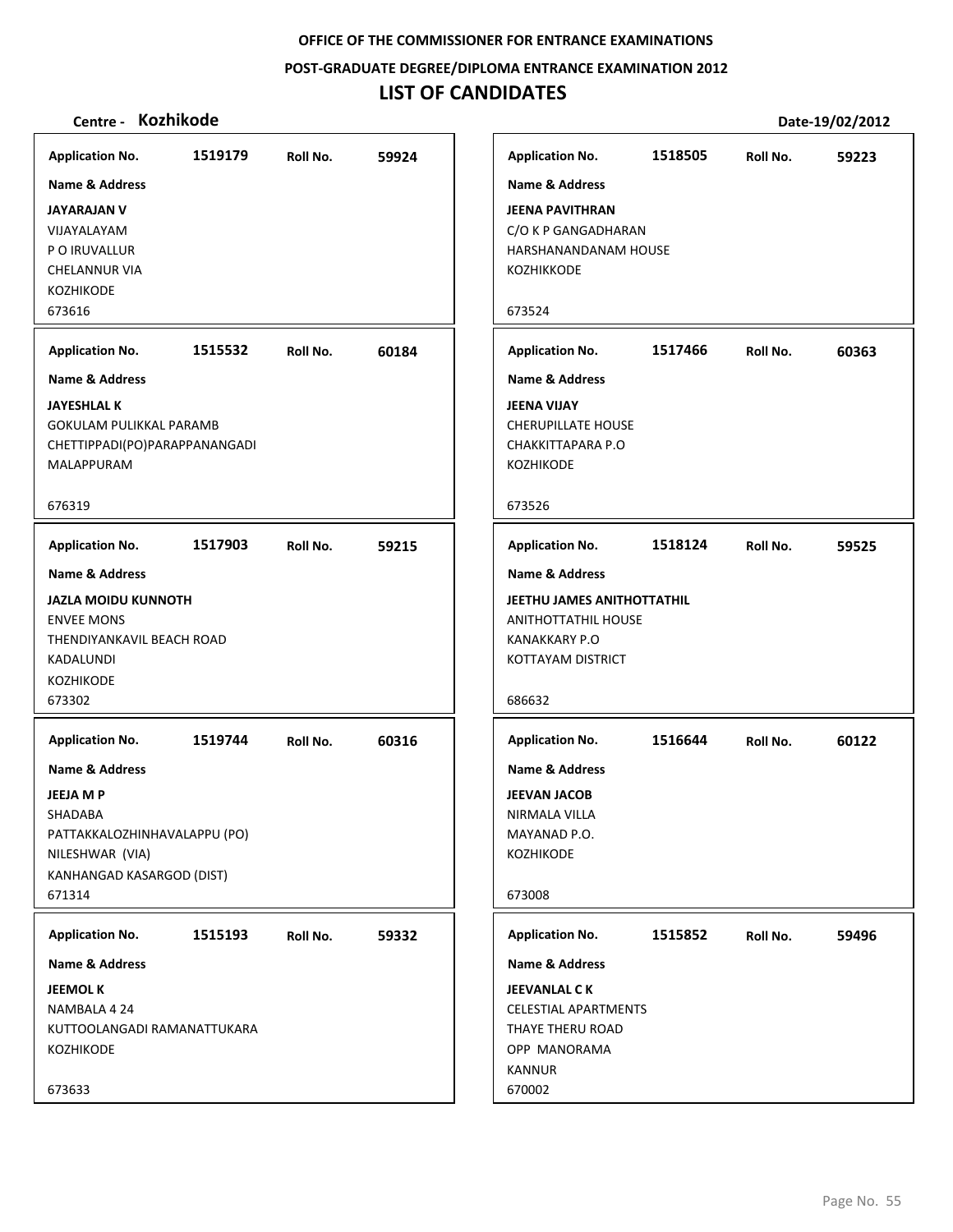**POST‐GRADUATE DEGREE/DIPLOMA ENTRANCE EXAMINATION 2012**

# **LIST OF CANDIDATES**

| <b>Application No.</b>                                                                                                                                       | 1520191 | Roll No. | 59936 |
|--------------------------------------------------------------------------------------------------------------------------------------------------------------|---------|----------|-------|
| Name & Address<br><b>JEFFY CHAKKITTA JACOB</b><br><b>CHAKKITTAYIL HOUSE</b><br>MELPADOM P.O.<br><b>MANNAR</b><br>ALLEPEY<br>689627                           |         |          |       |
| <b>Application No.</b>                                                                                                                                       | 1516386 | Roll No. | 59965 |
| <b>Name &amp; Address</b><br><b>JENSY KN</b><br>SOUPARNIKA<br>VELIMUKKU P.O.<br>CHELARI<br><b>MALAPPURAM KERALA</b><br>676317                                |         |          |       |
| <b>Application No.</b>                                                                                                                                       | 1520389 | Roll No. | 59553 |
| Name & Address<br><b>JESEENA MATHATH</b><br>GOVIND<br>VANNANKANDY<br>PANDAKKAL<br><b>MAHE</b><br>673310                                                      |         |          |       |
| <b>Application No.</b><br><b>Name &amp; Address</b><br><b>JESLIN K ALI</b><br><b>VELLILOTT HOUSE</b><br>CHENOLI PO<br>PERAMBRA<br><b>KOZHIKODE</b><br>673525 | 1515533 | Roll No. | 60261 |
| <b>Application No.</b>                                                                                                                                       | 1515942 | Roll No. | 59651 |
| Name & Address<br><b>JEZEELAK</b><br>JEZEELA K<br>KARANGADAN HOUSE KARKITAKAM<br>KADANNAMANNA P.O MANKADA VIA<br>MALAPPURAM DISTRICT KERALA.<br>679324       |         |          |       |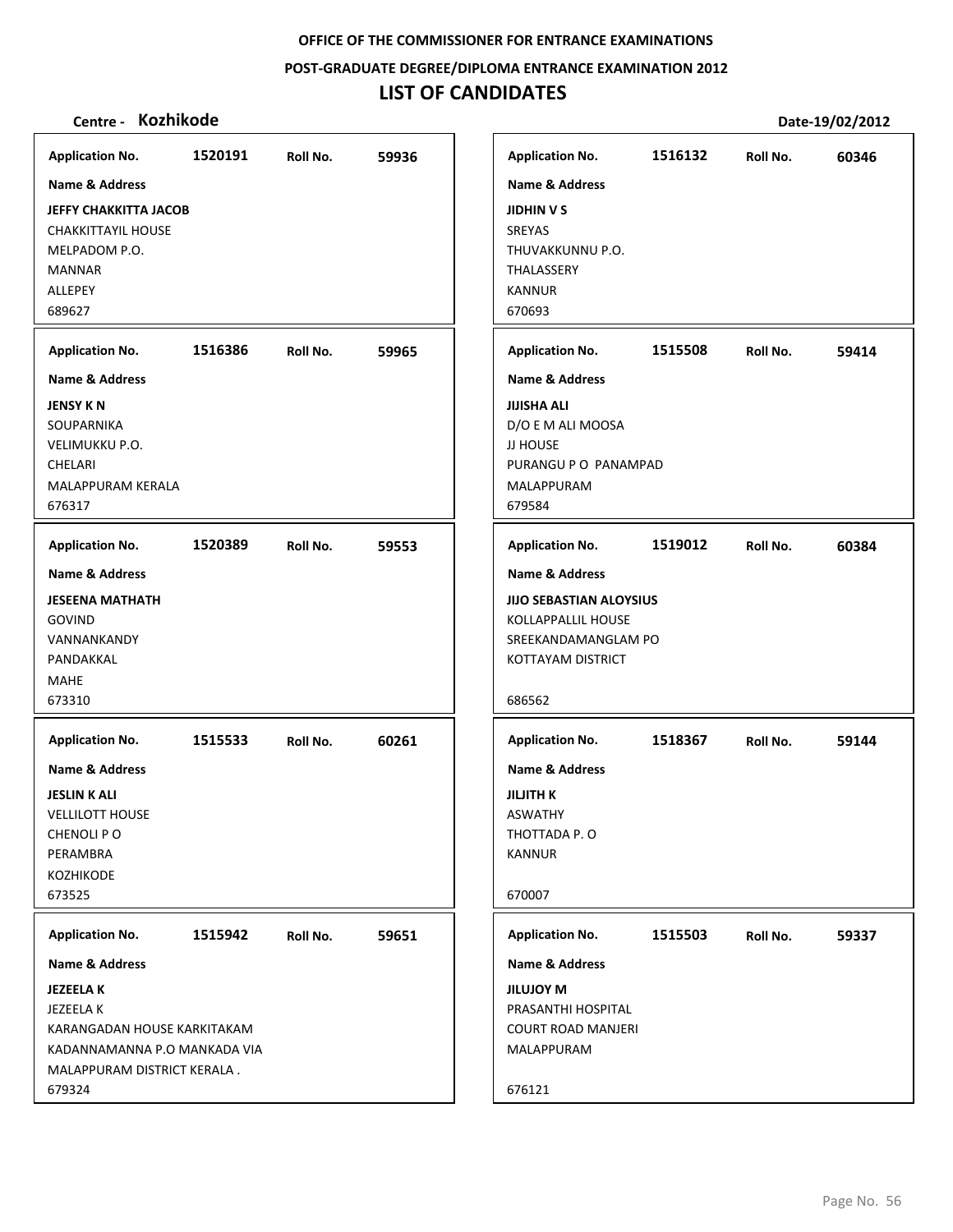**POST‐GRADUATE DEGREE/DIPLOMA ENTRANCE EXAMINATION 2012**

# **LIST OF CANDIDATES**

| <b>Application No.</b>      | 1517874 | Roll No. | 60369 | <b>Application No.</b>    | 1517738 | Roll No. | 60596 |
|-----------------------------|---------|----------|-------|---------------------------|---------|----------|-------|
| Name & Address              |         |          |       | Name & Address            |         |          |       |
| <b>JINEESH A P</b>          |         |          |       | <b>JINUMON MATHEW</b>     |         |          |       |
| <b>USHASS H</b>             |         |          |       | <b>JINUMON MATHEW</b>     |         |          |       |
| <b>KURUVANGAD P O</b>       |         |          |       | ANCHUKANDATHIL HOUSE      |         |          |       |
| <b>KOYILANDY</b>            |         |          |       | MARYLAND P.O              |         |          |       |
| <b>KOZHIKODE</b>            |         |          |       | KOTTAYAM                  |         |          |       |
| 673620                      |         |          |       | 686652                    |         |          |       |
| <b>Application No.</b>      | 1519262 | Roll No. | 60310 | <b>Application No.</b>    | 1515373 | Roll No. | 59489 |
| <b>Name &amp; Address</b>   |         |          |       | <b>Name &amp; Address</b> |         |          |       |
| <b>JINISHA T</b>            |         |          |       | <b>JIPIN GOPI</b>         |         |          |       |
| SHEEJA NILAYAM              |         |          |       | SAYOOJYA                  |         |          |       |
| <b>KARAT HOUSE</b>          |         |          |       | CHEMPAKA HOUSING COLONY   |         |          |       |
| P O CHETTIPADI              |         |          |       | <b>CHEVAYUR</b>           |         |          |       |
| MALAPPURAM                  |         |          |       | <b>CALICUT</b>            |         |          |       |
| 676319                      |         |          |       | 673017                    |         |          |       |
| <b>Application No.</b>      | 1518472 | Roll No. | 60530 | <b>Application No.</b>    | 1518665 | Roll No. | 59610 |
| <b>Name &amp; Address</b>   |         |          |       | <b>Name &amp; Address</b> |         |          |       |
| <b>JINOS BABU C</b>         |         |          |       | <b>JISHA ASOKAN</b>       |         |          |       |
| <b>CHEKIDAPPURATH HOUSE</b> |         |          |       | CHAITHANYA 33/5580        |         |          |       |
| KATTUNGAL                   |         |          |       | <b>GOLF LINK ROAD</b>     |         |          |       |
| <b>IRUMBUZHI P.O</b>        |         |          |       | <b>CHEVAYUR</b>           |         |          |       |
| MALAPPURAM DISTRICT         |         |          |       | <b>KOZHIKODE</b>          |         |          |       |
| 676513                      |         |          |       | 673017                    |         |          |       |
| <b>Application No.</b>      | 1517216 | Roll No. | 59129 | <b>Application No.</b>    | 1516691 | Roll No. | 59353 |
| <b>Name &amp; Address</b>   |         |          |       | <b>Name &amp; Address</b> |         |          |       |
| <b>JINTU MATHEWS</b>        |         |          |       | <b>JISHIN AHMED</b>       |         |          |       |
| KOTTUKULATH-LAVANYA         |         |          |       | AHMED\'S HOUSE            |         |          |       |
| ARAKURSSI                   |         |          |       | KRISHNAN-NAIR ROAD        |         |          |       |
| MANNARKKAD P O              |         |          |       | KARAPARAMBA P O           |         |          |       |
| PALAKKAD                    |         |          |       | <b>CALICUT</b>            |         |          |       |
| 678582                      |         |          |       | 673010                    |         |          |       |
| <b>Application No.</b>      | 1515837 | Roll No. | 60571 | <b>Application No.</b>    | 1517848 | Roll No. | 59753 |
| Name & Address              |         |          |       | <b>Name &amp; Address</b> |         |          |       |
| <b>JINU CK</b>              |         |          |       | <b>JISMI B KRISHNAN</b>   |         |          |       |
| RABUWA MANZIL               |         |          |       | AYSWARYA                  |         |          |       |
| VANIYAMBALAM                |         |          |       | <b>KOVOOR</b>             |         |          |       |
| <b>WANDOOR</b>              |         |          |       | M L A ROAD                |         |          |       |
| MALAPPURAM                  |         |          |       | CALICUT                   |         |          |       |
| 679339                      |         |          |       | 673017                    |         |          |       |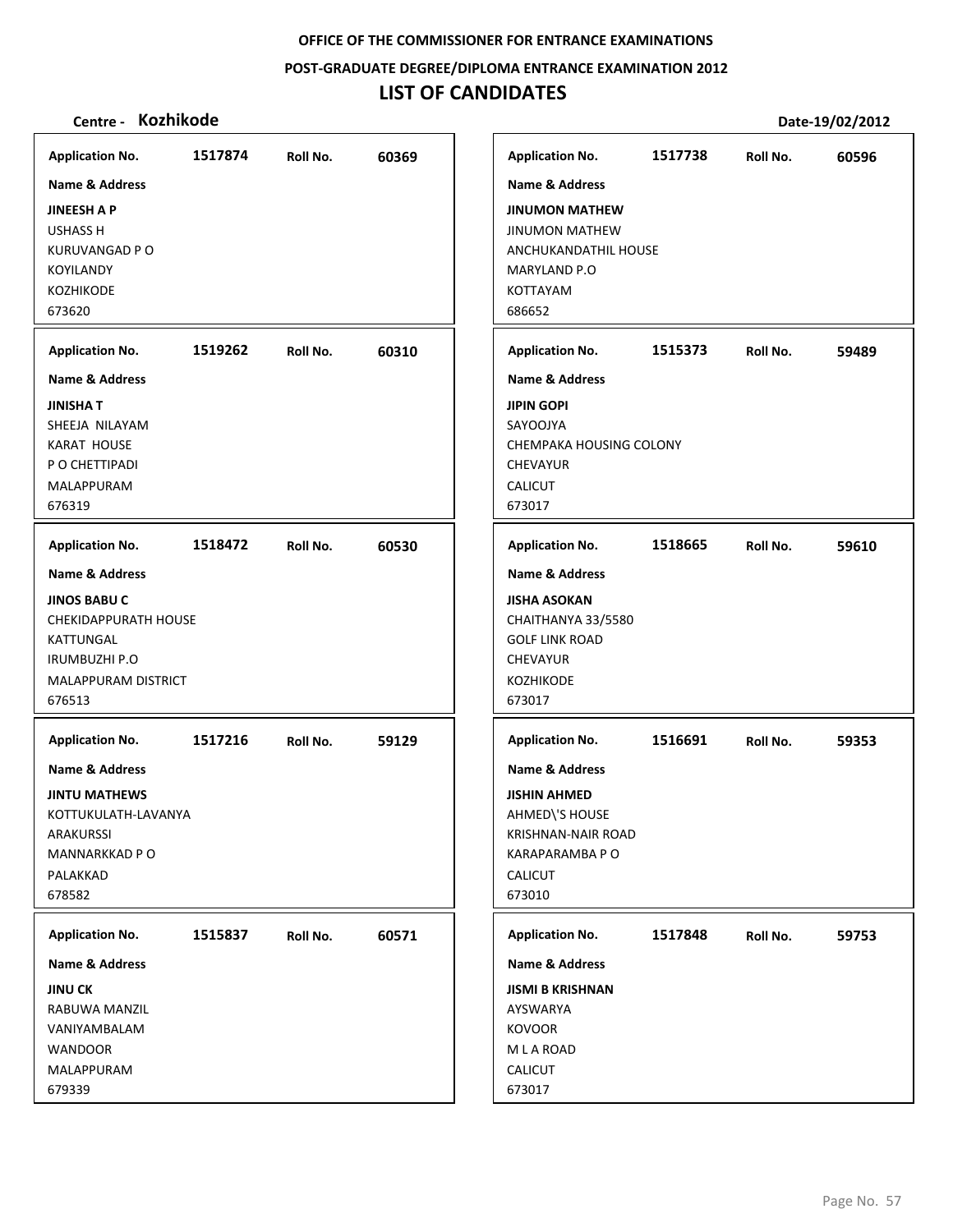**POST‐GRADUATE DEGREE/DIPLOMA ENTRANCE EXAMINATION 2012**

# **LIST OF CANDIDATES**

| <b>Application No.</b>                                                                                                                                | 1517671 | Roll No. | 60519 | <b>Application No.</b>                                                                                                                                  | 1519890 | Roll No. | 59548 |
|-------------------------------------------------------------------------------------------------------------------------------------------------------|---------|----------|-------|---------------------------------------------------------------------------------------------------------------------------------------------------------|---------|----------|-------|
| <b>Name &amp; Address</b>                                                                                                                             |         |          |       | Name & Address                                                                                                                                          |         |          |       |
| <b>JITHESH T</b><br><b>JIJO NIVAS</b><br><b>KOTTAM</b><br><b>MUNDALOOR</b><br><b>KANNUR</b><br>670622                                                 |         |          |       | <b>JOGITHA</b><br>C-6 TEACHERS\' FLATS<br>MUMBAI UNIVERSITY CAMPUS<br>VIDYANAGARI KALINA SANTACRUZ (E)<br>MUMBAI MAHARASHTRA STATE.<br>400098           |         |          |       |
| <b>Application No.</b>                                                                                                                                | 1515337 | Roll No. | 60335 | <b>Application No.</b>                                                                                                                                  | 1516065 | Roll No. | 60498 |
| <b>Name &amp; Address</b>                                                                                                                             |         |          |       | <b>Name &amp; Address</b>                                                                                                                               |         |          |       |
| <b>JITHIN JAGAN SEBASTIAN</b><br>NO 302 GREEN GARDEN APPARTMENT<br>NO 1 MURRARI AVENUE LANDONS ROAD<br><b>KILPAUK</b><br><b>CHENNAI</b><br>600010     |         |          |       | <b>JOHN J ALAPATT</b><br>ALAPATT HOUSE CHINMAYA SCHOOL LANE<br>NELLIKODE PO<br>THONDAYAD<br><b>CALICUT</b><br>673016                                    |         |          |       |
| <b>Application No.</b>                                                                                                                                | 1517193 | Roll No. | 60283 | <b>Application No.</b>                                                                                                                                  | 1516370 | Roll No. | 59272 |
| <b>Name &amp; Address</b><br><b>JITHIN MOHAN</b><br><b>KRIPA</b><br>NARAYANA NAGAR<br>VATAKARA P O<br><b>KOZHIKODE</b><br>673101                      |         |          |       | <b>Name &amp; Address</b><br><b>JOJO JOSEPH</b><br>THOTTICKAL (HOUSE)<br>THIRUVAMPADY(P.O)<br>MARIAPURAM<br><b>CALICUT</b><br>673603                    |         |          |       |
| <b>Application No.</b><br><b>Name &amp; Address</b><br>JITHIN RAJ P<br>PRASADAM<br><b>NEAR SATHRAM</b><br><b>DHARMADAM</b><br><b>KANNUR</b><br>670106 | 1517062 | Roll No. | 60587 | <b>Application No.</b><br>Name & Address<br><b>JOMY P THOMAS</b><br>PERUMCHERIL HOUSE<br>PIPE LINE ROAD<br>MALLAPARAMBA P.O<br><b>CALICUT</b><br>673009 | 1516550 | Roll No. | 60275 |
| <b>Application No.</b>                                                                                                                                | 1515432 | Roll No. | 59259 | <b>Application No.</b>                                                                                                                                  | 1517734 | Roll No. | 60520 |
| <b>Name &amp; Address</b>                                                                                                                             |         |          |       | Name & Address                                                                                                                                          |         |          |       |
| <b>JOB ANTONY VALLAT</b><br>DR JOB ANTONY VALLAT<br><b>KARUNA HOUSE</b><br><b>SULTHAN BATHERY</b><br>WAYANAD<br>673592                                |         |          |       | <b>JOOLIE JOHN K</b><br>KULAKKATTU HOUSE<br><b>VELAMCODE PO</b><br><b>KODENCHERRY VIA</b><br><b>CALICUT</b><br>673580                                   |         |          |       |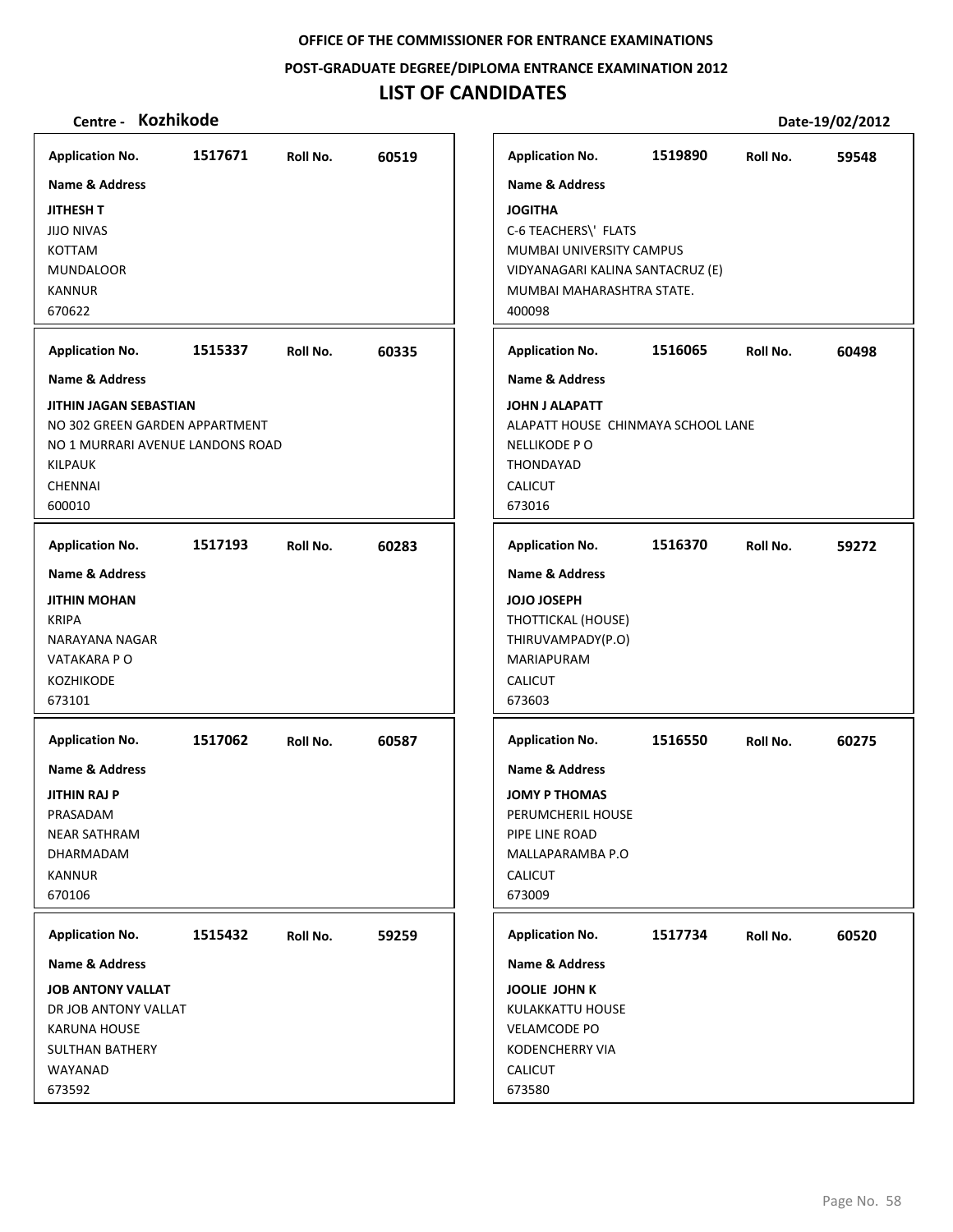**POST‐GRADUATE DEGREE/DIPLOMA ENTRANCE EXAMINATION 2012**

# **LIST OF CANDIDATES**

| <b>Name &amp; Address</b><br><b>Name &amp; Address</b><br><b>JOSE G D'CRUZ</b><br><b>JOYCE MARY MATHEW</b><br>APPU\\\'S<br><b>PARACKAL HOUSE</b><br>NEAR D.H.S.S.<br><b>NEAR SCOUT BHAVAN</b><br><b>VIDYANAGAR PO</b><br>KANHANGAD P.O.<br><b>KASARGOD</b><br><b>KASARAGOD</b><br>671315<br>671123<br>1519630<br>60544<br>Roll No.<br><b>Name &amp; Address</b><br><b>JOSE KURIEN JACOB</b><br>C/O DR JACOB KURIEN<br>P.V.S HOSPITAL<br><b>RAILWAY STATION ROAD</b><br><b>CALICUT</b><br>673002<br>1519625<br><b>WITHHELD</b><br><b>Application No.</b><br><b>Name &amp; Address</b><br><b>JOSHIMA JANARDHANAN</b><br>SHYMAJA<br>NEAR HARISHWARA TEMPLE<br>MUNDOCK MAHE(P.O)<br><b>U.T OF PONDICHERRY</b><br>673310<br>1517829<br>Roll No.<br>59137<br>JOWHAR K KANNIYAN HOUSE<br>KATTUMUNDANADUVATH P O<br>WANDOOR(VIA)MALAPPURAM<br>1516020<br>Roll No.<br>59113<br>MAYILADUMPARAPRESENTATION STOP | <b>Application No.</b>                                                                                              | 1519624 | Roll No. | 60391 |
|------------------------------------------------------------------------------------------------------------------------------------------------------------------------------------------------------------------------------------------------------------------------------------------------------------------------------------------------------------------------------------------------------------------------------------------------------------------------------------------------------------------------------------------------------------------------------------------------------------------------------------------------------------------------------------------------------------------------------------------------------------------------------------------------------------------------------------------------------------------------------------------------------|---------------------------------------------------------------------------------------------------------------------|---------|----------|-------|
| <b>Application No.</b>                                                                                                                                                                                                                                                                                                                                                                                                                                                                                                                                                                                                                                                                                                                                                                                                                                                                               |                                                                                                                     |         |          |       |
| <b>Name &amp; Address</b><br><b>JUMAILA K P</b><br>NEDUVANCHERY HOUSE RABIGH MAHAL<br><b>KURUKA PO</b><br><b>KALPAKANCHERY VIA</b><br><b>MALAPPURAM</b><br>676551<br><b>JUMAN C P</b><br>679324<br><b>JUMJUMI P A</b><br>PRASHANTHI<br>P.O MUKKAM<br>KOZHIKODE<br>673602<br><b>CHEMBRA</b>                                                                                                                                                                                                                                                                                                                                                                                                                                                                                                                                                                                                           | <b>Application No.</b>                                                                                              |         |          |       |
| <b>Application No.</b><br><b>Name &amp; Address</b><br><b>MANKADA - VIA</b><br>MALAPPURAM<br><b>Application No.</b><br><b>Name &amp; Address</b><br>PERUMPADAPPIL<br><b>Application No.</b><br><b>Name &amp; Address</b><br><b>JUNAIDH NEDIYIL</b><br>NEDIYIL HOUSE<br>MEENADATHUR PO                                                                                                                                                                                                                                                                                                                                                                                                                                                                                                                                                                                                                |                                                                                                                     |         |          |       |
| CHAKKUPARAMBIL HOUSE<br>KADANNAMANNA - PO                                                                                                                                                                                                                                                                                                                                                                                                                                                                                                                                                                                                                                                                                                                                                                                                                                                            |                                                                                                                     |         |          |       |
| 1518613                                                                                                                                                                                                                                                                                                                                                                                                                                                                                                                                                                                                                                                                                                                                                                                                                                                                                              |                                                                                                                     |         |          |       |
| 1520946                                                                                                                                                                                                                                                                                                                                                                                                                                                                                                                                                                                                                                                                                                                                                                                                                                                                                              | <b>Application No.</b><br><b>Name &amp; Address</b><br><b>JOWHAR K</b><br>679328                                    |         |          |       |
| MALAPPURAM                                                                                                                                                                                                                                                                                                                                                                                                                                                                                                                                                                                                                                                                                                                                                                                                                                                                                           | <b>Application No.</b><br><b>Name &amp; Address</b><br><b>JOY JOSEPH</b><br><b>CHEVAYUR P O</b><br><b>KOZHIKODE</b> |         |          |       |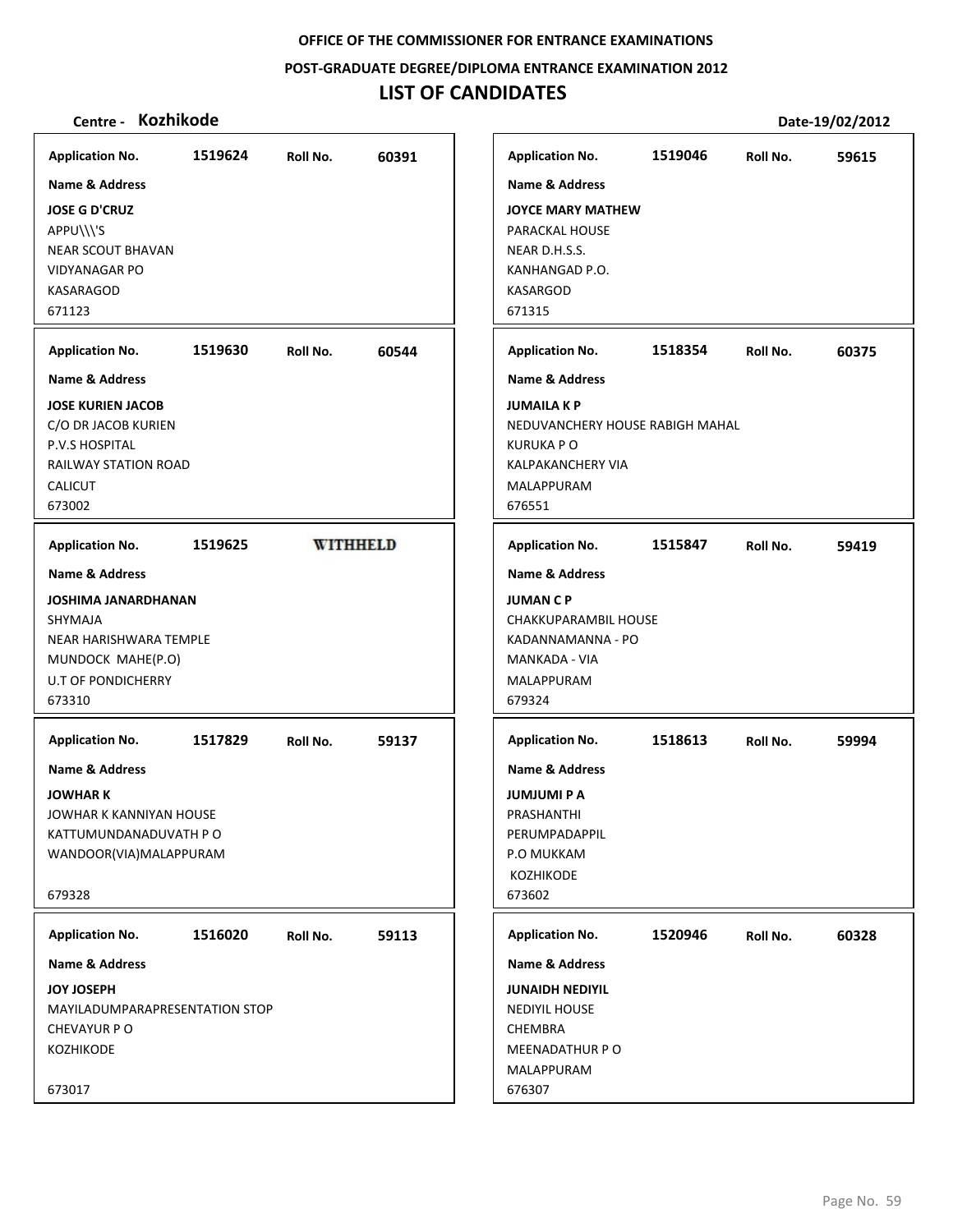**POST‐GRADUATE DEGREE/DIPLOMA ENTRANCE EXAMINATION 2012**

# **LIST OF CANDIDATES**

| <b>Application No.</b>    | 1515889 | Roll No. | 60266 | <b>Application No.</b>    | 1517651 | Roll No. | 60289 |
|---------------------------|---------|----------|-------|---------------------------|---------|----------|-------|
| Name & Address            |         |          |       | <b>Name &amp; Address</b> |         |          |       |
| <b>JUNAINA BEEVI P</b>    |         |          |       | <b>KALA P</b>             |         |          |       |
| <b>ZEST</b>               |         |          |       | \'KALA\' MOYAN ROAD       |         |          |       |
| PULIKKAL PARAMBA          |         |          |       | KANNAPURAM                |         |          |       |
| PANNIYANKARA              |         |          |       | P O CHERUKUNNU            |         |          |       |
| KALLAI P.O KOZHIKODE      |         |          |       | <b>KANNUR KERALA</b>      |         |          |       |
| 673003                    |         |          |       | 670301                    |         |          |       |
| <b>Application No.</b>    | 1518073 | Roll No. | 60371 | <b>Application No.</b>    | 1520606 | Roll No. | 60248 |
| Name & Address            |         |          |       | <b>Name &amp; Address</b> |         |          |       |
| <b>JYOTHI JHA</b>         |         |          |       | <b>KANNIYAN BINUB</b>     |         |          |       |
| 1/3996 F                  |         |          |       | \\\'DARUSSALAM\\\'        |         |          |       |
| <b>SREE GANESH</b>        |         |          |       | CHATHENGOTTUPURAM         |         |          |       |
| PEOPLE'S ROAD WESTHILL    |         |          |       | <b>WANDOOR</b>            |         |          |       |
| <b>CALICUT</b>            |         |          |       | MALAPPURAM                |         |          |       |
| 673001                    |         |          |       | 679328                    |         |          |       |
| <b>Application No.</b>    | 1518038 | Roll No. | 59832 | <b>Application No.</b>    | 1516276 | Roll No. | 59117 |
| <b>Name &amp; Address</b> |         |          |       | <b>Name &amp; Address</b> |         |          |       |
| <b>JYOTHIPRASANTH M</b>   |         |          |       | <b>KARTHIKA K V</b>       |         |          |       |
| RETNALAYAM PRRA 83        |         |          |       | 46/41RAJAN NAGAR          |         |          |       |
| PAZHAYA ROAD              |         |          |       | <b>KOLATHUR</b>           |         |          |       |
| MEDICAL COLLEGE PO        |         |          |       | <b>CHENNAI</b>            |         |          |       |
| TRIVANDRUM                |         |          |       | <b>TAMIL NADU</b>         |         |          |       |
| 695011                    |         |          |       | 600099                    |         |          |       |
| <b>Application No.</b>    | 1519577 | Roll No. | 59313 | <b>Application No.</b>    | 1516205 | Roll No. | 60500 |
| <b>Name &amp; Address</b> |         |          |       | <b>Name &amp; Address</b> |         |          |       |
| <b>KADEEJATH THASNEEM</b> |         |          |       | <b>KARTHIKA M C</b>       |         |          |       |
| DARU SAFA MELPARAMBA      |         |          |       | <b>KARTHIKA MC</b>        |         |          |       |
| KALANAD P.O KASARAGOD     |         |          |       | <b>KARTHIK</b>            |         |          |       |
|                           |         |          |       | RAMANATTUKARA             |         |          |       |
|                           |         |          |       | KOZHIKODE                 |         |          |       |
| 671317                    |         |          |       | 673633                    |         |          |       |
| <b>Application No.</b>    | 1518755 | Roll No. | 60458 | <b>Application No.</b>    | 1516621 | Roll No. | 59814 |
| Name & Address            |         |          |       | <b>Name &amp; Address</b> |         |          |       |
| <b>KAILAS P</b>           |         |          |       | <b>KARTHIKA S</b>         |         |          |       |
| PRASANTHI                 |         |          |       | X11 582 KARTHIKA          |         |          |       |
| <b>FAROOK COLLEGE P O</b> |         |          |       | ARAKINAR P O              |         |          |       |
| <b>CALICUT</b>            |         |          |       | KOZHIKODE                 |         |          |       |
|                           |         |          |       |                           |         |          |       |
| 673632                    |         |          |       | 673028                    |         |          |       |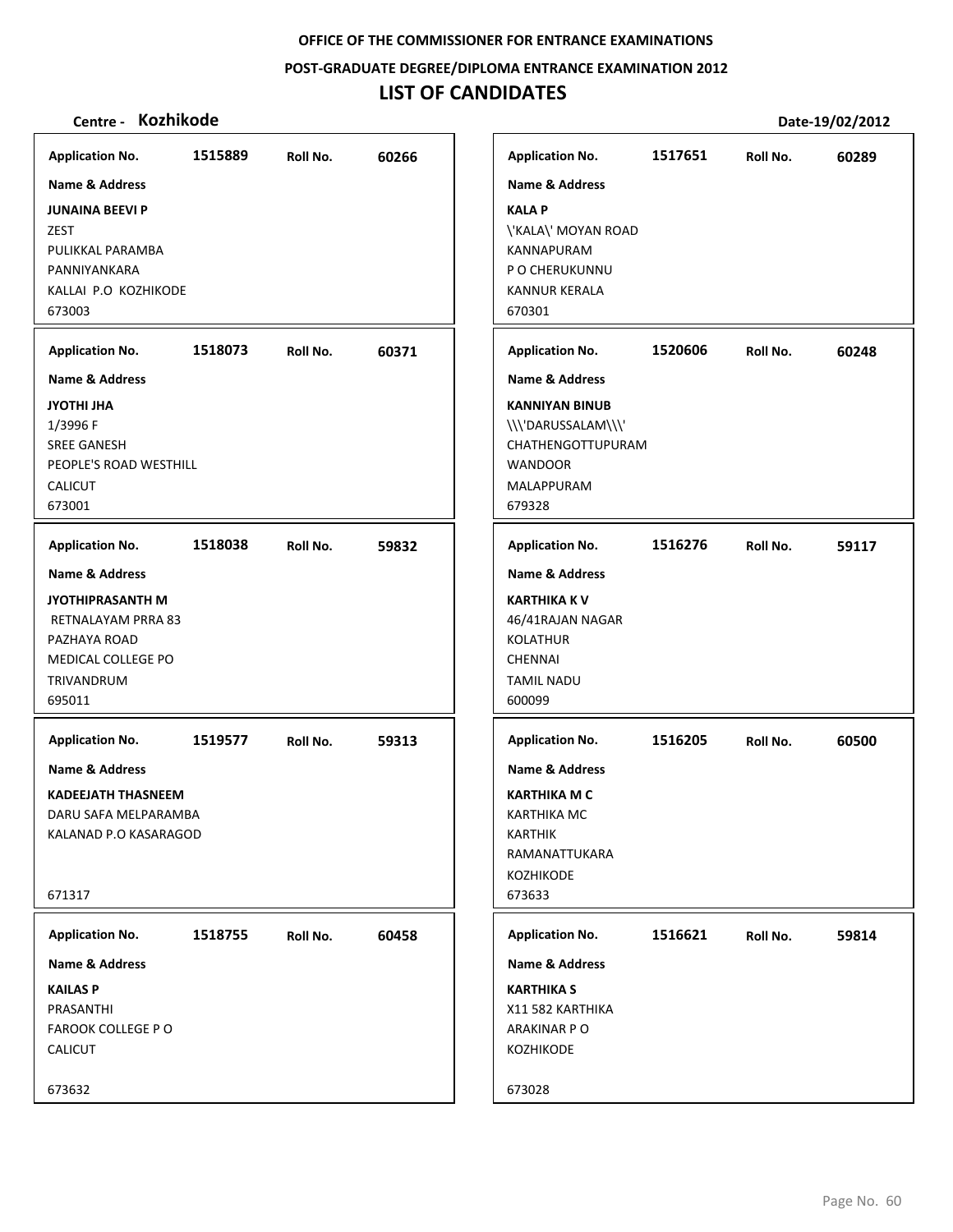#### **POST‐GRADUATE DEGREE/DIPLOMA ENTRANCE EXAMINATION 2012**

# **LIST OF CANDIDATES**

| <b>Application No.</b>                | 1515592 | Roll No. | 60108 | <b>Application No.</b>         | 1517200 | Roll No. | 60360 |
|---------------------------------------|---------|----------|-------|--------------------------------|---------|----------|-------|
| Name & Address                        |         |          |       | <b>Name &amp; Address</b>      |         |          |       |
| <b>KAVITHA T K</b>                    |         |          |       | <b>KETUL PRAMOD E</b>          |         |          |       |
| KRISHNA(H)                            |         |          |       | <b>ERANEZHATH HOUSE</b>        |         |          |       |
| KEEZHARIYUR(PO)                       |         |          |       | NATTIKA P O                    |         |          |       |
| KOYILANDY(VIA)                        |         |          |       | <b>THRISSUR</b>                |         |          |       |
| KOZHIKODE                             |         |          |       | <b>KERALA</b>                  |         |          |       |
| 673324                                |         |          |       | 680566                         |         |          |       |
| <b>Application No.</b>                | 1519956 | Roll No. | 59318 | <b>Application No.</b>         | 1516580 | Roll No. | 59352 |
|                                       |         |          |       |                                |         |          |       |
| <b>Name &amp; Address</b>             |         |          |       | <b>Name &amp; Address</b>      |         |          |       |
| <b>KAVYA VALSARAJ</b>                 |         |          |       | <b>KHAIS KUNINGATT</b>         |         |          |       |
| <b>EDAPPAD HOUSE</b>                  |         |          |       | <b>KUNINGATT HOUSE</b>         |         |          |       |
| P O KAKKAVAYAL                        |         |          |       | <b>KUNINGAD POST</b>           |         |          |       |
| <b>KALPETTA NORTH</b>                 |         |          |       | PURAMERI VIA                   |         |          |       |
| WAYANAD<br>673122                     |         |          |       | <b>VATAKARA CALICUT</b>        |         |          |       |
|                                       |         |          |       | 673503                         |         |          |       |
| <b>Application No.</b>                | 1518020 | Roll No. | 59524 | <b>Application No.</b>         | 1518680 | Roll No. | 59995 |
| <b>Name &amp; Address</b>             |         |          |       | <b>Name &amp; Address</b>      |         |          |       |
| <b>KEERTHI GOPINATHAN NAMBIAR</b>     |         |          |       | <b>KHALEEL MAJID MAYYERI</b>   |         |          |       |
| C/O P. V. PREETHA                     |         |          |       | <b>MAYYERI HOUSE</b>           |         |          |       |
| 'HARITHAM' PEROLE- PALAKKAT LINK ROAD |         |          |       | PARAVANNUR PARAMMALANGADI (PO) |         |          |       |
| CONVENT JUNCTION NILESHWAR            |         |          |       | MALAPPURAM                     |         |          |       |
| <b>KASARGOD</b>                       |         |          |       |                                |         |          |       |
| 671314                                |         |          |       | 676551                         |         |          |       |
| <b>Application No.</b>                | 1518917 | Roll No. | 59383 | <b>Application No.</b>         | 1516364 | Roll No. | 59118 |
| Name & Address                        |         |          |       | <b>Name &amp; Address</b>      |         |          |       |
|                                       |         |          |       |                                |         |          |       |
| <b>KEERTHI PREMCHANDRAN</b>           |         |          |       | <b>KHAYAS OMER KUNHEEN</b>     |         |          |       |
| KEERTHI PREMCHANDRAN                  |         |          |       | <b>CHELAT HOUSE</b>            |         |          |       |
| PREETHIKA                             |         |          |       | KODINATTUMUKKU                 |         |          |       |
| <b>ANANDAN ROAD</b>                   |         |          |       | OLAVANNA P.O.                  |         |          |       |
| ALAVIL KANNUR                         |         |          |       | <b>KOZHIKODE</b>               |         |          |       |
| 670008                                |         |          |       | 673019                         |         |          |       |
| <b>Application No.</b>                | 1520091 | Roll No. | 59704 | <b>Application No.</b>         | 1516193 | Roll No. | 60347 |
| <b>Name &amp; Address</b>             |         |          |       | <b>Name &amp; Address</b>      |         |          |       |
| <b>KEERTHI RAJAN</b>                  |         |          |       | KIDAV DARSHAN NARAYAN          |         |          |       |
| D/O DR.RAJAN                          |         |          |       | <b>MAYFAIR</b>                 |         |          |       |
| SANKAR CLINIC AND NURSING HOME        |         |          |       | NADUVATTOM                     |         |          |       |
| PERAMBRA                              |         |          |       | PO BEYPORE NORTH               |         |          |       |
| <b>KOZHIKODE</b>                      |         |          |       | KOZHIKODE                      |         |          |       |
| 673525                                |         |          |       | 673015                         |         |          |       |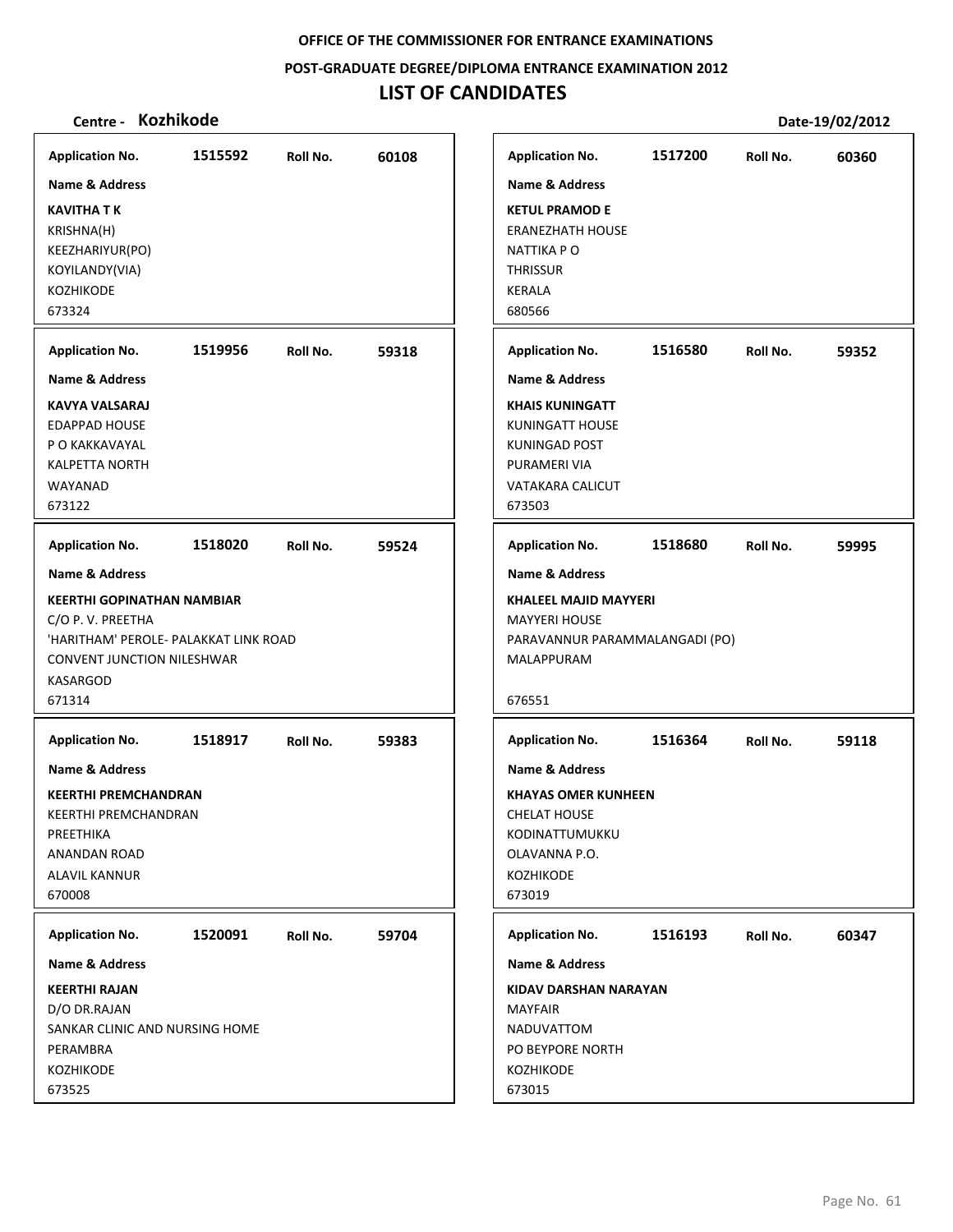**POST‐GRADUATE DEGREE/DIPLOMA ENTRANCE EXAMINATION 2012**

# **LIST OF CANDIDATES**

| <b>Application No.</b>                                                                                                                                                    | 1521059 | Roll No. | 59329 |
|---------------------------------------------------------------------------------------------------------------------------------------------------------------------------|---------|----------|-------|
| <b>Name &amp; Address</b>                                                                                                                                                 |         |          |       |
| <b>KIRAN KAMALASANAN</b><br><b>63 SKYLINE MEADOWS</b><br>CIVIL STATION P.O<br>KOZHIKODE                                                                                   |         |          |       |
| 673020                                                                                                                                                                    |         |          |       |
| <b>Application No.</b>                                                                                                                                                    | 1515210 | Roll No. | 60025 |
| Name & Address                                                                                                                                                            |         |          |       |
| <b>KIRAN RAJAGOPAL</b><br>KRISHNAKRIPA<br><b>TEMPLE NAGAR 162</b><br>PADINJATTINKARA PO KOTTARAKARA<br>KOLLAM<br>691506                                                   |         |          |       |
| <b>Application No.</b>                                                                                                                                                    | 1517618 | Roll No. | 59365 |
| <b>Name &amp; Address</b><br><b>KISHORE KUMAR M P</b><br><b>C.H.C THARIODE</b><br>CHENNALODE<br>P.O CHENNALODEKALPETTA VIA<br>WAYANAD<br>673121<br><b>Application No.</b> | 1516889 | Roll No. | 59740 |
| <b>Name &amp; Address</b><br><b>KRISHNA R</b><br>SOUPARNIKA<br>THEKKUMURI<br>MELEPATTAMBI<br>PALAKKAD<br>679306                                                           |         |          |       |
| <b>Application No.</b>                                                                                                                                                    |         |          |       |
| Name & Address                                                                                                                                                            | 1518739 | Roll No. | 60150 |
| <b>KRISHNADAS M S</b><br>PADINJARETHIL HOUSE<br>PO THICHOOR<br><b>VIA ERUMAPETTY</b><br>THRISSUR<br>680609                                                                |         |          |       |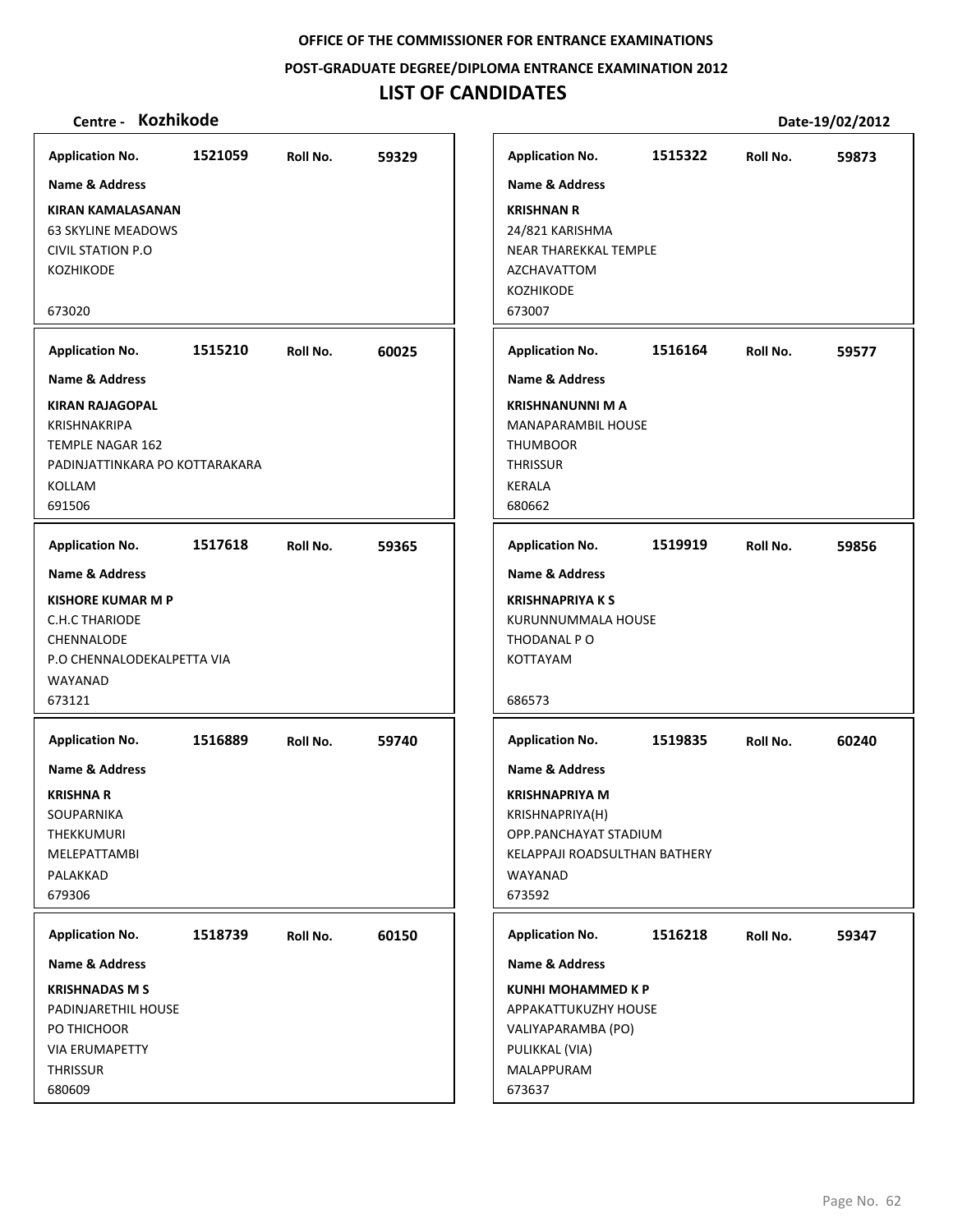#### **POST‐GRADUATE DEGREE/DIPLOMA ENTRANCE EXAMINATION 2012**

# **LIST OF CANDIDATES**

| Centre - Kozhikode                                                                                                                                                    |         |          |                 |                                                                                                                                                                            |         |          | Date-19/02/2012 |
|-----------------------------------------------------------------------------------------------------------------------------------------------------------------------|---------|----------|-----------------|----------------------------------------------------------------------------------------------------------------------------------------------------------------------------|---------|----------|-----------------|
| <b>Application No.</b>                                                                                                                                                | 1520536 |          | <b>WITHHELD</b> | <b>Application No.</b>                                                                                                                                                     | 1516283 | Roll No. | 59271           |
| <b>Name &amp; Address</b><br><b>KUSH DUGAD</b><br>DUGADS SONO DIAGNOSTIC CENTRE<br>28/197-APOTTAMMAL JNMAVOOR ROAD<br>P.O.CHEVERAMBALAMKOZHIKODE-673017<br>673017     |         |          |                 | <b>Name &amp; Address</b><br>LAKSHMI PRIYA U<br>SREELAKSHMI<br>THRIKKARIYOOR PO<br>KOTHAMANGALAM<br>ERNAKULAM<br>686692                                                    |         |          |                 |
| <b>Application No.</b>                                                                                                                                                | 1517597 | Roll No. | 60057           | <b>Application No.</b>                                                                                                                                                     | 1519290 | Roll No. | 59541           |
| <b>Name &amp; Address</b><br>LAKSHMI K P<br>1/3800 SREELAKSHMI(H)<br><b>BILATHIKULAM ROAD</b><br><b>CALICUT</b><br>673006                                             |         |          |                 | <b>Name &amp; Address</b><br><b>LAKSHMI S KUMAR</b><br>W/O DR BIJESH V V<br><b>VELLARIKKAT HOUSEKOTTAYIL ROAD</b><br>KUNNAMKULAM<br><b>TRICHUR</b><br>680503               |         |          |                 |
| <b>Application No.</b>                                                                                                                                                | 1516320 | Roll No. | 59733           | <b>Application No.</b>                                                                                                                                                     | 1519569 | Roll No. | 60467           |
| Name & Address<br>LAKSHMI KRISHNA V<br>VIJAYAM (H)<br>EDARICODE (PO) KOTTAKKAL<br>MALAPPURAM<br><b>KERALA</b><br>676501                                               |         |          |                 | <b>Name &amp; Address</b><br><b>LALEET SADANAND K</b><br>MITHILA38 51<br>ATHANIKKAL<br>WESTHILL.P.O.<br>KOZHIKODE<br>673005                                                |         |          |                 |
| <b>Application No.</b><br><b>Name &amp; Address</b><br><b>LAKSHMI MENON</b><br>LAKSHMI MENON<br>SREEVALSOM<br><b>FAROOK COLLEGE P O</b><br><b>KOZHIKODE</b><br>673632 | 1515912 | Roll No. | 60572           | <b>Application No.</b><br><b>Name &amp; Address</b><br><b>LALU JONES R</b><br>DR.LALU JONES.R<br>SHARON VILLA POTTAMMAL<br>CHEVARAMBALAM P O<br><b>KOZHIKODE</b><br>673017 | 1518956 | Roll No. | 59999           |
| <b>Application No.</b><br><b>Name &amp; Address</b><br>LAKSHMI NAMBIAR<br>KAYYALA HOUSE<br>MAYYANNUR PO<br>VADAKARA<br><b>KOZHIKODE</b><br>673107                     | 1519808 | Roll No. | 59855           | <b>Application No.</b><br>Name & Address<br><b>LANSLET THOMAS</b><br>KULAPPURATHU HOUSE<br>THIRUVALY.P.O<br>MALAPPURAM<br>679348                                           | 1515228 | Roll No. | 60333           |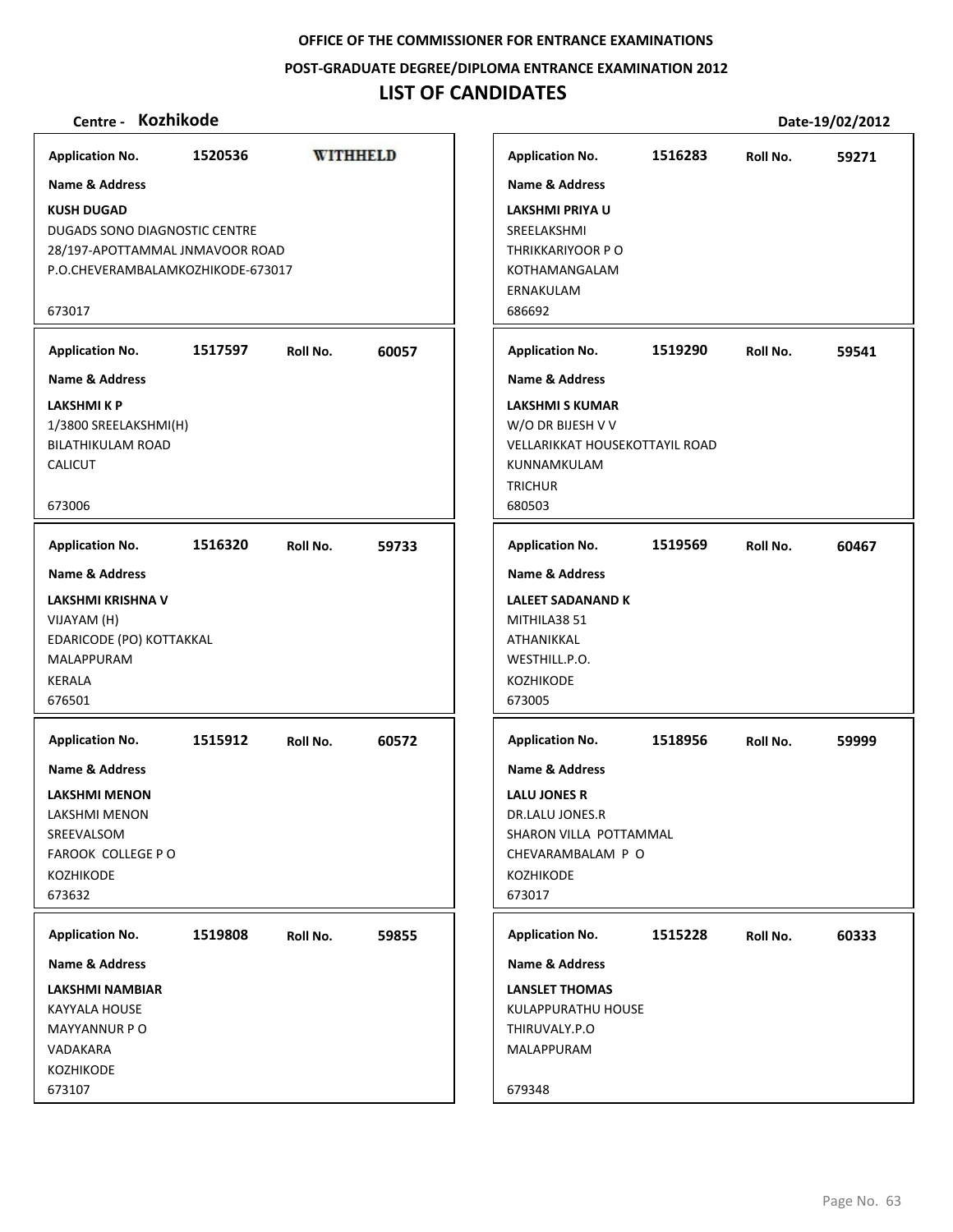**POST‐GRADUATE DEGREE/DIPLOMA ENTRANCE EXAMINATION 2012**

# **LIST OF CANDIDATES**

| <b>Application No.</b>    | 1517625 | Roll No.        | 59442 | <b>Application No.</b>               | 1518784 | Roll No. | 59612 |
|---------------------------|---------|-----------------|-------|--------------------------------------|---------|----------|-------|
| Name & Address            |         |                 |       | <b>Name &amp; Address</b>            |         |          |       |
| <b>LATHA P</b>            |         |                 |       | <b>LEKHAPG</b>                       |         |          |       |
| <b>FOUNTAINHEAD</b>       |         |                 |       | POYILIL HOUSE                        |         |          |       |
| E K NAYANAR NAGAR ROAD    |         |                 |       | ELANKUR P O                          |         |          |       |
| KADAMBERI KANUL P O       |         |                 |       | MANJERI VIA.                         |         |          |       |
| <b>KANNUR</b>             |         |                 |       | MALAPPURAM                           |         |          |       |
| 670564                    |         |                 |       | 676122                               |         |          |       |
|                           |         |                 |       |                                      |         |          |       |
| <b>Application No.</b>    | 1520371 | Roll No.        | 59245 | <b>Application No.</b>               | 1515926 | Roll No. | 59266 |
| <b>Name &amp; Address</b> |         |                 |       | <b>Name &amp; Address</b>            |         |          |       |
| <b>LATHIKA V R</b>        |         |                 |       | <b>LEKSHMI SANKAR K</b>              |         |          |       |
| POWRNAMI                  |         |                 |       | KARANAYIL(H) JAI NAGAR               |         |          |       |
| <b>NALLUR</b>             |         |                 |       | POONKUNNAM                           |         |          |       |
| <b>FEROKE PO</b>          |         |                 |       | <b>THRISSUR</b>                      |         |          |       |
| <b>KOZHIKODE</b>          |         |                 |       |                                      |         |          |       |
| 673631                    |         |                 |       | 680002                               |         |          |       |
| <b>Application No.</b>    | 1518606 | Roll No.        | 59840 | <b>Application No.</b>               | 1518145 | Roll No. | 59910 |
|                           |         |                 |       |                                      |         |          |       |
| Name & Address            |         |                 |       | Name & Address                       |         |          |       |
| <b>LEENAP</b>             |         |                 |       | LIJI P                               |         |          |       |
| AKSHAYA NAIRMADAM ROAD    |         |                 |       | <b>VELUVIL HOUSE</b>                 |         |          |       |
| NALLALAM                  |         |                 |       | K.PURAM P.O                          |         |          |       |
| KOZHIKODE                 |         |                 |       | TANALUR.VIA                          |         |          |       |
|                           |         |                 |       | MALAPPURAM                           |         |          |       |
| 673027                    |         |                 |       | 676307                               |         |          |       |
| <b>Application No.</b>    | 1519567 |                 |       | <b>Application No.</b>               | 1518493 | Roll No. | 59146 |
|                           |         | <b>REJECTED</b> |       |                                      |         |          |       |
| <b>Name &amp; Address</b> |         |                 |       | <b>Name &amp; Address</b>            |         |          |       |
| <b>LEKHA A</b>            |         |                 |       | <b>LIMI MOHANDAS</b>                 |         |          |       |
| NAVANEETH BHAVAN          |         |                 |       | NO. 1395 SREE PARVATHY 3RD A MAIN    |         |          |       |
| EDAT PO                   |         |                 |       | 2ND H CROSS RAMAIAH LAYOUT K K HALLY |         |          |       |
| PAYYANNUR                 |         |                 |       | ST THOMAS TOWN PO                    |         |          |       |
| <b>KANNUR</b>             |         |                 |       | <b>BANGALORE</b>                     |         |          |       |
| 670327                    |         |                 |       | 560084                               |         |          |       |
| <b>Application No.</b>    | 1515346 | Roll No.        | 60488 | <b>Application No.</b>               | 1516589 | Roll No. | 59506 |
| Name & Address            |         |                 |       | Name & Address                       |         |          |       |
| <b>LEKHAP</b>             |         |                 |       | <b>LINEESH T</b>                     |         |          |       |
|                           |         |                 |       | KURUNNAM KANDY THAZHE KUNI           |         |          |       |
| PUDUSSERYKULAM HOUSE      |         |                 |       |                                      |         |          |       |
| NEAR TELEPHONE EXCHANGE   |         |                 |       | <b>KALLACHI PO</b>                   |         |          |       |
| ELATHUR P O               |         |                 |       | VATAKARA                             |         |          |       |
| KOZHIKODE                 |         |                 |       | KOZHIKODE                            |         |          |       |
| 673303                    |         |                 |       | 673506                               |         |          |       |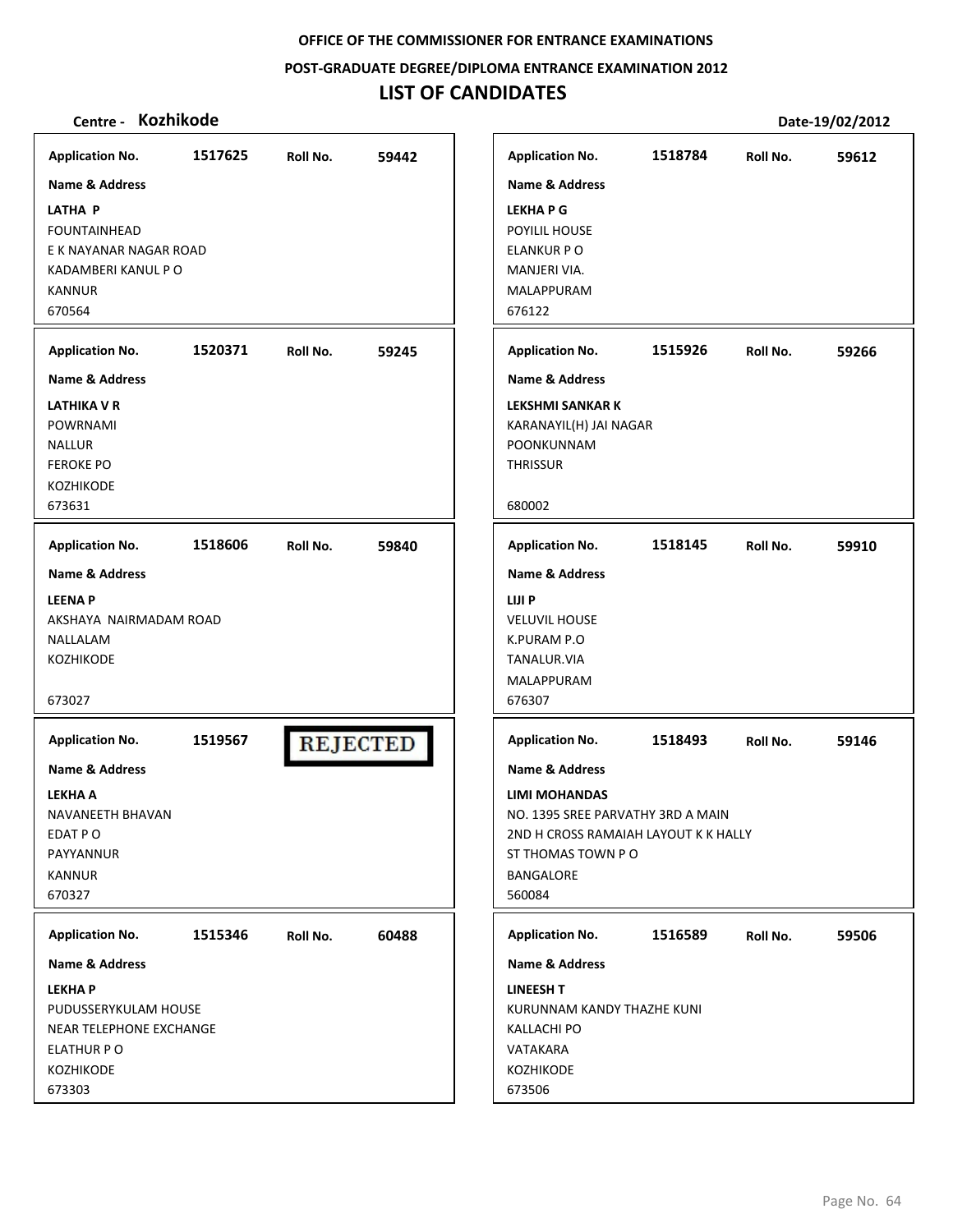**POST‐GRADUATE DEGREE/DIPLOMA ENTRANCE EXAMINATION 2012**

# **LIST OF CANDIDATES**

| <b>Application No.</b>                                                                                                                                                           | 1515648 | Roll No. | 59801 | <b>Application No.</b>                                                                                                                                                | 1518577 | Roll No. | 59224           |
|----------------------------------------------------------------------------------------------------------------------------------------------------------------------------------|---------|----------|-------|-----------------------------------------------------------------------------------------------------------------------------------------------------------------------|---------|----------|-----------------|
| <b>Name &amp; Address</b><br><b>LISNA HAMEED PK</b><br>D/O DR P K ABDUL HAMEED<br>CHEMMANIYODE PO<br>PATTIKKAD VIA<br>MALAPPURAM<br>679325                                       |         |          |       | <b>Name &amp; Address</b><br><b>LULU AZEEZ A</b><br><b>HISHAM</b><br>CHALIL<br>PUTHIYANGADI P O<br><b>CALICUT</b><br>673021                                           |         |          |                 |
| <b>Application No.</b>                                                                                                                                                           | 1520724 | Roll No. | 60632 | <b>Application No.</b>                                                                                                                                                | 1518818 | Roll No. | 60459           |
| <b>Name &amp; Address</b><br><b>LITTY THOMAS</b><br>PUTTAMATTATHIL HOUSE<br>ANGADIKADAVU P O<br><b>KANNUR</b><br>670706                                                          |         |          |       | <b>Name &amp; Address</b><br><b>LULU MANOLY</b><br>C/O DR TK KADEEJA<br><b>SHAMSUL KHAIR</b><br>POONGOTTUKULAM.TIRUR<br>MALAPPURAM<br>676301                          |         |          |                 |
| <b>Application No.</b>                                                                                                                                                           | 1516571 | Roll No. | 60581 | <b>Application No.</b>                                                                                                                                                | 1520515 | Roll No. | 59708           |
| Name & Address<br><b>LIZ MARY PAUL</b><br><b>VETTIAKKUNNEL HOUSE</b><br>KARUKADOM P.O<br>KOTHAMANGALAM<br>ERNAKULAM<br>686691                                                    |         |          |       | <b>Name &amp; Address</b><br><b>LUV DUGAD</b><br>DUGADS SONO DIAGNOSTIC CENTRE<br>28/197-APOTTAMMAL JNMAVOOR ROAD<br>.CHEVERAMBALAM PO KOZHIKODE<br>673017            |         |          |                 |
| <b>Application No.</b><br><b>Name &amp; Address</b><br>LIZZIE CH<br>ABHIRAMAMMAVALIPARAMBA<br>H NO.45/410<br>KUTHIRAVATTOM .P .O<br><b>KOZHIKODE</b><br>673016                   | 1516722 | Roll No. | 59738 | <b>Application No.</b><br><b>Name &amp; Address</b><br><b>MADHAVI MALA R</b><br>SREE SUMA COURT ROAD<br><b>BEHIND BANK OF INDIA</b><br>MALAPPURAM MANJERI<br>676121   | 1520519 | Roll No. | 59862           |
| <b>Application No.</b><br>Name & Address<br><b>LUCY P THALIATH</b><br>33/4741B KOCHUMURI<br>POOLAKANDIPARAMBA<br>NEAR MALAPARAMBA JUNCTION.<br>MALAPARAMBA P.O CALICUT<br>673009 | 1515691 | Roll No. | 59648 | <b>Application No.</b><br><b>Name &amp; Address</b><br><b>MAHAROOF MK</b><br><b>ASHIANA HOUSE</b><br><b>THALIYIL PO</b><br><b>KUTTIADY VIA</b><br>KOZHIKODE<br>673508 | 1519433 |          | <b>WITHHELD</b> |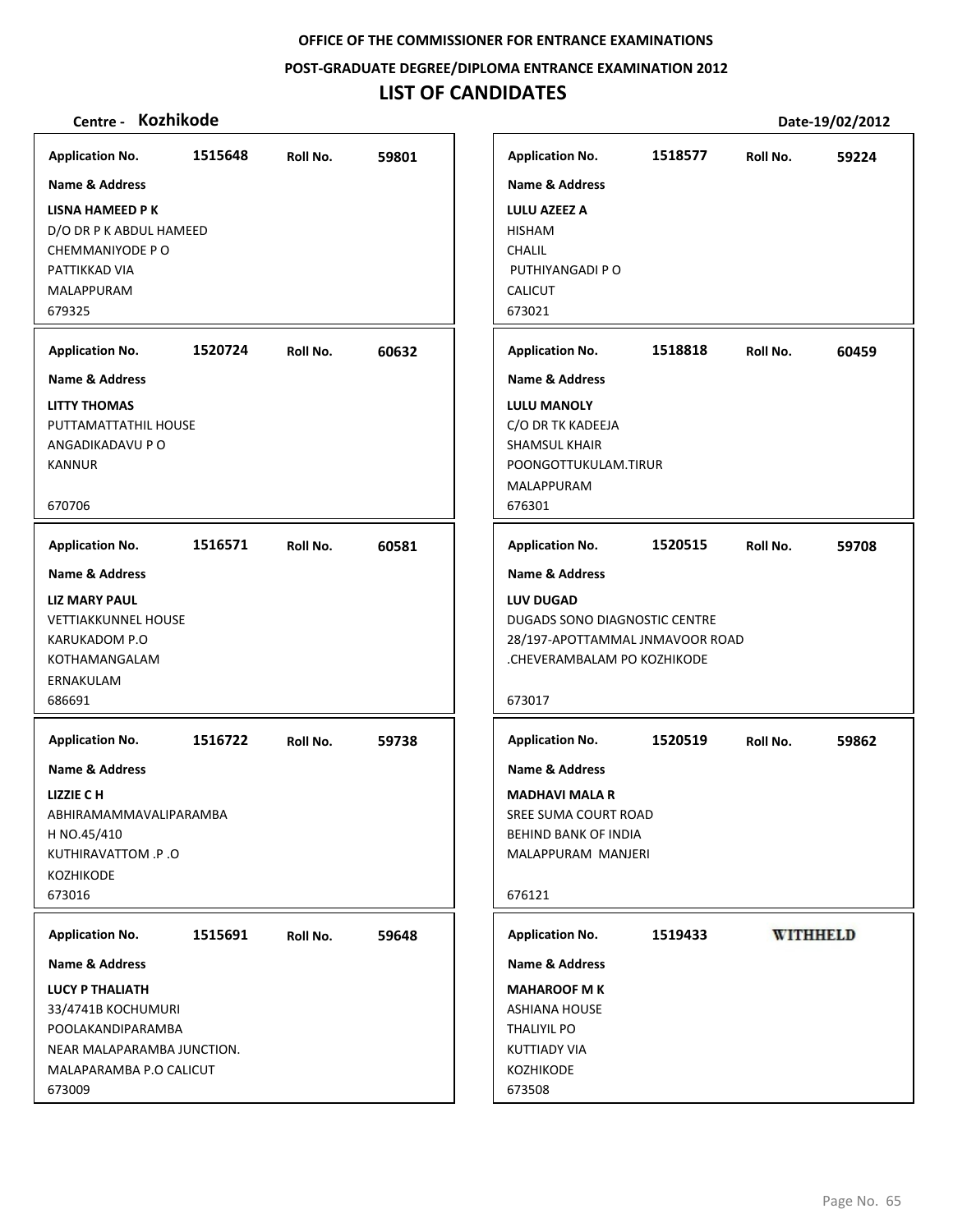**POST‐GRADUATE DEGREE/DIPLOMA ENTRANCE EXAMINATION 2012**

# **LIST OF CANDIDATES**

| <b>Application No.</b>    | 1518041 | Roll No.        | 59909 | <b>Application No.</b>      | 1515222 | Roll No. | 60179 |
|---------------------------|---------|-----------------|-------|-----------------------------|---------|----------|-------|
| Name & Address            |         |                 |       | <b>Name &amp; Address</b>   |         |          |       |
| <b>MAHASOOMA N</b>        |         |                 |       | <b>MANESH MOHAN R</b>       |         |          |       |
| NEENDRATHODIYIL HOUSE     |         |                 |       | <b>MOHANAM</b>              |         |          |       |
| PALACHODU                 |         |                 |       | THAZHAMEL                   |         |          |       |
| <b>VALANCHERY PO</b>      |         |                 |       | <b>ANCHAL</b>               |         |          |       |
| MALAPPURAM                |         |                 |       | <b>KOLLAM</b>               |         |          |       |
| 676552                    |         |                 |       | 691306                      |         |          |       |
|                           |         |                 |       |                             |         |          |       |
| <b>Application No.</b>    | 1520205 | <b>WITHHELD</b> |       | <b>Application No.</b>      | 1520310 | Roll No. | 60091 |
| <b>Name &amp; Address</b> |         |                 |       | <b>Name &amp; Address</b>   |         |          |       |
| <b>MAHESH R P</b>         |         |                 |       | <b>MANGALA RAJEEVAN</b>     |         |          |       |
| <b>CITADEL</b>            |         |                 |       | NIRMALYAM                   |         |          |       |
| THOTTADA                  |         |                 |       | BAKKALAM                    |         |          |       |
| <b>KANNUR</b>             |         |                 |       | KANUL P.O                   |         |          |       |
|                           |         |                 |       | <b>KANNUR</b>               |         |          |       |
| 670007                    |         |                 |       | 670564                      |         |          |       |
| <b>Application No.</b>    | 1519022 | Roll No.        | 60537 | <b>Application No.</b>      | 1518740 | Roll No. | 60227 |
| Name & Address            |         |                 |       | Name & Address              |         |          |       |
| <b>MAJIDA HAMZA</b>       |         |                 |       | <b>MANJU A</b>              |         |          |       |
| PALANTHODI HOUSE          |         |                 |       | JAYAGEETHAM                 |         |          |       |
| MONGAM PO                 |         |                 |       | ARUKIZHAYA RING ROAD        |         |          |       |
| MALAPPURAM                |         |                 |       | <b>MANJERI P O</b>          |         |          |       |
|                           |         |                 |       | MALAPPURAM                  |         |          |       |
| 673642                    |         |                 |       | 676121                      |         |          |       |
|                           |         |                 |       |                             |         |          |       |
| <b>Application No.</b>    | 1518971 | Roll No.        | 60076 | <b>Application No.</b>      | 1520710 | Roll No. | 60326 |
| <b>Name &amp; Address</b> |         |                 |       | <b>Name &amp; Address</b>   |         |          |       |
| <b>MANEESHPT</b>          |         |                 |       | <b>MANJULA K P</b>          |         |          |       |
| PUTHUKKUDITHAZHA-HOUSE    |         |                 |       | KILIYILE PARAMBIL HOUSE     |         |          |       |
| <b>KIZHUR PO</b>          |         |                 |       | TANALUR PO                  |         |          |       |
| PAYYOLI VIA               |         |                 |       | K.PURAM                     |         |          |       |
| <b>KOZHIKODE</b>          |         |                 |       | MALAPPURAM DIST KERALA      |         |          |       |
| 673522                    |         |                 |       | 676307                      |         |          |       |
| <b>Application No.</b>    | 1518189 | Roll No.        | 59449 | <b>Application No.</b>      | 1517839 | Roll No. | 59445 |
| Name & Address            |         |                 |       | Name & Address              |         |          |       |
| <b>MANESH K</b>           |         |                 |       | <b>MANJUNATH KUTTAPPAN</b>  |         |          |       |
| THUSHARAM                 |         |                 |       | <b>VARIYAN VETTIL HOUSE</b> |         |          |       |
| ARIYIL PO                 |         |                 |       | AVITANALLOR P O             |         |          |       |
| PATTUVAM                  |         |                 |       | NADUVANNUR VIA              |         |          |       |
| TALIPARAMBA KANNUR        |         |                 |       | KUTTALIDA KOZHIKODE         |         |          |       |
| 670143                    |         |                 |       | 673618                      |         |          |       |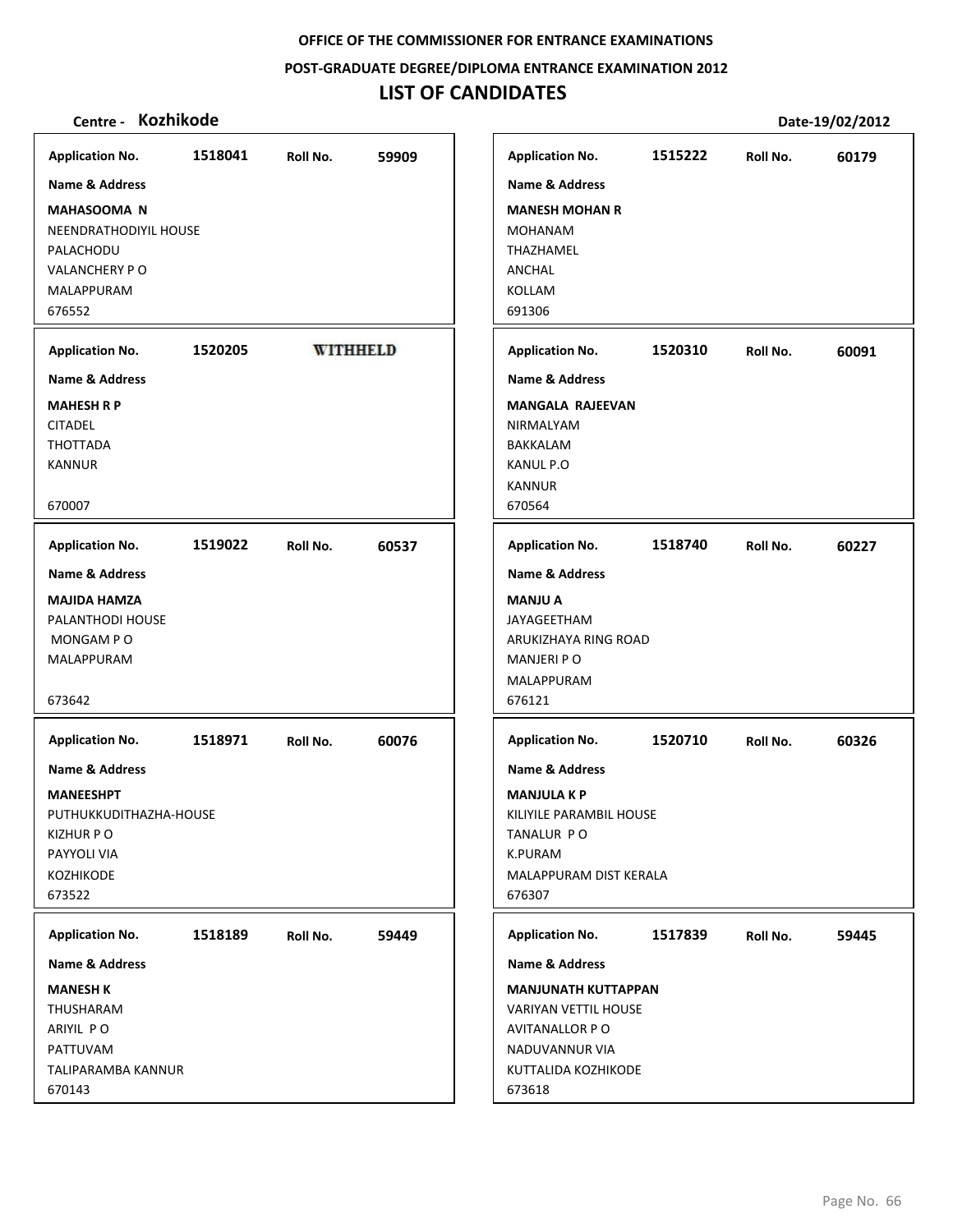**POST‐GRADUATE DEGREE/DIPLOMA ENTRANCE EXAMINATION 2012**

# **LIST OF CANDIDATES**

| <b>Application No.</b>        | 1515826 | Roll No. | 60265 | <b>Application No.</b>    | 1516538 | Roll No. | 60121 |
|-------------------------------|---------|----------|-------|---------------------------|---------|----------|-------|
| Name & Address                |         |          |       | <b>Name &amp; Address</b> |         |          |       |
| <b>MANJUSHA A V</b>           |         |          |       | <b>MANU JOSE</b>          |         |          |       |
| <b>MANJEETH VIHAR</b>         |         |          |       | THATHAKKATTU HOUSE        |         |          |       |
| PUNNAKKULANGARA               |         |          |       | PERUVANNAMOOZHI P O       |         |          |       |
| KANUL P O                     |         |          |       | PERAMBRA VIA              |         |          |       |
|                               |         |          |       |                           |         |          |       |
| <b>KANNUR</b>                 |         |          |       | KOZHIKODE                 |         |          |       |
| 670564                        |         |          |       | 673528                    |         |          |       |
| <b>Application No.</b>        | 1518335 | Roll No. | 59913 | <b>Application No.</b>    | 1515237 | Roll No. | 60562 |
| <b>Name &amp; Address</b>     |         |          |       | <b>Name &amp; Address</b> |         |          |       |
| <b>MANOGNA DAS ORAVAKANDY</b> |         |          |       | <b>MANU MATHEW</b>        |         |          |       |
| <b>VELIETH HOUSE</b>          |         |          |       | <b>THEKKEKARA HOUSE</b>   |         |          |       |
| NETTUR PO                     |         |          |       | SREEKANDAPURAM PO         |         |          |       |
| <b>TELLICHERRY</b>            |         |          |       | <b>KANNUR DISTRICT</b>    |         |          |       |
| KERALA                        |         |          |       | <b>KERALA</b>             |         |          |       |
| 670105                        |         |          |       | 670631                    |         |          |       |
|                               |         |          |       |                           |         |          |       |
| <b>Application No.</b>        | 1520873 | Roll No. | 59250 | <b>Application No.</b>    | 1518880 | Roll No. | 60075 |
| <b>Name &amp; Address</b>     |         |          |       | <b>Name &amp; Address</b> |         |          |       |
| <b>MANOJ K</b>                |         |          |       | <b>MANUS</b>              |         |          |       |
| <b>ASWATHI</b>                |         |          |       | <b>UDAYAM E5 48</b>       |         |          |       |
| MANISSERY PO                  |         |          |       | <b>KSHB COLONY</b>        |         |          |       |
| <b>OTTAPALAM</b>              |         |          |       | MEDICAL COLLEGE PO        |         |          |       |
| PALAKKAD                      |         |          |       | KOZHIKKODE                |         |          |       |
| 679521                        |         |          |       | 673008                    |         |          |       |
|                               |         |          |       |                           |         |          |       |
| <b>Application No.</b>        | 1516367 | Roll No. | 59195 | <b>Application No.</b>    | 1520361 | Roll No. | 60552 |
| <b>Name &amp; Address</b>     |         |          |       | <b>Name &amp; Address</b> |         |          |       |
|                               |         |          |       |                           |         |          |       |
| <b>MANSOOR KP</b>             |         |          |       | <b>MANUPRATAP KU</b>      |         |          |       |
| <b>ARAFA MANZIL</b>           |         |          |       | <b>JYOTHI HOUSE</b>       |         |          |       |
| AMAYUR                        |         |          |       | <b>MATHIL PO</b>          |         |          |       |
| PATTAMABI                     |         |          |       | PAYYANNUR VIA             |         |          |       |
| PALAKKAD                      |         |          |       | <b>KANNUR</b>             |         |          |       |
| 679303                        |         |          |       | 670307                    |         |          |       |
| <b>Application No.</b>        | 1519383 | Roll No. | 59465 | <b>Application No.</b>    | 1521204 | Roll No. | 59715 |
| <b>Name &amp; Address</b>     |         |          |       | <b>Name &amp; Address</b> |         |          |       |
| <b>MANU AYYAN S</b>           |         |          |       | <b>MARVA E K</b>          |         |          |       |
| ILLAM                         |         |          |       | DARUNNAJATH               |         |          |       |
| RARICHAN ROAD                 |         |          |       | THENHIPALAM               |         |          |       |
| <b>ERANGIPALAM PO</b>         |         |          |       | MALAPPURAM                |         |          |       |
| <b>CALICUT</b>                |         |          |       |                           |         |          |       |
|                               |         |          |       |                           |         |          |       |
| 673006                        |         |          |       | 673636                    |         |          |       |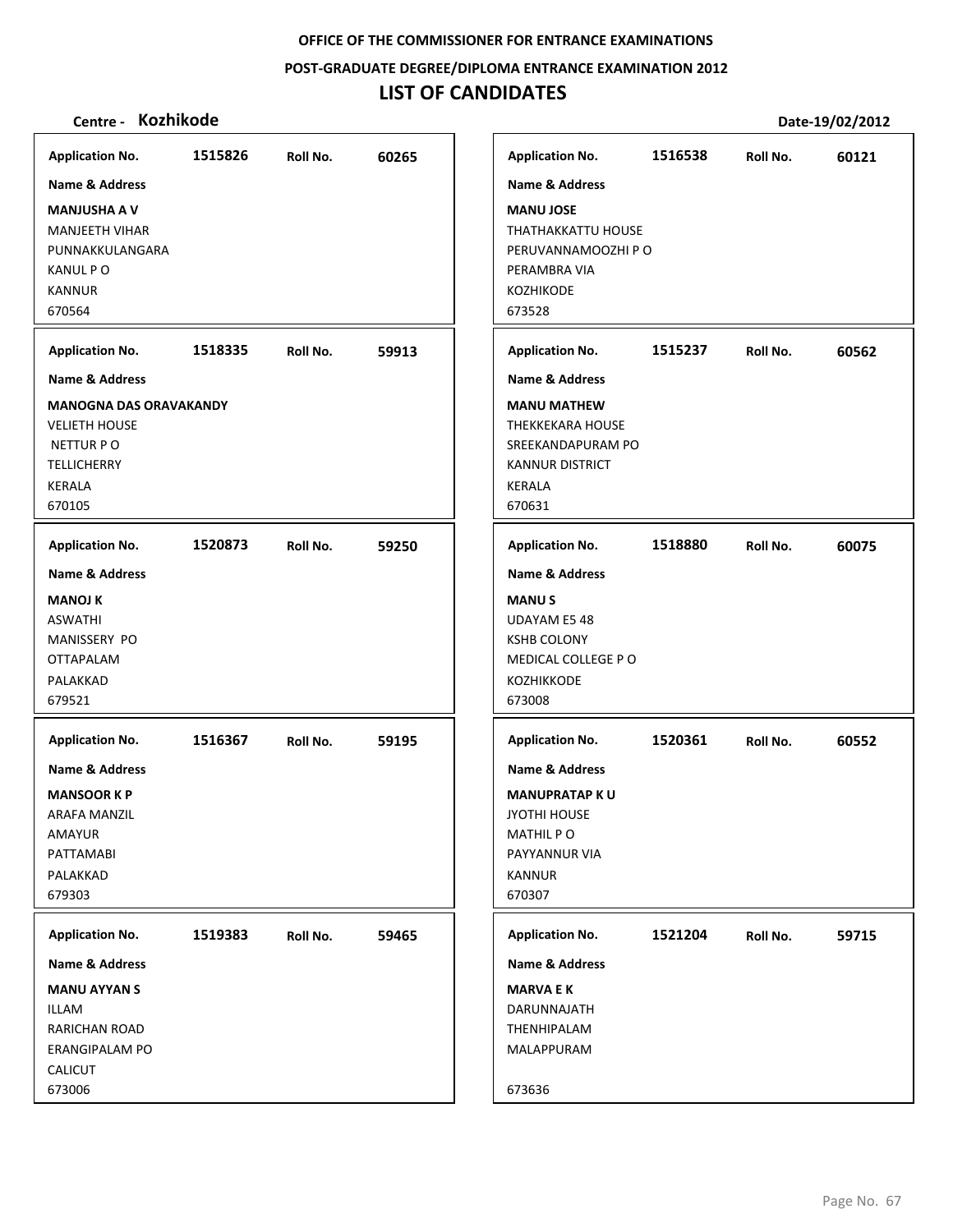**POST‐GRADUATE DEGREE/DIPLOMA ENTRANCE EXAMINATION 2012**

# **LIST OF CANDIDATES**

| <b>Application No.</b>      | 1519211 | Roll No. | 60463 |
|-----------------------------|---------|----------|-------|
| <b>Name &amp; Address</b>   |         |          |       |
| <b>MARY TRESA</b>           |         |          |       |
| W/O DR.ROBY KURIAKOSE       |         |          |       |
| MALIAKAL HOUSEOZHUKKARA     |         |          |       |
| <b>MAYANAD</b>              |         |          |       |
| <b>KOZHIKODE</b>            |         |          |       |
| 673008                      |         |          |       |
| <b>Application No.</b>      | 1516482 | Roll No. | 60428 |
| <b>Name &amp; Address</b>   |         |          |       |
| <b>MAYACC</b>               |         |          |       |
| AMRITHASREE                 |         |          |       |
| <b>MANGAD</b>               |         |          |       |
| P.O.KALLIASSERI             |         |          |       |
| <b>KANNUR</b>               |         |          |       |
| 670562                      |         |          |       |
| <b>Application No.</b>      | 1520675 | Roll No. | 59787 |
| <b>Name &amp; Address</b>   |         |          |       |
| <b>MAYA K</b>               |         |          |       |
| YADUKULAM                   |         |          |       |
| THAYYIL.PO                  |         |          |       |
| MARAKKARKANDY               |         |          |       |
| <b>KANNUR</b>               |         |          |       |
| 670003                      |         |          |       |
| <b>Application No.</b>      | 1520324 | Roll No. | 60399 |
| Name & Address              |         |          |       |
| <b>MEENU GOPALAKRISHNAN</b> |         |          |       |
| \'PRAYAG\'                  |         |          |       |
| <b>KOTTARAM ROAD</b>        |         |          |       |
| ERANJIPALAM P.O.            |         |          |       |
| <b>KOZHIKODE</b>            |         |          |       |
| 673006                      |         |          |       |
|                             |         |          |       |
| <b>Application No.</b>      | 1515921 | Roll No. | 59189 |
| Name & Address              |         |          |       |
| <b>MEERA H THAYYIL</b>      |         |          |       |
| <b>KARADAN HOUSE</b>        |         |          |       |
| NK ROAD TIRURANGADI POST    |         |          |       |
| MALAPPURAM                  |         |          |       |
|                             |         |          |       |
| 676306                      |         |          |       |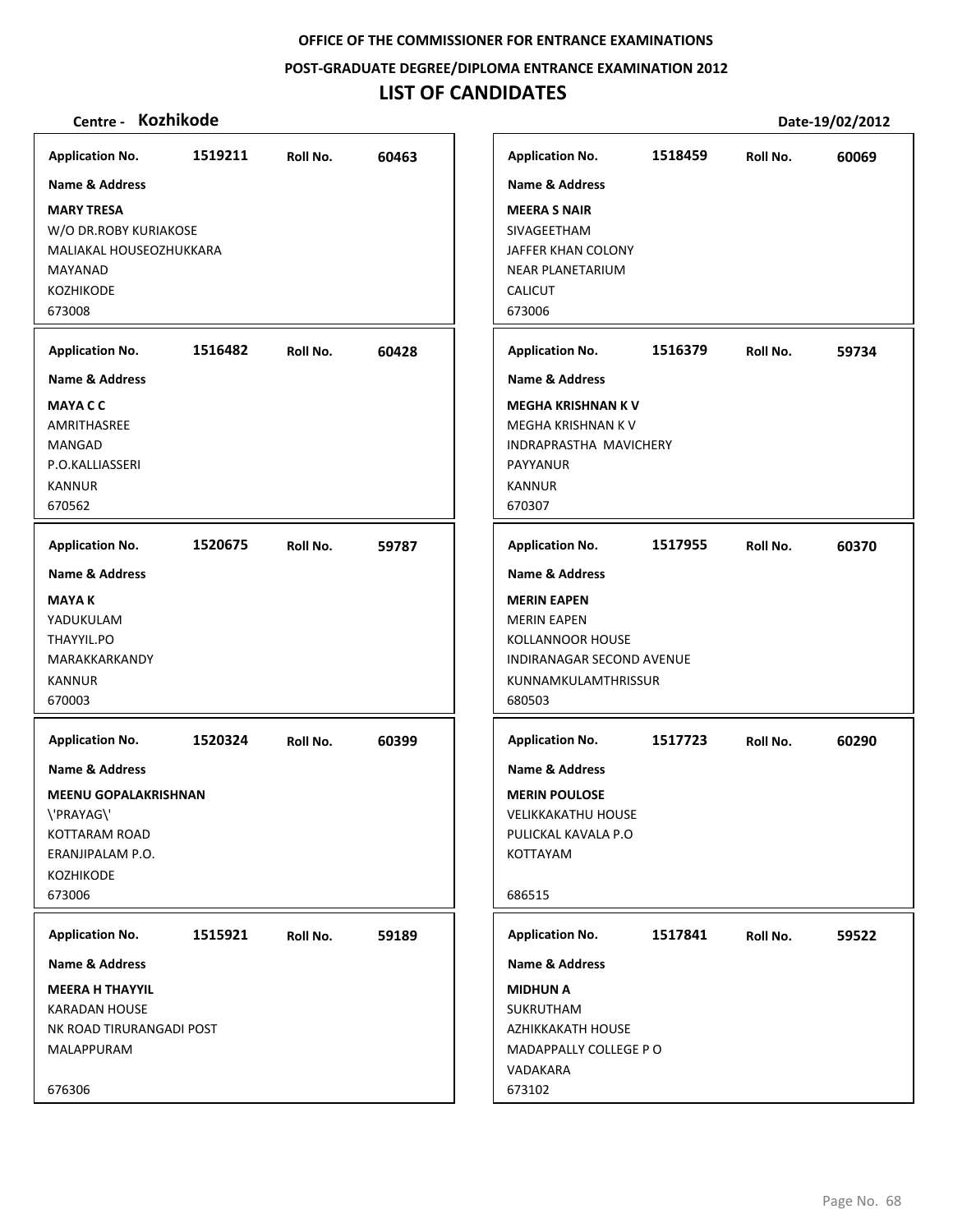**POST‐GRADUATE DEGREE/DIPLOMA ENTRANCE EXAMINATION 2012**

# **LIST OF CANDIDATES**

| <b>Application No.</b>      | 1519633 | Roll No. | 59237 | <b>Application No.</b>              | 1518226 | Roll No. | 60296 |
|-----------------------------|---------|----------|-------|-------------------------------------|---------|----------|-------|
| <b>Name &amp; Address</b>   |         |          |       | <b>Name &amp; Address</b>           |         |          |       |
| <b>MIDHUN C</b>             |         |          |       | <b>MINU BABY</b>                    |         |          |       |
| THAMBURU                    |         |          |       | D/O BABY P M                        |         |          |       |
| MULLAMPARA ROAD             |         |          |       | ANUGRAHA                            |         |          |       |
| MANJERI                     |         |          |       | KOPPALA STREET JEPPINA MOGARU       |         |          |       |
| MALAPPURAM                  |         |          |       | MANGALORE KARNATAKA                 |         |          |       |
| 676121                      |         |          |       | 575009                              |         |          |       |
|                             |         |          |       |                                     |         |          |       |
| <b>Application No.</b>      | 1518258 | Roll No. | 59296 | <b>Application No.</b>              | 1515255 | Roll No. | 59410 |
| <b>Name &amp; Address</b>   |         |          |       | <b>Name &amp; Address</b>           |         |          |       |
| <b>MIDHUN MOHAN N</b>       |         |          |       | <b>MINU JAYAN</b>                   |         |          |       |
| REMYAM                      |         |          |       | C/O DR.ARUN GOPALAKRISHNAN          |         |          |       |
| PIPELINE ROAD               |         |          |       | 27/333A SIVAM                       |         |          |       |
| MALAPARAMBA P.O             |         |          |       | P.O PUTHIYARA                       |         |          |       |
| CALICUTKERALA               |         |          |       | KOZHIKODEKERALA                     |         |          |       |
| 673009                      |         |          |       | 673004                              |         |          |       |
| <b>Application No.</b>      | 1517442 | Roll No. | 59670 | <b>Application No.</b>              | 1519447 | Roll No. | 60618 |
| <b>Name &amp; Address</b>   |         |          |       | <b>Name &amp; Address</b>           |         |          |       |
| <b>MINI</b>                 |         |          |       | <b>MINU NAGESH</b>                  |         |          |       |
| <b>CHANDINI</b>             |         |          |       | MITHUN MINU NIVASMARY GARDENS       |         |          |       |
| PERUMUDIYUR P O             |         |          |       | KOTAVALLAPU                         |         |          |       |
| PALAKKAD                    |         |          |       | ADKATHABAIL                         |         |          |       |
|                             |         |          |       | KASARAGOD                           |         |          |       |
| 679303                      |         |          |       | 671121                              |         |          |       |
| <b>Application No.</b>      | 1519720 | Roll No. | 59469 | <b>Application No.</b>              | 1519579 | Roll No. | 59467 |
| <b>Name &amp; Address</b>   |         |          |       | <b>Name &amp; Address</b>           |         |          |       |
| <b>MINIP</b>                |         |          |       | <b>MINUT</b>                        |         |          |       |
| DR MINI P                   |         |          |       | <b>TATTVAMASI</b>                   |         |          |       |
| SREESAILAM S N 6            |         |          |       | NEAR CHETTIKULAM                    |         |          |       |
| SHIVNAGAR MANJERI           |         |          |       | P O ELATHUR                         |         |          |       |
| <b>MALAPPURAM</b>           |         |          |       | KOZHIKODE                           |         |          |       |
| 676121                      |         |          |       | 673303                              |         |          |       |
|                             |         |          |       |                                     |         |          |       |
| <b>Application No.</b>      | 1519317 | Roll No. | 60311 | <b>Application No.</b>              | 1519186 | Roll No. | 60001 |
| <b>Name &amp; Address</b>   |         |          |       | <b>Name &amp; Address</b>           |         |          |       |
| <b>MINTU MATHEW ABRAHAM</b> |         |          |       | <b>MIRFATH IBRAHIM KV</b>           |         |          |       |
| CHIRAVATHARAYIL(H)          |         |          |       | EDAPAL P O                          |         |          |       |
| PARAMPUZHA P.O              |         |          |       | <b>OPPOSITE GOVERNMENT HOSPITAL</b> |         |          |       |
| KOTTAYAM                    |         |          |       | MALAPPURAM                          |         |          |       |
| 686032                      |         |          |       | 679576                              |         |          |       |
|                             |         |          |       |                                     |         |          |       |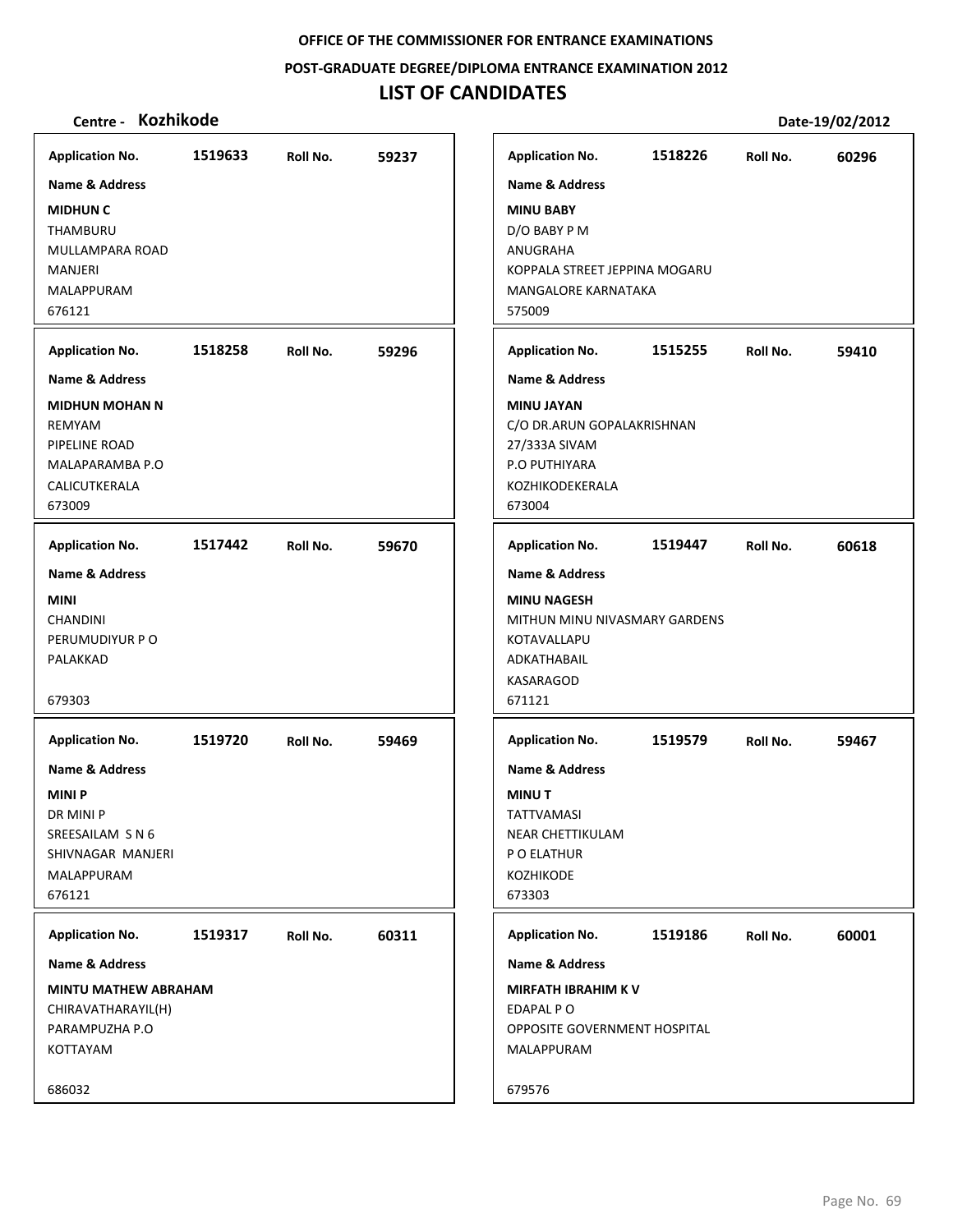**POST‐GRADUATE DEGREE/DIPLOMA ENTRANCE EXAMINATION 2012**

# **LIST OF CANDIDATES**

| <b>Application No.</b>                                                                                                                   | 1520706 | Roll No. | 60172 | <b>Application No.</b>                                                                                                                    | 1516750 | Roll No. | 60354 |
|------------------------------------------------------------------------------------------------------------------------------------------|---------|----------|-------|-------------------------------------------------------------------------------------------------------------------------------------------|---------|----------|-------|
| <b>Name &amp; Address</b>                                                                                                                |         |          |       | <b>Name &amp; Address</b>                                                                                                                 |         |          |       |
| <b>MITHA P K</b><br><b>JYOTHI</b><br><b>ENGOLI PARAMBA</b><br>KADIRUR P.O<br><b>KANNUR</b><br>670642                                     |         |          |       | <b>MOHAMED FAHEEM PK</b><br>PANDIKKADAVATH HOUSE<br><b>POOLAPPEES</b><br>OORAKAM MELMURI (PO)<br><b>MALAPPURAM</b><br>676519              |         |          |       |
|                                                                                                                                          |         |          |       |                                                                                                                                           |         |          |       |
| <b>Application No.</b>                                                                                                                   | 1515223 | Roll No. | 60256 | <b>Application No.</b>                                                                                                                    | 1520408 | Roll No. | 60015 |
| <b>Name &amp; Address</b>                                                                                                                |         |          |       | <b>Name &amp; Address</b>                                                                                                                 |         |          |       |
| <b>MITHUN K</b><br><b>SREEHARI HOUSE</b><br>PUTHUR PO<br>KODUVALLY VIA<br><b>KOZHIKODE</b><br>673572                                     |         |          |       | <b>MOHAMED FAISAL CK</b><br><b>NARIKUTH HOUSE</b><br>PULIIKKAL PO<br><b>MALAPPURAM</b><br>673637                                          |         |          |       |
|                                                                                                                                          |         |          |       |                                                                                                                                           |         |          |       |
| <b>Application No.</b>                                                                                                                   | 1520733 | Roll No. | 59249 | <b>Application No.</b>                                                                                                                    | 1520036 | Roll No. | 60549 |
| <b>Name &amp; Address</b>                                                                                                                |         |          |       | <b>Name &amp; Address</b>                                                                                                                 |         |          |       |
| <b>MITHUN SASI K V</b><br><b>MITHUN SASI K V</b><br>NANDANAMPOOVATHUMPADI PARAMBA<br>KUNDUPARAMBAEDAKKAD P O<br><b>CALICUT</b><br>673005 |         |          |       | <b>MOHAMED FAISAL P</b><br>PARENGAL HOUSE<br>PARAPPUR PO<br>KOTTAKKAL VIA<br>MALAPPURAM<br>676503                                         |         |          |       |
| <b>Application No.</b>                                                                                                                   | 1516116 | Roll No. | 60038 | <b>Application No.</b>                                                                                                                    | 1517024 | Roll No. | 59665 |
| <b>Name &amp; Address</b><br>MITHUNJITH K K<br>OMNIVAS27/1044C<br>KOOTAKILPARAMB<br>KUTHIRAVATTOM P.O<br>KOZHIKODE.<br>673016            |         |          |       | <b>Name &amp; Address</b><br><b>MOHAMED FAWAS N</b><br><b>FAWAZ MANZIL</b><br>THOZHUVANOOR PO<br>VALANCHERY (VIA)<br>MALAPPURAM<br>676557 |         |          |       |
| <b>Application No.</b>                                                                                                                   | 1519229 | Roll No. | 59617 | <b>Application No.</b>                                                                                                                    | 1516487 | Roll No. | 60504 |
| <b>Name &amp; Address</b>                                                                                                                |         |          |       | Name & Address                                                                                                                            |         |          |       |
| <b>MOHAMED ALTHAF V</b><br><b>VILAKKATHIL HOUSE</b><br>RAMAPURAM PO<br>MALAPPURAM                                                        |         |          |       | <b>MOHAMED JASHEER K</b><br>KAINIKKARA HOUSE<br>NEAR KHAYAM THEATRE<br>THUNCHAN ROAD<br><b>TIRUR</b>                                      |         |          |       |
| 679350                                                                                                                                   |         |          |       | 676101                                                                                                                                    |         |          |       |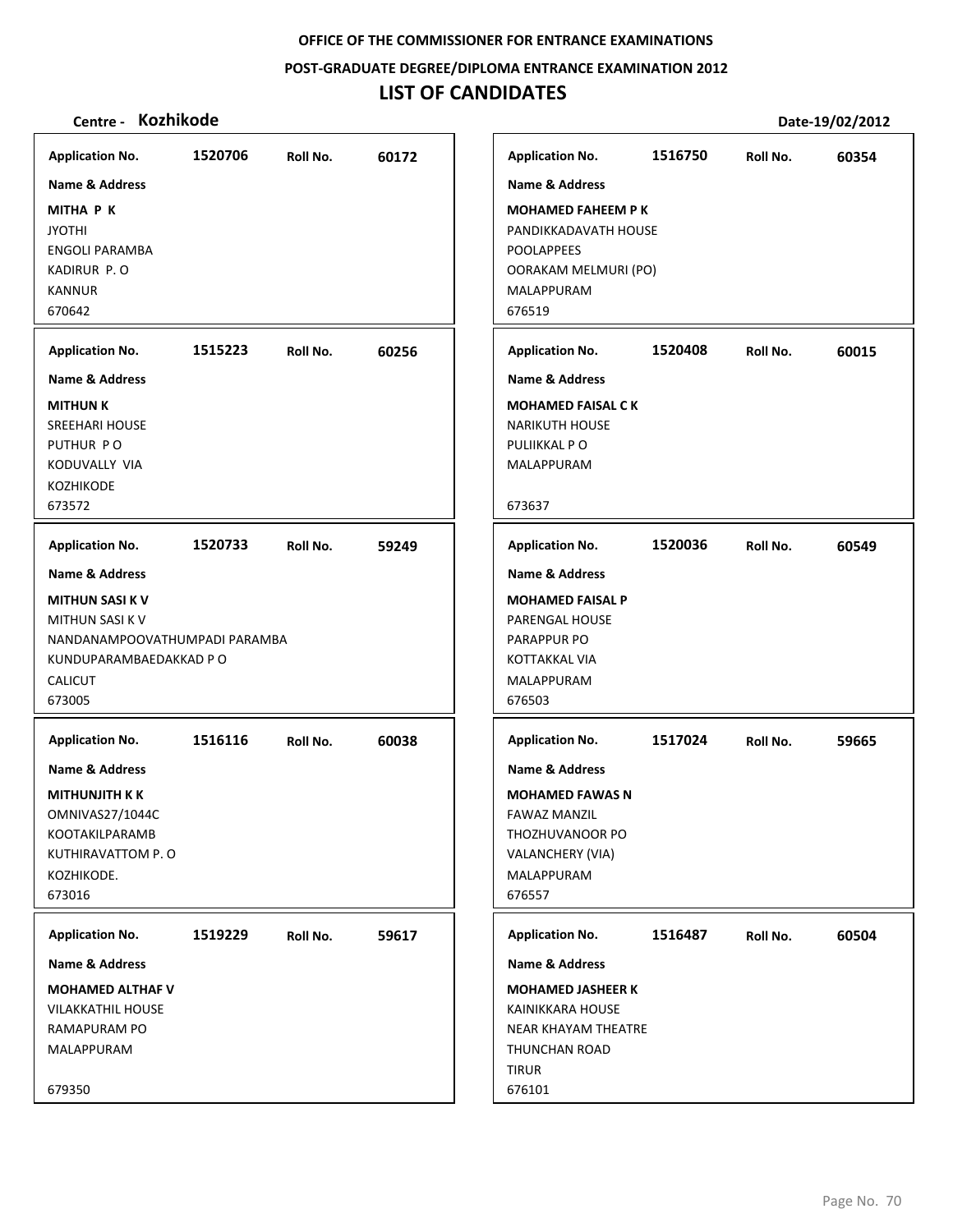**POST‐GRADUATE DEGREE/DIPLOMA ENTRANCE EXAMINATION 2012**

# **LIST OF CANDIDATES**

| <b>Application No.</b>                                                                                                                             | 1518185 | Roll No.        | 59372 | <b>Application No.</b>                                                                                                                | 1516700 | Roll No. | 59430 |
|----------------------------------------------------------------------------------------------------------------------------------------------------|---------|-----------------|-------|---------------------------------------------------------------------------------------------------------------------------------------|---------|----------|-------|
| <b>Name &amp; Address</b>                                                                                                                          |         |                 |       | <b>Name &amp; Address</b>                                                                                                             |         |          |       |
| <b>MOHAMED JIMSHAD M</b><br>MANNIL HOUSEPATTAMBI ROAD<br>PERINTHALMANNA P O<br>MALAPPURAM DISTRICT<br>KERALA<br>679322                             |         |                 |       | <b>MOHAMED YASID C M</b><br>CHERUMADATHIL (H)<br>PARAKKADAVU<br><b>MOONNIYOUR</b><br>MALAPPURAM<br>676311                             |         |          |       |
| <b>Application No.</b>                                                                                                                             | 1519315 | Roll No.        | 60234 | <b>Application No.</b>                                                                                                                | 1515329 | Roll No. | 60181 |
| <b>Name &amp; Address</b>                                                                                                                          |         |                 |       | <b>Name &amp; Address</b>                                                                                                             |         |          |       |
| <b>MOHAMED MUSTHAFA KP</b><br>KAKKATUPARAMBIL HOUSE<br>ANAMANGAD PO<br>PALOLIPPARAMBU<br>PERINTHALMANNA<br>679357                                  |         |                 |       | <b>MOHAMMED AFSALK</b><br><b>AFSAL MANZIL</b><br>MUSLIYARANGADI<br>NEDIYIRUPPU P O<br><b>KONDOTTY MALAPPURAM</b><br>673638            |         |          |       |
| <b>Application No.</b>                                                                                                                             | 1517094 | Roll No.        | 59820 | <b>Application No.</b>                                                                                                                | 1517602 | Roll No. | 60365 |
| <b>Name &amp; Address</b>                                                                                                                          |         |                 |       | <b>Name &amp; Address</b>                                                                                                             |         |          |       |
| <b>MOHAMED RANEESH P P</b><br>PUTHUPARAMBIL HOUSE<br><b>B.P.ANGADI PO</b><br><b>TIRUR</b><br>MALAPPURAM<br>676102                                  |         |                 |       | <b>MOHAMMED AMEEN A K</b><br><b>AMEEN MANZIL</b><br><b>KAKKAD PO</b><br>TIRURANGADI VIA<br>MALAPURAM<br>676306                        |         |          |       |
| <b>Application No.</b>                                                                                                                             | 1520581 | <b>WITHHELD</b> |       | <b>Application No.</b>                                                                                                                | 1521021 | Roll No. | 60021 |
| <b>Name &amp; Address</b><br><b>MOHAMED RIYAZ V P</b><br>MOHAMED RIYAZ V P<br>V P HOUSE SOUTH BAZAR<br>KUTTIPURAM(PO)<br>MALAPPURAM (DT)<br>679571 |         |                 |       | <b>Name &amp; Address</b><br><b>MOHAMMED FAHEEZ T</b><br>THARAKANDATHIL<br>MAHILALAYAM ROAD<br><b>THOTTUMUGHOM</b><br>ALUVA<br>683105 |         |          |       |
| <b>Application No.</b>                                                                                                                             | 1517582 | Roll No.        | 59672 | <b>Application No.</b>                                                                                                                | 1516670 | Roll No. | 60582 |
| Name & Address                                                                                                                                     |         |                 |       | Name & Address                                                                                                                        |         |          |       |
| <b>MOHAMED SALIM VALIYAKATHODY</b><br><b>MADATHIL HOUSE</b><br><b>VENGARA KUTTOOR</b><br>VENGARA KOORIYAD P O<br>MALAPPURAM<br>676306              |         |                 |       | <b>MOHAMMED JAWAD M</b><br><b>JASNAS</b><br><b>NARATH PO</b><br><b>KANNUR</b><br>670603                                               |         |          |       |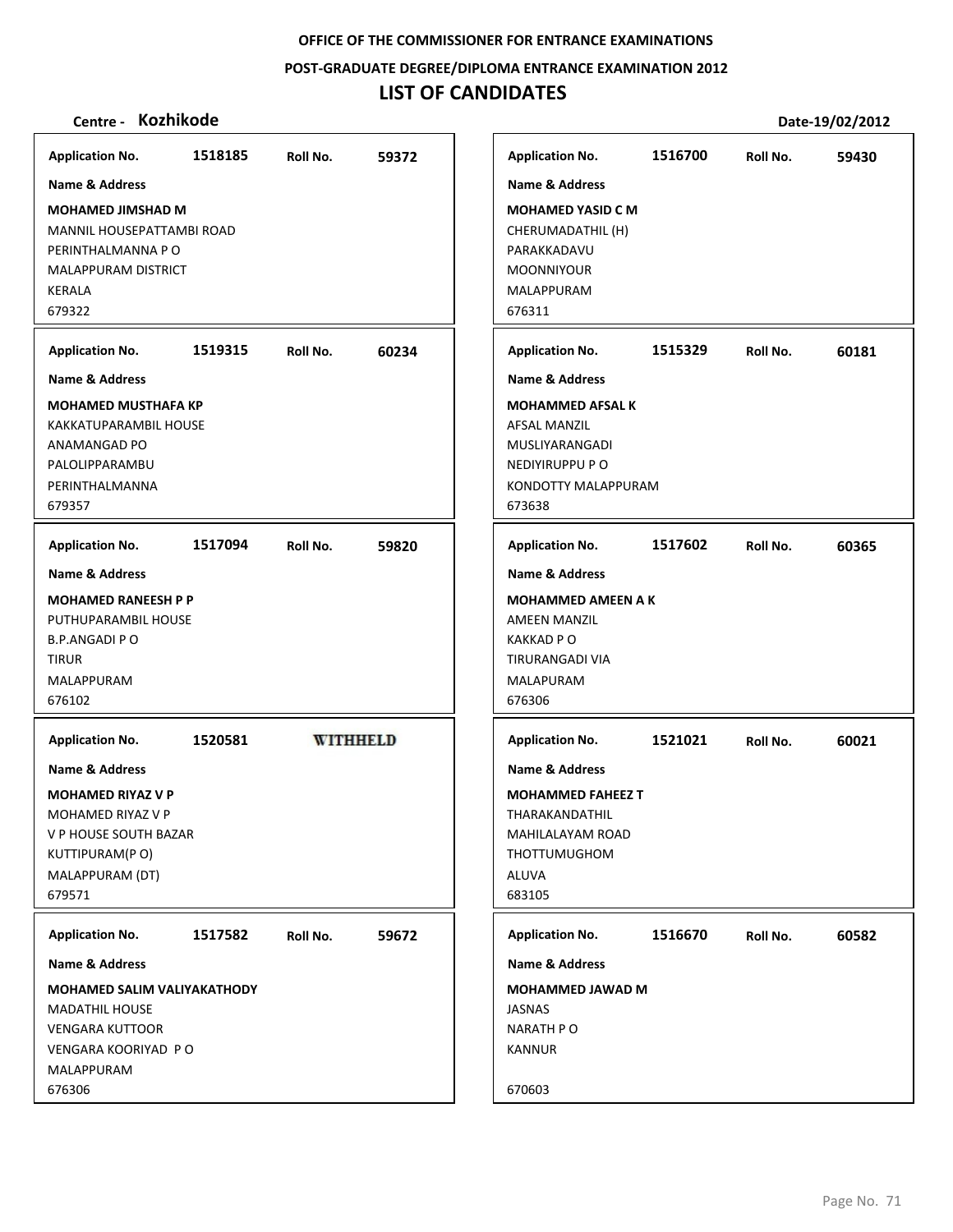**POST‐GRADUATE DEGREE/DIPLOMA ENTRANCE EXAMINATION 2012**

## **LIST OF CANDIDATES**

## **Centre ‐ Kozhikode Date‐19/02/2012**

**Application No. 1515405 60259 Application No. 1516014 60573 Name & Address Name & Address MOHAMMED NISHAD NANACKAL MOHAMMED SHAFEEQ K T** NOOR MAHAL S/O KT USMAN KARATU THODI HOUSE MUSLIYARANGADI NEDIYIRUPP P O MANNARMALA JN PATTIKKAD P O MALAPPURAM MALAPPURAM 673638 679325 **Application No. 1517716 60059 Application No. 1519635 59314 Name & Address Name & Address MOHAMMED RAHEES P M MOHAMMED SHAFI N** PM HOUSE NECHITHADATHIL KODAMPUZHA PULIYATTUKULAM FAROOK COLLEGE POST KODUR KOZHIKODE MALAPPURAM 673632 676504 **Application No. 1515199 59640 Application No. 1519272 60540 Name & Address Name & Address MOHAMMED RIYAS MOHAMMED SHAFI P K** SWEET DREAMS KODAKKALLINGAL HOUSE OPP PACE MOTORS KUTTOOR NORTH P O KOVVAL PALLI KANHANGAD MALAPPURAM KASARAGOD 671315 676305 **Application No. Application No. 1516171 59808 1517636 59827 Name & Address Name & Address MOHAMMED SAMEER VK MOHAMMED SHAREEF P K** SAMEER MANZIL ROOM NO 346 MADRAS MEDICAL COLLEGE MENS HOSTEL KOLARKUNNU MULLAMPARA FRAZER BRIDGE ROAD MANJERI P O PARK TOWN CHENNAI MALAPPURAM TAMIL NADU 676121 600003 **WITHHELD Application No. Application No. 1517599 60211 1517686 Name & Address Name & Address MOHAMMED SHA ALAM M B MOHAMMED SHAREEF V** URBAN VILLAGE FATHIMA MANZIL FIRST FLOOR HOSANGADIP.O MANJESHWAR ONDANE ROADNEAR ST ANTONY SHRINE KASARAGOD KANNUR 670001 671323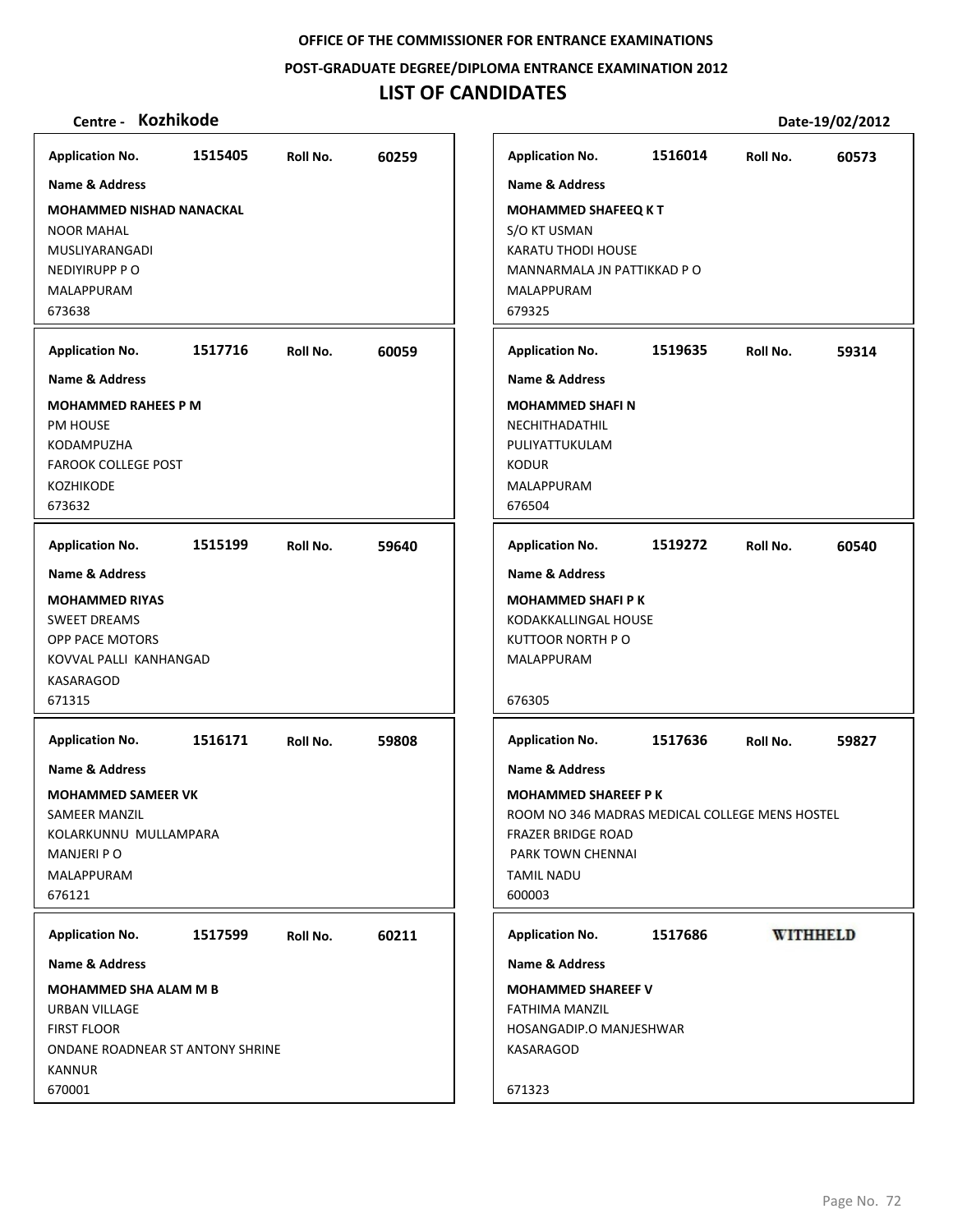**POST‐GRADUATE DEGREE/DIPLOMA ENTRANCE EXAMINATION 2012**

## **LIST OF CANDIDATES**

## **Centre ‐ Kozhikode Date‐19/02/2012**

**Application No. 1521235 60408 Application No. 1518221 59988 Name & Address Name & Address MOHAMMED SHEA C K MOHAN M** CHULLIKATTIL PRATHEEKSHA DR. MOHAN M KALLINGAL JARAM ROADTIRUR(PO) SURABHI MUNDIKKAL THAZHAM MALAPPURAM KERALA PO. KOTTAMPARAMBA CALICUT 8 676101 673008 **Application No. 1519859 59163 Application No. 1520144 59243 Name & Address Name & Address MOHAMMED SHEBEER ABU MOHANLAL C M** MABROOK MANZIL MEDICAL OFFICER THIRUVATHRA P O R.M.M.C.H.C PERIYA ‐ 39 CHAVAKKAD VARAYAL POST (VIA THALAPPUZHA) **THRISSUR** MANANTHAVADY WAYANAD 680516 670644 **Application No. 1520305 59937 Application No. 1519858 60623 Name & Address Name & Address MOHAMMED SHIHAB N MOIDEEN JASSIRALI C A** S/O C.M ABDUL KHADER NEYYATHOOR HOUSE P O VALANCHERY CHERKALA MALAPPURAM DIST CHENGALA (P.O) 676552 KASARAGOD 676552 671541 **Application No. Application No. WITHHELD 1521008 59713 1520126 Name & Address Name & Address MOHAMMEDMUSTHAFAT MOIDEEN KUTTY ULLAT** MAS MAHALTHOOTUNGAL TOPAZ 4 P.O.VILAYURPATTAMBI TREE G VILLA PALAKKAD PATTARKULAM NARUKARA P O MALAPPURAM 679309 676211 **Application No. Application No. 1520704 60095 1518603 59763 Name & Address Name & Address MOHAMMEDU FASAL M H MOIDEENSHAH PM** NOOR MAHAL PADIYATH PUTHENKATTIL HOUSE CHEKANOOR SANTHIPURAM P O MUDUR POST KODUNGALLUR MALAPPURAM **THRISSUR** 679578 680668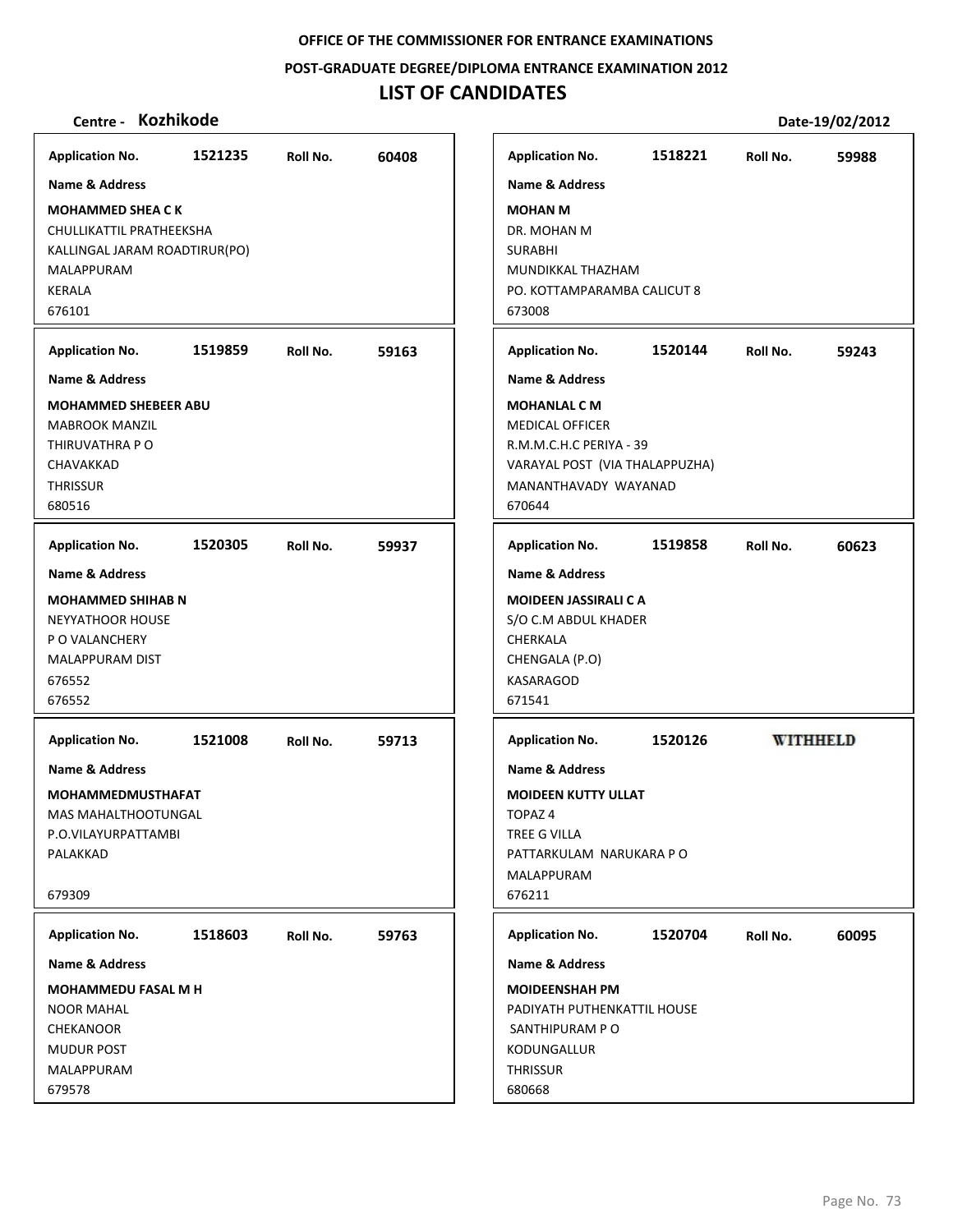**POST‐GRADUATE DEGREE/DIPLOMA ENTRANCE EXAMINATION 2012**

# **LIST OF CANDIDATES**

| Centre - Kozhikode          |         |          |       |                              |                                   |          | Date-19/02/2012 |
|-----------------------------|---------|----------|-------|------------------------------|-----------------------------------|----------|-----------------|
| <b>Application No.</b>      | 1516457 | Roll No. | 59427 | <b>Application No.</b>       | 1515470                           | Roll No. | 60260           |
| <b>Name &amp; Address</b>   |         |          |       | <b>Name &amp; Address</b>    |                                   |          |                 |
| <b>MONISH K</b>             |         |          |       | <b>MUHAMMAD ARAFATH K</b>    |                                   |          |                 |
| SOPANAM PUZHAKKARA          |         |          |       | <b>USHASS</b>                |                                   |          |                 |
| <b>NALLUR</b>               |         |          |       | PUDUPPANAM PO                |                                   |          |                 |
| <b>FEROKE PO</b>            |         |          |       | VADAKARA                     |                                   |          |                 |
| <b>CALICUT</b>              |         |          |       | <b>KOZHIKKODE</b>            |                                   |          |                 |
| 673631                      |         |          |       | 673105                       |                                   |          |                 |
| <b>Application No.</b>      | 1518682 | Roll No. | 60072 | <b>Application No.</b>       | 1519684                           | Roll No. | 60315           |
| <b>Name &amp; Address</b>   |         |          |       | <b>Name &amp; Address</b>    |                                   |          |                 |
| <b>MRUDULA S</b>            |         |          |       | MUHAMMAD KAMARUDDIN D        |                                   |          |                 |
| DARSHAN                     |         |          |       | <b>ADIKKOOL HOUSE</b>        |                                   |          |                 |
| BEHIND HEAD POST OFFICE     |         |          |       | <b>KEEZHAL PO</b>            |                                   |          |                 |
| <b>EDODI</b>                |         |          |       | <b>BADAGARA VIA</b>          |                                   |          |                 |
| VADAKARA                    |         |          |       | KOZHIKODE (DIST)             |                                   |          |                 |
| 673101                      |         |          |       | 673104                       |                                   |          |                 |
| <b>Application No.</b>      | 1518302 | Roll No. | 60143 | <b>Application No.</b>       | 1517838                           | Roll No. | 59368           |
| <b>Name &amp; Address</b>   |         |          |       | <b>Name &amp; Address</b>    |                                   |          |                 |
| <b>MUBASHIRD</b>            |         |          |       |                              | MUHAMMAD MUZAMMIL MUSTHAFA A P    |          |                 |
| DARRUSSALAH HOUSE           |         |          |       | <b>KARIPPAYI VILLA</b>       |                                   |          |                 |
| PALATH PO                   |         |          |       | P.O THAZHE CHOVVA            |                                   |          |                 |
| <b>KAKKODI VIA</b>          |         |          |       | <b>THILANUR</b>              |                                   |          |                 |
| <b>CALICUT</b>              |         |          |       | <b>KANNUR</b>                |                                   |          |                 |
| 673611                      |         |          |       | 670018                       |                                   |          |                 |
| <b>Application No.</b>      | 1517887 | Roll No. | 60598 | <b>Application No.</b>       | 1515574                           | Roll No. | 59646           |
| <b>Name &amp; Address</b>   |         |          |       | <b>Name &amp; Address</b>    |                                   |          |                 |
| MUBEENA AHMED T K MALIKAYIL |         |          |       |                              | <b>MUHAMMAD PUNNONAM KANDIYIL</b> |          |                 |
| KALAPANA                    |         |          |       | PUNNONAM KANDIYIL(HOUSE)     |                                   |          |                 |
| P.O. VELLUR                 |         |          |       | EDECHERY(POST) VIA. VADAKARA |                                   |          |                 |
| PAYYANUR                    |         |          |       | VIA. VADAKARA                |                                   |          |                 |
| <b>KANNUR</b><br>670346     |         |          |       | CALICUT-KERALA<br>673502     |                                   |          |                 |
|                             |         |          |       |                              |                                   |          |                 |
| <b>Application No.</b>      | 1515667 | Roll No. | 59109 | <b>Application No.</b>       | 1515414                           | Roll No. | 60565           |
| Name & Address              |         |          |       | <b>Name &amp; Address</b>    |                                   |          |                 |
| <b>MUEENUDHEEN C P</b>      |         |          |       | <b>MUHAMMED AFSAL P</b>      |                                   |          |                 |
| KUNNUMMAL HOUSE AVILORA P O |         |          |       | <b>MIT HOSTEL</b>            |                                   |          |                 |
| KODUVALLY VIA               |         |          |       | NEAR ESI HOSPITAL            |                                   |          |                 |
| KOZHIKODE                   |         |          |       | PERINGANDOOR PO              |                                   |          |                 |
|                             |         |          |       | <b>TRICHUR</b>               |                                   |          |                 |
| 673572                      |         |          |       | 680581                       |                                   |          |                 |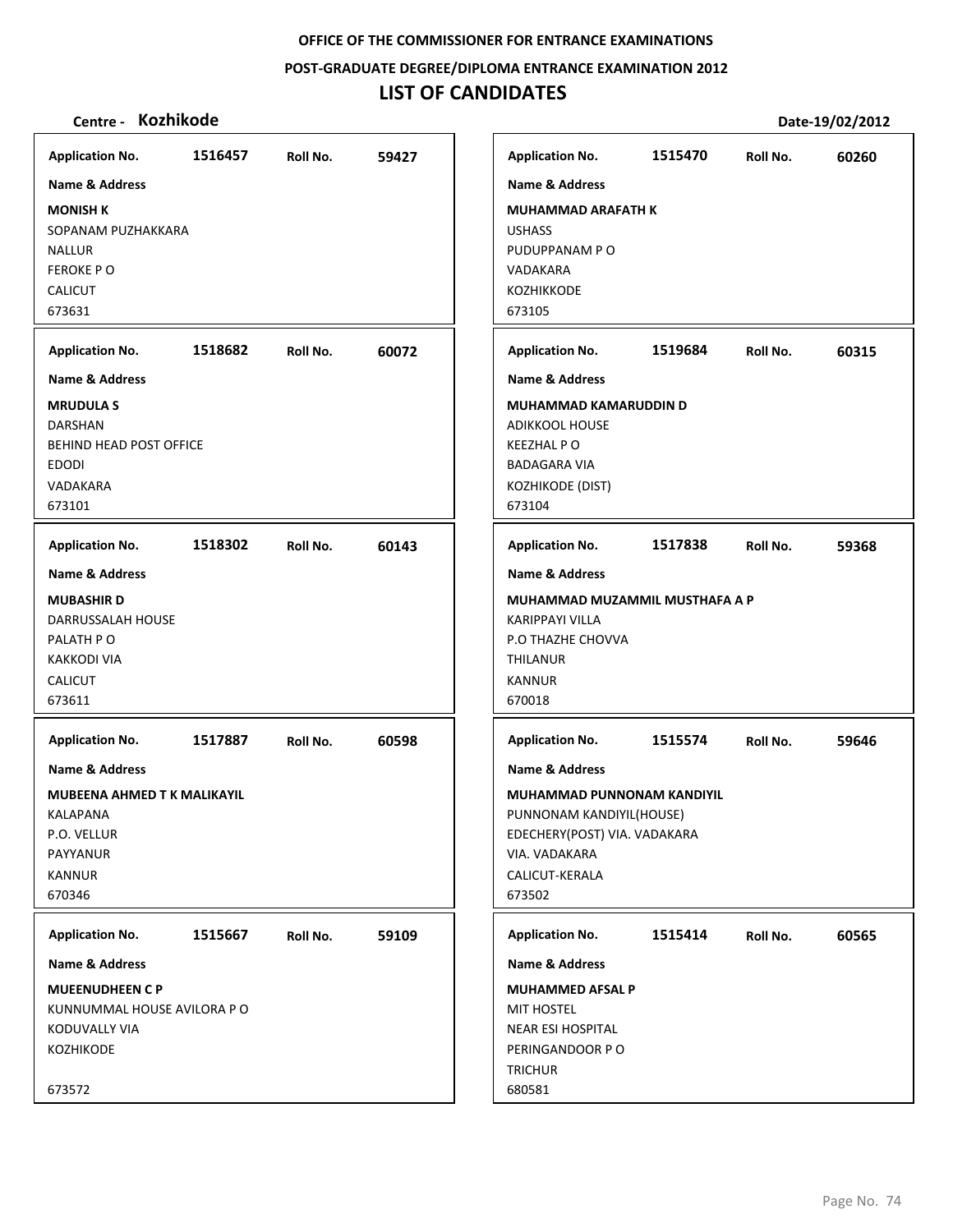**POST‐GRADUATE DEGREE/DIPLOMA ENTRANCE EXAMINATION 2012**

# **LIST OF CANDIDATES**

| <b>Application No.</b>                                                                                                              | 1518470 | Roll No. | 60454 | <b>Application No.</b>                                                                                               | 1515436 | Roll No. | 59413 |
|-------------------------------------------------------------------------------------------------------------------------------------|---------|----------|-------|----------------------------------------------------------------------------------------------------------------------|---------|----------|-------|
| Name & Address                                                                                                                      |         |          |       | Name & Address                                                                                                       |         |          |       |
| MUHAMMED AJMAL SHA U P<br><b>SHAS HOUSE</b><br><b>VELLUR POST</b>                                                                   |         |          |       | <b>MUHAMMED J NISHADH</b><br><b>KOCHUVEETIL</b><br>VARAVILA PO                                                       |         |          |       |
| MALAPPURAM DIST                                                                                                                     |         |          |       | VAVVAKKAVU                                                                                                           |         |          |       |
| 676517                                                                                                                              |         |          |       | <b>KOLLAM</b><br>690528                                                                                              |         |          |       |
| <b>Application No.</b>                                                                                                              | 1515521 | Roll No. | 59953 | <b>Application No.</b>                                                                                               | 1520003 | Roll No. | 60011 |
| <b>Name &amp; Address</b>                                                                                                           |         |          |       | <b>Name &amp; Address</b>                                                                                            |         |          |       |
| <b>MUHAMMED ASLAM N K</b><br>NAMBIDI KANDIYIL<br><b>PANNUR</b><br>KIZHAKOTH(P.O) KODUVALLY<br>CALICUTKERALA<br>673572               |         |          |       | <b>MUHAMMED MUNEER M</b><br><b>AFIA HOUSE</b><br>MOOTHEDATH PARAMBA<br>NALLALAM PO<br>CALICUT<br>673027              |         |          |       |
| <b>Application No.</b>                                                                                                              | 1516394 | Roll No. | 60042 | <b>Application No.</b>                                                                                               | 1519314 | Roll No. | 60157 |
| <b>Name &amp; Address</b>                                                                                                           |         |          |       | <b>Name &amp; Address</b>                                                                                            |         |          |       |
| <b>MUHAMMED ASLAM T K</b><br>THELAAKKADAN HOUSE<br>VALAMANGALAM<br>PULPPETTA P O<br><b>MALAPPURAM</b><br>676126                     |         |          |       | <b>MUHAMMED RAFI M</b><br>MOOZHIKKAL (H) VENGAD PO<br><b>KULATHUR</b><br>MALAPPURAMKERALA<br>679338                  |         |          |       |
| <b>Application No.</b>                                                                                                              | 1516382 | Roll No. | 59811 | <b>Application No.</b>                                                                                               | 1520589 | Roll No. | 60017 |
| <b>Name &amp; Address</b>                                                                                                           |         |          |       | <b>Name &amp; Address</b>                                                                                            |         |          |       |
| <b>MUHAMMED BHASHEER V</b><br><b>BASHEER MANZIL</b><br>PARAPPURATH HOUSE)<br>KIZHISHERYKUZHIMANNA P O<br>MALAPPURAM(DIST)<br>673641 |         |          |       | <b>MUHAMMED RAFI M P</b><br><b>MEPPALLY</b><br>VELIMANNA.P O<br>THAMARASSERY<br>KOZHIKODE<br>673582                  |         |          |       |
| <b>Application No.</b>                                                                                                              | 1515396 | Roll No. | 59951 | <b>Application No.</b>                                                                                               | 1521337 | Roll No. | 59562 |
| Name & Address                                                                                                                      |         |          |       | <b>Name &amp; Address</b>                                                                                            |         |          |       |
| <b>MUHAMMED FAZIL V V</b><br>MIT HOSTEL<br>NEAR ESI HOSPITAL<br>PERINGANDOOR P.O<br><b>TRICHUR</b><br>680581                        |         |          |       | <b>MUHAMMED RAJEES M</b><br><b>RAINBOW HOUSE</b><br>ARTILLERY ROAD<br>MUNNAM REEDIKA<br>BURNASSERY. KANNUR<br>670001 |         |          |       |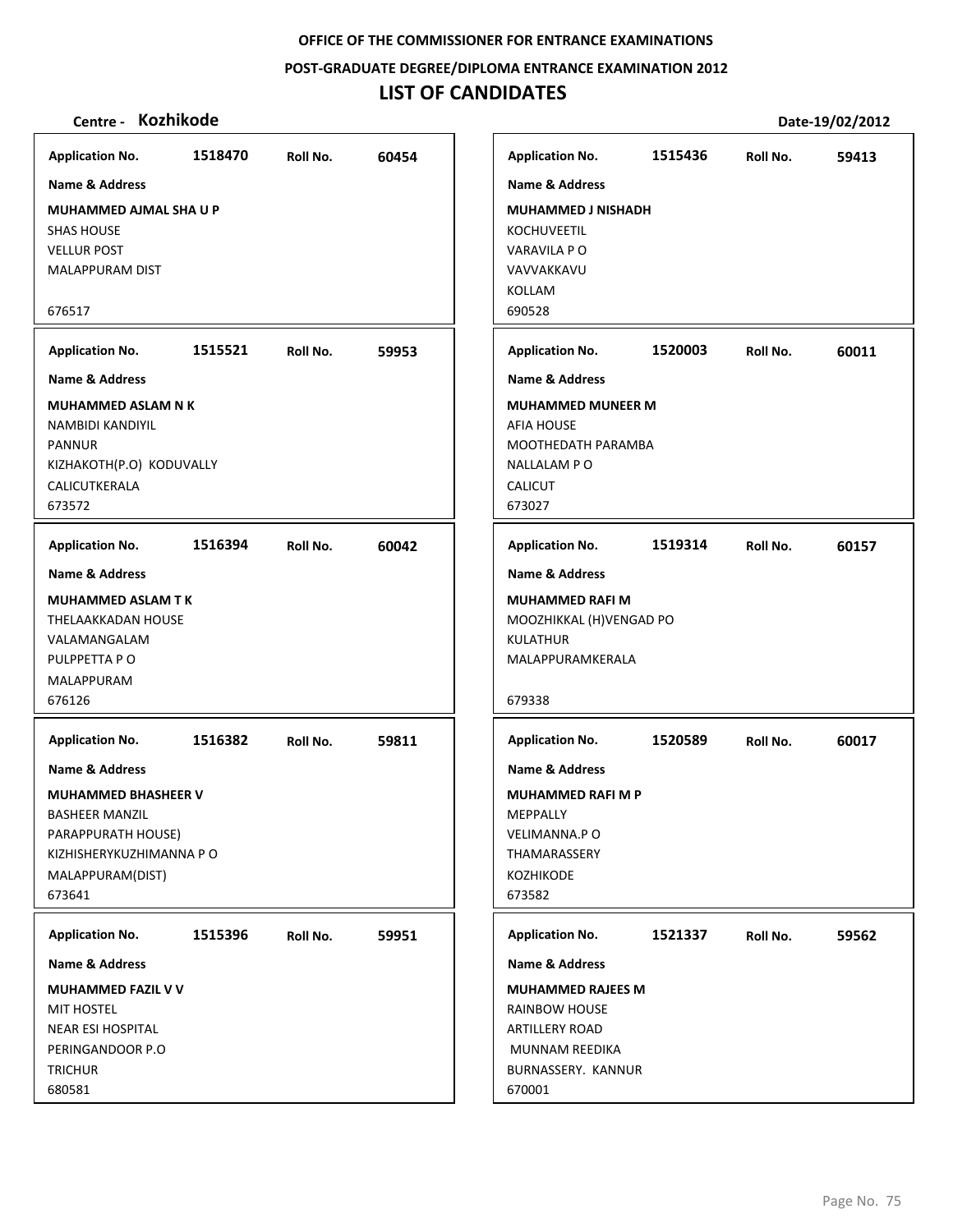**POST‐GRADUATE DEGREE/DIPLOMA ENTRANCE EXAMINATION 2012**

# **LIST OF CANDIDATES**

| <b>Application No.</b>                                                                                              | 1516535 | Roll No. | 59967 | <b>Application No.</b>                                                                                                       | 1520346 | Roll No. | 60476 |
|---------------------------------------------------------------------------------------------------------------------|---------|----------|-------|------------------------------------------------------------------------------------------------------------------------------|---------|----------|-------|
| Name & Address                                                                                                      |         |          |       | <b>Name &amp; Address</b>                                                                                                    |         |          |       |
| <b>MUHAMMED RASHEED K</b><br>KALATHINGALHOUSE<br>N S S COLLEGE P O<br><b>MANJERI</b><br>MALAPPURAM DIST<br>676122   |         |          |       | <b>MUHAMMED SHAREEF THENATH</b><br>BEEMBIGAL<br><b>ELANKUR PO</b><br>MALAPPURAM<br><b>KERALA</b><br>676122                   |         |          |       |
| <b>Application No.</b>                                                                                              | 1520579 | Roll No. | 59632 | <b>Application No.</b>                                                                                                       | 1515276 | Roll No. | 59949 |
| Name & Address                                                                                                      |         |          |       | <b>Name &amp; Address</b>                                                                                                    |         |          |       |
| MUHAMMED RASHID ATHIMANNIL<br>POTTAMMAL HOUSE<br><b>NARUKARA PO</b><br>MANJERI VIA MALAPPURAM<br>676122             |         |          |       | <b>MUHAMMED TV</b><br>THAZHE VADAKKAYIL-HOUSE<br><b>UMMATHUR</b><br>PARAKKADAVU P O<br>NADAPURAM CALICUT<br>673509           |         |          |       |
| <b>Application No.</b>                                                                                              | 1519968 | Roll No. | 59549 | <b>Application No.</b>                                                                                                       | 1517549 | Roll No. | 60517 |
| Name & Address                                                                                                      |         |          |       | <b>Name &amp; Address</b>                                                                                                    |         |          |       |
| <b>MUHAMMED RASHIM P</b><br>RAHBA<br><b>NEAR LAW COLLEGE</b><br><b>MARIKKUNNU P.O</b><br><b>KOZHIKODE</b><br>673012 |         |          |       | <b>MUHAMMED YASIR KUNDANATH</b><br><b>BLOSSOM</b><br>AMBALAPPADI<br>THENHIPPALAM POST<br><b>CALICUT UNIVERSITY</b><br>673636 |         |          |       |
| <b>Application No.</b>                                                                                              | 1517539 | Roll No. | 60287 | <b>Application No.</b>                                                                                                       | 1516407 | Roll No. | 60350 |
| Name & Address<br><b>MUHAMMED RAZMIT</b><br>AL-THASNEEM<br>NR KANNOOKARAKULAM<br>THANA P O<br>KANNUR<br>670012      |         |          |       | <b>Name &amp; Address</b><br><b>MUHLISA V</b><br>PRISMS<br>THIRUVANOOR NADA POST<br>KOZHIKODE<br>673029                      |         |          |       |
| <b>Application No.</b>                                                                                              | 1516577 | Roll No. | 59198 | <b>Application No.</b>                                                                                                       | 1519568 | Roll No. | 60390 |
| Name & Address                                                                                                      |         |          |       | Name & Address                                                                                                               |         |          |       |
| <b>MUHAMMED SHAREEF P</b><br>PARAPPIL<br>PANNICODE PO<br><b>MUKKOM</b><br>CALICUT<br>673602                         |         |          |       | <b>MUHSINA IZZUDHEEN</b><br><b>JAMMY GHAR</b><br>P.O VELLUR<br>PAYYANUR<br><b>KANNUR</b><br>670346                           |         |          |       |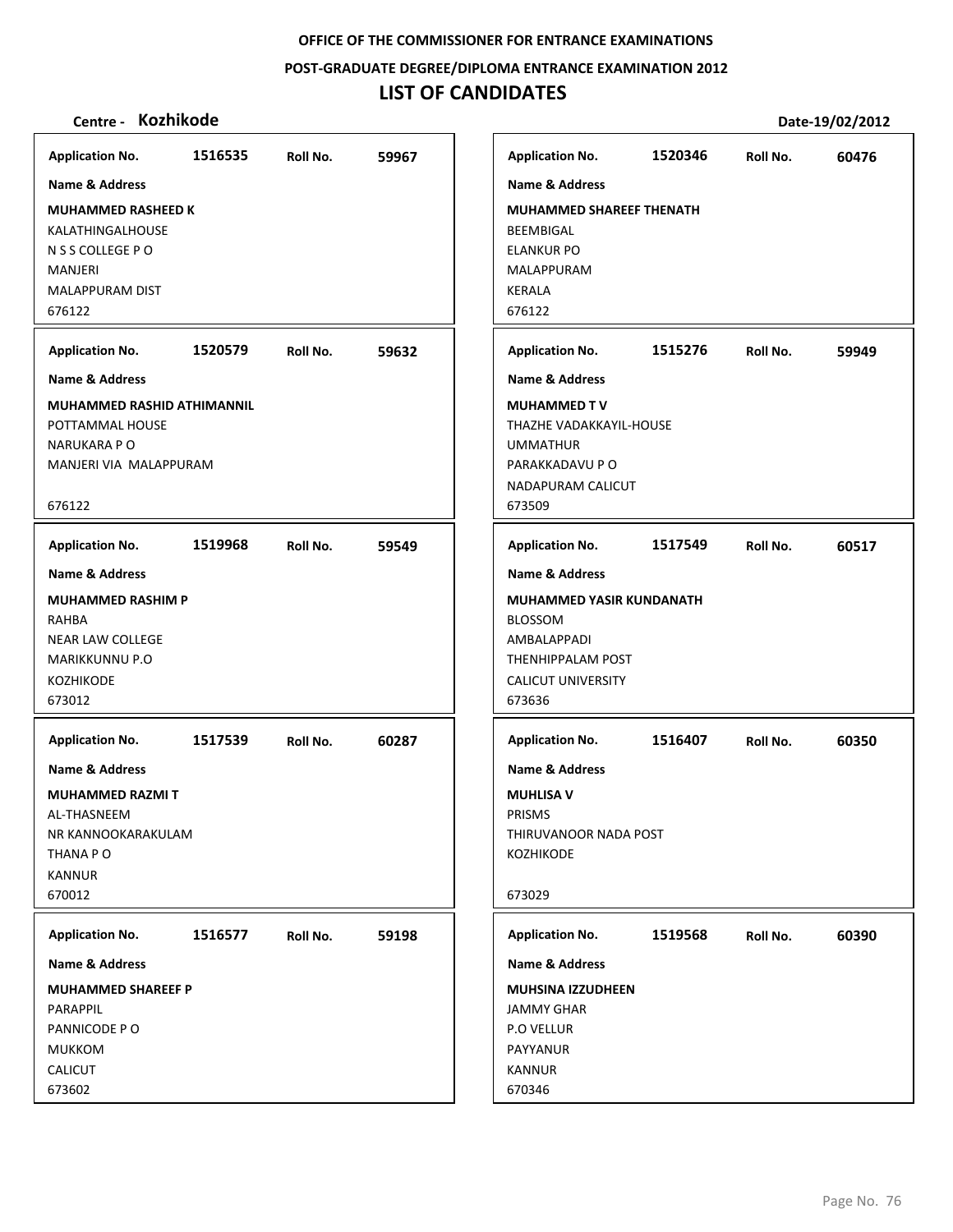**POST‐GRADUATE DEGREE/DIPLOMA ENTRANCE EXAMINATION 2012**

# **LIST OF CANDIDATES**

| <b>Application No.</b>                                                                              | 1518289 | Roll No. | 59912 |
|-----------------------------------------------------------------------------------------------------|---------|----------|-------|
| Name & Address                                                                                      |         |          |       |
| <b>MUJEEB RAHMAN CK</b><br>PULIKKATHODI<br>ELANKUR.P.O.MANJERI VIA<br>MALAPPURAM.                   |         |          |       |
| 676122                                                                                              |         |          |       |
| <b>Application No.</b>                                                                              | 1516918 | Roll No. | 60585 |
| <b>Name &amp; Address</b>                                                                           |         |          |       |
| <b>MUMTHAS TV</b><br><b>MUMTHAS MANZIL</b><br>KEECHERI (P O) MATTANNUR(VIA)<br>KANNUR(DT)<br>670702 |         |          |       |
|                                                                                                     |         |          |       |
| <b>Application No.</b>                                                                              | 1515287 | Roll No. | 60334 |
| <b>Name &amp; Address</b>                                                                           |         |          |       |
| <b>MUNEER K</b>                                                                                     |         |          |       |
| <b>JABIR MANZIL</b>                                                                                 |         |          |       |
| KARIMUKKU                                                                                           |         |          |       |
| KONDOTTY PO                                                                                         |         |          |       |
| MALAPPURAM DT<br>673638                                                                             |         |          |       |
|                                                                                                     |         |          |       |
| <b>Application No.</b>                                                                              | 1518379 | Roll No. | 59606 |
| <b>Name &amp; Address</b>                                                                           |         |          |       |
| <b>MURALEEDHARAN M</b>                                                                              |         |          |       |
| SREESAILAM                                                                                          |         |          |       |
| S N 6 SHIV NAGAR                                                                                    |         |          |       |
| <b>MANJERI</b>                                                                                      |         |          |       |
| 676121                                                                                              |         |          |       |
|                                                                                                     |         |          |       |
| <b>Application No.</b>                                                                              | 1518670 | Roll No. | 59764 |
| Name & Address                                                                                      |         |          |       |
| MURALIDHARA NALLURAYA A                                                                             |         |          |       |
| AKHILA BELLIKOTH                                                                                    |         |          |       |
| AJANUR KANHANGAD                                                                                    |         |          |       |
| 671531                                                                                              |         |          |       |
| KASARGOD DISTRICT KERALA<br>671531                                                                  |         |          |       |
|                                                                                                     |         |          |       |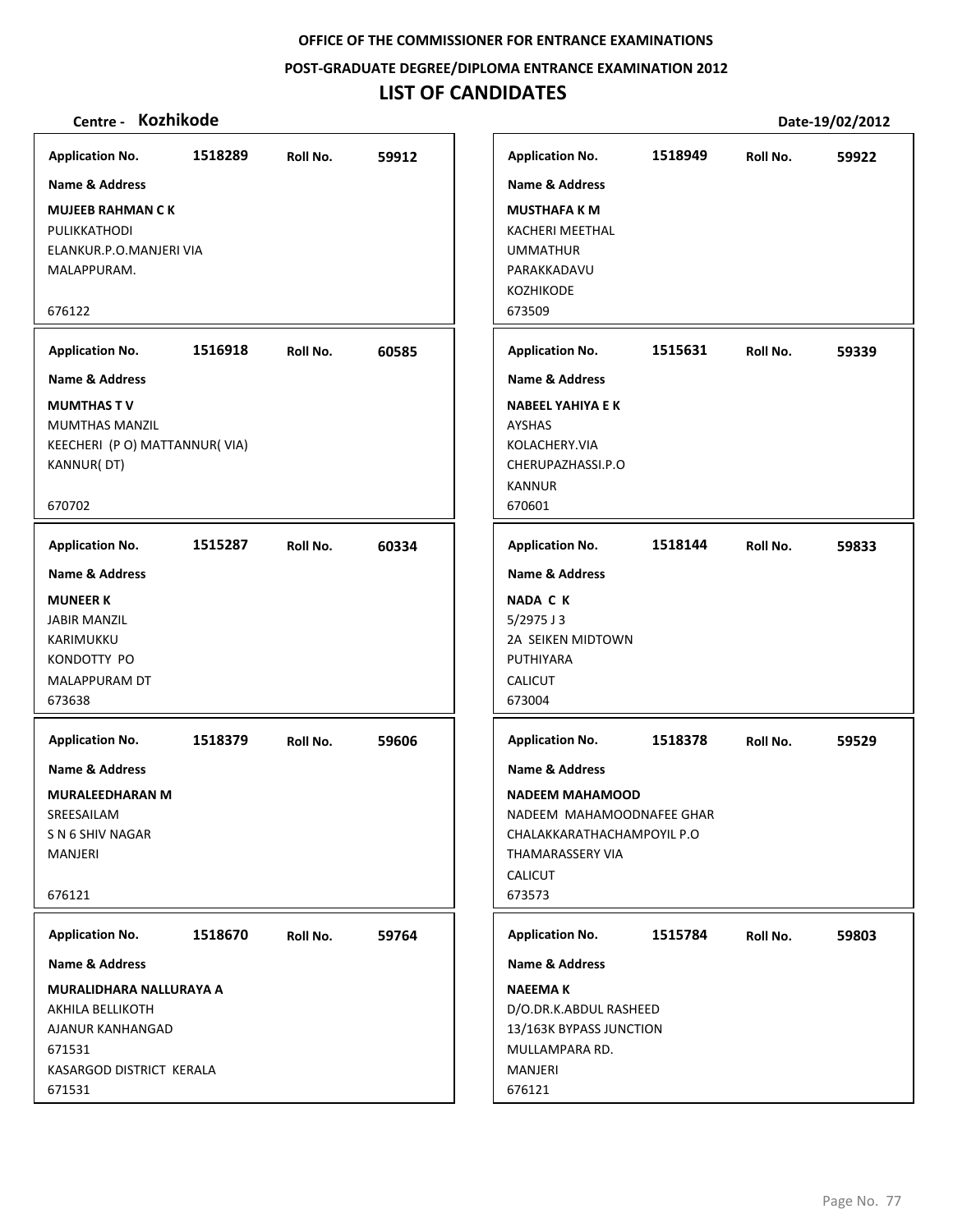**POST‐GRADUATE DEGREE/DIPLOMA ENTRANCE EXAMINATION 2012**

## **LIST OF CANDIDATES**

### **Centre ‐ Kozhikode Date‐19/02/2012**

**1521378 60101 NAFEESA NAASNEEN** ALIF NEAR CEMENT GODOWN ARAKKINAR KOZHIKODE 673028 **Application No. Name & Address 1518465 60377 NAHAS K** KALATHINGAL HOUSE G H ROAD CHANDA FEROKE CALICUT 673631 **Application No. Name & Address 1517127 59128 NAIR AMITA** RAJ PARADISE C WING FLAT NO. 805 MILITARY ROAD MAROL ANDHERI‐ EAST MUMBAI 400059 **Application No. Name & Address 1518524 59608 NAIR VASANTHASREE** FLAT NO‐106 JAI APTS PATPARGANJ I.P.EXTN DELHI 110092 **Application No. Name & Address 1515288 60411 NAJEEB MOHAMED K** GREEN VIEW NANNAMBRA P O KUNDOOR (VIA)THAYYALINGAL MALAPPURAM 676320 **Application No. Name & Address 1516525 59813 NAJEEDA ALANGADAN** ALANGADAN HOUSE KADANNAMANNA P.O. PALLIPPADI MANKADA VIA MALAPPURAM DIST 679324 **Application No. Name & Address 1519613 60083 NAJILA M A** RAGAM MELADI PAYYOLI P O CALICUT 673522 **Application No. Name & Address 1517454 60055 NAJLA MUHAMMED KONNAKKODAN** 22/325B1 MAFAZA (NEAR IMBICHI MANZIL) VAYALVEEDU PARAMBE THIRUVANNUR P.O CALICUT 673029 **Application No. Name & Address 1518625 60379 NAJLA O** O K HOUSE KUTTIADY CALICUT 673508 **Application No. Name & Address 1520778 59403 NAJMA MUHAMMED K** D/O K K KUNHABDULLA NAJNAS DEVORKOVIL THALIYIL P O KUTTIADI CALICUT 673508 **Application No. Name & Address**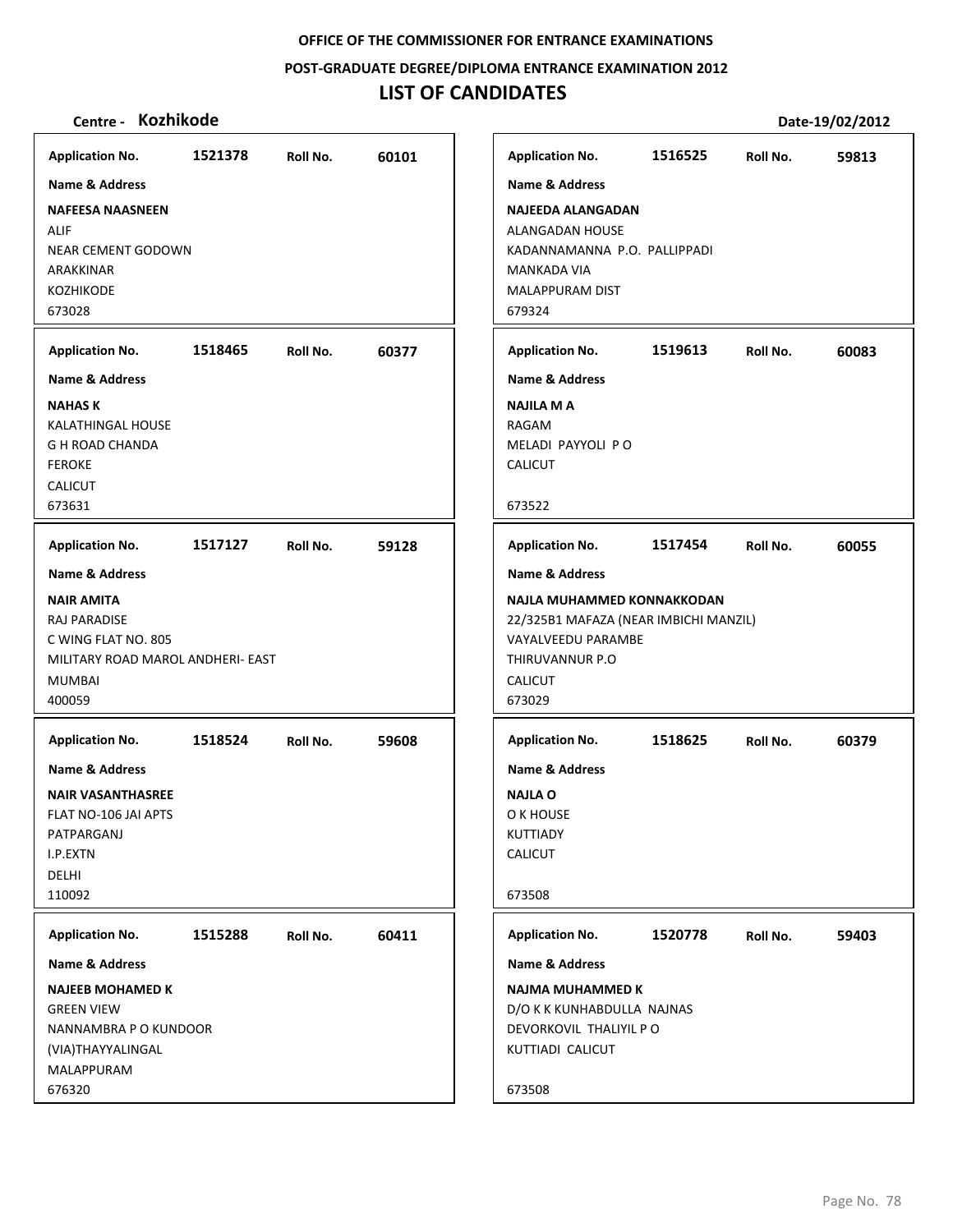**POST‐GRADUATE DEGREE/DIPLOMA ENTRANCE EXAMINATION 2012**

# **LIST OF CANDIDATES**

| <b>Application No.</b>                                                                                          | 1515635 | Roll No. | 59493 | <b>Application No.</b>                                                                                                                         | 1517145 | Roll No. | 59359           |
|-----------------------------------------------------------------------------------------------------------------|---------|----------|-------|------------------------------------------------------------------------------------------------------------------------------------------------|---------|----------|-----------------|
| <b>Name &amp; Address</b>                                                                                       |         |          |       | <b>Name &amp; Address</b>                                                                                                                      |         |          |                 |
| <b>NAJMAPV</b><br>PALLIVALAPPIL HOUSE<br>VAKKAD (PO)<br><b>TIRUR</b><br><b>MALAPPURAM</b><br>676502             |         |          |       | <b>NANDINI K</b><br>PULIKKAL HOUSE CHANDNI<br><b>MANNUR JN</b><br><b>MANNUR PO</b><br><b>KOZHIKODE</b><br>673328                               |         |          |                 |
| <b>Application No.</b>                                                                                          | 1518601 | Roll No. | 59609 | <b>Application No.</b>                                                                                                                         | 1519801 | Roll No. | 59778           |
| <b>Name &amp; Address</b>                                                                                       |         |          |       | <b>Name &amp; Address</b>                                                                                                                      |         |          |                 |
| <b>NAJOODA M T C</b><br>RIZNIVAS MADAKKARA<br><b>THURUTHI</b><br><b>CHERVATHUR</b><br><b>KASARGOD</b><br>671351 |         |          |       | <b>NANDINI SHENOY</b><br>26 RAJALAKSHMI NAGAR<br>PATTOM<br>THIRUVANANTHAPURAM<br>695004                                                        |         |          |                 |
| <b>Application No.</b>                                                                                          | 1516855 | Roll No. | 60432 | <b>Application No.</b>                                                                                                                         | 1520882 |          | <b>REJECTED</b> |
| <b>Name &amp; Address</b>                                                                                       |         |          |       | <b>Name &amp; Address</b>                                                                                                                      |         |          |                 |
| <b>NAJVA P</b><br><b>NAJVA P</b><br><b>CHENGOTE HOUSE</b><br>MORAYUR PO MALAPPURAM DIST<br>KERALA<br>673649     |         |          |       | <b>NARAYANA NAIK K</b><br>SUPERINTENDENT<br><b>GENERAL HOSPITAL KASARAGOD</b><br>PO KASARAGOD<br>KERALA<br>671121                              |         |          |                 |
| <b>Application No.</b>                                                                                          | 1519687 | Roll No. | 60392 | <b>Application No.</b>                                                                                                                         | 1520029 | Roll No. | 60242           |
| Name & Address<br><b>NAMITHA N K</b><br>LODESTAR<br>AREEKAD<br>NALLALAM PO<br><b>CALICUT</b><br>673027          |         |          |       | <b>Name &amp; Address</b><br><b>NARENDRANATH PK</b><br>2A 5TH FLOOR<br><b>WESTERN CASTLE</b><br>KANNOTHUMCHAL THANA<br><b>KANNUR</b><br>670012 |         |          |                 |
| <b>Application No.</b>                                                                                          | 1515501 | Roll No. | 59183 | <b>Application No.</b>                                                                                                                         | 1515831 | Roll No. | 60419           |
| Name & Address                                                                                                  |         |          |       | Name & Address                                                                                                                                 |         |          |                 |
| <b>NAMRATHA A K</b><br>KALYANI SADAN<br>NEAR KOOLIBAZAR<br>VADAKKUMPAD<br>THALASSERY KANNUR<br>670109           |         |          |       | <b>NASEEBA BEGUM</b><br>VELIMPURAYIDAM<br><b>NEAR INDIRA JUNCTION</b><br>AVALOOKUNNU P O<br>ALAPPUZHA<br>688006                                |         |          |                 |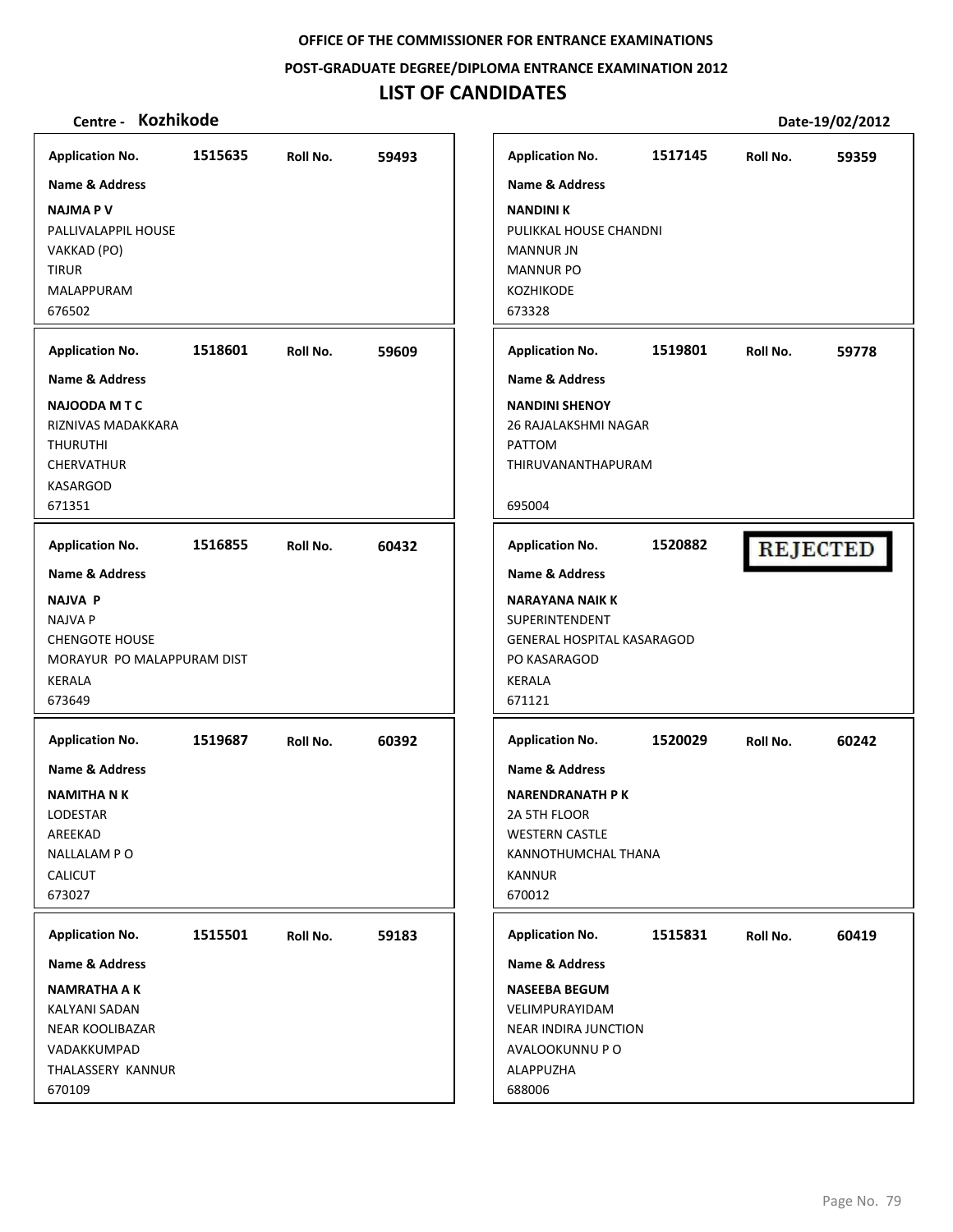**POST‐GRADUATE DEGREE/DIPLOMA ENTRANCE EXAMINATION 2012**

## **LIST OF CANDIDATES**

| <b>Application No.</b>    | 1519470 | Roll No. | 59312 | <b>Application No.</b>       | 1520475 | Roll No. | 59323 |
|---------------------------|---------|----------|-------|------------------------------|---------|----------|-------|
| <b>Name &amp; Address</b> |         |          |       | <b>Name &amp; Address</b>    |         |          |       |
| <b>NASEEBAKT</b>          |         |          |       | <b>NASREEN A KHADER</b>      |         |          |       |
| <b>BARSATH HOUSE</b>      |         |          |       | D/O DR ABDUL KHADER          |         |          |       |
| POTTESSERY                |         |          |       | SHANTHI NAGAR HOUSING COLONY |         |          |       |
| MANASSERY                 |         |          |       | <b>SULTHAN BATHERY</b>       |         |          |       |
| KOZHIKKODE                |         |          |       | WAYANAD                      |         |          |       |
| 673602                    |         |          |       | 673592                       |         |          |       |
| <b>Application No.</b>    | 1521394 | Roll No. | 60332 | <b>Application No.</b>       | 1520365 | Roll No. | 59168 |
| <b>Name &amp; Address</b> |         |          |       | <b>Name &amp; Address</b>    |         |          |       |
| <b>NASEEM K A</b>         |         |          |       | <b>NAUFAL NAHAS</b>          |         |          |       |
| DR K A NASEEM             |         |          |       | NAUFALC/O SUNIL MADHU MESS   |         |          |       |
| SHADES CHEMMAD            |         |          |       | NEAR S P OFFICE OPP RLJH     |         |          |       |
| TIRURANGADI P O           |         |          |       | <b>TAMAKAKOLAR</b>           |         |          |       |
| MALAPPURAM                |         |          |       | KARNATAKA                    |         |          |       |
| 676306                    |         |          |       | 563101                       |         |          |       |
| <b>Application No.</b>    | 1521306 | Roll No. | 59331 | <b>Application No.</b>       | 1515357 | Roll No. | 59335 |
| <b>Name &amp; Address</b> |         |          |       | <b>Name &amp; Address</b>    |         |          |       |
| <b>NASHEETH PO</b>        |         |          |       | <b>NAVAF KM</b>              |         |          |       |
| SHEMI BHAVAN              |         |          |       | <b>KOZHIPPURATH HOUSE</b>    |         |          |       |
| KC ROAD                   |         |          |       | <b>KODATHOOR</b>             |         |          |       |
| TIRURANGADI               |         |          |       | PERUMBADAPPA POST            |         |          |       |
| MALAPPURAM                |         |          |       | MALAPPURAM DISTRICTKERALA    |         |          |       |
| 676306                    |         |          |       | 679580                       |         |          |       |
| <b>Application No.</b>    | 1517360 | Roll No. | 60054 | <b>Application No.</b>       | 1519676 | Roll No. | 60084 |
| <b>Name &amp; Address</b> |         |          |       | Name & Address               |         |          |       |
| NASHRA K C                |         |          |       | <b>NAVEEN A</b>              |         |          |       |
| KUNNATHUPARAMBIL HOUSE    |         |          |       | ANASWARA                     |         |          |       |
| <b>KURUKA</b>             |         |          |       | THEKKUMMURI PO               |         |          |       |
| <b>MALAPPURAM</b>         |         |          |       | KARALMANNACHERPALCHERY       |         |          |       |
|                           |         |          |       | PALAKKAD                     |         |          |       |
| 676551                    |         |          |       | 679506                       |         |          |       |
| <b>Application No.</b>    | 1516714 | Roll No. | 59584 | <b>Application No.</b>       | 1520160 | Roll No. | 59397 |
| <b>Name &amp; Address</b> |         |          |       | Name & Address               |         |          |       |
| NASLA KUNHAMAD            |         |          |       | <b>NAVEEN HOOD</b>           |         |          |       |
| <b>HYDER MAHAL</b>        |         |          |       | <b>BAITHUL HOOD</b>          |         |          |       |
| P.O.IRIMBILIYAM           |         |          |       | SMASHANAM ROAD               |         |          |       |
| <b>VIA VALANCHERY</b>     |         |          |       | P.O.MANKAV                   |         |          |       |
| MALAPPURAM KERALA         |         |          |       | <b>CALICUT</b>               |         |          |       |
| 679572                    |         |          |       | 673007                       |         |          |       |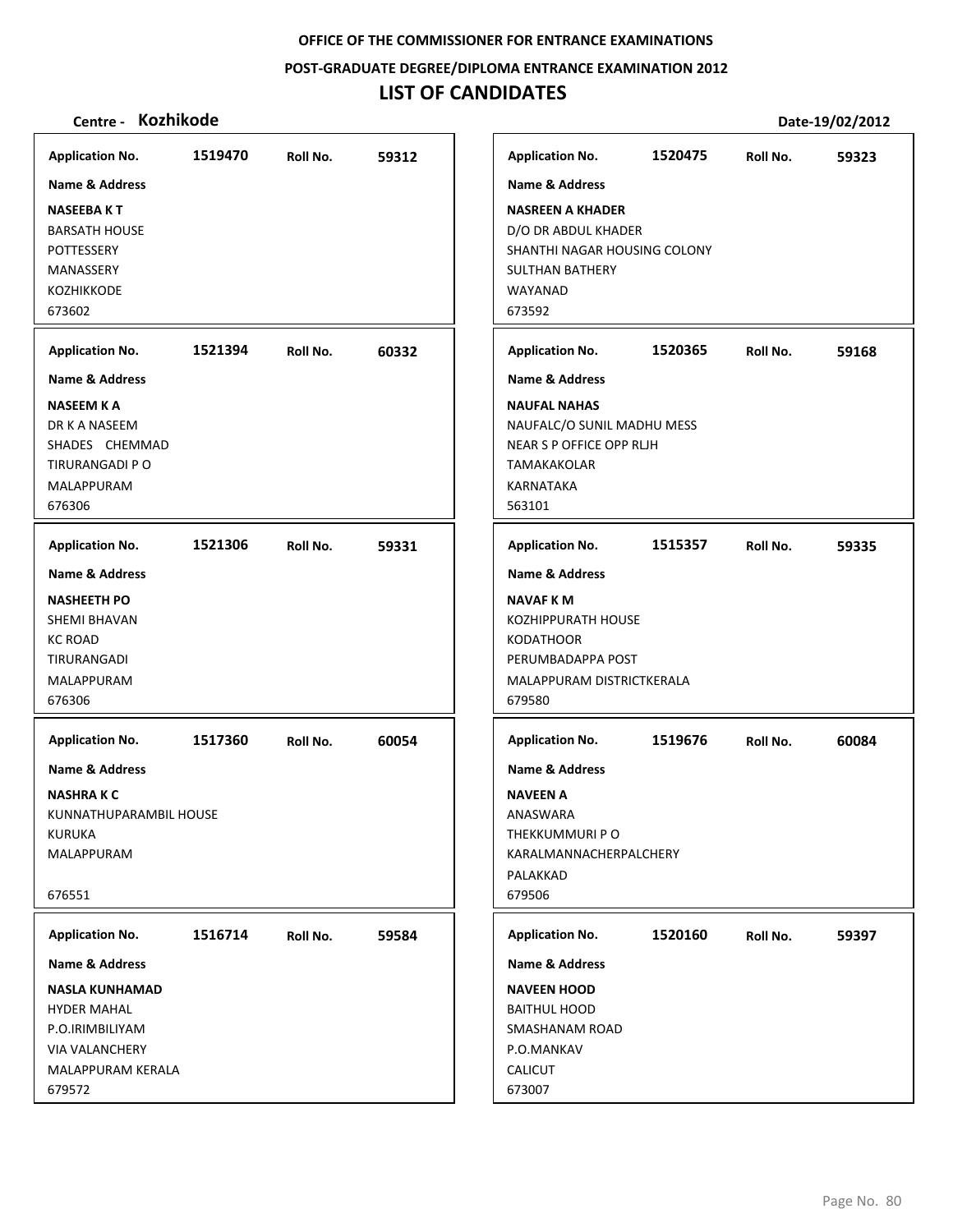**POST‐GRADUATE DEGREE/DIPLOMA ENTRANCE EXAMINATION 2012**

# **LIST OF CANDIDATES**

| <b>Application No.</b>                                                                                                           | 1516627 | Roll No. | 59891 |
|----------------------------------------------------------------------------------------------------------------------------------|---------|----------|-------|
| Name & Address                                                                                                                   |         |          |       |
| <b>NAVEEN K</b><br>SREEHARI<br><b>NEAR KUSHAL NAGAR</b><br><b>KANHANGAD P O</b>                                                  |         |          |       |
| 671315                                                                                                                           |         |          |       |
| <b>Application No.</b>                                                                                                           | 1517039 | Roll No. | 60050 |
| <b>Name &amp; Address</b>                                                                                                        |         |          |       |
| <b>NAVEEN K</b><br>AMRUTHASREE<br><b>KOVIL VEETTIL</b><br><b>P.O KOMMERI</b><br>CALICUT<br>673007                                |         |          |       |
| <b>Application No.</b>                                                                                                           | 1520227 | Roll No. | 60475 |
| Name & Address<br><b>NAVEEN K JOSE</b><br><b>KACHAPPILLY HOUSE</b><br>PUDUSSERY ROAD<br>TRIPUNITHURA P O<br>ERNAKULAM<br>682301  |         |          |       |
| <b>Application No.</b>                                                                                                           | 1517186 | Roll No. | 60129 |
| Name & Address<br><b>NAVEEN KUMAR P</b><br>18/520 ROHINI<br>PREMIER ESTATES<br>KUNNEMBETTA P O VIA CHUNDALE<br>WAYANAD<br>673123 |         |          |       |
| <b>Application No.</b>                                                                                                           | 1520447 | Roll No. | 60553 |
| Name & Address                                                                                                                   |         |          |       |
| <b>NAVEEN KUMAR V</b><br><b>DEEPAM</b><br>MANISSERI (PO)<br><b>OTTAPALAM</b><br>PALAKKAD                                         |         |          |       |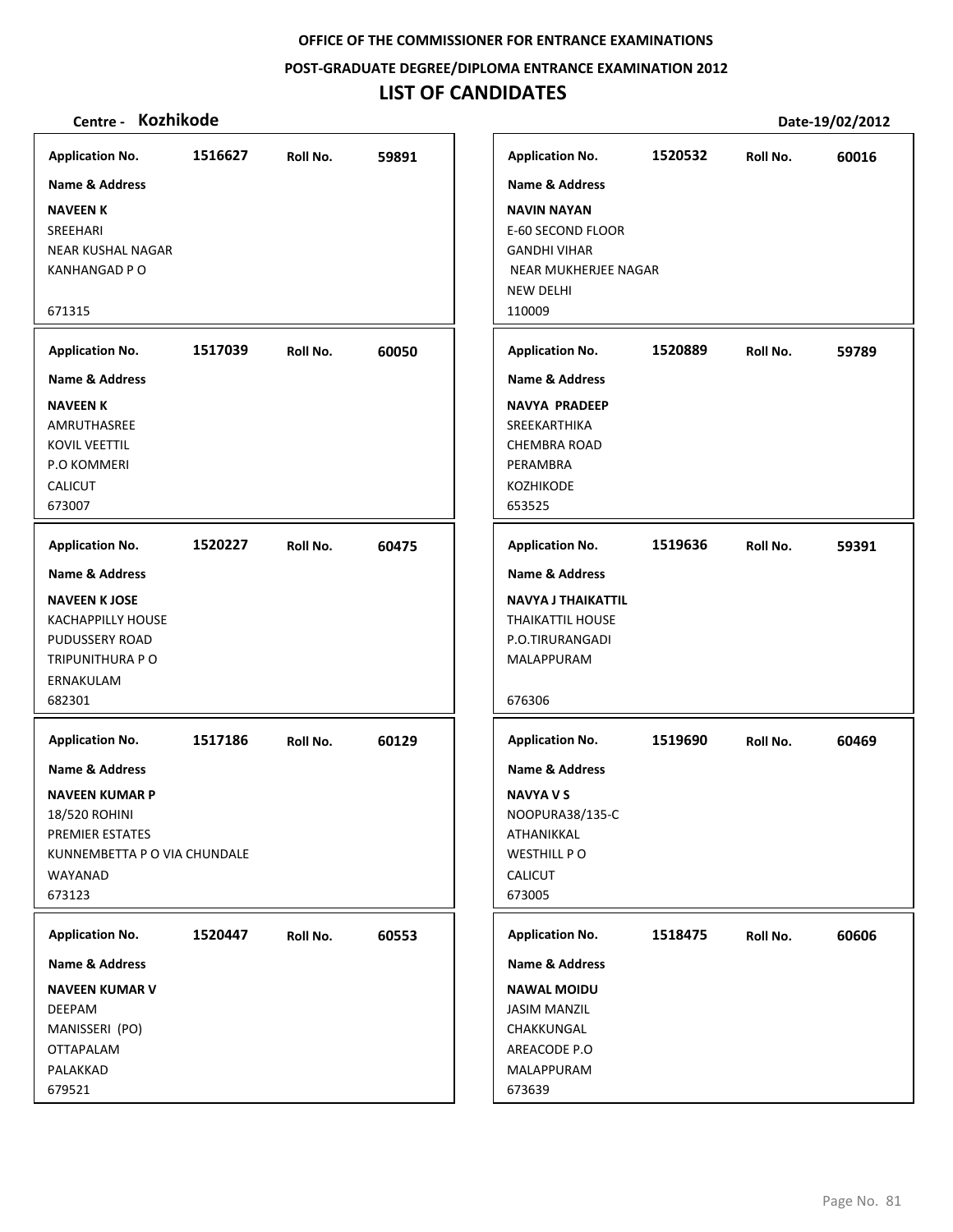**POST‐GRADUATE DEGREE/DIPLOMA ENTRANCE EXAMINATION 2012**

# **LIST OF CANDIDATES**

| <b>Application No.</b>     | 1520168 | Roll No. | 59551 | <b>Application No.</b>    | 1517941 | Roll No. | 60062 |
|----------------------------|---------|----------|-------|---------------------------|---------|----------|-------|
| Name & Address             |         |          |       | <b>Name &amp; Address</b> |         |          |       |
| <b>NAWAL MUSTAFA</b>       |         |          |       | <b>NAZRIN ANSARI</b>      |         |          |       |
| <b>BAITHUL HOOD</b>        |         |          |       | <b>LOVE DALE</b>          |         |          |       |
| SMASHANAM ROAD             |         |          |       | <b>T.B.CROSS ROAD</b>     |         |          |       |
| P.O.MANKAV                 |         |          |       | POST.MANJERI              |         |          |       |
| <b>CALICUT</b>             |         |          |       | <b>MALAPPURAM</b>         |         |          |       |
| 673007                     |         |          |       | 676121                    |         |          |       |
| <b>Application No.</b>     | 1516469 | Roll No. | 59966 | <b>Application No.</b>    | 1518173 | Roll No. | 60449 |
| <b>Name &amp; Address</b>  |         |          |       | <b>Name &amp; Address</b> |         |          |       |
| <b>NAYANA V G</b>          |         |          |       | NEELIMA NARAYANAN         |         |          |       |
| SOPANAM (H0)               |         |          |       | POLPAKKARA MANA           |         |          |       |
| PUTHIYOTTIL                |         |          |       | URAKAM.P.O                |         |          |       |
| <b>KOLAKKAD P O</b>        |         |          |       | <b>THRISSUR</b>           |         |          |       |
| ATHOLY KOZHIKODE KERALA    |         |          |       | <b>KERALA</b>             |         |          |       |
| 673315                     |         |          |       | 680562                    |         |          |       |
| <b>Application No.</b>     | 1515295 | Roll No. | 60563 | <b>Application No.</b>    | 1517584 | Roll No. | 59749 |
| Name & Address             |         |          |       | <b>Name &amp; Address</b> |         |          |       |
| <b>NAZEEM ABDUL MAJEED</b> |         |          |       | <b>NEELIMAS</b>           |         |          |       |
| SANA                       |         |          |       | <b>SUPARNA</b>            |         |          |       |
| <b>COURT ROAD</b>          |         |          |       | <b>MANJERI ROAD</b>       |         |          |       |
| <b>TALIPARAMBA</b>         |         |          |       | WANDOOR PO                |         |          |       |
| <b>KANNUR DST</b>          |         |          |       | MALAPPURAM                |         |          |       |
| 670141                     |         |          |       | 679328                    |         |          |       |
| <b>Application No.</b>     | 1515676 | Roll No. | 59417 | <b>Application No.</b>    | 1516259 | Roll No. | 60348 |
| <b>Name &amp; Address</b>  |         |          |       | <b>Name &amp; Address</b> |         |          |       |
| <b>NAZIA SALIM K</b>       |         |          |       | <b>NEELIMA S MENON</b>    |         |          |       |
| A2 PRABHA APARTMENT        |         |          |       | SREEPADAM                 |         |          |       |
| MLA ROAD KOVOOR            |         |          |       | ARIYALLUR P O             |         |          |       |
| CHEVAYOOR                  |         |          |       | MALAPPURAM                |         |          |       |
| <b>KOZHIKODE</b>           |         |          |       |                           |         |          |       |
| 673017                     |         |          |       | 676312                    |         |          |       |
| <b>Application No.</b>     | 1519198 | Roll No. | 60155 | <b>Application No.</b>    | 1518513 | Roll No. | 59300 |
| Name & Address             |         |          |       | <b>Name &amp; Address</b> |         |          |       |
| <b>NAZIMUDDEEN V</b>       |         |          |       | <b>NEELU ELON</b>         |         |          |       |
| NAZIMUDDEEN V              |         |          |       | <b>RELON ESTATE</b>       |         |          |       |
| <b>VAKKAYIL HOUSE</b>      |         |          |       | <b>NEAR NSS SCHOOL</b>    |         |          |       |
| P.O.ALATHIYUR TIRUR VIA    |         |          |       | KALPETTA                  |         |          |       |
| MALAPPURAM                 |         |          |       | WAYANAD                   |         |          |       |
| 676102                     |         |          |       | 673121                    |         |          |       |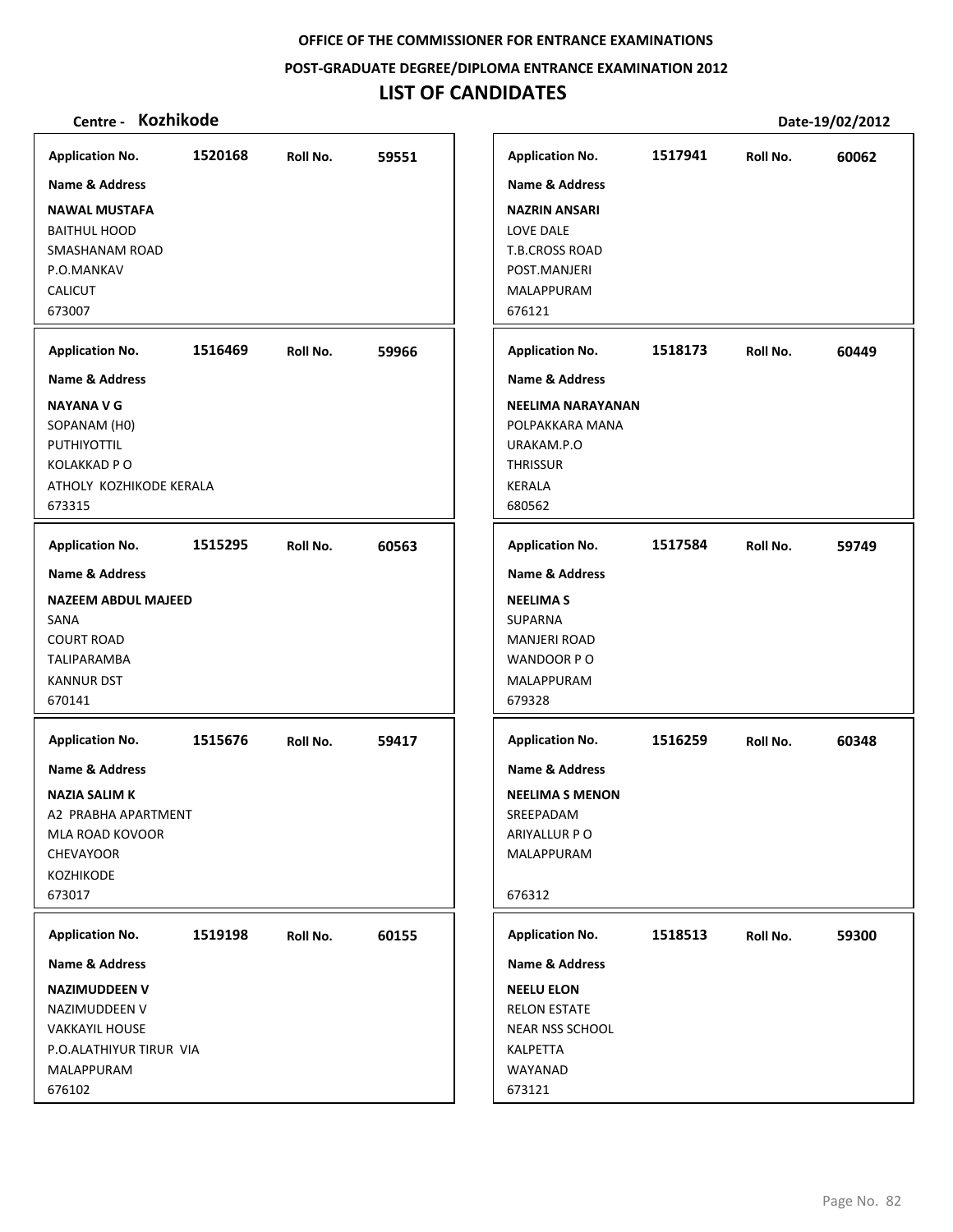**POST‐GRADUATE DEGREE/DIPLOMA ENTRANCE EXAMINATION 2012**

## **LIST OF CANDIDATES**

## **Centre ‐ Kozhikode Date‐19/02/2012**

**1518346 60144 NEEMA VENUGOPAL** VYSHAKHI PATTERI CROSS ROAD KOZHIKODE 673016 **Application No. Name & Address 1518536 59839 NEENU SUKUMARAN** VALIYAPARAMBIL HOUSE P.O. KUTHIRAVATTOM KOZHIKODE 673016 **Application No. Name & Address 1518011 59447 NEERA VALSAN** SREYA NEAR NELLIKODE VISHNU TEMPLE CHEVARAMBALAM P.O CALICUT 673017 **Application No. Name & Address 1515525 60030 NEETHU CHANDRAN** NIKHILA BHAVAN AMBUKUTHI AMBALAVAYAL P O WAYANAD 673593 **Application No. Name & Address 1519372 59234 NEETHU JOHN** KALIKA VELLARAMKUNNU CHUNDALE P.O WAYANAD 673123 **Application No. Name & Address 1517642 59904 NEETHU THOMAS** DR.NEETHU THOMAS MANIYANGATTU HOUSE CONVENT ROAD SHORANUR P.O. PALAKKAD (DT) 679121 **Application No. Name & Address 1516023 59190 NEETHU V** INDEEVARAM T P NARAYANAN NAIR ROAD WEST HILL PO KOZHIKODE 673005 **Application No. Name & Address 1515681 59571 NEHA MOHAN** SNEH NEAR SHIV TEMPLE NALLUR FEROKE CALICUT 673631 **Application No. Name & Address 1516886 59663 NEHA S LEISTER** C‐9RUBY BLOCKSANKALP MANIMANDIRA DEEWANS ROAD LAKSHMIPURAM MYSORE KARNATAKA 570004 **Application No. Name & Address 1518678 59918 NERMIN AHMED ALI WAFA** GREEN PARK HOUSING COLONY NEAR BEYPORE HIGH SCHOOL BEYPORECALICUT 673015 **Application No. Name & Address**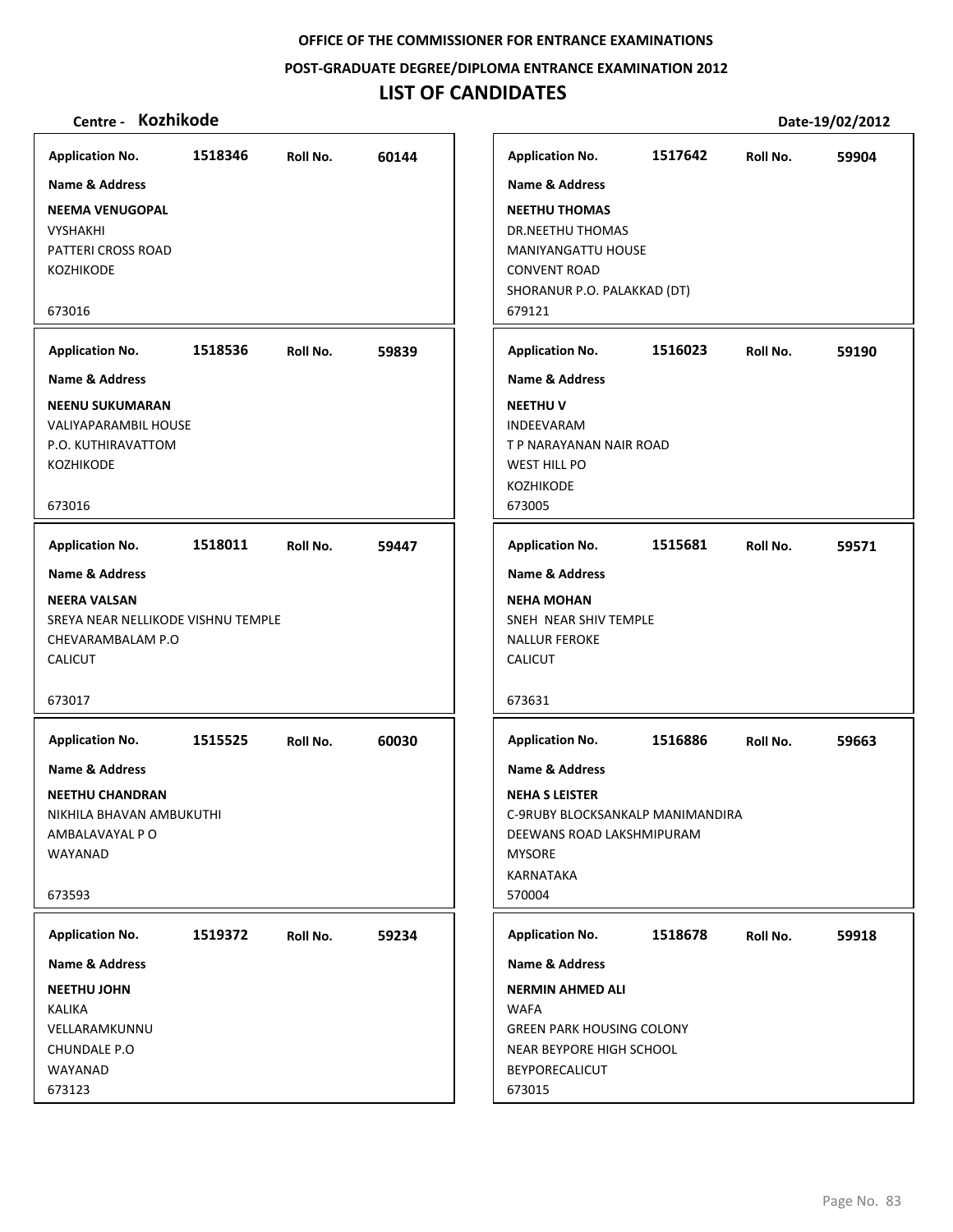**POST‐GRADUATE DEGREE/DIPLOMA ENTRANCE EXAMINATION 2012**

# **LIST OF CANDIDATES**

| <b>Application No.</b>                                                                                                         | 1517053 | Roll No. | 60281 |
|--------------------------------------------------------------------------------------------------------------------------------|---------|----------|-------|
| <b>Name &amp; Address</b>                                                                                                      |         |          |       |
| <b>NESRIP</b><br>D/O KOYAMU PARAVAKKAL<br>P.K.M MANZIL PARAPPUR ROAD<br>KOTTAKKAL P.O<br>MALAPPURAM<br>676503                  |         |          |       |
| <b>Application No.</b>                                                                                                         | 1515292 | Roll No. | 60487 |
| <b>Name &amp; Address</b>                                                                                                      |         |          |       |
| <b>NIDAL K</b><br>HIBA 22/40<br>THIRUVANNUR NADA P.O<br><b>CALICUT</b><br>673029                                               |         |          |       |
| <b>Application No.</b>                                                                                                         | 1518787 | Roll No. | 59689 |
| <b>Name &amp; Address</b>                                                                                                      |         |          |       |
| <b>NIDHEESH SANKAR V</b><br><b>SHRINIDHI HOUSE</b><br>VALIYAKUNNU P O<br><b>VALANCHERY VIA</b><br>MALAPPURAM<br>676552         |         |          |       |
| <b>Application No.</b>                                                                                                         | 1515692 | Roll No. | 59725 |
| Name & Address<br><b>NIDHINSV</b><br><b>VAISHNAVAM PUTHIYOTTIL</b><br>(PO)PURAMERI<br>VIA VATAKARA<br><b>CALICUT</b><br>673503 |         |          |       |
| <b>Application No.</b>                                                                                                         | 1518306 | Roll No. | 60220 |
| Name & Address                                                                                                                 |         |          |       |
| <b>NIDHUN P KRISHNAN</b><br>KRISHNA (H)<br>KOYITHANATH PARAMBA<br>MAYANAD P O<br><b>KOZHIKODE</b><br>673008                    |         |          |       |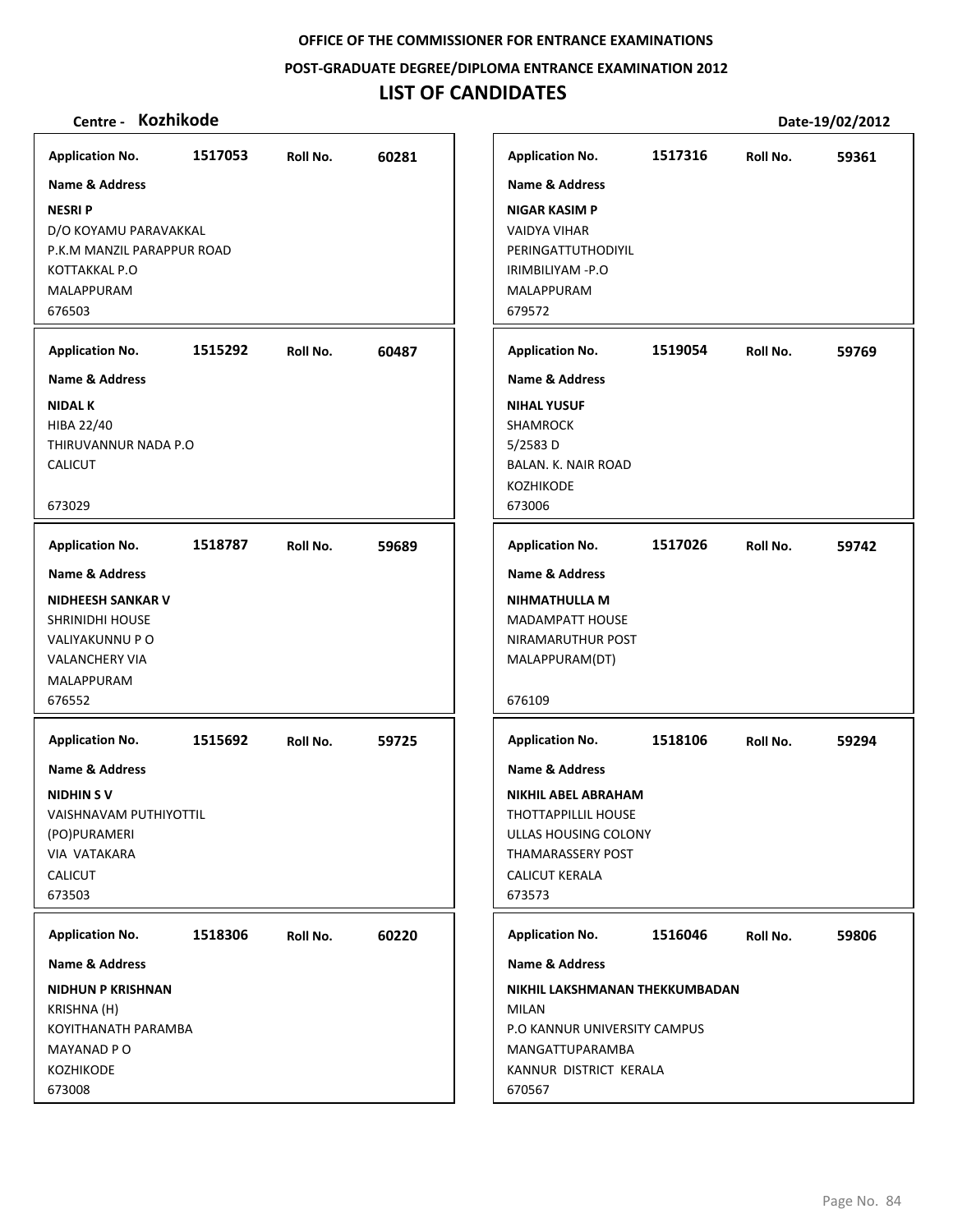**POST‐GRADUATE DEGREE/DIPLOMA ENTRANCE EXAMINATION 2012**

# **LIST OF CANDIDATES**

| <b>Application No.</b>                                                                                                                                                      | 1519659 | Roll No. | 59853 | <b>Application No.</b>                                                                                                                                   | 1515606 | Roll No. | 60339 |
|-----------------------------------------------------------------------------------------------------------------------------------------------------------------------------|---------|----------|-------|----------------------------------------------------------------------------------------------------------------------------------------------------------|---------|----------|-------|
| Name & Address                                                                                                                                                              |         |          |       | Name & Address                                                                                                                                           |         |          |       |
| <b>NIKHIL MOHAN</b><br><b>NIKHIL MOHAN</b><br><b>JANAKI NILAYAM</b><br>NALUTHARA (POST)<br><b>MAHE</b><br>673310                                                            |         |          |       | <b>NIMA M A</b><br>GREESHMAM<br>NORTH BEYPORE PO<br><b>CALICUT</b><br>673015                                                                             |         |          |       |
| <b>Application No.</b>                                                                                                                                                      | 1517492 | Roll No. | 59363 | <b>Application No.</b>                                                                                                                                   | 1518095 | Roll No. | 59140 |
| <b>Name &amp; Address</b>                                                                                                                                                   |         |          |       | <b>Name &amp; Address</b>                                                                                                                                |         |          |       |
| <b>NIKHIL PRADEEP M</b><br>NAINTARA COOP HSG SOCIETY<br>FLAT 304 PLOT 20 SECTOR 7 AIROLI<br><b>NAVI MUMBAI</b><br>MAHARASHTRA<br>400708                                     |         |          |       | <b>NIMISHA P</b><br>SNEHAM<br>FEROKE.P.O<br><b>CALICUT</b><br>673631                                                                                     |         |          |       |
| <b>Application No.</b>                                                                                                                                                      | 1515264 | Roll No. | 59641 | <b>Application No.</b>                                                                                                                                   | 1516110 | Roll No. | 59961 |
| Name & Address                                                                                                                                                              |         |          |       | <b>Name &amp; Address</b>                                                                                                                                |         |          |       |
| <b>NIKHIL VINOD P</b><br>SATHMAM<br>CHETTIPPADI PO<br>PARAPPANANGADI<br>MALAPPURAM<br>676319                                                                                |         |          |       | <b>NIMISHA V</b><br>D O LT COL SASIDHARAN M K<br><b>DEEPAM</b><br>DHARMADAM PO<br>THALASSERY<br>670106                                                   |         |          |       |
| <b>Application No.</b>                                                                                                                                                      | 1517724 | Roll No. | 60367 | <b>Application No.</b>                                                                                                                                   | 1520567 | Roll No. | 59324 |
| <b>Name &amp; Address</b><br><b>NIKKU MATHEW GEEVARUGHESE</b><br>DON BOSCO GENTS HOSTEL<br>FR. MULLER CHARITABLE INSTITUTIONS<br>KANKANADY<br>MANGALORE KARNATAKA<br>575002 |         |          |       | <b>Name &amp; Address</b><br><b>NIMITHA NAGEEB</b><br>M SONS ARCADE<br>INDIAN OVERSEAS BANK BUILDING<br><b>CHEROOTY ROAD</b><br><b>CALICUT</b><br>673001 |         |          |       |
| <b>Application No.</b>                                                                                                                                                      | 1517029 | Roll No. | 59819 | <b>Application No.</b>                                                                                                                                   | 1520424 | Roll No. | 60169 |
| Name & Address                                                                                                                                                              |         |          |       | Name & Address                                                                                                                                           |         |          |       |
| <b>NILEENA PAUL</b><br><b>ALAKKARA HOUSE</b><br>30/2162<br>CHEVAYUR P O KOVOOR<br>KOZHIKODE<br>673017                                                                       |         |          |       | <b>NIMIYA GOPAL</b><br>D 6/16<br><b>KSHB COLONY</b><br>MEDICAL COLLEGE PO<br><b>CALICUT</b><br>673008                                                    |         |          |       |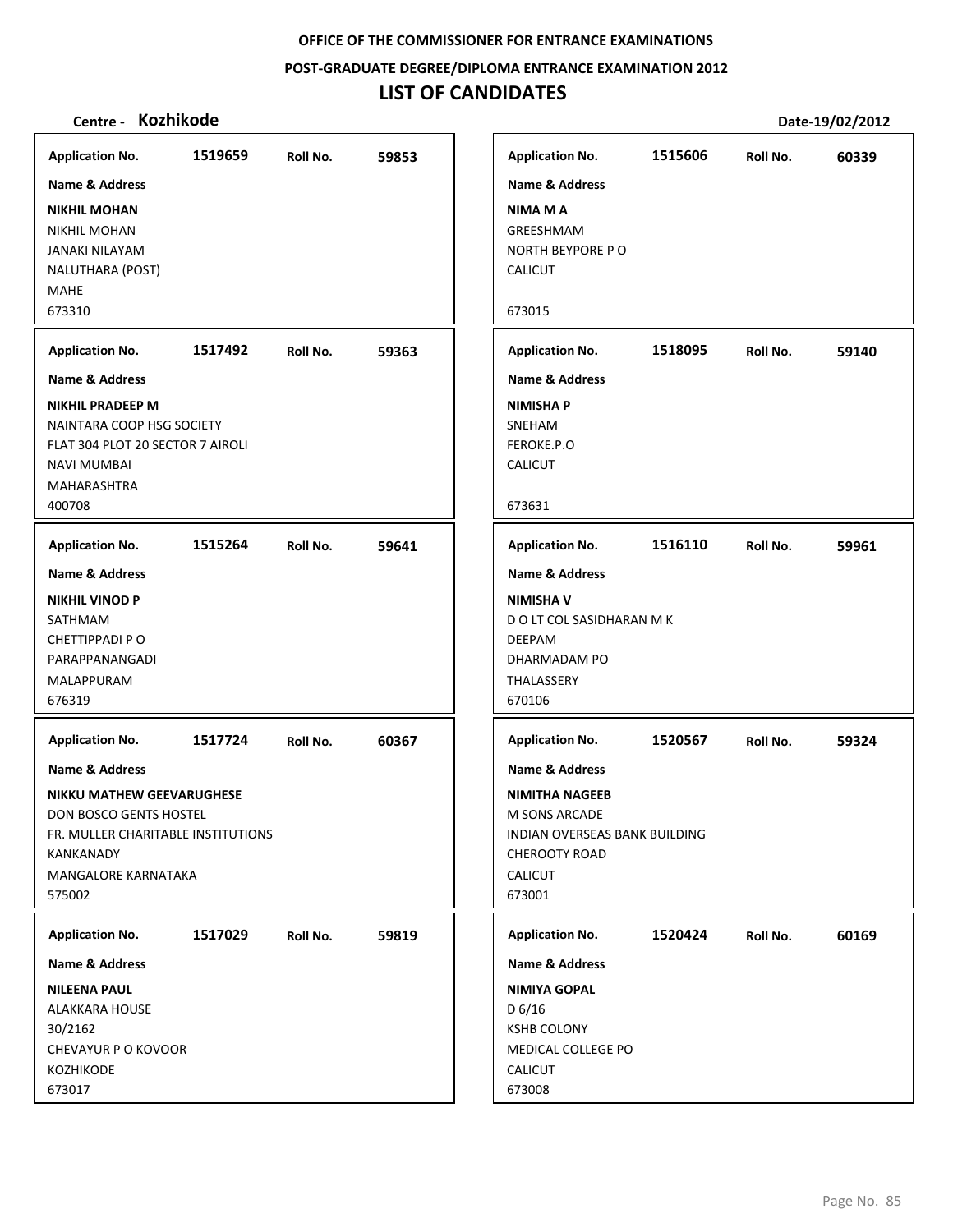**POST‐GRADUATE DEGREE/DIPLOMA ENTRANCE EXAMINATION 2012**

# **LIST OF CANDIDATES**

| <b>Application No.</b>                                                                                                               | 1520879 | Roll No. | 59481 |
|--------------------------------------------------------------------------------------------------------------------------------------|---------|----------|-------|
| <b>Name &amp; Address</b>                                                                                                            |         |          |       |
| <b>NIRISHKUMAR P</b><br>PALAYI HOUSE PALAYI<br>NIRMALAGIRI PO<br><b>KANNUR</b>                                                       |         |          |       |
| 670701                                                                                                                               |         |          |       |
| <b>Application No.</b>                                                                                                               | 1516582 | Roll No. | 59429 |
| <b>Name &amp; Address</b>                                                                                                            |         |          |       |
| <b>NIRMAL C</b><br><b>CHOLAKKAL HOUSE</b><br><b>IRINGATTIRI POST</b><br>KARUVARAKUNDU<br>MALAPPURAM DISTRICT KERALA<br>676523        |         |          |       |
| <b>Application No.</b>                                                                                                               | 1519227 | Roll No. | 59540 |
| <b>Name &amp; Address</b><br>NIRMAL KRISHNAN M<br>SREEPADAM<br>LAKSHMI NAGAR ROAD ALAMIPALLY<br>KANHANGAD KASARGOD<br>671315         |         |          |       |
| <b>Application No.</b>                                                                                                               | 1517164 | Roll No. | 59667 |
| <b>Name &amp; Address</b><br><b>NISANTH A K</b><br>\'AMRITHADEEPAM\'<br><b>ANAPPARA</b><br>KUNNAMANGALAM (PO)<br>KOZHIKODE<br>673571 |         |          |       |
| <b>Application No.</b>                                                                                                               | 1519948 | Roll No. | 60624 |
| <b>Name &amp; Address</b>                                                                                                            |         |          |       |
| <b>NISANTH MENON N</b><br>NEERANJALI<br>PRIYADARSINI NAGAR<br><b>PUTHUR</b><br>PALAKKAD<br>678001                                    |         |          |       |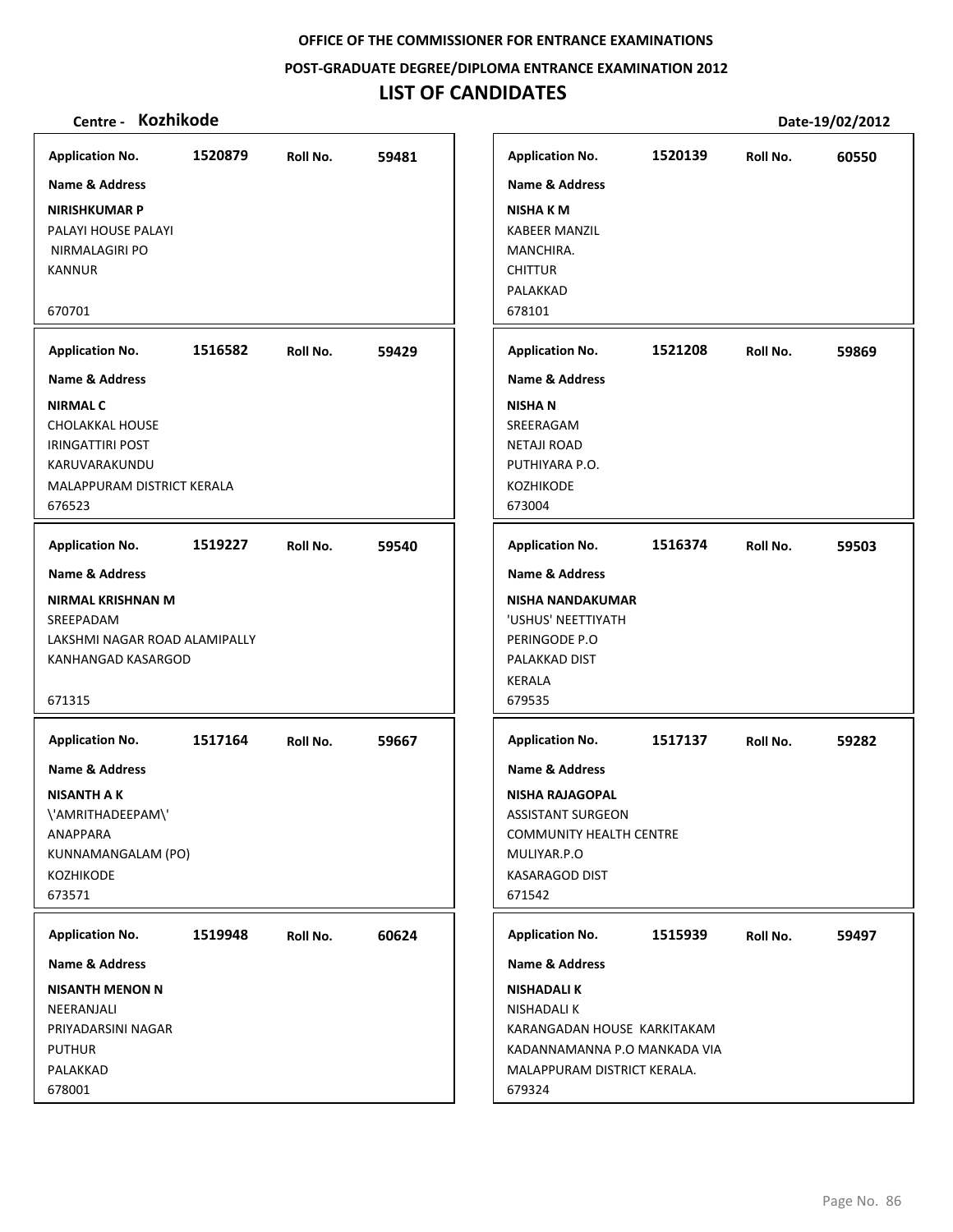**POST‐GRADUATE DEGREE/DIPLOMA ENTRANCE EXAMINATION 2012**

# **LIST OF CANDIDATES**

| <b>Application No.</b>                                                                                                                                                                                          | 1516500 | Roll No. | 59274 | <b>Application No.</b>                                                                                                                                                     | 1518443 | Roll No. | 59530 |
|-----------------------------------------------------------------------------------------------------------------------------------------------------------------------------------------------------------------|---------|----------|-------|----------------------------------------------------------------------------------------------------------------------------------------------------------------------------|---------|----------|-------|
| <b>Name &amp; Address</b><br><b>NISHANTH M</b><br>S/O NARAYANAN MELETHIL<br>MELETHIL HOUSE<br>MARAKKARA(PO) KADAMPUZHA(VIA)<br>MALAPPURAM (DT)<br>676553<br><b>Application No.</b><br><b>Name &amp; Address</b> | 1516464 | Roll No. | 59812 | Name & Address<br><b>NISHMA K T</b><br>KARATTUTHODI HOUSE<br>KUTTATHI. P.O<br>KARUVARAKUNDU<br>MALAPPURAM<br>676523<br><b>Application No.</b><br><b>Name &amp; Address</b> | 1515651 | Roll No. | 60032 |
| <b>NISHATH C</b><br>D/O ABDUL SAMAD C<br>ABZANISHAJAS 3/32 ANAPPADI<br>P.O. CHETTIPADIPARAPPANANGADI<br><b>MALAPPURAM</b><br>676319                                                                             |         |          |       | <b>NISREEN A R</b><br>OTHAYOTH HOUSE<br><b>CHERUVANNUR PO</b><br><b>MEPPAYUR VIA</b><br>KOZHIKODE<br>673524                                                                |         |          |       |
| <b>Application No.</b>                                                                                                                                                                                          | 1516896 | Roll No. | 59894 | <b>Application No.</b>                                                                                                                                                     | 1516055 | Roll No. | 60268 |
| <b>Name &amp; Address</b><br><b>NISHI KAILASH</b><br>VALAPPIL M.C. DAMU VILLA<br>KELOTH PARAMBIL CHORODE PO<br>VATAKARA - 6<br><b>KOZHIKKODE</b><br>673106                                                      |         |          |       | <b>Name &amp; Address</b><br><b>NITHACS</b><br>G-9SURABHI<br>SHANTHI COLONY<br><b>CHANDRANAGAR P O</b><br>PALAKKAD<br>678007                                               |         |          |       |
| <b>Application No.</b><br><b>Name &amp; Address</b><br>NISHITHA N K<br><b>EDAKAT</b><br><b>MATHARA</b><br>P O G A COLLEGE<br><b>CALICUT</b><br>673014                                                           | 1521071 | Roll No. | 59714 | <b>Application No.</b><br><b>Name &amp; Address</b><br><b>NITHA JOSE</b><br>DR NITHA JOSE<br>KANAVU<br><b>TENHIPALAM PO</b><br>MALAPPURAM DIST<br>673636                   | 1519098 | Roll No. | 60385 |
| <b>Application No.</b><br>Name & Address<br><b>NISHITHA P</b><br>ANAND<br>CHAMPAD (PO)<br>THALASSERY<br><b>KANNUR</b><br>670694                                                                                 | 1517472 | Roll No. | 60516 | <b>Application No.</b><br>Name & Address<br><b>NITHATG</b><br><b>HARI NIVAS</b><br>MANATHALA<br>CHAVAKKAD P O<br>THRISSUR<br>680506                                        | 1517744 | Roll No. | 59136 |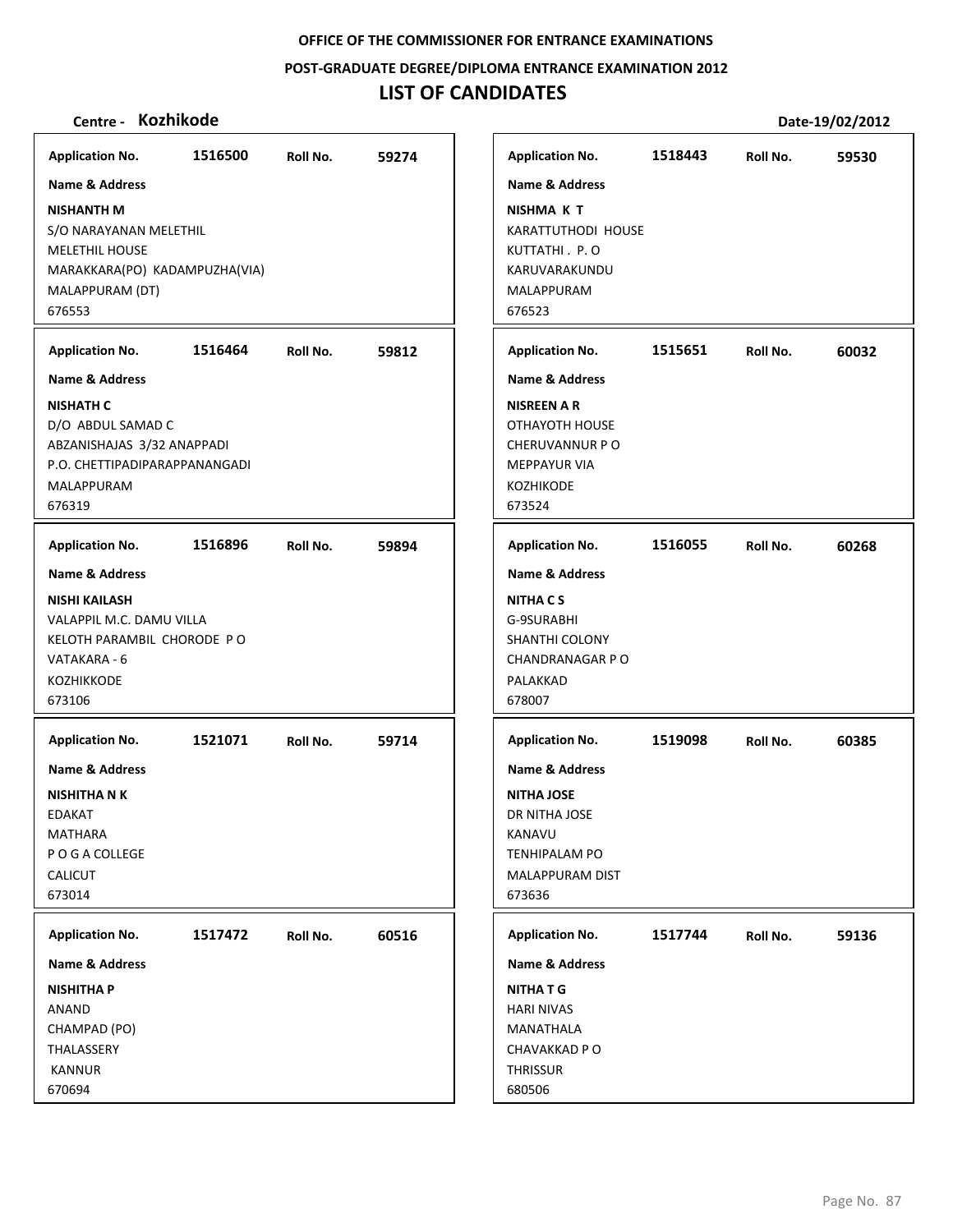**POST‐GRADUATE DEGREE/DIPLOMA ENTRANCE EXAMINATION 2012**

# **LIST OF CANDIDATES**

| <b>Application No.</b>                                                                                                                                       | 1515205 | Roll No. | 59794 |
|--------------------------------------------------------------------------------------------------------------------------------------------------------------|---------|----------|-------|
| <b>Name &amp; Address</b><br><b>NITHIN BHASKAR V</b><br>30/407A<br>VALUVIL<br><b>CHEVAYUR</b><br><b>KOZHIKODE</b><br>673017                                  |         |          |       |
| <b>Application No.</b>                                                                                                                                       | 1515783 | Roll No. | 59726 |
| <b>Name &amp; Address</b><br><b>NITHING</b><br>KRISHNAPRABHA (H) PLOT NO 26<br>KSHB COLONY MEDICAL COLLEGE (PO)<br><b>CALICUT</b><br><b>KERALA</b><br>673008 |         |          |       |
| <b>Application No.</b>                                                                                                                                       | 1517933 | Roll No. | 59831 |
| <b>Name &amp; Address</b><br><b>NITHINK</b><br>DOOR NO -24/224A KALLINGAL HOUSE<br>SEENATH MANZIL<br>NEAR ANNARA NARASIMHA TEMPLE<br><b>TIRUR</b><br>676101  |         |          |       |
| <b>Application No.</b><br>Name & Address<br><b>NITHIN K</b><br>HARSHAM NEAR GHSS KANNADIPARAMBA<br>KANNADIPARAMBA P O<br><b>KANNUR</b>                       | 1519701 | Roll No. | 59161 |
| 670604<br><b>Application No.</b>                                                                                                                             | 1515675 | Roll No. | 59340 |
| <b>Name &amp; Address</b><br><b>NITHIN KAILASH</b><br>DAMU VIHAR<br><b>KELOTH PARAMBIL</b><br>CHORODE(PO)VATAKARA<br>KOZHIKODE<br>673106                     |         |          |       |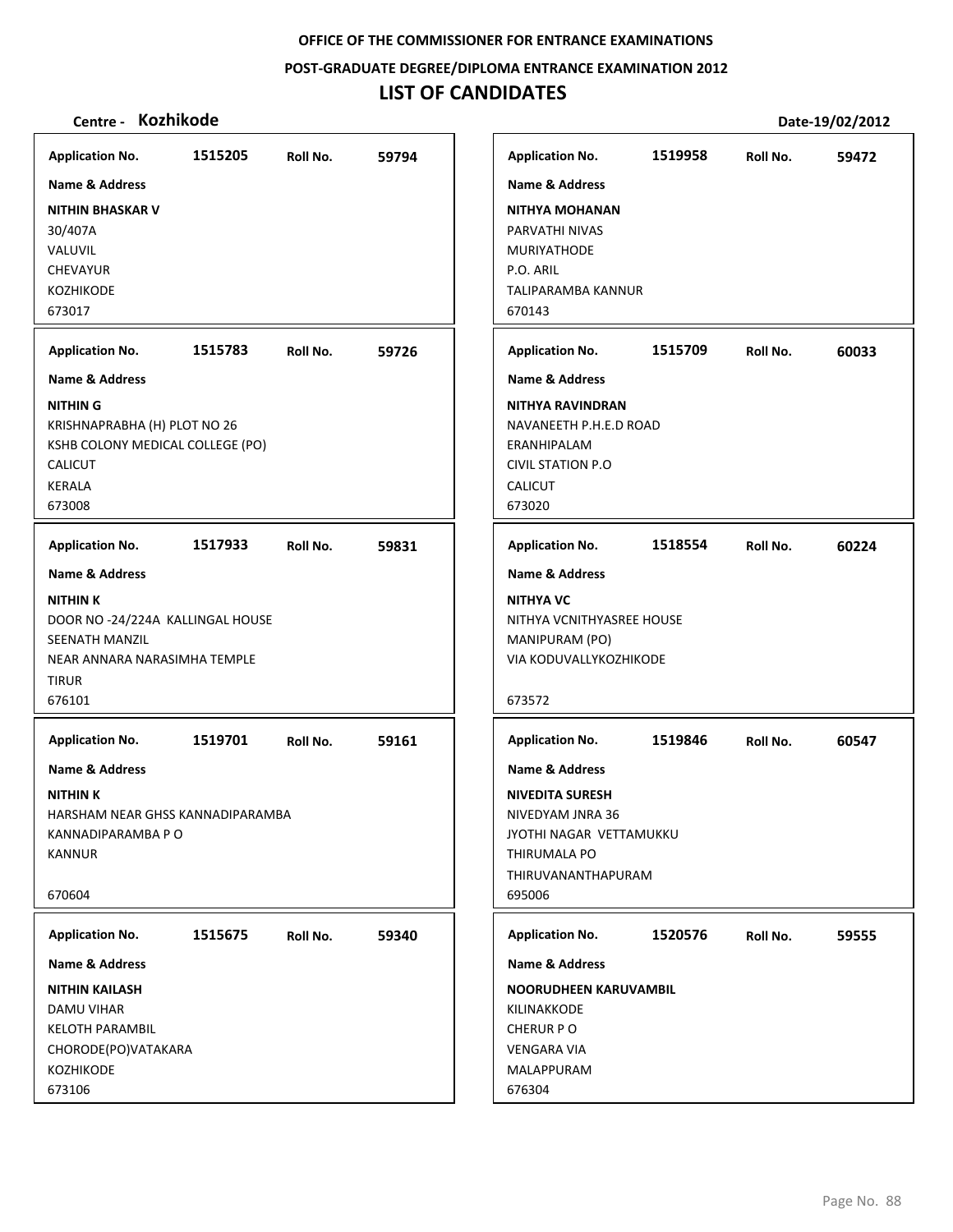**POST‐GRADUATE DEGREE/DIPLOMA ENTRANCE EXAMINATION 2012**

# **LIST OF CANDIDATES**

| <b>Application No.</b>                                                                                                                         | 1517265 | Roll No. | 60053 |
|------------------------------------------------------------------------------------------------------------------------------------------------|---------|----------|-------|
| <b>Name &amp; Address</b>                                                                                                                      |         |          |       |
| <b>NOUFAL C</b><br><b>CHOORIATH HOUSE</b><br><b>MARAKKARA PO</b><br>KADAMPUZHA VIA<br>MALAPPURAM DIST<br>676553                                |         |          |       |
| <b>Application No.</b>                                                                                                                         | 1516891 | Roll No. | 59817 |
| <b>Name &amp; Address</b>                                                                                                                      |         |          |       |
| <b>NOUSHA ABDUL KAREEM T K</b><br>W/O DR MOHAMED NISHAD M<br>MANNIL HOUSE PATTAMBI ROAD<br>PERINTALMANNA P O<br>MALAPPURAM DIST<br>679322      |         |          |       |
| <b>Application No.</b>                                                                                                                         | 1516178 | Roll No. | 60039 |
| <b>Name &amp; Address</b>                                                                                                                      |         |          |       |
| <b>NOUSHAD A</b><br>NOUSHAD A<br><b>ARYADAN HOUSE</b><br>KARUVARAKUNDU P O<br>PUNNAKKAD MALAPPURAM<br>676523                                   |         |          |       |
| <b>Application No.</b>                                                                                                                         | 1520121 | Roll No. | 60012 |
| <b>Name &amp; Address</b><br><b>NOUSHAD A K</b><br><b>THOUFEEQ</b><br><b>BLOCK OFFICE ROAD</b><br>PATTAMBI POST<br>PALAKKAD DISTRICT<br>679303 |         |          |       |
| <b>Application No.</b>                                                                                                                         | 1516206 | Roll No. | 60576 |
| <b>Name &amp; Address</b>                                                                                                                      |         |          |       |
| <b>NOUSHAD U P</b><br><b>ULPURATH</b><br>AGASTIANMUZHI<br>MUKKAM PO<br>KOZHIKODE<br>673602                                                     |         |          |       |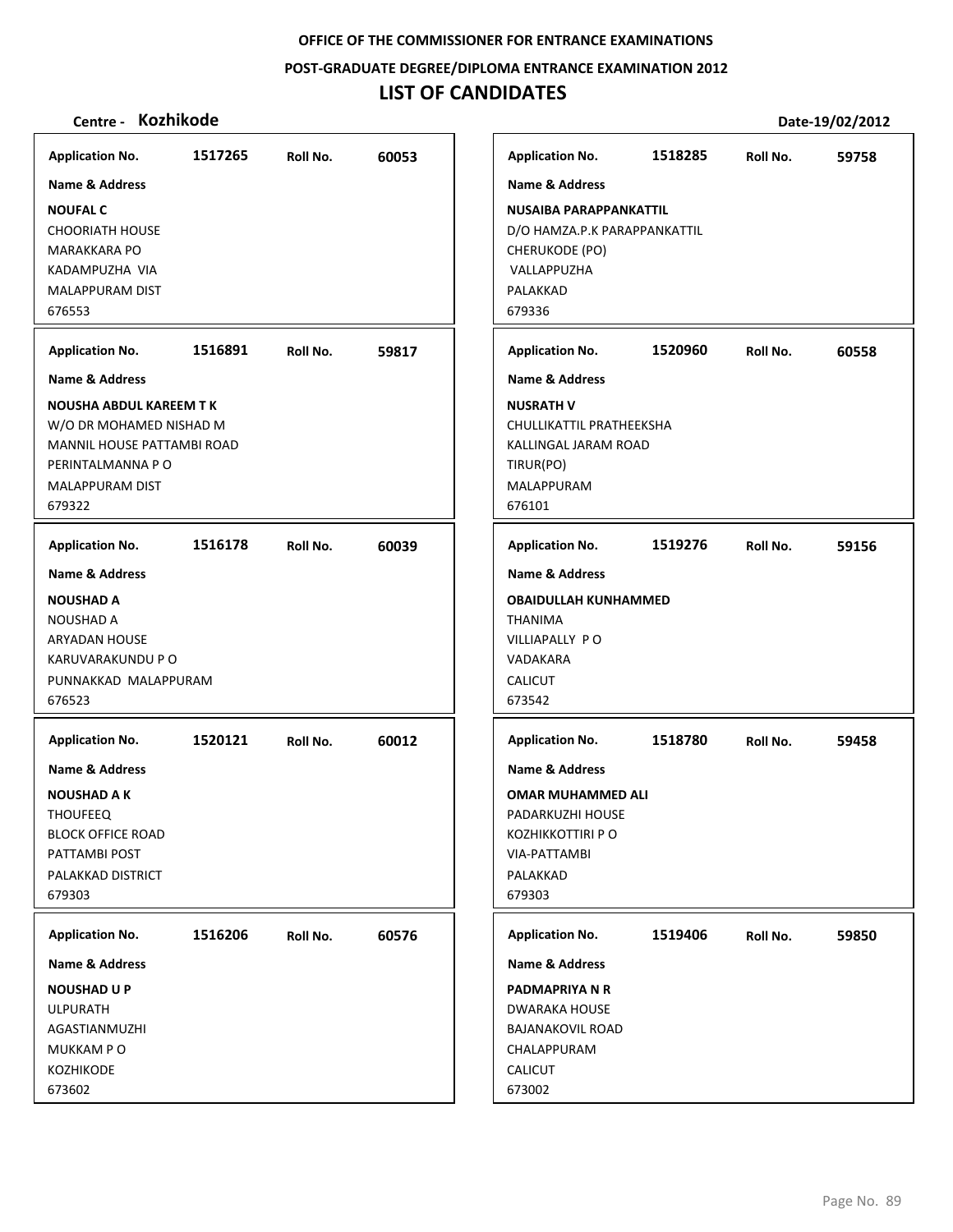**POST‐GRADUATE DEGREE/DIPLOMA ENTRANCE EXAMINATION 2012**

# **LIST OF CANDIDATES**

| <b>Application No.</b>                                                                                                                     | 1517585 | Roll No. | 59826 | <b>Application No.</b>                                                                                                                                      | 1515562 | Roll No. | 59261 |
|--------------------------------------------------------------------------------------------------------------------------------------------|---------|----------|-------|-------------------------------------------------------------------------------------------------------------------------------------------------------------|---------|----------|-------|
| <b>Name &amp; Address</b>                                                                                                                  |         |          |       | <b>Name &amp; Address</b>                                                                                                                                   |         |          |       |
| <b>PAMEELI N N</b><br>NARAYANA NIVAS<br><b>KOZHIKODE ROAD</b><br>PERINTALMANNA<br>MALAPPURAM(DT)                                           |         |          |       | <b>PARVATHY R</b><br>PRASADAM<br>KARAPPARAMBA P O<br><b>CALICUT</b>                                                                                         |         |          |       |
| 679322                                                                                                                                     |         |          |       | 673010                                                                                                                                                      |         |          |       |
| <b>Application No.</b>                                                                                                                     | 1517131 | Roll No. | 59205 | <b>Application No.</b>                                                                                                                                      | 1519252 | Roll No. | 60079 |
| <b>Name &amp; Address</b>                                                                                                                  |         |          |       | <b>Name &amp; Address</b>                                                                                                                                   |         |          |       |
| <b>PAMELA T R</b><br>THOTTAPPURA HOUSE<br>PUTHENKUNNU P O<br><b>SULTHAN BATHERY</b><br>WAYANAD<br>673595                                   |         |          |       | <b>PARVEEN PT</b><br>KALATHINGA THODIKA HOUSE<br>MYLADIVIA NILAMBUR<br>ERANHIMANGAD PO<br>MALAPPURAM<br>679343                                              |         |          |       |
| <b>Application No.</b>                                                                                                                     | 1516170 | Roll No. | 59731 | <b>Application No.</b>                                                                                                                                      | 1517484 | Roll No. | 59286 |
| Name & Address                                                                                                                             |         |          |       | <b>Name &amp; Address</b>                                                                                                                                   |         |          |       |
| <b>PAROL NIYAZI NASIR</b><br>ZAISTAR<br>NEAR AYURVEDIC HOSPITAL<br>P.O. THANA<br><b>KANNUR</b><br>670012                                   |         |          |       | <b>PAULO VARGHESE AKKARA</b><br><b>MALIAKAL HOUSE</b><br>OPP TELEPHONE EXCHANGE<br><b>CHEVAYUR</b><br>KOZHIKODE<br>673017                                   |         |          |       |
| <b>Application No.</b>                                                                                                                     | 1518427 | Roll No. | 60299 | <b>Application No.</b>                                                                                                                                      | 1517634 | Roll No. | 59750 |
| <b>Name &amp; Address</b><br><b>PARVATHIVS</b><br><b>BHARANI</b><br><b>ALTHARAMOODU</b><br>CHIRAYINKIL P.O<br>THIRUVANANTHAPURAM<br>695304 |         |          |       | <b>Name &amp; Address</b><br>PAVAN KRISHNA H<br>S/O DR H NARAYANA BHATOTEPADPU HOUSE<br>BERIPADAVU(P.O.)UPPALA (VIA)<br>KASARAGOD DIST.<br>KERALA<br>671322 |         |          |       |
| <b>Application No.</b>                                                                                                                     | 1520267 | Roll No. | 59398 | <b>Application No.</b>                                                                                                                                      | 1519356 | Roll No. | 60617 |
| Name & Address                                                                                                                             |         |          |       | <b>Name &amp; Address</b>                                                                                                                                   |         |          |       |
| PARVATHY DEVI RADHAKRISHNAN<br><b>KRISHNASUDHA HOUSE</b><br>PARAKODE P.O<br><b>ADOOR</b><br>PATHANAMTHITTA<br>691554                       |         |          |       | <b>PAVNEZ ABDUL RAHMAN</b><br><b>ALIF</b><br>PARAMMAL ROAD<br>MALAPARAMBA P O<br><b>KOZHIKODE</b><br>673009                                                 |         |          |       |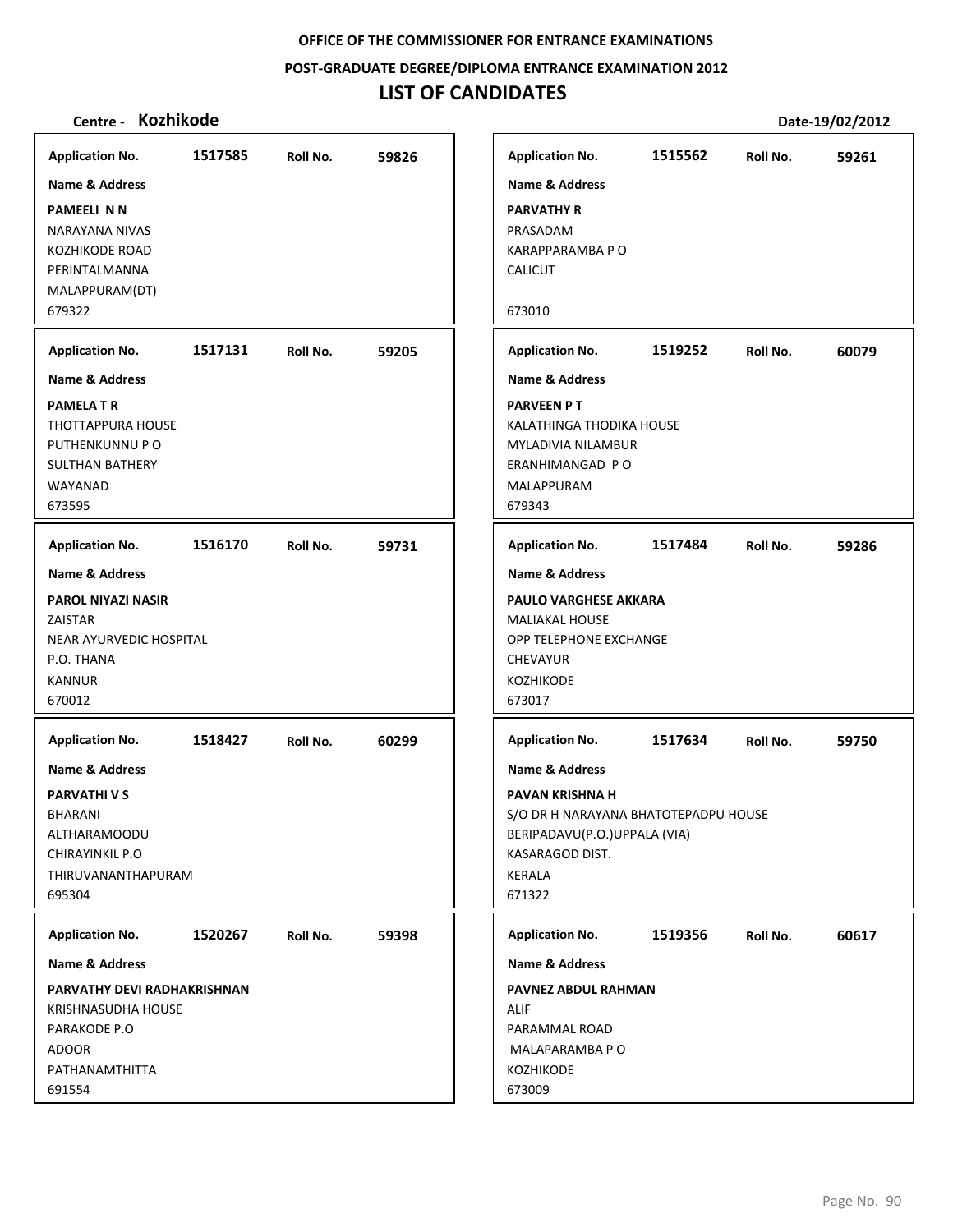**POST‐GRADUATE DEGREE/DIPLOMA ENTRANCE EXAMINATION 2012**

# **LIST OF CANDIDATES**

| <b>Application No.</b>                                                                                                                                    | 1519576 | Roll No. | 59236 |
|-----------------------------------------------------------------------------------------------------------------------------------------------------------|---------|----------|-------|
| <b>Name &amp; Address</b>                                                                                                                                 |         |          |       |
| PEBEETHA FATHIMA GHOUSE<br>21 SHALOM HARITHAPURAM<br><b>CHEVAYOOR</b><br><b>CALICUT</b>                                                                   |         |          |       |
| 673017                                                                                                                                                    |         |          |       |
| <b>Application No.</b>                                                                                                                                    | 1515661 | Roll No. | 60340 |
| <b>Name &amp; Address</b>                                                                                                                                 |         |          |       |
| <b>PINKY PAUL</b><br>PULIANMANAL HOUSE<br>PUZHAKKAL PO<br><b>MUTHUVARA</b><br><b>THRISSUR</b><br>680553                                                   |         |          |       |
| <b>Application No.</b>                                                                                                                                    | 1517013 | Roll No. | 59434 |
| <b>Name &amp; Address</b><br>POOJA NAIR<br>172/4GROUND FLOOR<br>2ND LANE E.V.R PERIYAR ROAD<br><b>FLOWERS ROAD P.O</b><br>PURUSAIWALKAM CHENNAI<br>600084 |         |          |       |
| <b>Application No.</b>                                                                                                                                    | 1518521 | Roll No. | 59531 |
| <b>Name &amp; Address</b><br>POOJA VISWANATH M<br>SHIVGANGA HOUSE<br>PANANGATOOR P.O<br><b>TANUR</b><br>MALAPPURAM<br>676302                              |         |          |       |
| <b>Application No.</b>                                                                                                                                    | 1515207 | Roll No. | 59871 |
| Name & Address                                                                                                                                            |         |          |       |
| POORNIMA SATHYENDRAN<br>SOORYA<br>NEAR VALIAVALAPPU KAVU<br><b>CIVIL STATION PO</b><br><b>KANNUR KERALA</b><br>670002                                     |         |          |       |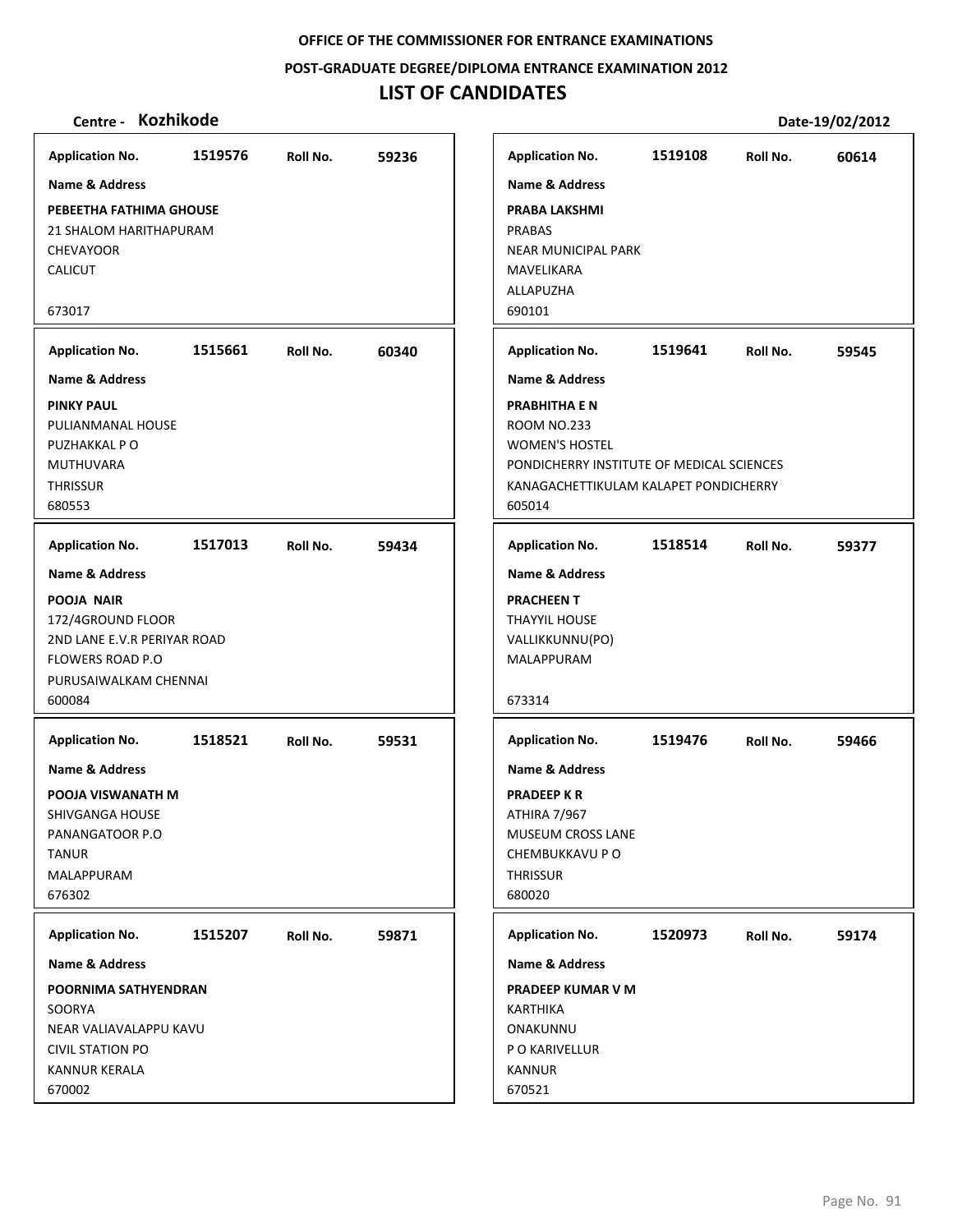**POST‐GRADUATE DEGREE/DIPLOMA ENTRANCE EXAMINATION 2012**

# **LIST OF CANDIDATES**

| Centre - Kozhikode              |         |          |       |                                      |         |                 | Date-19/02/2012 |
|---------------------------------|---------|----------|-------|--------------------------------------|---------|-----------------|-----------------|
| <b>Application No.</b>          | 1516489 | Roll No. | 59120 | <b>Application No.</b>               | 1516377 | Roll No.        | 59657           |
| <b>Name &amp; Address</b>       |         |          |       | Name & Address                       |         |                 |                 |
| <b>PRADEESH C B</b>             |         |          |       | <b>PRASAD KUMAR K P</b>              |         |                 |                 |
| CHULLIVALAPPIL HOUSE            |         |          |       | PADICHAL HOUSE                       |         |                 |                 |
| <b>ENKAKKAD PO</b>              |         |          |       | KANDAKKAI PO                         |         |                 |                 |
| WADAKANCHERY                    |         |          |       | <b>MAYYIL VIA</b>                    |         |                 |                 |
| <b>THRISSUR</b>                 |         |          |       | <b>KANNUR</b>                        |         |                 |                 |
| 680589                          |         |          |       | 670602                               |         |                 |                 |
| <b>Application No.</b>          | 1518560 | Roll No. | 60531 | <b>Application No.</b>               | 1519464 | Roll No.        | 59235           |
| Name & Address                  |         |          |       | <b>Name &amp; Address</b>            |         |                 |                 |
| <b>PRAJEESH K M</b>             |         |          |       | <b>PRASAD TV</b>                     |         |                 |                 |
| SREELAKSHMI THAZHEPURAYIL HOUSE |         |          |       | SOUTH MANIYAT                        |         |                 |                 |
| PATHIRIYAD P O                  |         |          |       | <b>MANIYAT PO</b>                    |         |                 |                 |
| <b>KANNUR</b>                   |         |          |       | TRIKKARIPUR                          |         |                 |                 |
|                                 |         |          |       | KASARGODE                            |         |                 |                 |
| 670741                          |         |          |       | 671310                               |         |                 |                 |
| <b>Application No.</b>          | 1516235 | Roll No. | 59809 | <b>Application No.</b>               | 1518893 | Roll No.        | 60306           |
| Name & Address                  |         |          |       | <b>Name &amp; Address</b>            |         |                 |                 |
| PRAJISHA K                      |         |          |       | <b>PRASANTH G</b>                    |         |                 |                 |
| KAMMUKKAL HOUSE                 |         |          |       | ANANDA BHAVAN                        |         |                 |                 |
| RAMAPURAM P.O                   |         |          |       | PUTHARIKKAL                          |         |                 |                 |
| ANGADIPURAM VIA                 |         |          |       | PARAPPANANGADI P.O                   |         |                 |                 |
| MALAPPURAM                      |         |          |       | MALAPPURAM                           |         |                 |                 |
| 679350                          |         |          |       | 676303                               |         |                 |                 |
| <b>Application No.</b>          | 1519726 | Roll No. | 59700 | <b>Application No.</b>               | 1517970 | Roll No.        | 60523           |
| Name & Address                  |         |          |       | <b>Name &amp; Address</b>            |         |                 |                 |
| PRAKASAN M                      |         |          |       | PRASANTH MOHAN                       |         |                 |                 |
| MATTANGEEL HOUSE                |         |          |       | 28/746B                              |         |                 |                 |
| <b>KOTTILA</b>                  |         |          |       | <b>KADAYIL HOUSE</b>                 |         |                 |                 |
| KOTTILA P O                     |         |          |       | NEAR CHEMBAKA HOUSING COLONYCHEVAYUR |         |                 |                 |
| <b>KANNUR</b>                   |         |          |       | <b>KOZHIKODE</b>                     |         |                 |                 |
| 670334                          |         |          |       | 673017                               |         |                 |                 |
| <b>Application No.</b>          | 1517748 | Roll No. | 59290 | <b>Application No.</b>               | 1518174 | <b>WITHHELD</b> |                 |
| Name & Address                  |         |          |       | Name & Address                       |         |                 |                 |
| <b>PRAKASH KV</b>               |         |          |       | <b>PRASANTHAN K</b>                  |         |                 |                 |
| UCHIRA THEKKUMBAD               |         |          |       | KUNNUMMAL HOUSE                      |         |                 |                 |
| KOVVAPURAM P.O                  |         |          |       | KANNADIKKAL                          |         |                 |                 |
| KUNHIMANGALAM KANNUR            |         |          |       | P O VENGERI                          |         |                 |                 |
|                                 |         |          |       | <b>CALICUT</b>                       |         |                 |                 |
| 670309                          |         |          |       | 673010                               |         |                 |                 |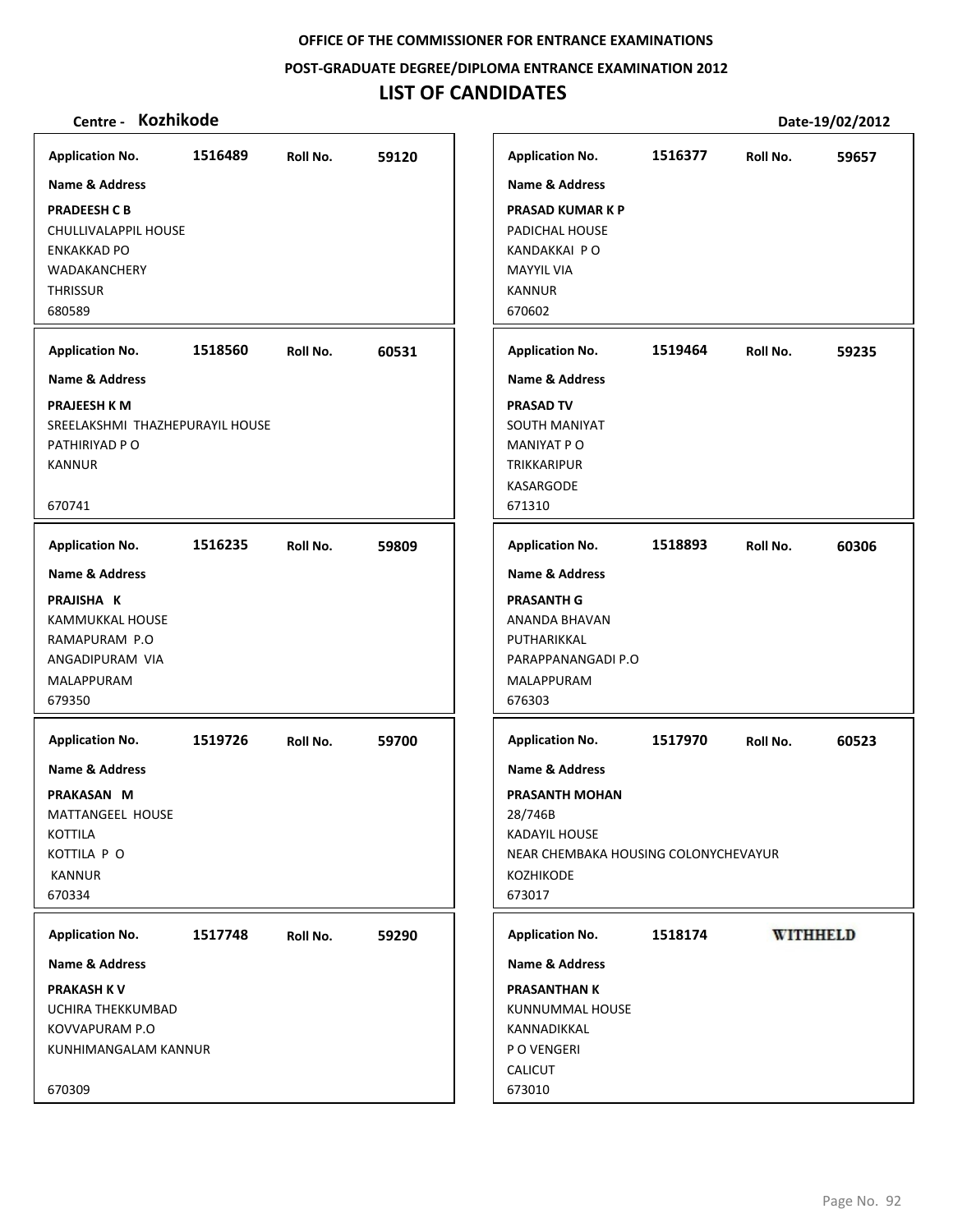**POST‐GRADUATE DEGREE/DIPLOMA ENTRANCE EXAMINATION 2012**

# **LIST OF CANDIDATES**

| Centre - Kozhikode                |         |          |       |                             |         |          | Date-19/02/2012 |
|-----------------------------------|---------|----------|-------|-----------------------------|---------|----------|-----------------|
| <b>Application No.</b>            | 1515572 | Roll No. | 59492 | <b>Application No.</b>      | 1518713 | Roll No. | 59303           |
| Name & Address                    |         |          |       | <b>Name &amp; Address</b>   |         |          |                 |
| PRASEETHA CT                      |         |          |       | <b>PRASOON C</b>            |         |          |                 |
| PRASEETHA CT                      |         |          |       | <b>CHIPPY HOUSE</b>         |         |          |                 |
| ANUPAMA HOUSE (KEZHEYALATH KANDY) |         |          |       | KOOMENTHODY PARAMBA         |         |          |                 |
| MEDICAL COLLEGE PO                |         |          |       | EDAKKAD P.O                 |         |          |                 |
| KOZHIKKODE                        |         |          |       | <b>KOZHIKODE</b>            |         |          |                 |
| 673008                            |         |          |       | 673005                      |         |          |                 |
| <b>Application No.</b>            | 1521183 | Roll No. | 59638 | <b>Application No.</b>      | 1515461 | Roll No. | 59952           |
| <b>Name &amp; Address</b>         |         |          |       | <b>Name &amp; Address</b>   |         |          |                 |
| <b>PRASHANTH KUMAR</b>            |         |          |       | PRATHEESHA PULIKKUZHI       |         |          |                 |
| C/O BALAKRISHNA D SHETTY          |         |          |       | PRATHEESHA PULIKKUZHI       |         |          |                 |
| <b>B.S.GARDEN HOUSE</b>           |         |          |       | PULIKKUZHIYIL HOUSE         |         |          |                 |
| MUGU VILLAGE AND POST KUMBLA      |         |          |       | TRIPPANACHI P O             |         |          |                 |
| <b>KASARGOD</b>                   |         |          |       | KUZHIMANNA VIA MALAPPURAM   |         |          |                 |
| 671321                            |         |          |       | 673641                      |         |          |                 |
| <b>Application No.</b>            | 1515341 | Roll No. | 60412 | <b>Application No.</b>      | 1517858 | Roll No. | 60061           |
| <b>Name &amp; Address</b>         |         |          |       | <b>Name &amp; Address</b>   |         |          |                 |
| <b>PRASHEEN V K</b>               |         |          |       | <b>PRATHIBHAK</b>           |         |          |                 |
| <b>THUNDIYIL HOUSE</b>            |         |          |       | KOTHAYAMMATTIL HOUSE        |         |          |                 |
| ERUVATTY PO                       |         |          |       | TANUR P O                   |         |          |                 |
| <b>KANNUR</b>                     |         |          |       | MALAPPURAM                  |         |          |                 |
| 670647                            |         |          |       | 676302                      |         |          |                 |
| <b>Application No.</b>            | 1515473 | Roll No. | 60337 | <b>Application No.</b>      | 1515841 | Roll No. | 59188           |
| <b>Name &amp; Address</b>         |         |          |       | <b>Name &amp; Address</b>   |         |          |                 |
| <b>PRASHOB N</b>                  |         |          |       | <b>PRATHIBHA P</b>          |         |          |                 |
| KAVYAPRABHA NANKANDIYIL           |         |          |       | CHANDRAKANTHAM              |         |          |                 |
| PO VAIKKILASSERY                  |         |          |       | PARAVANTHATTA               |         |          |                 |
| <b>VIA VATAKARA</b>               |         |          |       | P O KOROM (VIA) PAYYANNUR   |         |          |                 |
| <b>KOZHIKODE</b>                  |         |          |       | <b>KANNUR</b>               |         |          |                 |
| 673104                            |         |          |       | 670307                      |         |          |                 |
| <b>Application No.</b>            | 1515401 | Roll No. | 60105 | <b>Application No.</b>      | 1518215 | Roll No. | 59757           |
| Name & Address                    |         |          |       | Name & Address              |         |          |                 |
| <b>PRASHOBH RAJ U</b>             |         |          |       | <b>PRATHYUSHA PRABHAKAR</b> |         |          |                 |
| KURUPPANCHALIL HOUSE              |         |          |       | <b>USHA NIVAS</b>           |         |          |                 |
| KUMMINIPPARAMBA P O               |         |          |       | NEAR POSTOFFICEMAINROAD     |         |          |                 |
| KONDOTTY VIA                      |         |          |       | <b>CHITTUR</b>              |         |          |                 |
| MALAPPURAM<br>673638              |         |          |       | PALAKKAD<br>678101          |         |          |                 |
|                                   |         |          |       |                             |         |          |                 |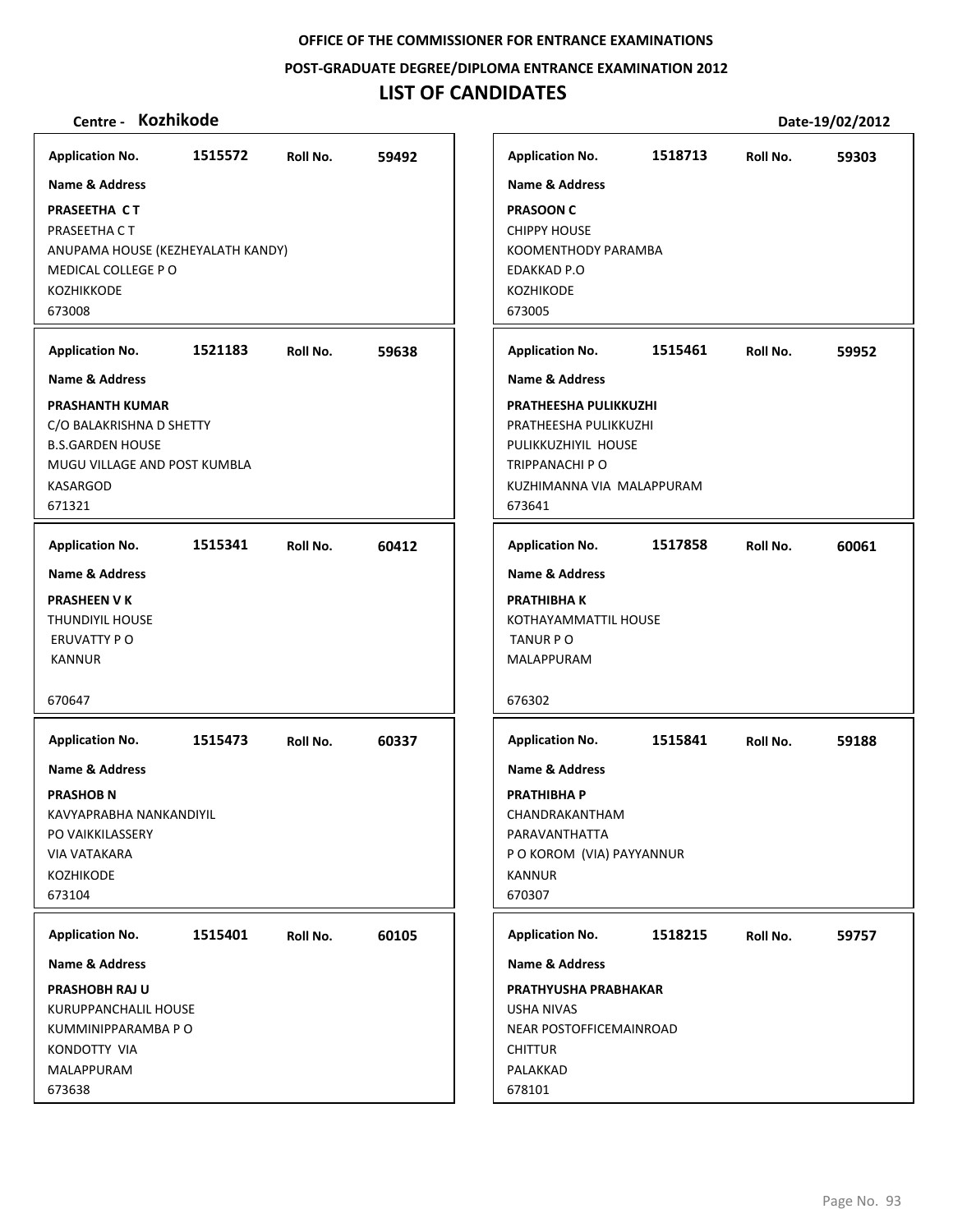**POST‐GRADUATE DEGREE/DIPLOMA ENTRANCE EXAMINATION 2012**

## **LIST OF CANDIDATES**

| <b>Application No.</b>    | 1515305 | Roll No. | 59334 | <b>Application No.</b>               | 1517146 | Roll No. | 59436 |
|---------------------------|---------|----------|-------|--------------------------------------|---------|----------|-------|
| <b>Name &amp; Address</b> |         |          |       | <b>Name &amp; Address</b>            |         |          |       |
| <b>PRAVEEN K C</b>        |         |          |       | PREEJA PRABHAKAR                     |         |          |       |
| <b>PAVITHRAM</b>          |         |          |       | <b>B-5 GOLDEN ENCLAVE APARTMENTS</b> |         |          |       |
| MOTTAMMAL PO              |         |          |       | CHEMBAKA HOUSING COLONY              |         |          |       |
| KANNAPURAM EAST           |         |          |       | <b>CHEVAYOOR</b>                     |         |          |       |
| <b>KANNUR</b>             |         |          |       | <b>CALICUT</b>                       |         |          |       |
| 670331                    |         |          |       | 673017                               |         |          |       |
| <b>Application No.</b>    | 1517544 | Roll No. | 60441 | <b>Application No.</b>               | 1521164 | Roll No. | 59176 |
| <b>Name &amp; Address</b> |         |          |       | <b>Name &amp; Address</b>            |         |          |       |
| <b>PRAVEEN R KRISHNAN</b> |         |          |       | <b>PREEMAKB</b>                      |         |          |       |
| <b>ASIRVAD HOUSE</b>      |         |          |       | <b>ROOSH</b>                         |         |          |       |
| ANGADIPURAM PO            |         |          |       | <b>KARUVANNUR P O</b>                |         |          |       |
| PERINTHALMANNA            |         |          |       | <b>NADUVANNUR VIA</b>                |         |          |       |
| MALAPPURAM                |         |          |       | <b>KOZHIKKODE</b>                    |         |          |       |
| 679321                    |         |          |       | 673614                               |         |          |       |
| <b>Application No.</b>    | 1519215 | Roll No. | 59155 | <b>Application No.</b>               | 1521032 | Roll No. | 60252 |
| <b>Name &amp; Address</b> |         |          |       | <b>Name &amp; Address</b>            |         |          |       |
| <b>PRAVEEN THOMAS</b>     |         |          |       | PREJEESH KUMAR M C                   |         |          |       |
| <b>KARACKATTU HOUSE</b>   |         |          |       | MALAYILAKKAN CHALIL(H)               |         |          |       |
| PULLURAMPARA P.O          |         |          |       | KARUVAN POYIL (PO)                   |         |          |       |
| <b>KOZHIKODE</b>          |         |          |       | KODUVALLY                            |         |          |       |
|                           |         |          |       | KOZHIKODE                            |         |          |       |
| 673603                    |         |          |       | 673572                               |         |          |       |
| <b>Application No.</b>    | 1519359 | Roll No. | 59157 | <b>Application No.</b>               | 1516973 | Roll No. | 60280 |
| <b>Name &amp; Address</b> |         |          |       | <b>Name &amp; Address</b>            |         |          |       |
| <b>PRAVEENAKK</b>         |         |          |       | PRESCILLA MASCARENHAS                |         |          |       |
| ANU NIVAS                 |         |          |       | 11 444 PRESCILLAM                    |         |          |       |
| NILAMBUR RS PO            |         |          |       | CHEROOTY ROAD                        |         |          |       |
| MALAPPURAM                |         |          |       | <b>CALICUT</b>                       |         |          |       |
| 679330                    |         |          |       | 673032                               |         |          |       |
| <b>Application No.</b>    | 1519395 | Roll No. | 59619 | <b>Application No.</b>               | 1515286 | Roll No. | 60257 |
| Name & Address            |         |          |       | <b>Name &amp; Address</b>            |         |          |       |
| <b>PRAVEENA NAIR</b>      |         |          |       | PRIJESH JANARDANAN                   |         |          |       |
| <b>KRISHNA PRABHA</b>     |         |          |       | SREEJI                               |         |          |       |
| KUZHIMANNA PO             |         |          |       | KALARIKKAL PARAMBA                   |         |          |       |
| KIZHISSERY                |         |          |       | KOVOORCHEVAYOOR P O                  |         |          |       |
| MALAPPURAM                |         |          |       | CALICUT                              |         |          |       |
| 673641                    |         |          |       | 673017                               |         |          |       |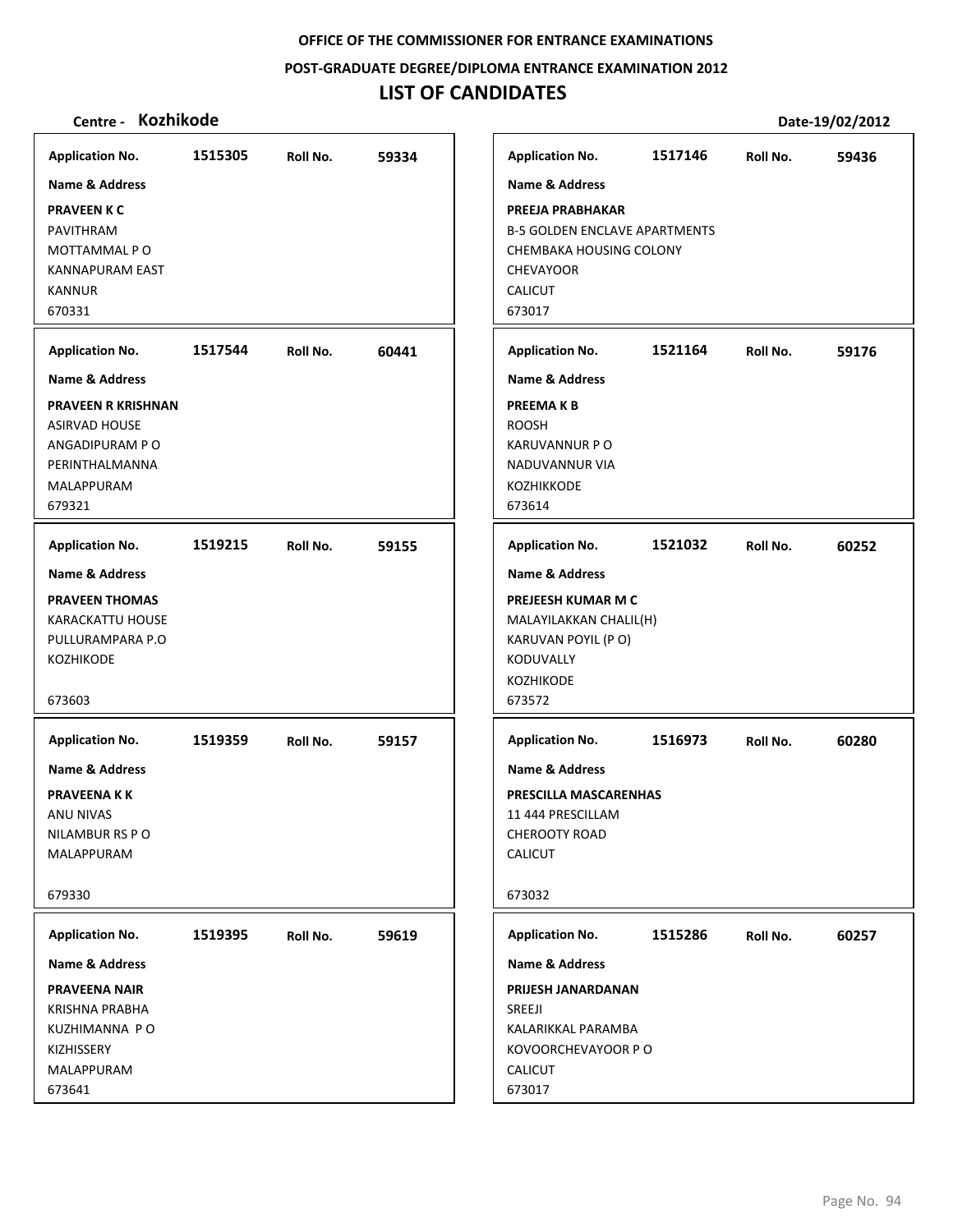#### **POST‐GRADUATE DEGREE/DIPLOMA ENTRANCE EXAMINATION 2012**

# **LIST OF CANDIDATES**

| <b>Application No.</b>                                                                                                                 | 1517795 | <b>WITHHELD</b> |       | <b>Application No.</b>                                                                                                                    | 1515892 | Roll No. | 60343 |
|----------------------------------------------------------------------------------------------------------------------------------------|---------|-----------------|-------|-------------------------------------------------------------------------------------------------------------------------------------------|---------|----------|-------|
| <b>Name &amp; Address</b>                                                                                                              |         |                 |       | <b>Name &amp; Address</b>                                                                                                                 |         |          |       |
| <b>PRINCY VS</b><br><b>VAREEKKUNNEL HOUSE</b><br>KANIYARAM<br>MANANTHAVADY P O<br>WAYANAD<br>670645                                    |         |                 |       | PRIYA NAYAK K<br>PRIYA NAYAK K<br>D/O ANANTHA NAYAK<br><b>GENERAL MERCHANT</b><br>KUMBLA KASARGOD<br>671321                               |         |          |       |
| <b>Application No.</b>                                                                                                                 | 1520795 | Roll No.        | 59942 | <b>Application No.</b>                                                                                                                    | 1515283 | Roll No. | 60103 |
| Name & Address                                                                                                                         |         |                 |       | <b>Name &amp; Address</b>                                                                                                                 |         |          |       |
| <b>PRINSON GEORGE</b><br>CHALLAKKAL HOUSE<br>MOOLANKAVU PO<br><b>SULTHAN BATHERY</b><br>WAYANAD<br>673592                              |         |                 |       | <b>PRIYA P</b><br><b>ATHIRA</b><br><b>VELLILA PO</b><br>MANKADA VIA<br>MALAPPURAM<br>679324                                               |         |          |       |
| <b>Application No.</b>                                                                                                                 | 1521249 | Roll No.        | 60561 | <b>Application No.</b>                                                                                                                    | 1517870 | Roll No. | 60215 |
| <b>Name &amp; Address</b>                                                                                                              |         |                 |       | <b>Name &amp; Address</b>                                                                                                                 |         |          |       |
| PRISINA PAVITHRAN<br><b>ANUGRAHA HOUSE</b><br>ODAYAMANGALAM ROAD NEAR AASHIRVAAD LAWNS<br>KAARAPPARAMB.P.O<br><b>CALICUT</b><br>673010 |         |                 |       | PRIYA RAVINDRA PANICKER<br><b>INDEEVARAM MELETH</b><br>KOTTAPPURAM ROAD<br>POOTHOLE PO<br><b>THRISSUR</b><br>680004                       |         |          |       |
| <b>Application No.</b>                                                                                                                 | 1515785 | Roll No.        | 59880 | <b>Application No.</b>                                                                                                                    | 1519113 | Roll No. | 59231 |
| <b>Name &amp; Address</b><br><b>PRIVILA E</b><br><b>TULIP HOUSE</b><br><b>B.P ANGADI P O</b><br><b>TIRUR</b><br>MALAPPURAM<br>676102   |         |                 |       | <b>Name &amp; Address</b><br>PRIYA SADANANDAN<br>KRISHNARAGAM<br><b>NEAR TALUK HOSPITAL</b><br><b>PERAVOOR</b><br><b>KANNUR</b><br>670673 |         |          |       |
| <b>Application No.</b>                                                                                                                 | 1519936 | Roll No.        | 60241 | <b>Application No.</b>                                                                                                                    | 1518615 | Roll No. | 60071 |
| Name & Address                                                                                                                         |         |                 |       | Name & Address                                                                                                                            |         |          |       |
| PRIYA V S<br>PRAYAGA<br>MAMBEKKATTU<br>CHEVAYOOR P O<br>KOZHIKODE<br>673017                                                            |         |                 |       | <b>PRIYANKA PR</b><br>VAISAKH<br>VATTOLI-BAZAR<br>BALUSSERY<br>KOZHIKODE<br>673612                                                        |         |          |       |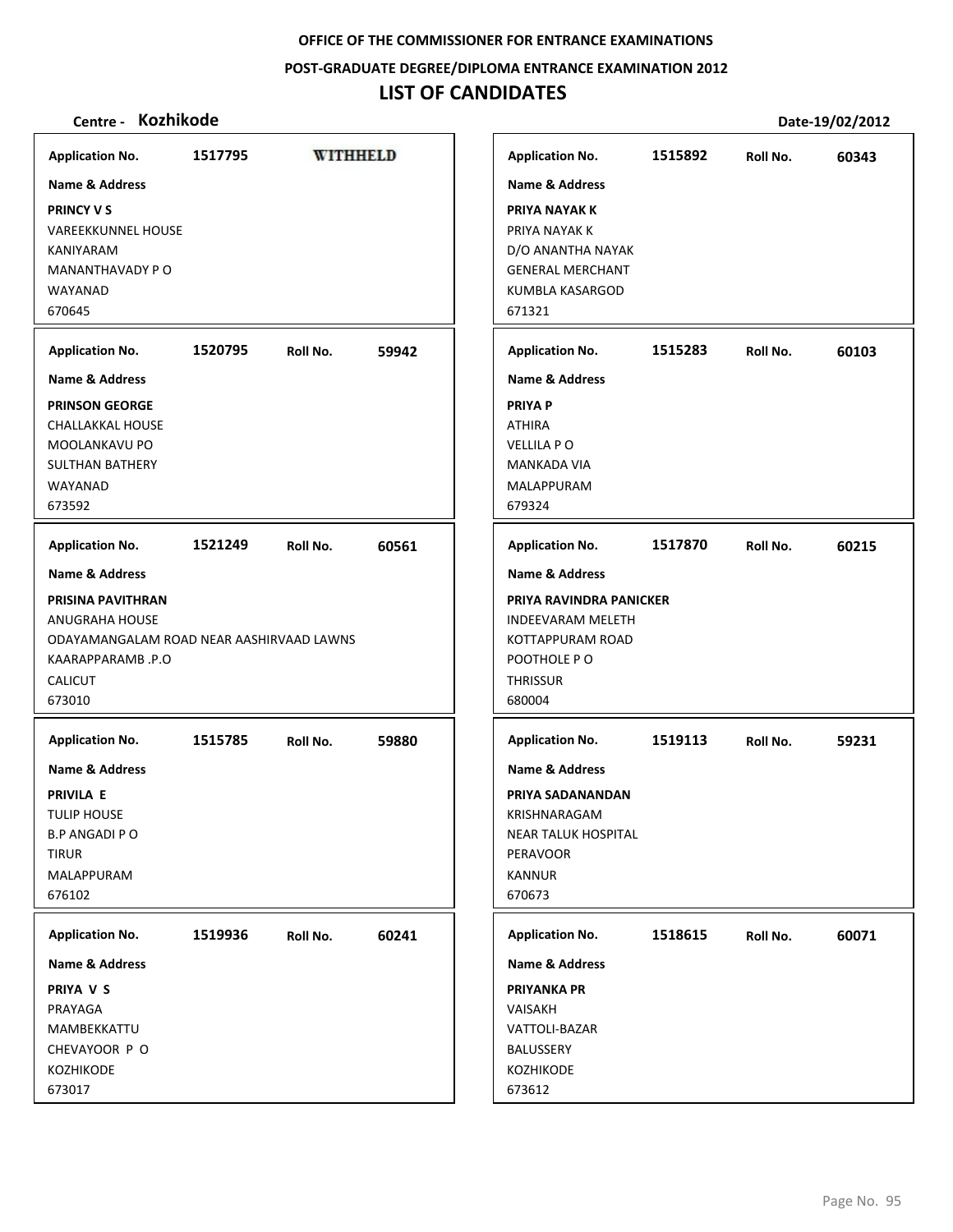#### **POST‐GRADUATE DEGREE/DIPLOMA ENTRANCE EXAMINATION 2012**

# **LIST OF CANDIDATES**

| Kozhikode<br>Centre -                                                                                                             |         |          |       |                                                                                                             |         |          | Date-19/02/2012 |
|-----------------------------------------------------------------------------------------------------------------------------------|---------|----------|-------|-------------------------------------------------------------------------------------------------------------|---------|----------|-----------------|
| <b>Application No.</b>                                                                                                            | 1516970 | Roll No. | 60049 | <b>Application No.</b>                                                                                      | 1518571 | Roll No. | 59147           |
| <b>Name &amp; Address</b>                                                                                                         |         |          |       | <b>Name &amp; Address</b>                                                                                   |         |          |                 |
| <b>PRIYANTHA GOYAL</b><br><b>133 VIKAS NAGAR KSHB</b><br>CHAKKORATHUKULAM<br><b>CALICUT</b>                                       |         |          |       | <b>RADHIKA M</b><br>VRINDAVAN<br>29/2227<br>STATE BANK COLONY ROAD PATTERI<br><b>KOZHIKODE</b>              |         |          |                 |
| 673006                                                                                                                            |         |          |       | 673016                                                                                                      |         |          |                 |
| <b>Application No.</b>                                                                                                            | 1516448 | Roll No. | 59196 | <b>Application No.</b>                                                                                      | 1521119 | Roll No. | 60484           |
| <b>Name &amp; Address</b>                                                                                                         |         |          |       | <b>Name &amp; Address</b>                                                                                   |         |          |                 |
| <b>PRIYATHA P</b><br>PONNALAYAM<br>PATHAIKKARA PO<br>PERINTHALMANNA<br><b>MALAPPURUM</b><br>679322                                |         |          |       | <b>RADHIKA MK</b><br>ANASWARA<br>VAZHATHURUTHI ROAD<br>P.O. CIVIL STATIONCALICUT<br>673020                  |         |          |                 |
| <b>Application No.</b>                                                                                                            | 1518330 | Roll No. | 59836 | <b>Application No.</b>                                                                                      | 1517629 | Roll No. | 59519           |
| <b>Name &amp; Address</b>                                                                                                         |         |          |       | <b>Name &amp; Address</b>                                                                                   |         |          |                 |
| <b>PYARAS DILIP P</b><br>PANAKKAL HOUSE<br><b>EAST BAZAR</b><br>KUNNAMKULAM<br><b>THRISSUR</b><br>680503                          |         |          |       | RAGHAVENDRA AMARNATH R<br>PRASHANTH NILAYAM<br>PUTHIYAVALAPPU<br>DEVAN ROADKANHANGAD<br>KASARAGOD<br>671315 |         |          |                 |
| <b>Application No.</b>                                                                                                            | 1516481 | Roll No. | 60351 | <b>Application No.</b>                                                                                      | 1518362 | Roll No. | 60528           |
| <b>Name &amp; Address</b><br><b>RABEEH V</b><br>DR RABEEH V<br><b>VALIYATHODI HOUSE</b><br>KUNNAKKAVU P O<br>MALAPPURAM<br>679340 |         |          |       | <b>Name &amp; Address</b><br><b>RAGITK</b><br>\\\'RAGAM\\\'<br>KAYARALAM PO<br>KANNUR<br>670602             |         |          |                 |
| <b>Application No.</b>                                                                                                            | 1518400 | Roll No. | 59914 | <b>Application No.</b>                                                                                      | 1518946 | Roll No. | 59768           |
| Name & Address                                                                                                                    |         |          |       | Name & Address                                                                                              |         |          |                 |
| RABEENA MARIYAM C<br>P.V.HOUSE ARAYAN THOPPU<br>KUNDUNGAL<br>KALLAI.P.O                                                           |         |          |       | <b>RAGIJA T P</b><br>UDAYADARSAN<br>KANNOOKKARA P O<br>VATAKARA                                             |         |          |                 |
| CALICUT<br>673003                                                                                                                 |         |          |       | KOZHIKODE - KERALA<br>673102                                                                                |         |          |                 |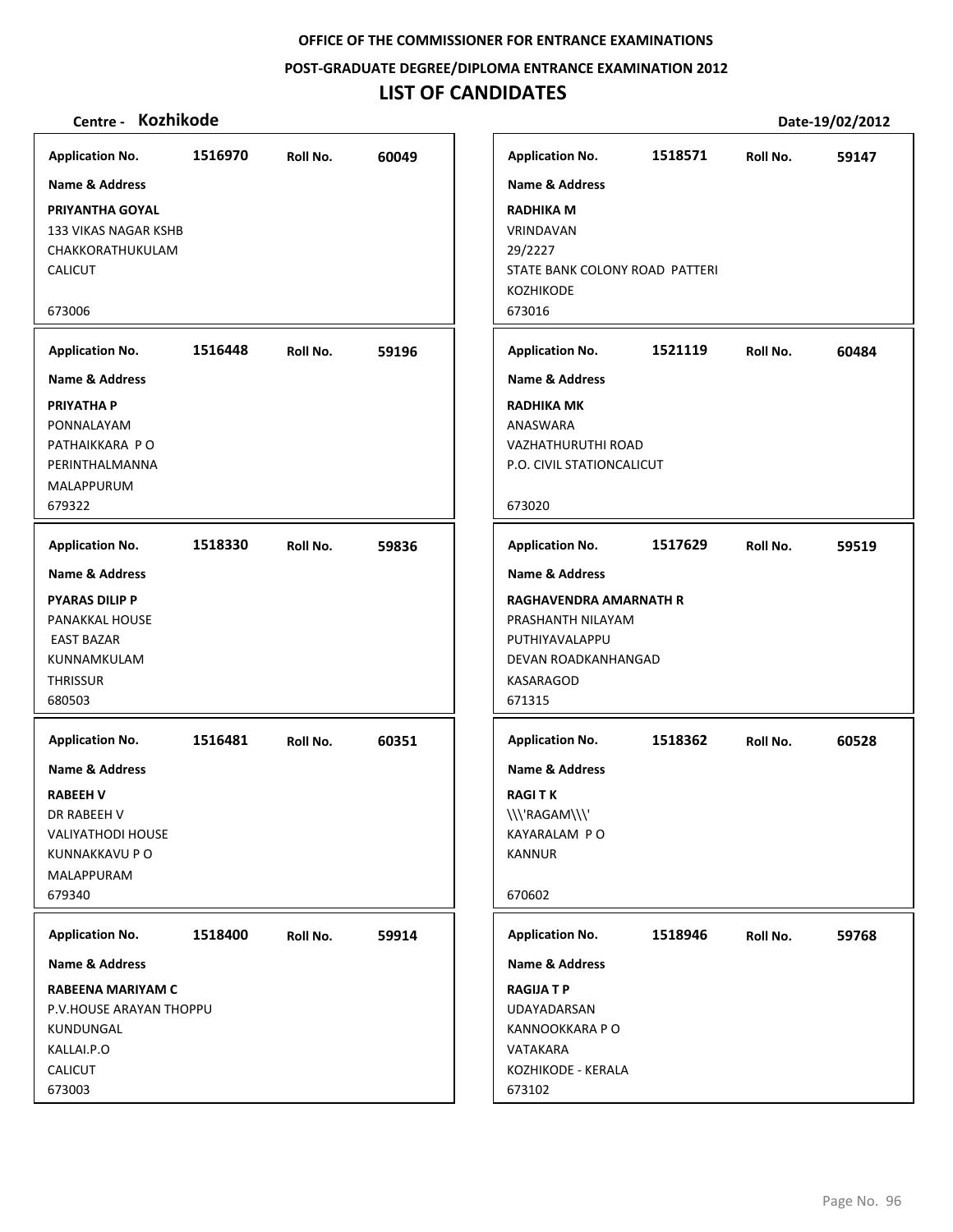#### **POST‐GRADUATE DEGREE/DIPLOMA ENTRANCE EXAMINATION 2012**

# **LIST OF CANDIDATES**

| <b>Application No.</b>                                                                                                                 | 1515724 | Roll No. | 60110 | <b>Application No.</b>                                                                                                          | 1516082 | Roll No. | 59422 |
|----------------------------------------------------------------------------------------------------------------------------------------|---------|----------|-------|---------------------------------------------------------------------------------------------------------------------------------|---------|----------|-------|
| <b>Name &amp; Address</b>                                                                                                              |         |          |       | <b>Name &amp; Address</b>                                                                                                       |         |          |       |
| <b>RAHANA ISMAIL K</b><br><b>KALLAI HOUSE</b><br>P O MONGAM<br>MALAPPURAM<br>673642                                                    |         |          |       | <b>RAHUL R</b><br>RAMYASREE NO 596 MIG 1<br>LAKSHMIKANTHA NAGAR<br><b>HEBBAL 1ST STAGE</b><br><b>MYSORE KARNATAKA</b><br>570017 |         |          |       |
|                                                                                                                                        |         |          |       |                                                                                                                                 |         |          |       |
| <b>Application No.</b>                                                                                                                 | 1515838 | Roll No. | 59111 | <b>Application No.</b>                                                                                                          | 1519015 | Roll No. | 60461 |
| <b>Name &amp; Address</b>                                                                                                              |         |          |       | <b>Name &amp; Address</b>                                                                                                       |         |          |       |
| RAHEENA MAVUNGAL<br>D/O MOHAMED M<br>MAVUNGAL HOUSE MOOLAPARAMBA<br>P.O.MATATHUR OTHUKKUNGAL VIA<br><b>MALAPPURAM KERALA</b><br>676528 |         |          |       | <b>RAHUL R KRISHNAN</b><br>NIRMALYAM<br>2/106 C KARAPARAMBA<br><b>CALICUT</b><br>673010                                         |         |          |       |
| <b>Application No.</b>                                                                                                                 | 1516327 | Roll No. | 59887 | <b>Application No.</b>                                                                                                          | 1517372 | Roll No. | 60362 |
| <b>Name &amp; Address</b>                                                                                                              |         |          |       | <b>Name &amp; Address</b>                                                                                                       |         |          |       |
| <b>RAHUL B</b><br>SOUPARNIKA<br>THANNERPANTHAL<br><b>VENGERI PO</b><br>CALICUT<br>673010                                               |         |          |       | <b>RAHUL RAJ</b><br>\'RAGARDRA\'<br>OLAYAMBALAM<br>P.O.PINARAYI<br>THALASSERYKANNUR.<br>670741                                  |         |          |       |
| <b>Application No.</b>                                                                                                                 | 1515659 | Roll No. | 60263 | <b>Application No.</b>                                                                                                          | 1518545 | Roll No. | 60070 |
| <b>Name &amp; Address</b><br><b>RAHUL G</b><br><b>GOVARDHAN HOUSE</b><br>CHUNGAM<br>THAMARASSERY<br><b>KOZHIKODE</b><br>673573         |         |          |       | <b>Name &amp; Address</b><br><b>RAHUL VARMA M</b><br>SATHI SADAN<br>PUTHIYANKOM<br>ALATHURPALAKKAD<br>678545                    |         |          |       |
| <b>Application No.</b>                                                                                                                 | 1516826 | Roll No. | 60124 | <b>Application No.</b>                                                                                                          | 1517035 | Roll No. | 59973 |
| Name & Address                                                                                                                         |         |          |       | Name & Address                                                                                                                  |         |          |       |
| <b>RAHUL KRISHNAN</b><br>ROSHNI KANUL P O<br>MUTHIRAKAAL<br>KADAMBERI<br><b>KANNUR</b><br>670562                                       |         |          |       | <b>RAIJISH LAL I K</b><br><b>EDACHALIL HOUSE</b><br>ORAVIL POST<br>NADUVANNUR VIA<br>KOZHIKODE<br>673614                        |         |          |       |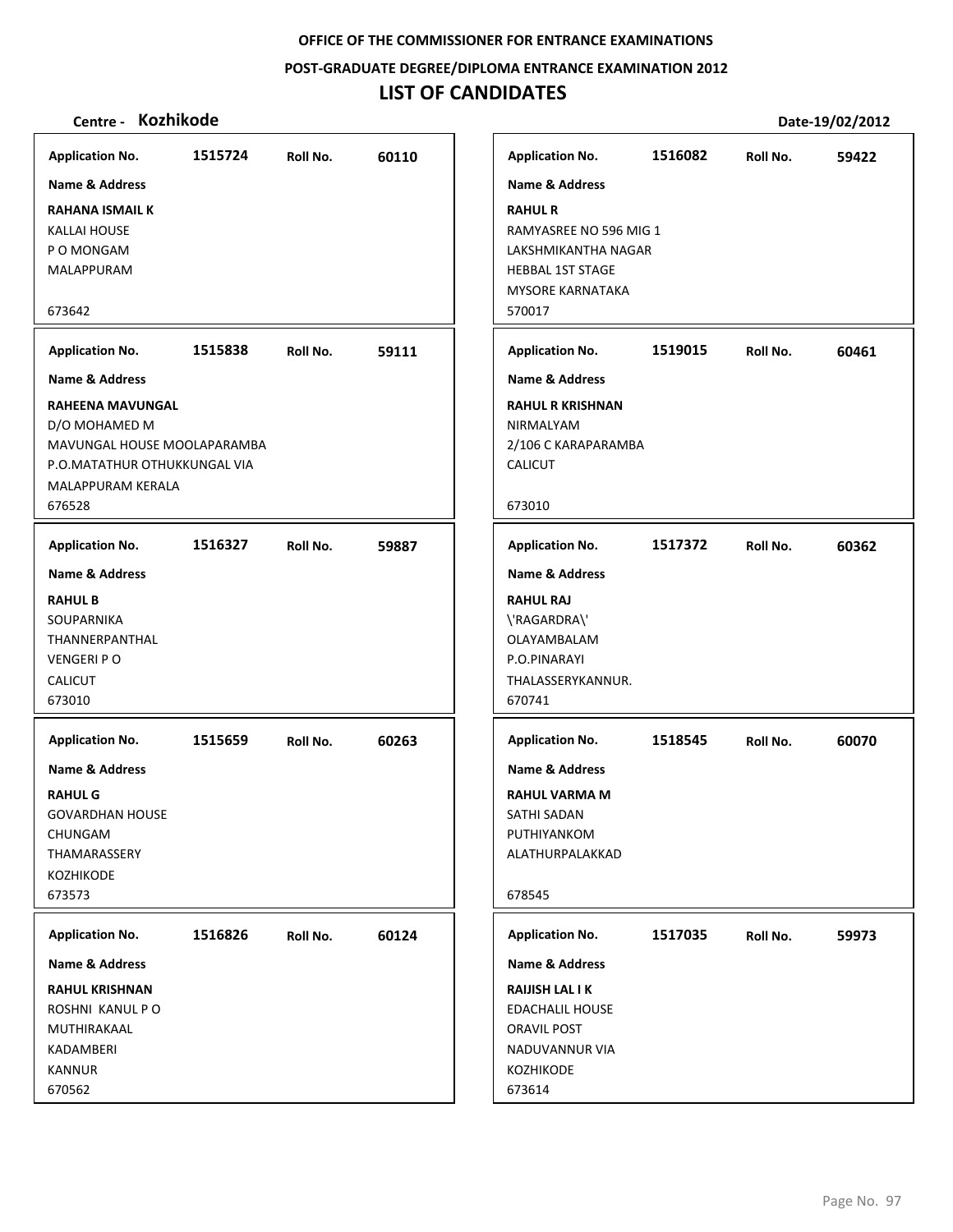**POST‐GRADUATE DEGREE/DIPLOMA ENTRANCE EXAMINATION 2012**

# **LIST OF CANDIDATES**

| <b>Application No.</b>                                                                                                                                 | 1521178 | Roll No. | 59407 | <b>Application No.</b>                                                                                                                                  | 1519945 | Roll No. | 60548 |
|--------------------------------------------------------------------------------------------------------------------------------------------------------|---------|----------|-------|---------------------------------------------------------------------------------------------------------------------------------------------------------|---------|----------|-------|
| <b>Name &amp; Address</b>                                                                                                                              |         |          |       | <b>Name &amp; Address</b>                                                                                                                               |         |          |       |
| <b>RAJAGOPALAN K</b><br>DR. RAJAGOPALAN.K<br><b>HOUSE NO.XX1/809</b><br>BEHIND GOVT TALUK HEAD QUARTERS HOSPITAL<br>DOWN HILL (PO)MALAPPURAM<br>676519 |         |          |       | <b>RAJESH A J</b><br><b>ANAND</b><br>POONTHOTTAM<br>PATHIRIYAL P O<br>MALAPPURAM<br>676123                                                              |         |          |       |
| <b>Application No.</b>                                                                                                                                 | 1520026 | Roll No. | 60165 | <b>Application No.</b>                                                                                                                                  | 1518745 | Roll No. | 60304 |
| Name & Address                                                                                                                                         |         |          |       | <b>Name &amp; Address</b>                                                                                                                               |         |          |       |
| <b>RAJAGOPALANTP</b><br>RAJAGOPALAN T P<br>THEVARUPARAMBIL HOUSE<br>KADANGOE PO<br><b>THRISSUR</b><br>680584                                           |         |          |       | <b>RAJESH K T</b><br><b>B 1 BENZY VILLA</b><br>THRIKKAV PONNANI<br>PONNANI PO<br>MALAPPURAM<br>679577                                                   |         |          |       |
| <b>Application No.</b>                                                                                                                                 | 1519041 | Roll No. | 59538 | <b>Application No.</b>                                                                                                                                  | 1519171 | Roll No. | 59770 |
| <b>Name &amp; Address</b>                                                                                                                              |         |          |       | <b>Name &amp; Address</b>                                                                                                                               |         |          |       |
| <b>RAJAMOHANAN C K</b><br><b>MAVILA HOUSE</b><br>CHOOLIYAD MALAPPATTAM<br><b>KANNUR</b><br>670631                                                      |         |          |       | <b>RAJESH KV</b><br>S/0 DR K K VELAYUDHAN<br>PADMA BHAVAN HOUSE<br>THAIKKAD PO<br><b>GURUVAYUR</b><br>680104                                            |         |          |       |
| <b>Application No.</b>                                                                                                                                 | 1517064 | Roll No. | 59127 | <b>Application No.</b>                                                                                                                                  | 1515263 | Roll No. | 59564 |
| Name & Address<br>RAJEENA AZEEZ<br>INSHIRAAH<br>BEHIND MOWANCHERRY L P SCHOOL<br>MOWANCHERRY PO<br><b>KANNUR</b><br>670613                             |         |          |       | <b>Name &amp; Address</b><br><b>RAJESH KRISHNA P</b><br>SREELAKSHMI HOUSE NO 7<br>FIELD VIEW HOUSING COLONY CHEVAYUR.P.O.<br><b>KOZHIKODE</b><br>673017 |         |          |       |
| <b>Application No.</b>                                                                                                                                 | 1517453 | Roll No. | 59978 | <b>Application No.</b>                                                                                                                                  | 1520782 | Roll No. | 59634 |
| <b>Name &amp; Address</b>                                                                                                                              |         |          |       | <b>Name &amp; Address</b>                                                                                                                               |         |          |       |
| <b>RAJESH KP</b><br>KODANGAPARAMBIL HOUSE<br>CHUNDAMBATTA PO<br>KULUKKALLUR VIA<br>PALAKKAD<br>679337                                                  |         |          |       | <b>RAJESH KUMAR S</b><br>SIVA COTTAGE<br><b>MURIYATHOTTAM</b><br>PARASSALA<br>THIRUVANANTHAPURAM<br>695502                                              |         |          |       |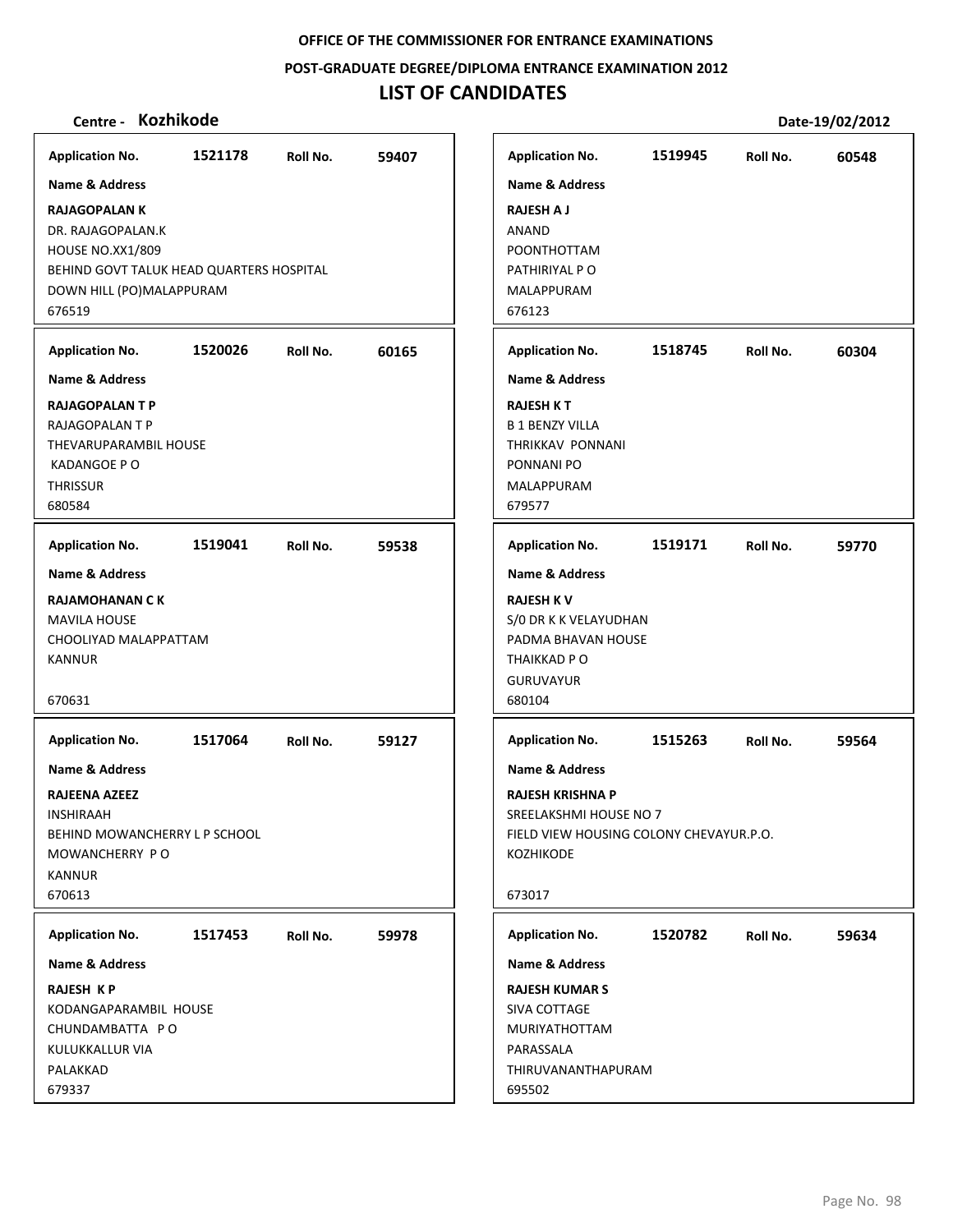**POST‐GRADUATE DEGREE/DIPLOMA ENTRANCE EXAMINATION 2012**

# **LIST OF CANDIDATES**

| <b>Application No.</b>                                                                                                                                                                  | 1518927 | Roll No. | 59460 | <b>Application No.</b>                                                                                                                                  | 1518683 | Roll No. | 60149 |
|-----------------------------------------------------------------------------------------------------------------------------------------------------------------------------------------|---------|----------|-------|---------------------------------------------------------------------------------------------------------------------------------------------------------|---------|----------|-------|
| Name & Address<br><b>RAJESH V P</b><br>KAILASH<br><b>NEAR MILMA DIARY</b><br>PODIKUNDU<br>PALLIKUNNU KANNUR<br>670004                                                                   |         |          |       | Name & Address<br><b>RAJNAK</b><br>RAJNA K<br>VISHNUSREE<br>NEAR PARIHARAPURAM TEMPLERAMANATTUKARA<br>KOZHIKODE<br>673633                               |         |          |       |
| <b>Application No.</b>                                                                                                                                                                  | 1520663 | Roll No. | 59633 | <b>Application No.</b>                                                                                                                                  | 1517259 | Roll No. | 59899 |
| <b>Name &amp; Address</b><br><b>RAJESH VELIKKAL</b><br><b>DR RAJESH</b><br>PANICHIYEL<br>PAZHAMBALACODE PO<br>PALAKKAD<br>678544                                                        |         |          |       | <b>Name &amp; Address</b><br><b>RAJU RAGHAVAN E</b><br>ELANGOTTUMMAL(H)<br><b>PUTHENCHERY</b><br>KUNNATHARA (PO)<br>KOYILANDY(VIA) CALICUT<br>673620    |         |          |       |
| <b>Application No.</b>                                                                                                                                                                  | 1519266 | Roll No. | 60387 | <b>Application No.</b>                                                                                                                                  | 1518314 | Roll No. | 60603 |
| <b>Name &amp; Address</b><br>RAJESHWARI RAJ<br>ANANDALAYAM<br><b>KURUVA</b><br>ADI KADALAYI.P.O.<br><b>KANNUR</b><br>670007                                                             |         |          |       | <b>Name &amp; Address</b><br><b>RAJUL KOYADEEN T</b><br>EDAKAT MATHARA<br>P.O.G.A.COLLEGE<br>KOZHIKODE<br>673014                                        |         |          |       |
| <b>Application No.</b><br>Name & Address<br><b>RAJITH KISHORE K K</b><br><b>RAJITH KISHORE K.K</b><br>PAVITHRAMCHEMMADATHIL HOUSE<br>P O MEMUNDA VATAKARA<br><b>KOZHIKODE</b><br>673104 | 1517069 | Roll No. | 59281 | <b>Application No.</b><br><b>Name &amp; Address</b><br><b>RAKESH K R</b><br>KODANGATT HOUSE<br>THALAKKASSERI P O<br>THRITHALA VIA<br>PALAKKAD<br>679534 | 1515281 | Roll No. | 60026 |
| <b>Application No.</b>                                                                                                                                                                  | 1517675 | Roll No. | 59135 | <b>Application No.</b>                                                                                                                                  | 1518718 | Roll No. | 59457 |
| <b>Name &amp; Address</b><br><b>RAJIV SUKU</b><br><b>RAJIV SUKU</b><br><b>USHUS</b><br><b>CANTONMENT NORTH</b><br>KOLLAM<br>691001                                                      |         |          |       | <b>Name &amp; Address</b><br><b>RAKESH KUMAR JHA</b><br>RAKESH KUMAR JHA<br>ROOM NO-323 MH 2<br>MEDICAL COLLEGE CALICUT<br><b>CALICUT</b><br>673008     |         |          |       |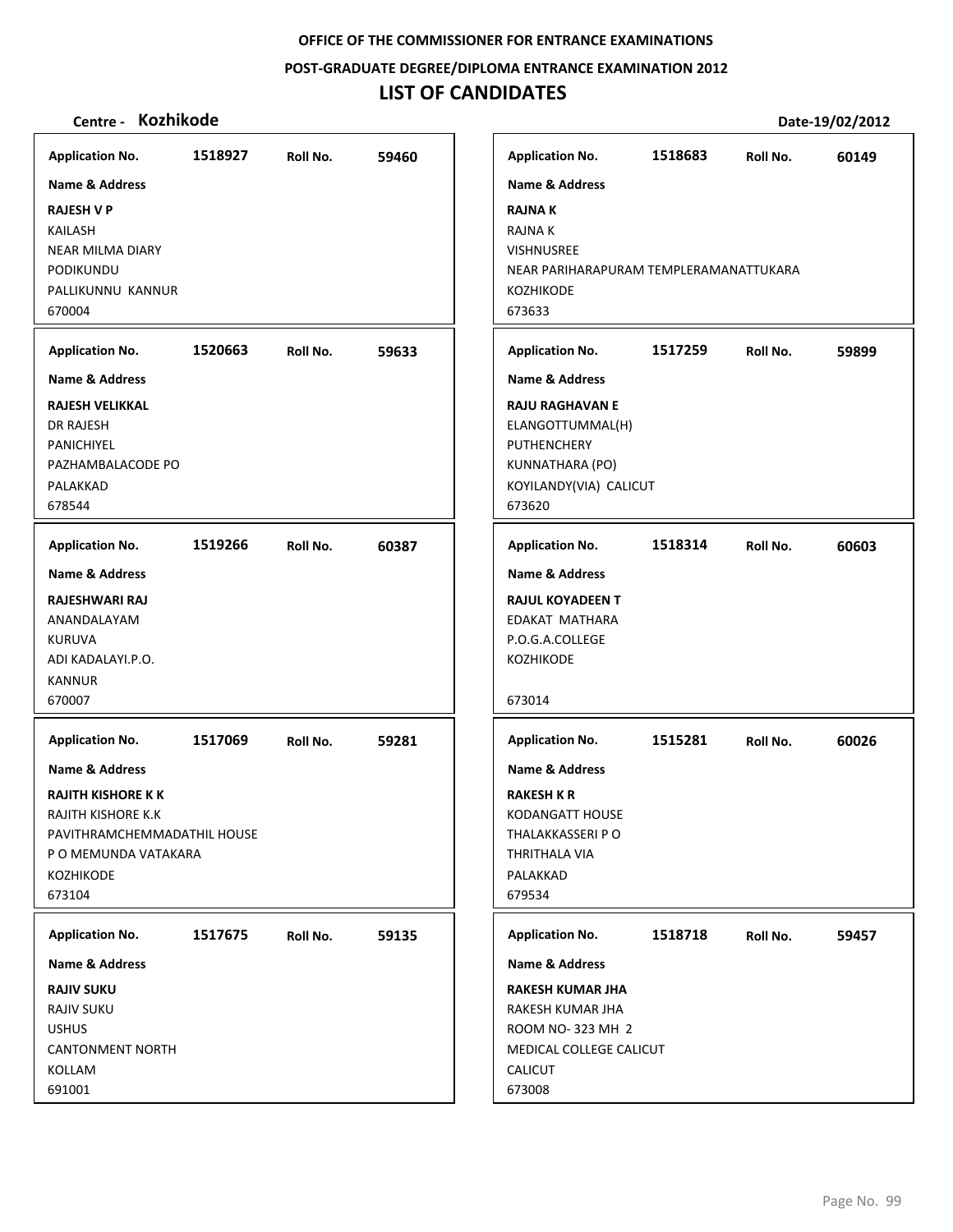#### **POST‐GRADUATE DEGREE/DIPLOMA ENTRANCE EXAMINATION 2012**

# **LIST OF CANDIDATES**

| <b>Application No.</b>    | 1516940 | Roll No. | 59433 | <b>Application No.</b>       | 1518033 | Roll No. | 59755 |
|---------------------------|---------|----------|-------|------------------------------|---------|----------|-------|
| <b>Name &amp; Address</b> |         |          |       | <b>Name &amp; Address</b>    |         |          |       |
| <b>RAKESH T R</b>         |         |          |       | <b>RAMESH KUNIYIL RAMITH</b> |         |          |       |
| <b>THARIPPALA HOUSE</b>   |         |          |       | DR. R.K.RAMITH               |         |          |       |
| PALLIKUTH P O             |         |          |       | KUNIYIL HOUSE EDACHOVVA      |         |          |       |
| MALAPPURAM                |         |          |       | P.O. CHOVVA                  |         |          |       |
|                           |         |          |       | <b>KANNUR</b>                |         |          |       |
| 679334                    |         |          |       | 670006                       |         |          |       |
| <b>Application No.</b>    | 1518834 | Roll No. | 59228 | <b>Application No.</b>       | 1516011 | Roll No. | 60497 |
| <b>Name &amp; Address</b> |         |          |       | <b>Name &amp; Address</b>    |         |          |       |
| <b>RAM JEEVAN</b>         |         |          |       | <b>RAMITH RAVEENDRAN</b>     |         |          |       |
| <b>NEEROLY HOUSE</b>      |         |          |       | <b>VYZAG</b>                 |         |          |       |
| POONKUNNAM P O            |         |          |       | <b>NEAR GOVT. HOSPITAL</b>   |         |          |       |
| <b>THRISSUR</b>           |         |          |       | <b>VADAKARA</b>              |         |          |       |
| 680002                    |         |          |       | <b>KOZHIKODE</b>             |         |          |       |
|                           |         |          |       | 673101                       |         |          |       |
| <b>Application No.</b>    | 1515879 | Roll No. | 60035 | <b>Application No.</b>       | 1516154 | Roll No. | 59423 |
| <b>Name &amp; Address</b> |         |          |       | <b>Name &amp; Address</b>    |         |          |       |
| <b>RAMACHANDRAN G</b>     |         |          |       | RAMMIA RAVEENDRAN            |         |          |       |
| <b>MAMMAYIL HOUSE</b>     |         |          |       | RAMYAM                       |         |          |       |
| MARUTHAYOOR PO            |         |          |       | KALLAMALA                    |         |          |       |
| PAVARATTY                 |         |          |       | CHOMBALA(PO) VADAKARA        |         |          |       |
| <b>THRISSUR</b>           |         |          |       | CALICUT                      |         |          |       |
| 680507                    |         |          |       | 673308                       |         |          |       |
| <b>Application No.</b>    | 1517614 | Roll No. | 59288 | <b>Application No.</b>       | 1517604 | Roll No. | 60442 |
| Name & Address            |         |          |       | <b>Name &amp; Address</b>    |         |          |       |
| <b>RAMAKRISHNAN PS</b>    |         |          |       | <b>RAMYA DAS N K</b>         |         |          |       |
| 12/509                    |         |          |       | NAGERIKUNNATH HOUSE          |         |          |       |
| VENKITESAPURAM VILLAGE    |         |          |       | <b>KARASSERY PO</b>          |         |          |       |
| <b>PUTHUR</b>             |         |          |       | <b>MUKKAM</b>                |         |          |       |
| PALGHAT                   |         |          |       | <b>KOZHIKODE</b>             |         |          |       |
| 678001                    |         |          |       | 673602                       |         |          |       |
| <b>Application No.</b>    | 1517173 | Roll No. | 59898 | <b>Application No.</b>       | 1518216 | Roll No. | 59834 |
| Name & Address            |         |          |       | Name & Address               |         |          |       |
| <b>RAMESAN E C K</b>      |         |          |       | <b>RAMYAY</b>                |         |          |       |
| SREEPRABHA                |         |          |       | D/O DR MOHANA KUMAR Y S      |         |          |       |
| KOZHUMMAL P O             |         |          |       | "KUMARA NIVAS" YETHADKA      |         |          |       |
| PERALAM                   |         |          |       | KASARAGOD                    |         |          |       |
| KANNUR                    |         |          |       | <b>KERALA</b>                |         |          |       |
| 670521                    |         |          |       | 671551                       |         |          |       |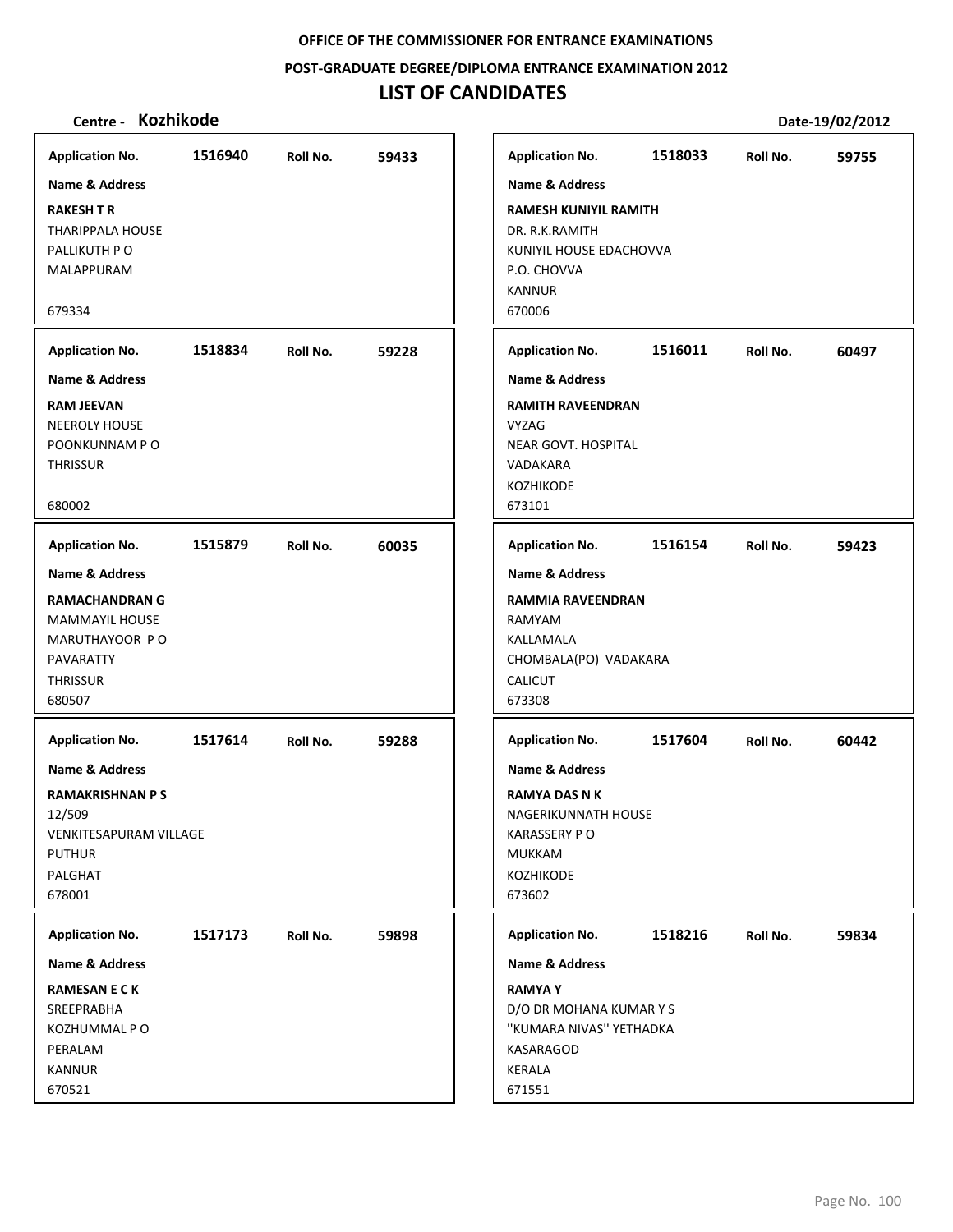**POST‐GRADUATE DEGREE/DIPLOMA ENTRANCE EXAMINATION 2012**

# **LIST OF CANDIDATES**

| <b>Application No.</b>              | 1516359 | Roll No. | 60502 | <b>Application No.</b>      | 1518341 | Roll No. | 60067 |
|-------------------------------------|---------|----------|-------|-----------------------------|---------|----------|-------|
| <b>Name &amp; Address</b>           |         |          |       | <b>Name &amp; Address</b>   |         |          |       |
| <b>RANDEEP A M</b>                  |         |          |       | <b>RANJITHAKT</b>           |         |          |       |
| AYIRAPARAMBIL HOUSE                 |         |          |       | <b>SURYA</b>                |         |          |       |
| <b>EDAPAL POST</b>                  |         |          |       | KARYAMBALAM                 |         |          |       |
| MALAPPURAM                          |         |          |       | TALIPARAMBA                 |         |          |       |
|                                     |         |          |       | <b>KANNUR</b>               |         |          |       |
| 679576                              |         |          |       | 670141                      |         |          |       |
| <b>Application No.</b>              | 1518169 | Roll No. | 60372 | <b>Application No.</b>      | 1521070 | Roll No. | 59637 |
| <b>Name &amp; Address</b>           |         |          |       | <b>Name &amp; Address</b>   |         |          |       |
| <b>RANDEEP RAGHAVAN</b>             |         |          |       | <b>RANJITHA RAJAN</b>       |         |          |       |
| RACHANA HOUSE                       |         |          |       | RANJITHA RAJAN              |         |          |       |
| CHALAKKARA                          |         |          |       | VANDANA                     |         |          |       |
| NEW MAHE PO                         |         |          |       | PERUVAYAL P.O.              |         |          |       |
| <b>KANNUR</b>                       |         |          |       | CALICUT                     |         |          |       |
| 673311                              |         |          |       | 673024                      |         |          |       |
| <b>Application No.</b>              | 1518246 | Roll No. | 60602 | <b>Application No.</b>      | 1515509 | Roll No. | 59491 |
| <b>Name &amp; Address</b>           |         |          |       | <b>Name &amp; Address</b>   |         |          |       |
| <b>RANJIT K</b>                     |         |          |       | <b>RANJITHKUMAR T</b>       |         |          |       |
| RAGAM                               |         |          |       | SRAVANAM                    |         |          |       |
| THAMPANANGADI                       |         |          |       | POST EDAT                   |         |          |       |
| PANDIKKAD P O                       |         |          |       | <b>KANNUR</b>               |         |          |       |
| MALAPPURAM                          |         |          |       |                             |         |          |       |
| 676521                              |         |          |       | 670327                      |         |          |       |
| <b>Application No.</b>              | 1521230 | Roll No. | 60254 | <b>Application No.</b>      | 1517910 | Roll No. | 59292 |
| Name & Address                      |         |          |       | <b>Name &amp; Address</b>   |         |          |       |
| <b>RANJITH G</b>                    |         |          |       | RASHEED K                   |         |          |       |
| DR RANJITH G                        |         |          |       | PHC MEENJA                  |         |          |       |
| 14/550 RANJINI 2/45 A R NAIR COLONY |         |          |       | P.O. MIYAPADAVU             |         |          |       |
| KUNNATHURMEDU P O                   |         |          |       | VIA. MANJESHWAR             |         |          |       |
| PALAKKAD                            |         |          |       | KASARAGOD.                  |         |          |       |
| 678013                              |         |          |       | 671323                      |         |          |       |
| <b>Application No.</b>              | 1515971 | Roll No. | 59959 | <b>Application No.</b>      | 1518122 | Roll No. | 59448 |
| <b>Name &amp; Address</b>           |         |          |       | Name & Address              |         |          |       |
| RANJITH VELAYUDHAN NAIR             |         |          |       | <b>RASHMI DAMODARAN</b>     |         |          |       |
| <b>SREENIVAS</b>                    |         |          |       | ROHINI HOUSE VELLIKULANGARA |         |          |       |
| P.O. OORAKAM MELMURI                |         |          |       | ORKATTERI P.O.              |         |          |       |
| MALAPPURAM DT                       |         |          |       | VATAKARA (VIA)              |         |          |       |
| KERALA                              |         |          |       | KOZHIKODE DT.               |         |          |       |
| 676519                              |         |          |       | 673501                      |         |          |       |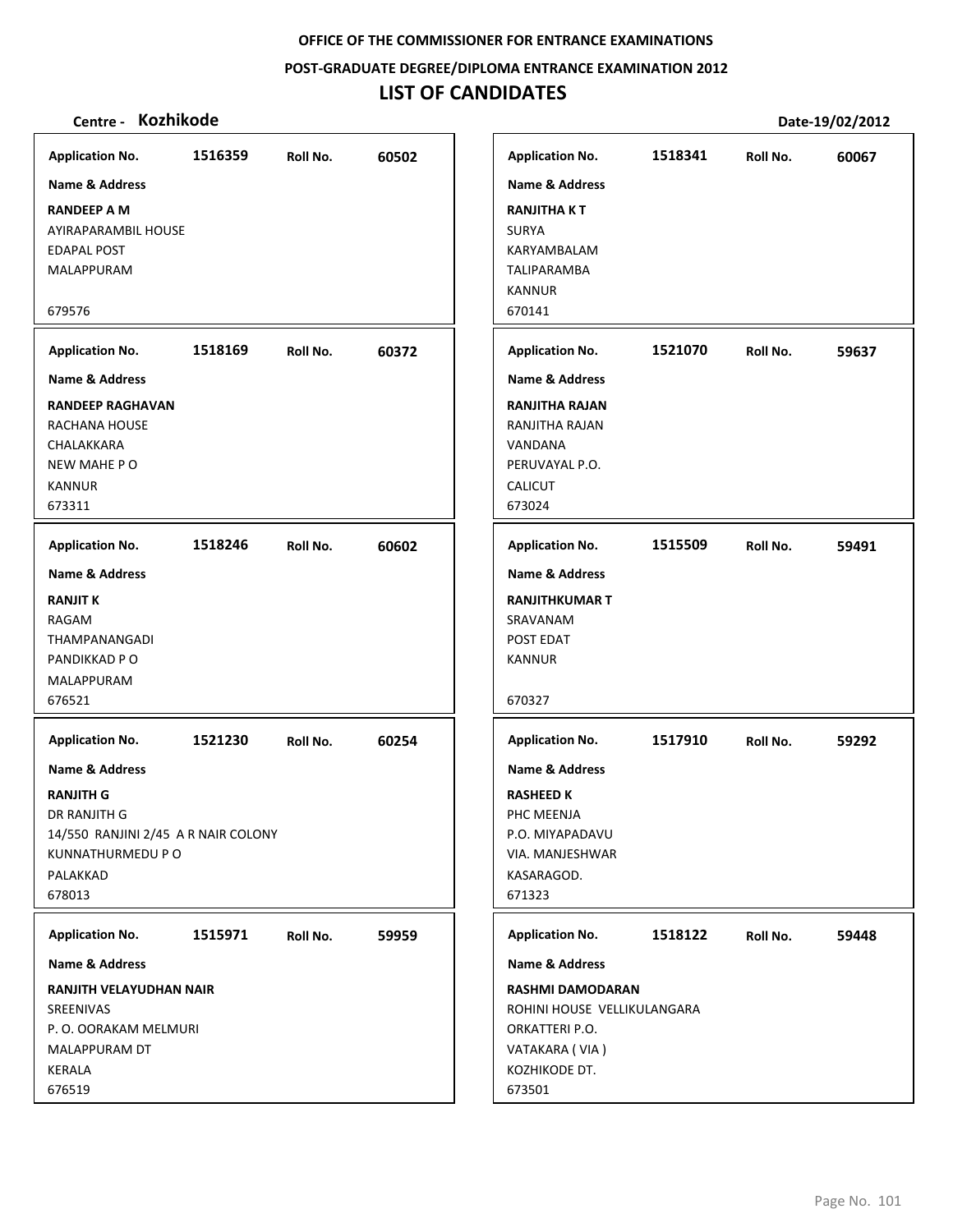**POST‐GRADUATE DEGREE/DIPLOMA ENTRANCE EXAMINATION 2012**

# **LIST OF CANDIDATES**

| <b>Kozhikode</b><br>Centre -                                                                                                                                     |         |          |       |                                                                                                                                                     |                                       |          | Date-19/02/2012 |
|------------------------------------------------------------------------------------------------------------------------------------------------------------------|---------|----------|-------|-----------------------------------------------------------------------------------------------------------------------------------------------------|---------------------------------------|----------|-----------------|
| <b>Application No.</b>                                                                                                                                           | 1517687 | Roll No. | 59443 | <b>Application No.</b>                                                                                                                              | 1521015                               | Roll No. | 59944           |
| Name & Address<br><b>RASNA BHANUMAN</b><br><b>SREE BHAVAN</b><br>THIRUVANGAD P.O<br>THALASSERY<br><b>KANNUR</b><br>670103                                        |         |          |       | <b>Name &amp; Address</b><br>RAZIL AHAMED K K<br>PALLIYALIL HOUSE<br><b>KUTTIPPALA PO</b><br>EDARIKODE VIA<br>MALAPPURAM<br>676501                  |                                       |          |                 |
| <b>Application No.</b>                                                                                                                                           | 1517243 | Roll No. | 59745 | <b>Application No.</b>                                                                                                                              | 1518912                               | Roll No. | 59229           |
| <b>Name &amp; Address</b><br><b>RATHEESH E</b><br><b>ENHEKKAL HOUSE</b><br>MUDAPPILASSERI<br>VANIYAMBALAM PO<br>MALAPPURAM<br>679339                             |         |          |       | <b>Name &amp; Address</b><br><b>NELLIKODE MOUNT</b><br>MAKKADA P.O<br><b>KAKKODI</b><br>CALICUT<br>673617                                           | REBEKAH ABRAHAM NELLIKODE             |          |                 |
| <b>Application No.</b>                                                                                                                                           | 1517875 | Roll No. | 60446 | <b>Application No.</b>                                                                                                                              | 1517565                               | Roll No. | 59441           |
| <b>Name &amp; Address</b><br><b>RAVINDRAN M</b><br>DHANYA NIVAS<br>CHETTUKALU<br>PADIMARUTH POSTANADASHRAMAM VIA<br>KASARAGOD<br>671531                          |         |          |       | <b>Name &amp; Address</b><br>REEMA POYIL KUNHAMMED<br>D/O POYIL KUNHAMMED<br>POYIL HOUSE<br><b>KODIYURA P O</b><br>VIA KALLACHI KOZHIKODE<br>673515 |                                       |          |                 |
| <b>Application No.</b><br>Name & Address<br><b>RAVIVARAN B</b><br><b>BYLOPPILLY HOUSE</b><br><b>UMANAGAR STREET 1</b><br>KOLAZHY PO<br><b>THRISSUR</b><br>680010 | 1520553 | Roll No. | 60478 | <b>Application No.</b><br><b>Name &amp; Address</b><br>REESHMA K K<br>KIZHAKKE KUTTIKKATTIL<br>VADAKARA KOZHIKODE<br>KERALA<br>673104               | 1521000<br>NUT STREET P.O. PAZHANKAVU | Roll No. | 59559           |
| <b>Application No.</b>                                                                                                                                           | 1517809 | Roll No. | 60214 | <b>Application No.</b>                                                                                                                              | 1517662                               | Roll No. | 60443           |
| <b>Name &amp; Address</b><br><b>RAZANA MOHAMMED</b><br><b>VERUPURATH HOUSE</b><br>KARINGANAD VILAYUR P O<br>PATTAMBI (VIA)<br>PALAKKAD<br>679309                 |         |          |       | <b>Name &amp; Address</b><br><b>REETA JAMES</b><br>A-107 CHIRAG<br>JAWAHAR NAGAR COLONY<br>ERANHIPALAM P.O.<br><b>KOZHIKODE</b><br>673006           |                                       |          |                 |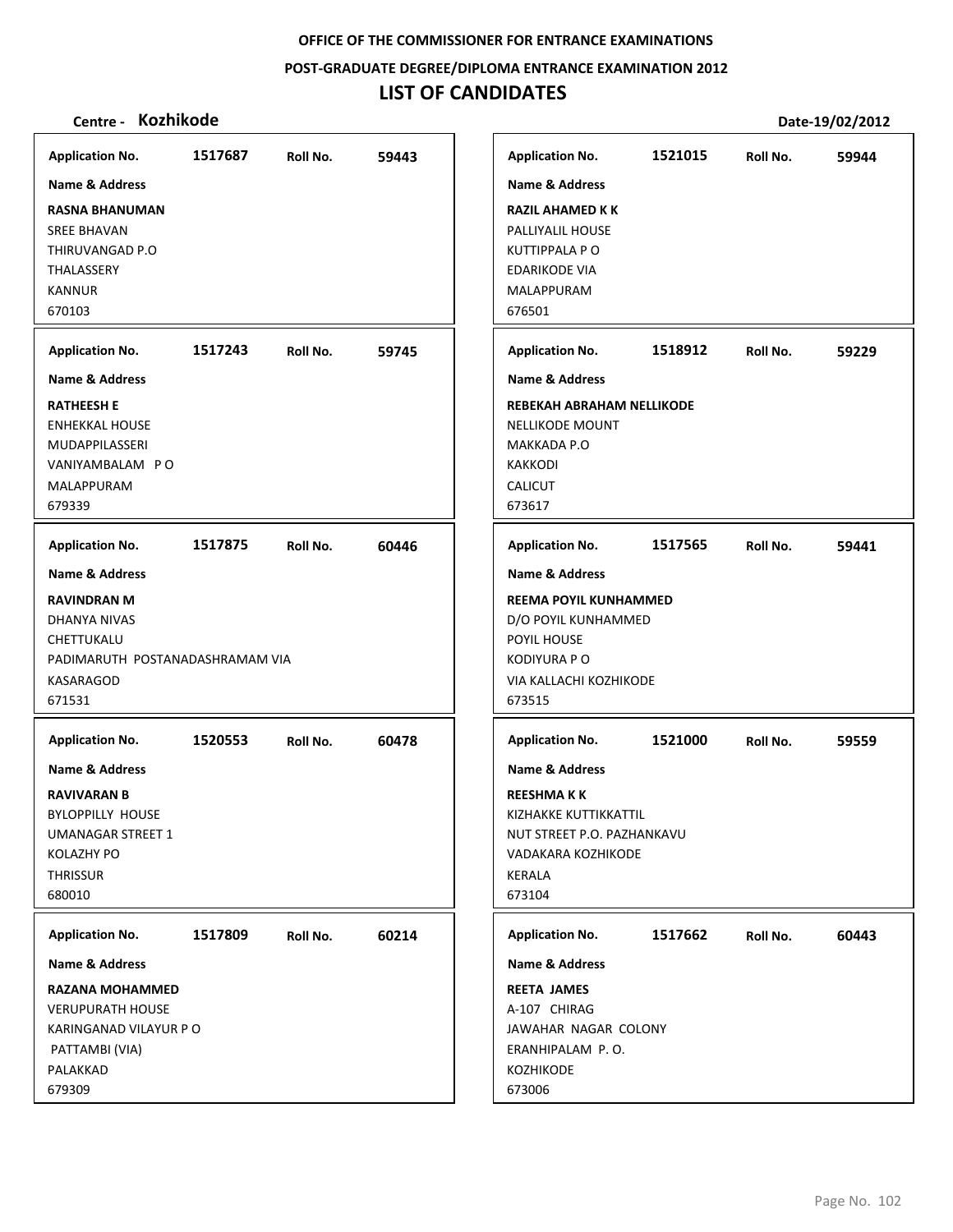**POST‐GRADUATE DEGREE/DIPLOMA ENTRANCE EXAMINATION 2012**

# **LIST OF CANDIDATES**

| <b>Application No.</b>                                                                                                                                      | 1519077 | Roll No. | 60154 | <b>Application No.</b>                                                                                                                                            | 1518182 | Roll No. | 59295 |
|-------------------------------------------------------------------------------------------------------------------------------------------------------------|---------|----------|-------|-------------------------------------------------------------------------------------------------------------------------------------------------------------------|---------|----------|-------|
| <b>Name &amp; Address</b>                                                                                                                                   |         |          |       | <b>Name &amp; Address</b>                                                                                                                                         |         |          |       |
| <b>REHNA PM</b><br>PALAKKUNNUMMEL HOUSE<br><b>EMILY ROAD</b><br>KALPETTA PO<br>WAYANAD<br>673121                                                            |         |          |       | <b>REKHA M</b><br>KAILAS HOUSE<br>KIZHAKEKUNDU PARAMBU<br>THIRUVANNUR<br><b>CALICUT</b><br>673029                                                                 |         |          |       |
| <b>Application No.</b>                                                                                                                                      | 1519838 | Roll No. | 60317 | <b>Application No.</b>                                                                                                                                            | 1520064 | Roll No. | 59396 |
| <b>Name &amp; Address</b>                                                                                                                                   |         |          |       | <b>Name &amp; Address</b>                                                                                                                                         |         |          |       |
| <b>REHNA K RAHMAN</b><br>M P HOUSE KARAT PARAMBA<br>PERACHANANGADI<br>NORTH BEYPORE PO<br><b>KOZHIKODE</b><br>673015                                        |         |          |       | <b>REKHA S NAIR</b><br>\'AISWARYA\'<br>NEAR GOVT LP SCHOOL VAYAPARAPADI<br>MANJERI MALAPPURAM DIST<br>676121                                                      |         |          |       |
| <b>Application No.</b>                                                                                                                                      | 1519758 | Roll No. | 59162 | <b>Application No.</b>                                                                                                                                            | 1519097 | Roll No. | 60308 |
| <b>Name &amp; Address</b>                                                                                                                                   |         |          |       | <b>Name &amp; Address</b>                                                                                                                                         |         |          |       |
| <b>REJEESH BABUR</b><br><b>SREEVIHAR HOUSE</b><br>VILLOONNI PO<br>ARPOOKARA<br>KOTTAYAM<br>686008                                                           |         |          |       | <b>REKHAN</b><br><b>KRISHNAKRIPA</b><br>VELAPPAYA<br>MEDICAL COLLEGE PO<br><b>THRISSUR</b><br>680596                                                              |         |          |       |
| <b>Application No.</b>                                                                                                                                      | 1518249 | Roll No. | 59142 | <b>Application No.</b>                                                                                                                                            | 1520237 | Roll No. | 60627 |
| Name & Address<br><b>REJINRAJ P K</b><br>SAYOOJYAM<br>PONNIAM WEST PO<br>THALASSERY<br><b>KANNUR</b><br>670641                                              |         |          |       | <b>Name &amp; Address</b><br><b>REKHA NARAYANAN</b><br>AADARSH 28/941<br>CHEVAYUR P O<br><b>CALICUT</b><br>673017                                                 |         |          |       |
|                                                                                                                                                             |         |          |       |                                                                                                                                                                   |         |          |       |
| <b>Application No.</b>                                                                                                                                      | 1515304 | Roll No. | 59257 | <b>Application No.</b>                                                                                                                                            | 1518101 | Roll No. | 59217 |
| <b>Name &amp; Address</b><br>REJITHA RAMACHANDRAN<br>REJITHA RAMACHANDRAN<br>SREE RAGAMCHITTILLAPILLY P.O.<br>VIA PURANATTUKARA<br>THRISSURKERALA<br>680551 |         |          |       | Name & Address<br><b>REKHA VARGHESE A</b><br>FLAT NO.307 WISE RESIDENCY<br>NEAR CHOWDESWARI TEMPLE<br>DEVARACHIKKANAHALLI<br><b>B.G.ROAD BANGALORE.</b><br>560076 |         |          |       |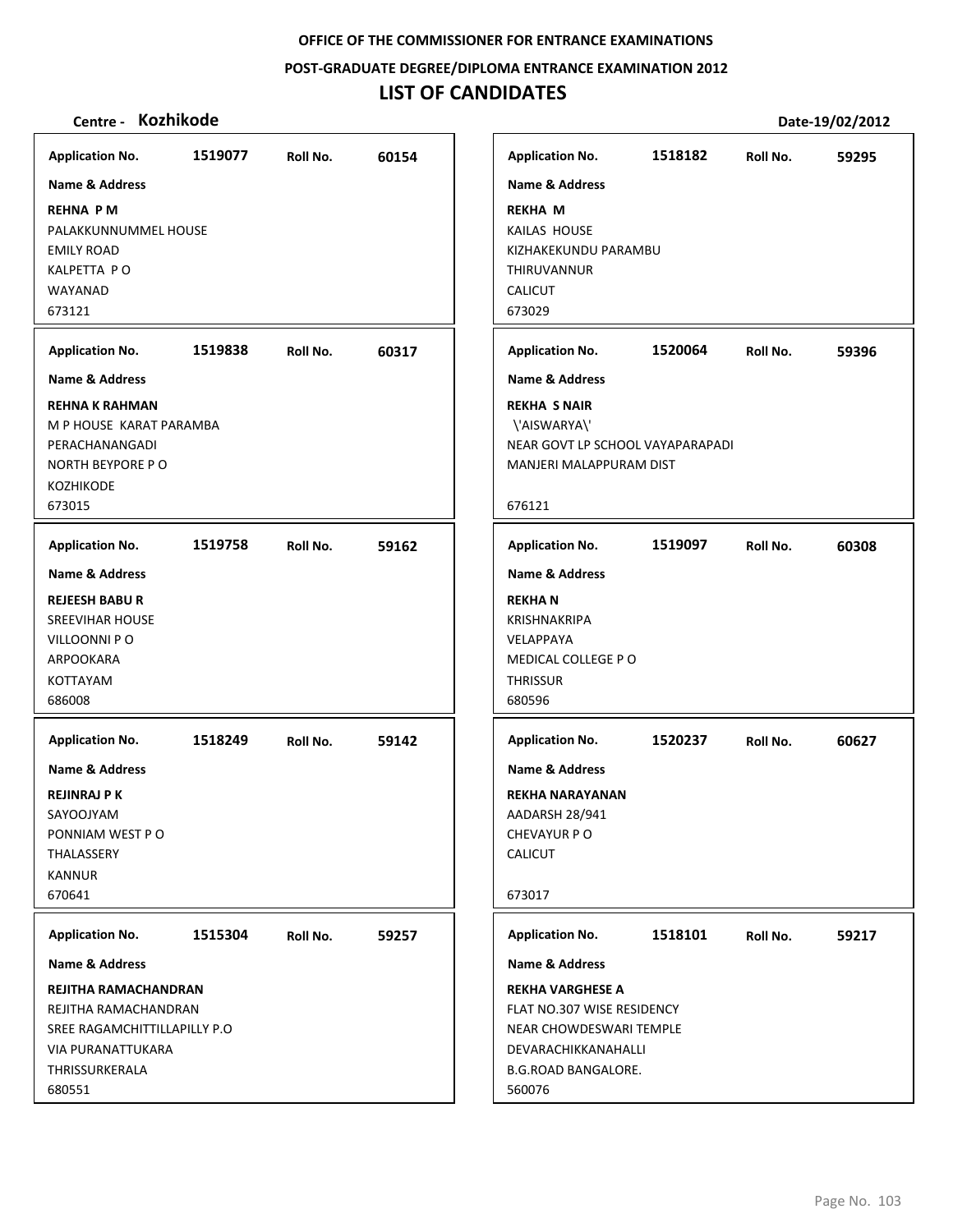**POST‐GRADUATE DEGREE/DIPLOMA ENTRANCE EXAMINATION 2012**

# **LIST OF CANDIDATES**

| <b>Application No.</b>                                                                                                           | 1518633 | Roll No. | 60456 | <b>Application No.</b>                                                                                     | 1520033 | Roll No. | 60396 |
|----------------------------------------------------------------------------------------------------------------------------------|---------|----------|-------|------------------------------------------------------------------------------------------------------------|---------|----------|-------|
| Name & Address                                                                                                                   |         |          |       | <b>Name &amp; Address</b>                                                                                  |         |          |       |
| <b>REMYA KN</b><br><b>MAVILA VEEDU</b><br>PARAKKADI KOYYAM PO<br><b>KARIMBAM</b><br><b>KANNUR</b><br>670142                      |         |          |       | <b>REMYA MADHUSOODHANAN</b><br><b>MANIKYAM</b><br>KANNAPURAM<br>MOTAMMAL P.O<br><b>KANNUR</b><br>670331    |         |          |       |
| <b>Application No.</b>                                                                                                           | 1518223 | Roll No. | 60142 | <b>Application No.</b>                                                                                     | 1521072 | Roll No. | 59791 |
| <b>Name &amp; Address</b>                                                                                                        |         |          |       | <b>Name &amp; Address</b>                                                                                  |         |          |       |
| <b>REMYACS</b><br>\'PRAYAG\' 14/8<br>BEHIND S.B.I PAVANGAD BRANCH<br>P.O. PUTHIYANGADI<br>CALICUT-21<br>673021                   |         |          |       | <b>REMYA MATHEW</b><br><b>KAALAYIL HOUSE</b><br>MAYANAD P.O<br>KOZHIKODE<br>673008                         |         |          |       |
| <b>Application No.</b>                                                                                                           | 1518898 | Roll No. | 60460 | <b>Application No.</b>                                                                                     | 1517645 | Roll No. | 60058 |
| <b>Name &amp; Address</b>                                                                                                        |         |          |       | <b>Name &amp; Address</b>                                                                                  |         |          |       |
| <b>REMYA EMMANUEL</b><br><b>REMYA EMMANUEL</b><br>MULLAKKAL HOUSE<br>AMBALAVAYAL P.O.<br>WAYANAD<br>673593                       |         |          |       | <b>REMYATK</b><br>LAKSHMI<br>CHALAKKARA<br><b>KURICHIYIL P O</b><br><b>TELLICHERRY</b><br>670102           |         |          |       |
| <b>Application No.</b>                                                                                                           | 1518374 | Roll No. | 59375 | <b>Application No.</b>                                                                                     | 1520516 | Roll No. | 59785 |
| <b>Name &amp; Address</b><br><b>REMYA M</b><br>REMYAMMANASSERY<br><b>MANASSERY POST</b><br><b>NIT VIA</b><br>KOZHIKODE<br>673602 |         |          |       | <b>Name &amp; Address</b><br><b>REMYATR</b><br>SREERAGAM KT BAZAR<br>RAYARANGOTH P O<br>VADAKARA<br>673102 |         |          |       |
| <b>Application No.</b>                                                                                                           | 1518731 | Roll No. | 59919 | <b>Application No.</b>                                                                                     | 1517834 | Roll No. | 59291 |
| Name & Address                                                                                                                   |         |          |       | Name & Address                                                                                             |         |          |       |
| <b>REMYA MV</b><br>KRISHNAKRIPA<br>PANNENPARA<br>CHALAD PO<br><b>KANNUR</b><br>670014                                            |         |          |       | <b>RENIJA V T</b><br>SREESHYLAM<br>VALIYATHAZHATH HOUSE<br>VENGALAM PO<br>KORAPUZHACALICUT<br>673303       |         |          |       |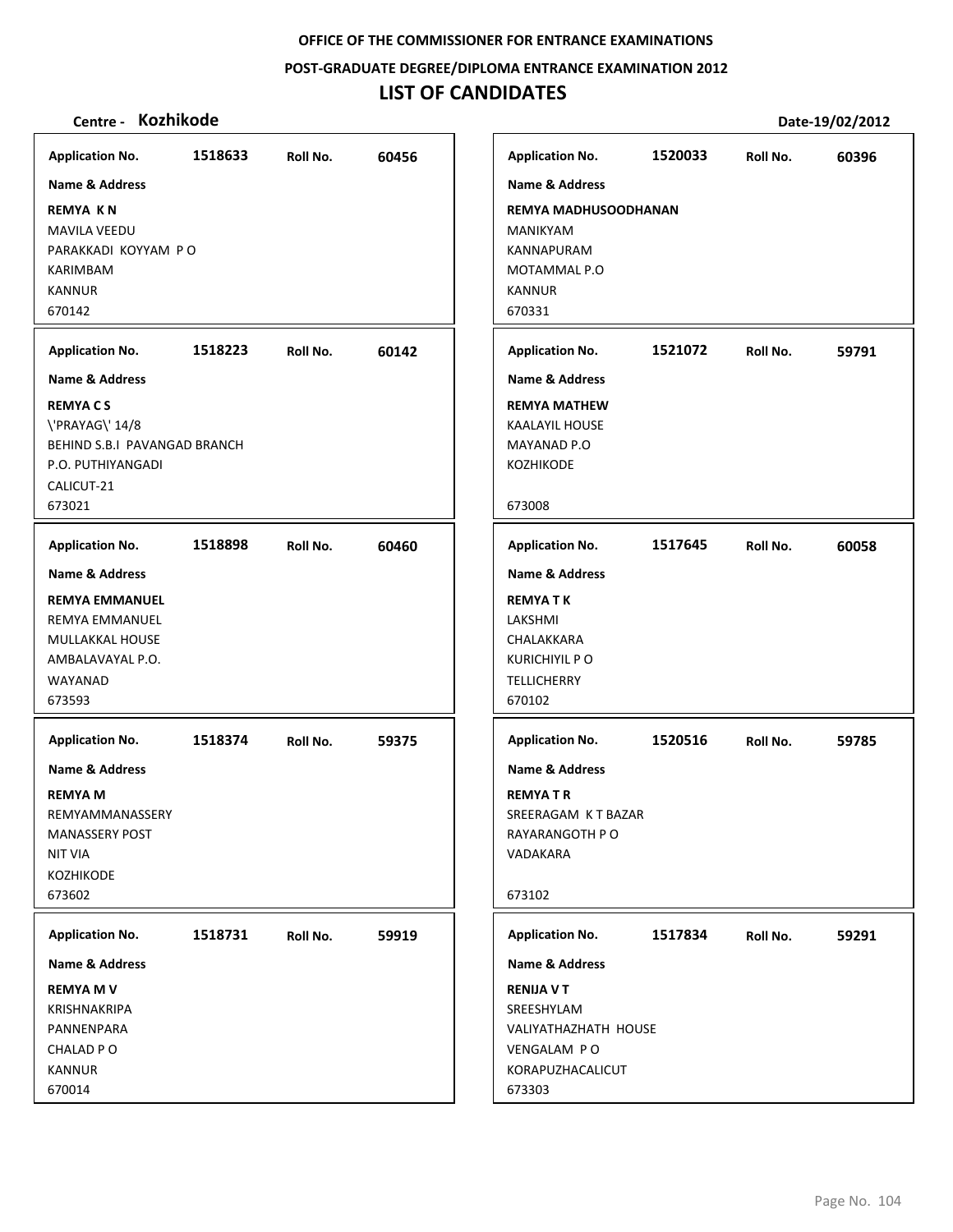**POST‐GRADUATE DEGREE/DIPLOMA ENTRANCE EXAMINATION 2012**

# **LIST OF CANDIDATES**

| <b>Application No.</b>                                                                                                                                                                                                                                       | 1516658 | Roll No. | 60353 |
|--------------------------------------------------------------------------------------------------------------------------------------------------------------------------------------------------------------------------------------------------------------|---------|----------|-------|
| Name & Address                                                                                                                                                                                                                                               |         |          |       |
| <b>RENJIMA G</b>                                                                                                                                                                                                                                             |         |          |       |
| SOUPARNIKA                                                                                                                                                                                                                                                   |         |          |       |
| <b>NEAR VMC HSS</b>                                                                                                                                                                                                                                          |         |          |       |
| WANDOOR (PO)                                                                                                                                                                                                                                                 |         |          |       |
| MALAPPURAM (DIST)<br>679328                                                                                                                                                                                                                                  |         |          |       |
|                                                                                                                                                                                                                                                              |         |          |       |
| <b>Application No.</b>                                                                                                                                                                                                                                       | 1516136 | Roll No. | 60423 |
| <b>Name &amp; Address</b>                                                                                                                                                                                                                                    |         |          |       |
| <b>RENJU BINOY</b>                                                                                                                                                                                                                                           |         |          |       |
| VAZHUTHANAPPALLIL HOUSE                                                                                                                                                                                                                                      |         |          |       |
| KALAVATHY ROAD<br>MANNARKKAD P O                                                                                                                                                                                                                             |         |          |       |
| PALAKKAD DISTRICT                                                                                                                                                                                                                                            |         |          |       |
| 678582                                                                                                                                                                                                                                                       |         |          |       |
| <b>Application No.</b>                                                                                                                                                                                                                                       | 1517503 | Roll No. | 59748 |
| Name & Address                                                                                                                                                                                                                                               |         |          |       |
|                                                                                                                                                                                                                                                              |         |          |       |
| <b>RENY JOSEPH</b><br><b>MARTHOMA MISSION HOSPITAL</b>                                                                                                                                                                                                       |         |          |       |
| <b>CHUNGATHARA P O</b>                                                                                                                                                                                                                                       |         |          |       |
| MALAPPURAM                                                                                                                                                                                                                                                   |         |          |       |
|                                                                                                                                                                                                                                                              |         |          |       |
| 679334                                                                                                                                                                                                                                                       |         |          |       |
| <b>Application No.</b>                                                                                                                                                                                                                                       | 1516036 | Roll No. | 59498 |
| <b>Name &amp; Address</b>                                                                                                                                                                                                                                    |         |          |       |
|                                                                                                                                                                                                                                                              |         |          |       |
|                                                                                                                                                                                                                                                              |         |          |       |
|                                                                                                                                                                                                                                                              |         |          |       |
|                                                                                                                                                                                                                                                              |         |          |       |
|                                                                                                                                                                                                                                                              |         |          |       |
|                                                                                                                                                                                                                                                              |         |          |       |
|                                                                                                                                                                                                                                                              |         |          |       |
|                                                                                                                                                                                                                                                              | 1518530 | Roll No. | 59685 |
|                                                                                                                                                                                                                                                              |         |          |       |
|                                                                                                                                                                                                                                                              |         |          |       |
|                                                                                                                                                                                                                                                              |         |          |       |
|                                                                                                                                                                                                                                                              |         |          |       |
| <b>RESHMA G</b><br>THIRUVATHIRA HOUSE<br>PUTHENPURAYILMEPPAYIL P O<br>VATAKARA<br><b>CALICUT</b><br>673104<br><b>Application No.</b><br><b>Name &amp; Address</b><br><b>RESHMA V</b><br>MEENAKSHI NILAYAM<br>WEST PONNIAM P.O<br>THALASSERY<br><b>KANNUR</b> |         |          |       |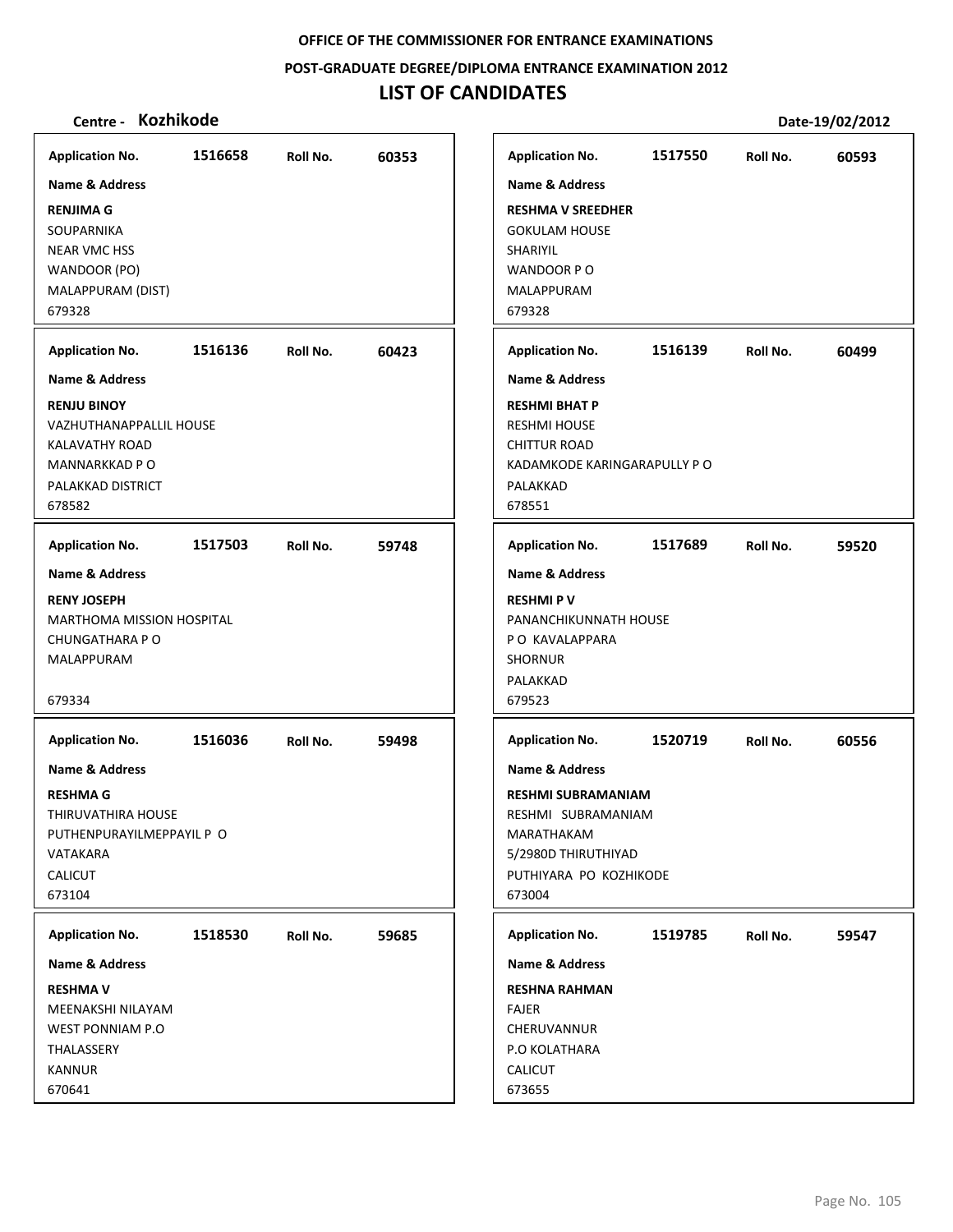**POST‐GRADUATE DEGREE/DIPLOMA ENTRANCE EXAMINATION 2012**

# **LIST OF CANDIDATES**

| <b>Application No.</b>                                                                                                             | 1517713 | Roll No. | 59905 | <b>Application No.</b>                                                                                                                 | 1517147 | Roll No. | 59513 |
|------------------------------------------------------------------------------------------------------------------------------------|---------|----------|-------|----------------------------------------------------------------------------------------------------------------------------------------|---------|----------|-------|
| <b>Name &amp; Address</b>                                                                                                          |         |          |       | <b>Name &amp; Address</b>                                                                                                              |         |          |       |
| <b>RESMIKP</b><br>KAKKACHIPARAMBIL HOUSE<br>CHAMORA KOODATHAI BAZAR P O<br>THAMARASSERY VIA<br><b>CALICUT</b><br>673573            |         |          |       | <b>RIFATH N</b><br>MANNARAVALAPPIL<br><b>HIDAYATH NAGAR</b><br><b>KIZHAYUR P O</b><br>PALAKKAD<br>679303                               |         |          |       |
| <b>Application No.</b>                                                                                                             | 1516222 | Roll No. | 59501 | <b>Application No.</b>                                                                                                                 | 1515194 | Roll No. | 59409 |
| <b>Name &amp; Address</b>                                                                                                          |         |          |       | <b>Name &amp; Address</b>                                                                                                              |         |          |       |
| <b>RESMI RAJEEV</b><br>W/O SHEGIL GOPINATH<br><b>VELEKATTU HOUSE USHUS</b><br>P.O VALAPAD ANAVIZHUNGI<br>THRISSUR KERALA<br>680567 |         |          |       | <b>RIJAS K</b><br><b>KAVUNGAL HOUSE</b><br>MAKKARAPPARAMBA P O<br>MALAPPURAM<br>676507                                                 |         |          |       |
|                                                                                                                                    |         |          |       |                                                                                                                                        |         |          |       |
| <b>Application No.</b>                                                                                                             | 1516766 | Roll No. | 59277 | <b>Application No.</b>                                                                                                                 | 1515328 | Roll No. | 60104 |
| <b>Name &amp; Address</b>                                                                                                          |         |          |       | <b>Name &amp; Address</b>                                                                                                              |         |          |       |
| <b>RESNAK</b><br>KOOREENTAVITA HOUSE<br>EDACHERY NORTH PO<br>VATAKARA VIA<br><b>KOZHIKODE</b><br>673502                            |         |          |       | <b>RIJESH R</b><br><b>ATHIRA HOUSE</b><br>PUNNASSERY PO<br>NARIKKUNI VIA<br><b>CALICUT</b><br>673585                                   |         |          |       |
| <b>Application No.</b>                                                                                                             | 1516704 | Roll No. | 59507 | <b>Application No.</b>                                                                                                                 | 1519675 | Roll No. | 60007 |
| <b>Name &amp; Address</b><br><b>REYILA VP</b><br>ZEENATH MANZIL<br>NARANGAPURAM<br>THALASSERY<br>KANNUR KERALA<br>670101           |         |          |       | <b>Name &amp; Address</b><br><b>RIJI JACOB</b><br>PARACKAL PUTHEN VEEDU<br>SURABHI ROAD PULAMON P.O<br>KOTTARAKARA<br>KOLLAM<br>691531 |         |          |       |
| <b>Application No.</b>                                                                                                             | 1518324 | Roll No. | 59528 | <b>Application No.</b>                                                                                                                 | 1515324 | Roll No. | 60027 |
| Name & Address                                                                                                                     |         |          |       | Name & Address                                                                                                                         |         |          |       |
| <b>REZIAUP</b><br><b>HOUSE NO 26 2009B</b><br><b>BAHAAR</b><br>KOMMERI P O<br>CALICUT                                              |         |          |       | <b>RIJITH KRISHNAN</b><br><b>AMBADI HOUSE</b><br>ORKULAM<br>THURUTHI POST<br>KASARGOD KERALA                                           |         |          |       |
| 673007                                                                                                                             |         |          |       | 671351                                                                                                                                 |         |          |       |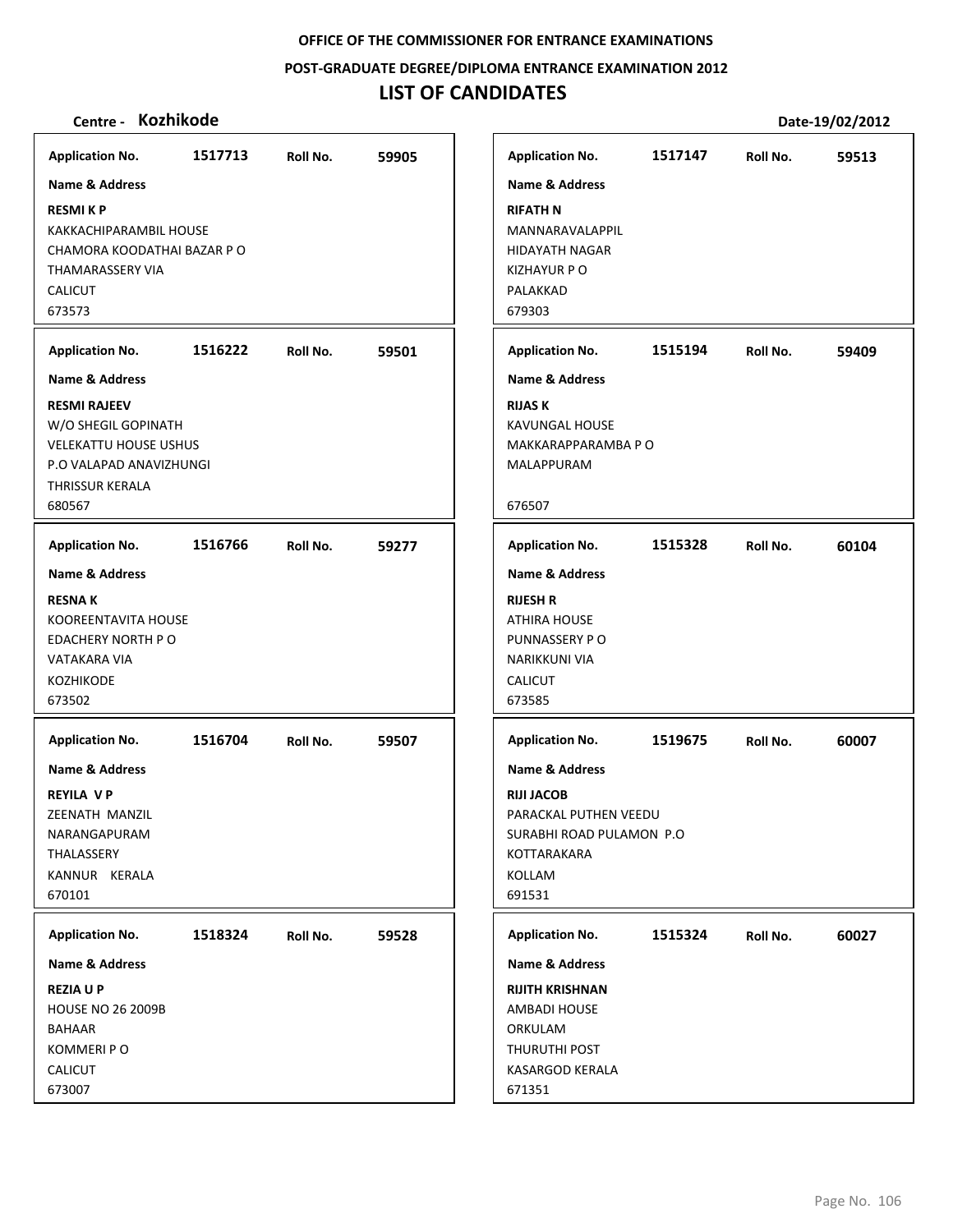**POST‐GRADUATE DEGREE/DIPLOMA ENTRANCE EXAMINATION 2012**

## **LIST OF CANDIDATES**

### **Centre ‐ Kozhikode Date‐19/02/2012**

**1515673 59263 RINDU RAVEENDRAN** KRISHNAKRIPA G‐43HARITHA NAGAR COLONY CHEVARAMBALAM P O CALICUT‐17 673017 **Application No. Name & Address 1518153 60064 RINI M R SARAYU** NEAR NALLUR MINI STADIUM FEROKE P O CALICUT 673631 **Application No. Name & Address 1518067 60217 RINZ MATHEW PAULOSE** THYPARAMPIL HOUSE PODIYADI P.O THIRUVALLA PATHANAMTHITTA DISTRICT 689101 **Application No. Name & Address 1518659 59456 RISHA RAVINDRAN** RISHA RAVINDRAN PARVATHI NIVAS NEAR KANNAPURAM RAILWAY STATION. CHERUKUNNU P.O. 670301 **Application No. Name & Address 1519575 59159 RIYA LALEET** MITHILA38/51 ATHANIKKAL WESTHILL.P.O KOZHIKODE 673005 **Application No. Name & Address 1517814 60368 RIYAS ALI A P** RIYAS ALI A P AMPADATHU(H)HOUSING COLONY PERINTALMANNAPERINTALMANNA P O MALAPPURAM 679322 **Application No. Name & Address 1520061 59319 RIYAS C** CHIRANKARA HOUSE MANNENGODE P O PULASSERY VIA PALAKKAD 679307 **Application No. Name & Address 1518418 60222 RIYAS P M** PARAMBATH MEETHAL HOUSE KADIYANGAD P O PERAMBRA KOZHIKODE 673525 **Application No. Name & Address 1521206 59792 RIYAZ USMAN** RIYAZ MANZIL EZHUVATHIRUTHI PONNANI P O MALAPPURAM DISTRICT 679577 **Application No. Name & Address 1517516 59979 ROHANS JOY** KADALIKKANDATHIL (H) KATTIPPARA P.O. THAMARASSERY KOZHIKODE 673573 **Application No. Name & Address**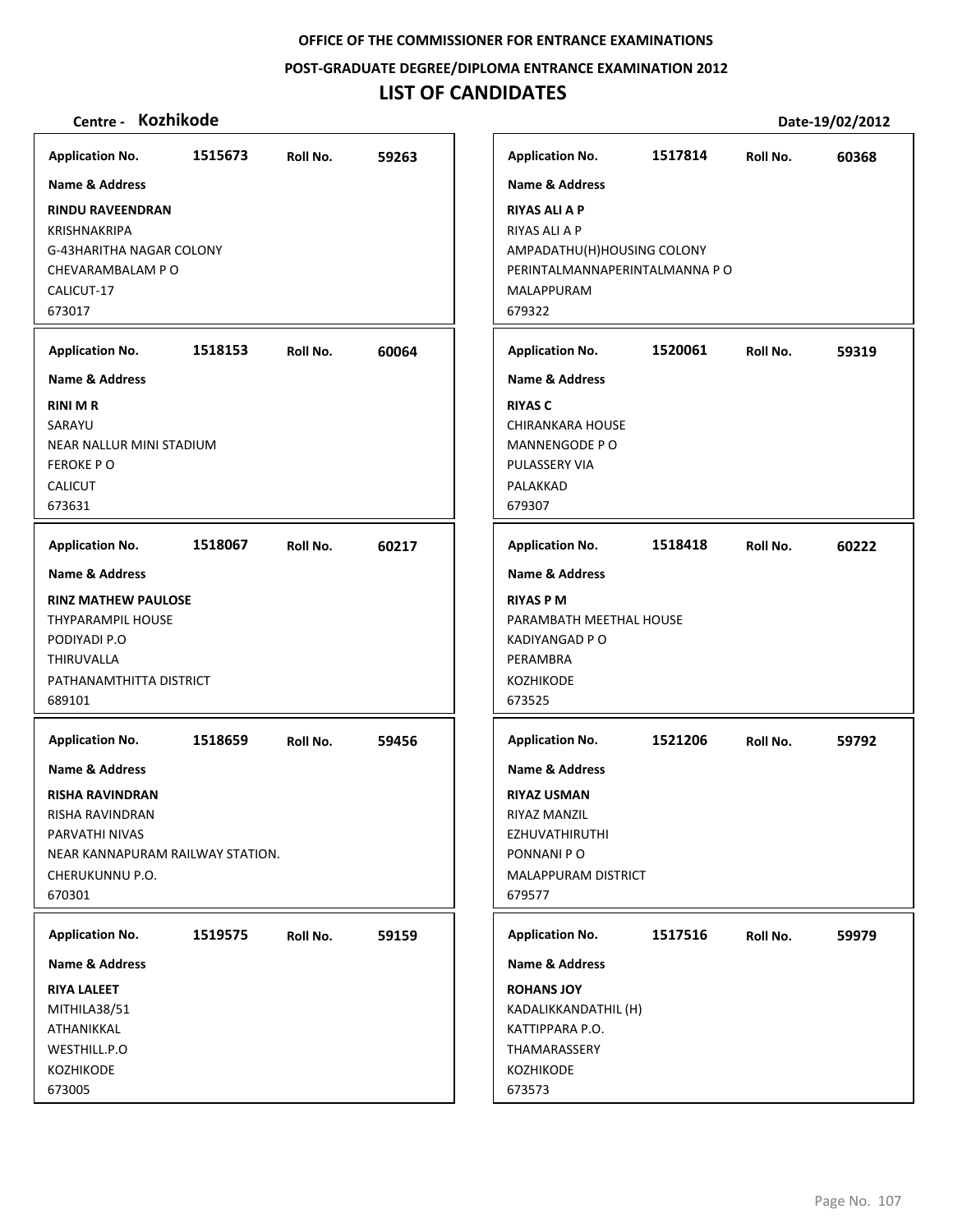**POST‐GRADUATE DEGREE/DIPLOMA ENTRANCE EXAMINATION 2012**

# **LIST OF CANDIDATES**

| <b>Application No.</b>                                                                                                  | 1517607 |          | 59134 | <b>Application No.</b>                                                                                                                                     | 1519236 | Roll No. | 59694 |
|-------------------------------------------------------------------------------------------------------------------------|---------|----------|-------|------------------------------------------------------------------------------------------------------------------------------------------------------------|---------|----------|-------|
| <b>Name &amp; Address</b>                                                                                               |         | Roll No. |       | <b>Name &amp; Address</b>                                                                                                                                  |         |          |       |
| <b>ROHIT RAJ</b><br>SAMHITA<br>PERUMACHERRY<br>PO CHERUPAZHASSI<br><b>KANNUR</b><br>670601                              |         |          |       | <b>ROSAMEER T THAYYIL</b><br>W/O NAJEEB KP<br>KARIKKUM PURATH HOUSE<br>PARAL - THOOTHA PO<br>MALAPPURAM DIST<br>679357                                     |         |          |       |
| <b>Application No.</b>                                                                                                  | 1515308 | Roll No. | 59411 | <b>Application No.</b>                                                                                                                                     | 1517170 | Roll No. | 59821 |
| <b>Name &amp; Address</b>                                                                                               |         |          |       | <b>Name &amp; Address</b>                                                                                                                                  |         |          |       |
| <b>ROHITA SALAM</b><br>OP 14/64E<br>NEDUMPARMBILEDAKOTH<br>PANTHEERANKAVU<br><b>CALICUT</b><br>673019                   |         |          |       | <b>ROSE KUNNATH</b><br>KUNNATH HOUSE<br>S M KOVIL LANE<br><b>CALICUT ROAD</b><br>PERINTALMANNA<br>679322                                                   |         |          |       |
| <b>Application No.</b>                                                                                                  | 1520169 | Roll No. | 59628 | <b>Application No.</b>                                                                                                                                     | 1516765 | Roll No. | 59200 |
| <b>Name &amp; Address</b>                                                                                               |         |          |       | <b>Name &amp; Address</b>                                                                                                                                  |         |          |       |
| <b>ROOPA E K</b><br>ROOPA EK<br>C/O ADV. RATHISHLAL<br><b>GANDHIGRIHAM CHEROOTY ROAD</b><br><b>KOZHIKODE</b><br>673032  |         |          |       | ROSE MARY JACOB VATAKENCHERRY<br>G 1 GOOD EARTH HERMITAGE<br><b>NEAR BSNL EXCHANGE</b><br><b>CHEVAYUR</b><br><b>CALICUT</b><br>673017                      |         |          |       |
| <b>Application No.</b>                                                                                                  | 1517590 | Roll No. | 59980 | <b>Application No.</b>                                                                                                                                     | 1518799 | Roll No. | 59997 |
| Name & Address<br><b>ROOPATP</b><br><b>SREEROOP</b><br>KAMALALAYA ROAD<br><b>OTTAPALAM</b><br>PALAKKAD<br>679101        |         |          |       | <b>Name &amp; Address</b><br><b>ROSHAN BIJLEE K N</b><br>39/167 EDASSERY HOUSE<br>PATTERI - KUTHIRAVATTOM CROSS ROAD<br>PATTERI P.O<br>KOZHIKODE<br>673016 |         |          |       |
| <b>Application No.</b>                                                                                                  | 1518243 | Roll No. | 60526 | <b>Application No.</b>                                                                                                                                     | 1518792 | Roll No. | 59766 |
| Name & Address                                                                                                          |         |          |       | <b>Name &amp; Address</b>                                                                                                                                  |         |          |       |
| <b>ROOPASREE SIVAM</b><br><b>AISWARYA</b><br>RSLBN NO.42KESAVAN NAIR ROAD<br>POOJAPPURA<br>THIRUVANANTHAPURAM<br>695012 |         |          |       | <b>ROSHNA MOYIN P C</b><br>SHABNAS<br><b>KOTTARAM ROAD</b><br>EAST NADAKKAVU<br>KOZHIKODE<br>673006                                                        |         |          |       |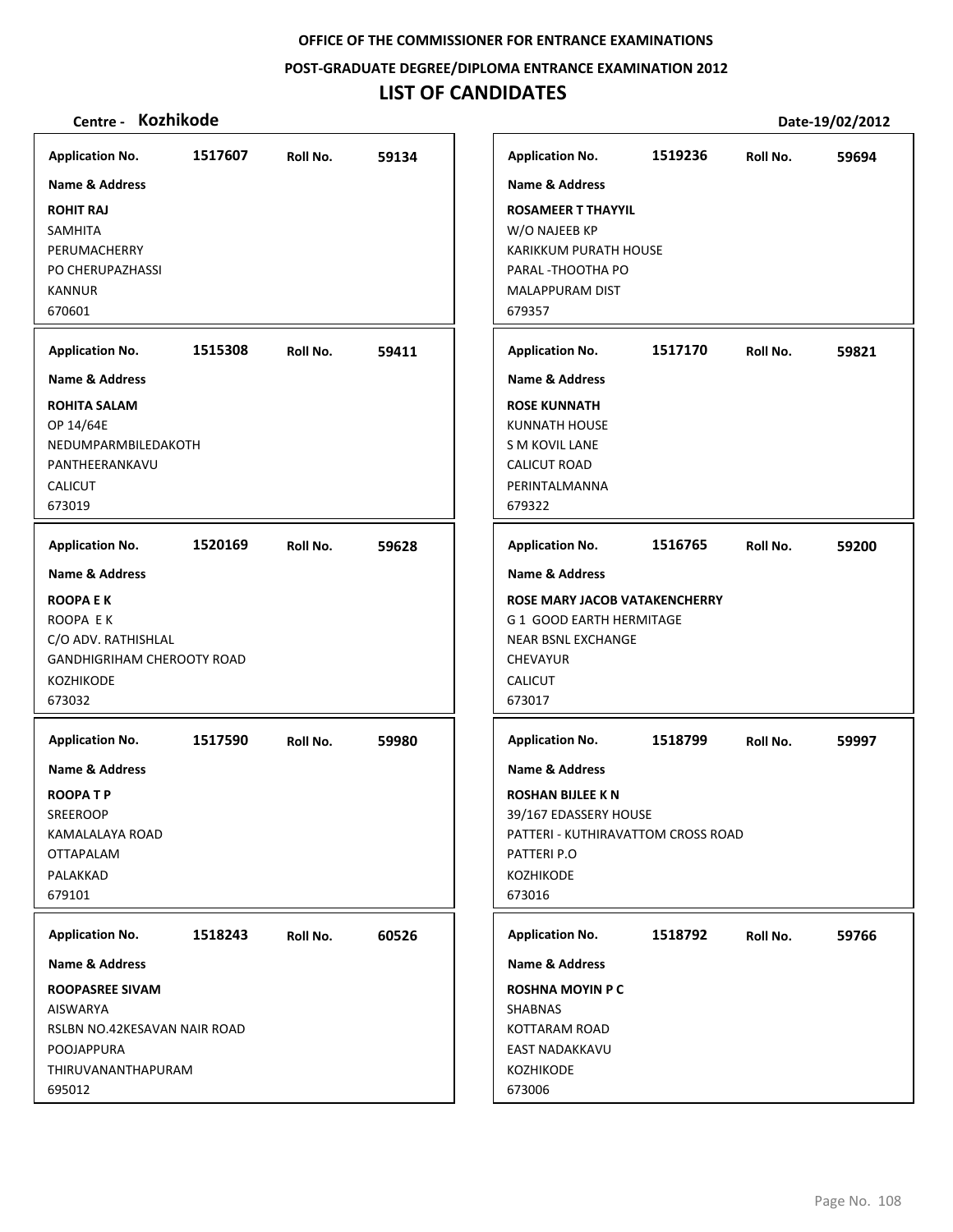**POST‐GRADUATE DEGREE/DIPLOMA ENTRANCE EXAMINATION 2012**

# **LIST OF CANDIDATES**

| <b>Application No.</b>                                                                                                                                 | 1518026 | Roll No. | 59601 | <b>Application No.</b>                                                                                                                                    | 1518906 | Roll No. | 59152 |
|--------------------------------------------------------------------------------------------------------------------------------------------------------|---------|----------|-------|-----------------------------------------------------------------------------------------------------------------------------------------------------------|---------|----------|-------|
| Name & Address<br><b>ROSHNA RAFIUDEEN</b><br>DIYA COTTAGE<br>VAVARA AMBALAM<br>POTHENCODE PO<br>THIRUVANANTHAPURAM<br>695584                           |         |          |       | Name & Address<br><b>SAAN R</b><br>PPV/79A<br><b>VALIYAVEETTIL HOUSE</b><br>KANJIRAPUZHA PERAVOOR<br><b>KANNUR</b><br>670673                              |         |          |       |
| <b>Application No.</b>                                                                                                                                 | 1520398 | Roll No. | 59707 | <b>Application No.</b>                                                                                                                                    | 1516566 | Roll No. | 60429 |
| <b>Name &amp; Address</b><br><b>ROVIN C VINCENT</b><br>NO.670 \\\'ROVIN VILLA<br>NEAR MAHESHWARI TEMPLE<br>T.DASARAHALLI<br><b>BANGALORE</b><br>560057 |         |          |       | <b>Name &amp; Address</b><br><b>SABEEL ABDULLA P R</b><br>PALERIKKANDIYIL H O<br><b>NARIPPATTA P O</b><br><b>KALLACHI VIA</b><br><b>CALICUT</b><br>673506 |         |          |       |
| <b>Application No.</b>                                                                                                                                 | 1518635 | Roll No. | 60532 | <b>Application No.</b>                                                                                                                                    | 1515955 | Roll No. | 59728 |
| Name & Address<br><b>RUBEESH HASSAN C P</b><br>PARAKKAN 22/349<br><b>COTTON MILL ROAD</b><br>THIRUVANNUR<br><b>CALICUT</b><br>673029                   |         |          |       | <b>Name &amp; Address</b><br>SABEELA P P<br>POOVATHU PARAMBIL HOUSE<br>KUTTIPPALA<br>VATTAMKULAMP O EDAPPAL<br><b>MALAPPURAM</b><br>679578                |         |          |       |
| <b>Application No.</b>                                                                                                                                 | 1519728 | Roll No. | 59854 | <b>Application No.</b>                                                                                                                                    | 1520529 | Roll No. | 59939 |
| <b>Name &amp; Address</b><br><b>RUBNA E K</b><br><b>ELLIKKATHODIKA</b><br>CHETTIYARAMMAL WANDOOR P O<br>MALAPPURAM<br>679328                           |         |          |       | <b>Name &amp; Address</b><br>SABEERALI KT<br><b>KEY TEE HOUSE</b><br><b>KP BAZAR</b><br>TIRURANGADI P O<br>MALAPPURAM<br>676306                           |         |          |       |
| <b>Application No.</b>                                                                                                                                 | 1519419 | Roll No. | 60081 | <b>Application No.</b>                                                                                                                                    | 1515897 | Roll No. | 60420 |
| Name & Address<br><b>RUSHDINA MITHRAN K</b><br>CHOLA ILLIKKAL<br><b>NALUTHARA P.O</b><br>MAHE<br>673320                                                |         |          |       | Name & Address<br><b>SABIN SAM S</b><br>H.NO-33/5468-A<br>MAMBEKATTIL PARAMBU<br><b>GOLF LINK ROAD</b><br>CHEVAYUR P.O<br>673017                          |         |          |       |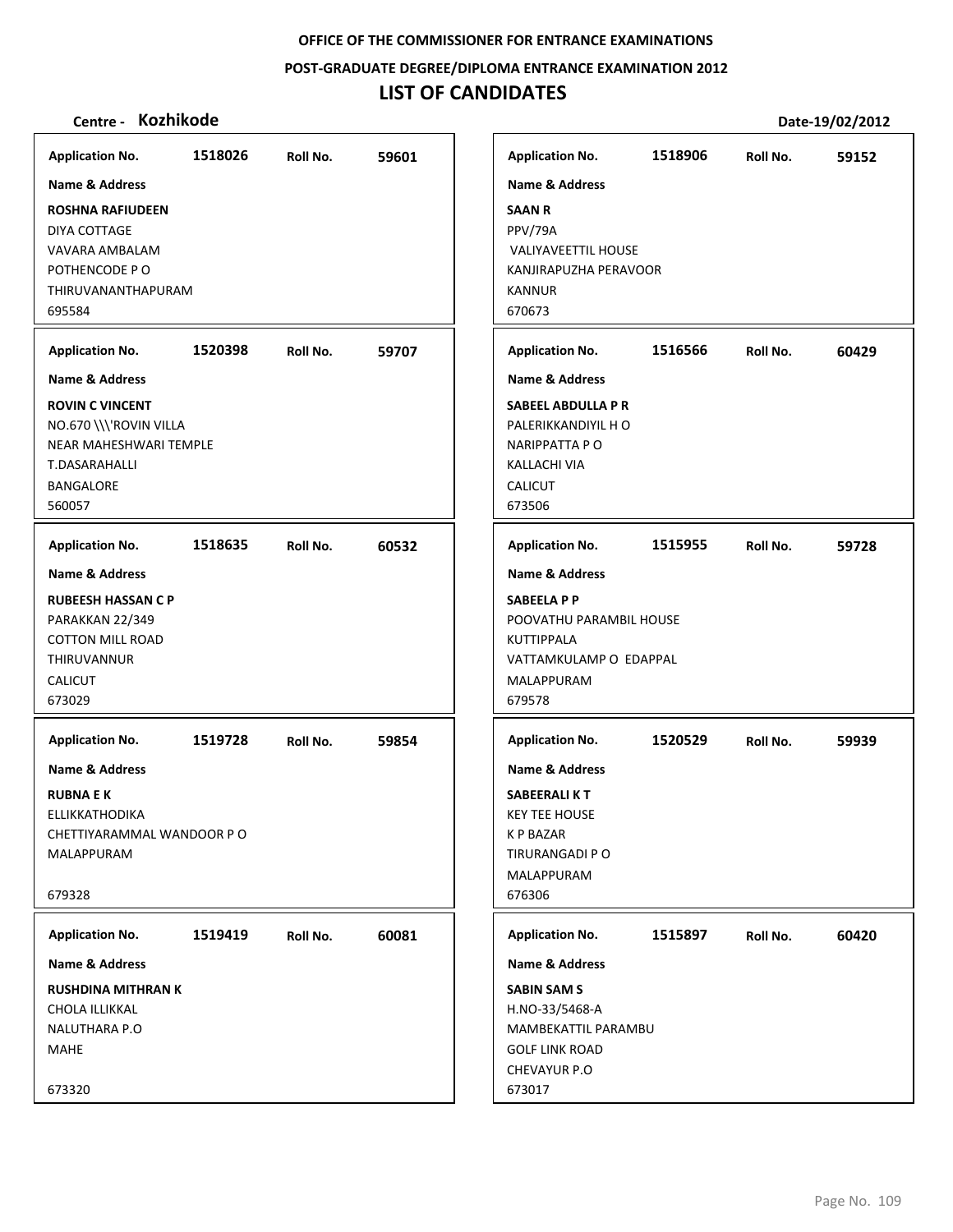**POST‐GRADUATE DEGREE/DIPLOMA ENTRANCE EXAMINATION 2012**

# **LIST OF CANDIDATES**

| <b>Kozhikode</b><br>Centre - |         |          |       |                             |         |                 | Date-19/02/2012 |
|------------------------------|---------|----------|-------|-----------------------------|---------|-----------------|-----------------|
| <b>Application No.</b>       | 1520620 | Roll No. | 60479 | <b>Application No.</b>      | 1518783 | Roll No.        | 59535           |
| <b>Name &amp; Address</b>    |         |          |       | <b>Name &amp; Address</b>   |         |                 |                 |
| <b>SABINA H</b>              |         |          |       | <b>SAFEENA GAFOOR</b>       |         |                 |                 |
| FLAT-A 2NOORCRESCENT MANSION |         |          |       | SAFEENA GAFOOR              |         |                 |                 |
| MOOTOLIKANDY ROAD            |         |          |       | <b>BISHARATH</b>            |         |                 |                 |
| MOONALINGAL                  |         |          |       | <b>CHOKLI</b>               |         |                 |                 |
| <b>CALICUT</b>               |         |          |       | KANNUR                      |         |                 |                 |
| 673032                       |         |          |       | 670672                      |         |                 |                 |
| <b>Application No.</b>       | 1520436 | Roll No. | 60323 | <b>Application No.</b>      | 1517059 | <b>WITHHELD</b> |                 |
| Name & Address               |         |          |       | <b>Name &amp; Address</b>   |         |                 |                 |
| SADAKKATHULLA UNAIS C        |         |          |       | <b>SAFINA MUSTAFA</b>       |         |                 |                 |
| <b>CHOLASSERI HOUSE</b>      |         |          |       | <b>BAITHU SUBINA</b>        |         |                 |                 |
| ANCHACHAVADI P O             |         |          |       | MANGATTUVAYAL               |         |                 |                 |
| MALAPPURAM                   |         |          |       | KUTHUPARAMBA PO             |         |                 |                 |
|                              |         |          |       | <b>KANNUR DIST</b>          |         |                 |                 |
| 676525                       |         |          |       | 670643                      |         |                 |                 |
| <b>Application No.</b>       | 1516936 | Roll No. | 59356 | <b>Application No.</b>      | 1518175 | Roll No.        | 60601           |
| <b>Name &amp; Address</b>    |         |          |       | <b>Name &amp; Address</b>   |         |                 |                 |
| SADIQUALI PP                 |         |          |       | <b>SAFNA PK</b>             |         |                 |                 |
| CHORAMTHADATHIL HOUSE        |         |          |       | SHAZA EDACHERIKANDI PARAMB  |         |                 |                 |
| MOONNIYUR SOUTH P.O          |         |          |       | POST PARAL                  |         |                 |                 |
| KUNNATHPARAMBU               |         |          |       | VIA THALASSERY              |         |                 |                 |
| MALAPPURAM                   |         |          |       |                             |         |                 |                 |
| 676311                       |         |          |       | 670671                      |         |                 |                 |
| <b>Application No.</b>       | 1519862 | Roll No. | 59240 | <b>Application No.</b>      | 1518371 | Roll No.        | 59298           |
| Name & Address               |         |          |       | <b>Name &amp; Address</b>   |         |                 |                 |
| <b>SAFA MOLP</b>             |         |          |       | <b>SAHAL POTTAMMAL</b>      |         |                 |                 |
| <b>MADEENA MANZIL</b>        |         |          |       | SAHAL POTTAMMAL             |         |                 |                 |
| PANDIKKADUKONDOTTY P O       |         |          |       | POTTAMMAL HOUSE KACHERIPADI |         |                 |                 |
| MALAPPURAM                   |         |          |       | VALIYORA P O                |         |                 |                 |
|                              |         |          |       | MALAPPURAM                  |         |                 |                 |
| 673638                       |         |          |       | 676308                      |         |                 |                 |
| <b>Application No.</b>       | 1519560 | Roll No. | 60159 | <b>Application No.</b>      | 1515734 | Roll No.        | 60418           |
| Name & Address               |         |          |       | Name & Address              |         |                 |                 |
| <b>SAFA SALEEM K</b>         |         |          |       | <b>SAHIL M</b>              |         |                 |                 |
| SAFA                         |         |          |       | THASLI MANZIL HOUSE         |         |                 |                 |
| KAIPAKULAM                   |         |          |       | PAVANDOOR PO                |         |                 |                 |
| AREACODE PO                  |         |          |       | NANMINDA VIA                |         |                 |                 |
| MALAPPURAM                   |         |          |       | <b>KOZHIKODE</b>            |         |                 |                 |
| 673639                       |         |          |       | 673613                      |         |                 |                 |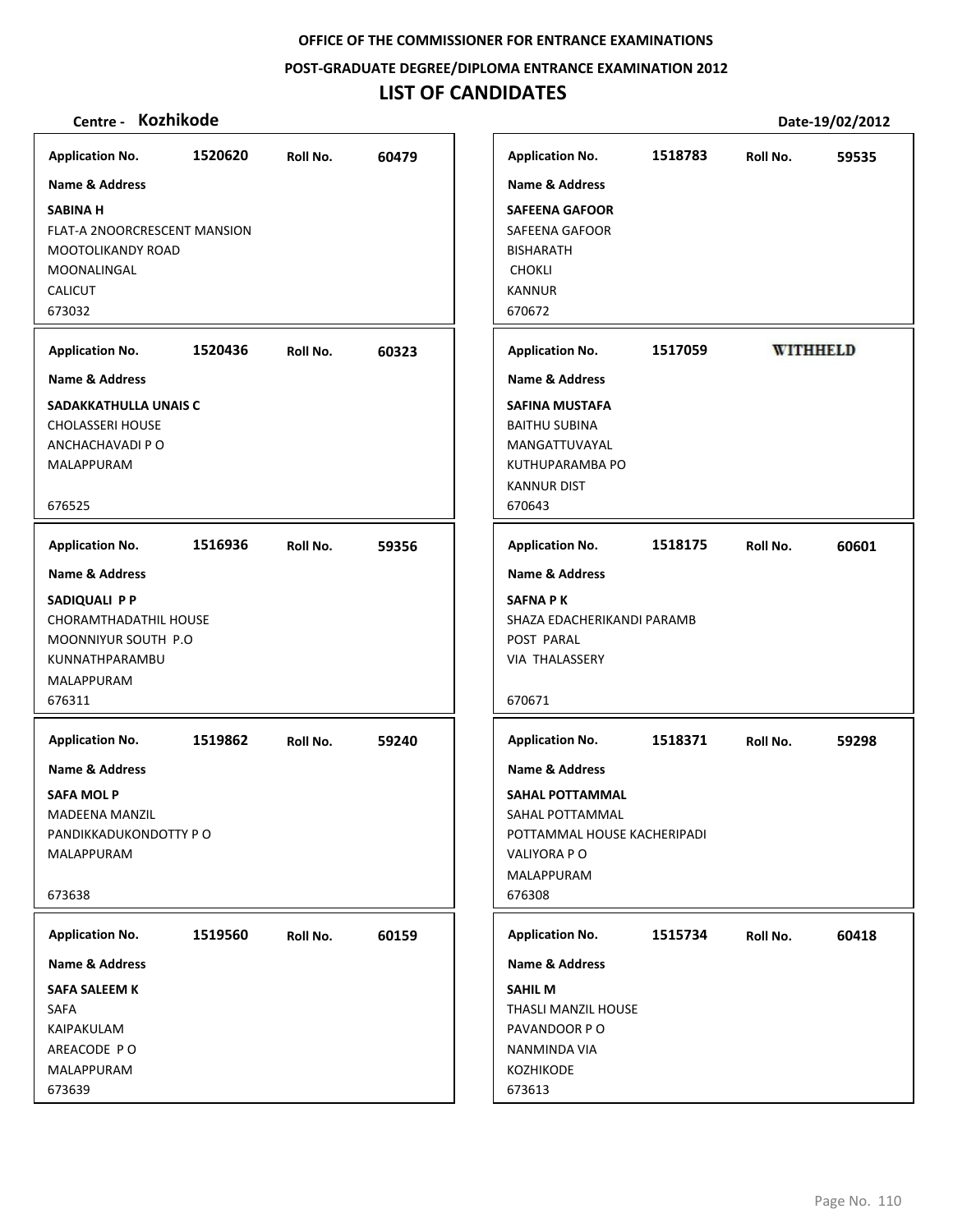**POST‐GRADUATE DEGREE/DIPLOMA ENTRANCE EXAMINATION 2012**

# **LIST OF CANDIDATES**

| <b>Kozhikode</b><br>Centre -                                                                                                               |         |          |       |                                                                                                                                   |         |          | Date-19/02/2012 |
|--------------------------------------------------------------------------------------------------------------------------------------------|---------|----------|-------|-----------------------------------------------------------------------------------------------------------------------------------|---------|----------|-----------------|
| <b>Application No.</b>                                                                                                                     | 1516773 | Roll No. | 59431 | <b>Application No.</b>                                                                                                            | 1520641 | Roll No. | 59479           |
| <b>Name &amp; Address</b><br><b>SAHIR AFTAB</b><br><b>BAITHUL ALIF(H)</b><br>PADINHATTUMMURI P.O<br>KOOTTILANGADI VIA<br><b>MALAPPURAM</b> |         |          |       | <b>Name &amp; Address</b><br><b>SAJANI P</b><br>KOVILAKAM<br><b>P B NO 32</b><br><b>MANJERI</b><br>MALAPPURAM                     |         |          |                 |
| 676506                                                                                                                                     |         |          |       | 676121                                                                                                                            |         |          |                 |
| <b>Application No.</b>                                                                                                                     | 1519871 | Roll No. | 59317 | <b>Application No.</b>                                                                                                            | 1515540 | Roll No. | 60415           |
| Name & Address                                                                                                                             |         |          |       | <b>Name &amp; Address</b>                                                                                                         |         |          |                 |
| <b>SAHIR ALI A</b><br>ALI\'S MANSION 23/1A<br>KANNENCHERY KALLAI P O<br><b>CALICUT</b><br>673003                                           |         |          |       | <b>SAJEEB K P</b><br><b>KAKKUTH PARAKKAL HOUSE</b><br>KARIAVATTOM<br>MANNARMALA PO<br>MALAPPURAM<br>679325                        |         |          |                 |
| <b>Application No.</b>                                                                                                                     | 1517103 | Roll No. | 60051 | <b>Application No.</b>                                                                                                            | 1518872 | Roll No. | 59921           |
| <b>Name &amp; Address</b>                                                                                                                  |         |          |       | Name & Address                                                                                                                    |         |          |                 |
| <b>SAHLATK</b><br>KULANGARA HOUSE<br>NEDUMKUNNAM PO<br><b>KOTTAYAM</b><br>686542                                                           |         |          |       | SAJEELA A K<br>D/O A K YOUSUF<br>AMBALAKKUTH HOUSE<br>ANUGRAHAM<br>PATTIKKAD P O<br>679325                                        |         |          |                 |
| <b>Application No.</b>                                                                                                                     | 1520228 | Roll No. | 60551 | <b>Application No.</b>                                                                                                            | 1516742 | Roll No. | 60200           |
| Name & Address<br><b>SAIRAMOL CH</b><br><b>CHANGAMPALLY HOUSE</b><br>KATTIPARUTHY<br><b>VALANCHERY PO</b><br>MALAPPURAM<br>676552          |         |          |       | <b>Name &amp; Address</b><br>SAJEER BABU K M<br><b>MINA MAHAL</b><br>ELIYEDATH PARAMBA<br>MAYANAD P O<br><b>CALICUT</b><br>673008 |         |          |                 |
| <b>Application No.</b>                                                                                                                     | 1521063 | Roll No. | 59406 | <b>Application No.</b>                                                                                                            | 1515515 | Roll No. | 59722           |
| Name & Address                                                                                                                             |         |          |       | Name & Address                                                                                                                    |         |          |                 |
| SAJ MATHEW<br>45/1809 MAREENA<br>THONDAYAD<br>CHEVARAMBALAM PO<br><b>KOZHIKODE</b><br>673017                                               |         |          |       | SAJEEV P B<br>PRASANTHI<br><b>MUTTICHIRA</b><br>MOONNIYUR PO<br>MALAPPURAM<br>676311                                              |         |          |                 |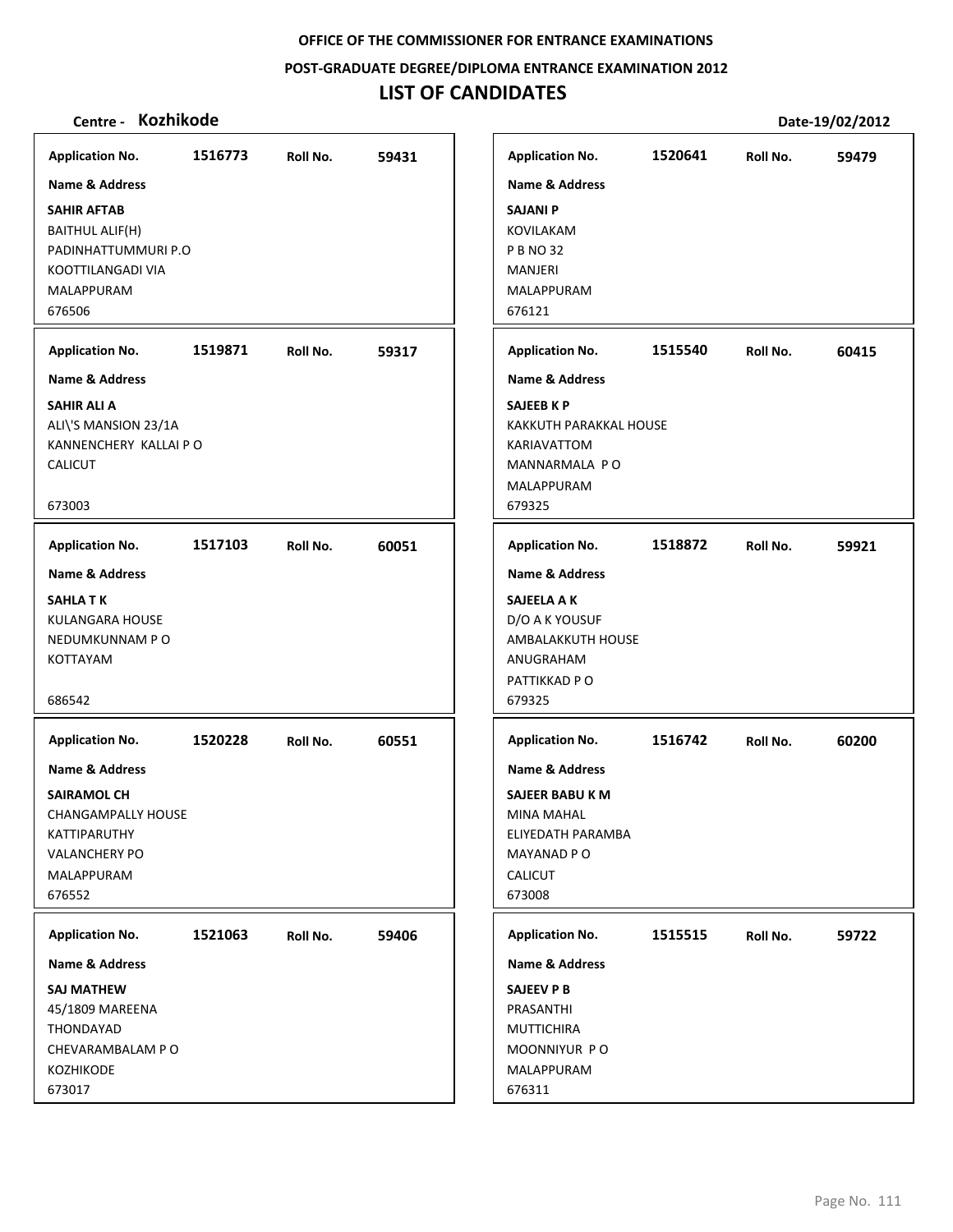**POST‐GRADUATE DEGREE/DIPLOMA ENTRANCE EXAMINATION 2012**

# **LIST OF CANDIDATES**

| <b>Application No.</b>                                                                                                                                                | 59179<br>Roll No. | 1515241 | <b>Application No.</b>                                                                                                                                    |
|-----------------------------------------------------------------------------------------------------------------------------------------------------------------------|-------------------|---------|-----------------------------------------------------------------------------------------------------------------------------------------------------------|
| <b>Name &amp; Address</b><br><b>SAJINA V K</b><br>HOUSE NO 45<br>JAYANTHI NAGAR COLONY<br><b>NEAR BEACH HOSPITAL</b><br><b>KOZHIKODE</b><br>673032                    |                   |         | <b>Name &amp; Address</b><br><b>SAJESH PT</b><br>LAKSHMI NIVAS<br>PATTAMBI ROAD<br>PERINTHALMANNA<br><b>MALAPPURAM</b><br>679322                          |
| <b>Application No.</b>                                                                                                                                                | 59838<br>Roll No. | 1518453 | <b>Application No.</b>                                                                                                                                    |
| <b>Name &amp; Address</b><br>SAJITH PRASAD T V<br>SREYAS<br>NADAPURAMROAD<br>MADAPPALLY COLLEGE PO<br>673102                                                          |                   |         | <b>Name &amp; Address</b><br>SAJID AHMED MAHAMOOD<br>S/O MAHMOOD AHMED ANAPPRA<br>KUZHIMPATIL HOUSE<br><b>P.O CALICUT AIRPORT</b><br>MALAPPURAM<br>673647 |
| <b>Application No.</b>                                                                                                                                                | Roll No.<br>59247 | 1520566 | <b>Application No.</b>                                                                                                                                    |
| <b>Name &amp; Address</b><br><b>SAJITHA A</b><br><b>BLOSSOM</b><br>AMBALAPPADI<br>THENHIPPALAM POST<br><b>CALICUT UNIVERSITY</b><br>673636                            |                   |         | <b>Name &amp; Address</b><br>SAJIDA PAIKKADAN<br>SAJIDA PAIKKADAN<br>PAIKKADAN HOUSE<br>VENGARA(PO)<br>MALAPPURAM (DT)<br>676304                          |
| <b>Application No.</b><br><b>Name &amp; Address</b><br><b>SAJNA C P</b><br><b>JASMINE HOUSE</b><br>P.C.PALAM PO<br><b>NARIKKUNI VIA</b><br><b>KOZHIKODE</b><br>673585 | 59984<br>Roll No. | 1517857 | <b>Application No.</b><br><b>Name &amp; Address</b><br>SAJILA N M<br><b>NALAKATH HOUSE</b><br>ERAVAKKAD P O<br>PALAKKAD<br>679552                         |
| <b>Application No.</b>                                                                                                                                                | Roll No.<br>59992 | 1518458 | <b>Application No.</b>                                                                                                                                    |
| Name & Address                                                                                                                                                        |                   |         | Name & Address                                                                                                                                            |
| <b>SAJNA M</b><br>C/O DR K.P HAMZAKOYA<br>DIRECTOR OF HEALTH SERVICES<br>KAVARATTI ISLAND<br>LAKSHADWEEP<br>682555                                                    |                   |         | SAJINA M P<br>THAZHE PARAMBATH HOUSE<br>M ADAVOOR PO<br>NARIKKUNI VIA<br>KOZHIKODE<br>673583                                                              |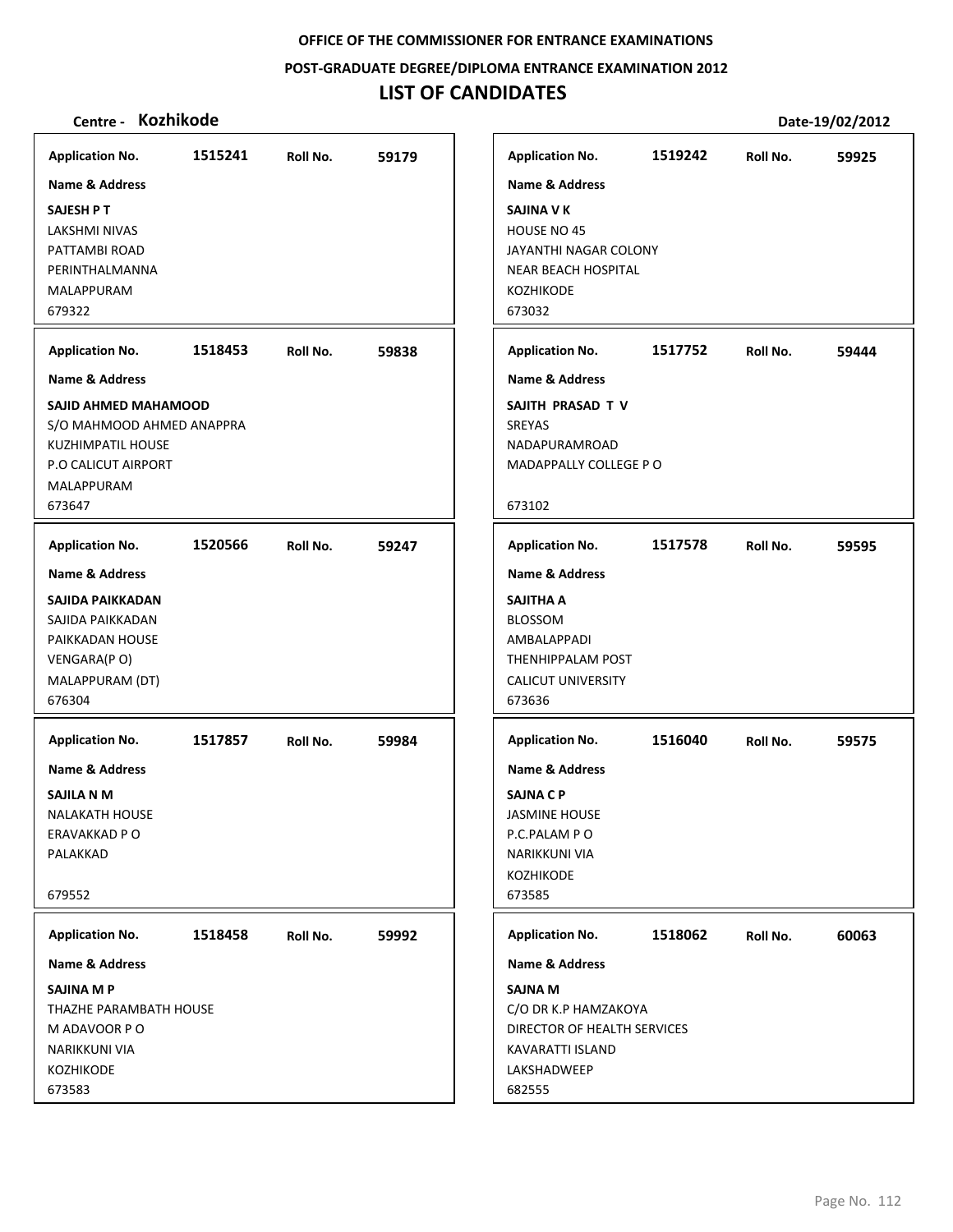**POST‐GRADUATE DEGREE/DIPLOMA ENTRANCE EXAMINATION 2012**

# **LIST OF CANDIDATES**

| <b>Application No.</b>                                                                                                                         | 1518721 | Roll No. | 59611 | <b>Application No.</b>                                                                                                                                           | 1519950 | Roll No. | 59164 |
|------------------------------------------------------------------------------------------------------------------------------------------------|---------|----------|-------|------------------------------------------------------------------------------------------------------------------------------------------------------------------|---------|----------|-------|
| <b>Name &amp; Address</b><br><b>SAJNA ROY</b><br>D/O T.J ROY<br>CHUNGAM<br><b>THAMARASSERY</b><br><b>KOZHIKODE</b><br>673573                   |         |          |       | <b>Name &amp; Address</b><br><b>SAKKIR HUSSAIN A</b><br><b>ANORA</b><br>POOVATTUPARAMBA<br>POOVATTUPARAMBA P O<br><b>CALICUT</b><br>673008                       |         |          |       |
| <b>Application No.</b>                                                                                                                         | 1515621 | Roll No. | 60568 | <b>Application No.</b>                                                                                                                                           | 1517352 | Roll No. | 59900 |
| <b>Name &amp; Address</b><br><b>SAJNA SAEED</b><br><b>SAJ MAHAL</b><br><b>PUSHPAGIRI</b><br>TALIPARAMBA P.O<br><b>KANNUR</b><br>670141         |         |          |       | <b>Name &amp; Address</b><br><b>SAKKIR P</b><br>PANTHAKKAL HOUSE<br><b>NEAR BLOCK OFFICE</b><br><b>TANUR PO</b><br>MALAPPURAM<br>676302                          |         |          |       |
| <b>Application No.</b>                                                                                                                         | 1518455 | Roll No. | 59915 | <b>Application No.</b>                                                                                                                                           | 1516879 | Roll No. | 59509 |
| <b>Name &amp; Address</b><br><b>SAJU K S</b><br>C/O K V SHYALAJA<br>VADAKAYYIL HOUSEPARAMBATH<br>THALAKULATHUR PO<br>KOZHIKODE<br>673317       |         |          |       | <b>Name &amp; Address</b><br><b>SALAH BASHEER</b><br>PADAV HOUSE<br>CHULLIYODE ROAD<br><b>CIVIL STATION P.O</b><br><b>CALICUT KOZHIKODE</b><br>673020            |         |          |       |
| <b>Application No.</b><br>Name & Address<br><b>SAKEER C</b><br>CHEMBATTA HOUSE<br>THINOOR POST<br><b>KAKKATTIL VIA</b><br>KOZHIKKODE<br>673507 | 1518814 | Roll No. | 60382 | <b>Application No.</b><br>Name & Address<br>SALEELA KARUTHEDATH<br>KARUTHEDATH(H)<br>KOTTOOR INDIANOOR PO<br><b>KOTTAKKAL VIA</b><br><b>MALAPPURAM</b><br>676503 | 1516633 | Roll No. | 59968 |
| <b>Application No.</b>                                                                                                                         | 1516850 | Roll No. | 60355 | <b>Application No.</b>                                                                                                                                           | 1516238 | Roll No. | 59886 |
| Name & Address<br><b>SAKEER HUSAINE CT</b><br>KARUVACHALIL HOUSE<br>KALANTHODE<br>NIT CAMPUS PO<br>KOZHIKODE<br>673601                         |         |          |       | Name & Address<br>SALEEMA PADUPPINGAL<br><b>ULPURATH</b><br>AGASTIANMUZHI<br>MUKKAM PO<br>KOZHIKODE<br>673602                                                    |         |          |       |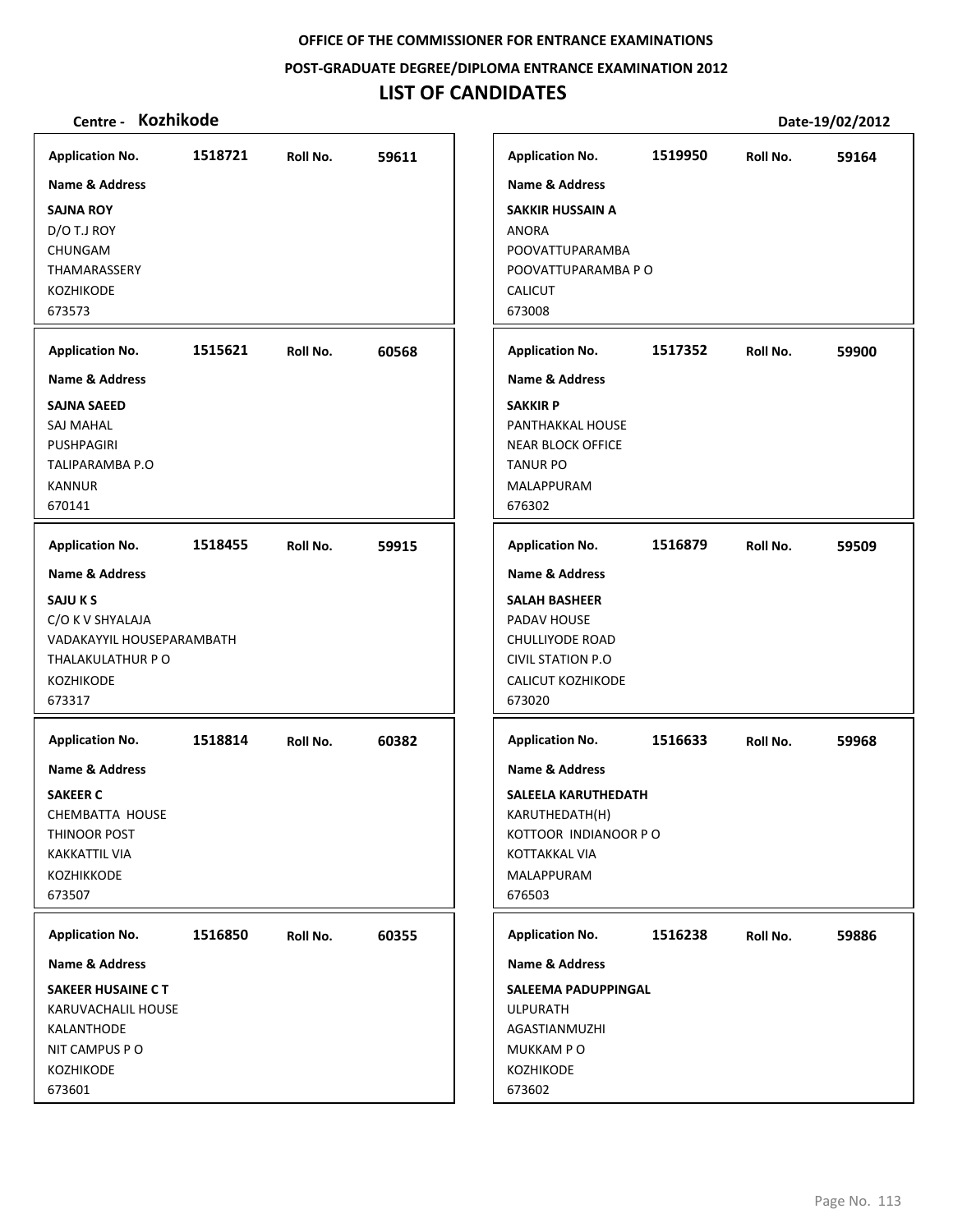**POST‐GRADUATE DEGREE/DIPLOMA ENTRANCE EXAMINATION 2012**

# **LIST OF CANDIDATES**

| <b>Application No.</b>                                                                                                                                       | 1520163 | Roll No. | 59474 |
|--------------------------------------------------------------------------------------------------------------------------------------------------------------|---------|----------|-------|
| Name & Address<br>SALEENA PADIKKAL<br>PADIKKAL HOUSE<br>THEKKEPARAMBA HOUSING COLONY<br>MUNDUPARAMBA P O<br>MALAPPURAM<br>676509                             |         |          |       |
|                                                                                                                                                              |         |          |       |
| <b>Application No.</b>                                                                                                                                       | 1521268 | Roll No. | 60637 |
| <b>Name &amp; Address</b><br><b>SALIH SALIM V</b><br>VAKKAYIL HOUSE UNICHIRA<br>CHANGAMPUZHA NAGAR P.O<br>KOCHI<br>ERNAKULAM<br>682033                       |         |          |       |
| <b>Application No.</b><br><b>Name &amp; Address</b><br><b>SALINI K</b><br>K SALINI W/O ANOOP.K<br><b>KADALIYIL HOUSE</b><br>KANMANAM<br>MALAPPURAM<br>676556 | 1518542 | Roll No. | 59916 |
| <b>Application No.</b><br><b>Name &amp; Address</b><br><b>SALINI E</b><br>ETTUVEETTIL HOUSE<br><b>CHEEKKILODE PO</b><br><b>ATHOLY</b><br>KOZHIKODE<br>673315 | 1518738 | Roll No. | 60073 |
| <b>Application No.</b><br>Name & Address<br>SALINI K H<br>SALINI K HD/O K K HARIHARAN<br>MAMATHAOPPOSITE MARTHOMA CHURCH<br>KALLEKULANGARA(PO)<br>PALAKKAD   | 1515583 | Roll No. | 59800 |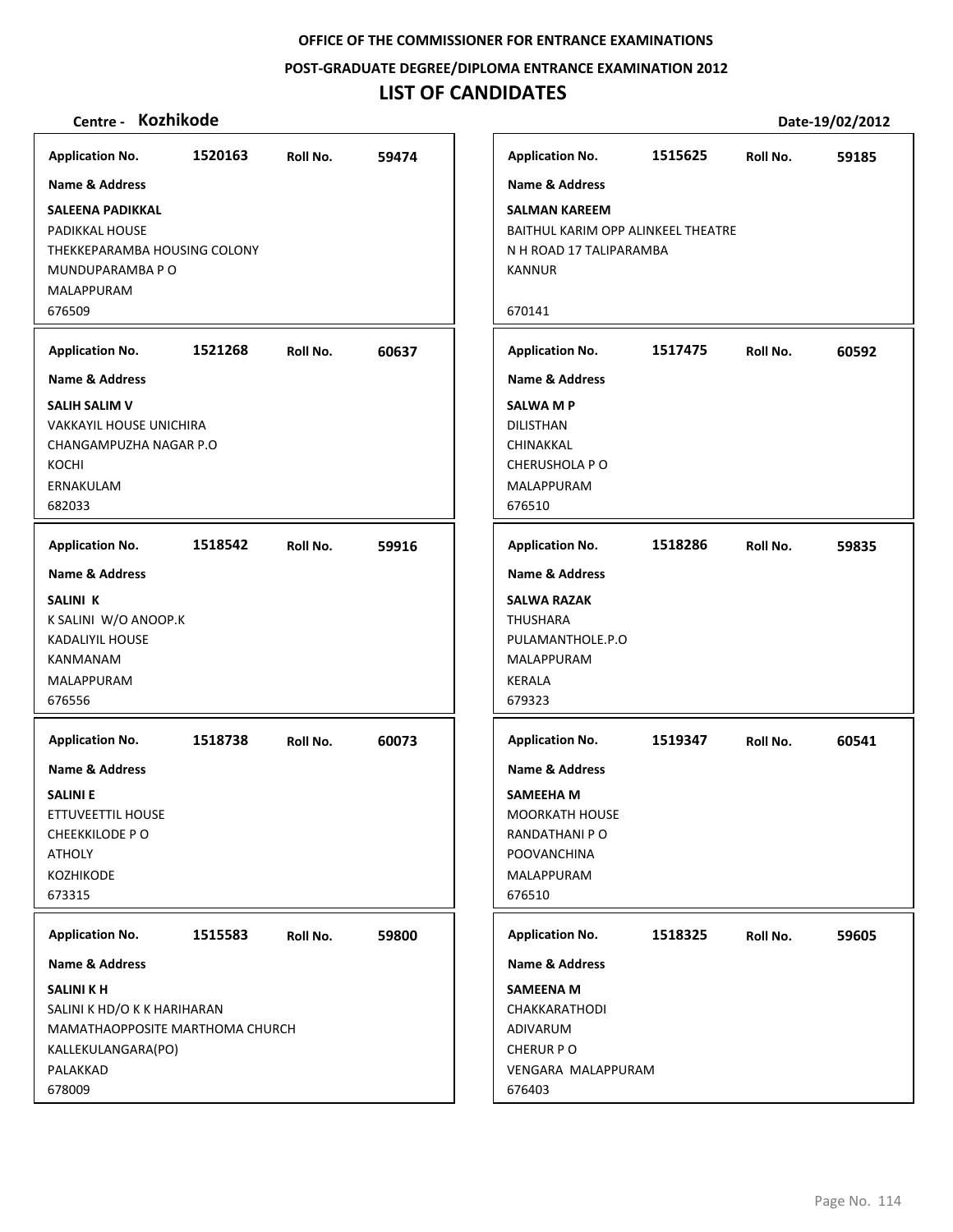**POST‐GRADUATE DEGREE/DIPLOMA ENTRANCE EXAMINATION 2012**

## **LIST OF CANDIDATES**

**SAMEER MAHESHWARI** SAMEER MAHESHWARI NEEM DA GATE BHARATPUR RAJASTHAN 321001

**SAMEER SAKKEER HUSSAIN** AL‐SALAMA 23/304‐C

NEAR SHAKTHI AUTOMOBILES

KALLAI P O CALICUT 673003

**SAMEERA K K** DR SAMEERA K K SMART VILLA

**Application No. Name & Address**

POONTHANAM (POST)

**Application No. Name & Address**

**Application No. Name & Address** **1518841 59305**

**1515435 59336**

**1518280 59681**

**Centre ‐ Kozhikode Date‐19/02/2012 Application No. 1520630 WITHHELD Name & Address SAMITHA PADIKKAL** PADIKKAL HOUSE THEKKEPARAMBA HOUSING COLONY MUNDUPARAMBA PO MALAPPURAM 676509 **Application No. 1517448 59901 Name & Address SANAA MOHAMMED KONNAKKODAN** 22/325B1 MAFAZA (NEAR IMBICHI MANZIL) VAYALVEEDU PARAMBE THIRUVANNUR P.O CALICUT 673029 **Application No. 1515514 59645**

**SANAL CHOTTU M Name & Address**

| <b>SAMEERA P</b>            |         |          |       |
|-----------------------------|---------|----------|-------|
| Name & Address              |         |          |       |
| <b>Application No.</b>      | 1520400 | Roll No. | 59784 |
| 673574                      |         |          |       |
| <b>KOZHIKODE</b>            |         |          |       |
| UNNIKULAM P O               |         |          |       |
| <b>KANTHAPURAM</b>          |         |          |       |
| <b>SHABEEBA HOUSE</b>       |         |          |       |
| <b>SAMEERA A</b>            |         |          |       |
| Name & Address              |         |          |       |
| <b>Application No.</b>      | 1516647 | Roll No. | 60276 |
| MALAPPURAM (DIST)<br>679325 |         |          |       |
|                             |         |          |       |

FATHIMA MANZIL PALLIPARAMBA P.O.KOLACHERY KANNUR 670601

| Name & Address                                                                                                       |         |          |       |
|----------------------------------------------------------------------------------------------------------------------|---------|----------|-------|
| <b>SANAL CHOTTU M</b><br>SOPANAM VATAKARA<br>PUDUPPANAM P O<br><b>KOZHIKODE</b>                                      |         |          |       |
| 673105                                                                                                               |         |          |       |
| <b>Application No.</b>                                                                                               | 1515350 | Roll No. | 59181 |
| <b>Name &amp; Address</b>                                                                                            |         |          |       |
| <b>SANDEEP JOSE</b><br>S/OJOSE T A<br><b>THYPPARAMBIL HOUSE</b><br>ULIKKAL P O IRITTY VIA<br><b>KANNUR</b><br>670705 |         |          |       |
| <b>Application No.</b>                                                                                               | 1517830 | Roll No. | 59214 |
| <b>Name &amp; Address</b>                                                                                            |         |          |       |
| <b>SANDEEP K R</b><br>POINACHI HOUSE POST THEKKIL<br>VIA CHENGALA KASARAGOD DISTRICT<br><b>KERALA STATE</b>          |         |          |       |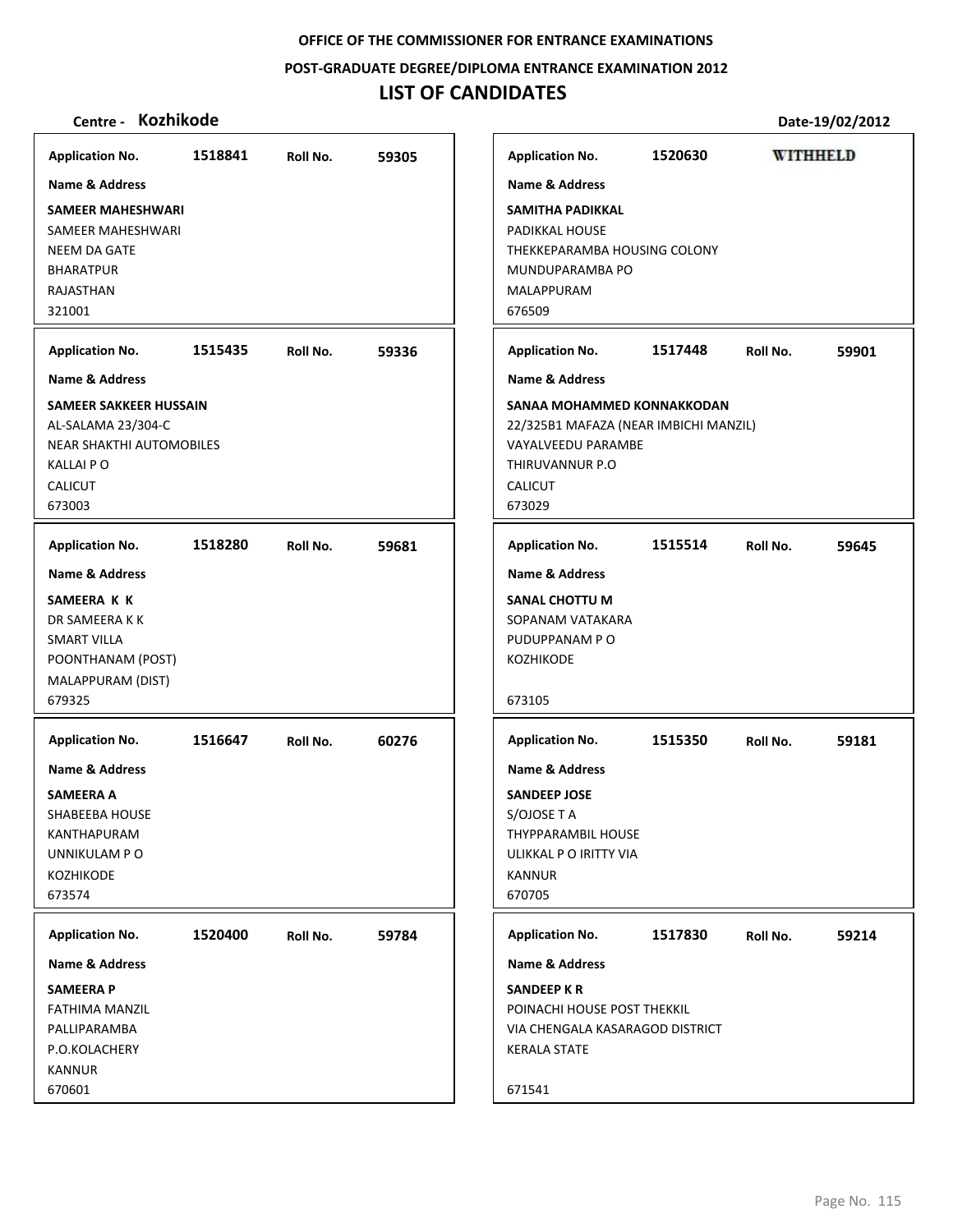**POST‐GRADUATE DEGREE/DIPLOMA ENTRANCE EXAMINATION 2012**

# **LIST OF CANDIDATES**

| <b>Application No.</b>                                                                                                                                                     | 1516752 | Roll No. | 60431 | <b>Application No.</b>                                                                                                                                                                      | 1517005 | Roll No. | 59280 |
|----------------------------------------------------------------------------------------------------------------------------------------------------------------------------|---------|----------|-------|---------------------------------------------------------------------------------------------------------------------------------------------------------------------------------------------|---------|----------|-------|
| Name & Address<br><b>SANDEEP V</b><br>7/917 VELLARAKKAT<br>MAMPATTA<br>MUKKOM P.O<br>KOZHIKODE<br>673602<br><b>Application No.</b><br>Name & Address<br><b>SANDEEP V P</b> | 1515196 | Roll No. | 59486 | Name & Address<br><b>SANDHYA M N</b><br>SOUPARNIKA<br>S S NAGAR<br>RAMDAS NAGAR KUDLU P O<br>KASARAGOD<br>671124<br><b>Application No.</b><br><b>Name &amp; Address</b><br><b>SANDHYA S</b> | 1515663 | Roll No. | 60417 |
| THAYYULLATHIL HOUSE<br>KOOTHALI P OPERAMBRA VIA<br><b>CALICUT</b><br>673525                                                                                                |         |          |       | SANDHYA S PRADEEP<br><b>GURUKRIPA</b><br><b>MARKET ROAD</b><br>NILESHWAR KASARAGOD<br>671314                                                                                                |         |          |       |
| <b>Application No.</b>                                                                                                                                                     | 1517505 | Roll No. | 59825 | <b>Application No.</b>                                                                                                                                                                      | 1516967 | Roll No. | 59972 |
| Name & Address<br>SANDEEP VT<br>SANGEETH (H)<br><b>ATHANI</b><br>PANTHEERANKAVE (PO)<br><b>KOZHIKODE</b><br>673019                                                         |         |          |       | <b>Name &amp; Address</b><br><b>SANDRA G</b><br><b>SANDRAM HOUSE</b><br>VELLIPARAMBA<br><b>CALICUT</b><br>673008                                                                            |         |          |       |
| <b>Application No.</b><br>Name & Address<br>SANDHYA ASHOK SHRIGADHI<br>MHQ-15 THILLERY LINE<br><b>NEAR SYNDICATE BANK</b><br>PAYYAMBALAM P.O<br><b>KANNUR</b><br>670001    | 1519514 | Roll No. | 59851 | <b>Application No.</b><br>Name & Address<br><b>SANGEETHA K P</b><br>SOUPARNIKA PIPE LINE ROAD<br>CHEVARAMBALAM PO<br>KOZHIKODE<br>673017                                                    | 1515316 | Roll No. | 59642 |
| <b>Application No.</b><br>Name & Address<br><b>SANDHYA KURUP K</b><br><b>KRISHNA</b><br>PHED ROAD<br><b>CIVIL STATION PO</b><br>CALICUT<br>673020                          | 1520127 | Roll No. | 60166 | <b>Application No.</b><br>Name & Address<br><b>SANGEETHA PS</b><br><b>HOUSE NO 11/200</b><br>KANNAMKUND ROAD<br>ALANALLUR P.O<br>PALAKKAD<br>678601                                         | 1516733 | Roll No. | 59892 |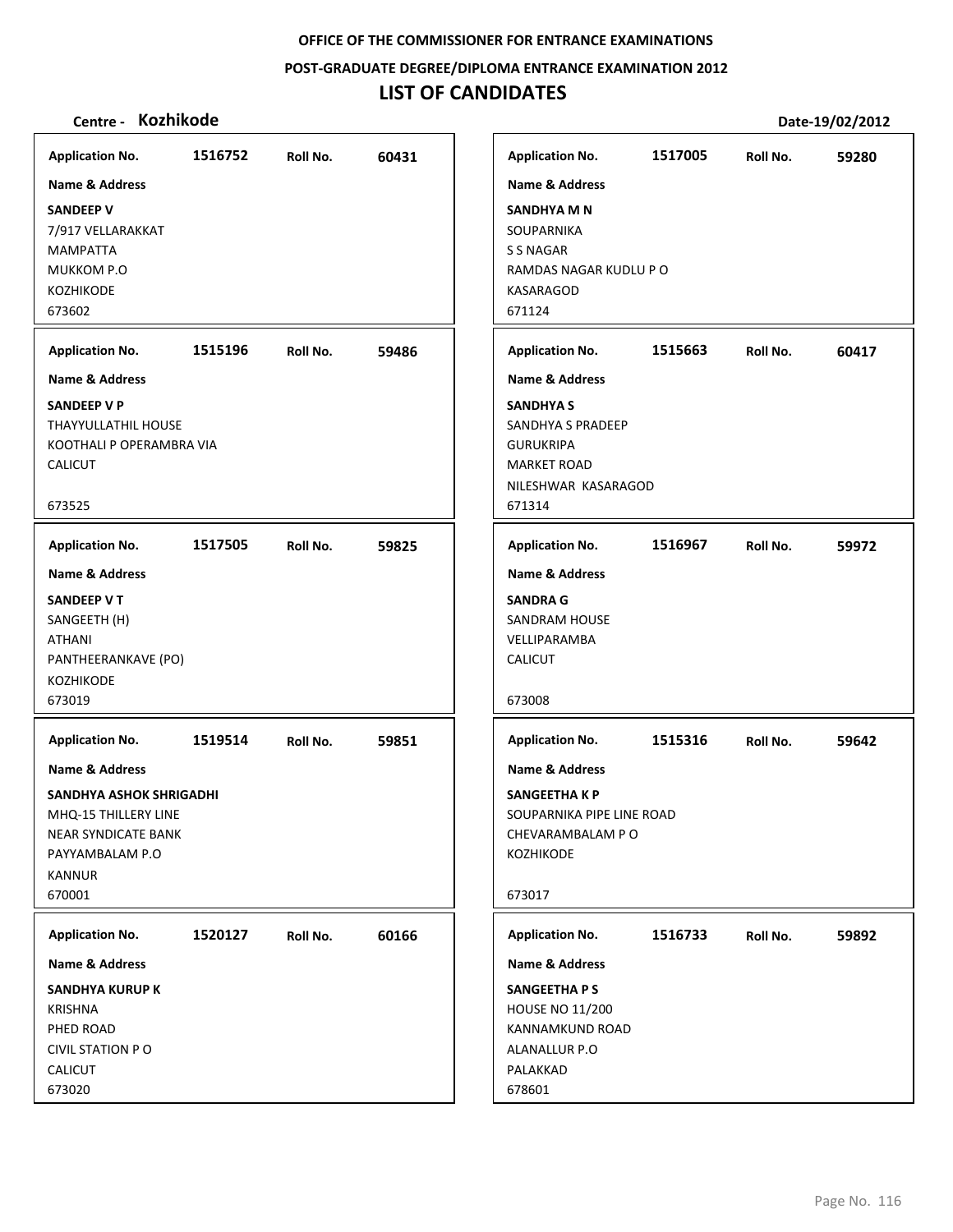## **POST‐GRADUATE DEGREE/DIPLOMA ENTRANCE EXAMINATION 2012**

# **LIST OF CANDIDATES**

| Application No. 1516341 Roll No.                                                                                                                   |         |          | 60118 |
|----------------------------------------------------------------------------------------------------------------------------------------------------|---------|----------|-------|
| <b>Name &amp; Address</b>                                                                                                                          |         |          |       |
| SANGEETHA RAJAGOPAL<br>KARTHIKA NEAR KRISHNA NURSING HOME<br>KOTTACHERRY<br>P O KANHANGAD<br>KASARAGODE DISTRICT KERALA<br>671315                  |         |          |       |
| <b>Application No.</b>                                                                                                                             | 1518900 | Roll No. | 60536 |
| <b>Name &amp; Address</b>                                                                                                                          |         |          |       |
| <b>SANGEETHA S</b><br>SRUTHI HOUSE ARAVIND GHOSH ROAD<br>PUDHUPPANAM<br>VATAKARA<br><b>CALICUT</b><br>673105                                       |         |          |       |
| <b>Application No.</b>                                                                                                                             | 1518770 | Roll No. | 59304 |
| <b>Name &amp; Address</b><br><b>SANIKA CS</b><br>29/1816A<br><b>NEAR MALADATH TEMPLE</b><br>. KOTTOOLI P O<br><b>KOZHIKODE</b><br>673016           |         |          |       |
| <b>Application No.</b>                                                                                                                             | 1520405 | Roll No. | 59861 |
| <b>Name &amp; Address</b><br>SANJAY YUVRAJ PATIL<br>C/O K.M.FRANCIS<br>KADUKANMACKAL HOUSE<br>THAMARASSERY POST OFFICE<br><b>CALICUT</b><br>673573 |         |          |       |
| <b>Application No.</b>                                                                                                                             | 1516553 | Roll No. | 60352 |
| <b>Name &amp; Address</b>                                                                                                                          |         |          |       |
| <b>SANJAY SUBRAMONIAM</b><br>SUDARSANAM                                                                                                            |         |          |       |

| <b>Application No.</b>                                                                                                          | 1518693 | Roll No. | 60457 |
|---------------------------------------------------------------------------------------------------------------------------------|---------|----------|-------|
| <b>Name &amp; Address</b>                                                                                                       |         |          |       |
| <b>SANJU K S</b><br>AMRITHA HOUSE (KARAT THODI)<br>PALAKKAMATTOM<br>KINGINIMATTOM POST<br>KOLENCHERY ERNAKULAM<br>682311        |         |          |       |
| <b>Application No.</b>                                                                                                          | 1515994 | Roll No. | 60421 |
| <b>Name &amp; Address</b>                                                                                                       |         |          |       |
| SANJU M P<br>MOOTHEDATH PALASSERI MANA<br>KARIKKAD THRIKKALANGODE (P.O)<br><b>MANJERI MALAPPURAM</b><br><b>KERALA</b><br>676127 |         |          |       |
| <b>Application No.</b>                                                                                                          | 1520504 | Roll No. | 59477 |
| <b>Name &amp; Address</b>                                                                                                       |         |          |       |
| <b>SANOJ JACOB</b><br>SABINOJ HOUSE, OPP VISMAYA MAX<br>CALICUT ROAD.<br>PERINTHALMANNA<br><b>MALAPPURAM</b><br>679322          |         |          |       |
| <b>Application No.</b>                                                                                                          | 1515866 | Roll No. | 59727 |
| <b>Name &amp; Address</b>                                                                                                       |         |          |       |
| <b>SANOOP E</b><br><b>ELAMBASSERY HOUSE</b><br>KANNANCHERRY<br><b>KALLAI P</b><br><b>CALICUT</b><br>673003                      |         |          |       |
| <b>Application No.</b>                                                                                                          | 1519060 | Roll No. | 59846 |
| <b>Name &amp; Address</b>                                                                                                       |         |          |       |
| <b>SANTHOSH KUMAR</b><br><b>LEELA NIVAS</b><br><b>MEPPAYUR P O</b><br><b>KOZHIKODE</b><br>673524                                |         |          |       |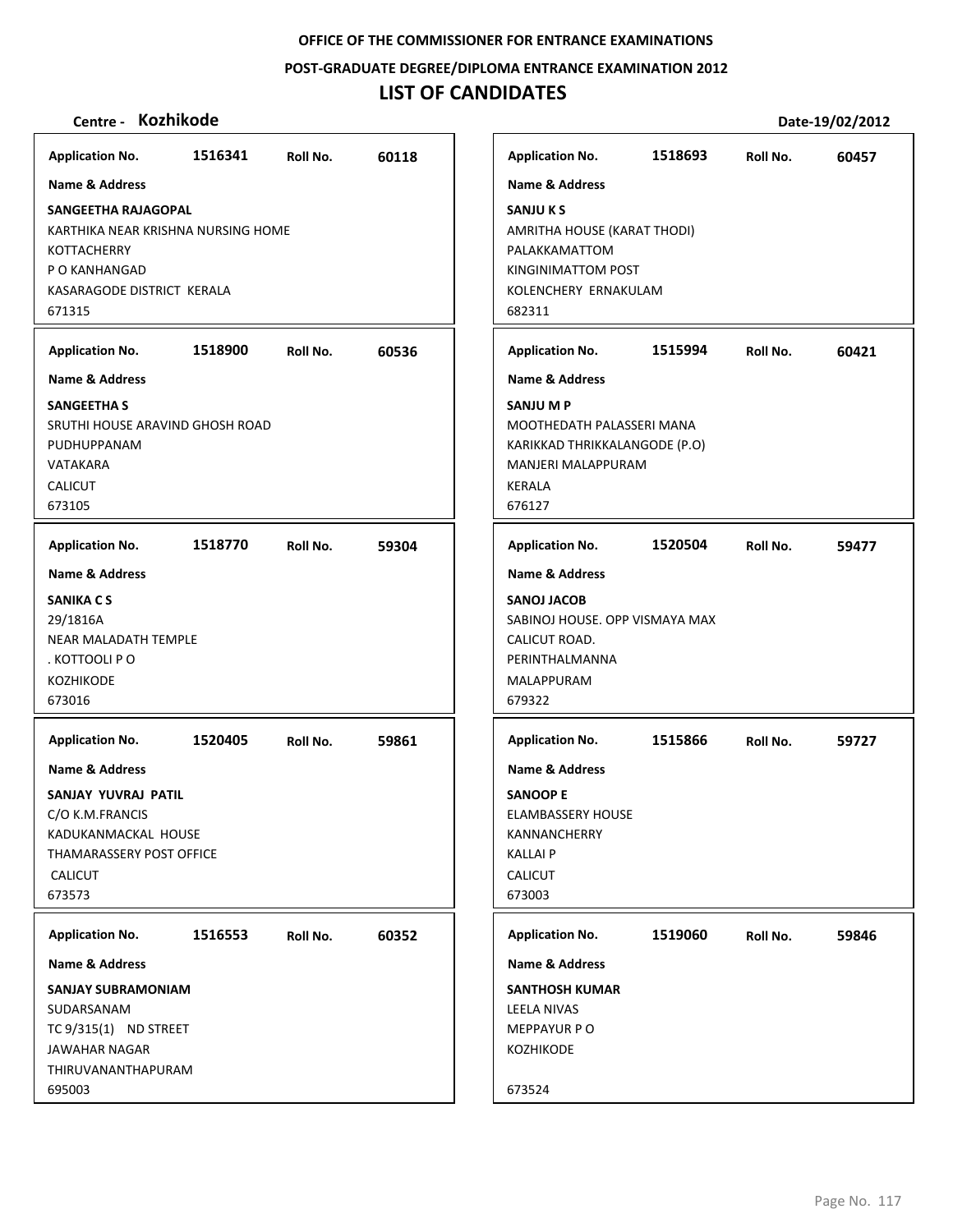**POST‐GRADUATE DEGREE/DIPLOMA ENTRANCE EXAMINATION 2012**

# **LIST OF CANDIDATES**

| <b>Application No.</b>                                                                                 | 1519940 | Roll No. | 60395 |
|--------------------------------------------------------------------------------------------------------|---------|----------|-------|
| <b>Name &amp; Address</b>                                                                              |         |          |       |
| <b>SANTHOSH S</b><br>PERIKAMANASREENILAYAM HOUSE<br>AYIKKARAPPAD P O<br>MALAPPURAM<br>KERALA<br>673637 |         |          |       |
| <b>Application No.</b>                                                                                 | 1518072 | Roll No. | 60294 |
| <b>Name &amp; Address</b>                                                                              |         |          |       |
| <b>SANTOSH A B</b><br>ANNAMVAYAL HOUSE<br>CHOOTHUPARA PO<br><b>VIA KENICHIRA</b><br>WAYANAD<br>673596  |         |          |       |
| <b>Application No.</b>                                                                                 | 1516975 | Roll No. | 60434 |
| <b>Name &amp; Address</b>                                                                              |         |          |       |
| <b>SAPIN C</b>                                                                                         |         |          |       |
| URULANKUNNATH HOUSE<br><b>MANASSERY PO</b>                                                             |         |          |       |
| <b>MUKKAM</b><br><b>CALICUT</b>                                                                        |         |          |       |
| 673602                                                                                                 |         |          |       |
| <b>Application No.</b>                                                                                 | 1519572 | Roll No. | 60543 |
| Name & Address                                                                                         |         |          |       |
| SAPNA AYILLIYATH MALEVEETTIL                                                                           |         |          |       |
| SAPNASREE<br>MOTTAMMAL PO                                                                              |         |          |       |
| <b>KANNUR</b>                                                                                          |         |          |       |
| 670331                                                                                                 |         |          |       |
| <b>Application No.</b>                                                                                 | 1519380 | Roll No. | 59388 |
| Name & Address                                                                                         |         |          |       |
| <b>SAPNACS</b>                                                                                         |         |          |       |
| <b>HOUSE NO 12A</b>                                                                                    |         |          |       |
| HILL VIEW COLONY<br><b>CHEVAYUR PO</b>                                                                 |         |          |       |
| <b>CALICUT</b>                                                                                         |         |          |       |
| 673017                                                                                                 |         |          |       |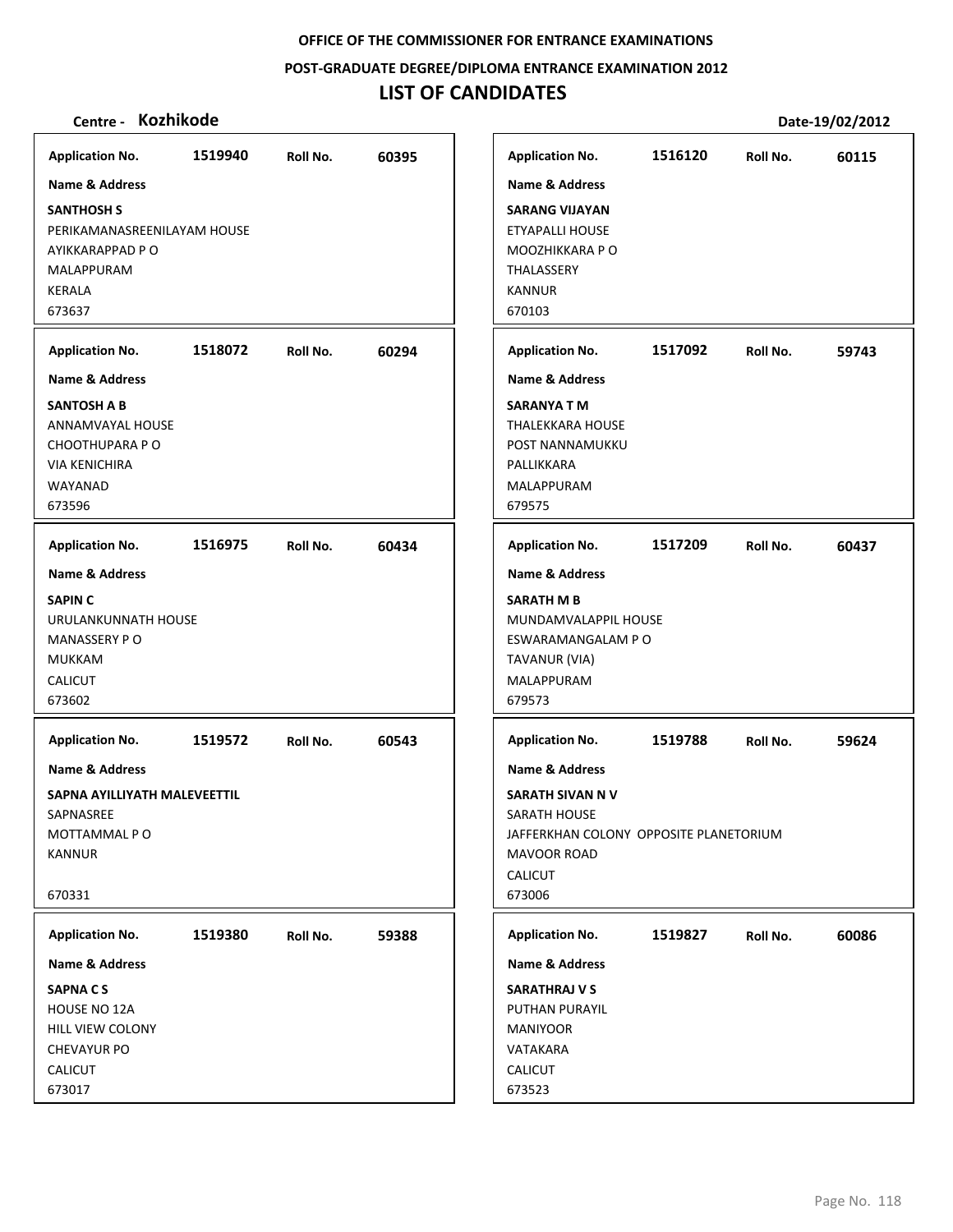**POST‐GRADUATE DEGREE/DIPLOMA ENTRANCE EXAMINATION 2012**

## **LIST OF CANDIDATES**

## **Centre ‐ Kozhikode Date‐19/02/2012**

**1521214 60023 SAREENA KUNNUGOTHI** HOUSE NO. 14‐169 ULLATIL PARAMBA CHEMMALATHOOR ROAD KUTTIKATOOR KOZHIKODE 673008 **Application No. Name & Address 1516817 59970 SARFRAS NAVAS K K** KANNAMTHODI KAVANNA VETTATHUR P O NIRANNAPARAMBU MALAPPURAM 679326 **Application No. Name & Address 1520301 59783 SARIKA V V** B‐243 TNHB COLONY TAMBARAM SANATORIUM CHENNAI 600047 **Application No. Name & Address 1516728 59815 SARINA MATHEWS** KUDATHUMANNIL HOUSE VAZHIKADAVU P.O MALAPPURAM 679333 **Application No. Name & Address 1521167 59253 SARITHA PURUSHOTHAMAN** VRINDAVAN HOUSE KAMALAKKUNNU ROAD KAKKODI P O KOZHIKODE 673611 **Application No. Name & Address 1516803 59739 SARITHA V** POURNAMI KARUVANGATTUKUZHI PARAMBA RAMANATTUKARA P O KOZHIKKODE 673633 **Application No. Name & Address 1515911 60496 SASIDHARAN K** SHANTHI VELLOZHUKKU PALAYAD P O TELLICHERRY KANNUR DT KERALA INDIA 670661 **Application No. Name & Address 1517799 60060 SASIKUMAR M V** SASIVIHAR MELOTTUMKAVIL MANKADA P O MALAPPURAM 679324 **Application No. Name & Address 1516144 60575 SATHYAJAN T P** PUSHPAKA HOUSE KOOTTUMUGHAM P O SREEKANDAPURAM KANNUR 670631 **Application No. Name & Address 1518310 60374 SATISH C** GEETHALAYA ATHANIKKAL WEST HILL P O KOZHIKODE 673005 **Application No. Name & Address**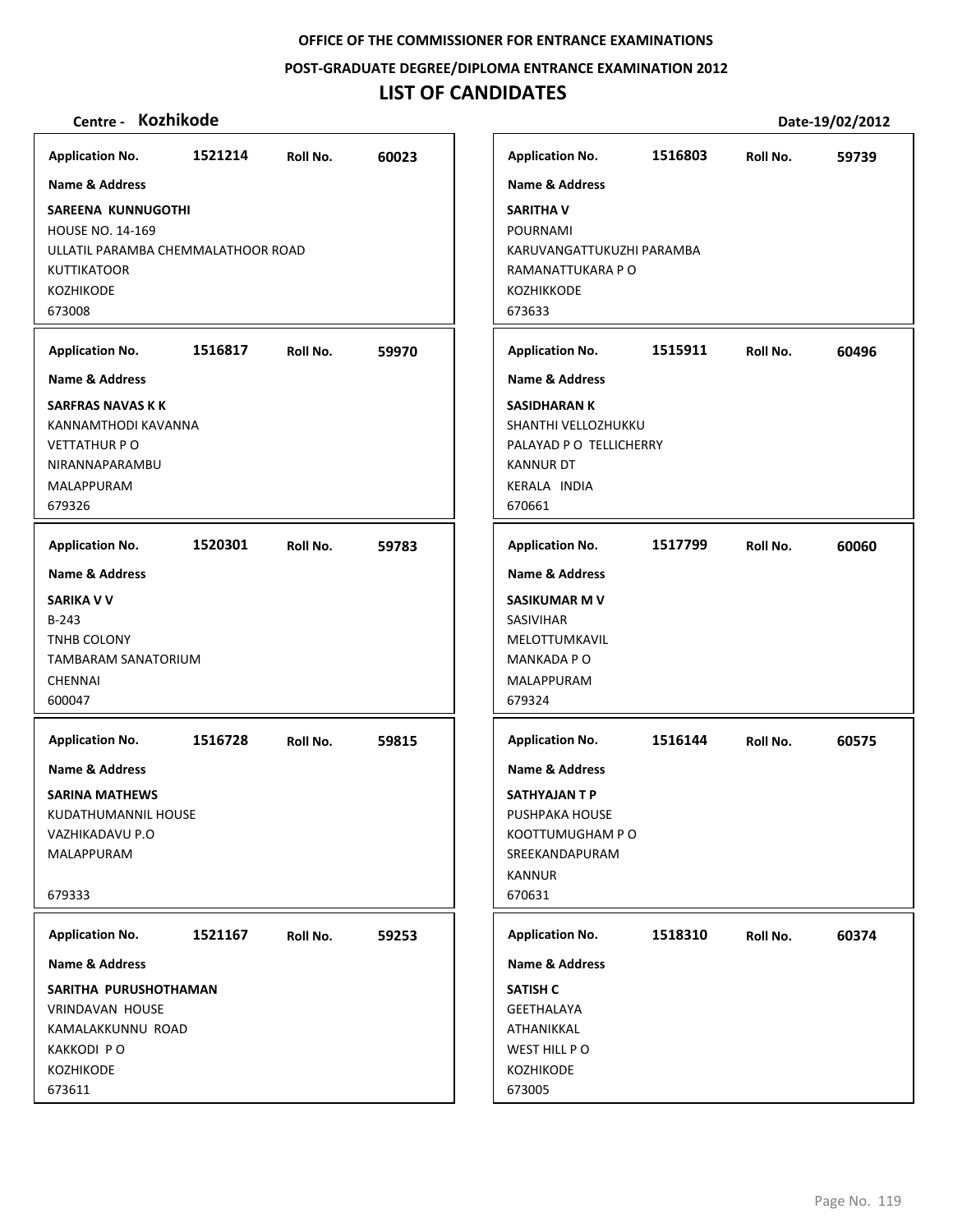**POST‐GRADUATE DEGREE/DIPLOMA ENTRANCE EXAMINATION 2012**

## **LIST OF CANDIDATES**

## **Centre ‐ Kozhikode Date‐19/02/2012**

**1519829 60163 SAUMYA S CHAND RAMACHANDRAN** 102 SANKALP GARDEN JANKALYAN NAGAR MARVE ROAD MALAD WEST MUMBAI. 400095 **Application No. Name & Address 1518031 59678 SAYED MOHAMMED AKBAR** AL NOOR 18/111 CHEVAYOOR CALICUT 673017 **Application No. Name & Address 1520547 60401 SAYID FAHAD NIZAR AHAMED** SAFAGHAR NEAR GOVT.L.P.SCHOOL THANA P O KANNUR 670012 **Application No. Name & Address 1516029 59344 SEBIN K CYRIAC** KOOTTUMKAL HOUSE PUNNACKAL P.O. THIRUVAMBADY VIA KOZHIKODE 673603 **Application No. Name & Address 1516994 59126 SEBIN MATHEW** PAZHAYATHOTTAM HOUSE CHERUVANNUR KOLATHARA P O CALICUT 673655 **Application No. Name & Address 1518464 60300 SEBINA FRANCIS** KALLAMPLAKEL VARATTIYAK ROAD PERINGOLAM P O KUNDAMANGALAM KOZHIKKODE 673571 **Application No. Name & Address 1518669 59687 SEEMI E V** DENTAL SPECIALITY CLINIC CHERUNILAM BUILDING ALAKODE KANNUR 670571 **Application No. Name & Address 1516146 59115 SEENA T V** NAVANEETHAM NEAR VENGARA HINDU L P SCHOOL VENGARA P O KANNUR 670305 **Application No. Name & Address 1515479 60490 SEETHAL KRISHNAN** DR.SEETHAL KRISHNAN SREE KRISHNA MANDIR (H) NEAR PUBIC LIBRARY VADAKARACALICUT 673101 **Application No. Name & Address 1517174 59975 SEMEENA K** KARATHANATHODIYIL HOUSE P.O. PERUMUDIYOOR VIA PATTAMBI PALAKKAD 679303 **Application No. Name & Address**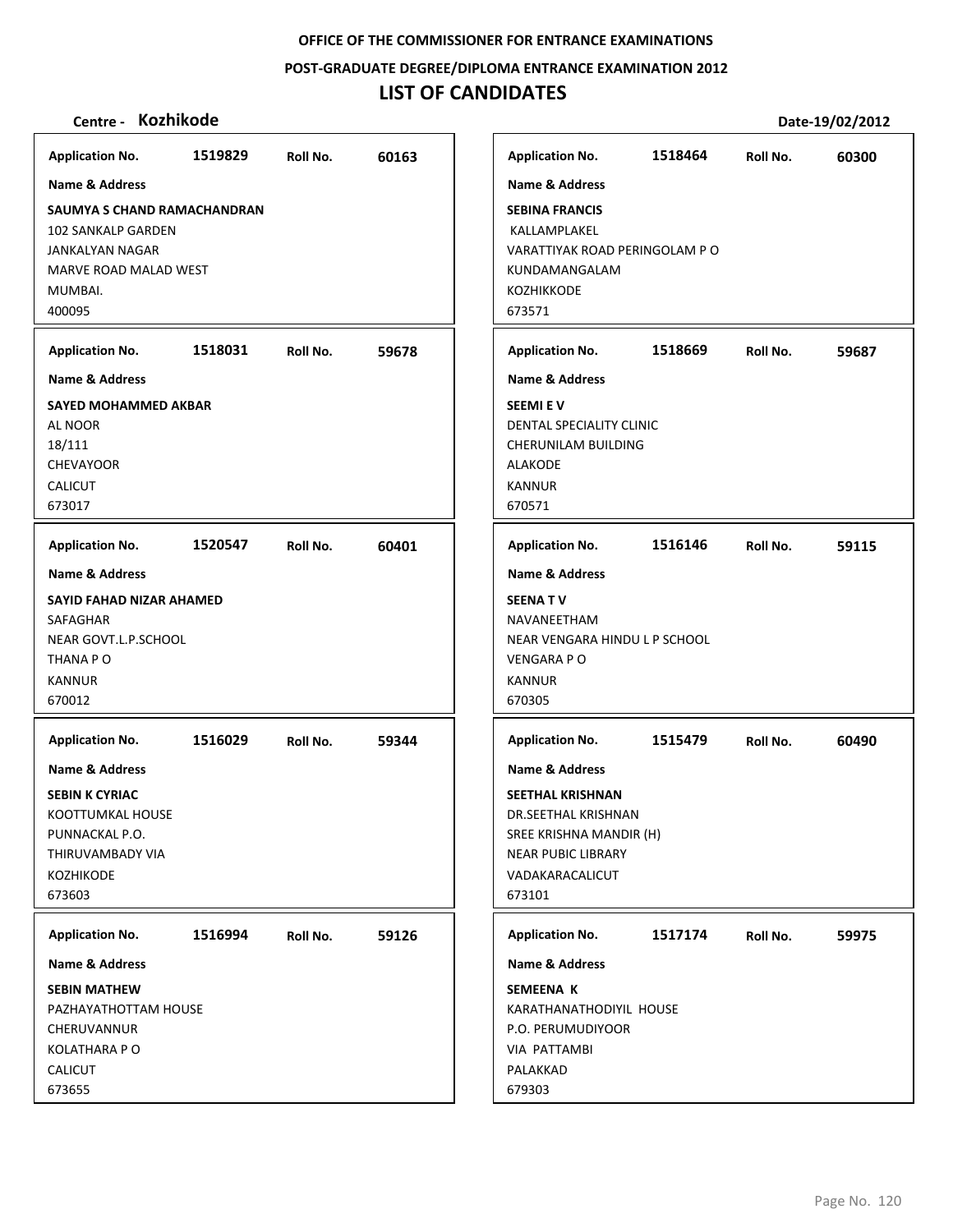**POST‐GRADUATE DEGREE/DIPLOMA ENTRANCE EXAMINATION 2012**

# **LIST OF CANDIDATES**

| <b>Application No.</b>                              | 1515937 | Roll No. | 59343 | <b>Application No.</b>           | 1518859 | Roll No. | 59690 |
|-----------------------------------------------------|---------|----------|-------|----------------------------------|---------|----------|-------|
| Name & Address                                      |         |          |       | Name & Address                   |         |          |       |
| <b>SENSI ABOOBACKER</b>                             |         |          |       | <b>SHABEEB RAHMAN THURKY</b>     |         |          |       |
| <b>HIRA HOUSE</b>                                   |         |          |       | <b>SHANAS</b>                    |         |          |       |
| N I T CAMPUS P O                                    |         |          |       | <b>NEAR APPAKKOTTIL</b>          |         |          |       |
| <b>CALICUT</b>                                      |         |          |       | KUTHUPARAMBA                     |         |          |       |
|                                                     |         |          |       | <b>KANNUR</b>                    |         |          |       |
| 673601                                              |         |          |       | 670643                           |         |          |       |
| <b>Application No.</b>                              | 1518515 | Roll No. | 59454 | <b>Application No.</b>           | 1518810 | Roll No. | 60151 |
| <b>Name &amp; Address</b>                           |         |          |       | <b>Name &amp; Address</b>        |         |          |       |
| <b>SEREENAK</b>                                     |         |          |       | <b>SHABEEL ABBOBACKER CP</b>     |         |          |       |
| <b>KK HOUSE</b>                                     |         |          |       | S/O DR.TK.KADEEJA                |         |          |       |
| <b>KAKKODE VADASSERI</b>                            |         |          |       | 'SHAMSUL KHAIR'                  |         |          |       |
| KAVANUR P O AREACODE VIA                            |         |          |       | POONGOTTUKULAM.TIRUR             |         |          |       |
| <b>MALAPPURAM DISTRICT</b>                          |         |          |       | MALAPPURAM                       |         |          |       |
| 673644                                              |         |          |       | 676301                           |         |          |       |
| <b>Application No.</b>                              | 1519904 | Roll No. | 59625 | <b>Application No.</b>           | 1518751 | Roll No. | 60381 |
| <b>Name &amp; Address</b>                           |         |          |       | <b>Name &amp; Address</b>        |         |          |       |
|                                                     |         |          |       |                                  |         |          |       |
| <b>SERINE JOHNSON</b><br>KOKKAT-MANAKANDATHIL HOUSE |         |          |       | <b>SHABEEN P</b><br><b>TANAK</b> |         |          |       |
| AR CAMP ROAD SILVER HILLS CROSS ROAD                |         |          |       | NEAR KANDITHAZHA SCHOOL          |         |          |       |
| <b>MARIKUNNU P O</b>                                |         |          |       | ALIYUR P O                       |         |          |       |
| KOZHIKODEKERALA                                     |         |          |       | KOZHIKODE                        |         |          |       |
| 673012                                              |         |          |       | 673309                           |         |          |       |
|                                                     |         |          |       |                                  |         |          |       |
| <b>Application No.</b>                              | 1516354 | Roll No. | 60349 | <b>Application No.</b>           | 1521001 | Roll No. | 59636 |
| <b>Name &amp; Address</b>                           |         |          |       | <b>Name &amp; Address</b>        |         |          |       |
| <b>SETHUTS</b>                                      |         |          |       | <b>SHABIN SIRAJ M V</b>          |         |          |       |
| PARAYANAKANDYIL HOUSE                               |         |          |       | SABAH                            |         |          |       |
| (PO)KONOTT                                          |         |          |       | NUT STREETBADAGARA               |         |          |       |
| (VIA)KUNNAMANGALAM                                  |         |          |       | KOZHIKODE                        |         |          |       |
| <b>CALICUT</b>                                      |         |          |       |                                  |         |          |       |
| 673571                                              |         |          |       | 673104                           |         |          |       |
|                                                     |         |          |       |                                  |         |          |       |
| <b>Application No.</b>                              | 1517534 | Roll No. | 60133 | <b>Application No.</b>           | 1516095 | Roll No. | 59653 |
| Name & Address                                      |         |          |       | <b>Name &amp; Address</b>        |         |          |       |
| <b>SHABEEB PK</b>                                   |         |          |       | <b>SHABINAK</b>                  |         |          |       |
| PERUVENKUZHIYIL                                     |         |          |       | <b>KALADY HOUSE</b>              |         |          |       |
| CHEMMANKADAVU                                       |         |          |       | VELLARVALLY PO                   |         |          |       |
| DOWNHILL P.O                                        |         |          |       | PERAVOOR                         |         |          |       |
| MALAPPURAM                                          |         |          |       | <b>KANNUR</b>                    |         |          |       |
| 676519                                              |         |          |       | 670673                           |         |          |       |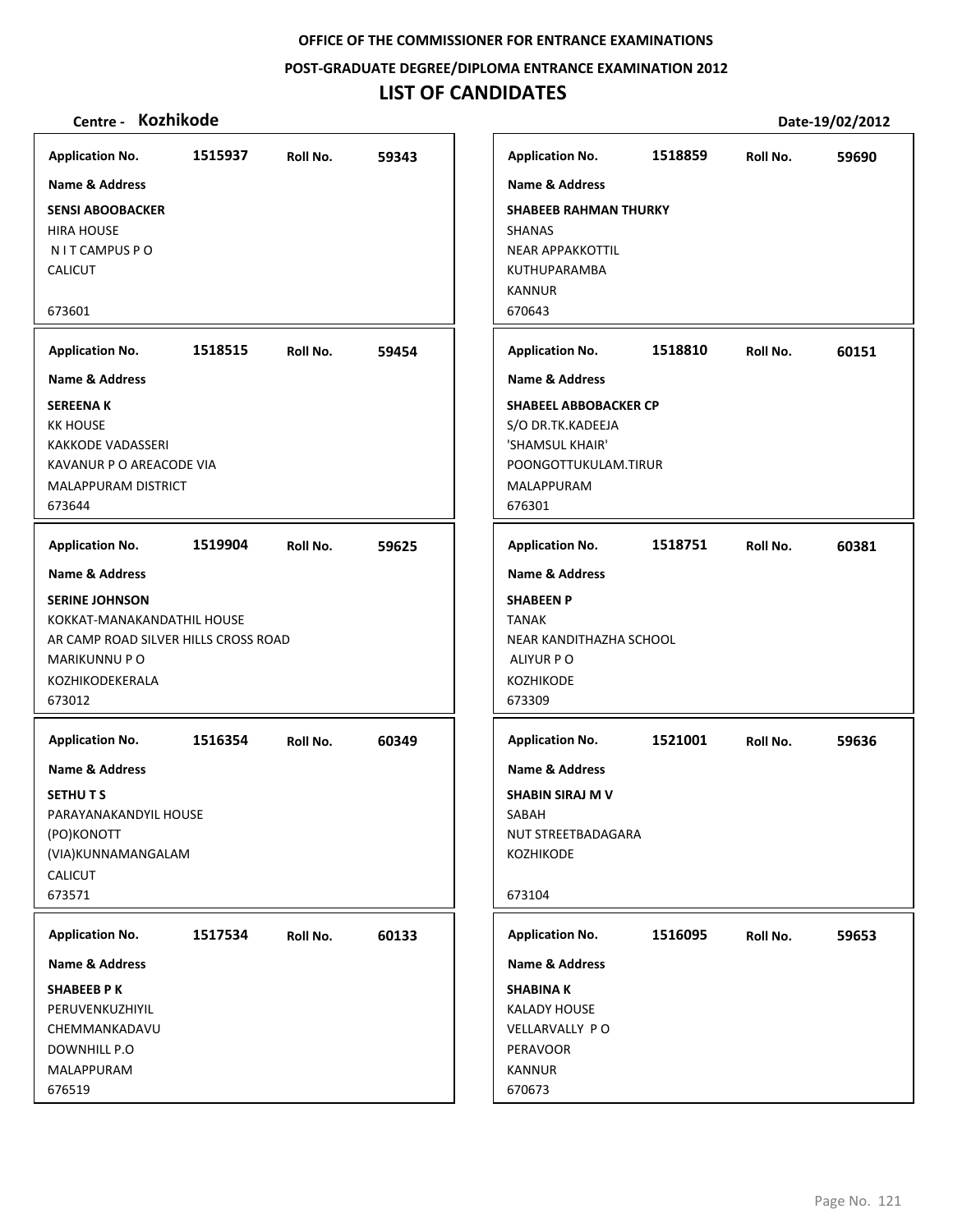**POST‐GRADUATE DEGREE/DIPLOMA ENTRANCE EXAMINATION 2012**

# **LIST OF CANDIDATES**

| <b>Application No.</b>                              | 1521108 | Roll No. | 60176 |
|-----------------------------------------------------|---------|----------|-------|
| <b>Name &amp; Address</b>                           |         |          |       |
| <b>SHABNA MA</b>                                    |         |          |       |
| T C 75-640<br>'SHABNAS' KALLUMOODU                  |         |          |       |
| ANAYARA P.O                                         |         |          |       |
| THIRUVANANTHAPURAM                                  |         |          |       |
| 695029                                              |         |          |       |
| <b>Application No.</b>                              | 1516661 | Roll No. | 60430 |
| <b>Name &amp; Address</b>                           |         |          |       |
| <b>SHABNA C</b>                                     |         |          |       |
| D/O ABDURAZAK C<br>CHOORAPULAKKAL HOUSE             |         |          |       |
| RANDATHANI                                          |         |          |       |
| MALAPPURAM                                          |         |          |       |
| 676510                                              |         |          |       |
| <b>Application No.</b>                              | 1516763 | Roll No. | 59123 |
| <b>Name &amp; Address</b>                           |         |          |       |
| <b>SHABNAK</b>                                      |         |          |       |
| <b>KAKKATIL HOUSE</b>                               |         |          |       |
| PATTAMBI ROAD<br>PERINTHALMANNA                     |         |          |       |
| MALAPPURAM                                          |         |          |       |
| 679322                                              |         |          |       |
| <b>Application No.</b>                              | 1519210 | Roll No. | 60386 |
| <b>Name &amp; Address</b>                           |         |          |       |
| <b>SHABNA N K</b>                                   |         |          |       |
| PUNARTHAM                                           |         |          |       |
| THERUVATH THAZHAM                                   |         |          |       |
| PALATH PO                                           |         |          |       |
| <b>KOZHIKODE</b><br>673611                          |         |          |       |
|                                                     |         |          |       |
| <b>Application No.</b>                              | 1518146 | Roll No. | 59987 |
| Name & Address                                      |         |          |       |
| <b>SHABNAP</b>                                      |         |          |       |
| HOUSE NO.16/1350                                    |         |          |       |
| COURT ROADPARAPPANANGADI.P.O<br>MALAPPURAM DISTRICT |         |          |       |
| KERALA                                              |         |          |       |
| 676303                                              |         |          |       |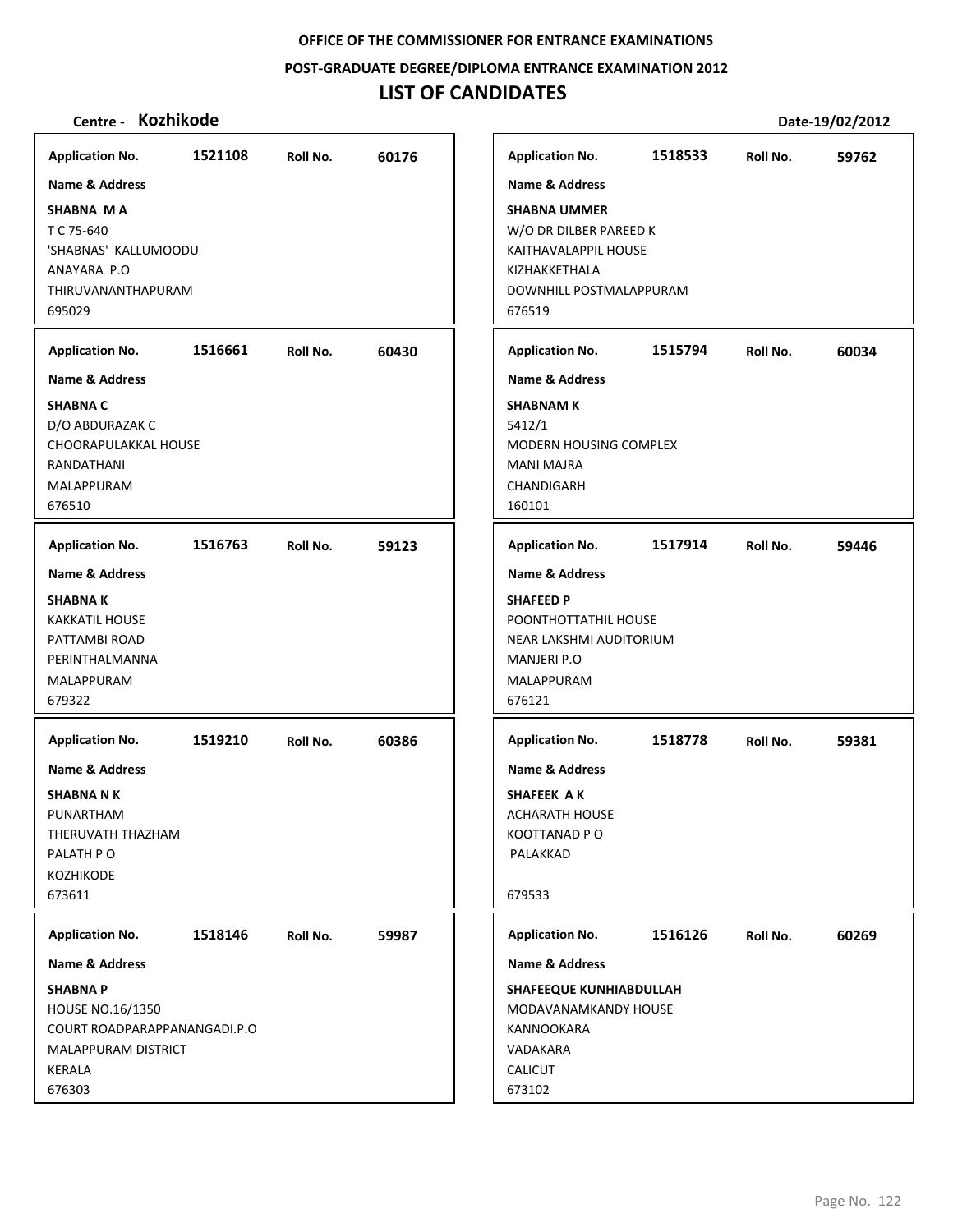**POST‐GRADUATE DEGREE/DIPLOMA ENTRANCE EXAMINATION 2012**

# **LIST OF CANDIDATES**

| <b>Application No.</b>    | 1515726 | Roll No. | 60187 | <b>Application No.</b>     | 1518845 | Roll No. | 59382 |
|---------------------------|---------|----------|-------|----------------------------|---------|----------|-------|
| Name & Address            |         |          |       | <b>Name &amp; Address</b>  |         |          |       |
| <b>SHAFEER BABU M</b>     |         |          |       | <b>SHAHANA SV</b>          |         |          |       |
| <b>MARADIKKAL HOUSE</b>   |         |          |       | SUBAH                      |         |          |       |
| <b>MARANCHERY PO</b>      |         |          |       | <b>NEAR K S E B OFFICE</b> |         |          |       |
| MALAPPURAM                |         |          |       | <b>CHOVVA</b>              |         |          |       |
|                           |         |          |       | <b>KANNUR</b>              |         |          |       |
| 679581                    |         |          |       | 670006                     |         |          |       |
|                           |         |          |       |                            |         |          |       |
| <b>Application No.</b>    | 1517540 | Roll No. | 60364 | <b>Application No.</b>     | 1521271 | Roll No. | 59177 |
| Name & Address            |         |          |       | <b>Name &amp; Address</b>  |         |          |       |
| SHAFIQ MOHAMED A          |         |          |       | <b>SHAHANA SULAIMAN</b>    |         |          |       |
| <b>SULUS HOUSE</b>        |         |          |       | RIYAZ MANZIL               |         |          |       |
| PARAYULLATHIL             |         |          |       | MANGARAM                   |         |          |       |
| NEAR GOVT SANSKRIT HSS    |         |          |       | PANDALAM                   |         |          |       |
| VATAKKARA CALICUT         |         |          |       | PATHANAMTHITTA             |         |          |       |
| 673104                    |         |          |       | 689501                     |         |          |       |
| <b>Application No.</b>    | 1516251 | Roll No. | 60194 | <b>Application No.</b>     | 1521227 | Roll No. | 60177 |
| <b>Name &amp; Address</b> |         |          |       | <b>Name &amp; Address</b>  |         |          |       |
|                           |         |          |       |                            |         |          |       |
| SHAFNA K T                |         |          |       | <b>SHAHANI NAZIR</b>       |         |          |       |
| SHABNAM MANZIL            |         |          |       | <b>SHAD MANSION</b>        |         |          |       |
| <b>THALIPOYIL ROAD</b>    |         |          |       | <b>MOGRAL PUTHUR</b>       |         |          |       |
| VADAPURAM P O             |         |          |       | KASARAGOD                  |         |          |       |
| MALAPPURAM                |         |          |       |                            |         |          |       |
| 676542                    |         |          |       | 671128                     |         |          |       |
| <b>Application No.</b>    | 1516927 | Roll No. | 59125 | <b>Application No.</b>     | 1516433 | Roll No. | 60579 |
| Name & Address            |         |          |       | <b>Name &amp; Address</b>  |         |          |       |
| <b>SHAFRI DANI</b>        |         |          |       | <b>SHAHEEN O</b>           |         |          |       |
| <b>MADARI PALACE</b>      |         |          |       | <b>OLAVIL</b>              |         |          |       |
| NEDUMUNDAKUNNU            |         |          |       | KURINHALIYODE              |         |          |       |
| CHANDAKUNNU (PO) NILAMBUR |         |          |       | VILLIAPPALLY               |         |          |       |
| MALAPPURAM (DIST)         |         |          |       | VATAKARA                   |         |          |       |
| 679342                    |         |          |       | 673542                     |         |          |       |
|                           |         |          |       |                            |         |          |       |
| <b>Application No.</b>    | 1517299 | Roll No. | 59207 | <b>Application No.</b>     | 1518600 | Roll No. | 59532 |
| <b>Name &amp; Address</b> |         |          |       | Name & Address             |         |          |       |
| SHAHANA JASMINE P         |         |          |       | <b>SHAHEENA A P</b>        |         |          |       |
| ESI QUARTERS IV/B2        |         |          |       | DR SHAHEENA A.P.           |         |          |       |
| <b>ESI HOSPITAL</b>       |         |          |       | FLAT NO 306 THE PRESIDIUM  |         |          |       |
| <b>FEROKE</b>             |         |          |       | OPP. ANAND SHETTY CIRCLE   |         |          |       |
| KOZHIKKODE                |         |          |       | MANGALORE                  |         |          |       |
| 673631                    |         |          |       | 575001                     |         |          |       |
|                           |         |          |       |                            |         |          |       |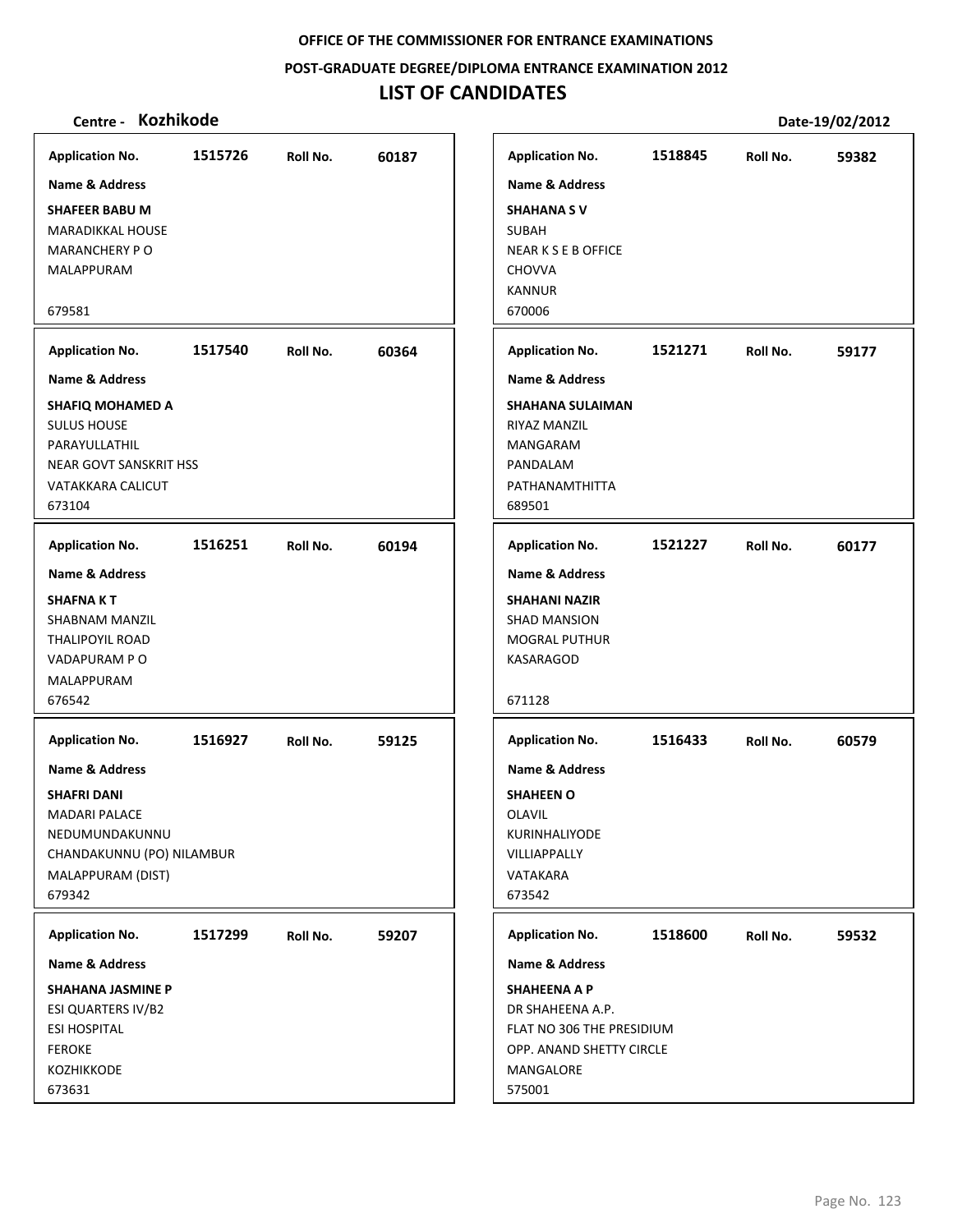**POST‐GRADUATE DEGREE/DIPLOMA ENTRANCE EXAMINATION 2012**

# **LIST OF CANDIDATES**

| <b>Application No.</b>                                                                                                                                      | 1515198 | Roll No. | 59563 |
|-------------------------------------------------------------------------------------------------------------------------------------------------------------|---------|----------|-------|
| Name & Address                                                                                                                                              |         |          |       |
| SHAHEER IBRAHIM A<br>AMBALATH VEETTIL HOUSE<br>PUVATHUR PO<br><b>THRISSUR</b>                                                                               |         |          |       |
| 680508                                                                                                                                                      |         |          |       |
| <b>Application No.</b>                                                                                                                                      | 1516376 | Roll No. | 59580 |
| <b>Name &amp; Address</b>                                                                                                                                   |         |          |       |
| <b>SHAHID BABU K</b><br><b>MADEENA MANZIL</b><br><b>KODANGAD</b><br>KONDOTTY PO<br>MALAPPURAM<br>673638                                                     |         |          |       |
| <b>Application No.</b>                                                                                                                                      | 1515555 | Roll No. | 60567 |
| <b>Name &amp; Address</b>                                                                                                                                   |         |          |       |
| <b>SHAHID T P</b><br>THALAKKAYIL<br>P O VELOM<br><b>VIA KUTTIADY</b><br><b>KOZHIKODE</b><br>673508                                                          |         |          |       |
|                                                                                                                                                             |         |          |       |
| <b>Application No.</b>                                                                                                                                      | 1516762 | Roll No. | 60583 |
| <b>Name &amp; Address</b><br><b>SHAHIN MOHAMMED</b><br>C/O 4SQUARE PHARMACEUTICALS<br>VALIYAPOYIL 12TH MILE<br>NIT CAMPUS P.O<br>KOZHIKODE KERALA<br>673601 |         |          |       |
|                                                                                                                                                             |         |          |       |
| <b>Application No.</b><br>Name & Address                                                                                                                    | 1518406 | Roll No. | 59991 |
| <b>SHAHUL HAMEED ABOOBACKAR</b><br>PUTHIYAVEETTIL HOUSE<br>P.O THIRUVATHRA VIA CHAVAKKAD<br><b>TRICHUR</b><br>680516                                        |         |          |       |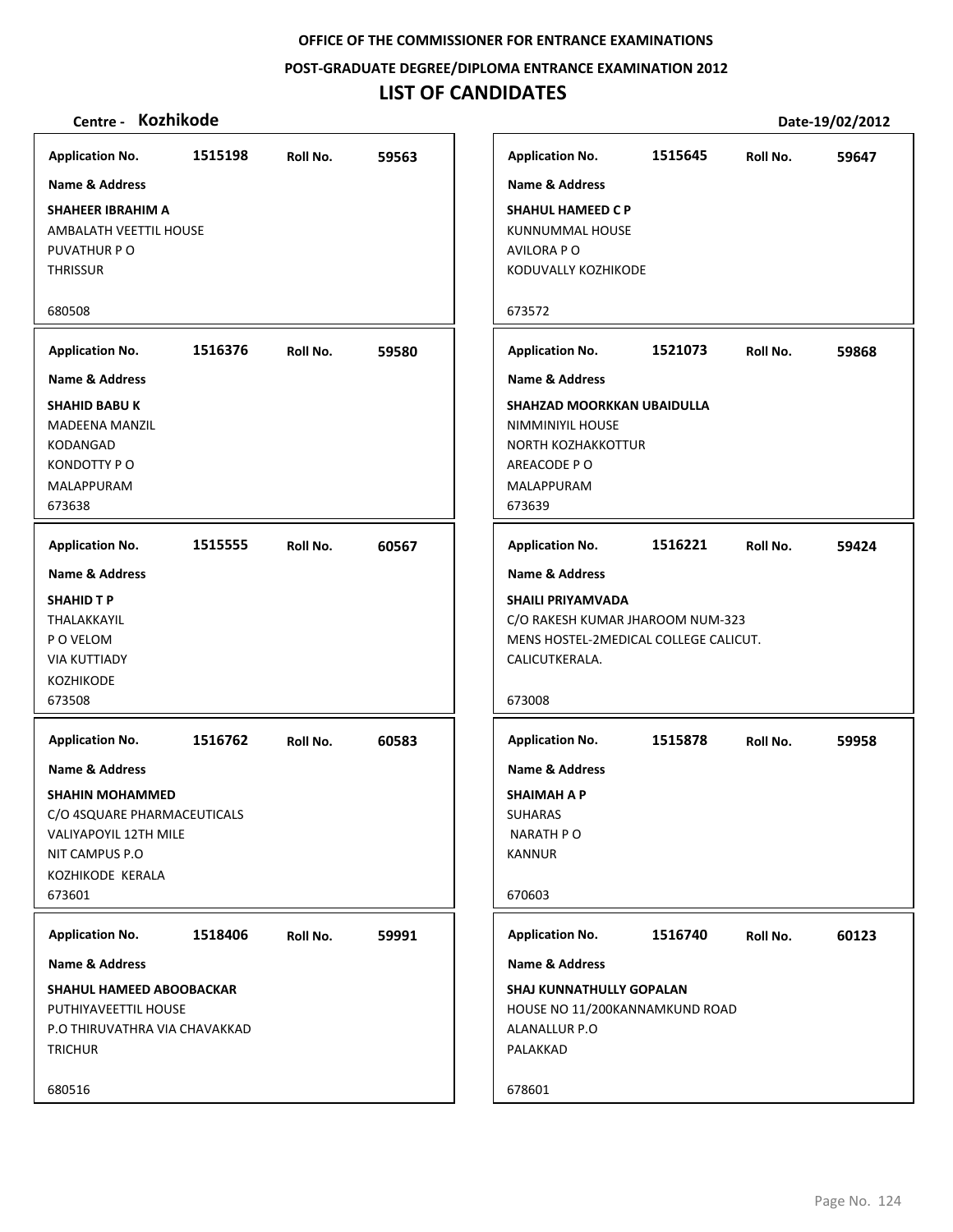**POST‐GRADUATE DEGREE/DIPLOMA ENTRANCE EXAMINATION 2012**

# **LIST OF CANDIDATES**

| 1518932<br>59614<br>Roll No.<br>1516301<br>59656<br>Roll No.<br>1518376<br>Roll No.<br>59452<br>1520141<br>60626<br>Roll No.<br><b>Application No.</b><br>1515273<br>Roll No.<br>59795<br><b>SHAKIB SHAFI ABBAS</b> |                                                                                                     |  |  |
|---------------------------------------------------------------------------------------------------------------------------------------------------------------------------------------------------------------------|-----------------------------------------------------------------------------------------------------|--|--|
|                                                                                                                                                                                                                     | <b>Application No.</b>                                                                              |  |  |
|                                                                                                                                                                                                                     | <b>Name &amp; Address</b>                                                                           |  |  |
|                                                                                                                                                                                                                     | <b>SHAJ M K</b><br>SHEELA NIVAS<br>NALAMPEEDIKA<br>P.O.MAMBA<br><b>KANNUR</b>                       |  |  |
|                                                                                                                                                                                                                     | 670611                                                                                              |  |  |
|                                                                                                                                                                                                                     | <b>Application No.</b>                                                                              |  |  |
|                                                                                                                                                                                                                     | <b>Name &amp; Address</b>                                                                           |  |  |
|                                                                                                                                                                                                                     | <b>SHAJAHAN PK</b><br>POTTAKULANGARA<br>MOKERI PO<br>KAKKATTIL VIA<br>VADAKARA<br>673507            |  |  |
|                                                                                                                                                                                                                     | <b>Application No.</b>                                                                              |  |  |
|                                                                                                                                                                                                                     | <b>Name &amp; Address</b>                                                                           |  |  |
|                                                                                                                                                                                                                     | <b>SHAJNA P</b><br>PULAPRATHODIPURAYA<br><b>KAKKOVE</b><br>VAZHAYOOR PO<br>MALAPPURAM<br>673633     |  |  |
|                                                                                                                                                                                                                     | <b>Application No.</b>                                                                              |  |  |
| <b>SHAMEEL K M</b><br><b>MEKKATT HOUSE</b><br><b>KURUPPATH</b><br>KONDOTTY PO<br>MALAPPURAM<br>673638<br>KALANAD<br>671317                                                                                          | <b>Name &amp; Address</b>                                                                           |  |  |
| <b>Application No.</b><br><b>Name &amp; Address</b><br><b>SHAMEEMA TANWEER A S</b><br>KAINDAR HOUSE<br>PARAVANADUKKAM PO<br>KASARAGOD                                                                               | <b>SHAJUKJ</b><br><b>KURIASSERY HOUSE</b><br><b>KAVU STOP</b><br>CHEVAYUR PO<br>KOZHIKODE<br>673017 |  |  |
|                                                                                                                                                                                                                     |                                                                                                     |  |  |
|                                                                                                                                                                                                                     |                                                                                                     |  |  |
|                                                                                                                                                                                                                     | <b>Name &amp; Address</b>                                                                           |  |  |
|                                                                                                                                                                                                                     | <b>SHAKIB MANZIL</b>                                                                                |  |  |
|                                                                                                                                                                                                                     | <b>NEW MUNDOL</b>                                                                                   |  |  |
|                                                                                                                                                                                                                     | THEKKIL PO                                                                                          |  |  |
|                                                                                                                                                                                                                     | KASARAGOD<br>671541                                                                                 |  |  |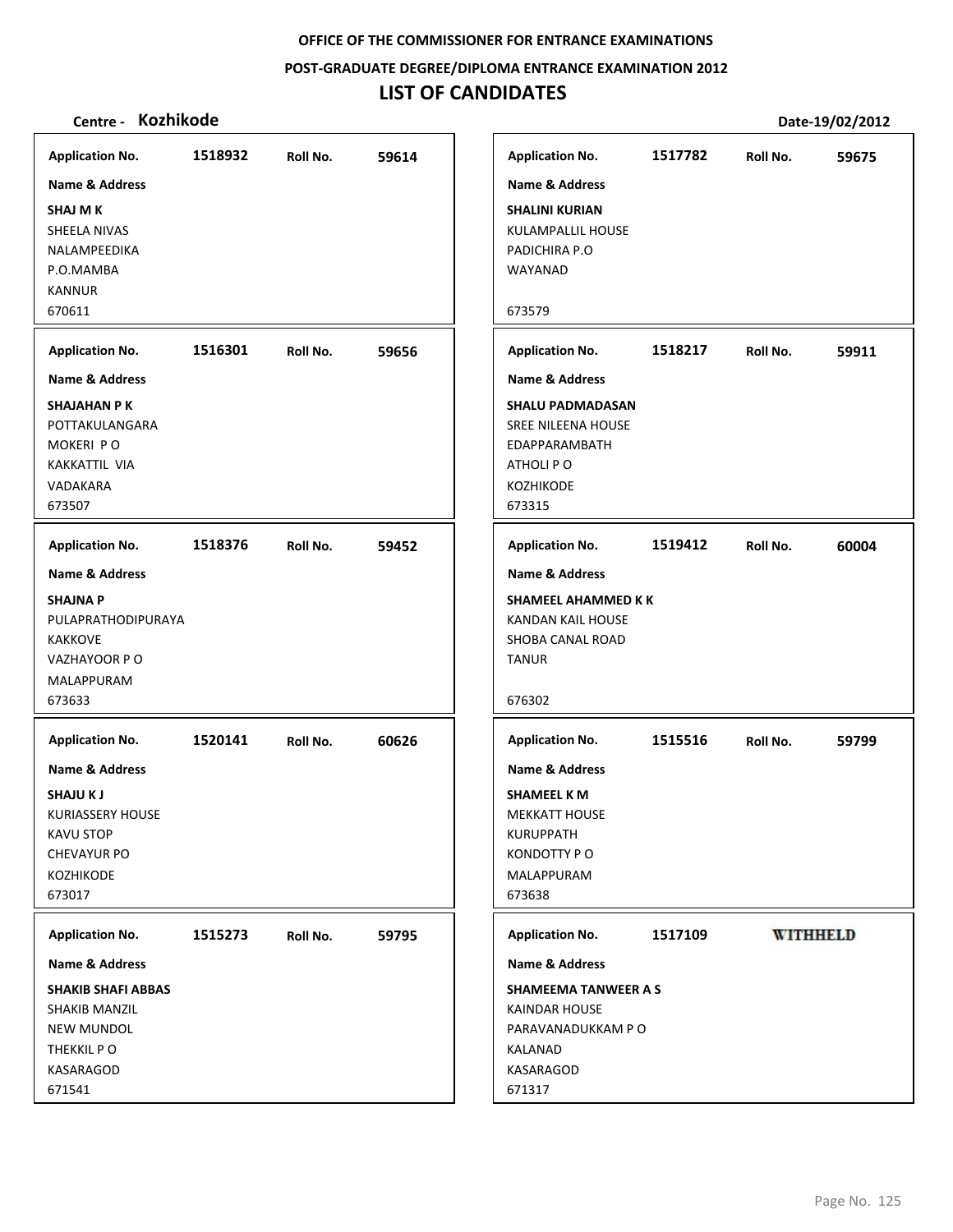**POST‐GRADUATE DEGREE/DIPLOMA ENTRANCE EXAMINATION 2012**

# **LIST OF CANDIDATES**

| Centre - Kozhikode             |         |          |       |                            |         |          | Date-19/02/2012 |
|--------------------------------|---------|----------|-------|----------------------------|---------|----------|-----------------|
| <b>Application No.</b>         | 1516546 | Roll No. | 60198 | <b>Application No.</b>     | 1521025 | Roll No. | 60175           |
| <b>Name &amp; Address</b>      |         |          |       | <b>Name &amp; Address</b>  |         |          |                 |
| SHAMEENA ABDULLAH              |         |          |       | <b>SHAMEER K P</b>         |         |          |                 |
| DARUL AJMAL                    |         |          |       | KALLU PALATHINGAL HOUSE    |         |          |                 |
| AMBALATHARA                    |         |          |       | PANG CHENDI PO             |         |          |                 |
| PULLUR (POST) ANADARASAM (VIA) |         |          |       | <b>KULTHUR VIA</b>         |         |          |                 |
| KASARGODE                      |         |          |       | MALAPPURAM                 |         |          |                 |
| 671531                         |         |          |       | 679338                     |         |          |                 |
| <b>Application No.</b>         | 1515918 | Roll No. | 59112 | <b>Application No.</b>     | 1515457 | Roll No. | 59875           |
| Name & Address                 |         |          |       | <b>Name &amp; Address</b>  |         |          |                 |
| SHAMEENA HASNATH P K           |         |          |       | <b>SHAMEER P</b>           |         |          |                 |
| W/O DR JUMAN C P               |         |          |       | <b>GULSANS HOUSE</b>       |         |          |                 |
| KADANNAMANNA PO                |         |          |       | PALLIYALI                  |         |          |                 |
| <b>MANKADA VIA</b>             |         |          |       | ARIYALLUR P O              |         |          |                 |
| MALAPPURAM                     |         |          |       | MALAPPURAM                 |         |          |                 |
| 679324                         |         |          |       | 676312                     |         |          |                 |
| <b>Application No.</b>         | 1516289 | Roll No. | 59425 | <b>Application No.</b>     | 1518337 | Roll No. | 59990           |
| <b>Name &amp; Address</b>      |         |          |       | <b>Name &amp; Address</b>  |         |          |                 |
| <b>SHAMEER A</b>               |         |          |       | SHAMEER THALAKKAL KAMMADAM |         |          |                 |
| <b>CRESCENT ADIVARAM</b>       |         |          |       | KAMMADAM HOUSE             |         |          |                 |
| <b>CHERUR</b>                  |         |          |       | PEROL NILESHWAR            |         |          |                 |
| VENGARA                        |         |          |       | KASARGOD                   |         |          |                 |
| MALAPPURAM                     |         |          |       |                            |         |          |                 |
| 676304                         |         |          |       | 671314                     |         |          |                 |
| <b>Application No.</b>         | 1516974 | Roll No. | 60357 | <b>Application No.</b>     | 1517558 | Roll No. | 59364           |
| Name & Address                 |         |          |       | <b>Name &amp; Address</b>  |         |          |                 |
| SHAMEER A M                    |         |          |       | <b>SHAMIL P K</b>          |         |          |                 |
| <b>VALAYAKOTTIL HOUSE</b>      |         |          |       | PANNIVETTUM KUNI           |         |          |                 |
| PULPETTA PO                    |         |          |       | MOODADI NORTH PO           |         |          |                 |
| POOKOLATHUR MANJERI            |         |          |       | <b>KOYILANDY VIA</b>       |         |          |                 |
| MALAPPURAM                     |         |          |       | KOZHIKKODE                 |         |          |                 |
| 676126                         |         |          |       | 673307                     |         |          |                 |
| <b>Application No.</b>         | 1519451 | Roll No. | 59158 | <b>Application No.</b>     | 1520133 | Roll No. | 60243           |
| <b>Name &amp; Address</b>      |         |          |       | <b>Name &amp; Address</b>  |         |          |                 |
| <b>SHAMEER ISMAIL</b>          |         |          |       | <b>SHAMIN P R</b>          |         |          |                 |
| <b>LOVERS GARDEN</b>           |         |          |       | <b>NICHE</b>               |         |          |                 |
| VATTAPOYIL                     |         |          |       | ATHANIKKAL                 |         |          |                 |
| EACHUR PO                      |         |          |       | <b>WEST HILL</b>           |         |          |                 |
| <b>KANNUR</b>                  |         |          |       | KOZHIKODE                  |         |          |                 |
| 670591                         |         |          |       | 673005                     |         |          |                 |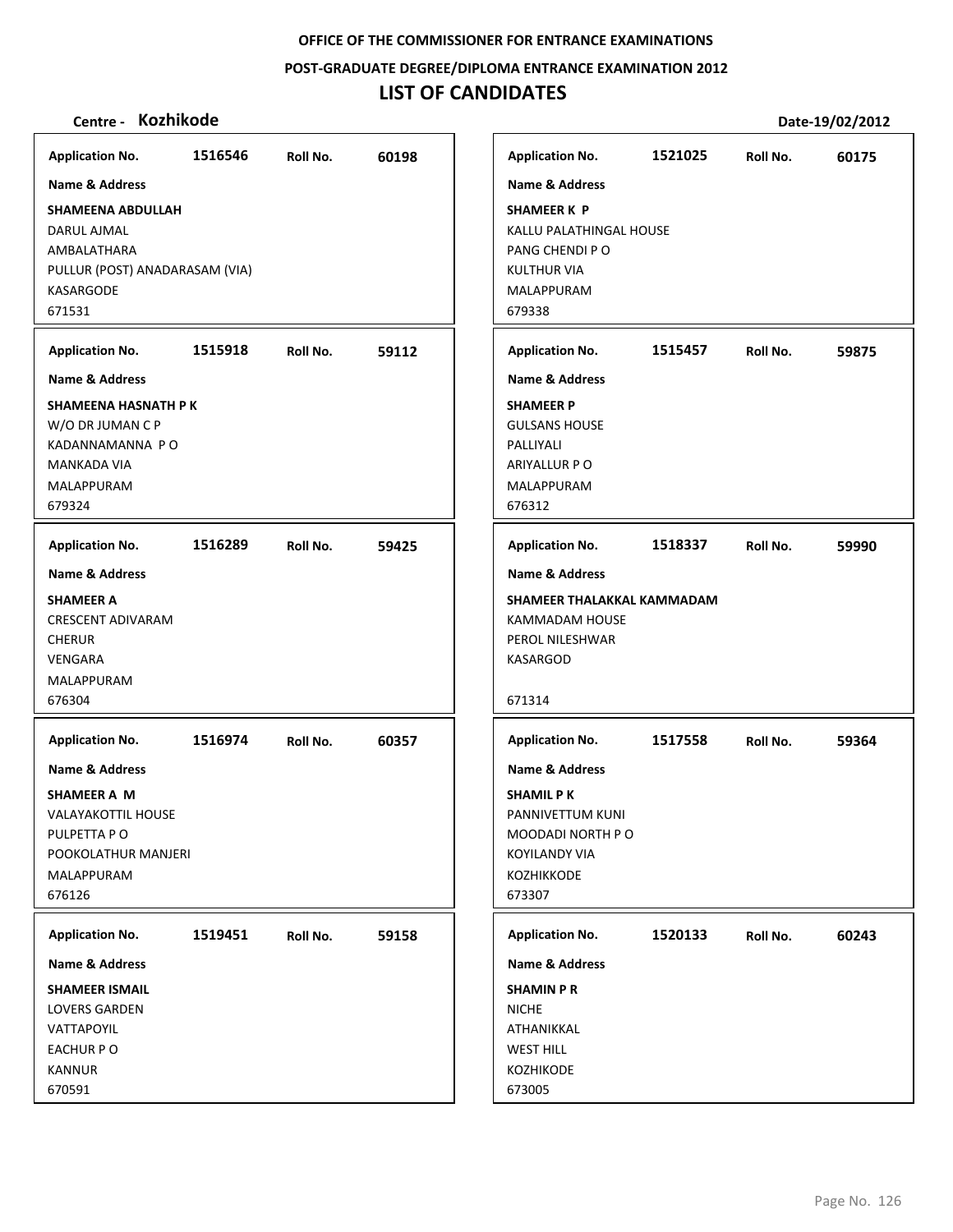## **POST‐GRADUATE DEGREE/DIPLOMA ENTRANCE EXAMINATION 2012**

# **LIST OF CANDIDATES**

| <b>Application No.</b>                                                                                                        | 1520153 | Roll No. | 59320 |
|-------------------------------------------------------------------------------------------------------------------------------|---------|----------|-------|
| <b>Name &amp; Address</b>                                                                                                     |         |          |       |
| <b>SHAMINA PUTHUKUDIYIL</b><br>PUTHUKUDIYIL HOUSEVILAKOTTUR POST<br>THUVAKUNNU VIA KANNUR DISTRICT<br>KERALA                  |         |          |       |
| 670693                                                                                                                        |         |          |       |
| <b>Application No.</b>                                                                                                        | 1518897 | Roll No. | 60383 |
| <b>Name &amp; Address</b>                                                                                                     |         |          |       |
| <b>SHAMINI PH</b><br>SANTHINILAYAM<br>TRIPPANACHI P O<br>MALAPPURAM                                                           |         |          |       |
| 673641                                                                                                                        |         |          |       |
| <b>Application No.</b>                                                                                                        | 1515319 | Roll No. | 59796 |
| Name & Address<br><b>SHAMJITH K</b><br><b>SHREYAS</b><br><b>BLOCK ROAD CHEMMAD</b><br>TIRURANGADI P O<br>MALAPPURAM<br>676306 |         |          |       |
| <b>Application No.</b>                                                                                                        | 1516345 | Roll No. | 60272 |
| <b>Name &amp; Address</b><br><b>SHAMLA P</b><br><b>MANZIL E NANAKKAL</b><br>NEDIYIRUPPU P O<br>MALAPPURAM                     |         |          |       |
| 673638                                                                                                                        |         |          |       |
| <b>Application No.</b>                                                                                                        | 1519214 | Roll No. | 60615 |
| <b>Name &amp; Address</b>                                                                                                     |         |          |       |
| <b>SHAMNA CT</b><br>W/O AHAMED P<br>PERUMBALLY HOUSE<br>RANDATHANI P O<br>MALAPPURAM<br>676510                                |         |          |       |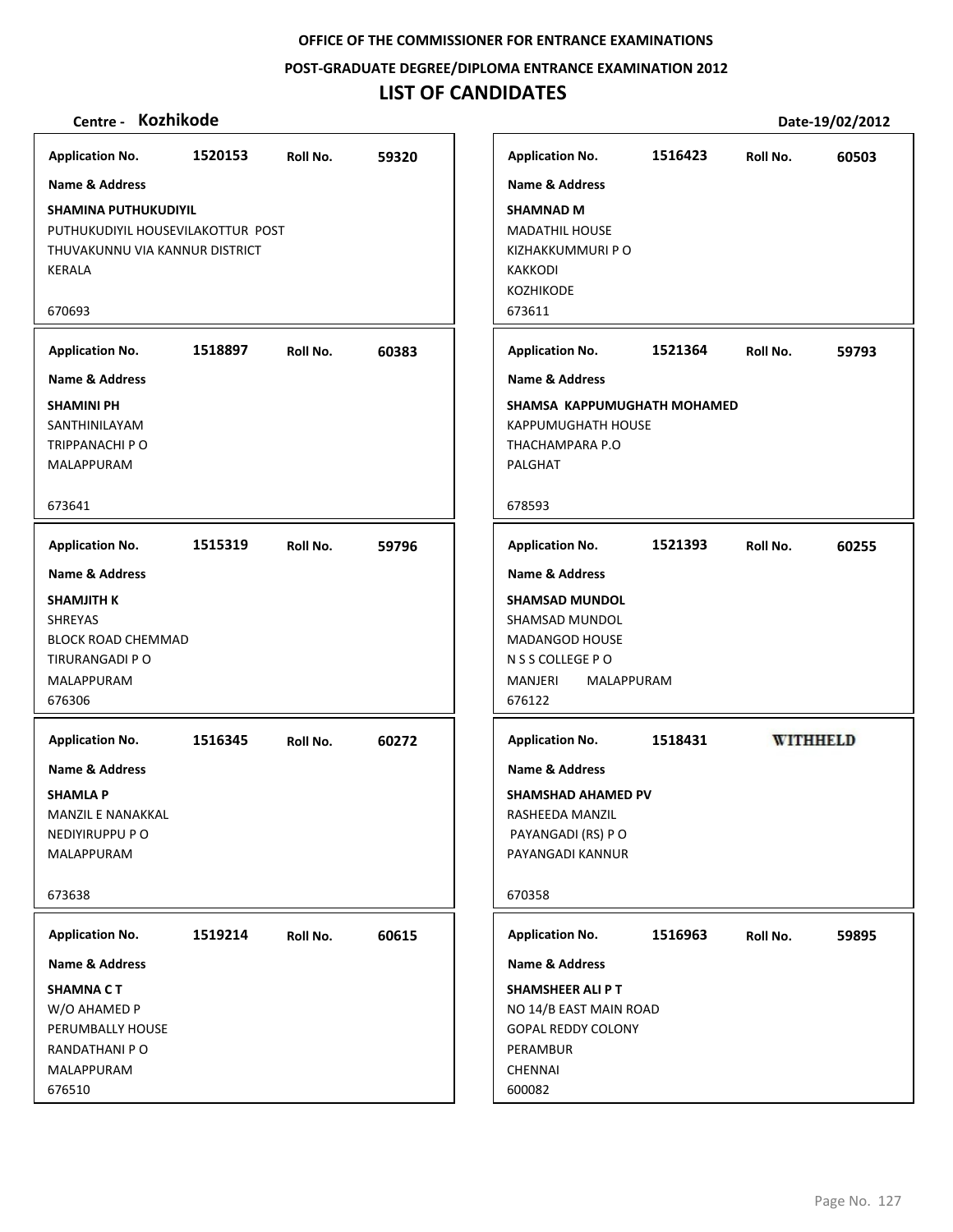**POST‐GRADUATE DEGREE/DIPLOMA ENTRANCE EXAMINATION 2012**

## **LIST OF CANDIDATES**

## **Centre ‐ Kozhikode Date‐19/02/2012**

**1516537 60044 SHAMSUDHEEN C** CHOLAYIL HOUSE MANHOLIVIRIPIL KOVOOR CHEVAYOOR P.O KOZHIKODE 673017 **Application No. Name & Address 1519637 59468 SHANAVAS V M** VATTATHODIKA HOUSE VADAPURAM P O MAMPAD MALAPPURAM 676542 **Application No. Name & Address 1516793 59662 SHANEED KARINKAPPARA** DR SHANEED KARINKAPPARA 5/2103 NIHMA HOUSEKARIKKAMKULAM KARAPARAMBA POKOZHIKODE 673010 **Application No. Name & Address 1517949 60216 SHANEERA K U** KANNAN THODY UPPIL THODY VETTATHUR PO MALAPPURAM KERALA 679326 **Application No. Name & Address 1516687 59276 SHANIFA AREEKKAN** NISHA MANZIL KUTTOOR NORTH PO A R NAGAR MALAPPURAM 676305 **Application No. Name & Address 1515804 60111 SHANIYA KOYAKUTTY MELETATH** C/O UMAIRA P PATHATH HOUSE J N ROAD NEAR K M M U P SCHOOL PERINTHALMANNA MALAPPURAM DISTRICT KERALA 679322 **Application No. Name & Address 1515649 59878 SHANKAR S** C‐QURTERS 110KV SUBSTATION TIRUR POOKAYIL P.O MALAPPURAM 676107 **Application No. Name & Address 1515591 60031 SHARADA M** 40/2025 \'ANCHORAGE\' NETAJI ROAD OFF MAVOOR ROAD NEAR ARAYIDATHUPALAM CALICUT‐4 673004 **Application No. Name & Address 1517630 59596 SHARADA P S** ASST SURGEON TALUK HOSPITAL NILESHWAR KASARAGOD 671314 **Application No. Name & Address 1517124 60588 SHARANYA HARIDAS** JASMINE 2/1001 EDAKKAD P.O CALICUT 673005 **Application No. Name & Address**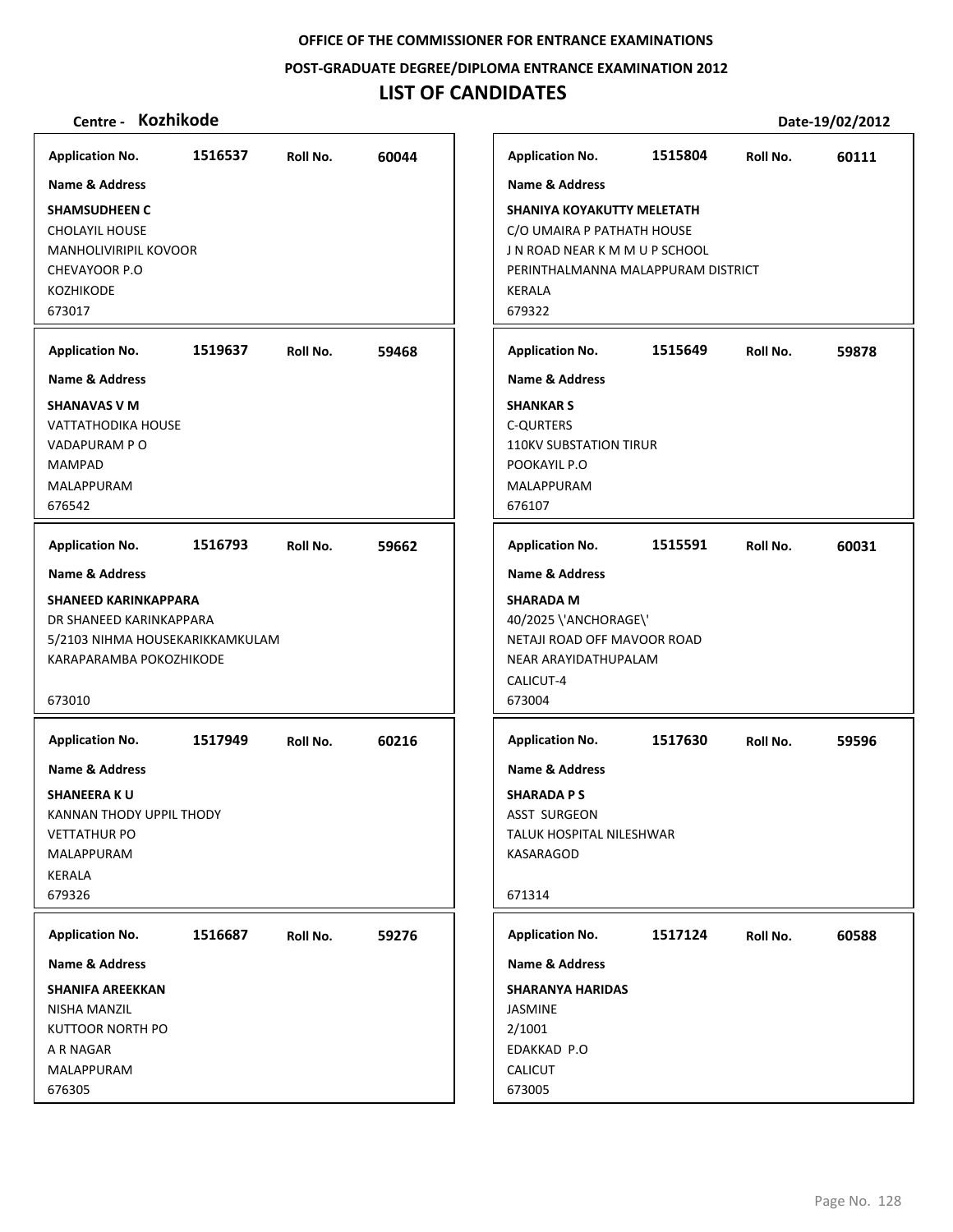**POST‐GRADUATE DEGREE/DIPLOMA ENTRANCE EXAMINATION 2012**

# **LIST OF CANDIDATES**

| <b>Application No.</b>                                                                                                                     | 1519289 | Roll No. | 59464 |                         | <b>Application No.</b>                                                                                                            | 1519149 | Roll No. | 59539 |
|--------------------------------------------------------------------------------------------------------------------------------------------|---------|----------|-------|-------------------------|-----------------------------------------------------------------------------------------------------------------------------------|---------|----------|-------|
| <b>Name &amp; Address</b>                                                                                                                  |         |          |       |                         | <b>Name &amp; Address</b>                                                                                                         |         |          |       |
| <b>SHARATH MOHAN PANAMOOTTIL</b><br>PANAMOOTTIL HOUSE<br><b>SUBSTATION ROAD</b><br>CHEVAYUR.P.O<br><b>CALICUT</b><br>673017                |         |          |       | 673016                  | <b>SHARON MA</b><br>SANCTUM<br><b>KOTTOOLI</b><br>KUTHIRAVATTOM<br><b>KOZHIKODE</b>                                               |         |          |       |
| <b>Application No.</b>                                                                                                                     | 1521014 | Roll No. | 59867 |                         | <b>Application No.</b>                                                                                                            | 1516043 | Roll No. | 59729 |
| <b>Name &amp; Address</b>                                                                                                                  |         |          |       |                         | <b>Name &amp; Address</b>                                                                                                         |         |          |       |
| SHAREEFA IBRAHIM V K<br>C-3 QUARTERS<br><b>MEDICAL COLLEGE CAMPUS</b><br>CALICUT MEDICAL COLLEGE KOZHIKODE<br>MEDICAL COLLEGE PO<br>673008 |         |          |       | 676121                  | <b>SHARUN ABEY KURIAN</b><br>KALAPPURAKKAL GLORIA<br>PUTHUKKUDI ROAD<br><b>MANJERI P.O</b><br>MALAPPURAM                          |         |          |       |
| <b>Application No.</b>                                                                                                                     | 1519727 | Roll No. | 59777 |                         | <b>Application No.</b>                                                                                                            | 1517556 | Roll No. | 59287 |
| <b>Name &amp; Address</b>                                                                                                                  |         |          |       |                         | <b>Name &amp; Address</b>                                                                                                         |         |          |       |
| <b>SHAREEN KUMAR</b><br>EASAVASYAM<br>ANAVALLAPIL<br>NEAR KUNNAV TEMPLE PALLIKKUNNU (PO)<br><b>KANNUR</b><br>670004                        |         |          |       | 671317                  | SHASHWATH SATHYANATH M<br>S/O DR M SATHYANATH<br>SAI SHREYASNEAR KALANAD NURSING HOME<br>(P.O)KALANADMELPERAMBA<br>KASARGODKERALA |         |          |       |
| <b>Application No.</b>                                                                                                                     | 1516462 | Roll No. | 59735 |                         | <b>Application No.</b>                                                                                                            | 1516720 | Roll No. | 59661 |
| <b>Name &amp; Address</b><br><b>SHARIJA SHAREEF K P</b><br><b>HAPPY HOME</b><br>CODACAL PO<br><b>TIRUR</b><br>MALAPPURAM<br>676108         |         |          |       | 676552                  | <b>Name &amp; Address</b><br><b>SHAYFA P</b><br><b>C/ODARUL SHAFEER</b><br>KODUMUDI<br>VALIYAKUNNU P O<br>VALANCHERY              |         |          |       |
| <b>Application No.</b>                                                                                                                     | 1516913 | Roll No. | 60433 |                         | <b>Application No.</b>                                                                                                            | 1520394 | Roll No. | 59630 |
| Name & Address                                                                                                                             |         |          |       |                         | Name & Address                                                                                                                    |         |          |       |
| <b>SHARMILA A P</b><br>SREEPADAM<br>P T ROAD<br>PALLIKUNNU P O<br><b>KANNUR</b><br>670004                                                  |         |          |       | <b>KURUKA</b><br>676551 | <b>SHEBEER KOTTAYIL</b><br><b>KOTTAYIL HOUSE</b><br><b>KALPAKANCHERY PO</b><br>MALAPPURAM                                         |         |          |       |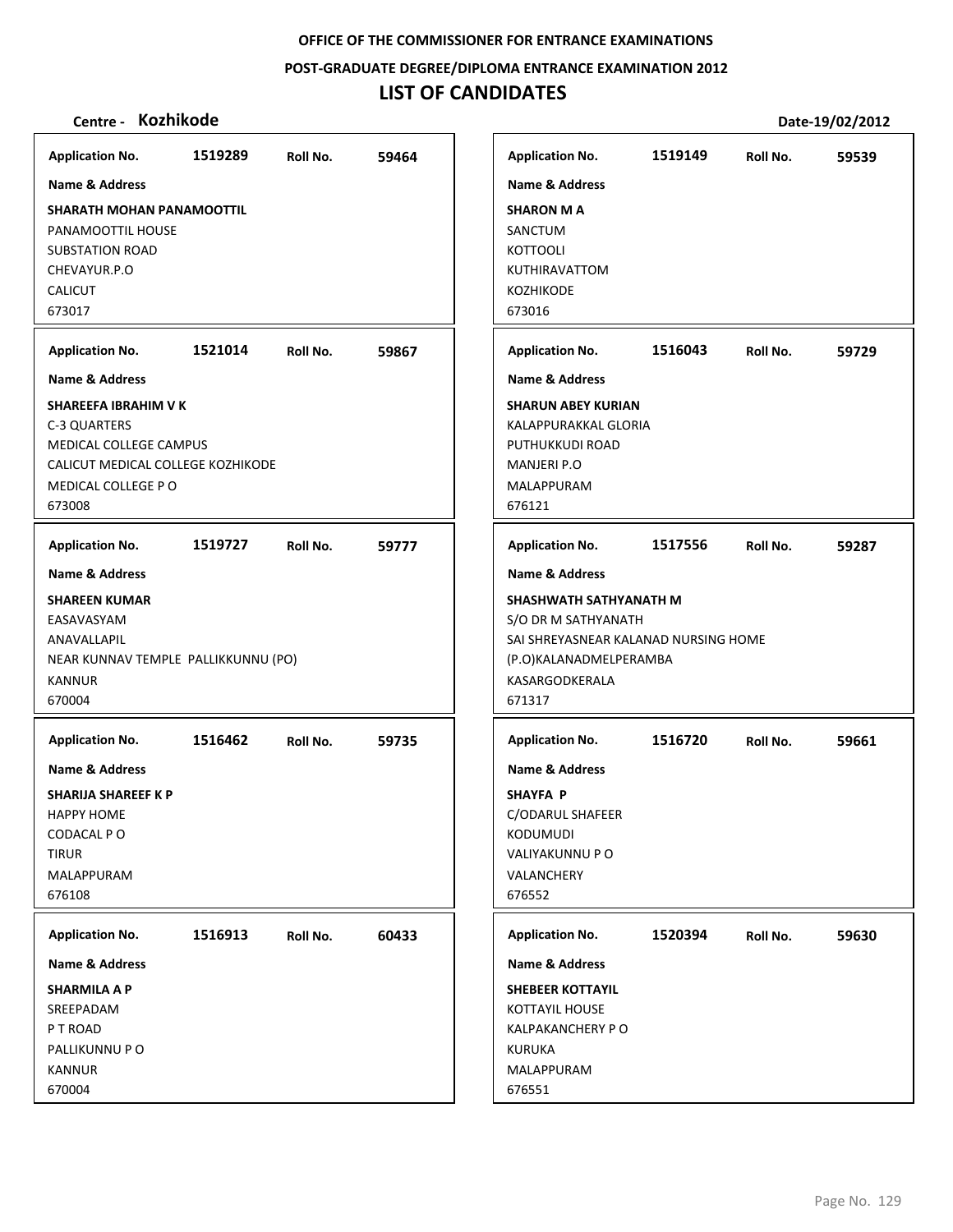**POST‐GRADUATE DEGREE/DIPLOMA ENTRANCE EXAMINATION 2012**

## **LIST OF CANDIDATES**

## **Centre ‐ Kozhikode Date‐19/02/2012**

**Application No. 1515888 60189 Application No. 1519420 60158 Name & Address Name & Address SHEBNA SITHARA VEERAN SHEELA PV SITHARAS** DR.SR.SHEELA MARIA KOLAPARAMBA P.O FATHER MULLER MEDICAL COLLEGE MALAPPURAM CARMEL C BLOCKKANKANADY MANGALORE 676522 575002 **1521046 Application No. Application No. WITHHELD 1520639 59402 Name & Address Name & Address SHEEBA M M SHEETAL BABU** BLESSING IRINGADAN PALLI ROAD SEEMALAYAM **KOVOOR** KUMARANALLOOR P.O. CALICUT MEDICAL COLLEGE P O KOTTAYAM KOZHIKODE 673008 686016 **Application No. 1519679 60238 Application No. 1520226 60398 Name & Address Name & Address SHEEJA P C SHEFNA M** KAITHACHAL HOUSE MATTARAKKAL HOUSE GIRISH NAGAR NATTUKAL P O NALLALAM P.O MANNARKKAD CALICUT PALAKKAD 673027 678583 **Application No. Application No. 1520963 60634 1516224 59655 Name & Address Name & Address SHEEJA V R SHEGIL GOPINATH** PATTAYAN HOUSE VELEKATTU HOUSE AMRITHA NAGAR P.O VALAPAD ANAVIZHUNGI ARATTUTHARA (POST) **THRISSUR** MANANTHAVADYWAYANAD (DST) KERALA 670645 680567 **Application No. Application No. 1519064 60000 1517229 59514 Name & Address Name & Address SHEELA KRISHNAN SHEREEJ JANARDANAN** LEELA NIVAS **ANIALI** P.O.KOTTAYAMPOIL MEPPAYUR P O KOZHIKODE THALASSERY KANNUR DISTRICT 673524 670691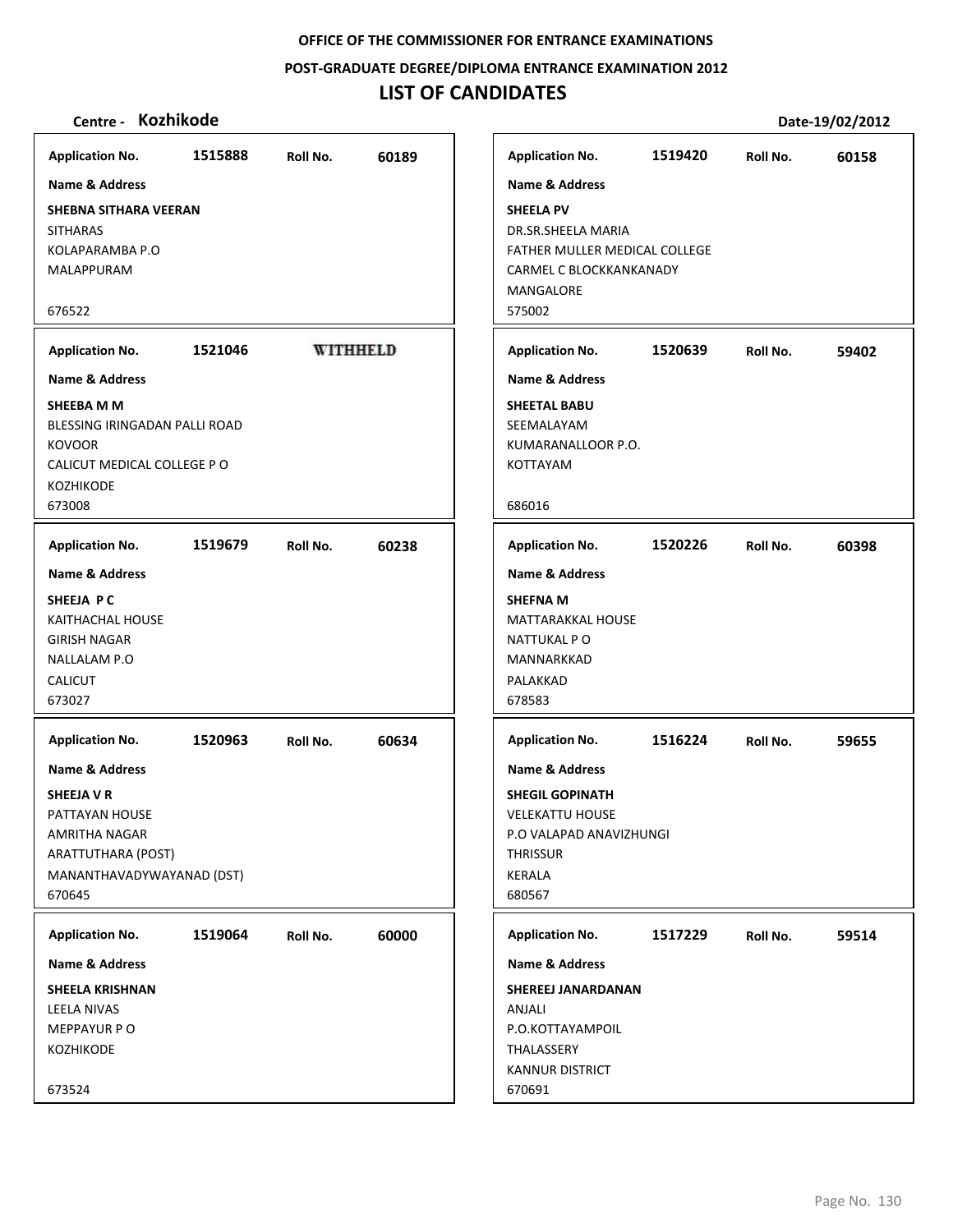**POST‐GRADUATE DEGREE/DIPLOMA ENTRANCE EXAMINATION 2012**

# **LIST OF CANDIDATES**

| <b>Application No.</b>                                                                                                                                         | 1517387 | Roll No. | 60515 | <b>Application No.</b>                                                                                                                                                              | 1520637 | Roll No. | 59248 |
|----------------------------------------------------------------------------------------------------------------------------------------------------------------|---------|----------|-------|-------------------------------------------------------------------------------------------------------------------------------------------------------------------------------------|---------|----------|-------|
| <b>Name &amp; Address</b><br><b>SHERENE MAMMU</b><br>DHARULRAHMAN<br>MILL ROAD<br>PAYANGADI R.S P O<br><b>KANNUR</b><br>670358<br><b>Application No.</b>       | 1516052 | Roll No. | 60114 | <b>Name &amp; Address</b><br><b>SHIBA H</b><br><b>B2 SHAMS</b><br><b>CRESCENT MANSION</b><br>OPP KRS PARCEL SERVICE<br>MOOTOLIKANDI ROADCALICUT<br>673018<br><b>Application No.</b> | 1517228 | Roll No. | 59437 |
| <b>Name &amp; Address</b>                                                                                                                                      |         |          |       | <b>Name &amp; Address</b>                                                                                                                                                           |         |          |       |
| <b>SHERIL LATHIEF P</b><br>PUNNAKADAN HOUSE<br>BUNGLOW ROAD CHANDAKUNNU PO<br><b>NILAMBUR</b><br>MALAPPURAM<br>679342                                          |         |          |       | SHIBEESH AP<br>AREEKKARA PURAYIL (HOUSE)<br>ERAVANNUR (PO)<br>NARIKKUNI (VIA)<br><b>KOZHIKKODE</b><br>673585                                                                        |         |          |       |
| <b>Application No.</b>                                                                                                                                         | 1521114 | Roll No. | 60330 | <b>Application No.</b>                                                                                                                                                              | 1517715 | Roll No. | 59982 |
| <b>Name &amp; Address</b><br><b>SHERIN MARY MATHEW</b><br>MALAYATTOOR PARUVANICKAL<br>KEEZHUKARAKOZHENCHERRY P.O<br>PATHANAMTHITTA<br>689641                   |         |          |       | <b>Name &amp; Address</b><br>SHIBI MOHAMMED ALI<br>PARAKKUTH HOUSE<br>KARUVAMBRAM POST<br>NELLIPARAMBA<br>MANJERI MALAPPURAM<br>676123                                              |         |          |       |
| <b>Application No.</b>                                                                                                                                         | 1515561 | Roll No. | 59184 | <b>Application No.</b>                                                                                                                                                              | 1518832 | Roll No. | 60611 |
| <b>Name &amp; Address</b><br><b>SHERINE TINTU SUNNY</b><br>SHERINE TINTU SUNNY<br>\'SHERENE\' FLORICAN ROAD<br>KARAPARAMBA P.O.<br>CALICUT DISTRICT.<br>673010 |         |          |       | <b>Name &amp; Address</b><br><b>SHIBILI E</b><br><b>CHERUKUTH HOUSE</b><br>KOLMANNA<br><b>HAJIYARPALLY P O</b><br><b>MALAPPURAM</b><br>676519                                       |         |          |       |
| <b>Application No.</b>                                                                                                                                         | 1516830 | Roll No. | 60201 | <b>Application No.</b>                                                                                                                                                              | 1516989 | Roll No. | 60586 |
| <b>Name &amp; Address</b><br><b>SHERRY JOSEPH</b><br>D/O T.D.JOSEPH<br>JOYSHIGH SCHOOL ROAD<br>VANIYAMBALAM PO<br>MALAPPURAM<br>679339                         |         |          |       | <b>Name &amp; Address</b><br><b>SHIBIN PK</b><br><b>KEERTHANAM HOUSE</b><br>PUDUPPANAM PO<br>VATAKARA<br>CALICUT<br>673105                                                          |         |          |       |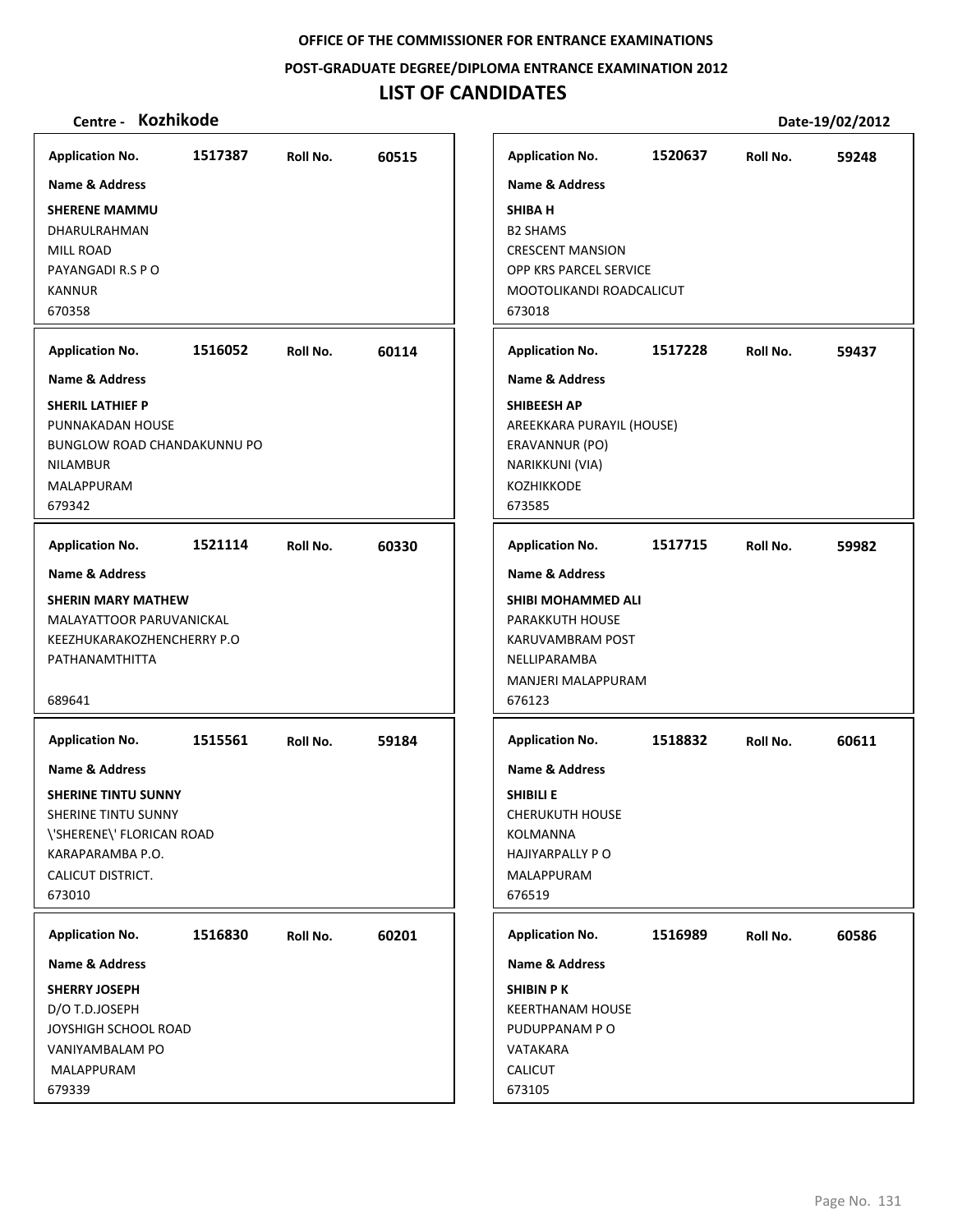**POST‐GRADUATE DEGREE/DIPLOMA ENTRANCE EXAMINATION 2012**

# **LIST OF CANDIDATES**

| <b>Application No.</b>                                                                                                                                             | 1517852 | Roll No.        | 59907 | <b>Application No.</b>                                                                                                                                                | 1520792 | Roll No. | 59865 |
|--------------------------------------------------------------------------------------------------------------------------------------------------------------------|---------|-----------------|-------|-----------------------------------------------------------------------------------------------------------------------------------------------------------------------|---------|----------|-------|
| <b>Name &amp; Address</b><br>SHIBINATH V M<br>DR SHIBINATH VM<br>POURNAMI HOUSE<br>KATTILAPEEDIKA<br><b>VENGALAM PO CALICUT</b><br>673303                          |         |                 |       | <b>Name &amp; Address</b><br><b>SHIJI E JOB</b><br><b>CHALLAKKAL HOUSE</b><br>MOOLANKAVU PO<br><b>SULTHAN BATHERY</b><br>WAYANAD<br>673592                            |         |          |       |
| <b>Application No.</b>                                                                                                                                             | 1518230 | Roll No.        | 60373 | <b>Application No.</b>                                                                                                                                                | 1518437 | Roll No. | 59145 |
| Name & Address<br><b>SHIBINI P</b><br>CHERAPARAMBIL HOUSE<br>VALLUAMBRAM (P.O)<br>ATHANIKKAL<br>MALAPPURAM DISTRICT<br>673651                                      |         |                 |       | Name & Address<br>SHIJI K<br>D/O UNNI MADHAVAN NAIR<br><b>MADHAVAM HOUSE</b><br>NANMINDA (P.O)KOZHIKODE<br>673613                                                     |         |          |       |
| <b>Application No.</b>                                                                                                                                             | 1515209 | Roll No.        | 59948 | <b>Application No.</b>                                                                                                                                                | 1517181 | Roll No. | 60052 |
| <b>Name &amp; Address</b><br><b>SHIFANA A U</b><br>GAZEL<br>V K KRISHNA MENON ROAD<br>PANNIYANKARA<br>KALLAI P O KOZHIKODE<br>673003                               |         |                 |       | <b>Name &amp; Address</b><br><b>SHIJI PADMAN</b><br>SHIJI PADMAN<br><b>RAMVIHAR</b><br>VAIKUNDAM BALUSSERY P.O.<br>KOZHIKODE KERALA<br>673612                         |         |          |       |
| <b>Application No.</b><br><b>Name &amp; Address</b><br>SHIHABUDHEEN V<br>DR SHIHABUDHEEN V<br>VATTAMANNATHODI (HOUSE) KOOTTIL( PO)<br>MANKADA MALAPPURAM<br>679324 | 1516905 | Roll No.        | 60279 | <b>Application No.</b><br><b>Name &amp; Address</b><br>SHIJILA K K<br>28/117 CHITTIYILPARAMBA<br>NR. R.K.M.H.S.S<br>ARTS COLLEGE(P.O)ASHRAMAM<br>KOZHIKKODE<br>673018 | 1519905 | Roll No. | 59702 |
| <b>Application No.</b>                                                                                                                                             | 1517191 | <b>WITHHELD</b> |       | <b>Application No.</b>                                                                                                                                                | 1517282 | Roll No. | 60514 |
| <b>Name &amp; Address</b>                                                                                                                                          |         |                 |       | <b>Name &amp; Address</b>                                                                                                                                             |         |          |       |
| SHIHANA SAIFUDHEEN<br>PROMISE POTTASSERY<br>MANASEERY P.O<br><b>VIA MUKKOM</b><br><b>CALICUT</b><br>673602                                                         |         |                 |       | SHIJIN PALADAN<br>PALADAN HOUSE<br>NADUVATH (PO)<br><b>WANDOOR</b><br>MALAPPURAM<br>679328                                                                            |         |          |       |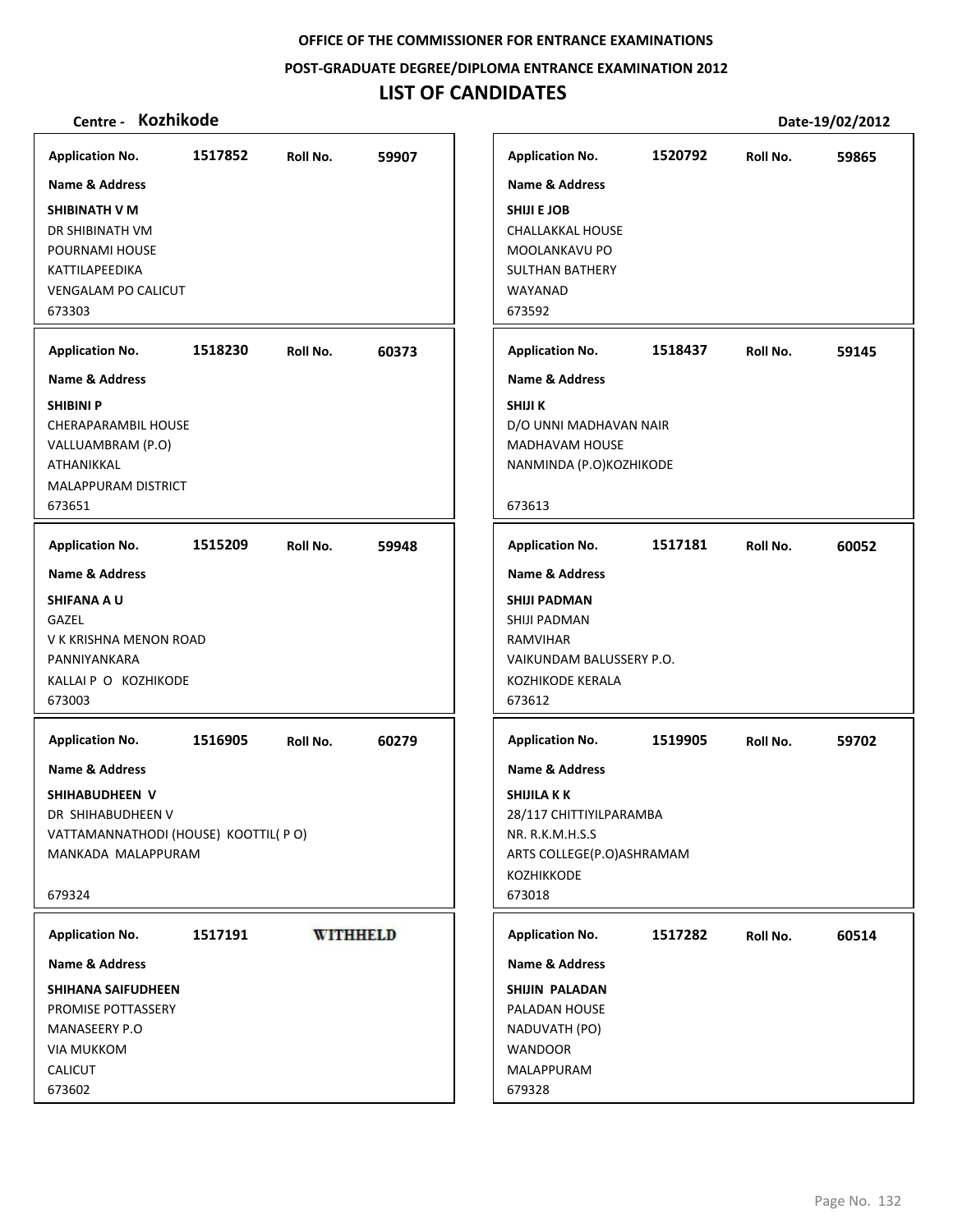**POST‐GRADUATE DEGREE/DIPLOMA ENTRANCE EXAMINATION 2012**

# **LIST OF CANDIDATES**

| Centre - Kozhikode                                                                                                           |         |                 |       |                                                                                                                 |         |          | Date-19/02/2012 |
|------------------------------------------------------------------------------------------------------------------------------|---------|-----------------|-------|-----------------------------------------------------------------------------------------------------------------|---------|----------|-----------------|
| <b>Application No.</b>                                                                                                       | 1516198 | Roll No.        | 60424 | <b>Application No.</b>                                                                                          | 1521057 | Roll No. | 59252           |
| <b>Name &amp; Address</b>                                                                                                    |         |                 |       | <b>Name &amp; Address</b>                                                                                       |         |          |                 |
| SHIJINA K<br>MELETH HOUSE MAVICHERY<br>KUTTYERI POTALIPARAMBA<br><b>KANNUR DIST</b><br><b>KERALA</b><br>670141               |         |                 |       | SHILPA PURUSHOTAMAN<br>C/O DR.K.BHASKARAN<br>SOUPARNIKA HOUSE<br>KALLACHI P ONADAPURAM<br>VADAKARA<br>673506    |         |          |                 |
| <b>Application No.</b>                                                                                                       | 1517266 | Roll No.        | 60130 | <b>Application No.</b>                                                                                          | 1518265 | Roll No. | 59450           |
| <b>Name &amp; Address</b>                                                                                                    |         |                 |       | <b>Name &amp; Address</b>                                                                                       |         |          |                 |
| SHIJINA V V<br><b>VELLARIKKATT HOUSE</b><br><b>KOTTAYIL ROAD</b><br>KUNNAMKULAM P O<br><b>THRISSUR</b><br>680503             |         |                 |       | <b>SHILPA V S</b><br>AARAMAM<br>PUTHIYANGADI POST<br><b>CALICUT</b><br><b>KERALA</b><br>673021                  |         |          |                 |
| <b>Application No.</b>                                                                                                       | 1521111 | <b>WITHHELD</b> |       | <b>Application No.</b>                                                                                          | 1518929 | Roll No. | 59537           |
| <b>Name &amp; Address</b>                                                                                                    |         |                 |       | <b>Name &amp; Address</b>                                                                                       |         |          |                 |
| SHIKHA VIJAYAN<br>LADIES CRRI QUARTERS ROOM NO. 22<br>MADRAS MEDICAL COLLEGE<br><b>PARK TOWN</b><br><b>CHENNAI</b><br>600003 |         |                 |       | <b>SHIMNA SALIM</b><br><b>FIRDOUZ</b><br><b>NALUTHARA P O</b><br><b>MAHE</b><br>673310                          |         |          |                 |
| <b>Application No.</b>                                                                                                       | 1515202 | Roll No.        | 59717 | <b>Application No.</b>                                                                                          | 1520665 | Roll No. | 59710           |
| Name & Address<br><b>SHIKHIL P</b><br>PUZHAKKAL HOUSE<br><b>KADALUNDI P O</b><br><b>KOZHIKODE</b><br><b>KERALA</b><br>673302 |         |                 |       | <b>Name &amp; Address</b><br><b>SHIMNA VINOD KUMAR</b><br>555<br>PALLIYAMOOLA P.O.ALAVIL<br>CANNANORE<br>670008 |         |          |                 |
| <b>Application No.</b>                                                                                                       | 1516878 | Roll No.        | 59432 | <b>Application No.</b>                                                                                          | 1519736 | Roll No. | 60085           |
| Name & Address                                                                                                               |         |                 |       | <b>Name &amp; Address</b>                                                                                       |         |          |                 |
| <b>SHILPA MOHANAN</b><br>HARIPRASADAM HOUSE<br>NEAR MUTHAPPAN TEMPLE<br>THAINERI PAYYANNUR<br><b>KANNUR</b><br>670307        |         |                 |       | SHINA VP<br>SHINA VP<br><b>SWATHI</b><br><b>NEAR CIVIL COURTS</b><br>TELLICHERRY<br>670101                      |         |          |                 |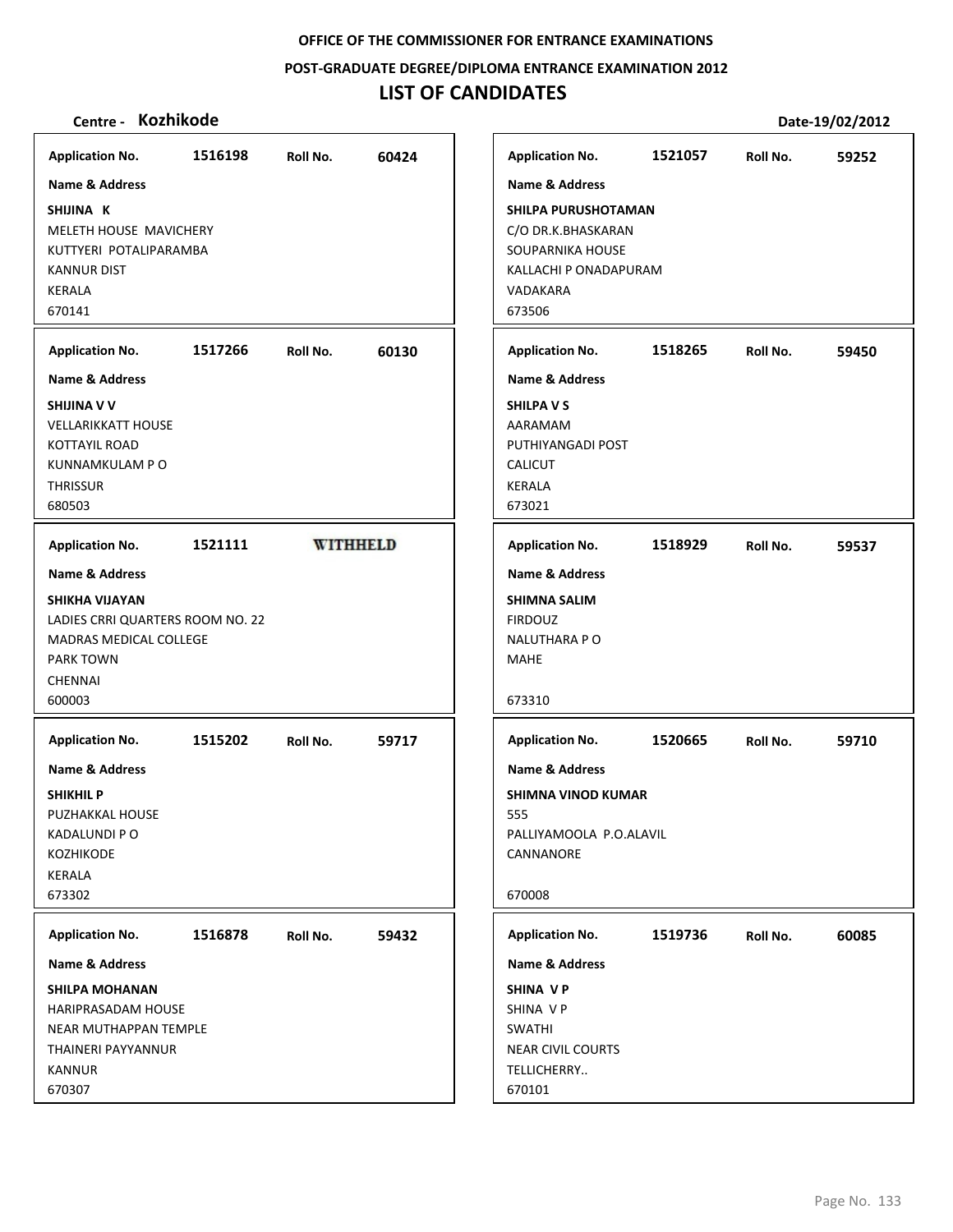**POST‐GRADUATE DEGREE/DIPLOMA ENTRANCE EXAMINATION 2012**

# **LIST OF CANDIDATES**

| <b>Application No.</b>                                                                                                                                                                                                                                                                                      | 1518075 | Roll No. | 60448 |
|-------------------------------------------------------------------------------------------------------------------------------------------------------------------------------------------------------------------------------------------------------------------------------------------------------------|---------|----------|-------|
| <b>Name &amp; Address</b>                                                                                                                                                                                                                                                                                   |         |          |       |
| <b>SHINEY S</b><br>SANTHI NIKETAN<br>NEAR TALAP G U P S<br><b>KANNUR</b>                                                                                                                                                                                                                                    |         |          |       |
| 670002                                                                                                                                                                                                                                                                                                      |         |          |       |
| <b>Application No.</b>                                                                                                                                                                                                                                                                                      | 1520321 | Roll No. | 60322 |
| Name & Address                                                                                                                                                                                                                                                                                              |         |          |       |
| <b>SHINIHAS V P</b><br>VATTAPARAMBIL<br>KARUVARAKUNDU P O<br>MALAPPURAM<br>676523                                                                                                                                                                                                                           |         |          |       |
| <b>Application No.</b>                                                                                                                                                                                                                                                                                      | 1520239 | Roll No. | 59167 |
| <b>Name &amp; Address</b><br><b>SHINLA B MADATHIL</b><br><b>MALAPPADI HOUSE</b><br>CHERUVANNUR PO<br><b>MEPPAYUR</b><br><b>KOZHIKODE</b><br>673524<br><b>Application No.</b><br>Name & Address<br><b>SHINOJ</b><br><b>MAYFAIR HOUSE</b><br>AZHIYOOR PO<br>NEAR HAJIYAR MASJID<br>VATAKARA CALICUT<br>673309 | 1516578 | Roll No. | 59275 |
| <b>Application No.</b>                                                                                                                                                                                                                                                                                      | 1519621 | Roll No. | 60237 |
| Name & Address                                                                                                                                                                                                                                                                                              |         |          |       |
| SHINU MURALIDHARAN T<br>SOUMYA<br>OPP POLICE STATION<br>NILESHWAR PO<br>KASARAGOD<br>671314                                                                                                                                                                                                                 |         |          |       |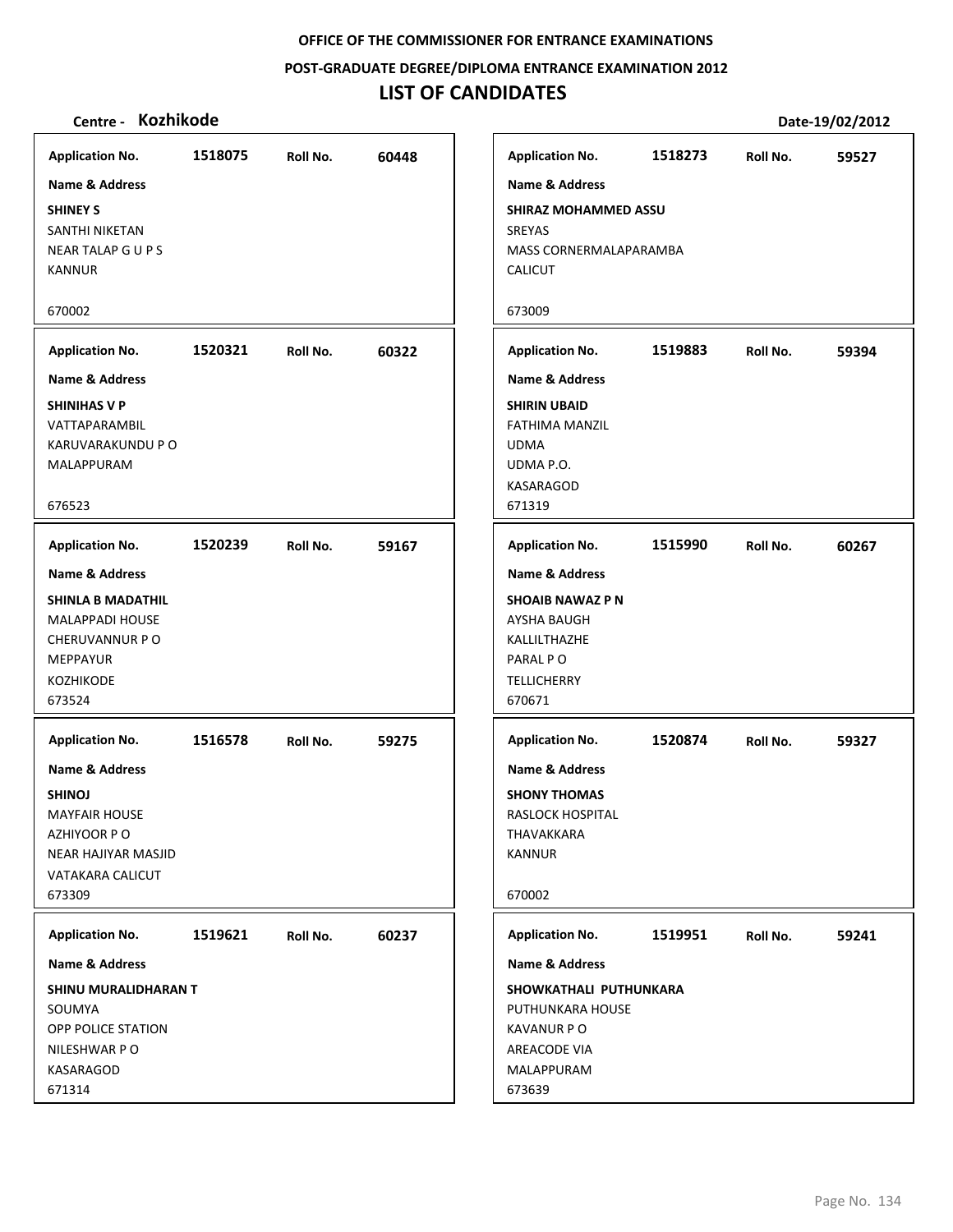**POST‐GRADUATE DEGREE/DIPLOMA ENTRANCE EXAMINATION 2012**

# **LIST OF CANDIDATES**

| <b>Application No.</b>                                                                                                       | 1515815 | Roll No.        | 60188 | <b>Application No.</b>                                                                                                                    | 1517847 | Roll No. | 59676 |
|------------------------------------------------------------------------------------------------------------------------------|---------|-----------------|-------|-------------------------------------------------------------------------------------------------------------------------------------------|---------|----------|-------|
| <b>Name &amp; Address</b>                                                                                                    |         |                 |       | <b>Name &amp; Address</b>                                                                                                                 |         |          |       |
| <b>SHRUTHI P BABU</b><br>SHREYAS27/1212-A<br>NEAR S.K. POTTEKKAD PARK<br>PUTHIYARA P O<br><b>CALICUT</b><br>673004           |         |                 |       | <b>SHYNI MATHEW</b><br><b>MAMMALA HOUSE</b><br>NENMENI POST SULTHAN BATHERY<br>WAYANAD<br>673592                                          |         |          |       |
| <b>Application No.</b>                                                                                                       | 1518621 | Roll No.        | 60302 | <b>Application No.</b>                                                                                                                    | 1518612 | Roll No. | 59917 |
| <b>Name &amp; Address</b><br><b>SHUBIN C</b><br><b>VYSAKH</b><br><b>KOOTTIL PO</b><br><b>MANKADA</b><br>MALAPPURAM<br>679324 |         |                 |       | <b>Name &amp; Address</b><br><b>SIAM MOHAN</b><br>DR SIAM MOHAN KADUMAYIL HOUSE<br>KOLOLAMBU P O<br><b>EDAPAL</b><br>MALAPPURAM<br>679576 |         |          |       |
| <b>Application No.</b>                                                                                                       | 1515843 | Roll No.        | 59265 | <b>Application No.</b>                                                                                                                    | 1521069 | Roll No. | 59560 |
| <b>Name &amp; Address</b>                                                                                                    |         |                 |       | <b>Name &amp; Address</b>                                                                                                                 |         |          |       |
| <b>SHYAM K</b><br><b>SHYAM K</b><br>KOLLOTH HOUSE<br>THIRUVAMBADY (P.O)<br>KOZHIKODE DISTRICT KERALA<br>673603               |         |                 |       | <b>SIDDIQUE P</b><br>NEAR A M L P SCHOOLKODUMUDI<br>VALIYAKUNNU P OVALANCHERY<br>MALAPPURAM<br>KERALA<br>676552                           |         |          |       |
| <b>Application No.</b>                                                                                                       | 1517919 | <b>WITHHELD</b> |       | <b>Application No.</b>                                                                                                                    | 1518407 | Roll No. | 60068 |
| <b>Name &amp; Address</b>                                                                                                    |         |                 |       | <b>Name &amp; Address</b>                                                                                                                 |         |          |       |
| <b>SHYAM PURUSHOTHAMAN</b><br>SAMARPANAM<br><b>EAST PALLOOR</b><br>CHOKLI P O TELICHERRY VIA<br>670672                       |         |                 |       | SIJEESH T<br>AMBALATHIL HOUSE<br><b>NALLUR</b><br>FEROKE (P.O)<br>KOZHIKODE (DIST)<br>673631                                              |         |          |       |
| <b>Application No.</b>                                                                                                       | 1518692 | Roll No.        | 60380 | <b>Application No.</b>                                                                                                                    | 1518661 | Roll No. | 59533 |
| <b>Name &amp; Address</b>                                                                                                    |         |                 |       | <b>Name &amp; Address</b>                                                                                                                 |         |          |       |
| <b>SHYNIC</b><br>D/O ABDULSAMAD<br>CHOLAKKAL HOUSE<br>THIRURKAD PO<br>MALAPPURAM<br>679321                                   |         |                 |       | <b>SIJU K</b><br>\'LALU\'<br>PAVANGAD PUTHIYANGADI (P.O)<br><b>KOZHIKODE</b><br>KERALA<br>673021                                          |         |          |       |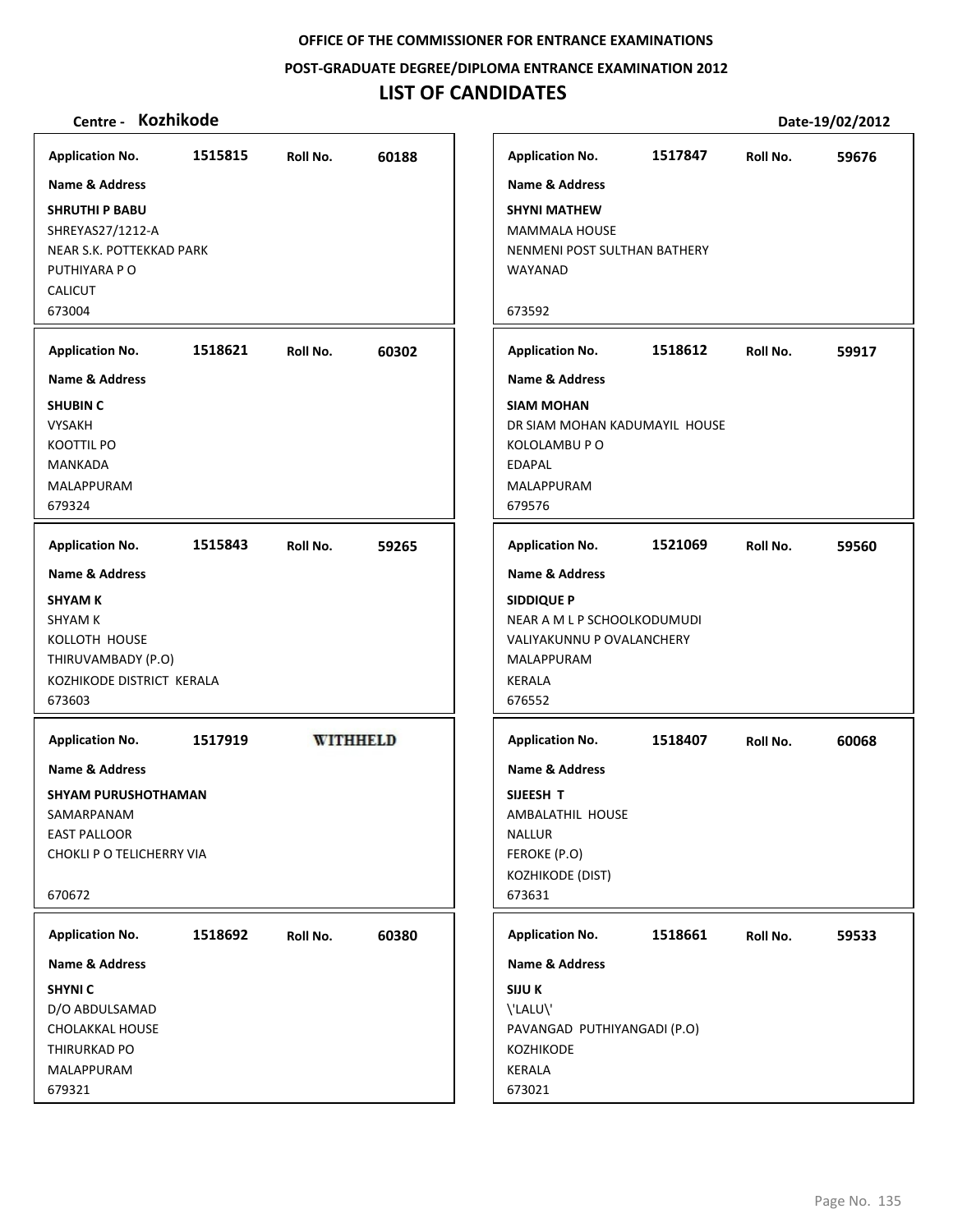**POST‐GRADUATE DEGREE/DIPLOMA ENTRANCE EXAMINATION 2012**

## **LIST OF CANDIDATES**

## **Centre ‐ Kozhikode Date‐19/02/2012**

**1516517 59582 SIJU K M** KURUKKAN MOOLAYIL HOUSE KADAVATHUR P O KANNUR 670676 **Application No. Name & Address 1516410 60427 SIMIN MUHAMMED KUTTY KUSHBOO** BEHIND CIGI GOLF LINK ROAD CHEVAYURCALICUT 673017 **Application No. Name & Address 1520638 59325 SINDHU B** KEERTHANAM AISWARYA NAGAR KUNNATHURMEDU PALAKKAD 678013 **Application No. Name & Address 1519821 60009 SINDHU K NAIR** PUTHUPPURACKAL HOUSE MUTHUKULAM SOUTH.P.O ALAPPUZHA 690506 **Application No. Name & Address 1520591 60094 SINDHU KATALA CHATHOTH** NANDANAM MEKKARAPARAMBA KARUVISSERY P O KOZHIKODE 673010 **Application No. Name & Address 1518415 60145 SINDHU P** NO 7SECOND CROSS STREET KURINJI NAGAR EXTENSION **LAWSPET** PONDICHERRY 605008 **Application No. Name & Address 1521116 60407 SINDHU THERESA MAMMACHEN** MOORTHIYIL HOUSE1/1271 A NEAR KANAKALAYA BANK WEST HILL PO KOZHIKODE 673005 **Application No. Name & Address 1515867 59804 SIRAJ K T** K T HOUSE IRITTY P O KANNUR 670703 **Application No. Name & Address 1519212 60539 SITARA KANNAN** SATHI NILAYAM VADASSERY ROAD MATHIL P.O VIA PAYYANUR KANNUR 670307 **Application No. Name & Address 1517065 59204 SITHARA T V** THONDAN VEETTIL HOUSE NADUVATH PO MALAPPURAM 679328 **Application No. Name & Address**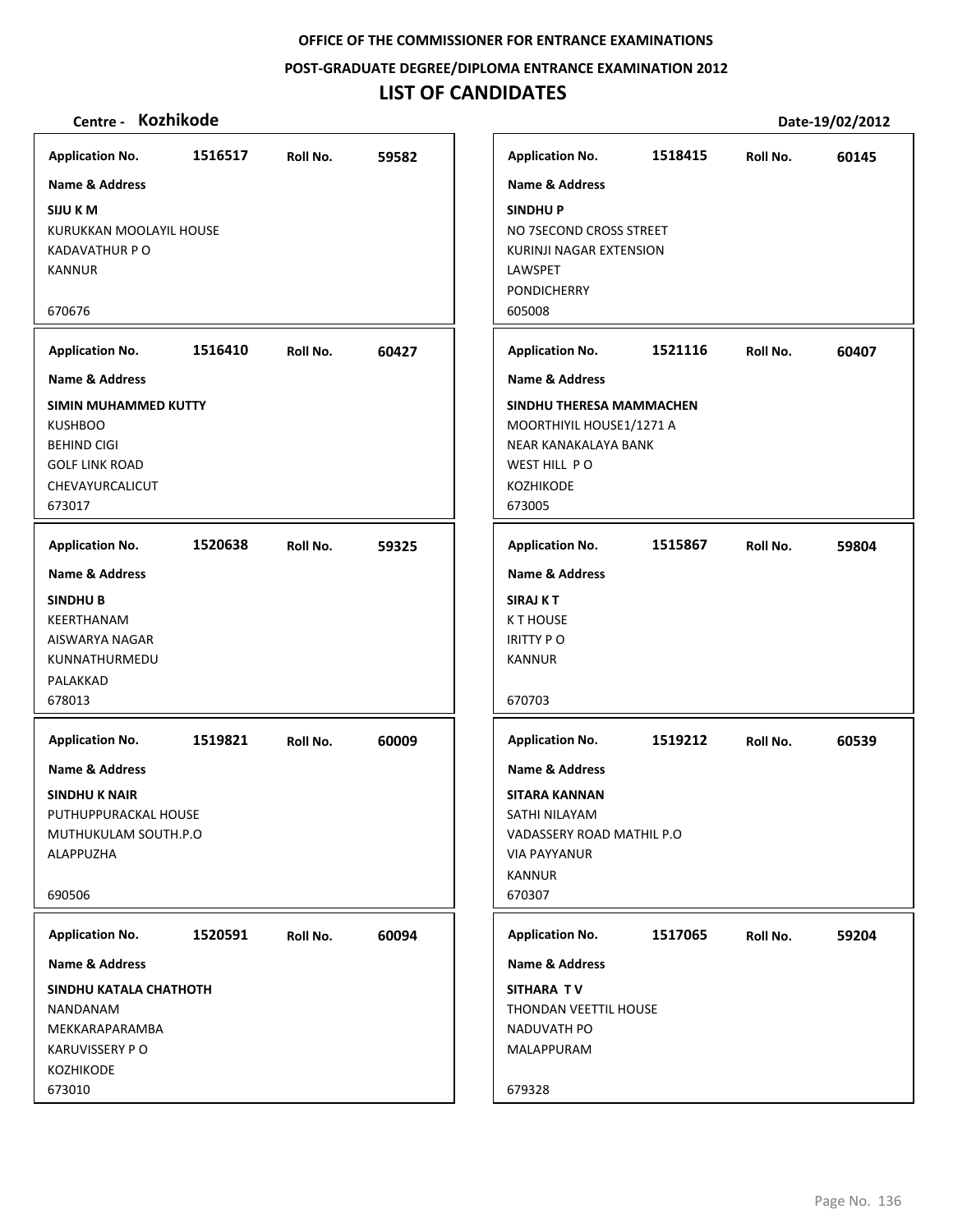**POST‐GRADUATE DEGREE/DIPLOMA ENTRANCE EXAMINATION 2012**

# **LIST OF CANDIDATES**

| Centre - Kozhikode           |         |          |       |                              |                                    |          | Date-19/02/2012 |
|------------------------------|---------|----------|-------|------------------------------|------------------------------------|----------|-----------------|
| <b>Application No.</b>       | 1518162 | Roll No. | 60218 | <b>Application No.</b>       | 1519121                            | Roll No. | 59308           |
| <b>Name &amp; Address</b>    |         |          |       | <b>Name &amp; Address</b>    |                                    |          |                 |
| <b>SITHARA A P</b>           |         |          |       | <b>SMRITI SURESH</b>         |                                    |          |                 |
| MEENANGADI PHARMACY          |         |          |       | <b>EXCELLENCY APARTMENTS</b> |                                    |          |                 |
| MEENANGADI PO                |         |          |       | 3RD FLOOR FLAT NO.3A         |                                    |          |                 |
| WAYANAD                      |         |          |       | <b>GOKHALE ROAD</b>          |                                    |          |                 |
|                              |         |          |       | <b>KANNUR</b>                |                                    |          |                 |
| 643591                       |         |          |       | 670001                       |                                    |          |                 |
| <b>Application No.</b>       | 1520616 | Roll No. | 60402 | <b>Application No.</b>       | 1520317                            | Roll No. | 60245           |
| <b>Name &amp; Address</b>    |         |          |       | <b>Name &amp; Address</b>    |                                    |          |                 |
| SMIJA SIVARAMAN              |         |          |       | <b>SMRUTHIV</b>              |                                    |          |                 |
| SMIJA SIVARAMAN KUZHIKKADATH |         |          |       | <b>VALAMBATH HOUSE</b>       |                                    |          |                 |
| <b>GREENLAND NAGAR</b>       |         |          |       | P.O.RAMANTHALI               |                                    |          |                 |
| <b>KALPETTA PO</b>           |         |          |       | <b>KANNUR DISTRICT</b>       |                                    |          |                 |
| WAYANAD<br>673121            |         |          |       | <b>KERALA</b><br>670308      |                                    |          |                 |
|                              |         |          |       |                              |                                    |          |                 |
| <b>Application No.</b>       | 1519757 | Roll No. | 60622 | <b>Application No.</b>       | 1516760                            | Roll No. | 60507           |
| <b>Name &amp; Address</b>    |         |          |       | <b>Name &amp; Address</b>    |                                    |          |                 |
| <b>SMITHA C</b>              |         |          |       | SNEHA K                      |                                    |          |                 |
| <b>KARATTU HOUSE</b>         |         |          |       | KOLLOTH HOUSE                |                                    |          |                 |
| PANDIKKAD P O                |         |          |       | THIRUVAMPADY PO              |                                    |          |                 |
| MALAPPURAM                   |         |          |       | <b>KOZHIKODE</b>             |                                    |          |                 |
| 676521                       |         |          |       | <b>KERALA</b><br>673603      |                                    |          |                 |
| <b>Application No.</b>       | 1518166 | Roll No. | 60295 | <b>Application No.</b>       | 1520699                            | Roll No. | 60018           |
| <b>Name &amp; Address</b>    |         |          |       | <b>Name &amp; Address</b>    |                                    |          |                 |
| <b>SMITHAT</b>               |         |          |       | SOBHANA CHANDRAN             |                                    |          |                 |
| NANJAROTH HOUSE              |         |          |       |                              | ROOM 101VLN NIRMAN WOMEN\'S HOSTEL |          |                 |
| MADATHIL                     |         |          |       | NO.1RAGHAVENDRA COLONY       |                                    |          |                 |
| <b>IRITTY PO</b>             |         |          |       | 5TH MAINCHAMARAJPET          |                                    |          |                 |
| <b>KANNUR</b>                |         |          |       | BANGALOREKARNATAKA           |                                    |          |                 |
| 670703                       |         |          |       | 560018                       |                                    |          |                 |
| <b>Application No.</b>       | 1517424 | Roll No. | 59439 | <b>Application No.</b>       | 1518878                            | Roll No. | 59998           |
| <b>Name &amp; Address</b>    |         |          |       | <b>Name &amp; Address</b>    |                                    |          |                 |
| SMRITHI KRISHNA C            |         |          |       | <b>SOFIYA PV</b>             |                                    |          |                 |
| <b>GANGOTHRI</b>             |         |          |       | KODAVANDY HOUSE              |                                    |          |                 |
| <b>PUTHUR STREET</b>         |         |          |       | (PO)NARUKARA                 |                                    |          |                 |
| PERINTALMANNA                |         |          |       | MANJERI                      |                                    |          |                 |
| MALAPPURAM                   |         |          |       | MALAPPURAM DISTRICT          |                                    |          |                 |
| 679322                       |         |          |       | 676122                       |                                    |          |                 |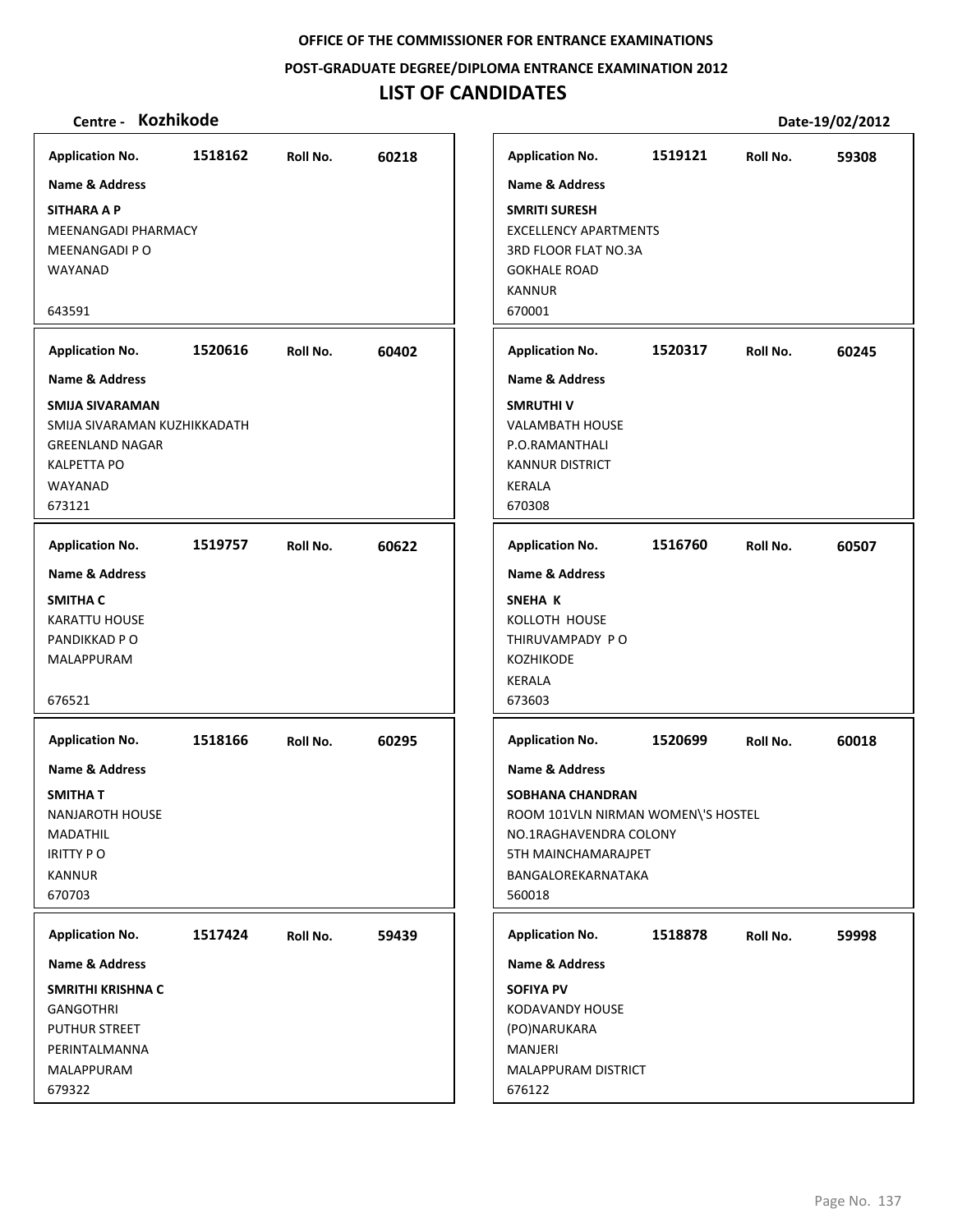**POST‐GRADUATE DEGREE/DIPLOMA ENTRANCE EXAMINATION 2012**

# **LIST OF CANDIDATES**

| <b>Application No.</b><br>Name & Address<br><b>SOMASUNDARAN P</b>                                                                       | 1520718 | Roll No. | 60480 | <b>Application No.</b><br><b>Name &amp; Address</b><br><b>SOUMYA HARIDAS</b>                                                                | 1518447 | Roll No. | 59684 |
|-----------------------------------------------------------------------------------------------------------------------------------------|---------|----------|-------|---------------------------------------------------------------------------------------------------------------------------------------------|---------|----------|-------|
| PANNIYOKKIL<br>KODUVALLY. P.O<br><b>KOZHIKODE</b><br><b>KERALA</b><br>673572                                                            |         |          |       | ARANYA<br>P.O.PANANGATOOR<br><b>VIA TANUR</b><br>MALAPPURAM<br>676302                                                                       |         |          |       |
| <b>Application No.</b>                                                                                                                  | 1516681 | Roll No. | 59199 | <b>Application No.</b>                                                                                                                      | 1516476 | Roll No. | 60120 |
| <b>Name &amp; Address</b><br><b>SONAP</b><br>THADATHIL PARAMBU HOUSE<br>SHANTHINAGAR<br>RAMANATTUKARA P O<br>KOZHIKODE                  |         |          |       | <b>Name &amp; Address</b><br>SOUMYA JOHN<br>PATHIPURAYIDATHIL HOUSE<br><b>NANANIPOIL</b><br>KELAKAM P.O.<br><b>KANNUR</b>                   |         |          |       |
| 673633                                                                                                                                  |         |          |       | 670674                                                                                                                                      |         |          |       |
| <b>Application No.</b>                                                                                                                  | 1517364 | Roll No. | 60208 | <b>Application No.</b>                                                                                                                      | 1516897 | Roll No. | 59971 |
| SONIYA KS<br>SONIYA K S<br>KURUNNAMVELLIL HOUSE<br>AISWARYA MALAPARAMBA PO<br><b>CALICUT</b><br>673009                                  |         |          |       | <b>SOUMYA V K</b><br>PRAYAGA<br>LAXMINAGAR<br><b>ALAMIPPALLY</b><br>KANHANGAD KASARGODE<br>671315                                           |         |          |       |
| <b>Application No.</b>                                                                                                                  | 1517746 | Roll No. | 59213 | <b>Application No.</b>                                                                                                                      | 1517463 | Roll No. | 60286 |
| <b>Name &amp; Address</b><br><b>SOOREJ BALAN KALIYATH</b><br>SAROVARAM<br>KURUVAKKAVU ROAD<br>CHERUKUNNU P O<br><b>KANNUR</b><br>670301 |         |          |       | <b>Name &amp; Address</b><br><b>SREE G KUMAR</b><br>GOKULAM HOUSE NO 2193 A<br>KOVOOR MLA ROAD<br>CHEVAYOOR P.O<br><b>CALICUT</b><br>673017 |         |          |       |
| <b>Application No.</b>                                                                                                                  | 1518735 | Roll No. | 59996 | <b>Application No.</b>                                                                                                                      | 1520031 | Roll No. | 60319 |
| Name & Address<br>SOUMYA K<br>SREEPARNAM<br>NIRMALAGIRI(PO)<br>KURUMBUKKAL<br>KUTHUPARAMBA KANNUR<br>670701                             |         |          |       | Name & Address<br><b>SREEDEV T S</b><br><b>THARAYIL HOUSE</b><br>MALIANKARA PO<br>ERNAKULAM<br>683516                                       |         |          |       |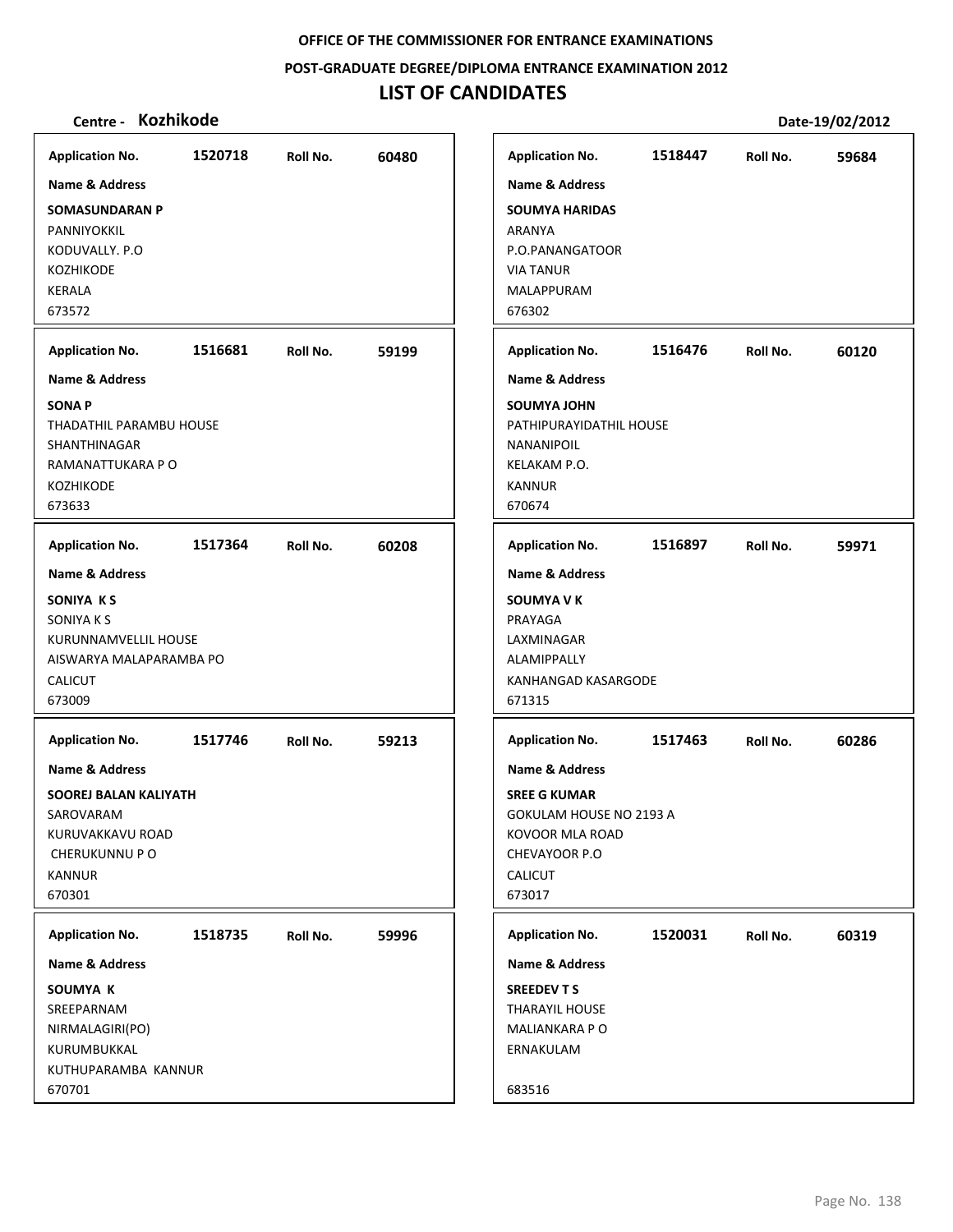**POST‐GRADUATE DEGREE/DIPLOMA ENTRANCE EXAMINATION 2012**

# **LIST OF CANDIDATES**

| Name & Address<br><b>Name &amp; Address</b><br><b>SREEDEVIK</b><br><b>DEVI 200 4A</b><br>NEAR KALICHAN KUZHI<br><b>MELANGHOT</b><br>KANHANGAD KASARGOD<br>671315<br>1516090<br><b>Application No.</b><br>59576<br>Roll No.<br>Name & Address<br><b>SREEGANESH S</b><br><b>SREEVIHAR HOUSE</b><br>THAROPOYIL P O<br>THIRUVALLOOOR VIA<br><b>CALICUT</b><br>673541<br><b>WITHHELD</b><br>1519219<br><b>Application No.</b><br><b>Name &amp; Address</b><br><b>SREEJA A P</b><br>SREERAJ<br><b>TRIKKANDIYUR</b><br><b>TIRUR</b><br>MALAPPURAM<br>676104<br><b>Application No.</b><br>1518316<br>59143<br>Roll No.<br>Name & Address<br><b>SREEJAPS</b><br>POOVATHANKANDY HOUSE<br>SUKAPURAM PO<br><b>EDAPPAL</b><br>MALAPPURAM<br>679576<br>1515496<br><b>Application No.</b><br>Roll No.<br>59106<br>Name & Address<br>SREEJESH LAL K<br><b>GOKULAM HOUSE</b><br>PULIKKAL PARAMBU<br>CHETTIPPADI PO<br>PARAPPANANGADI MALAPPURAM | <b>Application No.</b> | 1515584 | Roll No. | 59877 |
|--------------------------------------------------------------------------------------------------------------------------------------------------------------------------------------------------------------------------------------------------------------------------------------------------------------------------------------------------------------------------------------------------------------------------------------------------------------------------------------------------------------------------------------------------------------------------------------------------------------------------------------------------------------------------------------------------------------------------------------------------------------------------------------------------------------------------------------------------------------------------------------------------------------------------------|------------------------|---------|----------|-------|
| <b>SREEJITH A P</b><br><b>KANNUR</b><br>670332<br>679322<br><b>THRISSUR</b><br>680503<br>RADHAS<br><b>MAHE</b><br>673311<br>670521                                                                                                                                                                                                                                                                                                                                                                                                                                                                                                                                                                                                                                                                                                                                                                                             |                        |         |          |       |
| PATHIKARAN HOUSE<br>ANNUR (PO)<br>PAYYANUR (VIA)<br><b>Application No.</b><br><b>Name &amp; Address</b><br><b>SREEJITH E S</b><br>SANTHINAGAR<br>MALAPPURAM<br><b>Application No.</b><br><b>Name &amp; Address</b><br><b>SREEKANTH E R</b><br><b>EARATH HOUSE</b><br>YESUDAS ROAD<br><b>Application No.</b><br><b>Name &amp; Address</b><br><b>SREEKANTH PK</b><br>CHALAKARA<br>CANANNORE<br><b>Application No.</b><br><b>Name &amp; Address</b><br><b>SREEKANTH S</b><br><b>KARIVELLUR PO</b><br><b>KANNUR DIST</b>                                                                                                                                                                                                                                                                                                                                                                                                           |                        |         |          |       |
| <b>EARTHEDATH HOUSE</b><br>KUNNAMKULAM P O<br>SREEPADMAM (H)                                                                                                                                                                                                                                                                                                                                                                                                                                                                                                                                                                                                                                                                                                                                                                                                                                                                   |                        |         |          |       |
| NEAR GOVT HOSPITAL                                                                                                                                                                                                                                                                                                                                                                                                                                                                                                                                                                                                                                                                                                                                                                                                                                                                                                             |                        |         |          |       |
|                                                                                                                                                                                                                                                                                                                                                                                                                                                                                                                                                                                                                                                                                                                                                                                                                                                                                                                                |                        |         |          |       |
|                                                                                                                                                                                                                                                                                                                                                                                                                                                                                                                                                                                                                                                                                                                                                                                                                                                                                                                                |                        |         |          |       |
| PERINTHALMANNA PO                                                                                                                                                                                                                                                                                                                                                                                                                                                                                                                                                                                                                                                                                                                                                                                                                                                                                                              |                        |         |          |       |
|                                                                                                                                                                                                                                                                                                                                                                                                                                                                                                                                                                                                                                                                                                                                                                                                                                                                                                                                |                        |         |          |       |
|                                                                                                                                                                                                                                                                                                                                                                                                                                                                                                                                                                                                                                                                                                                                                                                                                                                                                                                                |                        |         |          |       |
|                                                                                                                                                                                                                                                                                                                                                                                                                                                                                                                                                                                                                                                                                                                                                                                                                                                                                                                                |                        |         |          |       |
|                                                                                                                                                                                                                                                                                                                                                                                                                                                                                                                                                                                                                                                                                                                                                                                                                                                                                                                                |                        |         |          |       |
|                                                                                                                                                                                                                                                                                                                                                                                                                                                                                                                                                                                                                                                                                                                                                                                                                                                                                                                                |                        |         |          |       |
| 1518796                                                                                                                                                                                                                                                                                                                                                                                                                                                                                                                                                                                                                                                                                                                                                                                                                                                                                                                        |                        |         |          |       |
|                                                                                                                                                                                                                                                                                                                                                                                                                                                                                                                                                                                                                                                                                                                                                                                                                                                                                                                                |                        |         |          |       |
|                                                                                                                                                                                                                                                                                                                                                                                                                                                                                                                                                                                                                                                                                                                                                                                                                                                                                                                                |                        |         |          |       |
|                                                                                                                                                                                                                                                                                                                                                                                                                                                                                                                                                                                                                                                                                                                                                                                                                                                                                                                                |                        |         |          |       |
|                                                                                                                                                                                                                                                                                                                                                                                                                                                                                                                                                                                                                                                                                                                                                                                                                                                                                                                                |                        |         |          |       |
|                                                                                                                                                                                                                                                                                                                                                                                                                                                                                                                                                                                                                                                                                                                                                                                                                                                                                                                                |                        |         |          |       |
|                                                                                                                                                                                                                                                                                                                                                                                                                                                                                                                                                                                                                                                                                                                                                                                                                                                                                                                                |                        |         |          |       |
|                                                                                                                                                                                                                                                                                                                                                                                                                                                                                                                                                                                                                                                                                                                                                                                                                                                                                                                                |                        |         |          |       |
|                                                                                                                                                                                                                                                                                                                                                                                                                                                                                                                                                                                                                                                                                                                                                                                                                                                                                                                                |                        |         |          |       |
| 1515483                                                                                                                                                                                                                                                                                                                                                                                                                                                                                                                                                                                                                                                                                                                                                                                                                                                                                                                        |                        |         |          |       |
|                                                                                                                                                                                                                                                                                                                                                                                                                                                                                                                                                                                                                                                                                                                                                                                                                                                                                                                                |                        |         |          |       |
|                                                                                                                                                                                                                                                                                                                                                                                                                                                                                                                                                                                                                                                                                                                                                                                                                                                                                                                                |                        |         |          |       |
|                                                                                                                                                                                                                                                                                                                                                                                                                                                                                                                                                                                                                                                                                                                                                                                                                                                                                                                                |                        |         |          |       |
|                                                                                                                                                                                                                                                                                                                                                                                                                                                                                                                                                                                                                                                                                                                                                                                                                                                                                                                                |                        |         |          |       |
|                                                                                                                                                                                                                                                                                                                                                                                                                                                                                                                                                                                                                                                                                                                                                                                                                                                                                                                                |                        |         |          |       |
|                                                                                                                                                                                                                                                                                                                                                                                                                                                                                                                                                                                                                                                                                                                                                                                                                                                                                                                                |                        |         |          |       |
|                                                                                                                                                                                                                                                                                                                                                                                                                                                                                                                                                                                                                                                                                                                                                                                                                                                                                                                                |                        |         |          |       |
|                                                                                                                                                                                                                                                                                                                                                                                                                                                                                                                                                                                                                                                                                                                                                                                                                                                                                                                                |                        |         |          |       |
|                                                                                                                                                                                                                                                                                                                                                                                                                                                                                                                                                                                                                                                                                                                                                                                                                                                                                                                                |                        |         |          |       |
|                                                                                                                                                                                                                                                                                                                                                                                                                                                                                                                                                                                                                                                                                                                                                                                                                                                                                                                                |                        |         |          |       |
|                                                                                                                                                                                                                                                                                                                                                                                                                                                                                                                                                                                                                                                                                                                                                                                                                                                                                                                                |                        |         |          |       |
|                                                                                                                                                                                                                                                                                                                                                                                                                                                                                                                                                                                                                                                                                                                                                                                                                                                                                                                                |                        |         |          |       |
|                                                                                                                                                                                                                                                                                                                                                                                                                                                                                                                                                                                                                                                                                                                                                                                                                                                                                                                                | 676319                 |         |          |       |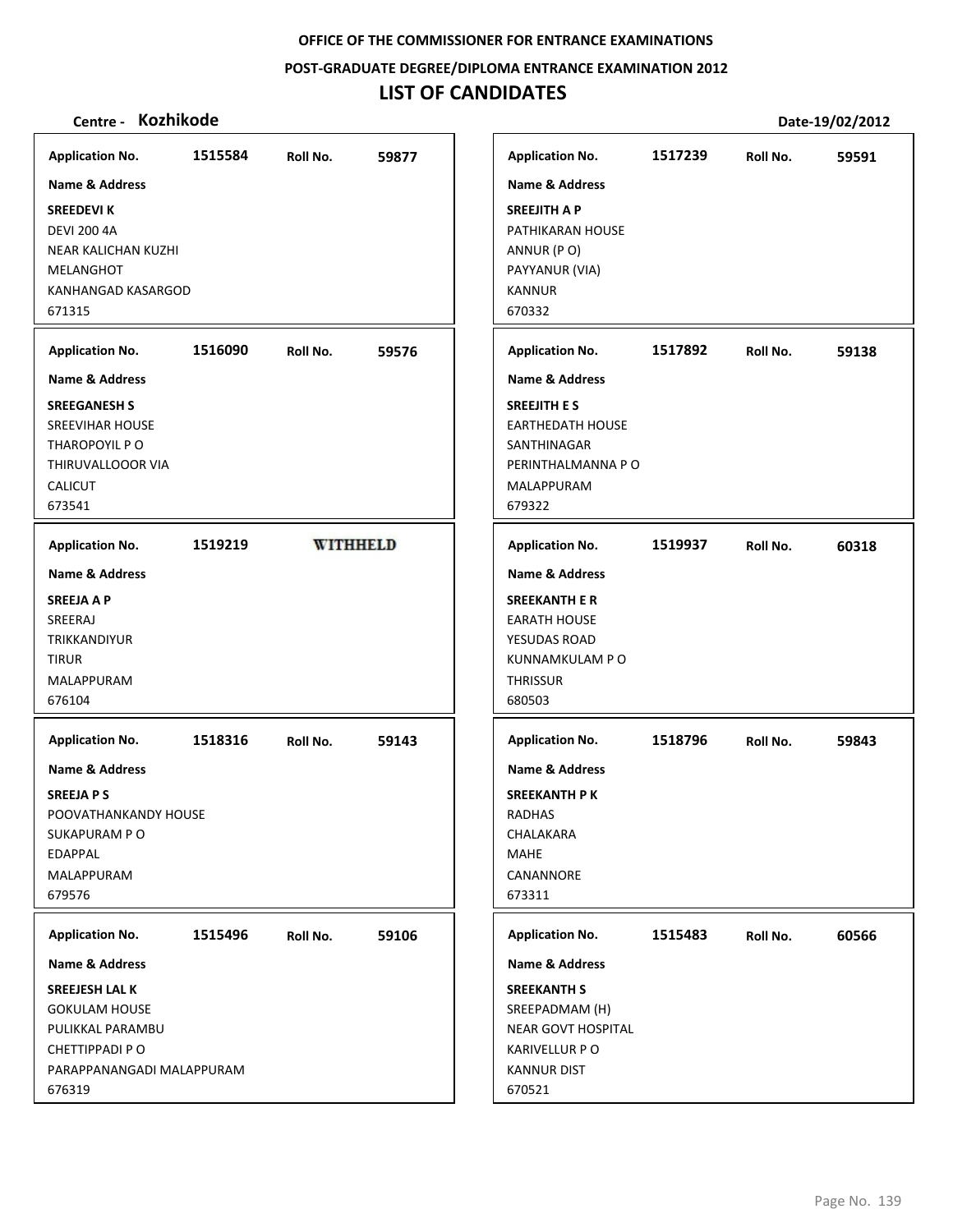**POST‐GRADUATE DEGREE/DIPLOMA ENTRANCE EXAMINATION 2012**

# **LIST OF CANDIDATES**

| Centre - Kozhikode                                                                                                                |         |          |       |                                                                                                                                                                      |         |          | Date-19/02/2012 |
|-----------------------------------------------------------------------------------------------------------------------------------|---------|----------|-------|----------------------------------------------------------------------------------------------------------------------------------------------------------------------|---------|----------|-----------------|
| <b>Application No.</b>                                                                                                            | 1518438 | Roll No. | 59222 | <b>Application No.</b>                                                                                                                                               | 1520583 | Roll No. | 59786           |
| <b>Name &amp; Address</b><br><b>SREEKIRAN S</b><br>HARIKIRANAM<br>ODAYAMMADAM<br><b>CHERUKUNNU P.O</b><br><b>KANNUR</b><br>670301 |         |          |       | <b>Name &amp; Address</b><br><b>SREERAJ V</b><br>SREECHAITHANYA<br>OPP PLANETARIUM<br>JAFFERKHAN COLONY<br>ERANHIPALAM PO CALICUT<br>673006                          |         |          |                 |
| <b>Application No.</b>                                                                                                            | 1518725 | Roll No. | 59688 | <b>Application No.</b>                                                                                                                                               | 1519591 | Roll No. | 59544           |
| <b>Name &amp; Address</b>                                                                                                         |         |          |       | <b>Name &amp; Address</b>                                                                                                                                            |         |          |                 |
| <b>SREELA P</b><br>SREELAM<br>IRUVETTY(PO)<br>MALAPPURAM<br><b>KERALA</b><br>673639                                               |         |          |       | SREESANDHYA SREENIVASAN<br>5/2431 A SREESOOKTHAM<br>U K S ROAD<br>KOZHIKODE<br>673001                                                                                |         |          |                 |
| <b>Application No.</b>                                                                                                            | 1519061 | Roll No. | 59923 | <b>Application No.</b>                                                                                                                                               | 1517220 | Roll No. | 59206           |
| Name & Address                                                                                                                    |         |          |       | <b>Name &amp; Address</b>                                                                                                                                            |         |          |                 |
| SREELAKSHMI MOHANAN<br><b>VASANTH</b><br>PAPPINISSERI WEST P.O<br>PAPPINISSERI KANNUR                                             |         |          |       | <b>SREETHUG</b><br><b>SREESRUTHI HOUSE</b><br><b>KOTTOOLI</b><br>KOZHIKODE                                                                                           |         |          |                 |
| 670565                                                                                                                            |         |          |       | 673016                                                                                                                                                               |         |          |                 |
| <b>Application No.</b>                                                                                                            | 1520089 | Roll No. | 59627 | <b>Application No.</b>                                                                                                                                               | 1520303 | Roll No. | 59860           |
| Name & Address<br>SREENATH SETHU MADHAVAN<br>C/O K.P.GOVINDAN NAIR<br>KUNHILLATH<br><b>MAVILAYI</b><br><b>KANNUR</b><br>670622    |         |          |       | <b>Name &amp; Address</b><br><b>SRIKANTH CHERIPADY</b><br>S/O DR VENUGOPAL NAYANAR<br>MEENAKSHI NILAYAM<br><b>NEAR BUS STAND PAYYANUR</b><br><b>KANNUR</b><br>670307 |         |          |                 |
| <b>Application No.</b>                                                                                                            | 1516217 | Roll No. | 59270 | <b>Application No.</b>                                                                                                                                               | 1517370 | Roll No. | 60285           |
| <b>Name &amp; Address</b>                                                                                                         |         |          |       | Name & Address                                                                                                                                                       |         |          |                 |
| <b>SREERAJ K</b><br>SREENIKETH HOUSE<br>ARTS AND SCIENCE COLLEGE PO<br>MEENCHANDA<br><b>CALICUT</b><br>673018                     |         |          |       | <b>SRINATH M</b><br>PUSHPAVADY HOUSE<br><b>BELLIKOTH AJANUR P O</b><br>ANANDASHRAM VIA KANHANGAD<br>KASARAGOD<br>671531                                              |         |          |                 |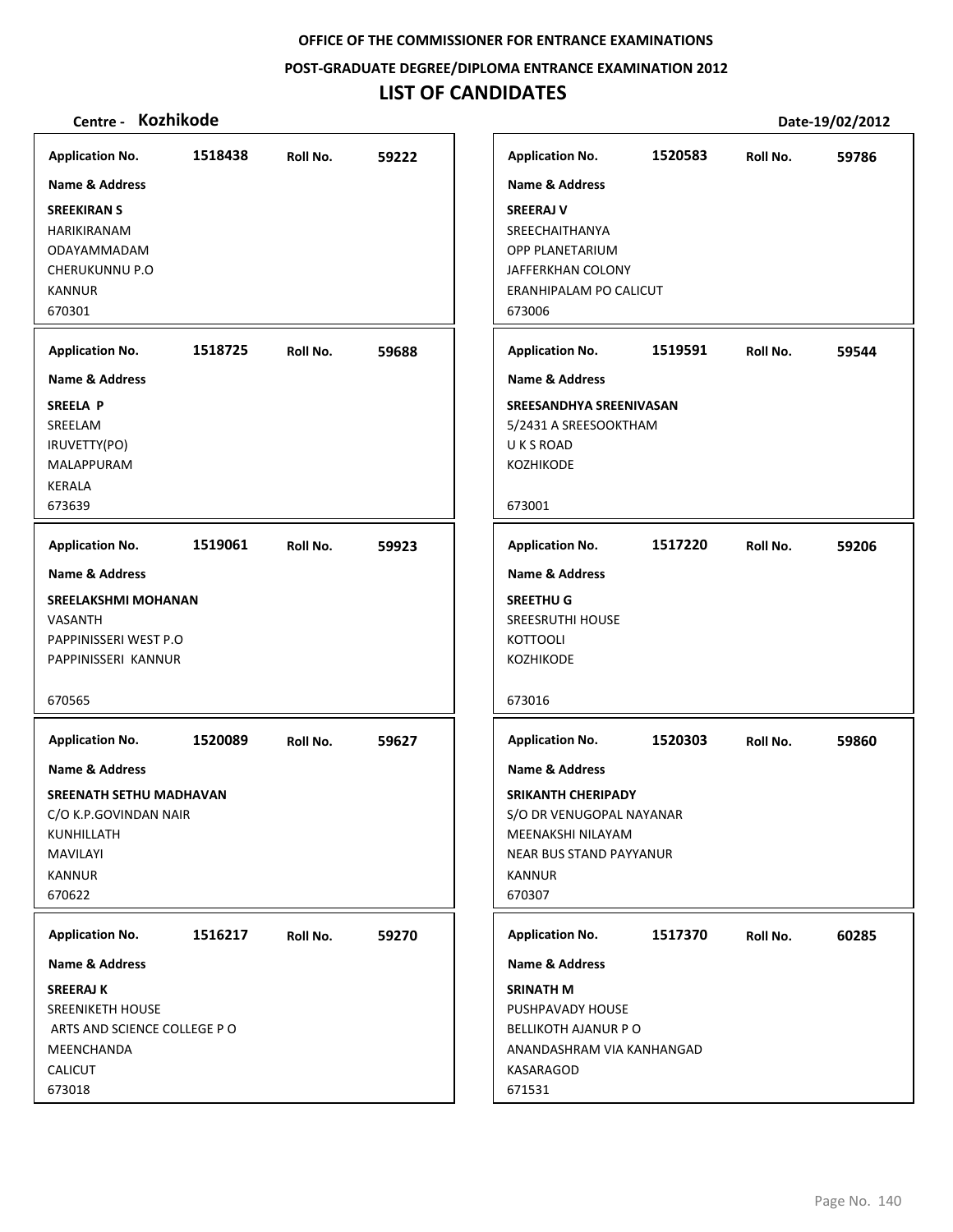**POST‐GRADUATE DEGREE/DIPLOMA ENTRANCE EXAMINATION 2012**

# **LIST OF CANDIDATES**

| <b>Application No.</b>                                                                                                                        | 1519309 | Roll No. | 60003 |
|-----------------------------------------------------------------------------------------------------------------------------------------------|---------|----------|-------|
| <b>Name &amp; Address</b>                                                                                                                     |         |          |       |
| SRUTHI MV<br>SISIRAM<br>KOLAYITHAZHAM<br><b>KARANTHUR P O</b><br><b>KOZHIKODE</b>                                                             |         |          |       |
| 673571                                                                                                                                        |         |          |       |
| <b>Application No.</b>                                                                                                                        | 1518128 | Roll No. | 59602 |
| Name & Address                                                                                                                                |         |          |       |
| <b>SRUTHI K T</b><br><b>EKKANDATHIL HOUSE</b><br>CHEVARAMBALAM PO<br><b>KOZHIKODE</b><br>673017                                               |         |          |       |
| <b>Application No.</b>                                                                                                                        | 1516779 | Roll No. | 59585 |
| Name & Address                                                                                                                                |         |          |       |
| <b>SRUTHI M NAMBIAR</b><br>PRANAVAM<br>PUTHIYA VEETIL<br>KANHANGAD SOUTH P O<br><b>KASARGOD</b><br>671531                                     |         |          |       |
| <b>Application No.</b>                                                                                                                        | 1520299 | Roll No. | 59706 |
| Name & Address<br><b>SRUTHI SWAMINATHAN</b><br>C/O K P UNNIKRISHNAN<br>E 386 BLOCK 32 CPWD COMPLEX<br>SARJAPUR ROAD KORAMANGALA<br>BANAGALORE |         |          |       |
| 560034                                                                                                                                        |         |          |       |
| <b>Application No.</b>                                                                                                                        | 1517361 | Roll No. | 60131 |
| <b>Name &amp; Address</b>                                                                                                                     |         |          |       |
| <b>SRUTHIVG</b><br>SARIGA HOUSE<br>POOKAD BEACH ROAD<br>CHEMANCHERI P O<br>KOZHIKODE<br>673304                                                |         |          |       |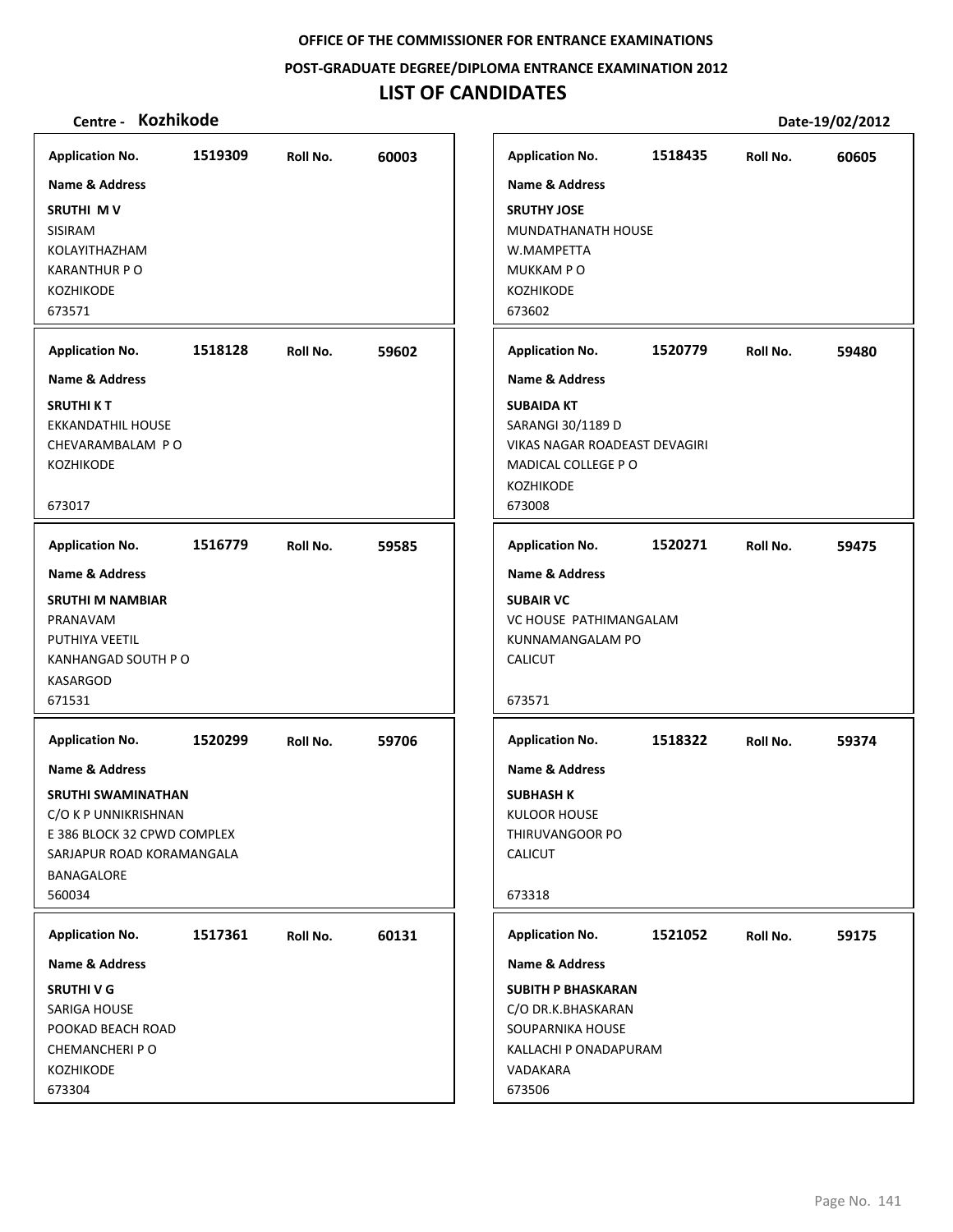**POST‐GRADUATE DEGREE/DIPLOMA ENTRANCE EXAMINATION 2012**

# **LIST OF CANDIDATES**

| <b>Application No.</b>                                                                                                                     | 1516503 | Roll No. | 59351 |  | <b>Application No.</b>                                                                                                                           | 1519924 | Roll No. | 60010 |
|--------------------------------------------------------------------------------------------------------------------------------------------|---------|----------|-------|--|--------------------------------------------------------------------------------------------------------------------------------------------------|---------|----------|-------|
| <b>Name &amp; Address</b>                                                                                                                  |         |          |       |  | <b>Name &amp; Address</b>                                                                                                                        |         |          |       |
| <b>SUBRAHMANIAN M</b><br>C/O DR RAJAN M S<br>FLAT NO.18 PALLATH LAKSHMI APARTMENTS<br>PALLATH LANE POONKUNNAM<br><b>THRISSUR</b><br>680002 |         |          |       |  | <b>SUDHIL TR</b><br>DR SUDHIL TR<br><b>THANNISSERY HOUSE</b><br>MINALOOR PO<br><b>THRISSUR</b><br>680581                                         |         |          |       |
| <b>Application No.</b>                                                                                                                     | 1517502 | Roll No. | 59671 |  | <b>Application No.</b>                                                                                                                           | 1520825 | Roll No. | 60173 |
| Name & Address                                                                                                                             |         |          |       |  | <b>Name &amp; Address</b>                                                                                                                        |         |          |       |
| <b>SUCHITRA P</b><br>SREENIKETANAM(H)<br><b>EDAPAL</b><br>MALAPPURAM<br>KERALA<br>679576                                                   |         |          |       |  | <b>SUGHOSH K</b><br>DR K SUGHOSH<br>GOPAL PULLAMBIL ROAD<br>POST CHIRAKKARA VIA THALASSERY<br><b>KANNUR</b><br>670104                            |         |          |       |
| <b>Application No.</b>                                                                                                                     | 1515310 | Roll No. | 59488 |  | <b>Application No.</b>                                                                                                                           | 1521234 | Roll No. | 60331 |
| <b>Name &amp; Address</b><br><b>SUDEEP JOSE</b><br>S/O JOSE T A<br>THYPPARAMBIL HOUS<br>ULIKKAL P OIRITTY VIA<br><b>KANNUR</b><br>670705   |         |          |       |  | <b>Name &amp; Address</b><br><b>SUHAIBA AMEERA</b><br>RAINBOW HOUSE<br>MUNAMPEEDIKA<br>KANNUR-1<br><b>KANNUR</b><br>670001                       |         |          |       |
| <b>Application No.</b>                                                                                                                     | 1517986 | Roll No. | 59216 |  | <b>Application No.</b>                                                                                                                           | 1518327 | Roll No. | 59682 |
| Name & Address<br><b>SUDHEER G</b><br>PARAMBATH HOUSE<br>NARAYANA NAGAR<br>VADAKARA<br>KOZHIKODE<br>673101                                 |         |          |       |  | <b>Name &amp; Address</b><br><b>SUHAIL CK</b><br>CHATHOTH KUNIYIL (H)<br><b>KOKALLUR (PO)</b><br><b>BALUSSERY (VIA)</b><br>CALICUT(DT)<br>673612 |         |          |       |
| <b>Application No.</b>                                                                                                                     | 1519643 | Roll No. | 59622 |  | <b>Application No.</b>                                                                                                                           | 1515302 | Roll No. | 59180 |
| Name & Address                                                                                                                             |         |          |       |  | Name & Address                                                                                                                                   |         |          |       |
| <b>SUDHEESH K</b><br>PADMA<br>VARANHOOR<br>KATTIPOIL(PO) NILESHWAR(VIA)<br>KASARAGOD<br>671314                                             |         |          |       |  | <b>SUHAIL SALEEM</b><br><b>HASNA</b><br>KINGDOM HALL ROAD<br>MELE CHOVVA<br>KANNUR<br>670006                                                     |         |          |       |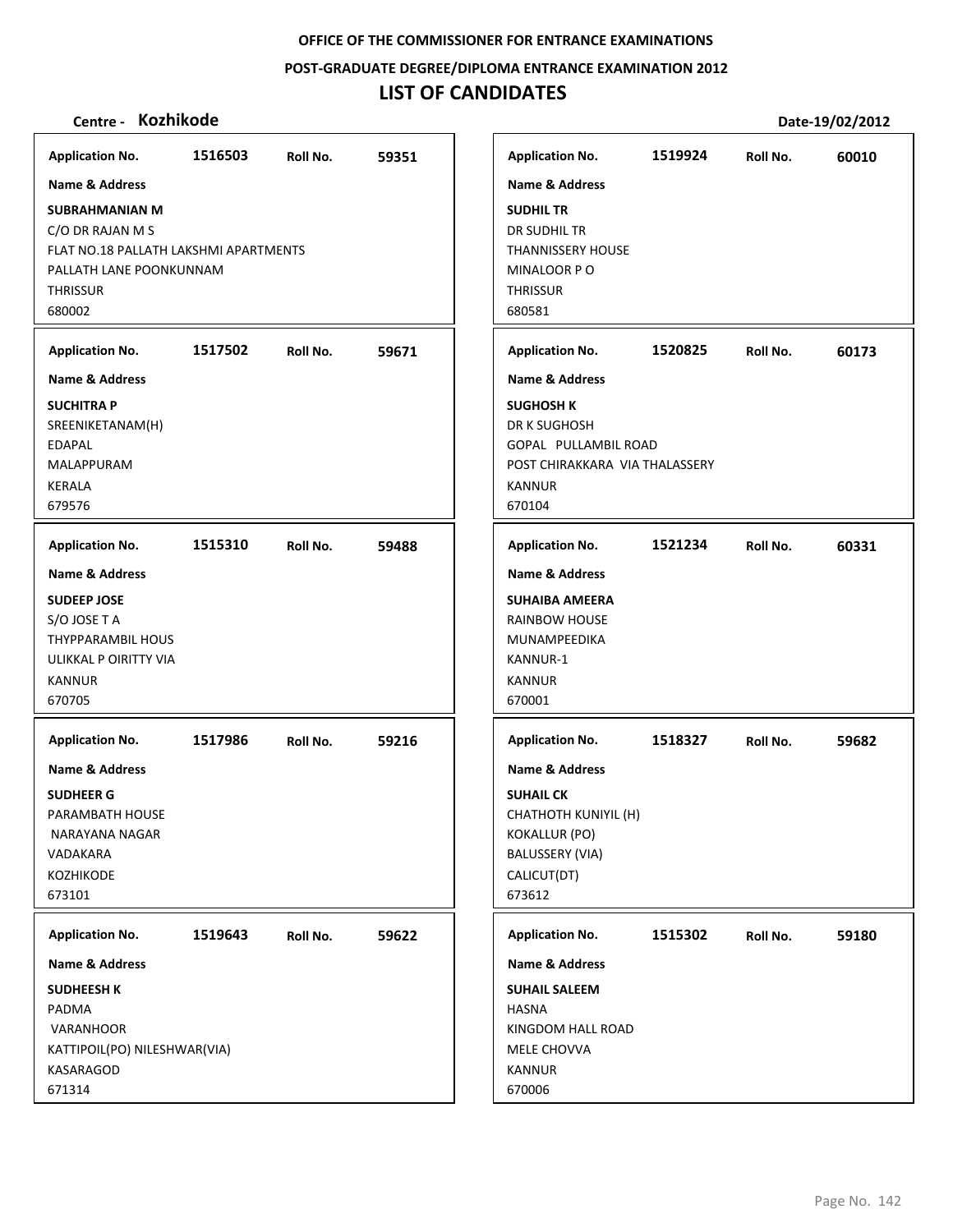**POST‐GRADUATE DEGREE/DIPLOMA ENTRANCE EXAMINATION 2012**

# **LIST OF CANDIDATES**

| <b>Application No.</b>                | 1517106 | Roll No. | 60128 |
|---------------------------------------|---------|----------|-------|
| Name & Address                        |         |          |       |
| SUJA S<br>LALNIVAS                    |         |          |       |
| KIDANGU                               |         |          |       |
| PERINTHALMANNA P O                    |         |          |       |
| MALAPPURAM                            |         |          |       |
| 679322                                |         |          |       |
| <b>Application No.</b>                | 1517648 | Roll No. | 60212 |
| Name & Address                        |         |          |       |
| <b>SUJITH KR</b>                      |         |          |       |
| 24-4-254/39(2) SAMRUDHI 1ST FLOOR     |         |          |       |
| 6TH CROSS ATTAVAR OPPOSITE KMC GROUND |         |          |       |
| NEAR KMC ATTAVAR MANGALORE            |         |          |       |
| KARNATAKA<br>575002                   |         |          |       |
| <b>Application No.</b>                | 1516250 | Roll No. | 60117 |
| Name & Address                        |         |          |       |
| SUJITHA MADHAVAN                      |         |          |       |
| 5/933                                 |         |          |       |
| RARICHAN ROAD                         |         |          |       |
| ERANHIPALAM P O                       |         |          |       |
| KOZHIKODE                             |         |          |       |
| 673006                                |         |          |       |
| <b>Application No.</b>                | 1520018 | Roll No. | 60088 |
| <b>Name &amp; Address</b>             |         |          |       |
| <b>SUJITHKUMAR P</b>                  |         |          |       |
| VANDANA                               |         |          |       |
| PERUVAYAL<br>KOZHIKODE                |         |          |       |
|                                       |         |          |       |
| 673024                                |         |          |       |
| <b>Application No.</b>                | 1517497 | Roll No. | 59594 |
| Name & Address                        |         |          |       |
| <b>SULAIKHAPP</b>                     |         |          |       |
| <b>SULUS HOUSE</b>                    |         |          |       |
| PARAYULLATHIL NEAR GOVT SANSKRIT HSS  |         |          |       |
| VATAKKARA                             |         |          |       |
| CALICUT                               |         |          |       |
| 673104                                |         |          |       |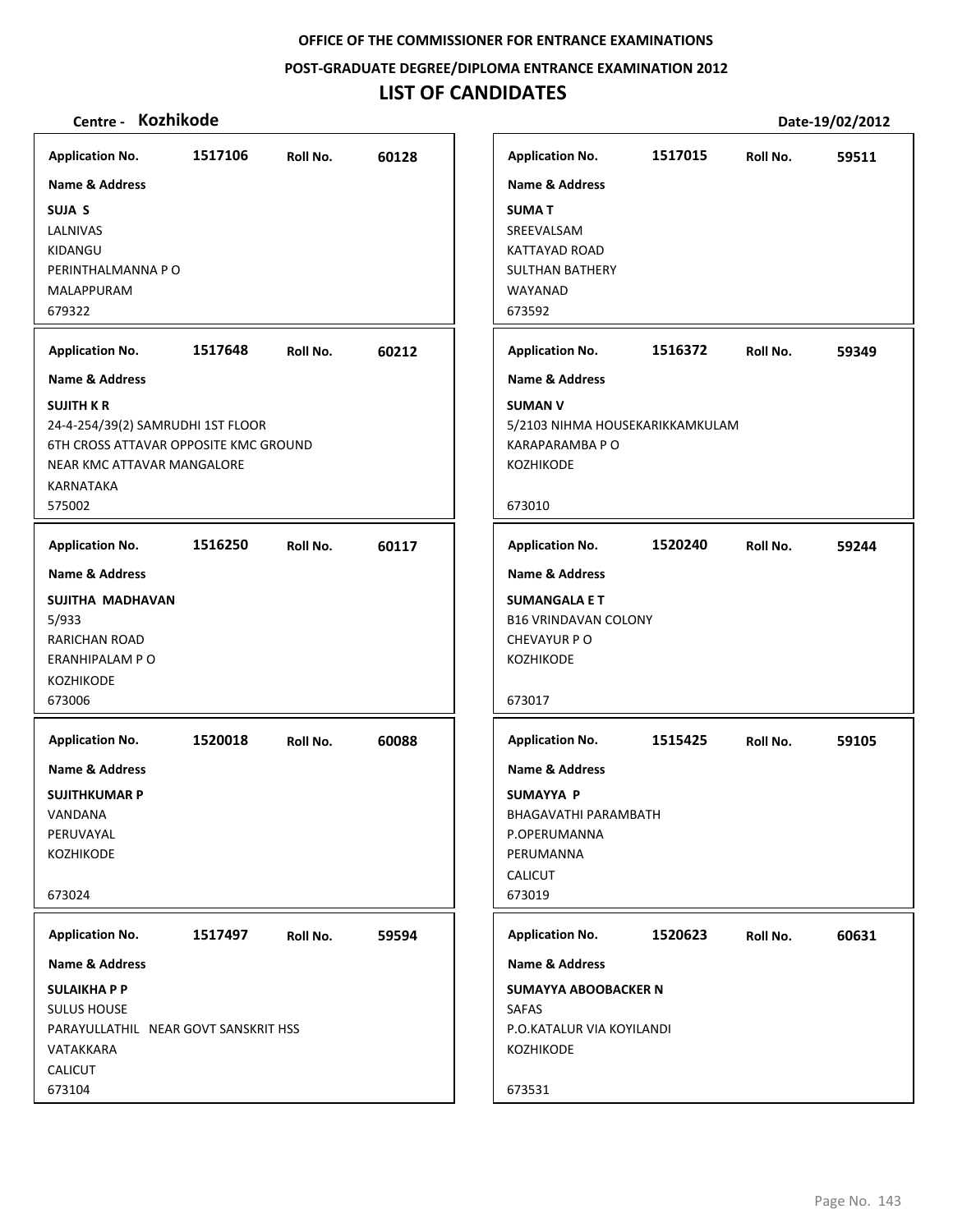**POST‐GRADUATE DEGREE/DIPLOMA ENTRANCE EXAMINATION 2012**

## **LIST OF CANDIDATES**

| <b>Application No.</b>    | 1517350 | Roll No. | 59823 | <b>Application No.</b>      | 1516470 | Roll No. | 60043 |
|---------------------------|---------|----------|-------|-----------------------------|---------|----------|-------|
| <b>Name &amp; Address</b> |         |          |       | <b>Name &amp; Address</b>   |         |          |       |
| <b>SUMAYYA C</b>          |         |          |       | <b>SUMY PHILIP</b>          |         |          |       |
| <b>CHOLAYIL HOUSE</b>     |         |          |       | <b>MARANGATILL HOUSE</b>    |         |          |       |
| KARULAI P O               |         |          |       | DEVAGIRI MEDICAL COLLEGE PO |         |          |       |
| KINATTINGAL               |         |          |       | <b>CALICUT</b>              |         |          |       |
| MALAPPURAM                |         |          |       |                             |         |          |       |
| 679344                    |         |          |       | 673008                      |         |          |       |
| <b>Application No.</b>    | 1520282 | Roll No. | 59552 | <b>Application No.</b>      | 1516933 | Roll No. | 59279 |
| <b>Name &amp; Address</b> |         |          |       | <b>Name &amp; Address</b>   |         |          |       |
| SUMAYYA K P               |         |          |       | <b>SUNEER CM</b>            |         |          |       |
| OTTUPARA HOUSE            |         |          |       | PERUMPADAPPIL HOUSE         |         |          |       |
| MANATHMANGALAM            |         |          |       | P.O MOONIYUR PARAKKADAVU    |         |          |       |
| PERINTALMANNA P O         |         |          |       | MALAPPURAM                  |         |          |       |
| MALAPPURAM                |         |          |       |                             |         |          |       |
| 679322                    |         |          |       | 676311                      |         |          |       |
| <b>Application No.</b>    | 1517785 | Roll No. | 59752 | <b>Application No.</b>      | 1519306 | Roll No. | 59849 |
| <b>Name &amp; Address</b> |         |          |       | <b>Name &amp; Address</b>   |         |          |       |
| <b>SUMIN MOHAN P</b>      |         |          |       | <b>SUNEESH KUMAR K</b>      |         |          |       |
| C/O MANGAL                |         |          |       | <b>SUNEESH KUMAR.K</b>      |         |          |       |
| PONNYUM PO                |         |          |       | <b>KAYAKKEL HOUSE</b>       |         |          |       |
| THALASSERY                |         |          |       | <b>IYYAD P O</b>            |         |          |       |
| <b>KANNUR DIST</b>        |         |          |       | KOZHIKODE KERALA            |         |          |       |
| 670641                    |         |          |       | 673587                      |         |          |       |
| <b>Application No.</b>    | 1519545 | Roll No. | 60005 | <b>Application No.</b>      | 1516497 | Roll No. | 59197 |
| <b>Name &amp; Address</b> |         |          |       | <b>Name &amp; Address</b>   |         |          |       |
| SUMITHA PANAKKAL          |         |          |       | <b>SUNIL JOYSON</b>         |         |          |       |
| D 61KSHB                  |         |          |       | <b>SUNIL JOYSON</b>         |         |          |       |
| HARITHA NAGAR             |         |          |       | KUTTIKKATT HOUSE            |         |          |       |
| CHEVARAMBALAM PO          |         |          |       | <b>NILAMBUR R S</b>         |         |          |       |
| <b>CALICUT</b>            |         |          |       | MALAPPURAM                  |         |          |       |
| 673017                    |         |          |       | 679330                      |         |          |       |
| <b>Application No.</b>    | 1517601 | Roll No. | 60288 | <b>Application No.</b>      | 1519724 | Roll No. | 59623 |
| <b>Name &amp; Address</b> |         |          |       | <b>Name &amp; Address</b>   |         |          |       |
| SUMITHA THAJUDEEN         |         |          |       | <b>SUNIL KUMAR KU</b>       |         |          |       |
| PANNIVETTUM KUNI          |         |          |       | DR SUNIL KUMAR K U          |         |          |       |
| MOODADI NORTH P O         |         |          |       | <b>BULBUL NEST</b>          |         |          |       |
| KOYILANDY VIA             |         |          |       | KODATHIPPADI                |         |          |       |
| <b>KOZHIKKODE</b>         |         |          |       | P.O.MANNARKKAD              |         |          |       |
| 673307                    |         |          |       | 678582                      |         |          |       |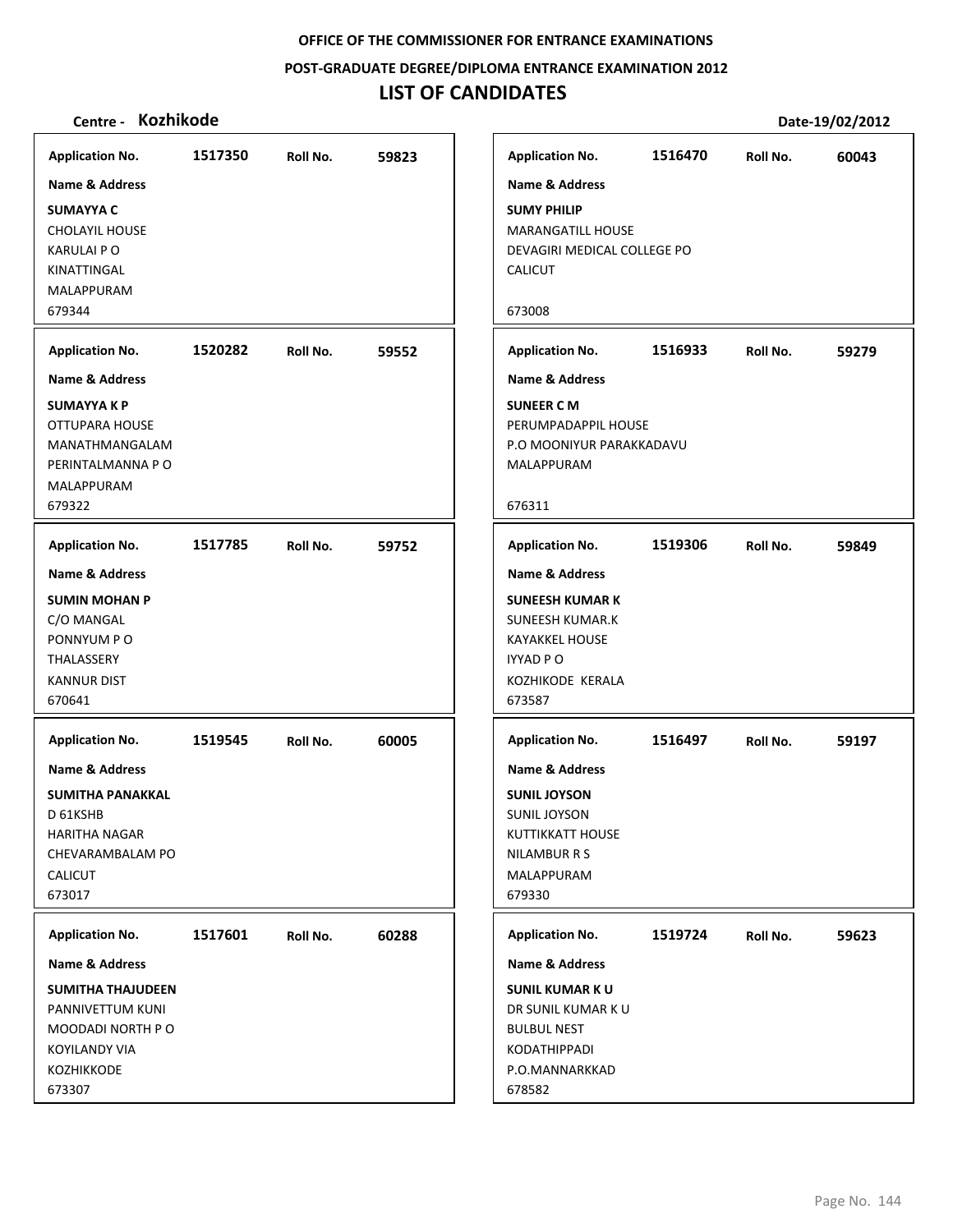**POST‐GRADUATE DEGREE/DIPLOMA ENTRANCE EXAMINATION 2012**

### **LIST OF CANDIDATES**

### **Centre ‐ Kozhikode Date‐19/02/2012**

**Application No. 1519067 60077 Application No. 1519611 REJECTED Name & Address Name & Address SUNIL LAL KANHIRATHINGAL SURESAN K K** DR.SUNIL LAL K JANIKA 2232/J4 USHA KIRAN APARTMENTS KARADI KOVOOR P.O.CHEVAYOOR THAMARASSERY P O KOZHIKODE KOZHIKKODE 673017 673573 **Application No. 1519311 60080 Application No. 1519170 59693 Name & Address Name & Address SUNIL P R SURYA GOPAL** 2/393PALACE ROAD SARANG NILAMBUR BEHIND CSI CHURCH MALAPPURAM DISTRICT JAIL ROADTALAP KERALA KANNURKERALA 679329 670002 **Application No. 1515731 60341 Application No. 1518765 59227 Name & Address Name & Address SUNITHA P SUSAN ZACHARIAH** ANANTH VAKKAYIL HOUSE PADNEKAT P O NEAR KOVILAKAM GATE NILESHWAR KASARGOD NILAMBUR P.O MALAPPURAM 671328 679329 **Application No. Application No. 1515573 59569 1516258 60271 Name & Address Name & Address SUPRIYA PREMAN T P SUSHINA V K** SUPRIYA NILAYAM NO.1035 6TH CROSS KUNHIVALAPPIL HOUSE 1ST FLOOR ADARSHA LAYOUT THANKAYAM BASAVESHWAR NAGAR TRIKARIPUR BANGALORE KASARGOD 560079 671310 **Application No. 1520808 60096 Application No. 1517605 60518 Name & Address Name & Address SUPRIYA T V SUSHMITHA K** ANAGHA 33/5266A D/O DR K S BHAT GOLF LINK ROAD SUHARSHA NEAR SAI MANDIR CHEVAYUR P O PAYYANUR CALICUT KANNUR 673017 670307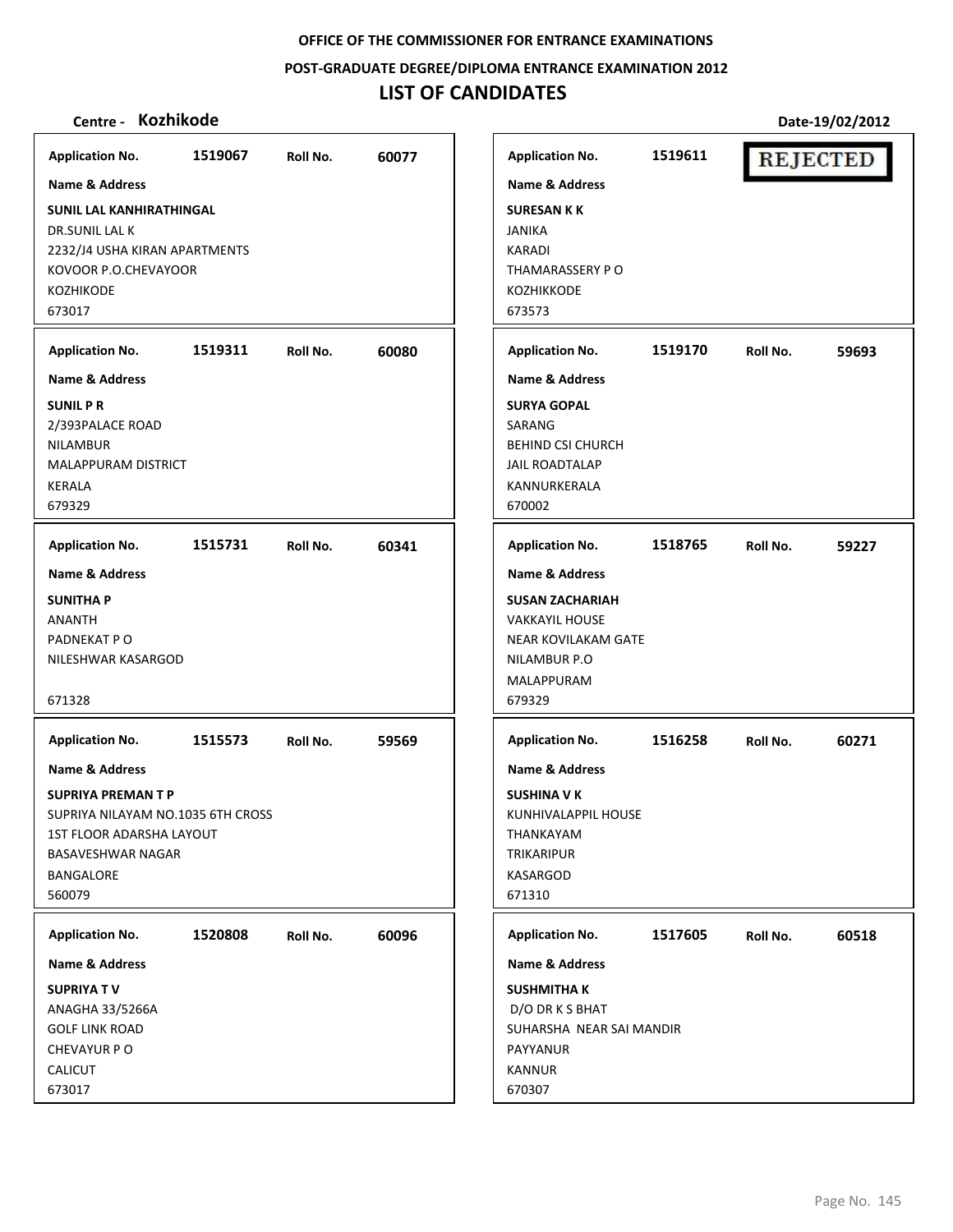#### **POST‐GRADUATE DEGREE/DIPLOMA ENTRANCE EXAMINATION 2012**

# **LIST OF CANDIDATES**

| <b>Application No.</b>    | 1521326 | Roll No. | 59485 |
|---------------------------|---------|----------|-------|
| <b>Name &amp; Address</b> |         |          |       |
| <b>SUSMITHA GEORGE K</b>  |         |          |       |
| 33/213C JOEL              |         |          |       |
| <b>MASS CORNER</b>        |         |          |       |
| MALAPARAMBA               |         |          |       |
| <b>KOZHIKODE</b>          |         |          |       |
| 673009                    |         |          |       |
| <b>Application No.</b>    | 1519631 | Roll No. | 60620 |
| <b>Name &amp; Address</b> |         |          |       |
| <b>SUSNA S S</b>          |         |          |       |
| NANDANAM                  |         |          |       |
| P.O.KADIRUR               |         |          |       |
| <b>VIA THALASSERY</b>     |         |          |       |
| <b>KANNUR</b>             |         |          |       |
| 670642                    |         |          |       |
| <b>Application No.</b>    | 1517470 | Roll No. | 60440 |
| <b>Name &amp; Address</b> |         |          |       |
| SWAPNA BALAKRISHNAN       |         |          |       |
| VRINDAVAN                 |         |          |       |
| <b>PARAMBOOR</b>          |         |          |       |
| P.O PATTIKKAD             |         |          |       |
| MALAPPURAM                |         |          |       |
| 679325                    |         |          |       |
| <b>Application No.</b>    | 1519037 | Roll No. | 59461 |
| Name & Address            |         |          |       |
| SWAPNA C                  |         |          |       |
| <b>ASWATHY</b>            |         |          |       |
| MELUR PO                  |         |          |       |
| KOYILANDY                 |         |          |       |
| <b>CALICUT</b>            |         |          |       |
| 673306                    |         |          |       |
| <b>Application No.</b>    | 1516041 | Roll No. | 59652 |
| <b>Name &amp; Address</b> |         |          |       |
| <b>SWAPNAK</b>            |         |          |       |
| <b>KAPRAT HOUSE</b>       |         |          |       |
| PULPATTA PO               |         |          |       |
| MANJERI                   |         |          |       |
| MALAPPURAM                |         |          |       |
| 676126                    |         |          |       |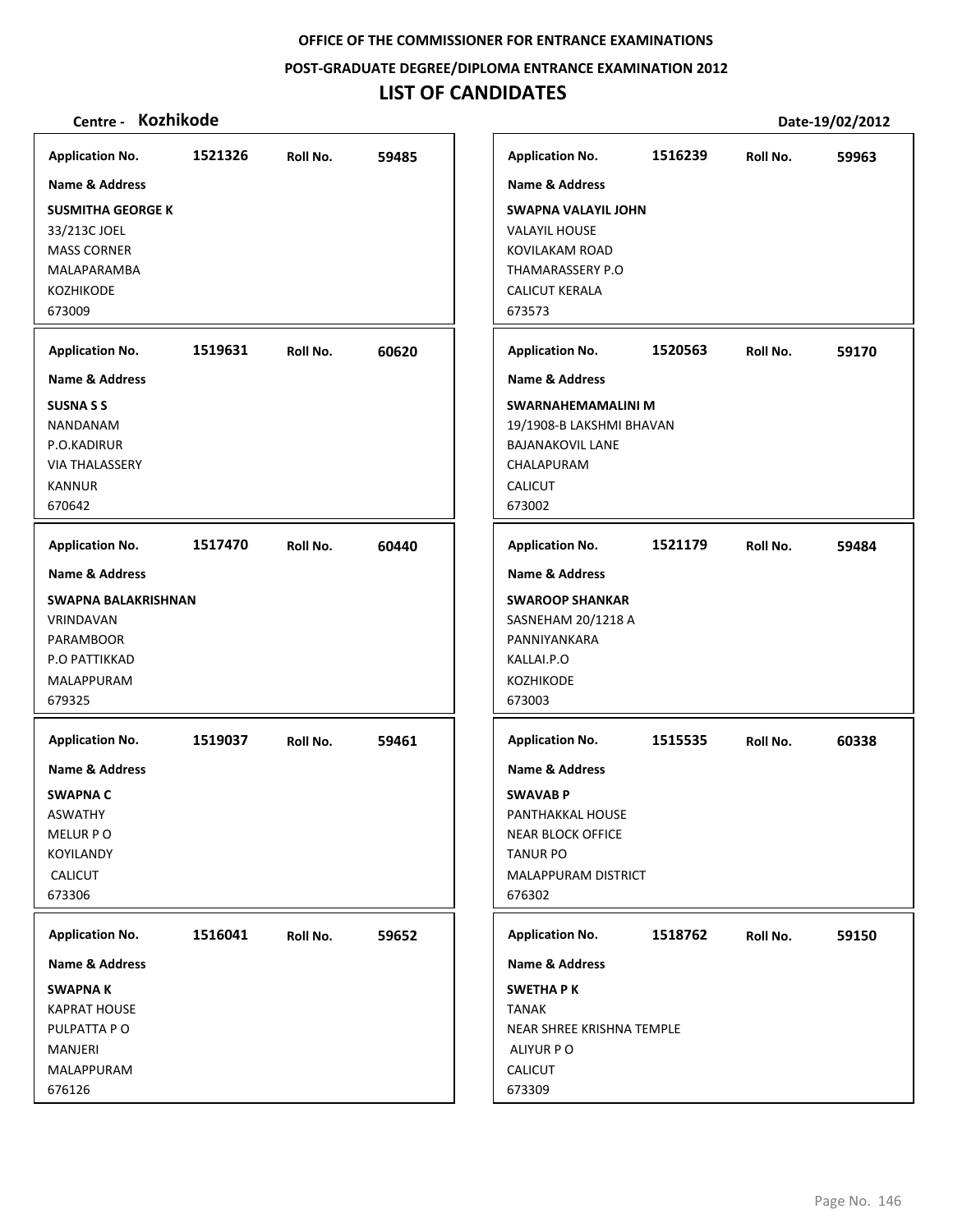**POST‐GRADUATE DEGREE/DIPLOMA ENTRANCE EXAMINATION 2012**

## **LIST OF CANDIDATES**

| <b>Application No.</b>       | 1519738 | Roll No. | 60162 |
|------------------------------|---------|----------|-------|
| <b>Name &amp; Address</b>    |         |          |       |
| <b>SYAM K</b>                |         |          |       |
| PRASANTH HOUSE               |         |          |       |
| THAZHAMEL                    |         |          |       |
| ANCHAL PO                    |         |          |       |
| KOLLAM                       |         |          |       |
| 691306                       |         |          |       |
| <b>Application No.</b>       | 1519205 | Roll No. | 60232 |
| Name & Address               |         |          |       |
| <b>TANYA MERLIN VARGHESE</b> |         |          |       |
| DEPT OF PHYSIOLOGY           |         |          |       |
| YENEPOYA MEDICAL COLLEGE     |         |          |       |
| DERALAKATTE                  |         |          |       |
| MANGALOREKARNATAKA.          |         |          |       |
| 575018                       |         |          |       |
| <b>Application No.</b>       | 1517972 | Roll No. | 60599 |
| <b>Name &amp; Address</b>    |         |          |       |
| <b>TARIQ HARRIS</b>          |         |          |       |
| C/O DR PA HARRIS             |         |          |       |
| MILL HOUSEPALLIPPADI         |         |          |       |
| MANNARKKAD                   |         |          |       |
| PALAKKAD                     |         |          |       |
| 678582                       |         |          |       |
| <b>Application No.</b>       | 1515380 | Roll No. | 59566 |
| Name & Address               |         |          |       |
| THAHA RASHID P T             |         |          |       |
| EFTHAJAR                     |         |          |       |
| AZAD NAGAR                   |         |          |       |
| A.R NAGAR P O                |         |          |       |
| MALAPPURAM                   |         |          |       |
| 676305                       |         |          |       |
| <b>Application No.</b>       | 1519957 | Roll No. | 59395 |
| Name & Address               |         |          |       |
| <b>THANKAYATHIL FEBINA</b>   |         |          |       |
| THANKAYATHIL HOUSE           |         |          |       |
| VADAKKANGARA P.O             |         |          |       |
| <b>VIA MANKADA</b>           |         |          |       |
| MALAPPURAM                   |         |          |       |
| 679324                       |         |          |       |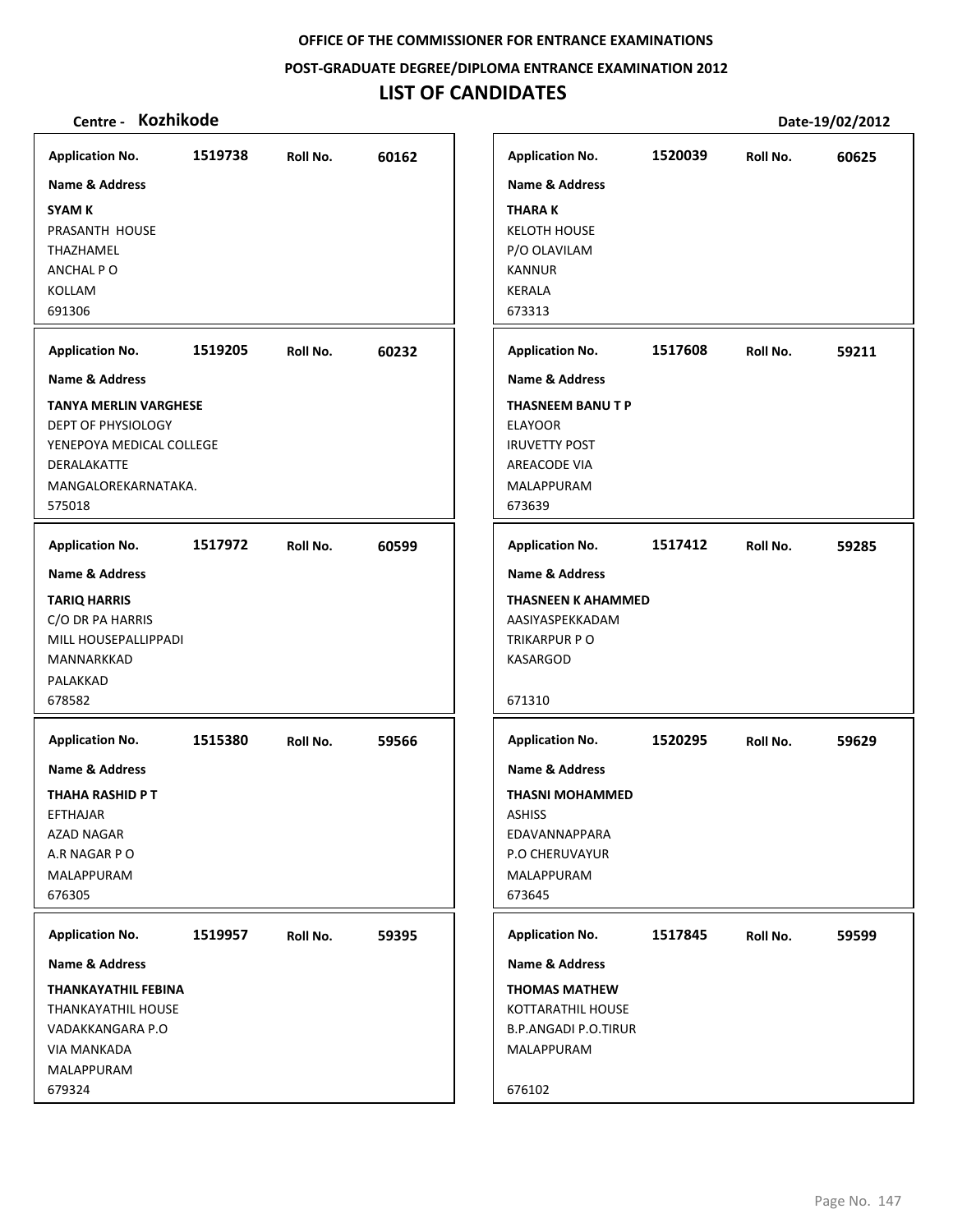**POST‐GRADUATE DEGREE/DIPLOMA ENTRANCE EXAMINATION 2012**

# **LIST OF CANDIDATES**

| <b>Application No.</b>        | 1518392 | Roll No. | 59760 | <b>Application No.</b>            | 1515406 | Roll No. | 60336 |
|-------------------------------|---------|----------|-------|-----------------------------------|---------|----------|-------|
| Name & Address                |         |          |       | <b>Name &amp; Address</b>         |         |          |       |
| THULASIDEVI K C               |         |          |       | <b>TUSHAR V P</b>                 |         |          |       |
| <b>AJAY MANSION</b>           |         |          |       | S/O.DR.NARAYANAN. PV              |         |          |       |
| <b>KARIKATH HOUSE</b>         |         |          |       | <b>THUSHARAM HOUSE</b>            |         |          |       |
| NEAR AMRITA VIDYALAYAM        |         |          |       | OLAVANNA P.O                      |         |          |       |
| KODUNGALLUR P O THRISSUR      |         |          |       | <b>CALICUT</b>                    |         |          |       |
| 680664                        |         |          |       | 673025                            |         |          |       |
|                               |         |          |       |                                   |         |          |       |
| <b>Application No.</b>        | 1518674 | Roll No. | 59841 | <b>Application No.</b>            | 1519274 | Roll No. | 60616 |
| <b>Name &amp; Address</b>     |         |          |       | <b>Name &amp; Address</b>         |         |          |       |
| THUSHARA MATHEWS              |         |          |       | <b>UBAIDULLA P</b>                |         |          |       |
| THUNDIKAROTTU HOUSE           |         |          |       | <b>MINI MANZIL</b>                |         |          |       |
| <b>KALLODE</b>                |         |          |       | PANCHAMA SCHOOL ROAD              |         |          |       |
| PERAMBRA PO                   |         |          |       | PERINTALMANNA                     |         |          |       |
| <b>KOZHIKODE</b>              |         |          |       | MALAPPURAM                        |         |          |       |
| 673525                        |         |          |       | 679322                            |         |          |       |
| <b>Application No.</b>        | 1519223 | Roll No. | 59463 | <b>Application No.</b>            | 1516265 | Roll No. | 60501 |
| Name & Address                |         |          |       | <b>Name &amp; Address</b>         |         |          |       |
| <b>TINTU VARGHESE</b>         |         |          |       | <b>UMAMAHESHWARI P</b>            |         |          |       |
| <b>KARACKATTU HOUSE</b>       |         |          |       | <b>UMASREE</b>                    |         |          |       |
| PULLURAMPARA P.O              |         |          |       | MOONNUKANDATHIL                   |         |          |       |
| <b>KOZHIKODE</b>              |         |          |       | <b>KARUVISSERY POST</b>           |         |          |       |
|                               |         |          |       | KOZHIKODE                         |         |          |       |
| 673603                        |         |          |       | 673010                            |         |          |       |
| <b>Application No.</b>        | 1516867 | Roll No. | 59124 | <b>Application No.</b>            | 1520987 | Roll No. | 59405 |
| <b>Name &amp; Address</b>     |         |          |       | <b>Name &amp; Address</b>         |         |          |       |
| <b>TOJO P JOY</b>             |         |          |       | <b>UMARUL FAROOQ MC</b>           |         |          |       |
| PAMPLANIYIL HOUSE             |         |          |       | MALAYILAKKAM CHALIL               |         |          |       |
| PERUVANNAMUZHI P O            |         |          |       | THALAPPERUMANNA-KARUVAN POYIL     |         |          |       |
| PERUVANNAMUZHI                |         |          |       | KODUVALLY                         |         |          |       |
| <b>CALICUT</b>                |         |          |       | <b>KOZHIKODE</b>                  |         |          |       |
| 673528                        |         |          |       | 673572                            |         |          |       |
| <b>Application No.</b>        | 1515967 | Roll No. | 59882 | <b>Application No.</b>            | 1520473 | Roll No. | 59246 |
| Name & Address                |         |          |       | Name & Address                    |         |          |       |
| <b>TOM VARGHESE M</b>         |         |          |       | <b>UMER SUFYAN M</b>              |         |          |       |
| 5/305 A MALAYIL P.H.E.D. ROAD |         |          |       | S/O M SULAIMAN HAJI MECHERI HOUSE |         |          |       |
| <b>CIVIL STATION P.O</b>      |         |          |       | KARUVAMBARAM P.O                  |         |          |       |
| <b>CALICUT</b>                |         |          |       | MANJERI MALAPPURAM                |         |          |       |
|                               |         |          |       |                                   |         |          |       |
| 673020                        |         |          |       | 676123                            |         |          |       |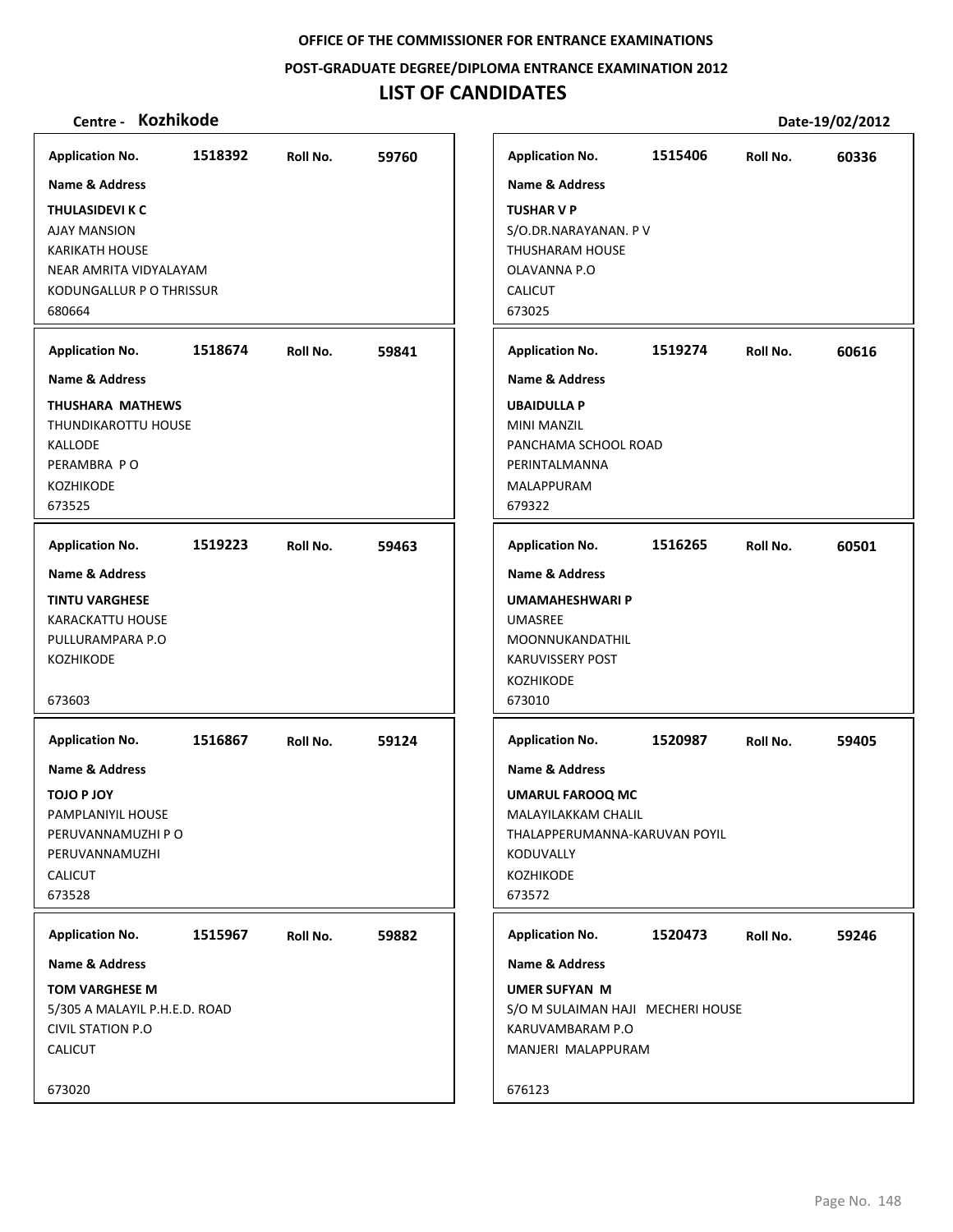**POST‐GRADUATE DEGREE/DIPLOMA ENTRANCE EXAMINATION 2012**

# **LIST OF CANDIDATES**

| <b>Application No.</b>                                             | 1520585 | Roll No. | 59863 |
|--------------------------------------------------------------------|---------|----------|-------|
| <b>Name &amp; Address</b>                                          |         |          |       |
| <b>UMESH PK</b>                                                    |         |          |       |
| <b>ASHIRVAD</b>                                                    |         |          |       |
| <b>KANNANKERA P O</b>                                              |         |          |       |
| <b>CHELANNUR VIA</b>                                               |         |          |       |
| <b>KOZHIKODE</b><br>673616                                         |         |          |       |
|                                                                    |         |          |       |
| <b>Application No.</b>                                             | 1516869 | Roll No. | 59201 |
| Name & Address                                                     |         |          |       |
| <b>UMMAR SHAREEF KK</b>                                            |         |          |       |
| S/O K K MOHAMMED                                                   |         |          |       |
| <b>KUNNATH HOUSE</b><br>THAVANUR P.O KUZHIMENNA VIA POTHUVETTIPARA |         |          |       |
| <b>MALAPPURAM</b>                                                  |         |          |       |
| 673641                                                             |         |          |       |
| <b>Application No.</b>                                             | 1517722 | Roll No. | 60213 |
| <b>Name &amp; Address</b>                                          |         |          |       |
|                                                                    |         |          |       |
| <b>UMMER KM</b><br>KOOLAMADATHIL HOUSE                             |         |          |       |
| ANCHACHAVIDI P O                                                   |         |          |       |
| KALIKAVU VIA                                                       |         |          |       |
| MALAPPURAM                                                         |         |          |       |
| 676525                                                             |         |          |       |
| <b>Application No.</b>                                             | 1518225 | Roll No. | 60219 |
| Name & Address                                                     |         |          |       |
|                                                                    |         |          |       |
| <b>UMMER PK</b>                                                    |         |          |       |
| PUTHUKKUDI HOUSEBUSHRA MANZIL                                      |         |          |       |
| PO PONMUNDAM TIRUR                                                 |         |          |       |
| MALAPPURAM                                                         |         |          |       |
| 676106                                                             |         |          |       |
| <b>Application No.</b>                                             | 1520921 | Roll No. | 60174 |
| Name & Address                                                     |         |          |       |
| <b>UNNIKRISHNAN K</b>                                              |         |          |       |
| <b>UNNIKRISHNA</b>                                                 |         |          |       |
| PRASANTHI NAGAR                                                    |         |          |       |
| KALLEKULANGARA P O                                                 |         |          |       |
| PALAKKAD                                                           |         |          |       |
| 678009                                                             |         |          |       |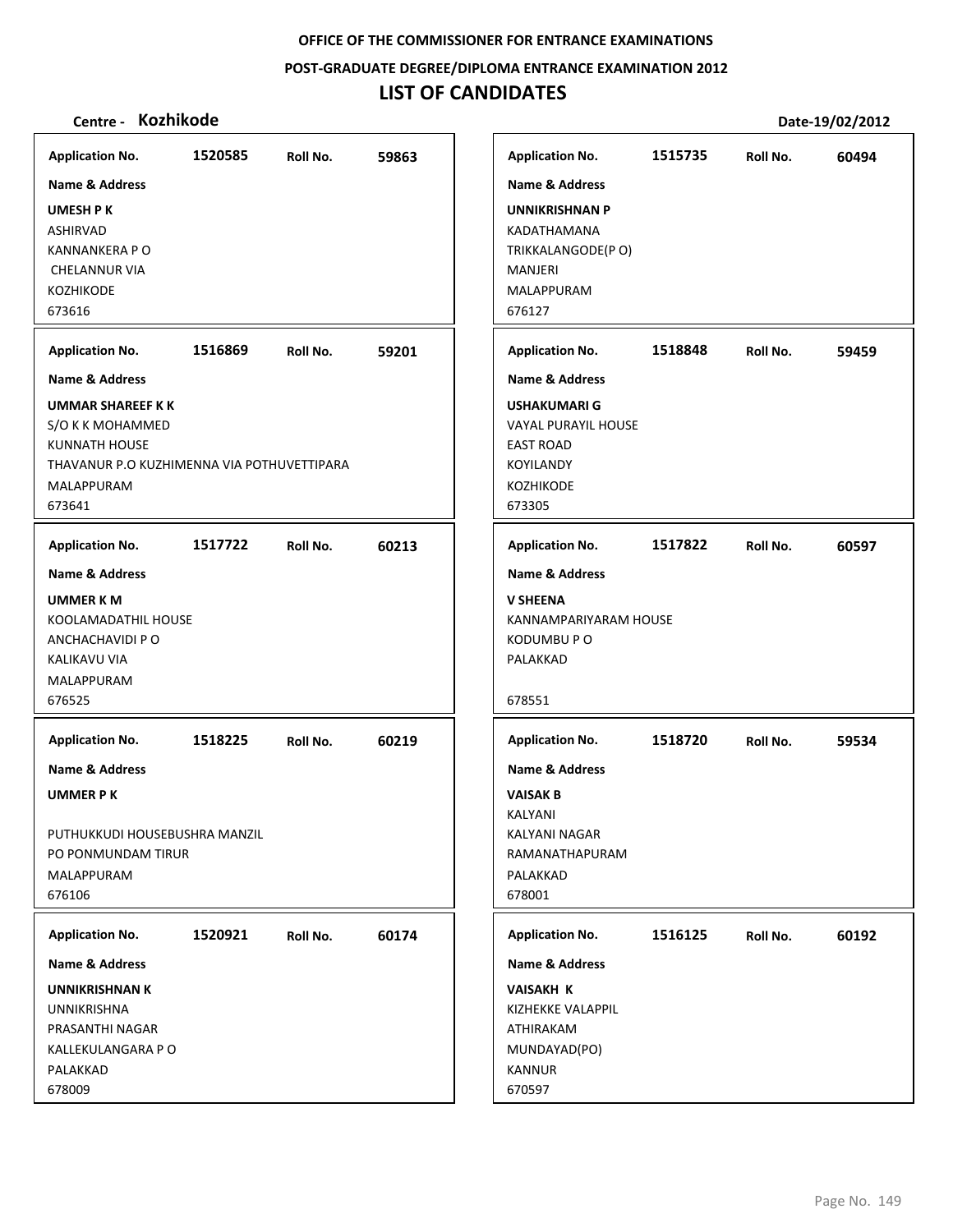**POST‐GRADUATE DEGREE/DIPLOMA ENTRANCE EXAMINATION 2012**

## **LIST OF CANDIDATES**

| 1515301<br>1518648<br><b>Application No.</b><br>59103<br><b>Application No.</b><br>Roll No.<br>Roll No. |       |
|---------------------------------------------------------------------------------------------------------|-------|
|                                                                                                         | 59225 |
| <b>Name &amp; Address</b><br><b>Name &amp; Address</b>                                                  |       |
| <b>VAISAKH V</b><br><b>VENUGOPAL V P</b>                                                                |       |
| 9/90 'VAISAKHAM'<br>VENUGOPAL.V.P S/O N.PRABHAKARAN NAIR                                                |       |
| KALADY P.O<br>GOPAL NIVAS WEST NADA GURUVAYUR                                                           |       |
| <b>MALAPPURAM</b><br><b>GURUVAYUR P.O THRISSUR KERALA</b>                                               |       |
| Sep-90                                                                                                  |       |
| 679582<br>680101                                                                                        |       |
| 1516024<br>1520202<br><b>Application No.</b><br>Roll No.<br>59267<br><b>Application No.</b><br>Roll No. | 60090 |
| <b>Name &amp; Address</b><br><b>Name &amp; Address</b>                                                  |       |
| <b>VARUN CHANDRAN A</b><br><b>VIDYA BHARGAVAN PANICKER</b>                                              |       |
| ROOM NO 30125/8<br>KARTHIKA                                                                             |       |
| MADAPPALLY COLLEGE PO<br>K.V.LAYOUT 3RD CROSS                                                           |       |
| VADAKARA<br>JAYANAGAR 4TH BLOCK EAST<br><b>KOZIKODE</b><br><b>BANGALORE</b>                             |       |
| 673102<br>560011                                                                                        |       |
|                                                                                                         |       |
| 1519282<br>1518439<br><b>Application No.</b><br>59310<br><b>Application No.</b><br>Roll No.<br>Roll No. | 59299 |
| <b>Name &amp; Address</b><br><b>Name &amp; Address</b>                                                  |       |
| <b>VEENA THAMBAN</b><br><b>VIDYA P</b>                                                                  |       |
| D/O P.THAMBAN<br>PODIYAT HOUSE                                                                          |       |
| <b>NEAR CANARA BANK</b><br>SOORYA NAGAR AREACODE<br>RAJA ROAD NILESHWAR<br>MALAPPURAM                   |       |
| KASARGOD                                                                                                |       |
| 671314<br>673639                                                                                        |       |
| 1516075<br>60574<br>1518260<br><b>Application No.</b><br>Roll No.<br><b>Application No.</b><br>Roll No. | 59373 |
| <b>Name &amp; Address</b><br><b>Name &amp; Address</b>                                                  |       |
| <b>VEENA VENUGOPAL</b><br><b>VIDYA VIJAYAKRISHNAN</b>                                                   |       |
| AKSHAYA HOUSE NO 7<br>VIDYA                                                                             |       |
| RAJENDRA NAGAR HOUSING COLONY<br>NEAR SOMESWARY TEMPLE                                                  |       |
| PODIKUNDU KANNUR<br>KANDANKALI P.O                                                                      |       |
| PAYANNURKANNUR<br>670004<br>670307                                                                      |       |
|                                                                                                         |       |
| 1517281<br>60438<br>1519888<br><b>Application No.</b><br>Roll No.<br><b>Application No.</b><br>Roll No. | 59471 |
| <b>Name &amp; Address</b><br>Name & Address                                                             |       |
| <b>VENKATESAN N</b><br><b>VIJAYA SEKHAR</b>                                                             |       |
| DOOR NO 140 C/O S RAJADURAI<br><b>VIJAYA BHAVAN</b>                                                     |       |
| E.T.C P.O<br><b>CHENNAI SALAI</b>                                                                       |       |
| <b>KRISHNAGIRI P O</b><br>KOTTARAKKARA<br>TAMILNADU<br>KOLLAM                                           |       |
|                                                                                                         |       |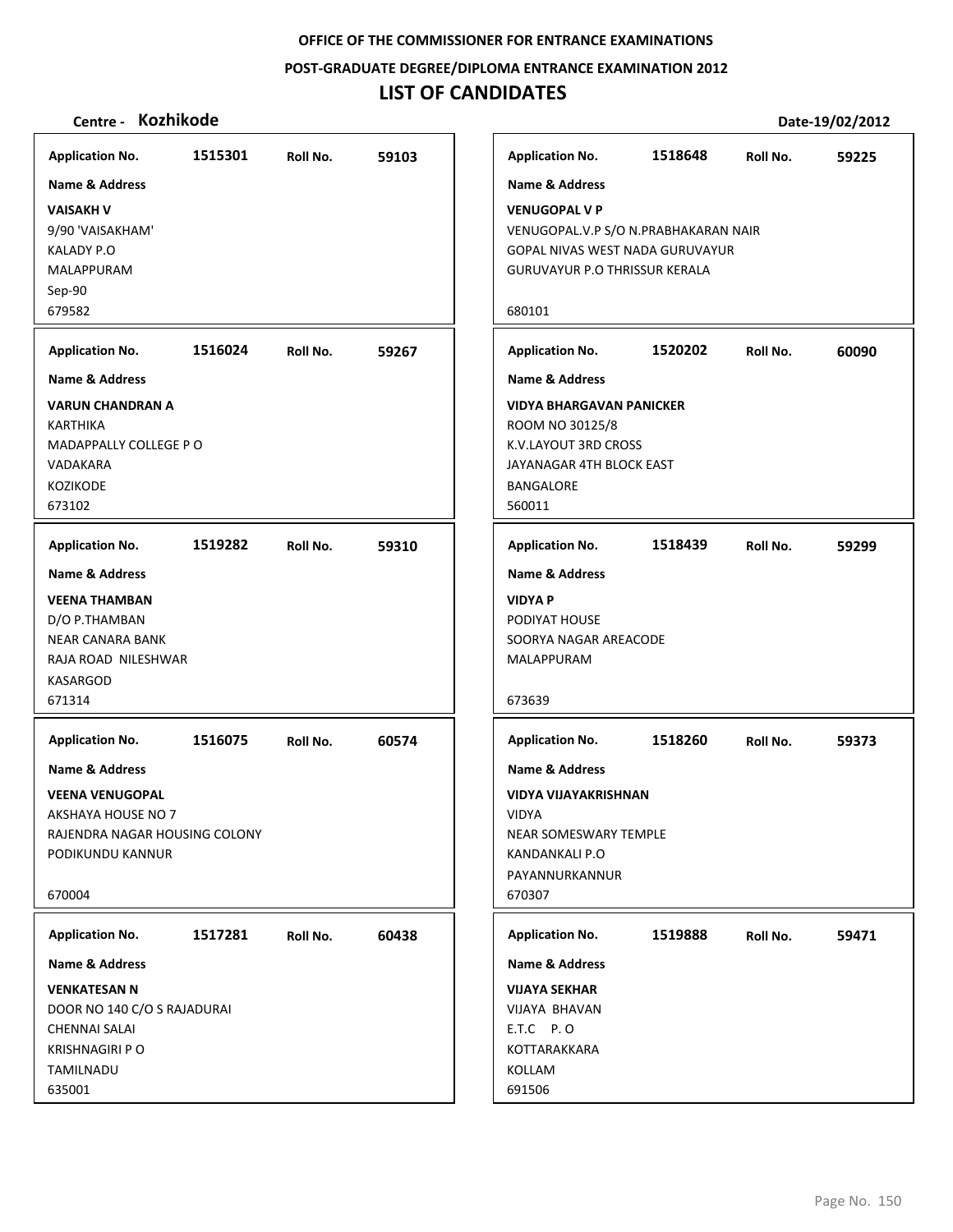**POST‐GRADUATE DEGREE/DIPLOMA ENTRANCE EXAMINATION 2012**

# **LIST OF CANDIDATES**

| Centre - Kozhikode                  |         |          |       |                                    |         |          | Date-19/02/2012 |
|-------------------------------------|---------|----------|-------|------------------------------------|---------|----------|-----------------|
| <b>Application No.</b>              | 1519329 | Roll No. | 60465 | <b>Application No.</b>             | 1516871 | Roll No. | 59278           |
| <b>Name &amp; Address</b>           |         |          |       | <b>Name &amp; Address</b>          |         |          |                 |
| <b>VIJAYALEKSHMI B</b>              |         |          |       | <b>VIJITH MP</b>                   |         |          |                 |
| <b>ROOM NO 402</b>                  |         |          |       | HARISREEKAKKAD                     |         |          |                 |
| KMC INTERNS HOSTEL LALBAGH          |         |          |       | NEAR SADHOO BEEDI CO.              |         |          |                 |
| MANGALORE                           |         |          |       | CHOVVA PO                          |         |          |                 |
| KARNATAKA                           |         |          |       | <b>KANNUR</b>                      |         |          |                 |
| 575003                              |         |          |       | 670006                             |         |          |                 |
| <b>Application No.</b>              | 1520791 | Roll No. | 59788 | <b>Application No.</b>             | 1519390 | Roll No. | 59542           |
| <b>Name &amp; Address</b>           |         |          |       | <b>Name &amp; Address</b>          |         |          |                 |
| <b>VIJAYAN M</b>                    |         |          |       | <b>VIMAL P</b>                     |         |          |                 |
| DR.VIJAYAN.M                        |         |          |       | 38/2234 ALAYITHAZHAM               |         |          |                 |
| NANDANAM                            |         |          |       | EDAKKAD P O                        |         |          |                 |
| CHATHAMANGALAM                      |         |          |       | CALICUT                            |         |          |                 |
| KOZHIKODE                           |         |          |       |                                    |         |          |                 |
| 673601                              |         |          |       | 673005                             |         |          |                 |
| <b>Application No.</b>              | 1515323 | Roll No. | 59950 | <b>Application No.</b>             | 1515605 | Roll No. | 60262           |
| Name & Address                      |         |          |       | <b>Name &amp; Address</b>          |         |          |                 |
| <b>VIJESH RV</b>                    |         |          |       | <b>VINAYAK M</b>                   |         |          |                 |
| VASANTHI NILAYAM                    |         |          |       | VINAYAKAM                          |         |          |                 |
| POUND ROAD                          |         |          |       | <b>KONNAKKAD PO</b>                |         |          |                 |
| CHOVVA PO                           |         |          |       | <b>VIA PARAPPA</b>                 |         |          |                 |
| <b>KANNUR</b>                       |         |          |       | KASARAGOD                          |         |          |                 |
| 670006                              |         |          |       | 671533                             |         |          |                 |
| <b>Application No.</b>              | 1520848 | Roll No. | 60481 | <b>Application No.</b>             | 1517060 | Roll No. | 60511           |
| Name & Address                      |         |          |       | <b>Name &amp; Address</b>          |         |          |                 |
| <b>VIJIN RAVINDRAN NAMBIAR</b>      |         |          |       | <b>VINEETHA JANARDANAN</b>         |         |          |                 |
| PRASADAM                            |         |          |       | ANJALI                             |         |          |                 |
| TRICHAMBARAM SHREE KRISHNA TEMPLE   |         |          |       | KOTTAYAMPOIL P O                   |         |          |                 |
| <b>TALIPARAMBA KANNUR</b>           |         |          |       | <b>THALASSERY</b><br><b>KANNUR</b> |         |          |                 |
| 670141                              |         |          |       | 670691                             |         |          |                 |
|                                     |         |          |       |                                    |         |          |                 |
| <b>Application No.</b>              | 1516054 | Roll No. | 60191 | <b>Application No.</b>             | 1520864 | Roll No. | 60633           |
| Name & Address                      |         |          |       | Name & Address                     |         |          |                 |
| VIJITH E K                          |         |          |       | VINOD T G                          |         |          |                 |
| <b>ROJO</b>                         |         |          |       | PRAYAGA                            |         |          |                 |
| CARMEL - MELEKKAD ROAD              |         |          |       | MAMBEKKATTU                        |         |          |                 |
| KALLIPPADAM PO<br>SHORANUR PALAKKAD |         |          |       | CHEVAYOOR P O<br><b>KOZHIKODE</b>  |         |          |                 |
| 679122                              |         |          |       | 673017                             |         |          |                 |
|                                     |         |          |       |                                    |         |          |                 |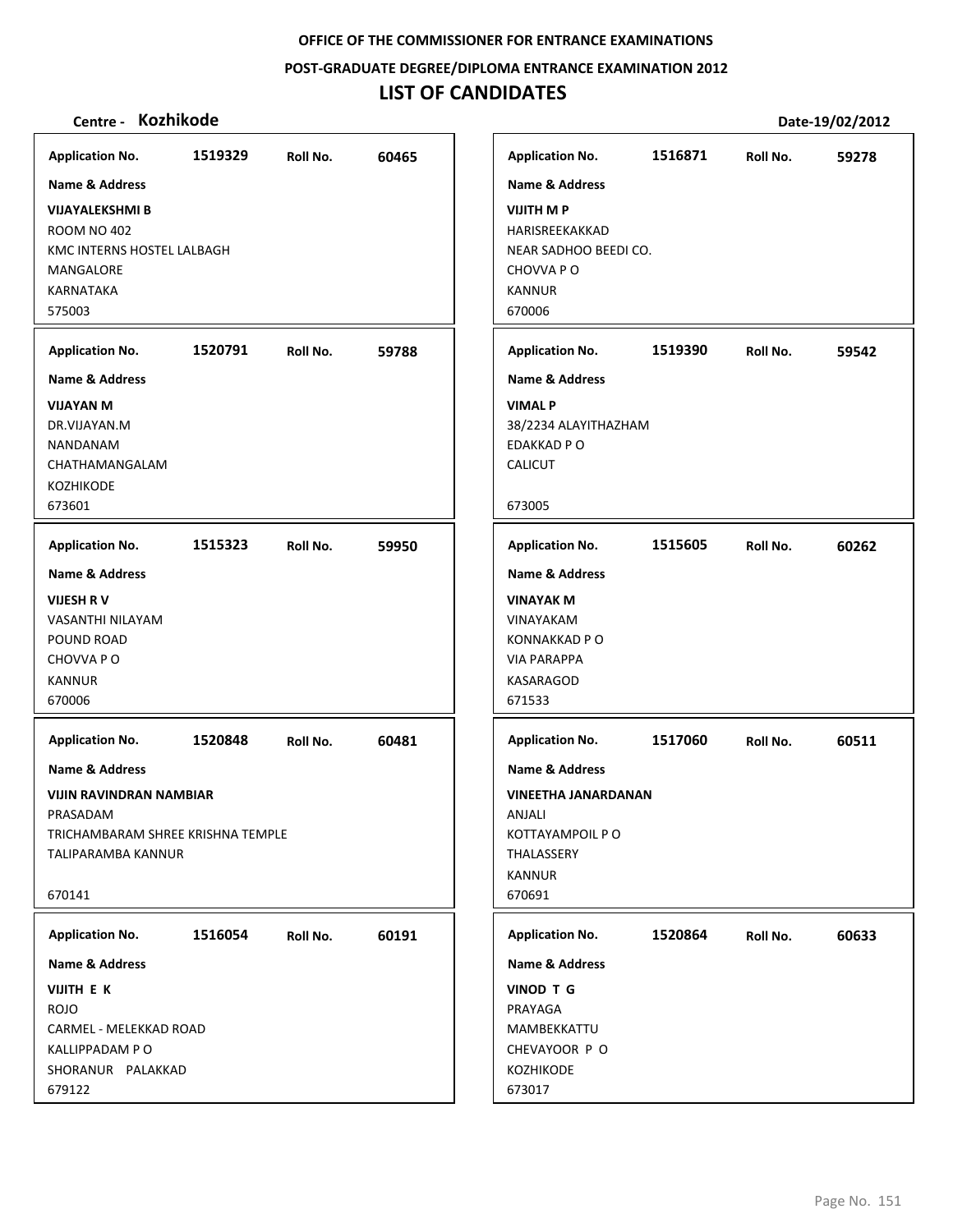**POST‐GRADUATE DEGREE/DIPLOMA ENTRANCE EXAMINATION 2012**

# **LIST OF CANDIDATES**

| <b>Application No.</b>                                                                                                                                    | 1518445 | Roll No. | 59607 | <b>Application No.</b>                                                                                                                                              | 1518177 | Roll No. | 59141 |
|-----------------------------------------------------------------------------------------------------------------------------------------------------------|---------|----------|-------|---------------------------------------------------------------------------------------------------------------------------------------------------------------------|---------|----------|-------|
| Name & Address<br><b>VINOD KM</b><br>KANJIRATH MANA<br>CHATHANGOTTUPURAM PO<br><b>WANDOOR VIA</b><br>MALAPPURAM<br>679328                                 |         |          |       | <b>Name &amp; Address</b><br><b>VISAL V</b><br><b>VISWAS HOUSE</b><br>MAKKADA (PO)<br>KAKKODI (VIA)<br><b>CALICUT</b><br>673611                                     |         |          |       |
| <b>Application No.</b>                                                                                                                                    | 1519657 | Roll No. | 59776 | <b>Application No.</b>                                                                                                                                              | 1519944 | Roll No. | 60472 |
| <b>Name &amp; Address</b><br><b>VINSI KUMARI VASU</b><br><b>AYIVAYIL HOUSE</b><br>KEEZHAL KUTTOTH P O<br><b>VIA VATAKARA</b><br>CALICUT<br>673104         |         |          |       | <b>Name &amp; Address</b><br><b>VISHAK MANOJ BHASKAR</b><br>PATTATHUVILA<br>CHAYAKUDI LANE<br>PETTAH<br>THIRUVANANTHAPURAM<br>695024                                |         |          |       |
| <b>Application No.</b>                                                                                                                                    | 1515336 | Roll No. | 60258 | <b>Application No.</b>                                                                                                                                              | 1519632 | Roll No. | 59160 |
| <b>Name &amp; Address</b><br><b>VIPIN B</b><br><b>HARITHA</b><br>KAVUMANNAM P O<br><b>KALPETTA VIA</b><br>WAYANAD<br>673121                               |         |          |       | <b>Name &amp; Address</b><br><b>VISHAL VINCENT</b><br><b>VISHAL VILLA</b><br>M C C ROAD<br><b>TANGASSERI</b><br>KOLLAM.<br>691007                                   |         |          |       |
| <b>Application No.</b><br><b>Name &amp; Address</b><br><b>VIPIN B</b><br>SNEHA<br>OPPOSITE POLICE STATION<br><b>VYTHIRI P.O</b><br>WAYANAD<br>673576      | 1517928 | Roll No. | 59754 | <b>Application No.</b><br><b>Name &amp; Address</b><br><b>VISHNUK</b><br>PRASANTHI HOUSE<br>CHULLIYODE ROAD<br>POST KOTTOOLI<br><b>CALICUT KERALA</b><br>673016     | 1517791 | Roll No. | 59906 |
| <b>Application No.</b><br>Name & Address<br><b>VIPINT</b><br>MARANNOOR THAZHA HOUSE<br>KANNOOKKARA P O<br><b>VIA VATAKARA</b><br><b>CALICUT</b><br>673102 | 1519742 | Roll No. | 60239 | <b>Application No.</b><br><b>Name &amp; Address</b><br><b>VIVEK A</b><br><b>ALLATH HOUSE</b><br><b>MENONS RESIDENCE</b><br><b>ANTHIKAD PO</b><br>THRISSUR<br>680641 | 1520407 | Roll No. | 59938 |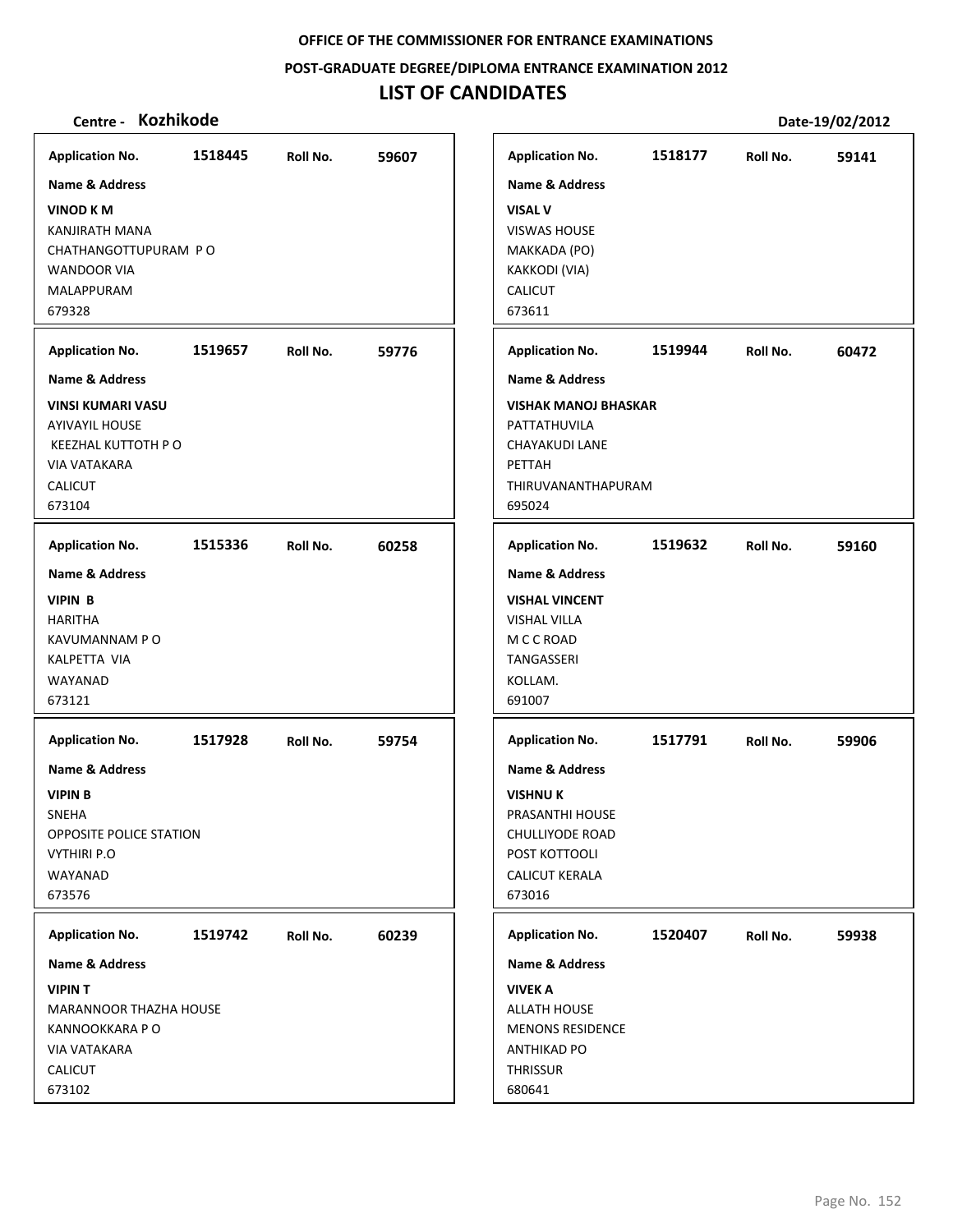**POST‐GRADUATE DEGREE/DIPLOMA ENTRANCE EXAMINATION 2012**

# **LIST OF CANDIDATES**

| <b>Application No.</b>                                                                                                                                        | 1516986 | Roll No. | 60510 |
|---------------------------------------------------------------------------------------------------------------------------------------------------------------|---------|----------|-------|
| <b>Name &amp; Address</b>                                                                                                                                     |         |          |       |
| <b>VIVEKANAND K</b><br>S/O VENUGOPALAN C M<br>KONATH HOUSE<br>EDACHAKAI P O<br>KASARAGOD<br>671310                                                            |         |          |       |
| <b>Application No.</b>                                                                                                                                        | 1520117 | Roll No. | 59935 |
| <b>Name &amp; Address</b>                                                                                                                                     |         |          |       |
| <b>VRAJESH P</b><br>PILATHOTTATHIL HOUSE<br>NANMINDA P O<br>KOZHIKODE<br>673613                                                                               |         |          |       |
| <b>Application No.</b>                                                                                                                                        | 1519102 | Roll No. | 60462 |
| <b>Name &amp; Address</b><br><b>VRINDA O</b><br><b>VISWAJEETH</b><br><b>KOTTALI PO</b><br><b>KANNUR</b><br>670005<br><b>Application No.</b><br>Name & Address | 1517329 | Roll No. | 59438 |
| <b>VYSAKH CN</b><br>NIRMALLIAM HOUSE<br>MANNAPPANKANDIYIL<br>P.O.CHOKLIKAVIYOOR<br><b>KANNUR</b><br>670673                                                    |         |          |       |
| <b>Application No.</b>                                                                                                                                        | 1516361 | Roll No. | 60578 |
| Name & Address                                                                                                                                                |         |          |       |
| <b>WASEEM AHAMED T P</b><br><b>NASHEMAN</b><br><b>FAROOK COLLEGE PO</b><br><b>CALICUT</b><br>673632                                                           |         |          |       |